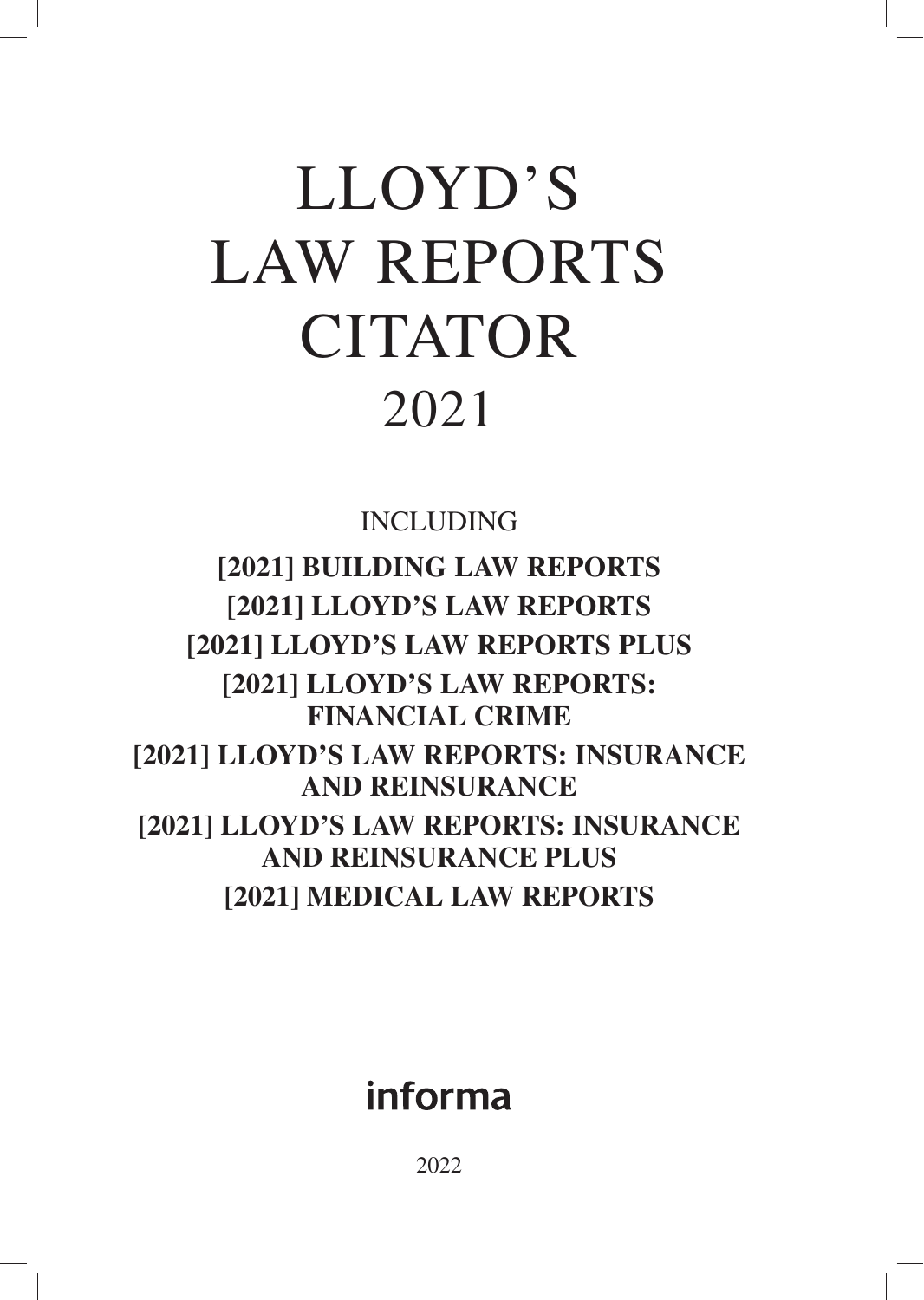Lloyd's List Intelligence, 13th Floor, 240 Blackfriars, London SE1 8BF United Kingdom

#### Informa UK Ltd 5 Howick Place London SW1P 1WG

Lloyd's List Intelligence is an Informa UK Ltd business, one of the world's leading providers of specialist information and services for the academic, scientific, professional and commercial business communities.

© 2022 Informa UK Ltd

ISSN 1477–1705

Enquiries

Tel: UK office: +44 (0)20 3377 3996; USA office: +1 212 600 3460; Asia office: +65 6508 2430 Email: customersuccess@lloydslistintelligence.com

> All rights reserved. No part of this publication may reproduced, stored in a retrieval system, or transmitted, in any form or by any means, electronic, mechanical, photocopying, recording and/or otherwise, without the prior written permission of Lloyd's List Intelligence.

While all reasonable care has been taken in the preparation of this work, no liability is accepted by the publishers for any errors or omissions or for any consequences resulting therefrom.

> Lloyd's is the registered trade mark of the society incorporated by the Lloyd's Act 1871 by the name of Lloyd's.

Typeset by Deanta Global Publishing Services Limited. Printing managed by Paragon Customer Communications Printed on paper from sustainable sources.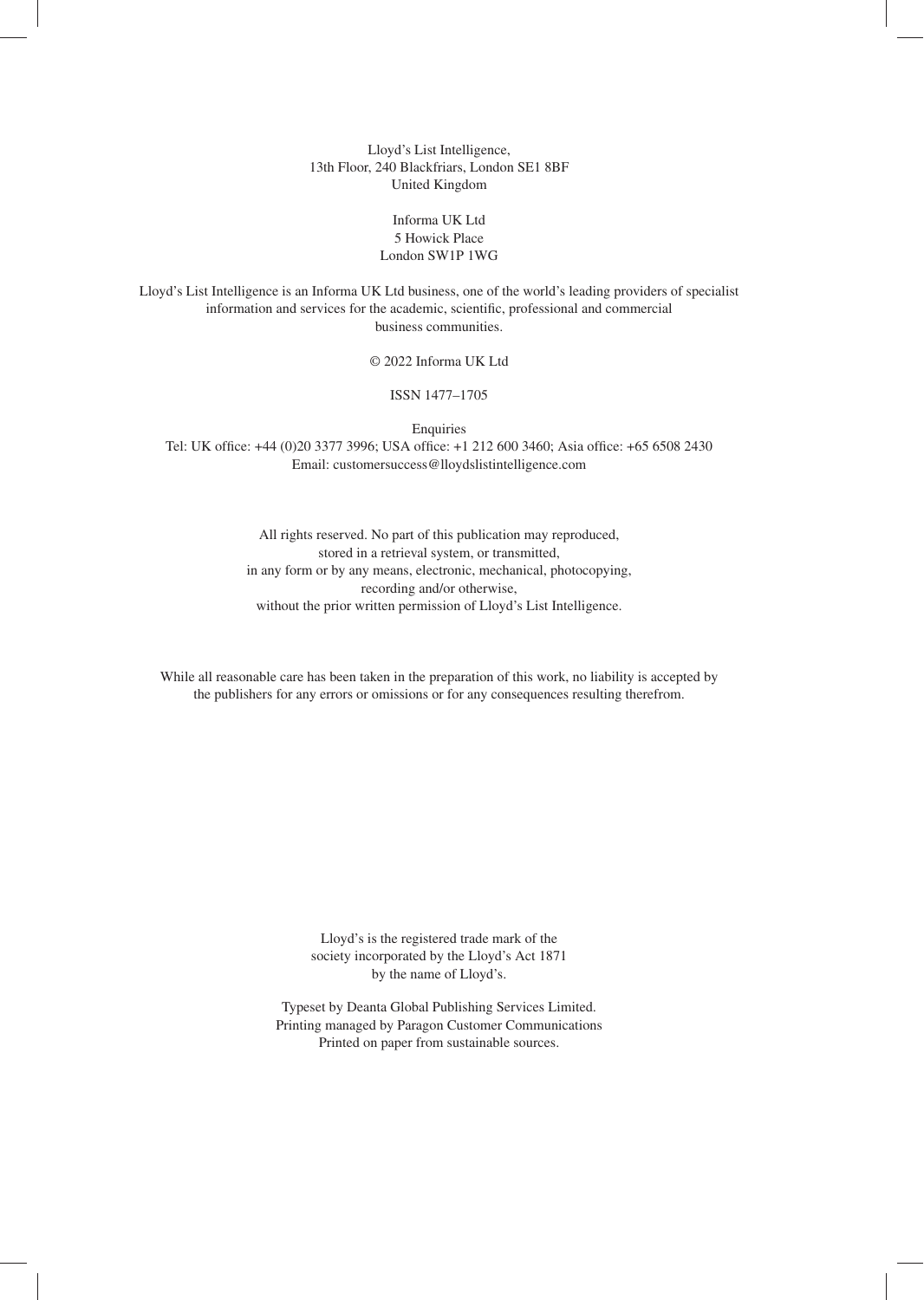### PREFACE

This *Citator* is an essential reference tool for court judgments reported by Informa Law in the year 2021.

*Lloyd's Law Reports* and its sister publications have, since the earliest days, included coverage of foreign jurisdictions and many of the cases included have not been reported elsewhere. The *Reports* are therefore unique and vital to barristers, solicitors, lawyers, chambers and scholars worldwide.

In this *Citator* cases reported in [2021] *Lloyd's Law Reports*, [2021] *Building Law Reports*, [2021] *Lloyd's Law Reports: Financial Crime*, [2021] *Lloyd's Law Reports: Insurance & Reinsurance* and [2021] *Medical Law Reports* are indexed.

Our Law Reports coverage also includes our Plus series of reporting. *Lloyd's Law Reports, Building Law Reports, Lloyd's Law Reports: Financial Crime, Lloyd's Law Reports: Insurance & Reinsurance* and *Medical Law Reports* all have an accompanying *Plus* series. *Plus* offers both online-first and online-only reporting. This means that not only does it deliver a "first look" at the Reports, it also offers Reports which will only appear online, not in print.

Used in conjunction with *Lloyd's Law Reports Citator 1919–1999* (published in 2000), the annual *Citators* from 2000 to 2020 and the full online archive at www.i-law.com, this *Citator* is the key to almost one hundred years of world-renowned law reporting across varied industry sectors.

i-law.com is Informa's premium online legal research tool for legal professionals. It delivers expert case reporting, commentary and analysis across eight specialist areas of commercial practice. Connected content and powerful search functionality gives all the information needed when conducting legal research.

Within this edition you will find the following sections:

*I. Table of Cases Reported*. Here we have listed alphabetically all the cases reported in the year 2021 across the Reports series. Cross-references have been provided where necessary.

*II. Table of Cases Judicially Considered.* In this section you will find those cases which have been the subject of judicial consideration, with references made to the cases in which they were applied, considered, etc.

*III. Table of Statutes Judicially Considered.* British and foreign statutes are listed alphabetically and references to the cases in which they were considered are listed under each statute, detailing individual sections, subsections and paragraphs.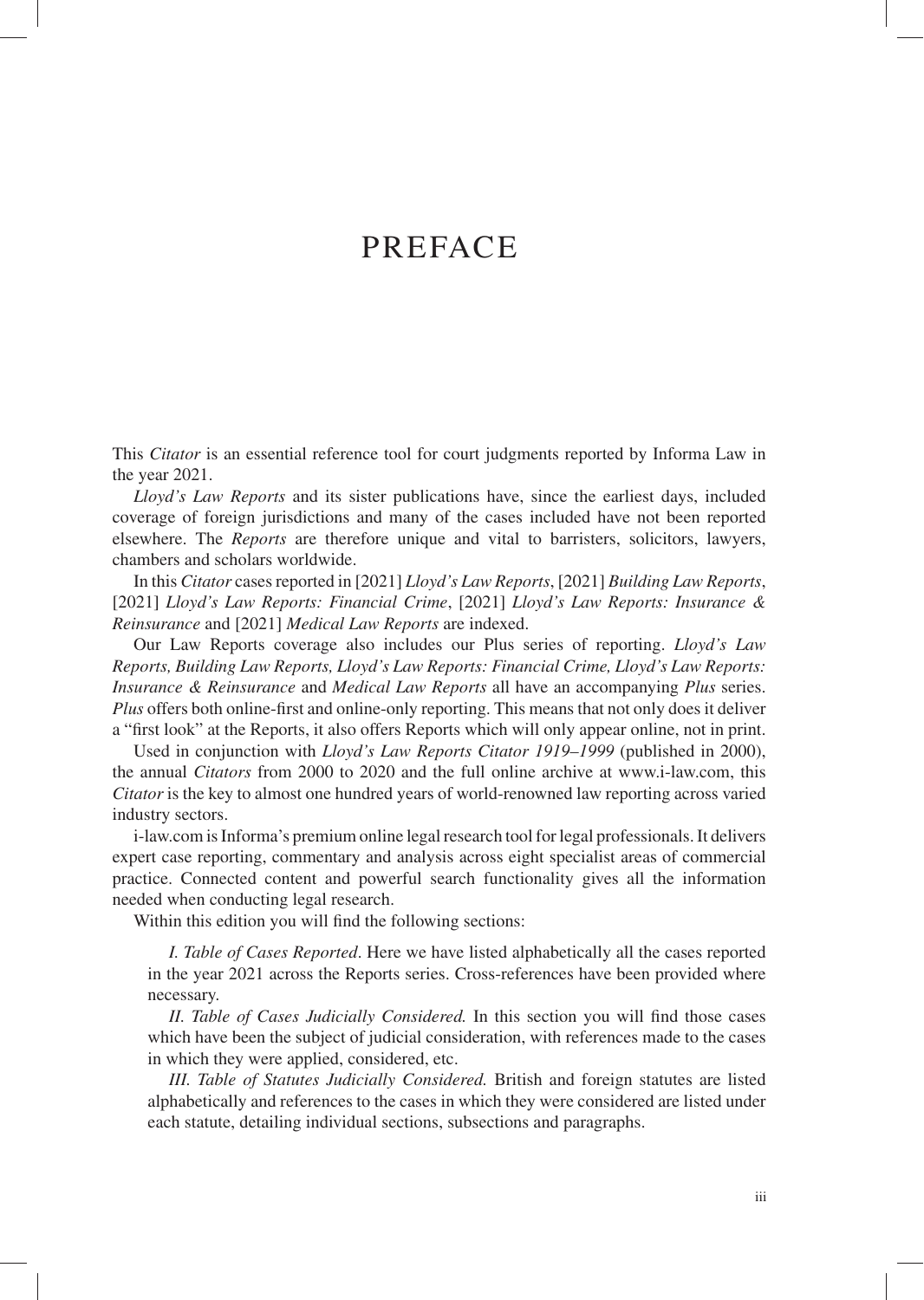We have also included the following for your reference:

*Table of Abbreviations*. A handy guide to abbreviations of all court identifiers, publications and other terms which have appeared in the Reports over the many years of coverage.

*Table of Law Reports, Volumes and Years*. This table details the years of publications of all series of Law Reports published by Informa.

Using this *Citator*, the current issues of *Lloyd's Law Reports, Building Law Reports, Lloyd's Law Reports: Financial Crime, Lloyd's Law Reports: Insurance & Reinsurance* and *Medical Law Reports* (including annual Bound Volumes), the *Lloyd's Law Reports Citator 1919– 1999*, the annual *Citators* from 2000 to 2021 and the full online archive at www.i-law.com, you will have complete and ready access to every series of Reports.

*March* 2022 **THE PUBLISHERS**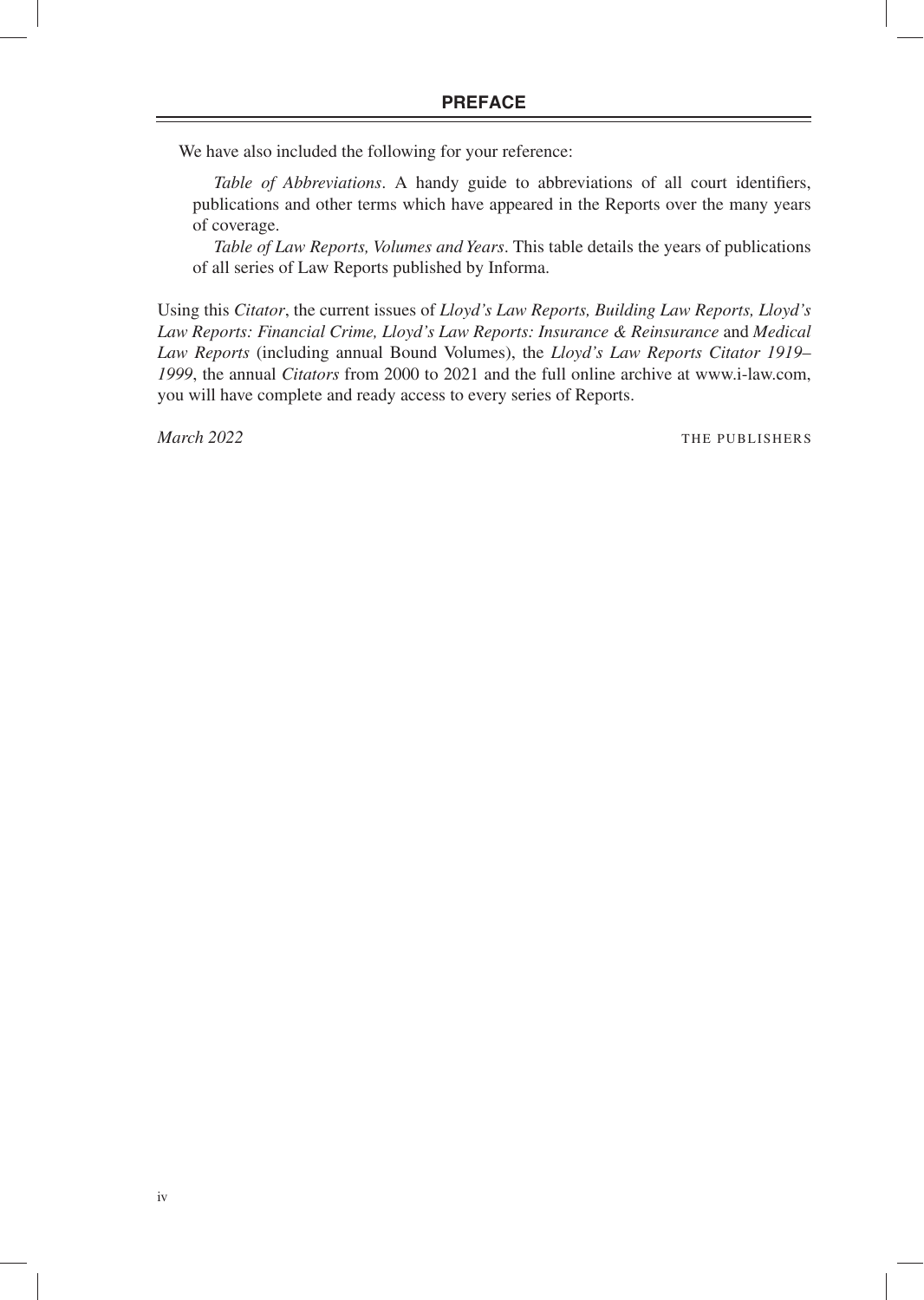# **CONTENTS**

| Preface<br>Table of Abbreviations<br>Table of Law Reports, Volumes and Years |                                                      | iii<br>vii<br>$\cdots$<br><b>X111</b> |
|------------------------------------------------------------------------------|------------------------------------------------------|---------------------------------------|
| Ι.                                                                           | Table of Cases Reported 2021                         |                                       |
| П.                                                                           | Table of Cases Judicially Considered 2021            | 11                                    |
|                                                                              | III. Table of Legislation Judicially Considered 2021 | 49                                    |

v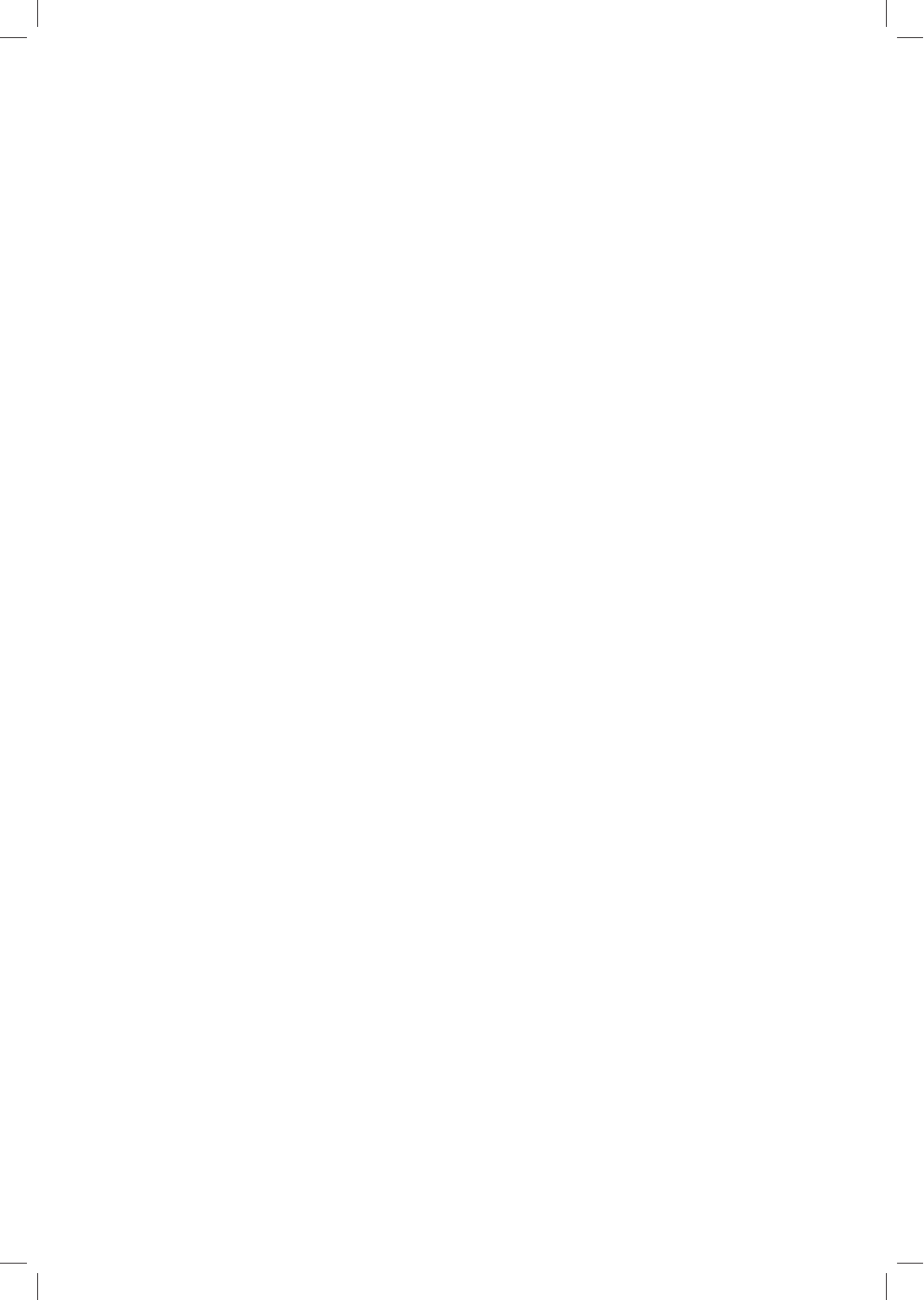3d Cir Third Circuit<br>ABASC Alberta Secur Alberta Securities Commission<br>Appeal Cases AC, App Cas ACD Administrative Court Digest<br>ACTSC Australian Capital Territory 9 Australian Capital Territory Supreme Court Adm, Admlty **Admiralty Court**<br>Administrative C Admin Administrative Court<br>
Admin LR Administrative Law F Administrative Law Reports AER All England Reports ALJR Australian Law Journal Reports All ER All England Law Reports<br>All ER (Comm) All England Law Reports All ER (Comm) All England Law Reports (Commercial Cases)<br>All ER (EC) All England Law Reports (European Cases) All England Law Reports (European Cases) ALR Australian Law Reports<br>AMC American Maritime Cas AMC American Maritime Cases<br>
App Div Appellate Division App Div<br>
Arb Trib Arbitration Tribuna Arbitration Tribunal art, arts Article, articles Asp Aspinall's Maritime Law Cases (New Series) Aus, Aust Australia Bank LR Banking Law Reports BCC British Company Cases BCCA British Columbia Court of Appeal<br>BCLC Butterworths Company Law Cases BCLC Butterworths Company Law Cases<br>BCSC British Columbia Supreme Court British Columbia Supreme Court Beav Beavan's Rolls Court Reports BHRC Butterworths Human Rights Cases<br>BLGR Butterworths Local Government Re Butterworths Local Government Reports BLR, Build LR<br>BMLR<br>Butterworths Medico-Butterworths Medico-Legal Reports BPIR Bankruptcy and Personal Insolvency Reports BTC British Tax Cases Bus LR Business Law Review BVC British Value Added Tax Reporter BWCC Butterworths Workmen's Compensation Cases CA Court of Appeal (Civil Division) CA (Crim) Court of Appeal (Criminal Division) Calif<sup>Calif</sup> California<br>
Canada<br>
Canada Can Canada Can (SC) Canada Supreme Court CCA Court of Criminal Appeal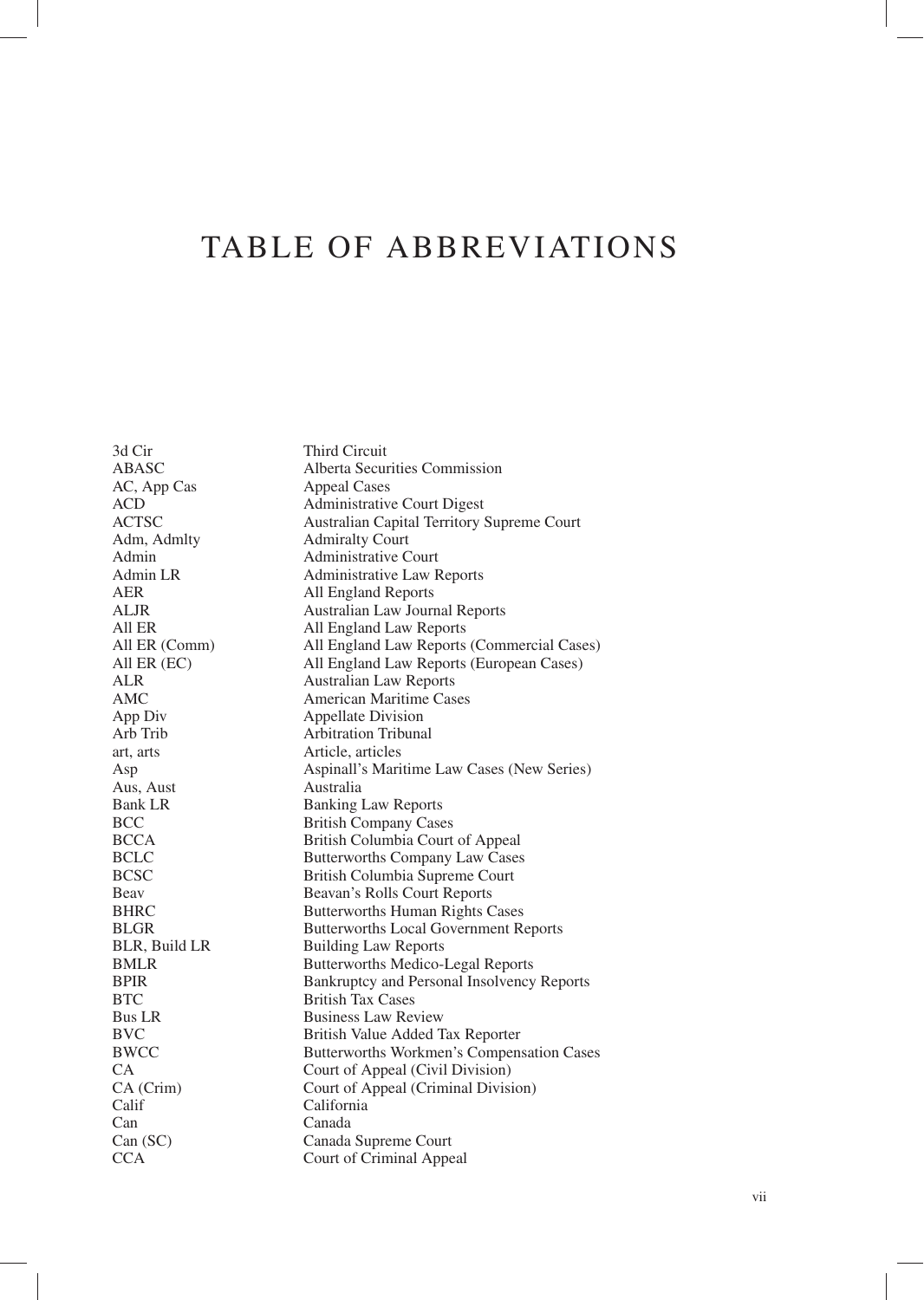| <b>CCAT</b>          | Competition Commission Appeal Tribunal        |
|----------------------|-----------------------------------------------|
| <b>CCLR</b>          | <b>Consumer Credit Law Reports</b>            |
| CCL Rep              | Community Care Law Reports                    |
| <b>CEC</b>           | <b>European Community Cases</b>               |
| Ch D                 | <b>Chancery Division</b>                      |
| Ch D (Comp Ct)       | Chancery Division (Companies Court)           |
| Ch D (Pat Ct)        | Chancery Division (Patents Court)             |
| Chap                 | Chapter                                       |
| <b>CILL</b>          | Construction Industry Law Letter              |
| <b>CJEU</b>          | Court of Justice of the European Union        |
| <b>CLC</b>           | <b>Commercial Law Cases</b>                   |
|                      |                                               |
| $CLCC$ (BL)          | Central London County Court (Business List)   |
| CLCC (Merc L)        | Central London County Court (Mercantile List) |
| CLC Ct               | Central London County Court                   |
| <b>CLR</b>           | Commonwealth Law Reports                      |
| <b>CLY</b>           | Current Law Year Book                         |
| <b>CMLR</b>          | Common Market Law Reports                     |
| Com Cas              | <b>Commercial Cases</b>                       |
| Comm                 | Commercial                                    |
| Con LJ               | <b>Construction Law Journal</b>               |
| Con LR               | <b>Construction Law Reports</b>               |
| Conv                 | Conveyancer and Property Lawyer               |
| Costs LR             | Costs Law Reports                             |
| <b>CPLR</b>          | Civil Practice Law Reports                    |
| CP Rep               | Civil Procedure Reports                       |
| Cr App R             |                                               |
| Cr Ct                | Criminal Appeal Reports                       |
|                      | Crown Court                                   |
| Crim LR              | Criminal Law Review                           |
| <b>CSOH</b>          | Court of Session Outer House (Scotland)       |
| <b>CSIH</b>          | Court of Session Inner House (Scotland)       |
| Ct Just              | Court of Justiciary                           |
| Ct of App            | US Circuit Court of Appeals                   |
| Ct of Sess           | Court of Session (Scotland)                   |
| Cty Ct               | <b>County Court</b>                           |
| Cty Pal of Lancaster | County Palatine Court of Lancaster            |
| Dist Ct              | <b>US District Court</b>                      |
| Div Ct               | Divisional Court                              |
| <b>DLR</b>           | Dominion Law Reports (Canada)                 |
| DR.                  | <b>District Registry</b>                      |
| Durn $& E$           | Durnford & East's Term Reports                |
| Eastern Caribbean SC | Eastern Caribbean Supreme Court               |
| EAT                  | Employment Appeal Tribunal                    |
| ECC                  | <b>European Commercial Cases</b>              |
| ECDR                 | European Copyright and Design Reports         |
|                      |                                               |
| ECHR                 | European Court of Human Rights                |
| ECJ                  | European Court of Justice                     |
| <b>ECR</b>           | <b>European Court Reports</b>                 |
| <b>EFTA Ct</b>       | European Free Trade Association Court         |
| EG                   | <b>Estates Gazette</b>                        |
| EGC                  | European General Court                        |
| <b>EGCS</b>          | <b>Estates Gazette Case Summaries</b>         |
| <b>EGLR</b>          | <b>Estates Gazette Law Reports</b>            |
| <b>EHRR</b>          | European Human Rights Reports                 |
| ELR                  | <b>Education Law Reports</b>                  |
| <b>EMLR</b>          | Entertainment and Media Law Reports           |
| Env <sub>LR</sub>    | <b>Environmental Law Reports</b>              |
| Eur Comm HR          | European Commission of Human Rights           |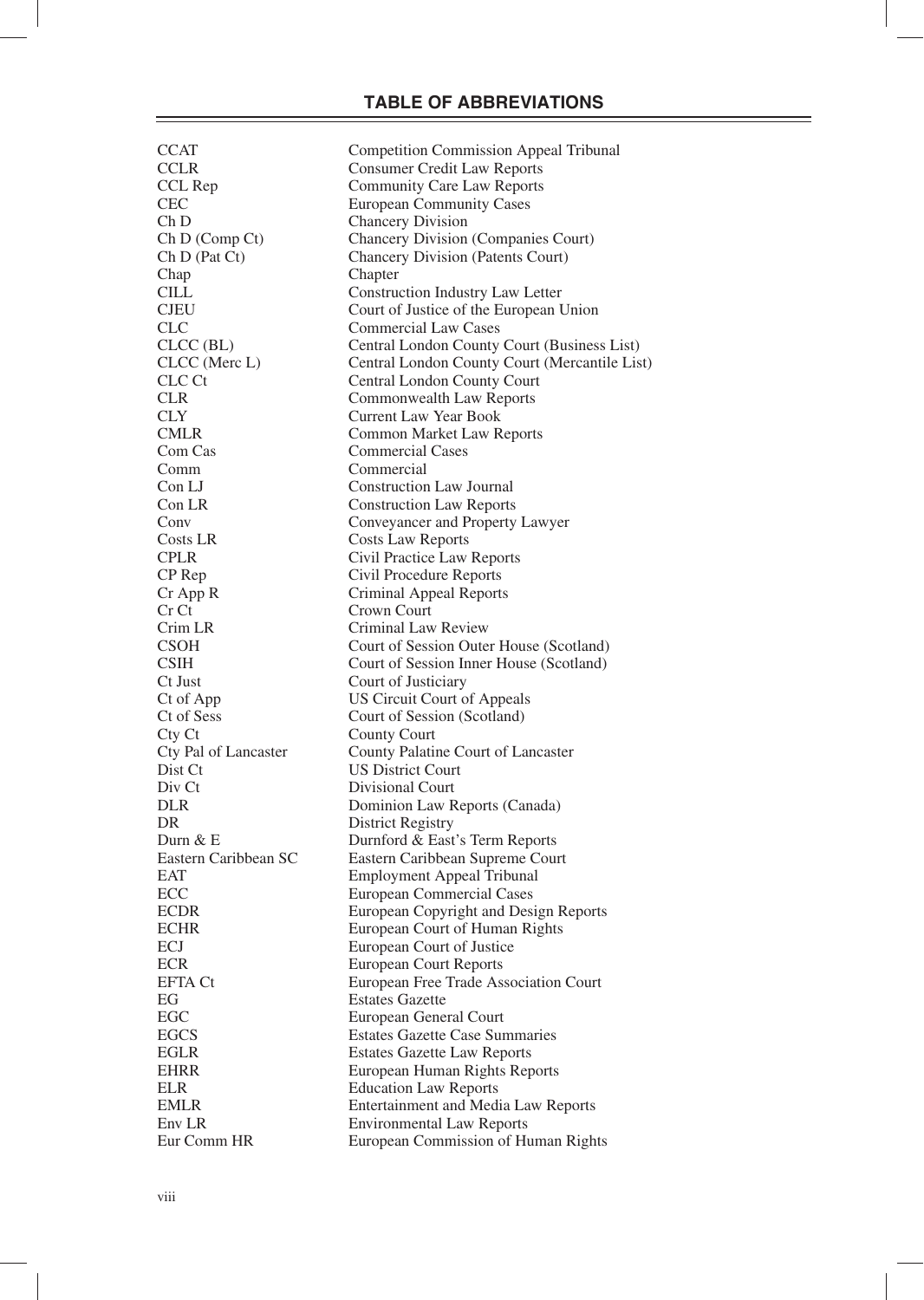| Eur LR                | European Law Reports                                           |
|-----------------------|----------------------------------------------------------------|
| Exch                  | Court of Exchequer                                             |
| Fam                   | Family Division (Law Reports)                                  |
| Fam Div               | <b>Family Division</b>                                         |
| Fam Law               | <b>Family Law</b>                                              |
| <b>FCA</b>            | Federal Court of Australia                                     |
| FCA (Can)             | Federal Court of Appeal (Canada)                               |
| FCC                   | Federal Court of Canada                                        |
| <b>FCR</b>            | <b>Family Court Reporter</b>                                   |
| <b>FCAFC</b>          | Federal Court of Australia Full Court                          |
| <b>FJSC</b>           | Supreme Court of the Fiji Islands                              |
| <b>FLR</b>            | <b>Family Law Reports</b>                                      |
| FSR                   | <b>Fleet Street Reports</b>                                    |
| <b>FTLR</b>           | Financial Times Law Reports                                    |
| FTT (Tax)             | First-tier Tribunal (Tax Chamber)                              |
| GCA (Civ Div)         | Court of Appeal of Guernsey (Civil Division)                   |
| GWD                   | Green's Weekly Digest (Scotland)                               |
| HС                    | High Court                                                     |
| HC (Pat)              | High Court (Patents Court)                                     |
| HCA                   | High Court of Australia                                        |
| HK                    | Hong Kong                                                      |
| <b>HKCFA</b>          | Hong Kong Court of Final Appeal                                |
| <b>HKCFAR</b>         | Hong Kong Court of Final Appeal Reports                        |
| <b>HKCFI</b>          | Hong Kong Court of First Instance                              |
| HKHC                  | Hong Kong High Court                                           |
| <b>HKLR</b>           | Hong Kong Law Reports                                          |
| <b>HKLRD</b>          | Hong Kong Law Reports and Digest                               |
| HKSAR (CA)            | Hong Kong Special Administrative Region (Court of Appeal)      |
| НL                    | House of Lords                                                 |
| <b>HLR</b>            | Housing Law Reports                                            |
| <b>HRLR</b>           | Human Rights Law Reports—UK Cases                              |
| HR(N)                 | Hoge Raad (Supreme Court) (Netherlands)                        |
| <b>ICR</b>            | <b>Industrial Cases Reports</b>                                |
| <b>IEHC</b>           | High Court of Ireland Decisions                                |
| IН                    | Inner House (Scotland)                                         |
| <b>ILPr</b>           | International Litigation Procedure                             |
| Imm AR                | <b>Immigration Appeals Reports</b>                             |
| Info TLR              | Information Technology Law Reports                             |
| IoM                   | Isle of Man                                                    |
| 1r                    | Ireland                                                        |
| IR                    | <b>Irish Reports</b>                                           |
| <b>IRLR</b>           |                                                                |
| Is Ct                 | <b>Industrial Relations Law Reports</b><br><b>Israel Court</b> |
| <b>ITCLR</b>          | IT and Communications Law Reports                              |
| <b>ITELR</b>          | International Trust and Estate Law Reports                     |
| <b>ITLOS</b>          | International Tribunal for the Law of the Sea                  |
| <b>ITR</b>            | <b>Industrial Tribunal Reports</b>                             |
| Jam                   | Jamaica                                                        |
| <b>JCR</b>            | Royal Court of Jersey                                          |
| JP                    | Justice of the Peace Reports                                   |
|                       |                                                                |
| JPL                   | Journal of Planning & Environment Law                          |
| JP Rep<br><b>JSSL</b> | Justice of the Peace and Local Government Law Reports          |
|                       | Journal of Social Security Law                                 |
| KB, KBD               | King's Bench Division                                          |
| KIR                   | Knight's Industrial Reports                                    |
| L & TR                | Landlord and Tenant Reports                                    |
| LGR                   | Knight's Local Government Reports                              |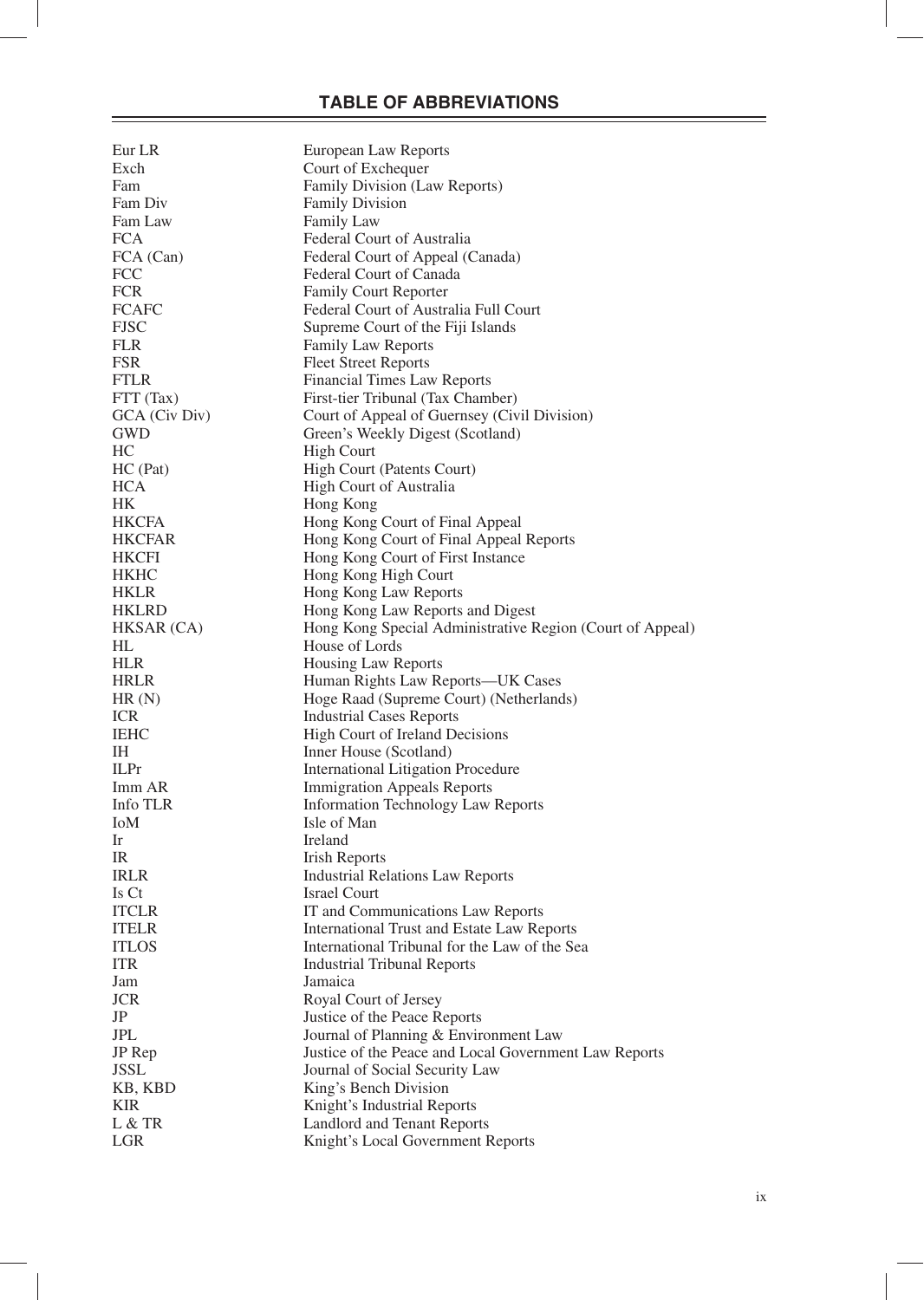LG Rev Local Government Review LJ Law Journal Reports LJ (KB, Ch, P, etc) Law Journal Reports LJR Law Journal Reports<br>
LL L Rep Lloyd's List Law Rep Ll L Rep Lloyd's List Law Reports (before 1951)<br>
Ll Pr Cas Lloyd's Reports of Prize Cases (Vols I-2 Ll Pr Cas Lloyd's Reports of Prize Cases (Vols I–X, covering 1914–1924)<br>Ll Pr Cas NS Lloyd's Reports of Prize Cases New Series (1 vol covering 1939 Ll Pr Cas NS Lloyd's Reports of Prize Cases New Series (1 vol covering 1939–1953)<br>
Lloyd's Reports (Lloyd's List Law Reports (after 1950); Lloyd's Law Reports (after 1967 Lloyd's List Law Reports (after 1950); Lloyd's Law Reports (after 1967) Lloyd's Rep Bank Lloyd's Law Reports Banking Lloyd's Rep FC Lloyd's Law Reports Financial Crime<br>
Lloyd's Rep IR Lloyd's Law Reports Insurance & Rei Lloyd's Law Reports Insurance & Reinsurance Lloyd's Rep Med Lloyd's Law Reports Medical Lloyd's Rep PN Lloyd's Law Reports Professional Negligence LMCLQ Lloyd's Maritime and Commercial Law Quarterly LMLN Lloyd's Maritime Law Newsletter L'pool Ct of Pass Liverpool Court of Passage<br>
LION CHERE LANGE LION COURT LONGING COURT LANGE LAW LRLR LOYd's Reinsurance Law Reports<br>
LSG. LS Gaz<br>
Law Society's Gazette Law Society's Gazette LT<br>
Law Times Reports<br>
Law Times Journal LTJ Law Times Journal<br>M & CL Ct Mayor's and City o Mayor's and City of London Court Mal<br>
Malaysia Masons CLR Masons Computer Law Reports Masons CLR Rep Mason's Computer Law Reports Reprints (Case Digests 1994–1997) Med LR Medical Law Reports Merc Ct Mercantile Court MV Motor Vessel My & K Mylne & Keen's Chancery Reports<br>NLJ, NLJ Rep. New LJ New Law Journal NLJ, NLJ Rep, New LJ NI Northern Ireland/Northern Ireland Law Reports NICA Northern Ireland Court of Appeals<br>NJ Super, Law Div New Jersey Superior Court, Law D NJ Super, Law Div New Jersey Superior Court, Law Division<br>NPC New Property Cases NPC New Property Cases<br>
New South Wales<br>
New South Wales NSW New South Wales<br>
New South Wales<br>
New South Wales NSWCCA New South Wales Court of Criminal Appeal<br>NSWLC New South Wales Local Court New South Wales Local Court NSWLR New South Wales Law Reports NY New York NZ New Zealand NZLR New Zealand Law Reports<br>Off Ref Ct/OBD (ORB) Official Referee's Court Off Ref Ct/QBD (ORB) OH Outer House (Scotland) ONSC Ontario Superior Court of Justice Ont Ct. Gen Div Chario Ontario Court, General Division OPLR Occupational Pensions Law Reports P Probate, Divorce and Admiralty (Law Reports) P, PD, PDA Probate, Divorce and Admiralty Division<br>P & CR Property. Planning & Compensation Repo Property, Planning & Compensation Reports Pak Pakistan para Paragraph Pat CC Patent County Court<br>PC Patent Committee of Budicial Committee of Budicial Committee of Patent Patent Patent Patent Patent Patent Patent Patent Patent Patent Patent Patent Patent Patent Patent Patent Patent Patent Pa Judicial Committee of the Privy Council Penn SC (ED) Supreme Court of Pennsylvania (Eastern District) Pens LR<br>
Pensions Law Reports<br>
Personal Injuries and C Personal Injuries and Quantum Reports PLR Planning Law Reports PNLR Professional Negligence and Liability Reports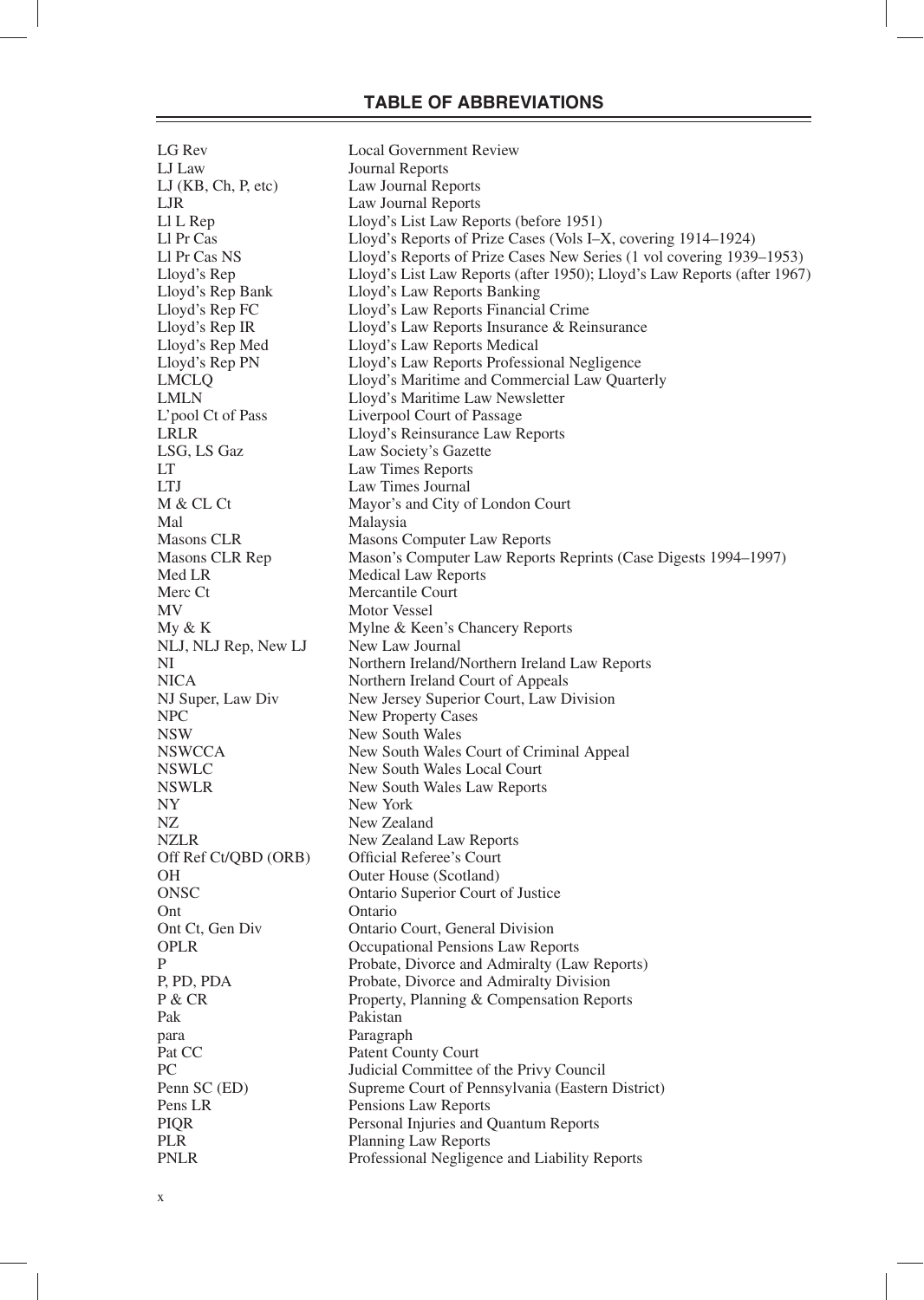| QB                | Queen's Bench (Law Reports)                                           |
|-------------------|-----------------------------------------------------------------------|
| QBD (Adm Ct)      | Queen's Bench Division (Admiralty Court)                              |
| QBD (Admin Ct)    | Queen's Bench Division (Administrative Court)                         |
| QBD (Admlty Ct)   | Queen's Bench Division (Admiralty Court)                              |
| QBD (Comm Ct)     | Queen's Bench Division (Commercial Court)                             |
|                   |                                                                       |
| QBD (Merc Ct)     | Queen's Bench Division (Mercantile Court)                             |
| QBD (NI)          | Queen's Bench Division (Northern Ireland)                             |
| QBD (ORB)         | Queen's Bench Division (Official Referees' Business)                  |
| QBD (TCC)         | Queen's Bench Division (Technology and Construction Court)            |
| <b>QCA</b>        | Queensland Court of Appeal                                            |
| Qd R              | Queensland Reports                                                    |
| QR                | Quantum Reports (Kemp & Kemp)                                         |
|                   |                                                                       |
| QSC (Crim Div)    | Quebec Superior Court (Criminal Division)                             |
| r, rr             | Rule, rules                                                           |
| RA                | <b>Rating Appeals</b>                                                 |
| Re LR             | Reinsurance Law Reports                                               |
| R, Reg            | The Queen                                                             |
| Rep LR            | Green's Reparation Law Reports (Scotland)                             |
| Rex               | The King                                                              |
|                   |                                                                       |
| RICS (DP)         | Royal Institution of Chartered Surveyors (Disciplinary Panel Hearing) |
| <b>RPC</b>        | Reports of Patent, Design and Trade Mark Cases                        |
| rr                | Rules                                                                 |
| <b>RTR</b>        | Road Traffic Reports                                                  |
| RVR.              | Rating and Valuation Reporter                                         |
| s, ss             | Section, sections                                                     |
| SА                | South Africa                                                          |
|                   |                                                                       |
| SA (SCA)          | South Africa (Supreme Court of Appeal)                                |
| SACA              | South Africa Court of Appeal                                          |
| SADC              | South Australia District Court                                        |
| Sc                | Scotland                                                              |
| SС                | Supreme Court                                                         |
| SC, Sess Cas      | Session Cases (Scotland)                                              |
| SC(HL)            | Session Cases (House of Lords) (Scotland)                             |
| SC Vic            | Supreme Court of Victoria                                             |
| <b>SCASA</b>      | Supreme Court of Appeal of South Africa                               |
|                   |                                                                       |
| SCC               | Supreme Court of Canada                                               |
| sch, sched        | Schedule                                                              |
| <b>SCLR</b>       | Scottish Civil Law Reports                                            |
| Scot (Ct of Sess) | <b>Scottish Court of Sessions</b>                                     |
| Scot Sh Ct        | <b>Scottish Sheriff Court</b>                                         |
| ScotHCJ (AC)      | Scottish High Court of Justiciary (Appeal Court)                      |
| <b>SCNH</b>       | Supreme Court of New Hampshire                                        |
| SCSA              |                                                                       |
|                   | Supreme Court of South Australia                                      |
| SCWA              | Supreme Court of Western Australia                                    |
| SGCA              | Singapore Court of Appeal                                             |
| SGHC              | Singapore High Court                                                  |
| Sing              | Singapore                                                             |
| SJ                | Solicitors' Journal                                                   |
| $SI$ (LB), SJLB   | Solicitors' Journal Law Brief                                         |
| <b>SLR</b>        | Singapore Law Reports, Scottish Law Reports                           |
| <b>SLT</b>        |                                                                       |
|                   | <b>Scots Law Times</b>                                                |
| Sol DT            | Solicitors Disputes Tribunal                                          |
| SS                | Sections                                                              |
| <b>STC</b>        | Simons Tax Cases                                                      |
| STI               | Simon's Tax Intelligence                                              |
| Sup Ct            | Supreme Court                                                         |
| TC                | Tax Cases                                                             |
| <b>TCC</b>        | Technology and Construction Court                                     |
|                   |                                                                       |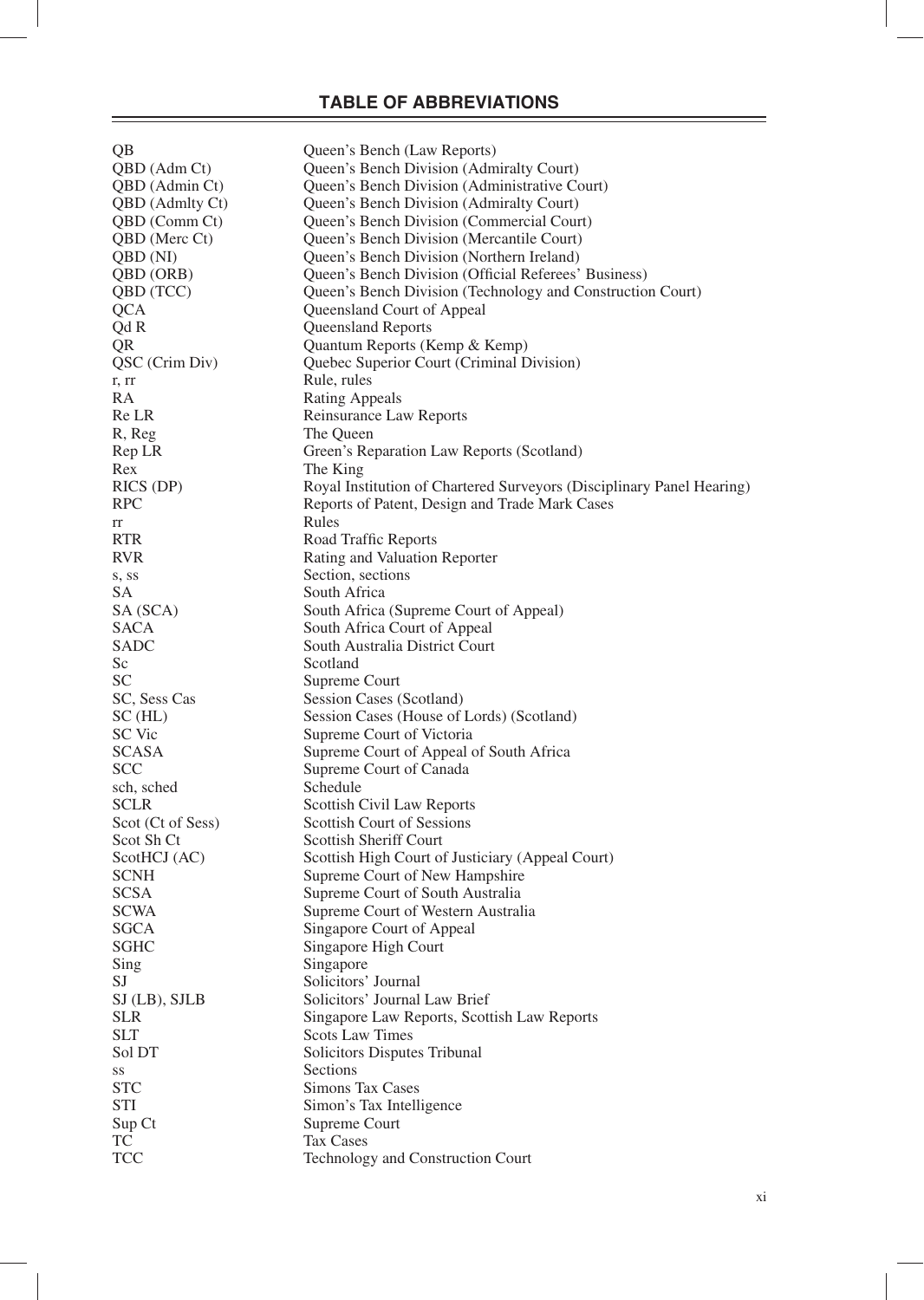| <b>TCLR</b>  | Technology and Construction Law Reports                      |
|--------------|--------------------------------------------------------------|
| <b>TLR</b>   | <b>Times Law Reports</b>                                     |
| Tr LR        | <b>Trading Law Reports</b>                                   |
| UK           | United Kingdom                                               |
| <b>UKCAt</b> | United Kingdom Competition Appeals Tribunal                  |
| <b>UKCLR</b> | UK Competition Law Reports                                   |
| <b>UKFSM</b> | United Kingdom Financial Services and Markets Tribunal       |
| <b>UKHRR</b> | United Kingdom Human Rights Reports                          |
| <b>UKUT</b>  | United Kingdom Upper Tribunal                                |
| UKUT (TCC)   | United Kingdom Upper Tribunal (Tax and Chancery Chamber)     |
| US           | <b>United States</b>                                         |
| <b>USCA</b>  | US Court of Appeals                                          |
| US Cir CA    | United States Circuit Court of Appeals                       |
| US Ct of App | United States Court of Appeals (Circuit Courts)              |
| US Dist Ct   | <b>United States District Court</b>                          |
| US Sup Ct    | United States Supreme Court                                  |
| V&DTr        | Value Added Tax and Duties Tribunals                         |
| VAT Trib     | VAT Tribunal                                                 |
| <b>VSCA</b>  | Court of Appeal of the Supreme Court of Victoria             |
| <b>WASC</b>  | Western Australia Supreme Court                              |
| WASCA        | Western Australia Court of Appeal                            |
| WC & Ins Rep | Reports of Cases under the Workmen's Compensation Act and on |
|              | Insurance Law                                                |
| <b>WLR</b>   | Weekly Law Reports                                           |
| WN           | <b>Weekly Notes</b>                                          |
| <b>WTLR</b>  | Wills & Trusts Law Reports                                   |
|              |                                                              |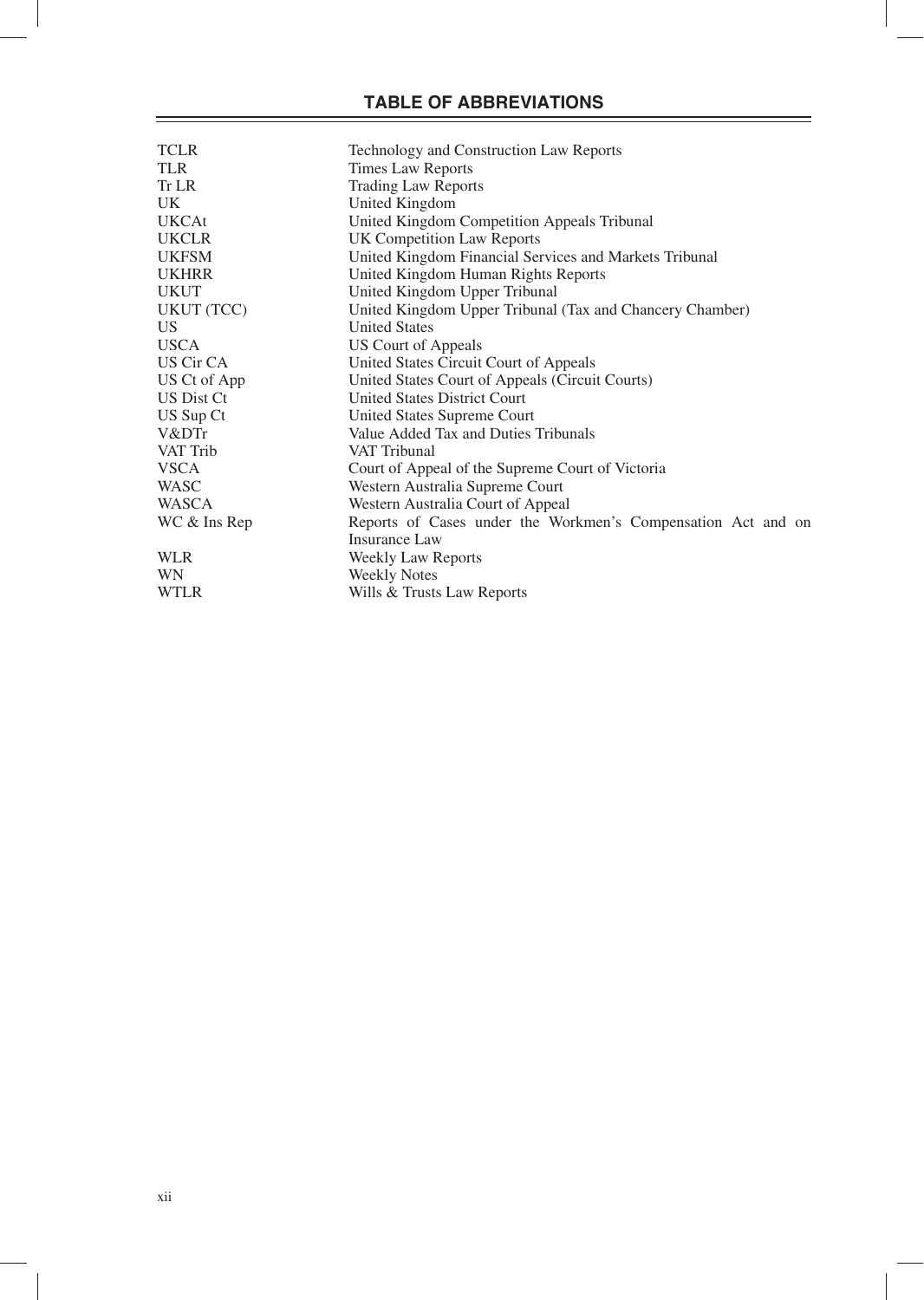The following table details the years of publication of all series of Law Reports published by Informa.

The full archives of each series can be accessed online at www.i-law.com.

#### **LLOYD'S LAW REPORTS**

The volumes in the old series of *Lloyd's Law Reports* were sequentially numbered from Volume 1 (1919) to Volume 84 (1950) according to the sittings of the courts. The following table relates the volume number to the year.

| <b>VOL</b>     | YEAR | <b>SITTINGS</b>                  |
|----------------|------|----------------------------------|
| 1              | 1919 | Michaelmas Sittings 1919         |
| $\mathfrak{2}$ | 1920 | Hilary Sittings 1920             |
| 3              | 1920 | Easter Sittings 1920             |
| $\overline{4}$ | 1920 | Trinity Sittings 1920            |
| 5              | 1920 | Michaelmas Sittings 1920         |
| 6              | 1921 | Hilary Sittings 1921             |
| 7              | 1921 | Easter Sittings 1921             |
| 8              | 1921 | Trinity Sittings 1921            |
| 9              | 1921 | Michaelmas Sittings 1921         |
| 10             | 1922 | Hilary Sittings 1922             |
| 11             | 1922 | Easter Sittings 1922             |
| 12             | 1922 | Trinity Sittings 1922            |
| 13             | 1922 | Michaelmas Sittings 1922         |
| 14             | 1923 | Hilary Sittings 1923             |
| 15             | 1923 | Easter Sittings 1923             |
| 16             | 1923 | Trinity Sittings 1923            |
| 17             | 1923 | Michaelmas Sittings 1923         |
| 18             | 1924 | Hilary Sittings 1924             |
| 19             | 1924 | Easter and Trinity Sittings 1924 |
| 20             | 1924 | Michaelmas Sittings 1924         |
| 21             | 1925 | Hilary Sittings 1925             |
| 22             | 1925 | Easter and Trinity Sittings 1925 |
| 23             | 1925 | Michaelmas Sittings 1925         |
| 24             | 1926 | Hilary Sittings 1926             |
| 25             | 1926 | Easter and Trinity Sittings 1926 |
| 26             | 1926 | Michaelmas Sittings 1926         |
| 27             | 1927 | Hilary Sittings 1927             |
| 28             | 1927 | Easter and Trinity Sittings 1927 |
| 29             | 1927 | Michaelmas Sittings 1927         |
| 30             | 1928 | Hilary Sittings 1928             |
| 31             | 1928 | Easter and Trinity Sittings 1928 |
| 32             | 1928 | Michaelmas Sittings 1928         |
| 33             | 1929 | Hilary Sittings 1929             |
| 34             | 1929 | Easter and Trinity Sittings 1929 |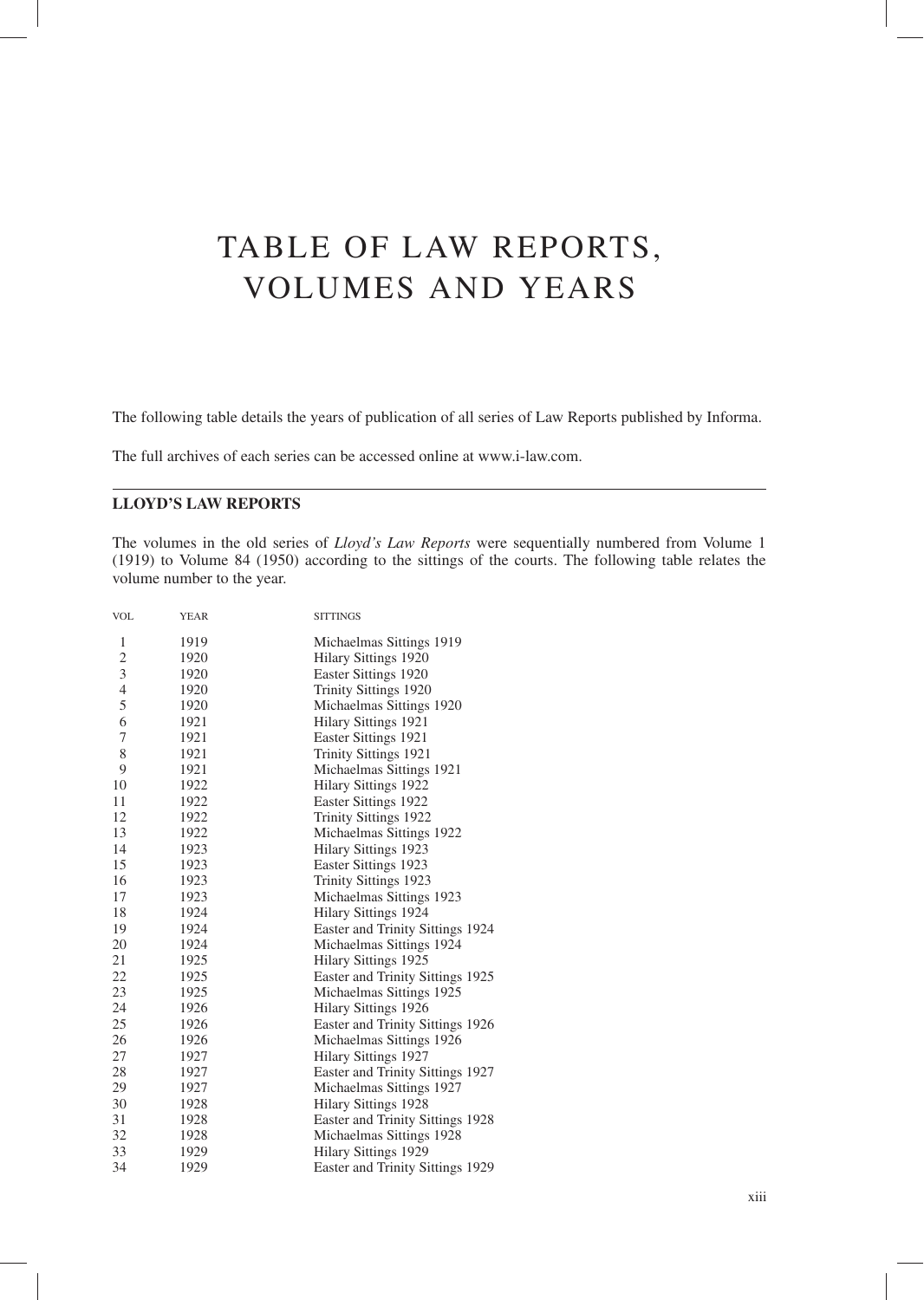| 35 | 1929      | Michaelmas Sittings 1929                          |
|----|-----------|---------------------------------------------------|
| 36 | 1930      | Hilary Sittings 1930                              |
| 37 | 1930      | Easter and Trinity Sittings 1930                  |
| 38 | 1930      | Michaelmas Sittings 1930                          |
| 39 | 1931      | Hilary Sittings 1931                              |
| 40 | 1931      | Easter and Trinity Sittings 1931                  |
| 41 | 1931      | Michaelmas Sittings 1931                          |
| 42 | 1932      | Hilary Sittings 1932                              |
| 43 | 1932      | Easter and Trinity Sittings 1932                  |
| 44 | 1932      | Michaelmas Sittings 1932                          |
| 45 | 1933      | Hilary Sittings 1933                              |
| 46 | 1933      | Easter and Trinity Sittings 1933                  |
| 47 | 1933      | Michaelmas Sittings 1933                          |
| 48 | 1934      | Hilary Sittings 1934                              |
| 49 | 1934      | Easter and Trinity Sittings 1934                  |
| 50 | 1934      |                                                   |
| 51 | 1935      | Michaelmas Sittings 1934                          |
| 52 |           | Hilary Sittings 1935                              |
| 53 | 1935      | Easter and Trinity Sittings 1935                  |
|    | 1935      | Michaelmas Sittings 1935                          |
| 54 | 1936      | Hilary Sittings 1936                              |
| 55 | 1936      | Easter and Trinity Sittings 1936                  |
| 56 | 1936      | Michaelmas Sittings 1936                          |
| 57 | 1937      | Hilary Sittings 1937                              |
| 58 | 1937      | Easter and Trinity Sittings 1937                  |
| 59 | 1937      | Michaelmas Sittings 1937                          |
| 60 | 1938      | Hilary Sittings 1938                              |
| 61 | 1938      | Easter and Trinity Sittings 1938                  |
| 62 | 1938      | Michaelmas Sittings 1938                          |
| 63 | 1939      | Hilary Sittings 1939                              |
| 64 | 1939      | Easter and Trinity Sittings 1939                  |
| 65 | 1939      | Michaelmas Sittings 1939                          |
| 66 | 1940      | Hilary Sittings 1940                              |
| 67 | 1940      | Easter and Trinity Sittings 1940                  |
| 68 | 1940      | Michaelmas Sittings 1940                          |
| 69 | 1941      | Hilary Sittings 1941                              |
| 70 | 1941      | Easter and Trinity Sittings 1941                  |
| 71 | 1941      | Michaelmas Sittings 1941                          |
| 72 | 1942      | Hilary Sittings 1942                              |
| 73 | 1942      | Easter Sittings 1942                              |
| 74 | 1942      | Michaelmas Sittings 1942                          |
| 75 | 1943      | Hilary Sittings 1943                              |
| 76 | 1943      | Easter and Trinity Sittings 1943                  |
| 77 | 1943–1944 | Michaelmas Sittings 1943 to Trinity Sittings 1944 |
| 78 | 1944-1945 | Michaelmas Sittings 1944 to Trinity Sittings 1945 |
| 79 | 1945–1946 | Michaelmas Sittings 1945 to Trinity Sittings 1946 |
| 80 | 1946–1947 | Michaelmas Sittings 1946 to Trinity Sittings 1947 |
| 81 | 1947–1948 | Michaelmas Sittings 1947 to Trinity Sittings 1948 |
| 82 | 1948–1949 | Michaelmas Sittings 1948 to Trinity Sittings 1949 |
| 83 | 1949–1950 | Michaelmas Sittings 1949 and Hilary Sittings 1950 |
| 84 | 1950      | Easter to Michaelmas Sittings 1950                |

From 1951 Lloyd's Law Reports have been published as two volumes per year: Volume 1, January to June; Volume 2, July to December. The Lloyd's Law Reports Plus series was added to the service in 2006.

#### **LLOYD'S LAW REPORTS**

Available online and as hardcopy volumes. Years of reporting: 1919–present

Years: 1919–1950 Years: 1951–present Structure: multiple volumes per year Structure: two volumes per year

Cite as: (1950) 84 Ll L Rep 1 Cite as: [1951] 1 Lloyd's Rep 1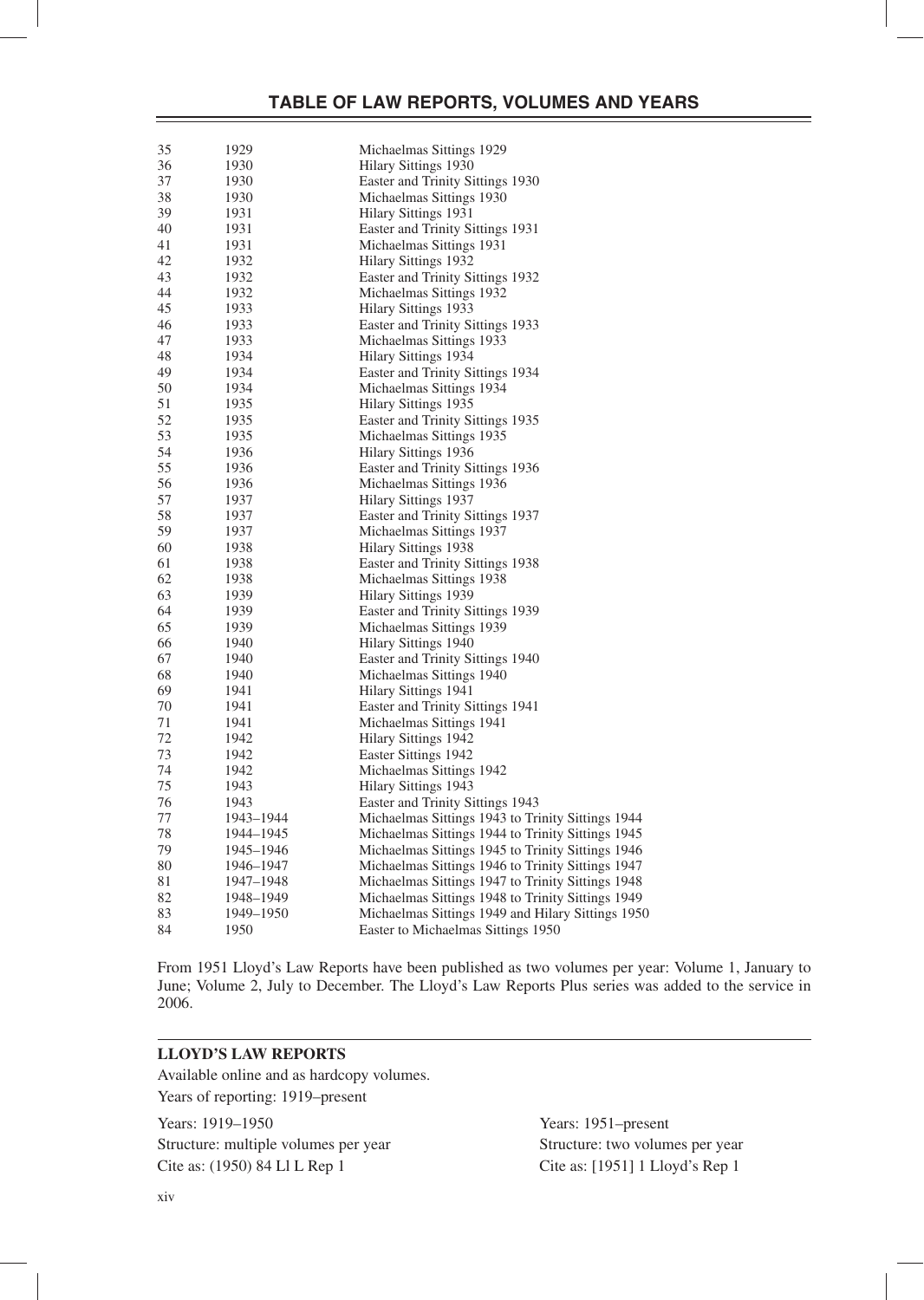#### **LLOYD'S LAW REPORTS PLUS**

Online-only service: available on i-law.com Years: 2006–present Cite as: [2006] Lloyd's Rep Plus 1

#### **BANKING LAW REPORTS**

Years of reporting: 1991–2001 Print-only service. Bound volumes available.

Years: 1991–1997 Cite as: [1991–1992] 1 Bank LR 1; [1993] 2 Bank LR 1; [1994] 3 Bank LR 1, [1995] 4 Bank LR 1; [1996] 5 Bank LR 1; [1997] 6 Bank LR 1

Years: 1998–2001 Cite as: [1998] Lloyd's Rep Bank 1

#### **BUILDING LAW REPORTS**

Available online and as hardcopy volumes. Years of reporting: 1976–present

Old series New series Structure: multiple volumes per year Structure: one volume per year Years: 1976–1998 Years: 1999–present Cite as: (1976) 1 BLR 1 Cite as: [1999] BLR 1

#### **BUILDING LAW REPORTS PLUS**

Online-only service: available on i-law.com Years: 2009–present Cite as: [2009] BLR Plus 1

#### **CHINESE MARITIME & COMMERCIAL LAW REPORTS**

Online-only service: available on i-law.com Structure: multiple volumes per year Years: 2010–present Cite as: [2010] 1 CMCLR 1

#### **LLOYD'S LAW REPORTS: FINANCIAL CRIME**

Available online and as hardcopy issues. Structure: one volume per year Years: 2008–present Cite as: [2008] Lloyd's Rep FC 1

#### **LLOYD'S LAW REPORTS: FINANCIAL CRIME PLUS**

Online-only service: available on i-law.com Years: 2009–present Cite as: [2009] Lloyd's Rep FC Plus 1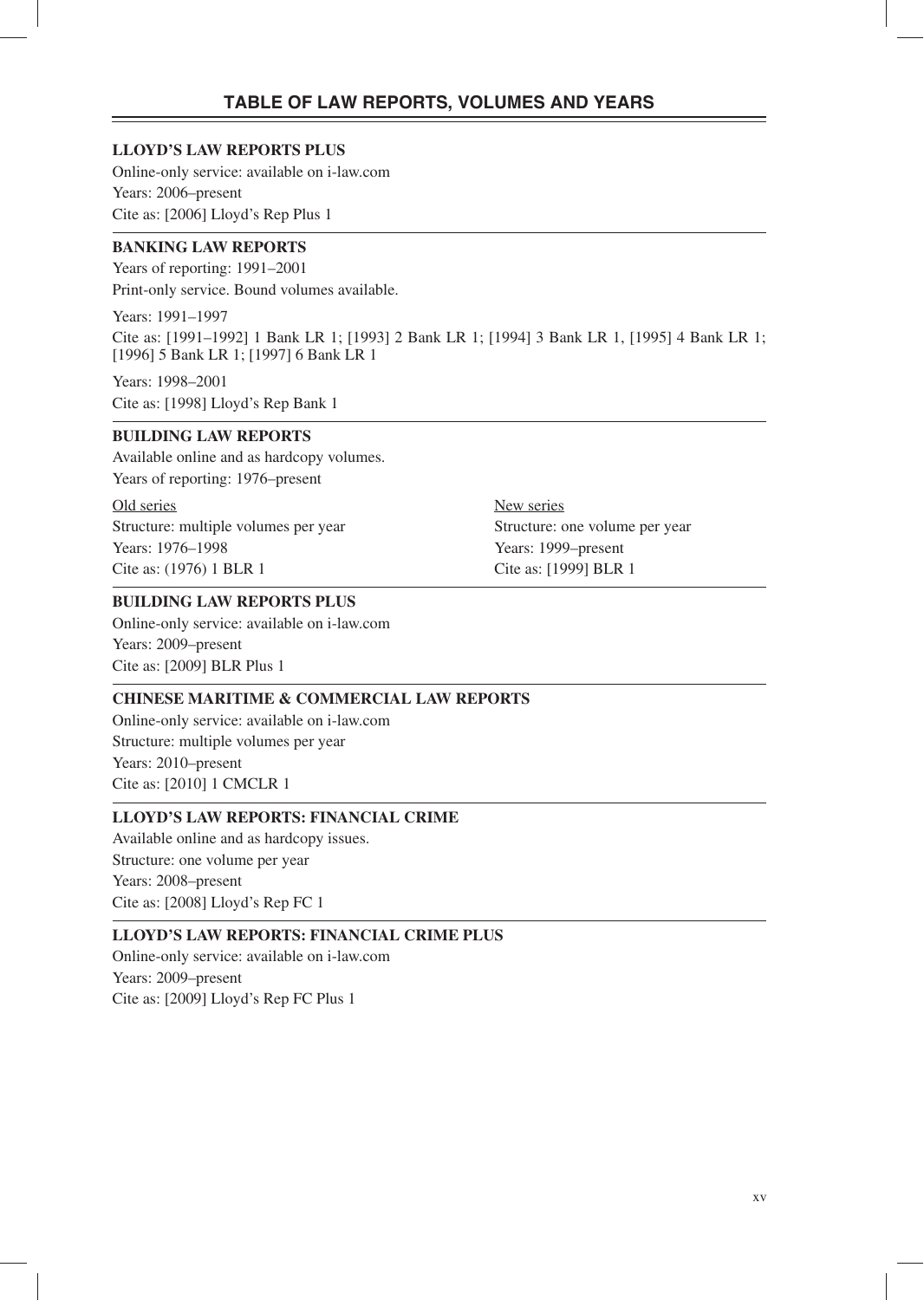#### **LLOYD'S LAW REPORTS: INSURANCE & REINSURANCE**

Available online and as hardcopy volumes. Structure: one volume per year Years: 1992–present

Old series New series Years: 1992–1997 Years: 1998–present

Structure: one volume per year Structure: one volume per year Cite as: (1992) 1 Re LR 1 Cite as: [1998] Lloyd's Rep IR 1

#### **LLOYD'S LAW REPORTS: INSURANCE & REINSURANCE PLUS**

Online-only service: available on i-law.com Years: 2006–present Cite as: [2006] Lloyd's Rep IR Plus 1

#### **LLR: PROFESSIONAL NEGLIGENCE**

Structure: one volume per year Years: 1999–2003, 2006–2010 Cite as: [1999] Lloyd's Rep PN 1

#### **LLR: PROFESSIONAL NEGLIGENCE PLUS**

Online-only service: available on i-law.com Years: 2009–2010 Cite as: [2009] Lloyd's Rep PN Plus 1

#### **LLOYD'S REINSURANCE LAW REPORTS**

Structure: one volume per year Years: 1995–1997 Cite as: [1995] LRLR 1

#### **MEDICAL LAW REPORTS**

Available online and as hardcopy volumes. Structure: one volume per year Years: 1989–present

Years: 1989–1997 Years: 2011–2013

Lloyd's Law Reports series New series Years: 1998–2006 Years: 2014–present Cite as: [1998] Lloyd's Rep Med 1 Cite as: [2014] Med LR 1

LS Law series Years: 2007–2010 Cite as: [2007] LS Law Med 1

Old series Med LR series/LS Law series Cite as: (1989) 1 Med LR 1 Cite as: [2011] Med LR 1/[2011] LS Law Med 1

#### **MEDICAL LAW REPORTS PLUS**

Online-only service: available on i-law.com Years: 2017–present Cite as: [2017] Med LR Plus 1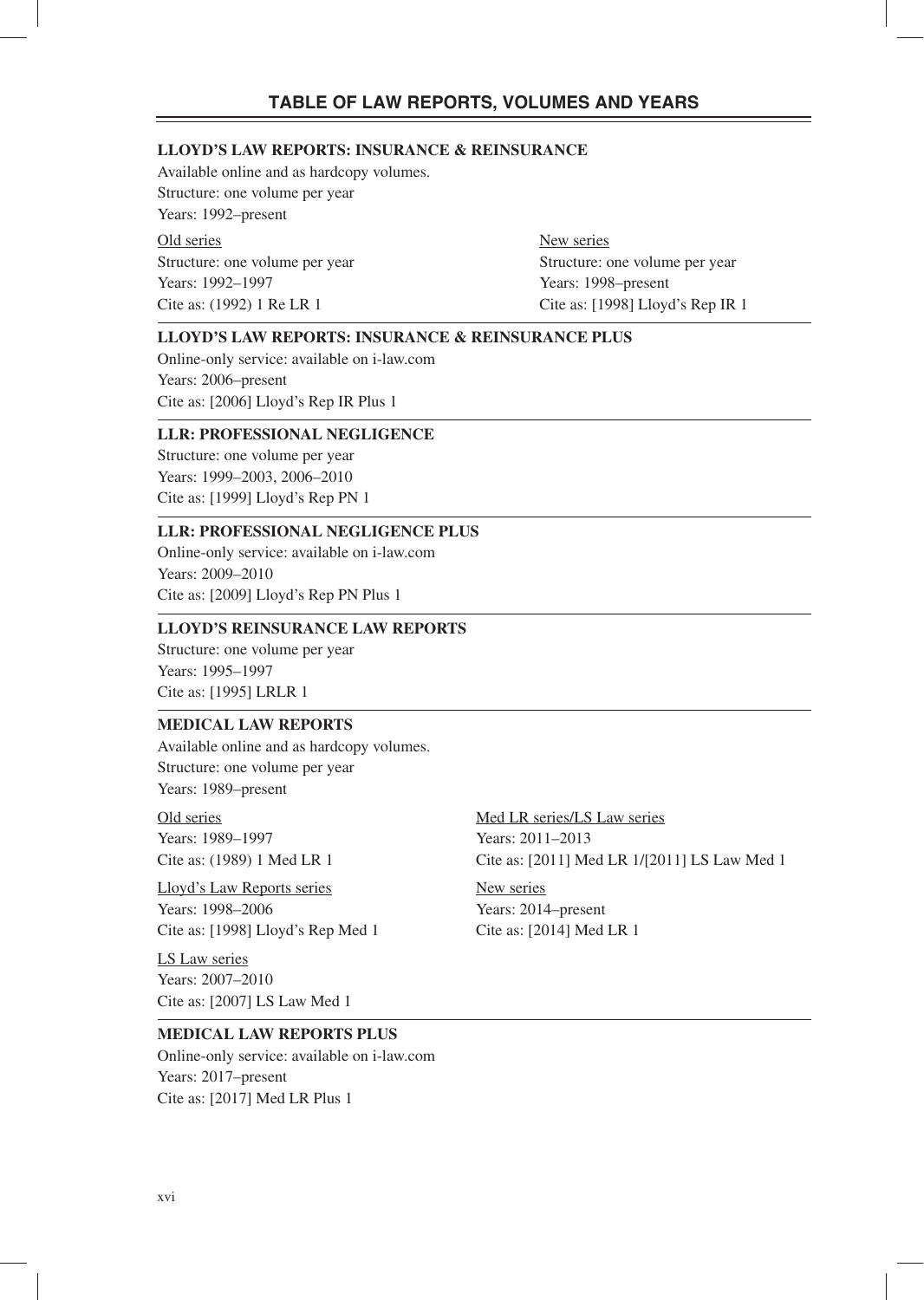### TABLE OF CASES REPORTED 2021

A v B [QBD (Comm Ct)] [2020] EWHC 2790 (Comm); [2021] 1 Lloyd's Rep 281

- AA and Others v BB and Another [CA (Civ Div)] [2021] EWCA Civ 1017; [2021] Lloyd's Rep FC 387; [2021] 1 WLR 5378; [2021] WLR(D) 376
- AB v CD, The Tavistock and Portman NHS Foundation Trust, University College London NHS Foundation Trust and XY [2021] EWHC 741 (Fam); [2021] Med LR 365
- ABC Electrification Ltd v National Rail Infrastructure Ltd [CA] [2020] EWCA Civ 1645; [2021] BLR 97
- ABN Amro Bank NV v Royal & Sun Alliance Insurance plc and Others (QBD (Comm Ct)) [2021] EWHC 442 (Comm); [2021] Lloyd's Rep IR 467
- Aderounmu (A Protected Party Acting by His Litigation Friend, Edun) v Colvin [QBD] [2021] EWHC 2293 (QB); [2021] Med LR 616
- Aegean Baltic Bank SA v Renzlor Shipping Ltd and Others [QBD (Comm Ct)] [2020] EWHC 2851 (Comm); [2021] Lloyd's Rep Plus 41
- Agbeze v Barnet Enfield and Haringey Mental Health NHS Trust [UKEAT] Appeal No EA-2020-000413-VP (formerly UKEAT/0232/20/VP); [2021] Med LR 720
- AIC Ltd v The Federal Airports Authority of Nigeria [CA (Civ Div)] [2020] EWCA Civ 1585; [2021] BLR 217; [2021] 4 All ER 163; [2021] 1 WLR 1506
- Alegrow SA v Yayla Agro Gida San ve Nak AS [QBD (Comm Ct)] [2020] EWHC 1845 (Comm); [2021] 1 Lloyd's Rep 565
- Alexander Brothers Ltd (Hong Kong SAR) v Alstom Transport [QBD (Comm Ct)] [2020] EWHC 1584 (Comm); [2021] 1 Lloyd's Rep 79; [2020] Bus LR 2197; [2020] WLR(D) 375
- Alexandra 1 and Ever Smart, The [SC] [2021] UKSC 6; [2021] 1 Lloyd's Rep 299; [2021] 2 All ER (Comm) 907; [2021] 4 All ER 1113; [2021] 1 WLR 1436
- Alize 1954 and Another v Allianz Elementar Versicherungs AG and Others (The "CMA CGM Libra") (SC) [2021] UKSC 51; [2021] 2 Lloyd's Rep 613; [2021] WLR(D) 577
- Altera Voyageur Production Ltd v Premier Oil E&P UK Ltd (The "Voyageur Spirit") [QBD (Comm Ct)] [2020] EWHC 1891 (Comm); [2021] 1 Lloyd's Rep 451
- American Eagle Fishing LLC v The Ship "Koorale" [NZHC] [2020] NZHC 1935; [2021] Lloyd's Rep Plus 51
- Anchor Hanover Group (Incorporating The Fully Transferred Society, Hanover Housing Association) and Others v Arcadis Consulting (UK) Ltd and Others [QBD (TCC)] [2021] EWHC 543 (TCC); [2021] BLR 319
- Apex Energy International Pte Ltd v Wanxiang Resources (Singapore) Pte Ltd [SGHC] [2020] SGHC 138; [2021] Lloyd's Rep Plus 38
- Aqua Leisure International Ltd v Benchmark Leisure Ltd [QBD (TCC)] [2020] EWHC 3511 (TCC); [2021] BLR 150
- Argenta Syndicate Management Ltd, Royal & Sun Alliance Insurance plc, MS Amlin Underwriting Ltd, Hiscox Insurance Co Ltd, QBE UK Ltd, Arch Insurance (UK) Ltd v The Financial Conduct Authority (SC) [2021] UKSC 1; [2021] Lloyd's Rep IR 63; [2021] 1 AC 649; [2021] 2 All ER (Comm) 779; [2021] 3 All ER 1077; [2021] 2 WLR 123
- Argentum Exploration Ltd v The Silver and All Persons Claiming to be Interested in and/or to Have Rights in Respect of, The Silver [QBD (Admlty Ct)] [2020] EWHC 3434 (Admlty); [2021] 2 Lloyd's Rep 1; [2021] 2 WLR 613; [2021] QB 585
- Argos Pereira España SL and Another v Athenian Marine Ltd (The "Frio Dolphin") [QBD (Comm Ct)] [2021] EWHC 554 (Comm); [2021] 2 Lloyd's Rep 387; [2021] Bus LR 866; [2021] WLR(D) 164
- Armada Ship Management (S) Pte Ltd v Schiste Oil and Gas Nigeria Ltd [QBD (Comm Ct)] [2021] EWHC 1094 (Comm); [2021] 2 Lloyd's Rep 329; [2021] Bus LR 1375; [2021] WLR(D) 306
- AS Fortuna OPCO BV and Another v Sea Consortium Pte Ltd and Others [SGHC] [2020] SGHC 72; [2021] Lloyd's Rep Plus 48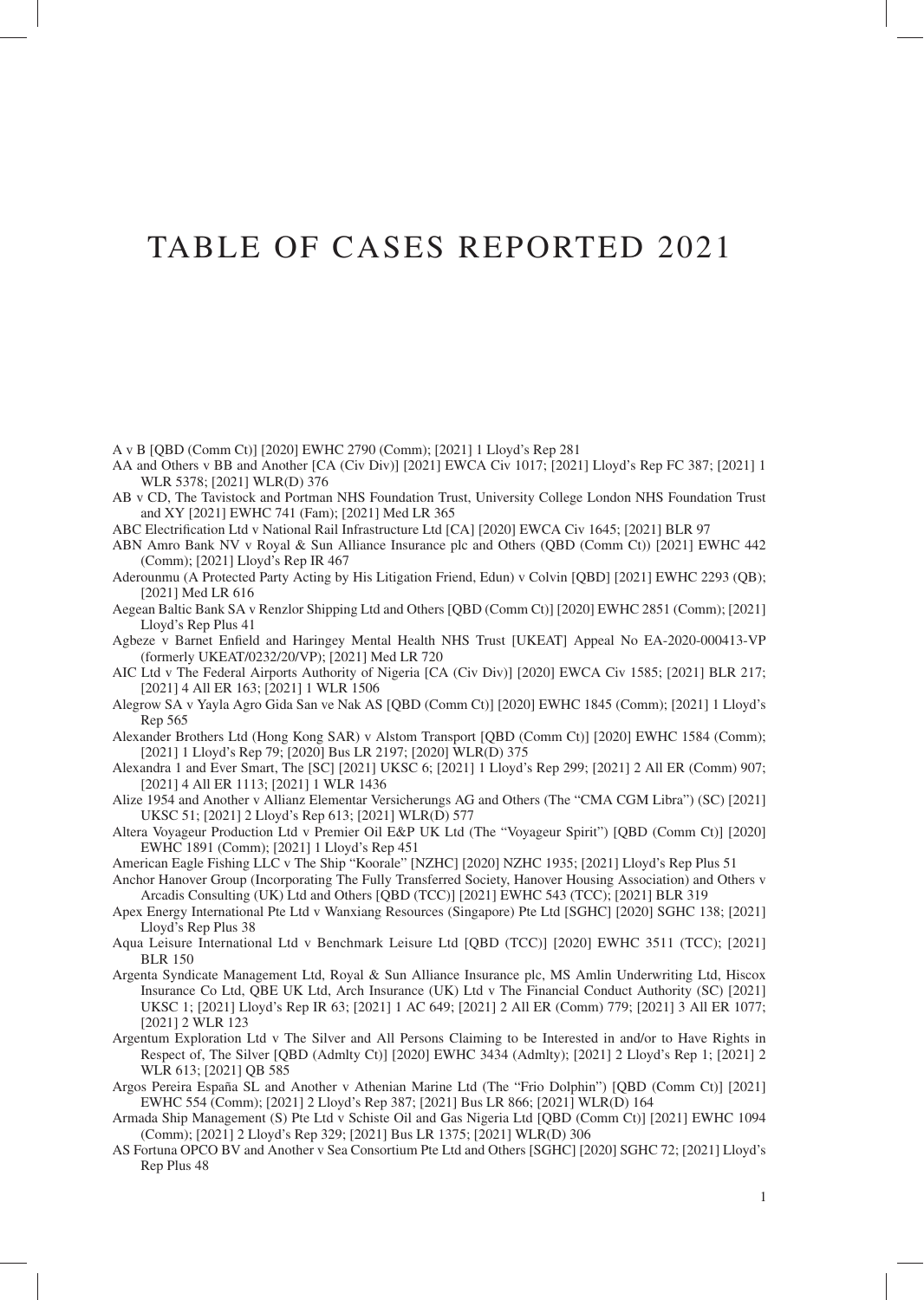Ashbolt and Another v Her Majesty's Revenue and Customs and Another [QBD (Admin)] [2020] EWHC 1588 (Admin); [2021] Lloyd's Rep FC 143; [2020] BTC 17; [2020] STC 1813

Asif v Ditta and Another [CA (Crim Div)] [2021] EWCA Crim 1091; [2021] Lloyd's Rep FC 529

Aviva Investors Ground Rent Group GP Ltd and Another v Shepherd Construction Ltd [QBD (TCC)] [2021] EWHC 1921 (TCC); [2021] BLR 666

Axis Corporate Capital UK II Ltd and Others v Absa Group Ltd and Others [QBD (Comm Ct)] [2021] EWHC 225 (Comm); [2021] Lloyd's Rep IR 195

Axis Corporate Capital UK II Ltd and Others v Absa Group Ltd and Others (No 2) [QBD (Comm Ct)] [2021] EWHC 861 (Comm); [2021] Lloyd's Rep IR 267

Azam v University Hospital Birmingham NHS Foundation Trust [QBD] [2020] EWHC 3384 (QB); [2021] Med LR 150

Balaz v District Court of Zvolen (Slovakia) [QBD (Admin)] [2021] EWHC 1862 (Admin); [2021] Lloyd's Rep FC 346

Banco San Juan Internacional Inc v Petróleos de Venezuela SA [QBD (Comm Ct)] [2020] EWHC 2937 (Comm); [2021] Lloyd's Rep Plus 44

Basma (Suing by Her Mother and Litigation Friend, Basma) v Manchester University Hospitals NHS Foundation Trust and Another [CA (Civ Div)] [2021] EWCA Civ 278; [2021] Med LR 259

Begum (on Behalf of Mollah) v Maran (UK) Ltd [QBD] [2020] EWHC 1846 (QB); [2021] Lloyd's Rep Plus 32 Begum (on Behalf of Mollah) v Maran (UK) Ltd [CA] [2021] EWCA Civ 326; [2021] 2 Lloyd's Rep 505

Bell and Another v The Tavistock and Portman NHS Foundation Trust, and NHS England (Interested Party), and University College London Hospitals NHS Foundation Trust, Leeds Teaching Hospitals NHS Trust, Transgender Trend Ltd, Brook, Gendered Intelligence, The Endocrine Society, Dr David Bell, The Association of Lawyers for Children and Liberty (Interveners) [CA (Civ Div)] [2021] EWCA Civ 1363; [2021] Med LR 663; [2021] WLR(D) 490

Bermingham and Palombo v R [CA (Crim Div)] [2020] EWCA Crim 1662; [2021] Lloyd's Rep FC 88; [2021] 4 WLR 113; [2021] WLR(D) 42

Betamax Ltd v State Trading Corporation (Mauritius) [PC] [2021] UKPC 14; [2021] 2 Lloyd's Rep 559; [2021] Bus LR 1253; [2021] WLR(D) 337

Bhagwan Marine Pty Ltd v The Ship "Lauren Hansen" [FCA] [2020] FCA 1225; [2021] Lloyd's Rep Plus 53

Bhagwan Marine Pty Ltd v The Ship "Teras Bandicoot" [FCA] [2020] FCA 1224; [2021] Lloyd's Rep Plus 52

Bhagwan Marine Pty Ltd v The Ship "Teras Bandicoot" (No 2) [FCA] [2020] FCA 1481; [2021] Lloyd's Rep Plus 57

Blackpool Borough Council v Volkerfitzpatrick Ltd and Others [QBD (TCC)] [2020] EWHC 2128 (TCC); [2021] BLR 78; [2020] Costs LR 1295

Boxwood Leisure Ltd v Gleeson Construction Services Ltd and Another [QBD (TCC)] [2021] EWHC 947 (TCC); [2021] BLR 459

Breakingbury v Croad [Cardiff CC] [2021] Med LR 509

Bridgehouse (Bradford No 2) Ltd v BAE Systems plc [CA] [2020] EWCA Civ 759; [2021] 1 Lloyd's Rep 225; [2020] Bus LR 2025; [2020] WLR(D) 350

BTN and Another v BTP and Another [SGCA] [2020] SGCA 105; [2021] 2 Lloyd's Rep 527

Bulk Poland, The [QBD (Comm Ct)] [2020] EWHC 3343 (Comm); [2021] 1 Lloyd's Rep 194

Business Mortgage Finance 4 plc v Pengelly [CA] [2021] EWCA Civ 471; [2021] 2 Lloyd's Rep 644; [2021] 3 WLR 395; [2021] WLR(D) 193

Bux v General Medical Council [QBD (Admin)] [2021] EWHC 762 (Admin); [2021] Med LR 350

BW Umuroa Pte Ltd v Tamarind Resources Pte Ltd [SGHC] [2020] SGHC 71; [2021] Lloyd's Rep Plus 9

C v D [HKCFI] [2021] HKCFI 1474; [2021] Lloyd's Rep Plus 110

C Challenger, The [QBD (Comm Ct)] [2020] EWHC 3448 (Comm); [2021] 2 Lloyd's Rep 109

Café Chameleon CC v Guardrisk Insurance Co Ltd [ZAWCHC] [2020] ZAWCHC 65; [2021] Lloyd's Rep IR Plus 10 Calm Ocean Shipping SA v Win Goal Trading Ltd And Others [HKCFI] [2020] HKCFI 801; [2021] Lloyd's Rep Plus 54

Cambridge University Hospitals NHS Foundation Trust v AH (By Her Litigation Friend, The Official Solicitor) and Others [EWCOP] [2021] EWCOP 51; [2021] Med LR 701

Caraka Jaya Niaga III-11, The [SGHC] [2021] SGHC 43; [2021] 2 Lloyd's Rep 549

Case C-234/18; Komisia Za Protivodeystvie Na Koruptsiyata I Za Otnemane Na Nezakonno Pridobitoto Imushtestvo v BP and Others, Corporate Commercial Bank, In Liquidation [CJEU] [2021] Lloyd's Rep FC 1; EU:C:2020:221 Case C-25/19; Corporis Sp zoo v Gefi on Insurance A/S [CJEU] [2021] Lloyd's Rep IR 226; EU:C:2020:126

Case C-393/19; OM v Okrazhna Prokuratura – Haskovo, Apelativna Prokuratura – Plovdiv [CJEU] [2021] Lloyd's Rep FC 258; EU:C:2021:8

Case C-481/19; DB v Commissione Nazionale Per Le Società E La Borsa (Consob), Intervening Parties: Presidente Del Consiglio Dei Ministri [CJEU [GC]] [2021] Lloyd's Rep FC 109; EU:C:2021:84

Case C-70/20; YL v Altenrhein Luftfahrt GmbH [CJEU] [2021] 2 Lloyd's Rep 436; EU:C:2021:379

Cassim v Nguyen [NSWCA] [2020] NSWCA 115; [2021] Lloyd's Rep IR 159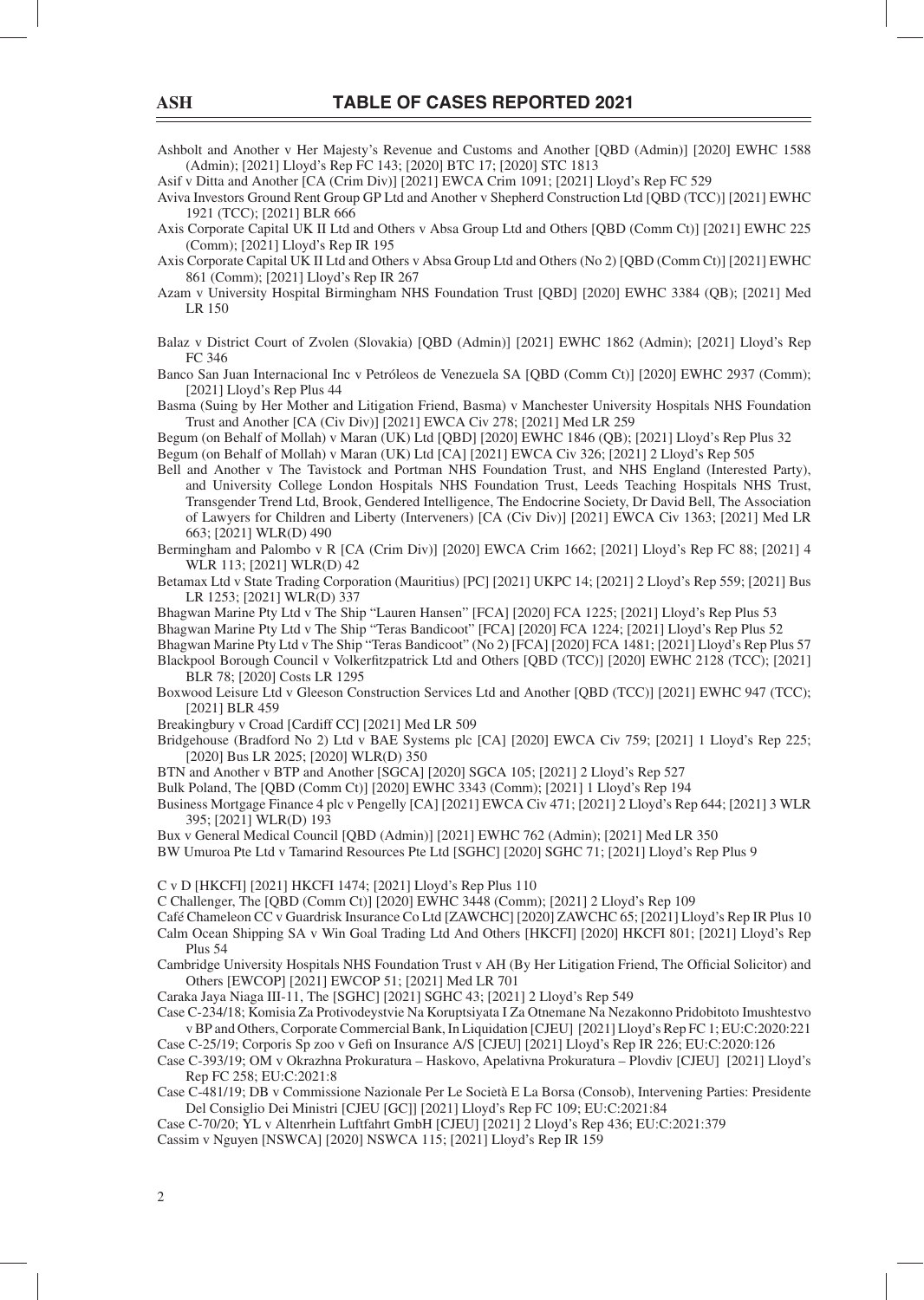Catlin Syndicate Ltd and Others v AMEC Foster Wheeler USA Corporation and Another [QBD (Comm Ct)] [2020]

EWHC 2530 (Comm); [2021] Lloyd's Rep IR 207

- CF Crystal, The [HKCFA] [2020] HKCFA 24; [2021] Lloyd's Rep Plus 46 CH Offshore Ltd v Internaves Consorcio Naviero SA and Others [QBD (Comm Ct)] [2020] EWHC 1710 (Comm); [2021] 1 Lloyd's Rep 465 Changhong Group (HK) Ltd v Bright Shipping Ltd (The "CF Crystal" And The "Sanchi") [HKCFA] [2020] HKCFA 24; [2021] Lloyd's Rep Plus 46 Chenco Chemical Engineering and Consulting GmbH v Do Fluoride Chemicals Co Ltd [QBD (Comm Ct)] [2021] EWHC 1052 (Comm); [2021] Lloyd's Rep Plus 84 China Coal Solution (Singapore) Pte Ltd v Avra Commodities Pte Ltd [SGCA] [2020] SGCA 81; [2021] Lloyd's Rep Plus 27 Chouza (Personal Representative of Mr Albino Otero Rodriguez, Deceased) v Artur Mendonca Lopes Martins and Others [QBD] [2021] EWHC 1669 (QB); [2021] Med LR 546 CJD v CJE and Another [SGHC] [2021] SGHC 61; [2021] Lloyd's Rep Plus 86 Clearlake Chartering USA Inc and Another v Petroleo Brasileiro SA (The "Miracle Hope") (No 2) [QBD (Comm Ct)] [2020] EWHC 805 (Comm); [2021] 1 Lloyd's Rep 543 Clin v Walter Lily & Co Ltd [CA (Civ Div)] [2021] EWCA Civ 136; [2021] BLR 259; [2021] 1 WLR 2753; [2021] WLR(D) 85; 194 Con LR 26 CMA CGM Libra, The [SC] [2021] UKSC 51; [2021] 2 Lloyd's Rep 613; [2021] WLR(D) 577 Collins v Director of Public Prosecutions [QBD (Admin)] [2021] EWHC 634 (Admin); [2021] Lloyd's Rep FC 277; [2021] 1 WLR 3391; [2021] WLR(D) 228 Columbus, The [QBD (Admlty Ct)] [2021] EWHC 310 (Admlty); [2021] Lloyd's Rep Plus 67 Corporis Sp zoo v Gefi on Insurance A/S [CJEU] Case C-25/19; [2021] Lloyd's Rep IR 226; EU:C:2020:126 Crowther v Crowther and Others [CA] [2020] EWCA Civ 762; [2021] Lloyd's Rep Plus 60
- Crummer v AAI Ltd ABN 48 005 297 807, trading as AAMI; Re Murray (Deceased) [QSC] [2020] QSC 155; [2021] Lloyd's Rep IR 330
- CVLC Three Carrier Corporation and Another v Arab Maritime Petroleum Transport Co (The "Anbar" and The "Hillah") [QBD (Comm Ct)] [2021] EWHC 551 (Comm); [2021] 2 Lloyd's Rep 397
- Daelim Corporation v Bonita Co Ltd and Others (The "DL Carnation") [QBD (Comm Ct)] [2020] EWHC 697 (Comm); [2021] 1 Lloyd's Rep 37
- Dana UK Axle Ltd v Freudenberg FST GmbH [QBD (TCC)] [2021] EWHC 1413 (TCC); [2021] BLR 500
- Danbol Pty Ltd v Swiss Re International SE and Others [VSCA] [2020] VSCA 274; [2021] Lloyd's Rep IR 537
- Davies & Davies Associates Ltd v Steve Ward Services (UK) Ltd [QBD (TCC)] [2021] EWHC 1337 (TCC); [2021] BLR 542
- Davies (Executor of Estate of Mrs Davies, Deceased) v Frimley Health NHS Foundation Trust [QBD] [2021] EWHC 169 (QB); [2021] Med LR 294
- DB v Commissione Nazionale Per Le Società E La Borsa (Consob), Intervener in The Main Proceedings: Presidenza Dei Consiglio Dei Ministri [CJEU] Case C-481/19; [2021] Lloyd's Rep FC 109; [2021] Lloyd's Rep FC 123; EU:C:2021:84
- Denka Advantech Pte Ltd and Another v Seraya Energy Pte Ltd and Another and Other Appeals [SGCA] [2020] SGCA 119; [2021] BLR 340
- Director of Public Prosecutions v Baxter [IEHC] [2021] IEHC 256; [2021] Lloyd's Rep FC 365
- Director of the Serious Fraud Office v Airbus SE [Southwark Crown Court] [2021] Lloyd's Rep FC 159
- Director of the Serious Fraud Office v Airline Services Ltd [Southwark Crown Court] [2021] Lloyd's Rep FC 42
- Director of the Serious Fraud Office v Amec Foster Wheeler Energy Ltd [Southwark Crown Court] [2021] Lloyd's Rep FC 353
- DL Carnation, The [QBD (Comm Ct)] [2020] EWHC 697 (Comm); [2021] 1 Lloyd's Rep 37
- Doglemor Trade Ltd and Others v Caledor Consulting Ltd and Another [QBD (Comm Ct)] [2020] EWHC 3342 (Comm); [2021] 1 Lloyd's Rep 581; [2021] Bus LR 313; [2020] WLR(D) 663
- Double Venus, The [QBD (Admlty Ct)] [2020] EWHC 2462 (Admlty); [2021] Lloyd's Rep Plus 47
- DVB Bank SE (Formerly Named DVB Bank AG) and Another v Vega Marine Ltd and Others [QBD (Comm Ct)] [2020] EWHC 1494 (Comm); [2021] Lloyd's Rep Plus 112
- Dynasty Company for Oil and Gas Trading Ltd v Kurdistan Regional Government of Iraq and Another [QBD (Comm Ct)] [2021] EWHC 952 (Comm); [2021] 2 Lloyd's Rep 275; [2021] 3 WLR 1095; [2021] WLR(D) 237
- Echo Star ex Gas Infinity, The [SGHC] [2020] SGHC 200; [2021] 2 Lloyd's Rep 266
- Eco World Ballymore Embassy Gardens Company Ltd v Dobler UK Ltd [QBD (TCC)] [2021] EWHC 2207 (TCC); [2021] BLR 687
- ED&F Man Capital Markets Ltd v Straits (Singapore) Pte Ltd [SGCA] [2020] SGCA 64; [2021] Lloyd's Rep Plus 61 Equitas Ltd and Another v Sande Investments Ltd and Others [QBD (Comm Ct)] [2021] EWHC 631 (Comm); [2021] Lloyd's Rep IR 553
- Etihad Airways PJSC v Flöther [CA] [2020] EWCA Civ 1707; [2021] Lloyd's Rep Plus 66; [2021] 2 WLR 939; [2020] WLR(D) 690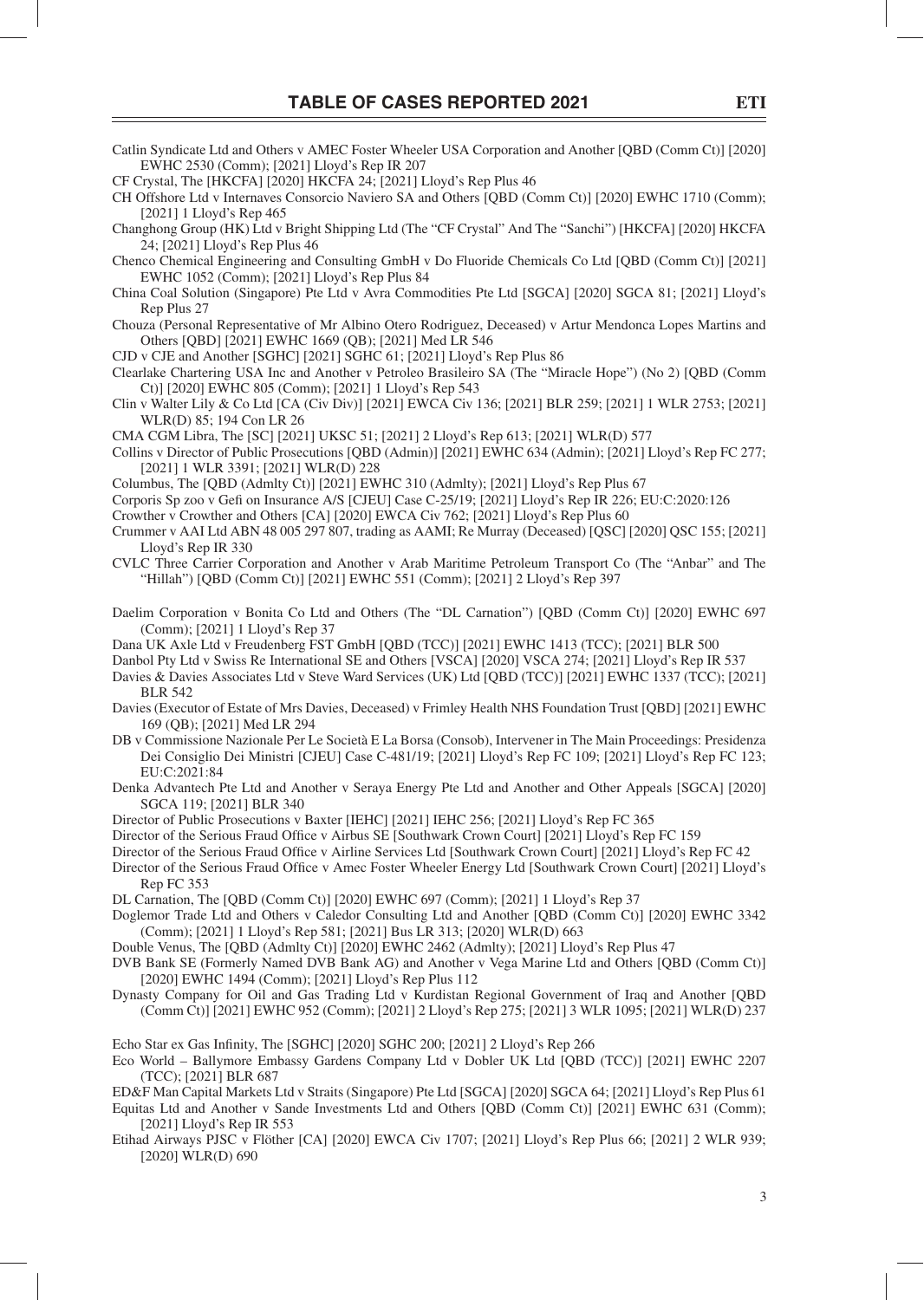Federal Republic of Nigeria v JP Morgan Chase Bank NA [QBD (Comm)] [2021] EWHC 1192 (Comm), [2021] Lloyd's Rep FC 329

Federal Republic of Nigeria v Process & Industrial Developments Ltd [QBD (Comm Ct)] [2020] EWHC 2379 (Comm); [2021] 1 Lloyd's Rep 121

Fimbank plc v Discover Investment Corporation (The "Nika") [OBD (Comm Ct)] [2020] EWHC 254 (Comm); [2021] 1 Lloyd's Rep 109

Financial Conduct Authority, The v Arch Insurance (UK) Ltd [SC] [2021] UKSC 1; [2021] Lloyd's Rep IR 63; [2021] 1 AC 649; [2021] 2 All ER (Comm) 779; [2021] 3 All ER 1077; [2021] 2 WLR 123

Fixsler and Another v Manchester University NHS Foundation Trust and Another [CA (Civ Div)] [2021] EWCA Civ 1018; [2021] Med LR 593; [2021] 4 WLR 123; [2021] WLR(D) 380

Forte and Vale v R [CA (Crim Div)] [2020] EWCA Crim 1455; [2021] Lloyd's Rep FC 74; [2021] 4 WLR 26; [2020] WLR(D) 601

Frensham v Financial Conduct Authority [UKUT (TCC)] [2021] UKUT 222 (TCC); [2021] Lloyd's Rep FC 596

Frio Dolphin, The [QBD (Comm Ct)] [2021] EWHC 554 (Comm); [2021] 2 Lloyd's Rep 387; [2021] Bus LR 866; [2021] WLR(D) 164

Front Door (UK) Ltd, The (t/a Richard Reid Associates) v The Lower Mill Estate Ltd and Others [QBD (TCC)] [2021] EWHC 2324 (TCC); [2021] BLR 675

Gemmell v KSL Hair Ltd and Others [Sheriff Appeal Ct] 2021 SAC (Civ) 6; [2021] Lloyd's Rep IR 233

General Dynamics United Kingdom Ltd v State of Libya [SC] [2021] UKSC 22; [2021] Lloyd's Rep Plus 109; [2021] 4 All ER 555; [2021] 3 WLR 231; [2021] WLR(D) 363

General Medical Council v Haris [QBD (Admin)] [2020] EWHC 2518 (Admin); [2021] Med LR 66

General Medical Council v X [QBD (Admin)] [2019] EWHC 493 (Admin); [2021] Med LR 161

Global Switch Estates Ltd v Sudlows Ltd [QBD (TCC)] [2020] EWHC 3314 (TCC); [2021] BLR 111

Grace Ocean Private Ltd v MV "Bulk Poland" [QBD (Comm Ct)] [2020] EWHC 3343 (Comm); [2021] 1 Lloyd's Rep 194

Grant v International Insurance Company of Hanover Ltd [CISH] [2019] CSIH 9; [2021] Lloyd's Rep IR Plus 37; 2019 SLT 483; 2019 SC 379; 2020 SCLR 215

Gravity Highway, The [QBD (Comm Ct)] [2020] EWHC 1697 (Comm); [2021] Lloyd's Rep Plus 59

Guardian Offshore AU Pty Ltd v Saab Seaeye Leopard 1702 Remotely Operated Vehicle Lately on Board the Ship "Offshore Guardian" and Another [FCA] [2020] FCA 273; [2021] 1 Lloyd's Rep 201

Guide Dogs for the Blind Association, The, and Others v Box and Others [Ch D] [2020] EWHC 1948 (Ch); [2021] Lloyd's Rep IR 51

Guide Dogs for the Blind Association, The, and Others v Box and Others (No 2) [Ch D] [2020] EWHC 2809 (Ch); [2021] Lloyd's Rep IR 344

Hai Jiang 1401 Pte Ltd v Singapore Technologies Marine Ltd (The "Seven Champion") [SGHC] [2020] SGHC 20; [2021] Lloyd's Rep Plus 14

Halliburton Co v Chubb Bermuda Insurance Ltd [SC] [2020] UKSC 48; [2021] 1 Lloyd's Rep 1; [2021] Lloyd's Rep IR 1; [2021] BLR 1; 193 Con LR 1; [2021] 1 AC 1083; [2021] 2 All ER 1175; [2021] Bus LR 1717; [2020] 3 WLR 1474; [2020] WLR(D) 653

Haris v General Medical Council [CA (Civ Div)] [2021] EWCA Civ 763; [2021] Med LR 498

Harrison Jalla and Others v Shell International Trading and Shipping Company and Another [CA (Civ Div)] [2021] EWCA Civ 63; [2021] BLR 276

HC Trading Malta Ltd v Savannah Cement Ltd [QBD (Comm Ct)] [2020] EWHC 2144 (Comm); [2021] Lloyd's Rep Plus 28

Helice Leasing SAS v PT Garuda Indonesia (Persero) TBK [QBD (Comm Ct)] [2021] EWHC 99 (Comm); [2021] 1 Lloyd's Rep 395

Henderson (A Protected Party, By Her Litigation Friend, The Official Solicitor) v Dorset Healthcare University NHS Foundation Trust) [UKSC] [2020] UKSC 43; [2021] Med LR 26; [2021] 2 All ER 257; [2021] AC 563; (2021) 177 BMLR 1; [2021] PIQR P7; [2021] PNLR 7; [2020] 3 WLR 1124; [2020] WLR(D) 592

Her Majesty's Attorney General v LGL Trustees Ltd [Royal Court (Jersey)] [2021] JRC 058; [2021] Lloyd's Rep FC 374

- Herculito Maritime Ltd and Others v Gunvor International BV and Others (The "Polar") [QBD (Comm Ct)] [2020] EWHC 3318 (Comm); [2021] 1 Lloyd's Rep 150; [2021] Lloyd's Rep IR 127; [2021] Bus LR 516; [2020] WLR(D) 678
- Hewes v West Hertfordshire Acute Hospitals NHS Trust and Others [CA (Civ Div)] [2020] EWCA Civ 1523; [2021] Med LR 49

Hillah, The [QBD (Comm Ct)] [2021] EWHC 551 (Comm); [2021] 2 Lloyd's Rep 397

Holmes v S & B Concrete Ltd [QBD] [2020] EWHC 2277 (QB); [2021] Lloyd's Rep IR 337

Holyhead Marina Ltd v Farrer and Others [QBD (Admlty Ct)] [2020] EWHC 1750 (Admlty); [2021] 2 Lloyd's Rep 221; [2021] Bus LR 75; [2020] WLR(D) 395

Hopkins (A Child and Protected Person By Her Grandmother and Litigation Friend, Hopkins) v Akramy and Others [QBD] [2020] EWHC 3445 (QB); [2021] Med LR 244; [2021] QB 564; [2021] 2 WLR 893; [2021] WLR(D) 47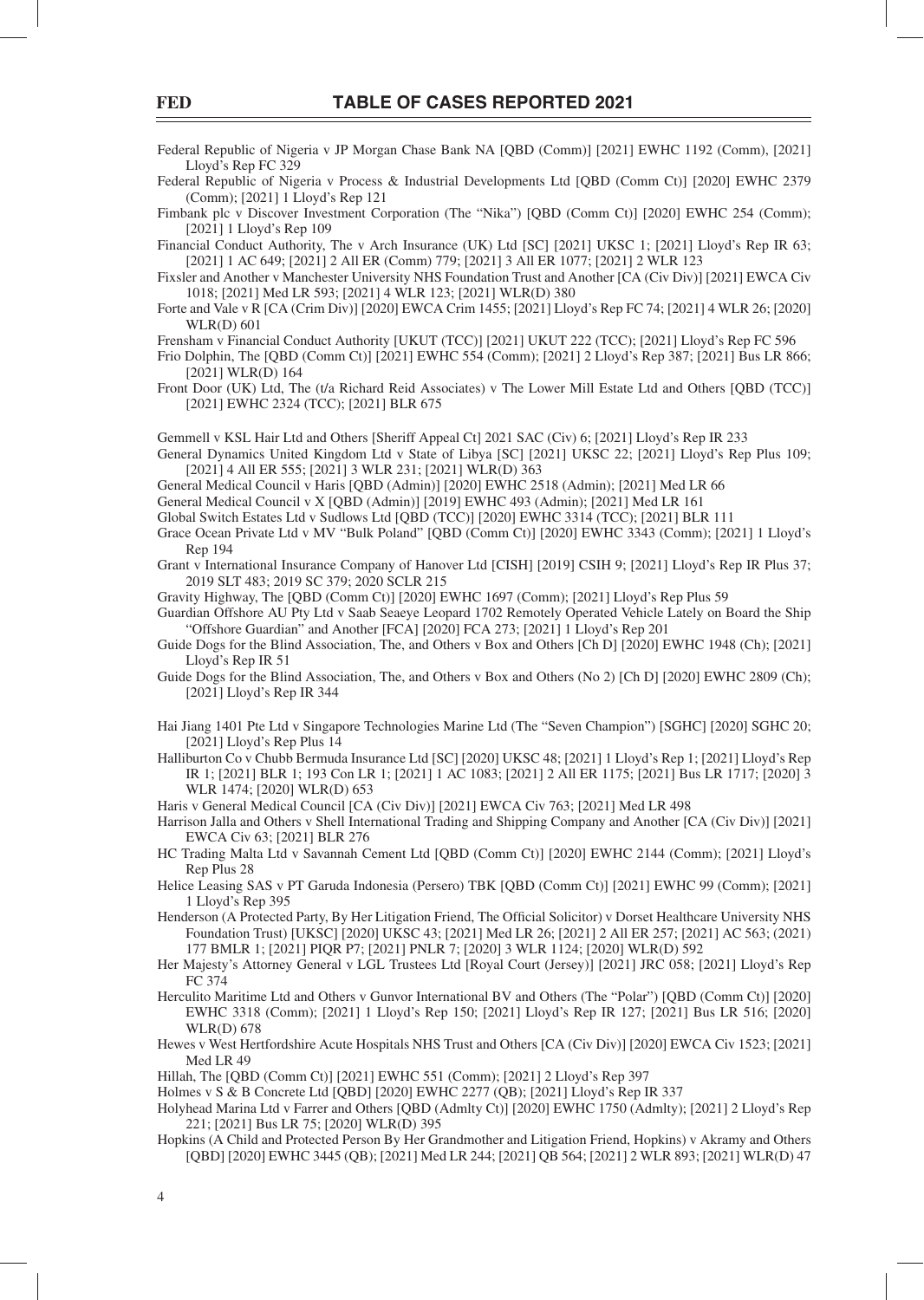Hub Street Equipment Pty Ltd v Energy City Qatar Holding Co [FCAFC] [2021] FCAFC 110; [2021] Lloyd's Rep

Plus 107

Huber and Another v X-Yachts (GB) Ltd and Another [QBD (TCC)] [2020] EWHC 3082 (TCC); [2021] Lloyd's Rep Plus 55; [2021] BLR 54 Hughes v Rattan [QBD] [2021] EWHC 2032 (QB); [2021] Med LR 636; [2022] 1 WLR 194; [2021] WLR(D) 405 Hulley Enterprises Ltd and Others v The Russian Federation [QBD (Comm Ct)] [2021] EWHC 894 (Comm); [2021] 1 Lloyd's Rep 617; [2021] 1 WLR 3429; [2021] WLR(D) 203 Hyper Trust Ltd v FBD Insurance plc [IEHC] [2021] IEHC 78; [2021] Lloyd's Rep IR Plus 6 Iddon v Warner [QBD (Manchester District Registry)] [2021] Med LR 384 Illawarra Fortune, The [NSWSC] [2020] NSWSC 184; [2021] 1 Lloyd's Rep 385 In the Matter of Certain of the Members at Lloyd's for Any or All of the 1993 to 2020 (Inclusive) Years of Account, Represented by the Society of Lloyd's; In the Matter of Lloyd's Insurance Co SA; In the Matter of Part VII of the Financial Services and Markets Act 2000 [Ch D] [2020] EWHC 1388 (Ch); [2021] Lloyd's Rep IR 283 In the Matter of X (A Child) (No 2) A NHS Trust v X [QBD (Fam)] [2021] EWHC 65 (Fam); [2021] Med LR 183; [2021] 4 WLR 11; [2021] WLR(D) 40 Irwell Insurance Co Ltd v Watson and Others [CA] [2021] EWCA Civ 67; [2021] Lloyd's Rep IR 145; [2021] 4 All ER 805; [2021] ICR 1034; [2021] WLR(D) 58 IS Prime Ltd v TF Global Markets (UK) Ltd and Others [QBD (Comm Ct)] [2020] EWHC 3375 (Comm); [2021] 2 Lloyd's Rep 340; [2021] Bus LR 493; [2020] WLR(D) 686 Ismail v Joyce [QBD] [2020] EWHC 3453 (QB); [2021] Med LR 232 Jalla (Harrison) and Others v Shell International Trading and Shipping Company and Another [CA (Civ Div)] [2021] EWCA Civ 63; [2021] BLR 276 Jalla and Another v Shell International Trading and Shipping Co Ltd and Another [CA (Civ Div)] [2021] EWCA Civ 1389; [2021] BLR 743

Jennings v TUI UK Ltd (t/a Thomson Cruises) [QBD (Admlty Ct)] [2018] EWHC 82 (Admlty); [2021] 1 Lloyd's Rep 61

Jiangsu Guoxin Corporation Ltd v Precious Shipping Public Co Ltd [QBD (Comm Ct)] [2020] EWHC 1030 (Comm); [2021] 1 Lloyd's Rep 413

John Doyle Construction Ltd (In Liquidation) v Erith Contractors Ltd [CA (Civ Div)] [2021] EWCA Civ 1452; [2021] BLR 717; [2021] Bus LR 1837; [2021] WLR(D) 516

Joker, The [QBD (Comm Ct)] [2019] EWHC 3541 (Comm); [2021] 1 Lloyd's Rep 169

Karma, The [QBD (Admlty Ct)] [2020] EWHC 2462 (Admlty); [2021] Lloyd's Rep Plus 47

Kellett v RCL Cruises Ltd and Others [IECA] [2020] IECA 138; [2021] 1 Lloyd's Rep 213

Khan v Meadows [UKSC] [2021] UKSC 21; [2021] Med LR 523; (2021) 181 BMLR 1; [2021] 4 All ER 65; [2021] PIQR Q3; [2021] 3 WLR 147

King v Royal United Hospitals Bath NHS Foundation Trust [QBD] [2021] EWHC 1576 (QB); [2021] Med LR 577 Knight v Black and Others [BC SC] 2021 BCSC 19; [2021] 2 Lloyd's Rep 410

Komisia Za Protivodeystvie Na Koruptsiyata I Za Otnemane Na Nezakonno Pridobitoto Imushtestvo v BP and Others, Corporate Commercial Bank, In Liquidation [CJEU] Case C-234/18; [2021] Lloyd's Rep FC 1; EU:C:2020:221

Komives and Another v Hick Lane Bedding Ltd and Another [QBD] [2020] EWHC 3288 (QB); [2021] Lloyd's Rep IR 401

Koorale, The [NZHC] [2020] NZHC 1935; [2021] Lloyd's Rep Plus 51

Korea Shipbuilding & Offshore Engineering Co Ltd and Another v F Whale Corporation and Another [QBD (Comm Ct)] [2020] EWHC 631 (Comm); [2021] Lloyd's Rep Plus 31

Large v Hart and Another [CA (Civ Div)] [2021] EWCA Civ 24; [2021] BLR 189

Lauren Hansen, The [FCA] [2020] FCA 1225; [2021] Lloyd's Rep Plus 53

Lavender Shipmanagement Inc v Ibrahima Sory Affretement Trading SA and Others (The "Majesty") [QBD (Comm Ct)] [2020] EWHC 3462 (Comm); [2021] 2 Lloyd's Rep 23

Lee v Strelnicks [NSWCA] [2020] NSWCA 115; [2021] Lloyd's Rep IR 159

Lenkor Energy Trading DMCC v Puri [QBD] [2020] EWHC 1432 (QB); [2021] 1 Lloyd's Rep 47

Lenkor Energy Trading DMCC v Puri [CA] [2021] EWCA Civ 770; [2021] 2 Lloyd's Rep 542

Lennon and Another v Englefield and Others [QBD] [2021] EWHC 1473 (QB); [2021] Lloyd's Rep FC 432

Leonidas, The [QBD (Comm Ct)] [2020] EWHC 1986 (Comm); [2021] 2 Lloyd's Rep 165

#### Lipton and Another v BA City Flyer Ltd [CA] [2021] EWCA Civ 454; [2021] 1 Lloyd's Rep 484; [2021] 1 WLR 2545; [2021] WLR(D) 180

Llamedos, The [QBD (Admlty Ct)] [2020] EWHC 2462 (Admlty); [2021] Lloyd's Rep Plus 47

London Borough of Barnet v Kamyab [CA (Crim Div)] [2021] EWCA Crim 543; [2021] Lloyd's Rep FC 508; [2021] 1 WLR 4860; [2021] WLR(D) 224

London Borough of Barnet v Kamyab [CA (Crim Div)] [2021] EWCA Crim 1170; [2021] Lloyd's Rep FC 520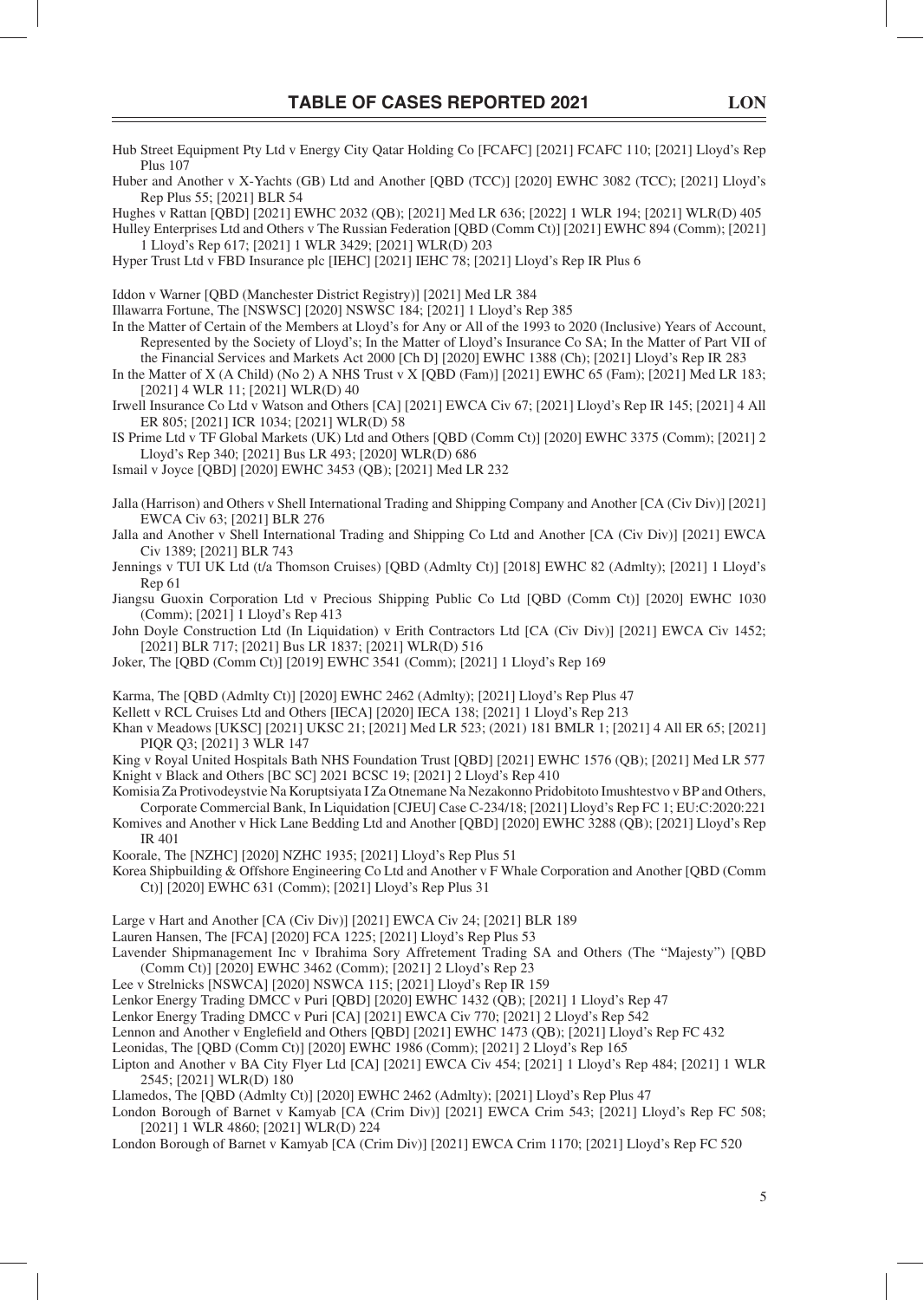Lord Bishop of Leeds and Another v Dixon Coles and Gill (A Firm) and Others [Ch D] [2020] EWHC 2809 (Ch); [2021] Lloyd's Rep IR 344

Lord Bishop of Leeds (The Right Reverend Nicholas Baines) and Another v Dixon Coles & Gill (A Firm) and Others; The Guide Dogs for the Blind Association and Others v Box and Others; Solicitors Regulatory Authority (Intervener) [CA] [2021] EWCA Civ 1211; [2021] Lloyd's Rep IR 410; [2021] WLR(D) 445

LSREF 3 Tiger Falkirk Ltd I Sarl and Another v Paragon Building Consultancy Ltd [QBD (TCC)] [2021] EWHC 2063 (TCC); [2021] BLR 612

Ma-Afrika Hotels (Pty) Ltd and Another v Santam Ltd [ZAWCHC] [2020] ZAWCHC 160; [2021] Lloyd's Rep IR Plus 11

Maeda Kensetsu Kogyo Kabushiki Kaisha (Also Known as Maeda Corporation) and Another v Bauer Hong Kong Ltd [HKCA] [2020] HKCA 830; [2021] BLR 39

Mahapatra v TUI UK Ltd [QBD (Admlty Ct)] [2018] EWHC 3140 (Admlty); [2021] 1 Lloyd's Rep 71

Majesty, The [QBD (Comm Ct)] [2020] EWHC 3462 (Comm); [2021] 2 Lloyd's Rep 23

Maritime Maisie, The [QBD (Comm Ct)] [2020] EWHC 1697 (Comm); [2021] Lloyd's Rep Plus 59

Markel Bermuda Ltd v Caesars Entertainment Inc [QBD (Comm Ct)] [2021] EWHC 1931 (Comm); [2021] Lloyd's Rep IR 601

Martlet Homes Ltd v Mulalley & Co Ltd [QBD (TCC)] [2021] EWHC 296 (TCC); [2021] BLR 307

Mastermelt Ltd v Siegfried Evionnaz SA [QBD] [2020] EWHC 927 (QB); [2021] Lloyd's Rep Plus 3

Matthew Rogerson (t/a Cottesmore Hotel, Golf and Country Club) v Eco Top Heat & Power Ltd [QBD (TCC)] [2021] EWHC 1807 (TCC); [2021] BLR 519

Maypole Dock Ltd v Catalyst Housing Ltd [QBD (TCC)] [2021] EWHC 1742 (TCC); [2021] BLR 534

Meng v HSBC Bank plc and Others [QBD] [2021] EWHC 342 (QB); [2021] Lloyd's Rep FC 286; [2021] 2 WLR 1153; [2021] WLR(D) 109

Miracle Hope, The [QBD (Comm Ct)] [2020] EWHC 726 (Comm); [2021] 1 Lloyd's Rep 533

Miracle Hope, The (No 2) [QBD (Comm Ct)] [2020] EWHC 805 (Comm); [2021] 1 Lloyd's Rep 543

Miracle Hope, The (No 3) [QBD (Comm Ct)] [2020] EWHC 995 (Comm); [2021] 1 Lloyd's Rep 552

Miracle Hope, The [SGHC] [2020] SGHCR 3; [2021] Lloyd's Rep Plus 50

Mirchandani v The Lord Chancellor [CA (Civ Div)] [2020] EWCA Civ 1260; [2021] Lloyd's Rep FC 11; [2020] WLR(D) 535

Moore v IAG New Zealand Ltd [NZCA] [2020] NZCA 319; [2021] Lloyd's Rep IR 244

Moore v Scenic Tours Pty Ltd [HCA] [2020] HCA 17; [2021] Lloyd's Rep Plus 43

Motacus Constructions Ltd v Paolo Castelli SpA [QBD (TCC)] [2021] EWHC 356 (TCC); [2021] BLR 293; [2021] Bus LR 717; [2021] WLR(D) 159

Mott Macdonald Ltd v Trant Engineering Ltd [QBD (TCC)] [2021] EWHC 754 (TCC); [2021] BLR 440

Multiplex Construction Europe Ltd v Bathgate Realisations Civil Engineering Ltd (Formerly Known as Dunne Building and Civil Engineering Ltd) (In Administration) and Others [QBD (TCC)] [2021] EWHC 590 (TCC); [2021] BLR 391

Murray (Deceased), Re; Crummer v AAI Ltd ABN 48 005 297 807, trading as AAMI [QSC] [2020] QSC 155; [2021] Lloyd's Rep IR 330

MVV Environment Devonport Ltd v NTO Shipping GmbH & Co KG (The "Nortrader") [QBD (Comm Ct)] [2020] EWHC 1371 (Comm); [2021] 1 Lloyd's Rep 429

Nagorski v Nikolics and Another [Liverpool CC] Claim No: F01YM416; [2021] Lloyd's Rep IR Plus 34 National Crime Agency v Aziz and Others [QBD] [2020] EWHC 3060 (Admin); [2021] Lloyd's Rep FC 207 National Oilwell Varco Norway AS v Keppel Fels Ltd [SGHC] [2021] SGHC 124; [2021] Lloyd's Rep Plus 111

Nautica Marine Ltd v Trafigura Trading LLC (The "Leonidas") [QBD (Comm Ct)] [2020] EWHC 1986 (Comm); [2021] 2 Lloyd's Rep 165

Nautical Challenge Ltd v Evergreen Marine (UK) Ltd (The "Alexandra 1" and "Ever Smart") [SC] [2021] UKSC 6; [2021] 1 Lloyd's Rep 299; [2021] 2 All ER (Comm) 907; [2021] 4 All ER 1113; [2021] 1 WLR 1436

Naylor and Others v Roamquest Ltd and Another [QBD (TCC)] [2021] EWHC 567 (TCC); [2021] BLR 330

Negus and Bambridge (Executors of the Estate of Neill, Deceased) v Guy's and St Thomas' NHS Foundation Trust [QBD] [2021] EWHC 643 (QB); [2021] Med LR 449

Neology UK Ltd v The Council of the City of Newcastle Upon Tyne and Others [QBD (TCC)] [2020] EWHC 2958 (TCC); [2021] BLR 61

Neptune Hospitality Pty Ltd v Ozmen Entertainment Pty Ltd (The "Seadeck") [FCAFC] [2020] FCAFC 47; [2021] 1 Lloyd's Rep 337

New Hydra, The [QBD (Comm Ct)] [2021] EWHC 566 (Comm); [2021] 2 Lloyd's Rep 580

Nika, The [QBD (Comm Ct)] [2020] EWHC 254 (Comm); [2021] 1 Lloyd's Rep 109

Noble Chartering Inc v Priminds Shipping Hong Kong Co Ltd (The "Tai Prize") [CA] [2021] EWCA Civ 87; [2021] 2 Lloyd's Rep 36

Nortrader, The [QBD (Comm Ct)] [2020] EWHC 1371 (Comm); [2021] 1 Lloyd's Rep 429 Nounou, The [QBD (Comm Ct)] [2020] EWHC 1795 (Comm); [2021] 1 Lloyd's Rep 258

Nounou, The [CA] [2021] EWCA Civ 718; [2021] 2 Lloyd's Rep 591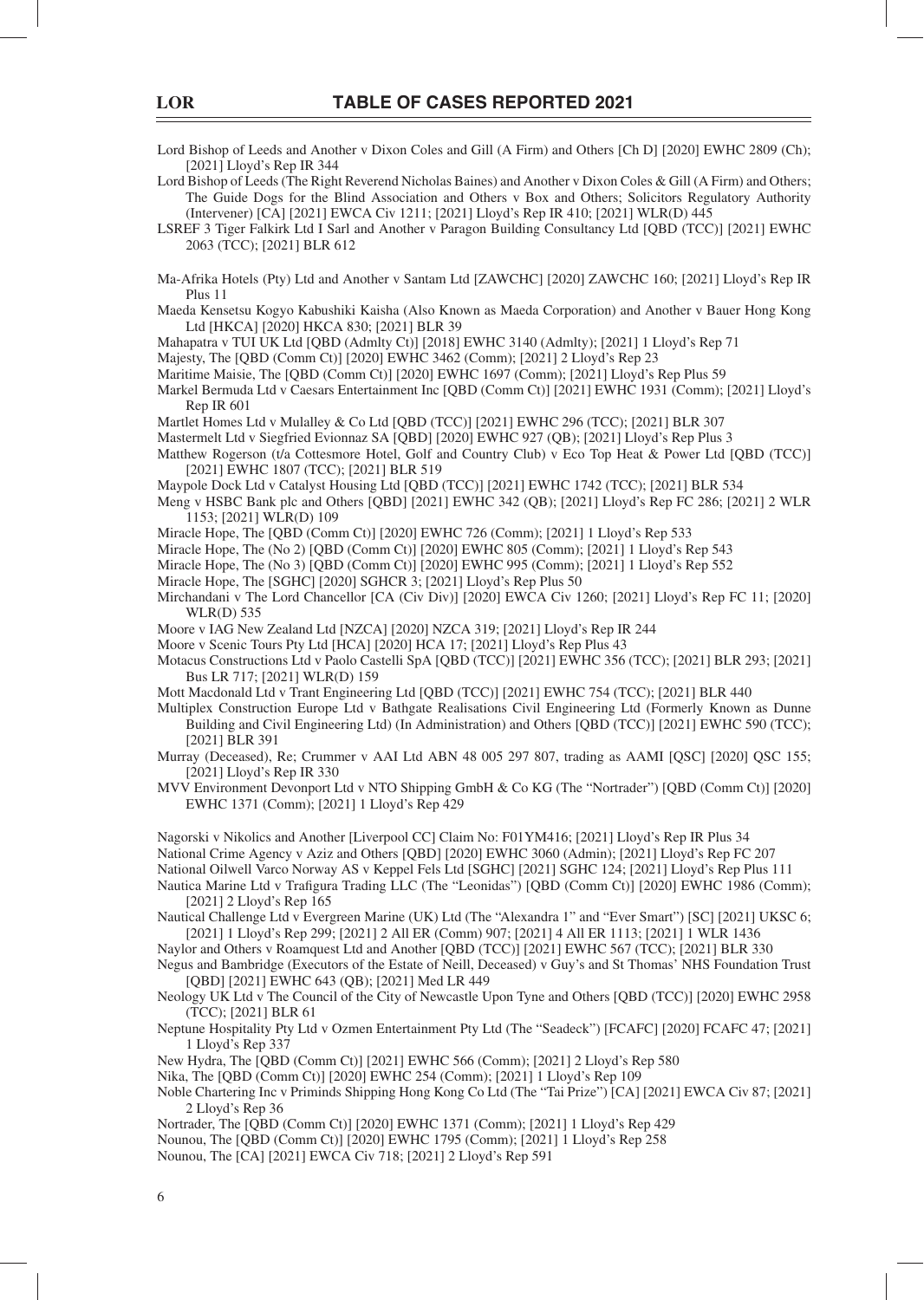November, The [QBD (Admlty Ct)] [2019] EWHC 2715 (Admlty); [2021] Lloyd's Rep Plus 11 November, The [QBD (Admlty Ct)] [2020] EWHC 661 (Admlty); [2021] 1 Lloyd's Rep 274

- OCBC Wing Hang Bank Ltd v Kai Sen Shipping Co Ltd (The "Yue You 903") [HKCFI] [2020] HKCFI 375; [2021] 1 Lloyd's Rep 329
- Okpabi and Others v Royal Dutch Shell plc and Another [UKSC] [2021] UKSC 3; [2021] BLR 237; [2021] 2 All ER (Comm) 465; [2021] 3 All ER 191; [2021] 2 BCLC 1; [2021] BCC 512; [2021] Bus LR 332; [2021] Env LR 25; [2021] 1 WLR 1294; [2021] WLR(D) 93
- OM v Okrazhna Prokuratura Haskovo, Apelativna Prokuratura Plovdiv [CJEU] Case C-393/19; [2021] Lloyd's Rep FC 258; EU:C:2021:8
- P&O Princess Cruises International Ltd v The Demise Charterers of the Vessel "Columbus" [QBD (Admlty Ct)] [2021] EWHC 113 (Admlty); [2021] 1 Lloyd's Rep 440
- Pakistan International Airlines Corporation v Times Travel (UK) Ltd; Ukraine and Others (Intervening) [SC] [2021] UKSC 40; [2021] 2 Lloyd's Rep 234; [2021] 3 WLR 727

Panamax Alexander, The [QBD (Admlty Ct)] [2020] EWHC 2604 (Admlty); [2021] 2 Lloyd's Rep 70

- PAO Tatneft v Ukraine [QBD (Comm Ct)] [2020] EWHC 3161 (Comm); [2021] 1 Lloyd's Rep 240; [2021] 1 WLR 1123
- Parfitt v Guy's and St Thomas' Children's NHS Foundation Trust and Pippa Knight (By Her Children's Guardian) [CA (Civ Div)] [2021] EWCA Civ 362; [2021] Med LR 323
- Parker v Financial Conduct Authority and Another, Moore and Another (Interested Party) [CA (Crim Div)] [2021] EWCA Crim 956; [2021] Lloyd's Rep FC 413; [2021] 4 WLR 121; [2021] WLR(D) 368
- Perform Content Services Ltd v Ness Global Services Ltd [CA (Civ Div)] [2021] EWCA Civ 981; [2021] BLR 485; [2021] 1 WLR 4146; [2021] WLR(D) 375
- Perusahaan Perseroan (Persero) PT Pertamina v Trevaskis Ltd [HKCFI] [2021] HKCFI 396; [2021] 2 Lloyd's Rep 637
- Polar, The [QBD (Comm Ct)] [2020] EWHC 3318 (Comm); [2021] 1 Lloyd's Rep 150; [2021] Lloyd's Rep IR 127; [2021] Bus LR 516; [2020] WLR(D) 678
- Poseidon, The [QBD (Admlty Ct)] [2020] EWHC 393 (Admlty); [2021] 2 Lloyd's Rep 421
- Poseidon, The (No 2) [QBD (Admlty Ct)] [2021] EWHC 1582 (Admlty); [2021] 2 Lloyd's Rep 429
- Prater Ltd v John Sisk & Sons (Holdings) Ltd [QBD (TCC)] [2021] EWHC 1113 (TCC); [2021] BLR 474
- Premier Cruises Ltd v DLA Piper Rus Ltd and Another [QBD (Comm Ct)] [2021] EWHC 151 (Comm); [2021] 1 Lloyd's Rep 511
- Premier Marinas Ltd v The Owner(S) of M/Y "Double Venus" Also Known as "Llamedos"; The Owner(S) of M/Y "Karma" Also Known as "Santorini" [QBD (Admlty Ct)] [2020] EWHC 2462 (Admlty); [2021] Lloyd's Rep Plus 47
- Province of Balochistan v Tethyan Copper Co Pty Ltd [QBD (Comm Ct)] [2020] EWHC 938 (Comm); [2021] Lloyd's Rep Plus 71
- Province of Balochistan v Tethyan Copper Co Pty Ltd [QBD (Comm Ct)] [2021] EWHC 1884 (Comm); [2021] 2 Lloyd's Rep 443
- Prudential Assurance Co Ltd, Re, and Rothesay Life plc [CA] [2020] EWCA Civ 1626; [2021] Lloyd's Rep IR 623; [2021] Bus LR 259; [2020] WLR(D) 677

Quadro Services Ltd v Creagh Concrete Products Ltd [QBD (TCC)] [2021] EWHC 2637 (TCC); [2021] BLR 764

- R (Dawson) v United Lincolnshire Hospitals NHS Trust [QBD (Admin)] [2021] EWHC 928 (Admin); [2021] Med LR 422; [2021] PTSR 1474; [2021] WLR(D) 229
- R (KBR Inc) v Director of the Serious Fraud Office [UKSC] [2021] UKSC 2; [2021] Lloyd's Rep FC 229; [2021] 2 WLR 335; [2021] WLR(D) 84
- R (London Borough of Haringey) v Roth [CA (Crim Div)] [2020] EWCA Crim 967; [2021] Lloyd's Rep FC 197; [2020] 4 WLR 130; [2020] WLR(D) 449; [2021] JPL 223
- R (Morahan) v Her Majesty's Assistant Coroner for West London, and Central & North West London NHS Foundation Trust, The Commissioner of Police of The Metropolis (Interested Parties) [QBD (Admin)] [2021] EWHC 1603 (Admin); [2021] Med LR 465; [2021] QB 1205; [2021] 3 WLR 919; [2021] WLR(D) 333
- R (on the Application of Aviva Insurance Ltd and Another) v The Secretary of State for Work and Pensions [QBD (Admin Ct)] [2020] EWHC 3118 (Admin); [2021] Lloyd's Rep IR 291
- R (on the application of Maughan) v Her Majesty's Senior Coroner for Oxfordshire (The Chief Coroner of England and Wales and Inquest, Interveners) [UKSC] [2020] UKSC 46; [2021] Med LR 1; (2021) 178 BMLR 1; [2021] 3 All ER 1; [2021] AC 454; [2020] 3 WLR 1298
- R (on the application of The Good Law Project Ltd) v The Secretary of State for Health and Social Care and Pharmaceuticals Direct Ltd (Interested Party) [QBD (TCC)] [2021] EWHC 1782 (TCC); [2021] BLR 599
- R (The Environment Agency) v Ryder and Another [CA (Crim Div)] [2020] EWCA Crim 1110; [2021] Lloyd's Rep FC 267
- R v Akle and Others [Southwark Crown Court] [2021] Lloyd's Rep FC 306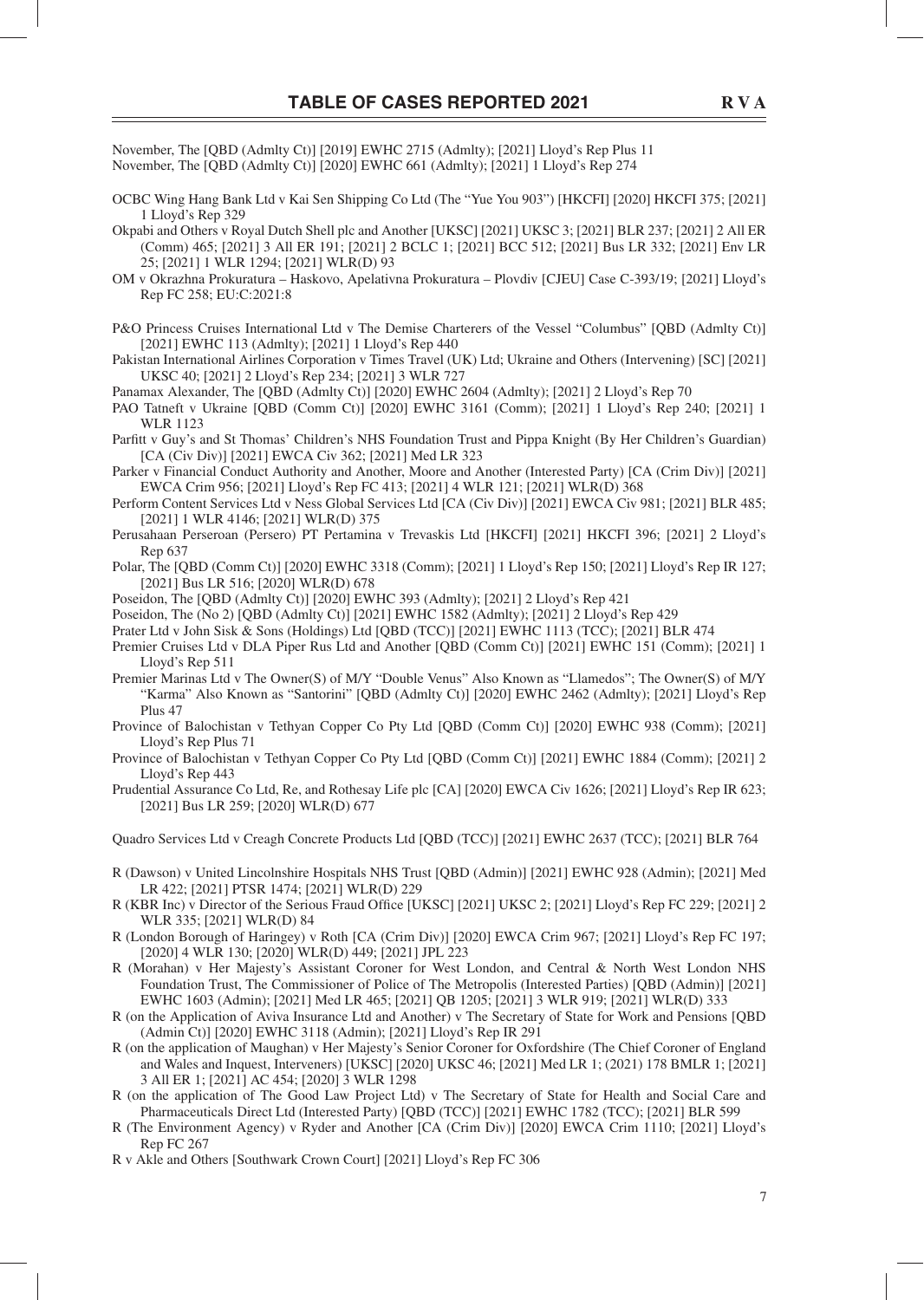- R v Bevan [CA (Crim Div)] [2020] EWCA Crim 1345; [2021] Lloyd's Rep FC 32; [2021] 4 WLR 19; [2020] WLR(D) 611
- R v Ferati [CA (Crim Div)] [2020] EWCA Crim 1313; [2021] Lloyd's Rep FC 69; [2021] STC 706
- R v Justyna Parczewska [CA (Crim Div)] [2021] EWCA Crim 750; [2021] Lloyd's Rep FC 397
- R v Louanjli [CA (Crim Div)] [2021] EWCA Crim 819; [2021] Lloyd's Rep FC 403
- R v Lowther and Others [CA (Crim Div)] [2020] EWCA Crim 1387; [2021] Lloyd's Rep FC 244; [2020] 4 WLR 152; [2020] WLR(D) 591
- R v Luckhurst and Golding (Intervenor) [CA (Crim Div)] [2020] EWCA Crim 1579; [2021] Lloyd's Rep FC 53; [2021] 1 WLR 1807; [2021] WLR(D) 77
- R v Seed [CA (Crim Div)] [2021] EWCA Crim 1198; [2021] Lloyd's Rep FC 549; [2021] WLR(D) 454
- R v Shunjian Jiang [Southwark Crown Court] [2021] Lloyd's Rep FC 315
- Raj Shipping Agencies v Barge Madhwa and Another [HC Bombay] ADMS-6-2015; [2021] Lloyd's Rep Plus 62
- RAV Bahamas Ltd and Another v Therapy Beach Club Inc (Bahamas) [PC] [2021] UKPC 8; [2021] 2 Lloyd's Rep 188; [2021] AC 907; [2021] 2 WLR 1369; [2021] WLR(D) 212
- Rawson Homes Pty Ltd v Allianz Australia Insurance Ltd [NSWSC] [2020] NSWSC 1654; [2021] Lloyd's Rep IR 252
- Re Murray (Deceased); Crummer v AAI Ltd ABN 48 005 297 807, trading as AAMI [QSC] [2020] QSC 155; [2021] Lloyd's Rep IR 330
- Re Prudential Assurance Co Ltd and Rothesay Life plc [CA] [2020] EWCA Civ 1626; [2021] Lloyd's Rep IR 623; [2021] Bus LR 259; [2020] WLR(D) 677
- Re Society of Lloyd's and Lloyd's Insurance Co SA [Ch D] [2020] EWHC 3266 (Ch); [2021] Lloyd's Rep IR 645
- Re X (A Child) (No 2) A NHS Trust v X [QBD (Fam)] [2021] EWHC 65 (Fam); [2021] Med LR 183; [2021] 4 WLR 11; [2021] WLR(D) 40
- Reddy v General Medical Council [QBD (Admin)] [2021] EWHC 435 (Admin); [2021] Med LR 273
- Regal Seas Maritime SA v Oldendorff Carriers GmbH & Co KG (The "New Hydra") [QBD (Comm Ct)] [2021] EWHC 566 (Comm); [2021] 2 Lloyd's Rep 580
- Republic of Kazakhstan v World Wide Minerals Ltd and Another [QBD (Comm Ct)] [2020] EWHC 3068 (Comm); [2021] 1 Lloyd's Rep 593
- RG Carter Projects Ltd v CUA Property Ltd [QBD (TCC)] [2020] EWHC 3417 (TCC); [2021] BLR 160; [2020] Costs LR 1781
- Rixon v Arsalan [NSWCA] [2020] NSWCA 115; [2021] Lloyd's Rep IR 159
- Rogerson (Matthew) (t/a Cottesmore Hotel, Golf and Country Club) v Eco Top Heat & Power Ltd [QBD (TCC)] [2021] EWHC 1807 (TCC); [2021] BLR 519
- Royal Parks Ltd, The and Another v Bluebird Boats Ltd [QBD (TCC)] [2021] EWHC 2278 (TCC); [2021] BLR 649
- Sakizaya Kalon, The [QBD (Admlty Ct)] [2020] EWHC 2604 (Admlty); [2021] 2 Lloyd's Rep 70
- Sanchi, The [HKCFA] [2020] HKCFA 24; [2021] Lloyd's Rep Plus 46
- Santorini The [QBD (Admlty Ct)] [2020] EWHC 2462 (Admlty); [2021] Lloyd's Rep Plus 47
- Sarfraz v Akhtar and Another [QBD] [2020] EWHC 782 (QB); [2021] Lloyd's Rep IR 121
- Sastry and Okpara v General Medical Council [CA (Civ Div)] [2021] EWCA Civ 623; [2021] Med LR 401; [2021] ICR 1565; [2021] 1 WLR 5029; [2021] WLR(D) 256
- Sea Master Shipping Inc v Arab Bank (Switzerland) Ltd and Another (The "Sea Master") [QBD (Comm Ct)] [2020] EWHC 2030 (Comm); [2021] 1 Lloyd's Rep 500
- Sea Master, The [QBD (Comm Ct)] [2020] EWHC 2030 (Comm); [2021] 1 Lloyd's Rep 500
- Seadeck, The [FCAFC] [2020] FCAFC 47; [2021] 1 Lloyd's Rep 337
- Secretariat Consulting Pte Ltd and Others v A Company [CA (Civ Div)] [2021] EWCA Civ 6; [2021] BLR 167; [2021] 4 All ER 348; [2021] 4 WLR 20
- Seniority Shipping Corporation SA v City Seed Crushing Industries Ltd (The "Joker") [QBD (Comm Ct)] [2019] EWHC 3541 (Comm); [2021] 1 Lloyd's Rep 169
- Septo Trading Inc v Tintrade Ltd (The "Nounou") [QBD (Comm Ct)] [2020] EWHC 1795 (Comm); [2021] 1 Lloyd's Rep 258
- Septo Trading Inc v Tintrade Ltd (The "Nounou") [CA] [2021] EWCA Civ 718; [2021] 2 Lloyd's Rep 591
- Seven Champion, The [SGHC] [2020] SGHC 20; [2021] Lloyd's Rep Plus 14
- Shanghai Shipyard Co Ltd v Reignwood International Investment (Group) Co Ltd [QBD (Comm Ct)] [2020] EWHC 803 (Comm); [2021] 2 Lloyd's Rep 51
- Shapoorji Pallonji & Co Pvt Ltd v Yumn Ltd; Standard Chartered Bank (Third Party) [QBD (Comm Ct)] [2021] EWHC 862 (Comm); [2021] 2 Lloyd's Rep 59
- Silver, The [QBD (Admlty Ct)] [2020] EWHC 3434 (Admlty); [2021] 2 Lloyd's Rep 1; [2021] 2 WLR 613; [2021] QB 585
- Silverlink Resorts Ltd v MS First Capital Insurance Ltd [SGHC] [2020] SGHC 251; [2021] 1 Lloyd's Rep 607
- SK Shipping Europe plc v Capital VLCC 3 Corporation and Another (The "C Challenger") [QBD (Comm Ct)] [2020] EWHC 3448 (Comm); [2021] 2 Lloyd's Rep 109
- Society of Lloyd's and Lloyd's Insurance Co SA, Re [Ch D] [2020] EWHC 3266 (Ch); [2021] Lloyd's Rep IR 645 Songa Venus, The [SGHC] [2020] SGHC 74; [2021] 2 Lloyd's Rep 365

Souaid v Nahas [NSWCA] [2020] NSWCA 115; [2021] Lloyd's Rep IR 159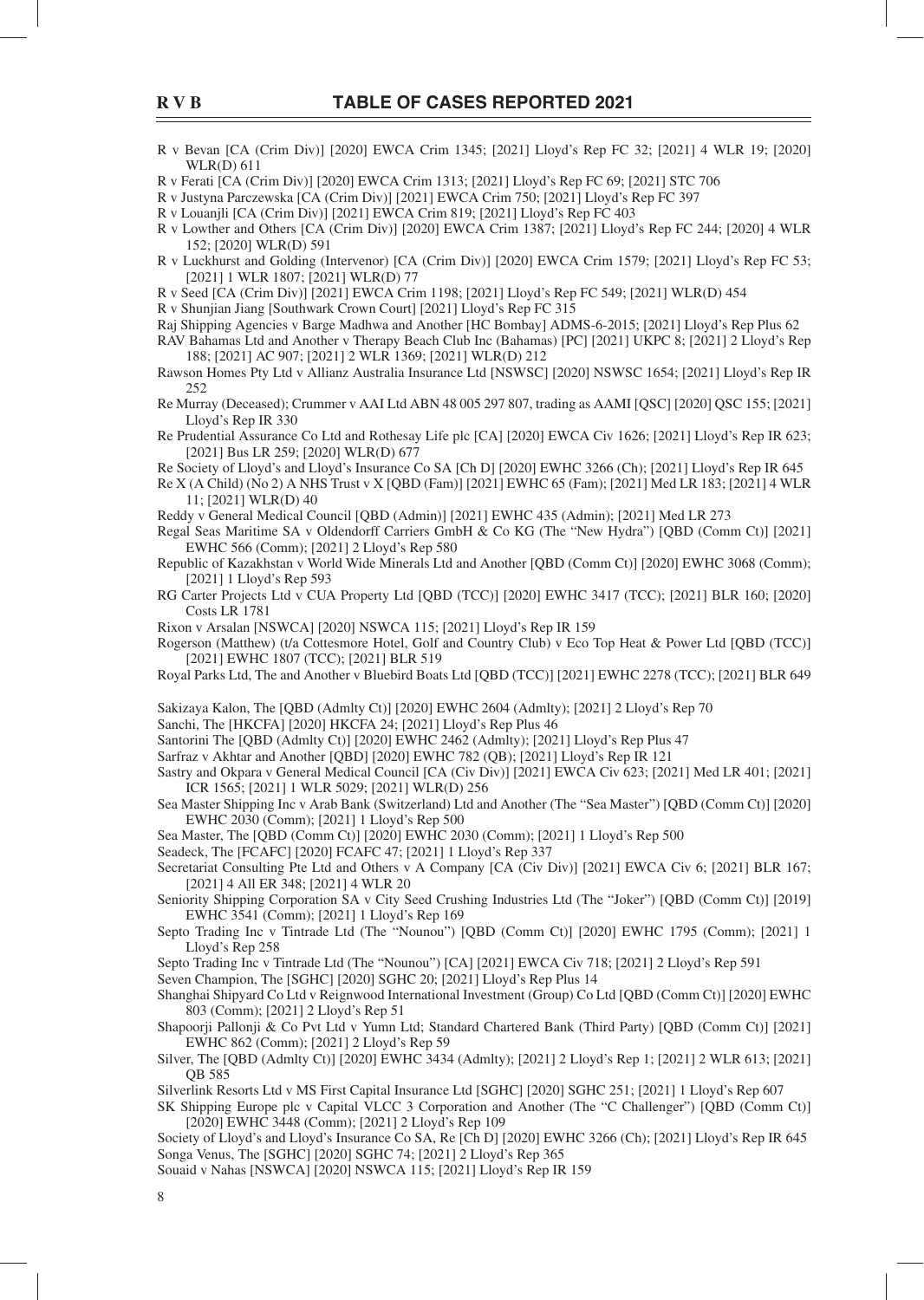Southern Response Earthquake Services Ltd v Dodds and Others [NZCA] [2020] NZCA 395; [2021] Lloyd's Rep IR 426

Specialised Vessel Services Ltd v MOP Marine Nigeria Ltd (The "SVS Cochrane") [QBD (Comm Ct)] [2021] EWHC 333 (Comm); [2021] 2 Lloyd's Rep 354

Spire Healthcare Ltd v Royal & Sun Alliance Insurance plc [QBD (Comm Ct)] [2020] EWHC 3299 (Comm); [2021] Lloyd's Rep IR 182; [2021] Bus LR 366; [2020] WLR(D) 691

Splitt Chartering APS and Others v Saga Shipholding Norway AS and Others (The "Stema Barge II") [QBD (Admlty Ct)] [2020] EWHC 1294 (Admlty); [2021] 2 Lloyd's Rep 307; [2020] Bus LR 1517; [2020] WLR(D) 316

Sports Direct International plc v Financial Reporting Council [CA (Civ Div)] [2020] EWCA Civ 177; [2021] Lloyd's Rep FC 181; [2020] 2 All ER (Comm) 1027; [2020] 4 All ER 552; [2021] Ch 457; [2020] 2 WLR 1256; [2020] WLR(D) 97

- SRS Middle East FZE v Chemie Tech DMCC [QBD (Comm Ct)] [2020] EWHC 2904 (Comm); [2021] 1 Lloyd's Rep 371
- Standard Life Assurance Ltd v Gleeds (UK) (A Firm) and Others [QBD (TCC)] [2020] EWHC 3419 (TCC); [2021] BLR 126

Standard Life Assurance Ltd v Gleeds (UK) (A Firm) and Others [QBD (TCC)] [2021] EWHC 2081 (TCC); [2021] BLR 588; [2021] 4 WLR 117; [2021] WLR(D) 438

Stanford International Bank Ltd (In Liquidation) v HSBC Bank plc [CA (Civ Div)] [2021] EWCA Civ 535; [2021] Lloyd's Rep FC 497; [2021] 1 WLR 3507; [2021] WLR(D) 214

Star Group Est Pte Ltd v Willsoon (FE) Pte Ltd [SGHC] [2020] SGHC 185; [2021] Lloyd's Rep Plus 29

- State of Qatar, The v Banque Havilland SA (A Company Incorporated Under the Laws of Luxembourg) and Another [QBD (Comm)] [2021] EWHC 2172 (Comm); [2021] Lloyd's Rep FC 560
- Stema Barge II, The [QBD (Admlty Ct)] [2020] EWHC 1294 (Admlty); [2021] 2 Lloyd's Rep 307; [2020] Bus LR 1517; [2020] WLR(D) 316
- Surrey County Council v Suez Recycling and Recovery Surrey Ltd [QBD (TCC)] [2021] EWHC 2015 (TCC); [2021] BLR 625

SVS Cochrane, The [QBD (Comm Ct)] [2021] EWHC 333 (Comm); [2021] 2 Lloyd's Rep 354

Swashplate Pty Ltd v Liberty Mutual Insurance Co (Trading as Liberty International Underwriters) [FCAFC] [2020] FCAFC 137; [2021] Lloyd's Rep IR 37

Tai Prize, The [CA] [2021] EWCA Civ 87; [2021] 2 Lloyd's Rep 36

Taxidiotiki-Touristiki-Nautiliaki Ltd (Trading as Aspida Travel) v The Owners and/or Demise Charterers of the Vessel "Columbus" and the Owners and/or Demise Charterers of the Vessel "Vasco da Gama" [QBD (Admlty Ct)] [2021] EWHC 310 (Admlty); [2021] Lloyd's Rep Plus 67

Technology Swiss Pty Ltd v AAI Ltd, trading as Vero Insurance [FCA] [2021] FCA 95; [2021] Lloyd's Rep IR 377 Tecoil Shipping Ltd v The Owners of the Ship "Poseidon" [QBD (Admlty Ct)] [2020] EWHC 393 (Admlty); [2021] 2 Lloyd's Rep 421

Tecoil Shipping Ltd v Neptune EHF and Others (The "Poseidon") (No 2) [QBD (Admlty Ct)] [2021] EWHC 1582 (Admlty); [2021] 2 Lloyd's Rep 429

Teras Bandicoot, The [FCA] [2020] FCA 1224; [2021] Lloyd's Rep Plus 52

Teras Bandicoot, The (No 2) [FCA] [2020] FCA 1481; [2021] Lloyd's Rep Plus 57

The "Echo Star" ex "Gas Infinity" [SGHC] [2020] SGHC 200; [2021] 2 Lloyd's Rep 266

The "Miracle Hope" [SGHC] [2020] SGHCR 3; [2021] Lloyd's Rep Plus 50

- The Financial Conduct Authority v Arch Insurance (UK) Ltd [SC] [2021] UKSC 1; [2021] Lloyd's Rep IR 63; [2021] 1 AC 649; [2021] 2 All ER (Comm) 779; [2021] 3 All ER 1077; [2021] 2 WLR 123
- The Front Door (UK) Ltd (t/a Richard Reid Associates) v The Lower Mill Estate Ltd and Others [QBD (TCC)] [2021] EWHC 2324 (TCC); [2021] BLR 675
- The Guide Dogs for the Blind Association and Others v Box and Others [Ch D] [2020] EWHC 1948 (Ch); [2021] Lloyd's Rep IR 51
- The Guide Dogs for the Blind Association and Others v Box and Others [Ch D] [2020] EWHC 2809 (Ch); [2021] Lloyd's Rep IR 344
- The Guide Dogs for the Blind Association and Others v Box and Others (Lord Bishop of Leeds (The Right Reverend Nicholas Baines)) and Another v Dixon Coles & Gill (A Firm) and Others; Solicitors Regulatory Authority (Intervener) [CA] [2021] EWCA Civ 1211; [2021] Lloyd's Rep IR 410; [2021] WLR(D) 445
- The Owners of the Motor Vessel "Gravity Highway" v The Owners of the Motor Vessel "Maritime Maisie" [QBD (Comm Ct)] [2020] EWHC 1697 (Comm); [2021] Lloyd's Rep Plus 59
- The Owners of the Vessel "Sakizaya Kalon" v The Owners of the Vessel "Panamax Alexander" [QBD (Admlty Ct)] [2020] EWHC 2604 (Admlty); [2021] 2 Lloyd's Rep 70

The Royal Parks Ltd and Another v Bluebird Boats Ltd [QBD (TCC)] [2021] EWHC 2278 (TCC); [2021] BLR 649 The State of Qatar v Banque Havilland SA (A Company Incorporated Under the Laws of Luxembourg) and Another [QBD (Comm)] [2021] EWHC 2172 (Comm); [2021] Lloyd's Rep FC 560

- Thoresen Shipping Singapore Pte Ltd and Others v Global Symphony SA and Others [SGHC] [2020] SGHC 153; [2021] Lloyd's Rep Plus 58
- Thorley (By His Litigation Friend, Thorley) v Sandwell and West Birmingham Hospitals NHS Trust [QBD] [2021] EWHC 2604 (QB); [2021] Med LR 681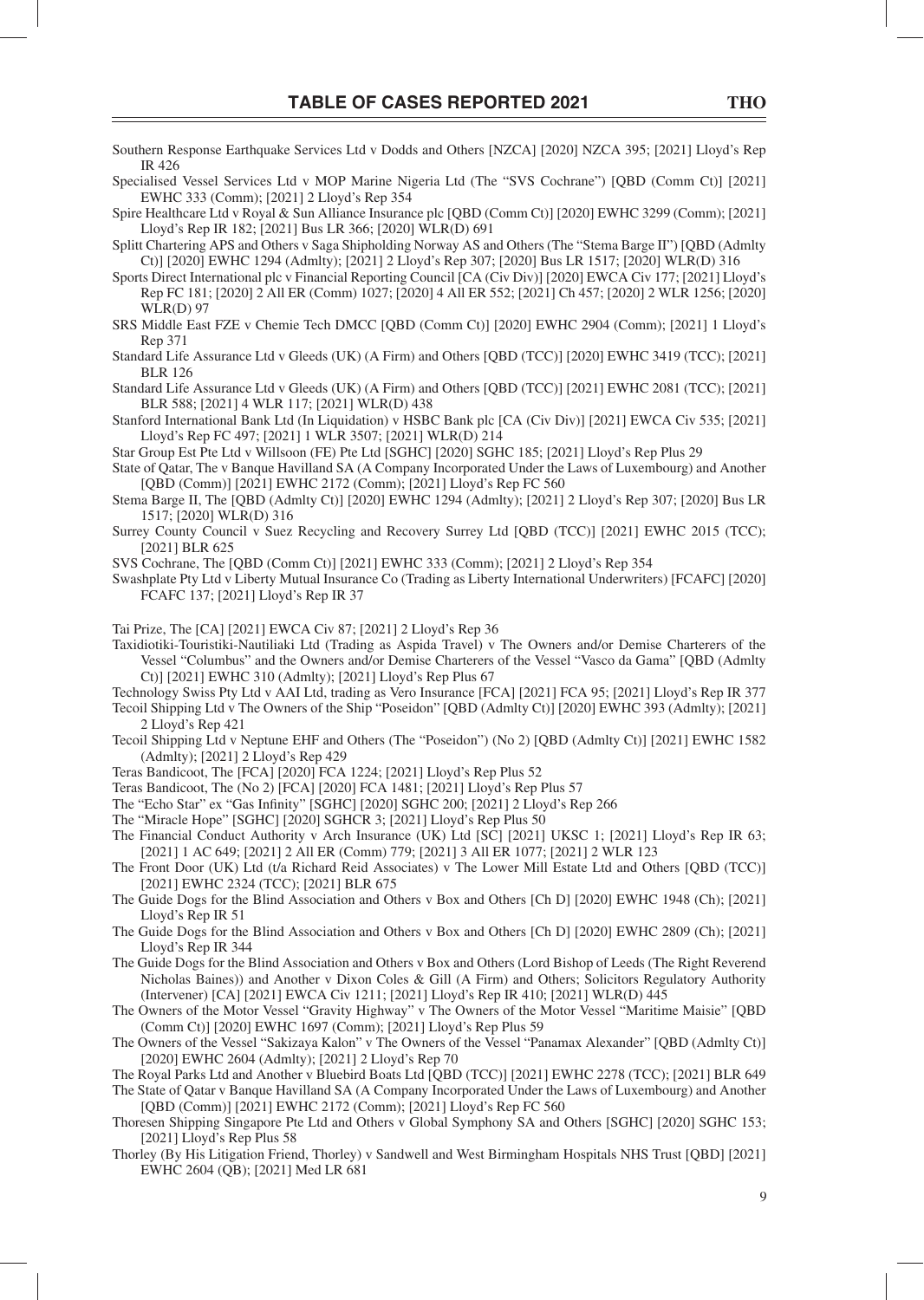Todorov and Others v Bulgaria [ECHR] [2021] Lloyd's Rep FC 455

- Toombes (A Protected Party who sues by her Mother and Litigation Friend, Toombes) v Mitchell (Sued in his own right and as a partner in, and on behalf of all the partners in the Hawthorn Medical Practice) [QBD] [2020] EWHC 3506 (QB); [2021] Med LR 220; [2021] PIQR P10; [2021] QB 622; [2021] 2 WLR 661; [2020] WLR(D) 700
- Toppan Holdings Ltd and Another v Simply Construct (UK) LLP [QBD (TCC)] [2021] EWHC 2110 (TCC); [2021] BLR 705; [2021] Bus LR 1357; [2021] WLR(D) 436
- Tractors Singapore Ltd v Pacific Ocean Engineering & Trading Pte Ltd [SGHC] [2020] SGHC 60; [2021] Lloyd's Rep Plus 37
- Trafigura Maritime Logistics Pte Ltd v Clearlake Shipping Pte Ltd (The "Miracle Hope") [QBD (Comm Ct)] [2020] EWHC 726 (Comm); [2021] 1 Lloyd's Rep 533
- Trafigura Maritime Logistics Pte Ltd v Clearlake Shipping Pte Ltd (The "Miracle Hope") (No 3) [OBD (Comm Ct)] [2020] EWHC 995 (Comm); [2021] 1 Lloyd's Rep 552
- Transport for Greater Manchester v Kier Construction Ltd (t/a Kier Construction Northern) [QBD (TCC)] [2021] EWHC 804 (TCC); [2021] BLR 431
- Trans-Tec International SRL and Another v The Owners and/or Demise Charterers of the Vessels "Columbus" and "Vasco da Gama" [QBD (Admlty Ct)] [2020] EWHC 3443 (Admlty); [2021] 2 Lloyd's Rep 323
- Travelers Insurance Co Ltd v Armstrong and Another [CA] [2021] EWCA Civ 978; [2021] Lloyd's Rep IR 454
- Triple Point Technology Inc v PTT Public Company Ltd [UKSC] [2021] UKSC 29; [2021] BLR 555; [2021] AC 1148; [2021] 3 WLR 521; [2021] WLR(D) 411

TRW Ltd v Panasonic Industry Europe GmbH and Another [QBD (TCC)] [2021] EWHC 19 (TCC); [2021] BLR 204 Tugushev v Orlov and Others [QBD (Comm Ct)] [2021] EWHC 926 (Comm); [2021] 2 Lloyd's Rep 205

- TUI UK Ltd v Morgan [Ch D] [2020] EWHC 2944 (Ch); [2021] Lloyd's Rep Plus 39
- Turks Shipyard Ltd v The Owners of the Vessel "November" and Others [QBD (Admlty)] [2019] EWHC 2715 (Admlty); [2021] Lloyd's Rep Plus 11
- Turks Shipyard Ltd v The Owners of the Vessel "November" [QBD (Admlty Ct)] [2020] EWHC 661 (Admlty); [2021] 1 Lloyd's Rep 274

Ulusoy Denizilik AS v COFCO Global Harvest (Zhangjiagang) Trading Co Ltd (The "Ulusoy-11") [QBD (Comm Ct)] [2020] EWHC 3645 (Comm); [2021] 1 Lloyd's Rep 177

Ulusoy-11, The [QBD (Comm Ct)] [2020] EWHC 3645 (Comm); [2021] 1 Lloyd's Rep 177

- Vale SA and Others v Steinmetz and Others [CA] [2021] EWCA Civ 1087; [2021] 2 Lloyd's Rep 601; [2021] WLR(D) 391
- Varano v Air Canada [QBD] [2021] EWHC 1336 (QB); [2021] 2 Lloyd's Rep 372
- Vasco da Gama, The [QBD (Admlty Ct)] [2021] EWHC 310 (Admlty); [2021] Lloyd's Rep Plus 67

Voyageur Spirit, The [QBD (Comm Ct)] [2020] EWHC 1891 (Comm); [2021] 1 Lloyd's Rep 451

W v AW [HKCFI] [2021] HKCFI 1707; [2021] Lloyd's Rep Plus 108

- Weco Projects APS v Loro Piana and Others [QBD (Comm Ct)] [2020] EWHC 2150 (Comm); [2021] Lloyd's Rep Plus 63
- Wollongong Coal Ltd v PCL (Shipping) Pte Ltd (The "Illawarra Fortune") [NSWSC] [2020] NSWSC 184; [2021] 1 Lloyd's Rep 385
- Wood v Commercial First Business Ltd and Others; Business Mortgage Finance 4 plc v Pengelly [CA] [2021] EWCA Civ 471; [2021] 2 Lloyd's Rep 644; [2021] 3 WLR 395; [2021] WLR(D) 193

XM (By His Father and Litigation Friend, FM) v Leicestershire Partnership NHS Trust [QBD] [2020] EWHC 3102 (QB); [2021] Med LR 79

YL v Altenrhein Luftfahrt GmbH [CJEU] Case C-70/20; [2021] 2 Lloyd's Rep 436; EU:C:2021:379 Yue You 903, The [HKCFI] [2020] HKCFI 375; [2021] 1 Lloyd's Rep 329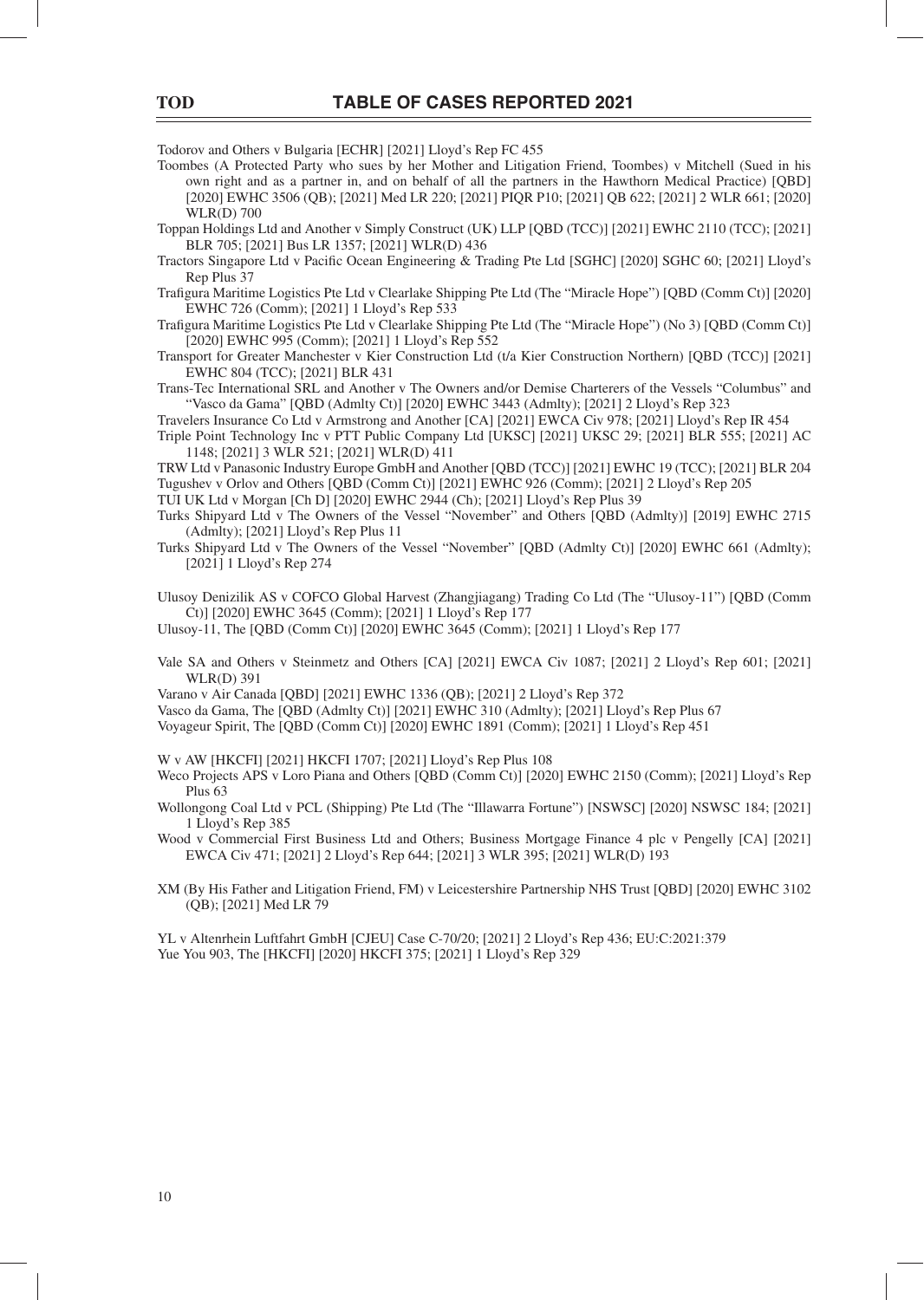## TABLE OF CASES JUDICIALLY CONSIDERED 2021

- A (A Child) v Ministry of Defence (CA) [2004] EWCA Civ 641; [2005] QB 183; [2004] 3 WLR 469, **distinguished**: [2021] Med LR 636
- A (A Child), Re (CA) [2015] EWCA Civ 486, **followed**: [2021] Med LR 701
- A (A Child), Re (CA) [2016] EWCA Civ 759, **followed**: [2021] Med LR 323
- A Co Ltd v B Co Ltd 1 April 1993, **unreported**: [2021] 1 Lloyd's Rep 617
- A Co Ltd v Republic of X (QBD (Comm Ct)) [1990] 2 Lloyd's Rep 520, **applied**: [2021] 1 Lloyd's Rep 617
- A K Investment CJSC v Kyrgyz Mobil Tel Ltd (PC) [2011] UKPC 7; [2012] 1 WLR 1804, **applied**: [2021] 2 Lloyd's Rep 275
- A Meredith Jones & Co Ltd v Vangemar Shipping Co Ltd (The Apostolis) (CA) [1997] 2 Lloyd's Rep 241, **considered**: [2021] 2 Lloyd's Rep 613
- A Turtle Offshore SA and Assuranceforeningen Gard-Gjensidig v Superior Trading Inc (The A Turtle) (QBD (Admlty)) [2008] EWHC 3034 (Admlty); [2009] 1 Lloyd's Rep 177, **considered**: [2021] BLR 440
- A Turtle, The (QBD (Admlty)) [2008] EWHC 3034 (Admlty); [2009] 1 Lloyd's Rep 177, **considered**: [2021] BLR 440
- A v B (QBD (Comm Ct)) [2011] EWHC 2345 (Comm); [2011] 2 Lloyd's Rep 591, **applied**: [2021] 1 Lloyd's Rep 1; [2021] Lloyd's Rep IR 1; **considered**: [2021] BLR 1
- A v B (QBD (Comm Ct)) [2016] EWHC 3003 (Comm); [2017] 1 Lloyd's Rep 1, **applied**: [2021] 2 Lloyd's Rep 443 A v Finnair Oyj (CJEU) Case C-832/18; EU:C:2020:204; [2020] Bus LR 1002, **applied**: [2021] 1 Lloyd's Rep 484 Aaron v The Law Society (QBD (Admin)) [2003] EWHC 2271 (Admin), **followed**: [2021] Med LR 273
- AB and Others v Ministry of Defence (SC) [2012] UKSC 9; [2012] Med LR 306; [2013] 1 AC 78; [2012] 2 WLR 643; [2012] 3 All ER 673, **considered**: [2021] Med LR 509
- AB v Ministry of Defence (CA) [2010] EWCA Civ 1317, **considered**: [2021] Med LR 294
- Abaidildinov v Amin (Ch D) [2020] EWHC 2192 (Ch); [2020] 1 WLR 5120, **applied**: [2021] Lloyd's Rep IR 344 ABB AG v Hochtief Airport GmbH (QBD (Comm Ct)) [2006] EWHC 388 (Comm); [2006] 2 Lloyd's Rep 1, **applied**: [2021] 2 Lloyd's Rep 188
- Abbotts Investment (North Africa) Ltd v Nestoil Ltd (QBD (Comm Ct)) [2017] EWHC 119 (Comm), **considered**: [2021] 2 Lloyd's Rep 221
- Abela v Baadarani (SC) [2013] UKSC 44; [2013] 1 WLR 2043; [2013] 4 All ER 119, **applied**: [2021] 1 Lloyd's Rep 395; [2021] BLR 612
- Abidin Daver, The (HL) [1984] 1 Lloyd's Rep 339; [1984] AC 398, **applied**: [2021] Lloyd's Rep IR 195

Abqaiq, The (CA) [2012] 1 Lloyd's Rep 18, **considered**: [2021] BLR 39

- Abuja International Hotels Ltd v Meridien SAS (QBD (Comm Ct)) [2012] EWHC 87 (Comm); [2012] 1 Lloyd's Rep 461, **applied**: [2021] 2 Lloyd's Rep 188
- Accentuate Ltd v Asigra Inc [2009] EWHC 2655 (QB); [2009] 2 Lloyd's Rep 599; [2010] 2 All ER (Comm) 738, **distinguished**: [2021] 1 Lloyd's Rep 79
- ACD (Landscape Architects) Ltd v Overall (QBD (TCC)) [2012] EWHC 100 (TCC); 140 Con LR 82; **considered**: [2021] BLR 126
- Actionstrength Ltd v International Glass Engineering In.Gl.En. SpA [2003] UKHL 17; [2003] BLR 207; [2003] 2 AC 541, **applied**: [2021] 1 Lloyd's Rep 281
- Actis Co Ltd v Sanko Steamship Co Ltd (The Aquacharm) (QBD (Comm Ct)) [1980] 2 Lloyd's Rep 237; (CA) [1982] 1 Lloyd's Rep 7, **considered**: [2021] 2 Lloyd's Rep 613
- Acton v Woodgate (1833) 2 My & K 492, **applied**: [2021] Lloyd's Rep IR 553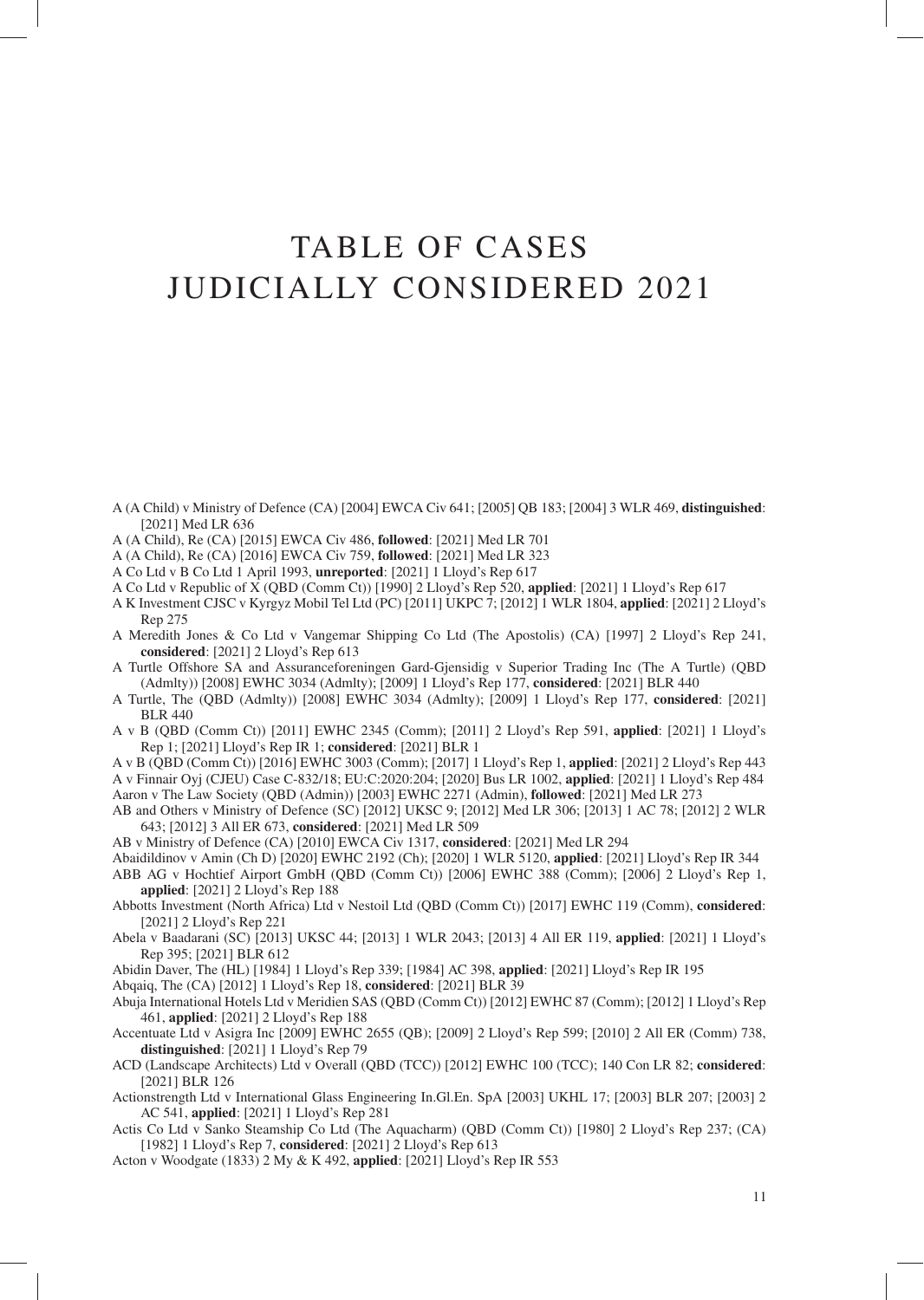Adams v Bracknell Forest Borough Council (HL) [2004] UKHL 29; [2005] 1 AC 76; [2004] 3 WLR 89; [2004] 3 All ER 897, **considered**: [2021] Med LR 616

Adnunat Pty Ltd v ITW Construction Systems Australia Pty Ltd (FCA) [2009] FCA 499, **applied**: [2021] Lloyd's Rep IR 537

Advanced Arbor Services Pty Ltd v Phung (NSWSC) [2009] NSWSC 1331, **referred to**: [2021] Lloyd's Rep IR 377 Adyard Abu Dhabi v SD Marine Services (QBD (Comm Ct)) [2011] EWHC 848 (Comm); [2011] BLR 384, **considered**: [2021] 1 Lloyd's Rep 413

Aegis Blaze, The (CA) [1986] 1 Lloyd's Rep 203, **applied**: [2021] Lloyd's Rep IR 454

AES Ust-Kamenogorsk Hydropower Plant LLP v Ust-Kamenogorsk Hydropower Plant JSC (SC) [2013] UKSC 35; [2013] 2 Lloyd's Rep 281; [2013] 1 WLR 1889, **applied**: [2021] Lloyd's Rep IR 195, [2021] Lloyd's Rep IR 207, [2021] Lloyd's Rep IR 601

Africa Express Line Ltd v Socofi SA (QBD (Comm Ct)) [2010] 2 Lloyd's Rep 181, **considered**: [2021] BLR 204

- Ageas (UK) Ltd v Kwik-Fit (GB) Ltd (QBD) [2014] EWHC 2178 (QB); [2015] Lloyd's Rep IR 1, **distinguished**: [2021] 1 Lloyd's Rep 395
- Agents' Mutual Ltd v Gascoigne Halman Ltd (t/a Gascoigne Halman) (Ch D) [2019] EWHC 3104 (Ch), **referred to**: [2021] Lloyd's Rep FC 329
- Aggeliki Charis Compania Maritima SA v Pagnan SpA (The Angelic Grace) (QBD (Comm Ct)) [1994] 1 Lloyd's Rep 168, **applied**: [2021] 1 Lloyd's Rep 169, **considered**: [2021] 1 Lloyd's Rep 194
- Aggeliki Charis Compania Maritima SA v Pagnan SpA (The Angelic Grace) (CA) [1995] 1 Lloyd's Rep 87, **applied**: [2021] 1 Lloyd's Rep 169; [2021] Lloyd's Rep IR 195; [2021] Lloyd's Rep IR 207; [2021] Lloyd's Rep IR 267; [2021] Lloyd's Rep IR 601, **considered**: [2021] 1 Lloyd's Rep 194

Agios Lazaros, The (CA) [1976] 2 Lloyd's Rep 47, **applied**: [2021] 2 Lloyd's Rep 23

- AGIP SpA v Navigazione Alta Italia SpA (The Nai Genova and Nai Superba) (CA) [1984] 1 Lloyd's Rep 353, **applied**: [2021] Lloyd's Rep IR 467
- AIC Ltd v The Federal Airports Authority of Nigeria (QBD (Comm Ct)) [2019] EWHC 2212 (TCC); [2019] 2 Lloyd's Rep 211; [2019] BLR 549, **applied**: [2021] 1 Lloyd's Rep 617
- AIG Europe Ltd v Woodman (SC) [2017] UKSC 18; [2017] Lloyd's Rep IR 209; [2017] 1 WLR 1168, **applied**: [2021] Lloyd's Rep IR 182, [2021] Lloyd's Rep IR 344, [2021] Lloyd's Rep IR 410
- AIG Europe Ltd, Re (Ch D) [2018] EWHC 2818 (Ch); [2020] Lloyd's Rep IR Plus 5, **applied**: [2021] Lloyd's Rep IR 645
- AIG Europe SA v QBE International Insurance Ltd (QBD (Comm Ct)) [2001] 2 Lloyd's Rep 268, **considered**: [2021] BLR 204
- Aintree University Hospital NHS Foundation Trust v James (SC) [2013] UKSC 67; [2014] Med LR 1; [2014] 1 AC 591; [2013] 3 WLR 1299; [2014] 1 All ER 573; [2014] 1 FCR 153, **followed**: [2021] Med LR 323
- Air France SA v Folkerts (CJEU) Case C-11/11; EU:C:2013:106, **applied**: [2021] 2 Lloyd's Rep 372
- Air Transport Association of America v Secretary of State for Energy and Climate Change (CJEU) Case C-366/10 [2013] PTSR 209, **referred to**: [2021] 2 Lloyd's Rep 372
- AJU v AJT (SGCA) [2011] SGCA 41; [2011] 4 SLR 739, **applied**: [2021] 2 Lloyd's Rep 559
- Akers v Samba Financial Group (CA) [2019] EWCA Civ 416; [2019] 4 WLR 54, **applied** and **considered**: [2021] BLR 307
- AKN v ALC (SGCA) [2015] SGCA 18; [2015] 3 SLR 488, **referred to**: [2021] 2 Lloyd's Rep 527
- Al Jedda v Secretary of State for Defence (CA) [2010] EWCA Civ 758; [2011] QB 773, **applied**: [2021] 2 Lloyd's Rep 275
- Albion Energy Ltd v Energy Investments Global BRL (QBD (Comm Ct)) [2020] EWHC 301 (Comm); [2020] 1 Lloyd's Rep 501, **applied**: [2021] 2 Lloyd's Rep 205

Albon v Naza Motor Trading Sdn Bhd (No 3) (Ch D) [2007] EWHC 665 (Ch); [2007] 2 Lloyd's Rep 1, **applied**: [2021] 1 Lloyd's Rep 511; [2021] 2 Lloyd's Rep 205

- Alcoa Rambler, The (PC) (1948) 82 Ll L Rep 359; [1949] AC 236, **considered**: [2021] 1 Lloyd's Rep 299
- Alcock v Chief Constable of South Yorkshire Police (HL) [1992] 1 AC 310; [1991] 4 All ER 907, **applied**: [2021] Med LR 577
- Alcom Ltd v The Republic of Colombia (HL) [1984] 2 Lloyd's Rep 24; [1984] AC 580, **considered**: [2021] 2 Lloyd's Rep 1
- Alder v Orlowska (CJEU) Case C-325/11; EU:C:2012:824, **applied**: [2021] Lloyd's Rep IR 226
- Alec Lobb (Garages) Ltd v Total Oil (Great Britain) Ltd (Ch D) [1983] 1 WLR 87; (CA) [1985] 1 WLR 173, **applied**: [2021] 2 Lloyd's Rep 234
- Alexander Brothers Ltd (Hong Kong SAR) v Alstom Transport SA (QBD (Comm Ct)) [2020] EWHC 1584 (Comm); [2021] 1 Lloyd's Rep 79, **applied**: [2021] 1 Lloyd's Rep 240, **referred to**: [2021] 1 Lloyd's Rep 121
- Alfred C Toepfer Schiffahrtsgesellschaft GmbH v Tossa Marine Co Ltd (The Derby) (CA) [1985] 2 Lloyd's Rep 325, **considered**: [2021] 2 Lloyd's Rep 613
- Ali Shipping Corporation v Shipyard Trogir (CA) [1998] 1 Lloyd's Rep 643; [1999] 1 WLR 314, **applied**: [2021] 1 Lloyd's Rep 1; [2021] Lloyd's Rep IR 1, **considered**: [2021] BLR 1
- Ali v Petroleum Company of Trinidad and Tobago (PC) [2017] UKPC 2; [2017] ICR 531, **applied**: [2021] 2 Lloyd's Rep 397
- Allawi v The Islamic Republic of Pakistan (QBD (Comm Ct)) [2019] EWHC 430 (Comm), **applied**: [2021] 1 Lloyd's Rep 121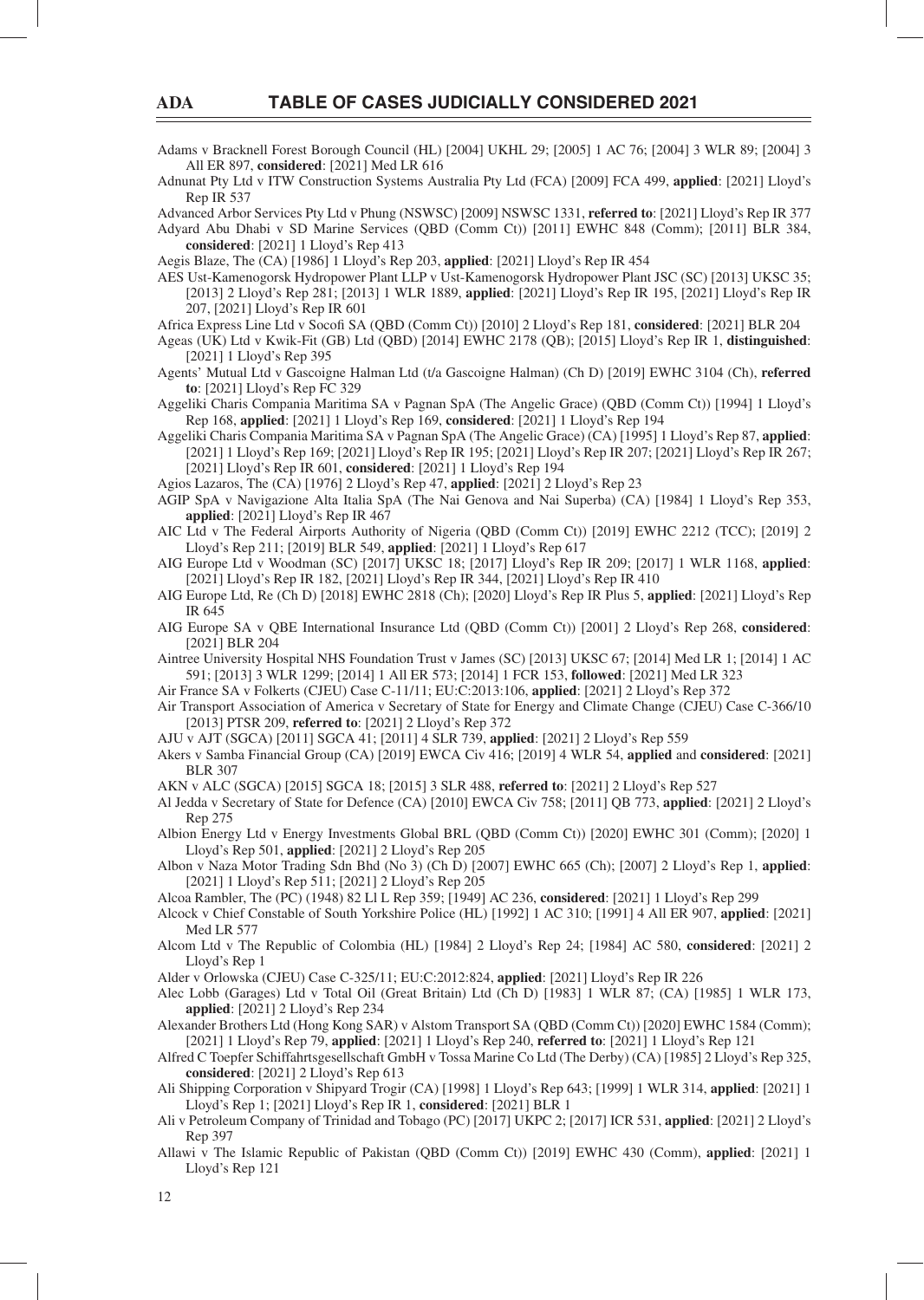- Allianz Australia Insurance Ltd v Inglis (WASCA) [2016] WASCA 25, **referred to**: [2021] Lloyd's Rep IR 330
- Allied Maples Group v Simmons & Simmons (CA) [1995] 1 WLR 1602; [1995] 4 All ER 907; 46 Con LR 134, **applied**: [2021] Lloyd's Rep IR 467, **considered**: [2021] BLR 588
- Almazeedi v Penner (PC) [2018] UKPC 3, **applied**: [2021] 1 Lloyd's Rep 1; [2021] Lloyd's Rep IR 1, **considered**: [2021] BLR 1
- Al-Naimi v Islamic Press Agency Inc (CA) [2000] 1 Lloyd's Rep 522; [2000] CLC 647, **applied**: [2021] 1 Lloyd's Rep 511
- Alpha Bank Cyprus v Dau Si Senh (CJEU) Case C-519/13; EU:C:2015:603, **applied**: [2021] Lloyd's Rep IR 226
- Alpha Wealth Financial Services Pty Ltd v Frankland River Olive Co Ltd (WASCA) [2008] WASCA 119, **applied**: [2021] Lloyd's Rep IR 37
- Altair, The (QBD (Comm Ct)) [2008] EWHC 612 (Comm); [2008] 2 Lloyd's Rep 90, **considered**: [2021] 2 Lloyd's Rep 1
- Alternative Power Solution Ltd v Central Electricity Board (PC) [2014] UKPC 31; [2015] 1 WLR 697; [2014] 4 All ER 882, **applied**: [2021] 2 Lloyd's Rep 59
- Amcor Ltd v Construction, Forestry, Mining and Energy Union (HCA) [2005] HCA 10; (2005) 222 CLR 241, **applied**: [2021] Lloyd's Rep IR 37
- AMEC Capital Projects Ltd v Whitefriars City Estates Ltd (CA) [2004] EWCA Civ 1418; [2005] BLR 1; [2005] 1 All ER 723, **considered**: [2021] BLR 1
- American Centennial Insurance Co v INSCO Ltd (QBD (Comm Ct)) [1996] LRLR 407, **applied**: [2021] Lloyd's Rep IR 182
- American Cyanamid Co (No 1) v Ethicon Ltd (HL) [1975] UKHL 1; [1975] AC 396; [1975] 2 WLR 316; [1975] 1 All ER 504, **considered**: [2021] BLR 534
- American International Speciality Lines Insurance Co v Abbott Laboratories (QBD (Comm Ct)) [2002] EWHC 2714 (Comm); [2003] 1 Lloyd's Rep 267, **applied**: [2021] Lloyd's Rep IR 207
- Amey LG Ltd v Cumbria City Council (QBD (TCC)) [2016] EWHC 2856 (TCC), **considered**: [2021] BLR 126
- Amey Properties Ltd v Cornhill Insurance plc (QBD (Comm Ct)) [1996] LRLR 259, **distinguished**: [2021] Lloyd's Rep IR 467
- An NHS Trust v Y (SC) [2018] UKSC 46, [2019] AC 978; [2018] 3 WLR 751, **referred to**: [2021] Med LR 663
- Anangel Atlas Compania Naviera SA v Ishikawajima-Harima Heavy Industries Co Ltd (QBD (Comm Ct)) [1990] 1 Lloyd's Rep 167, **applied**: [2021] 2 Lloyd's Rep 644
- Anderson v Minneapolis, St Paul & Sault Ste Marie Railway Co 146 Minn 430, 179 NW 45 (1920), **applied**: [2021] Lloyd's Rep IR 63
- Andrews v Australia and New Zealand Banking Group Ltd (HCA) (2012) 247 CLR 205, **referred to**: [2021] BLR 340
- Aneco Reinsurance Underwriting Ltd v Johnson & Higgs Ltd (HL) [2001] UKHL 51; [2002] Lloyd's Rep IR 91; [2002] 1 Lloyd's Rep 157; [2001] 2 All ER (Comm) 929, **referred to**: [2021] Lloyd's Rep FC 432
- Angelic Grace, The (QBD (Comm Ct)) [1994] 1 Lloyd's Rep 168, **applied**: [2021] 1 Lloyd's Rep 169, **considered**: [2021] 1 Lloyd's Rep 194
- Angelic Grace, The (CA) [1995] 1 Lloyd's Rep 87, **applied**: [2021] 1 Lloyd's Rep 169, [2021] Lloyd's Rep IR 195, [2021] Lloyd's Rep IR 207, [2021] Lloyd's Rep IR 267, [2021] Lloyd's Rep IR 601, **considered**: [2021] 1 Lloyd's Rep 194
- Anglo Financial SA v Goldberg (Ch D) [2014] EWHC 3192 (Ch), **applied**: [2021] 1 Lloyd's Rep 79
- Ankar Pty Ltd v National Westminster Finance (Australia) Ltd (HCA) (1987) 162 CLR 549, **applied**: [2021] 1 Lloyd's Rep 337
- Annefi eld, The (CA) [1971] 1 Lloyd's Rep 1; [1971] P 168, **considered**: [2021] 1 Lloyd's Rep 150, [2021] Lloyd's Rep IR 127
- Anthanasopoulos v Moseley (NSWCA) [2001] NSWCA 266; (2001) 52 NSWLR 262, **referred to**: [2021] Lloyd's Rep IR 159
- AOOT Kalmneft v Glencore International AG (QBD (Comm Ct)) [2002] 1 Lloyd's Rep 128, **applied**: [2021] 1 Lloyd's Rep 121
- Apostolis, The (CA) [1997] 2 Lloyd's Rep 241, **considered**: [2021] 2 Lloyd's Rep 613
- Aquacharm, The (QBD (Comm Ct)) [1980] 2 Lloyd's Rep 237; (CA) [1982] 1 Lloyd's Rep 7, **considered**: [2021] 2 Lloyd's Rep 613
- Aras v National Bank of Greece SA (QBD (Comm Ct)) [2018] EWHC 1389 (Comm), **applied**: [2021] Lloyd's Rep IR 467
- Arcadia Group Brands Ltd v Visa Inc (QBD (Comm Ct)) [2014] EWHC 3561 (Comm); (CA) [2015] EWCA Civ 883, **applied**: [2021] Lloyd's Rep IR 553
- ArcelorMittal USA LLC v Essar Steel Ltd (QBD (Comm Ct)) [2019] EWHC 724 (Comm), **referred to**: [2021] 1 Lloyd's Rep 617
- Archagelos Gabriel, The (QBD (Comm Ct)) [2020] EWHC 1078 (Comm); [2020] 2 Lloyd's Rep 317, **applied**: [2021] Lloyd's Rep IR 207
- Arcos Ltd v EA Ronaasen & Son (HL) (1933) 45 Ll L Rep 33; [1933] AC 470, **considered**: [2021] Lloyd's Rep Plus 29
- Argo Systems FZE v Liberty Insurance (Pte) (The Copa Casino) (QBD (Comm Ct)) [2011] EWHC 301 (Comm); [2011] Lloyd's Rep IR 427, **applied**: [2021] Lloyd's Rep IR 467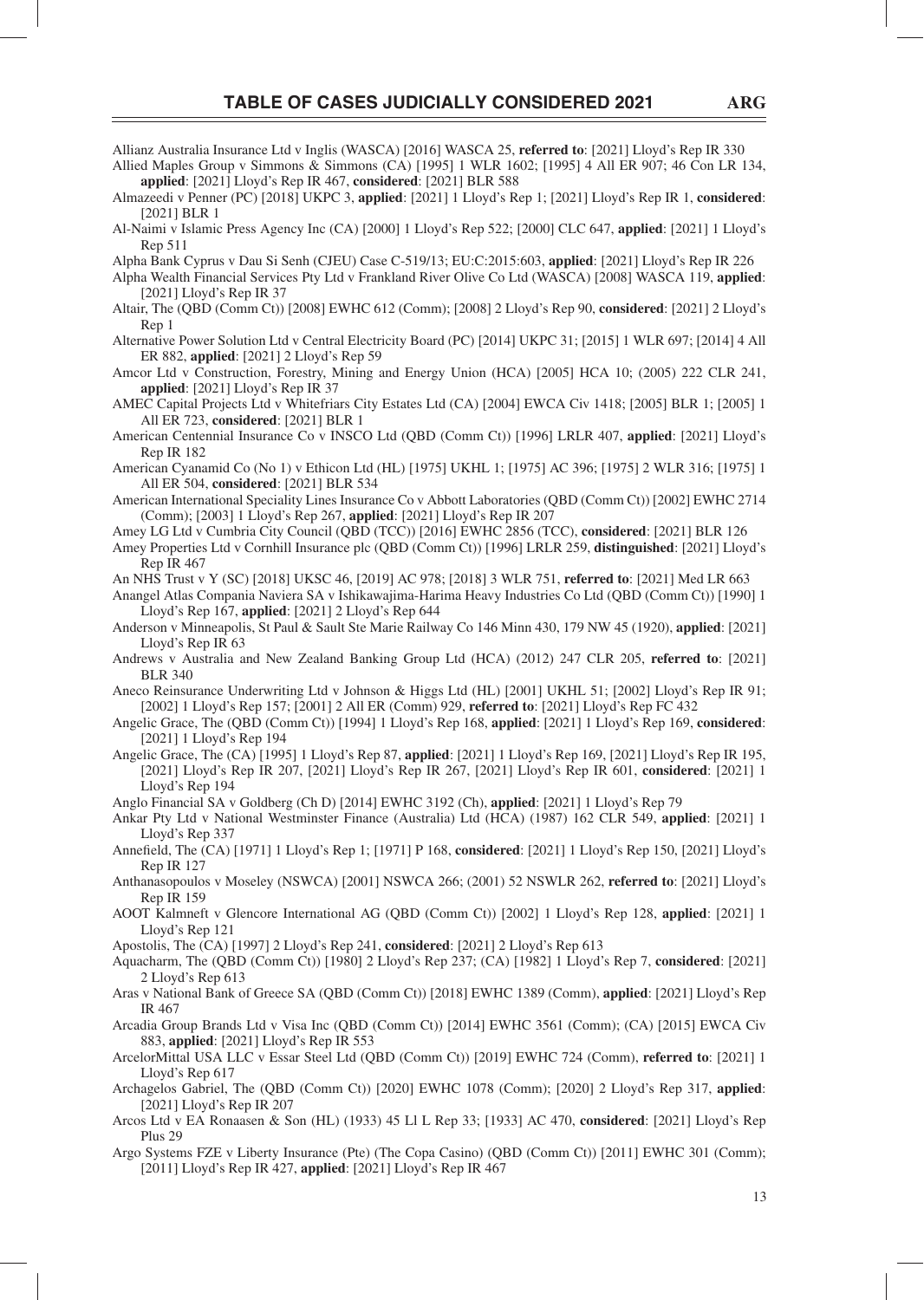Armagas Ltd v Mundogas SA (The Ocean Frost) (CA) [1985] 1 Lloyd's Rep 1, **applied**: [2021] Lloyd's Rep IR 467 Armchair Passenger Transport Ltd v Helical Bar plc (QBD) [2003] EWHC 367 (QB), **considered**: [2021] Med LR 350 Armory v Delamirie (1721) 1 Str 505, **considered**: [2021] Lloyd's Rep IR 344

Armstrong v Strain (CA) [1952] 1 KB 232, **applied**: [2021] Lloyd's Rep FC 497

Arnold v Britton (SC) [2015] UKSC 36; [2015] AC 1619; [2015] 2 WLR 1593; [2016] 1 All ER 1, **applied**: [2021] Lloyd's Rep IR 467, **considered**: [2021] BLR 666

Arnold v National Westminster Bank plc (No 1) (HL) [1991] 2 AC 93, **applied**: [2021] 1 Lloyd's Rep 240; [2021] 2 Lloyd's Rep 205, **referred to**: [2021] 1 Lloyd's Rep 79

Ascot Commodities NV v Olam International Ltd (QBD (Comm Ct)) [2001] EWHC 520 (Comm); [2002] CLC 277, **applied**: [2021] 2 Lloyd's Rep 188

Ases Havacilik Servis ve Destek Hizmetleri AS v Delkor UK Ltd (QBD (Comm Ct)) [2012] EWHC 3518 (Comm); [2013] 1 Lloyd's Rep 254, **applied**: [2021] 2 Lloyd's Rep 443

ASM Shipping Ltd of India v TTMI Ltd of England (QBD (Comm Ct)) [2005] EWHC 2238 (Comm); [2006] 1 Lloyd's Rep 375, **applied**: [2021] 1 Lloyd's Rep 1; [2021] Lloyd's Rep IR 1, **considered**: [2021] BLR 1

ASP Ship Management Pty Ltd v Administrative Appeals Tribunal (FCAFC) [2006] FCAFC 23, **considered**: [2021] 2 Lloyd's Rep 307

Aspect Contracts (Asbestos) Ltd v Higgins Construction plc (SC) [2015] UKSC 38; [2015] BLR 503; [2015] 1 WLR 2961; [2015] 4 All ER 482; 160 Con LR 28, **applied**: [2021] Lloyd's Rep IR 553, **considered**: [2021] BLR 717

Assets Recovery Agency (ex parte) (Jamaica) (PC) [2015] UKPC 1, **followed**: [2021] Lloyd's Rep FC 143 Assicurazioni Generali SpA v Arab Insurance Group (BSC) (CA) [2002] EWCA Civ 1642; [2003] Lloyd's Rep IR 131; [2003] 1 WLR 577, **applied**: [2021] Lloyd's Rep IR 401, [2021] Lloyd's Rep IR 467

- Associated Electric & Gas Insurance Services Ltd v European Reinsurance Co of Zurich (PC) [2003] UKPC 11; [2003] 1 WLR 1041, **applied**: [2021] 1 Lloyd's Rep 281
- Associated Provincial Picture Houses Ltd v Wednesbury Corporation (CA) [1947] EWCA Civ 1; [1948] 1 KB 223; [1947] 2 All ER 680, **followed**: [2021] Med LR 161
- Astel-Peiniger Joint Venture v Argos Engineering & Heavy Industries Co Ltd [1995] 1 HKLR 300, **considered**: [2021] 1 Lloyd's Rep 329
- Aston Cantlow Parochial Church Council v Wallbank (HL) [2003] UKHL 37; [2004] 1 AC 546, **distinguished**: [2021] Lloyd's Rep IR 291
- Astrazeneca UK Ltd v Albemarle International Corporation and Another (QBD (Comm Ct)) [2011] EWHC 1574 (Comm), **considered** and **followed**: [2021] BLR 440

AT & T Corporation v Saudi Cable Co (CA) [2000] 2 Lloyd's Rep 127, **applied**: [2021] 1 Lloyd's Rep 1; [2021] Lloyd's Rep IR 1, **considered**: [2021] BLR 1

Atlas Maritime Co SA v Avalon Maritime Ltd (The Coral Rose) (No 3) (CA) [1991] 2 Lloyd's Rep 374; [1991] 1 WLR 917; [1991] 4 All ER 783, **applied**: [2021] Lloyd's Rep FC 53

- Atlasnavios-Navegação, Lda v Navigators Insurance Co Ltd (The B Atlantic) (SC) [2018] UKSC 26; [2018] 2 Lloyd's Rep 1; [2018] Lloyd's Rep IR 448; [2019] AC 136, **applied**: [2021] Lloyd's Rep IR 63
- Atos Consulting Ltd v Avis Europe plc (QBD (TCC)) [2005] EWHC 982 (TCC); 105 Con LR 54, **considered**: [2021] BLR 126
- Attorney General for Hong Kong v Reid (PC) [1994] 1 AC 324, **applied**: [2021] 2 Lloyd's Rep 644
- Attorney General of Zambia v Meer Care & Desai (A Firm) (CA) [2006] EWCA Civ 390, **considered**: [2021] BLR 54
- Attorney General v British Broadcasting Corporation (HL) [1981] AC 303, **applied**: [2021] Lloyd's Rep IR 145 Attorney General v Cohen (CA) [1937] 1 KB 478, **referred to**: [2021] Lloyd's Rep IR 344
- Austin v Zurich General Accident & Liability Insurance Co Ltd (KBD) (1943) 77 Ll L Rep 409; [1944] 2 All ER 243, **applied**: [2021] Lloyd's Rep IR 377

Australian Broadcasting Commission v Australian Performing Right Association Ltd (HCA) (1973) 129 CLR 99, **applied**: [2021] Lloyd's Rep IR 252

- Australian Casualty Co Ltd v Federico (HCA) (1986) 160 CLR 513, **applied**: [2021] Lloyd's Rep IR 252
- Australian Pipe & Tube Pty Ltd v QBE Insurance (Australia) Ltd (No 2) (FCA) [2018] FCA 1450, **applied**: [2021] Lloyd's Rep IR 252

Australian Woollen Mills Pty Ltd v Commonwealth (HCA) (1954) 92 CLR 424, **applied**: [2021] Lloyd's Rep IR 537 Autoridad del Canal de Panama v Sacyr SA (QBD (Comm Ct)) [2017] EWHC 2228 (Comm); [2017] 2 Lloyd's Rep 351, **distinguished**: [2021] 1 Lloyd's Rep 511

- Aviva International Insurance Ltd, Re (Ch D) [2011] EWHC 1901 (Ch), **applied**: [2021] Lloyd's Rep IR 283
- Aviva Life and Pensions UK Ltd, Re (Ch D) [2019] EWHC 312 (Ch), **applied**: [2021] Lloyd's Rep IR 283, [2021] Lloyd's Rep IR 645
- Avoncroft Construction Ltd v Sharba Homes (CN) Ltd (QBD (TCC)) [2008] EWHC 933 (TCC); 119 Con LR 130, **considered**: [2021] BLR 687

Avonside Holdings Ltd v Southern Response Earthquake Services Ltd (NZHC) [2013] NZHC 1433; (NZSC) [2015] NZSC 110; [2015] Lloyd's Rep IR 653, **applied**: [2021] Lloyd's Rep IR 426

- Axa Corporate Solutions SA v National Westminster Bank plc (QBD (Comm Ct)) [2010] EWHC 1915 (Comm); [2011] Lloyd's Rep IR 438, **applied**: [2021] Lloyd's Rep IR 601
- Axa Equity & Law Life Assurance Society plc v Axa Sun Life plc (Ch D) [2001] EWHC 29 (Ch); [2001] 1 All ER (Comm) 1010, **applied**: [2021] Lloyd's Rep IR 645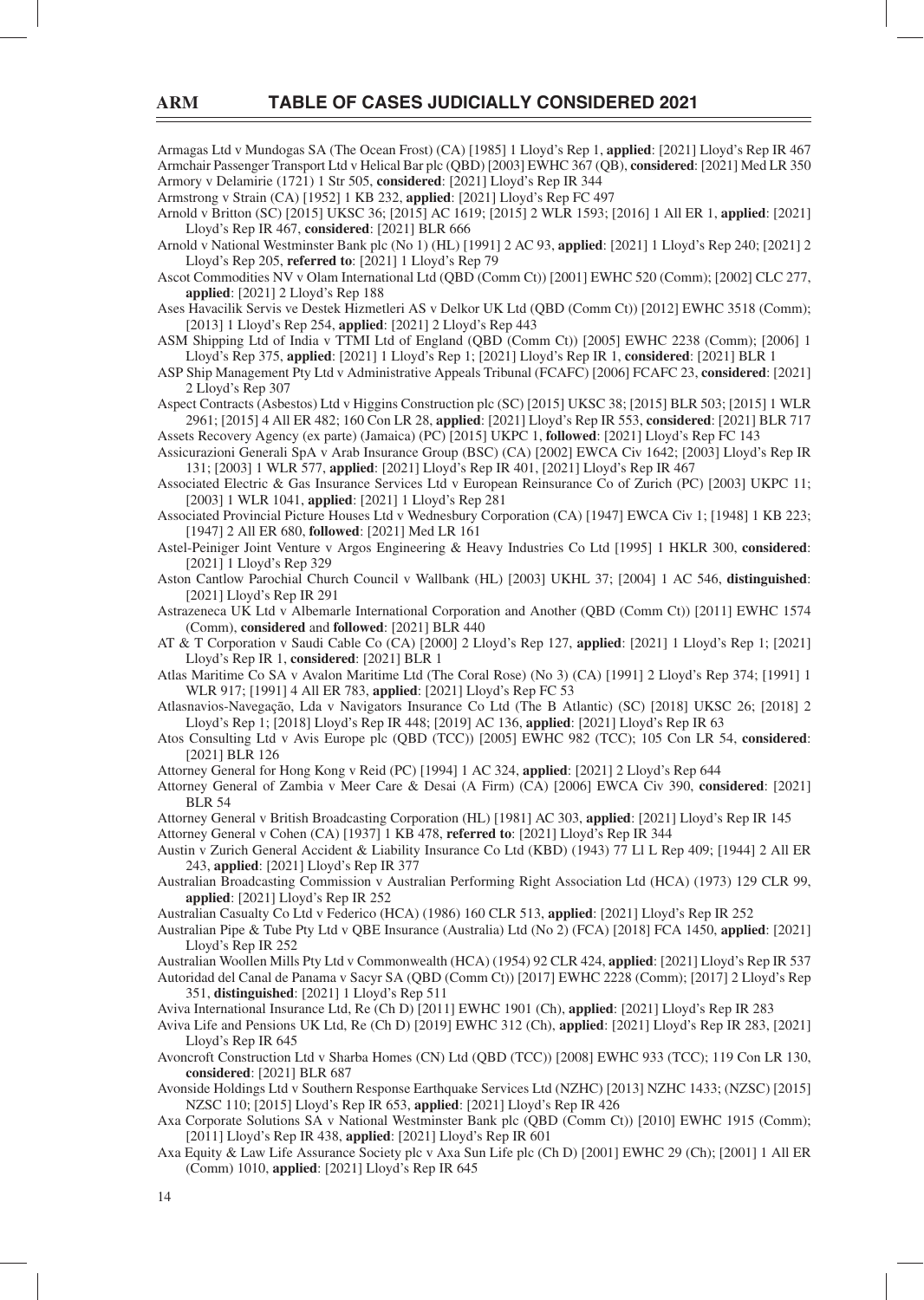- Axa Equity & Law Life Assurance Society plc, Re [2001] 1 All ER (Comm) 1010, **considered**: [2021] Lloyd's Rep IR 623
- Axa General Insurance Ltd v Lord Advocate (SC) [2011] UKSC 46; [2012] 1 AC 868, **applied**: [2021] Lloyd's Rep IR 291
- Axa Reinsurance (UK) plc v Field (HL) [1996] 2 Lloyd's Rep 233; [1996] 1 WLR 1026; [1996] 3 All ER 517, **applied**: [2021] Lloyd's Rep IR 63, [2021] Lloyd's Rep IR 182, [2021] Lloyd's Rep IR 244, [2021] Lloyd's Rep IR 252
- Azov Shipping Co v Baltic Shipping Co (QBD (Comm Ct)) [1999] 2 Lloyd's Rep 159, **considered**: [2021] BLR 150
- B (A Minor) (Wardship: Sterilisation), Re (HL) [1988] AC 199; [1987] 2 WLR 1213; [1987] 2 All ER 206, **followed**: [2021] Med LR 323
- B Atlantic, The (SC) [2018] UKSC 26; [2018] 2 Lloyd's Rep 1; [2018] Lloyd's Rep IR 448; [2019] AC 136, **applied**: [2021] Lloyd's Rep IR 63
- B v Auckland District Law Society (PC) [2003] UKPC 38; [2003] 2 AC 736; [2003] 3 WLR 859; [2004] 4 All ER 269, **considered**: [2021] Lloyd's Rep FC 181
- Babanaft International Co SA v Avant Petroleum Inc (The Oltenia) (QBD (Comm Ct)) [1982] 1 Lloyd's Rep 448; [1982] 3 All ER 244, **considered**: [2021] BLR 39
- Bahamas Oil Refining Co International Ltd v The Owners of the Cape Bari Tankschiffahrtsgesellschaft mbH & Co KG (The Cape Bari) (PC) [2016] UKPC 20; [2016] 2 Lloyd's Rep 469, **considered**: [2021] 2 Lloyd's Rep 637
- Bailey v Angove's Pty Ltd (SC) [2016] UKSC 47; [2016] 2 Lloyd's Rep 409; [2016] 1 WLR 3179, **applied**: [2021] Lloyd's Rep IR 553
- Bailey v Ministry of Defence (CA) [2008] EWCA Civ 883; [2008] LS Law Med 481; [2009] 1 WLR 1052, **considered**: [2021] Med LR 294
- Ballantine v Newalls Insulation Co Ltd (CA) [2001] ICR 25, **applied**: [2021] Lloyd's Rep IR 291
- Ballinger v Mercer Ltd v (CA) [2014] EWCA Civ 996; [2014] 1 WLR 3597, **applied**: [2021] BLR 307
- Bank Mellat v HM Treasury (No 1) (SC) [2013] UKSC 38; [2013] Lloyd's Rep FC 557; [2014] AC 700, **applied**: [2021] Lloyd's Rep IR 291
- Bank of Baroda v Nawany Marine Shipping FZE (QBD (Comm Ct)) [2016] EWHC 3089 (Comm); [2017] 2 All ER (Comm) 763, **considered**: [2021] BLR 459
- Bank of Credit and Commerce International (Overseas) Ltd v Price Waterhouse (Ch D) [1997] 4 All ER 108, **applied**: [2021] 2 Lloyd's Rep 275
- Bank of Credit and Commerce International SA (No 10), Re (Ch D) [1997] AC 213; [1997] Ch 213; [1995] 1 BCLC 362, **considered**: [2021] BLR 717
- Bankers & Shippers Insurance Company of New York v Liverpool Marine & General Insurance Co Ltd (HL) (1926) 24 Ll L Rep 85, **applied**: [2021] 1 Lloyd's Rep 240
- Bankers Trust Co v PT Mayora Indah 20 January 1999, unreported, **applied**: [2021] Lloyd's Rep IR 207
- Bankstown Football Club Ltd v CIC Insurance Ltd 17 December 1993, unreported, **applied**: [2021] Lloyd's Rep IR 252 Banque Financière de la Cité SA v Parc (Battersea) Ltd (HL) [1999] 1 AC 221, **applied**: [2021] Lloyd's Rep IR 553
- Bao Yue, The (QBD (Comm Ct)) [2015] EWHC 2288 (Comm); [2016] 1 Lloyd's Rep 320, **considered**: [2021] 1 Lloyd's Rep 500
- Barameda Enterprises Pty Ltd v O'Connor (The Tiruna and Pelorus) (QSC) [1987] 2 Lloyd's Rep 666, **followed**: [2021] 2 Lloyd's Rep 637
- Barber v Imperio Reinsurance Co (UK) Ltd (CA) 15 July 1993, unreported, **applied**: [2021] Lloyd's Rep IR 467 Barclays Bank Ltd v Quistclose Investments Ltd (HL) [1970] AC 567, **applied**: [2021] Lloyd's Rep IR 553
- Barclays Bank plc v Nylon Capital LLP (CA) [2011] EWCA Civ 826; [2011] BLR 614; [2011] 2 Lloyd's Rep 347; [2012] 1 All ER (Comm) 912, **considered**: [2021] BLR 534
- Barclays Bank plc v Various Claimants (SC) [2020] UKSC 13; [2020] Med LR 155; [2020] AC 973; [2020] ICR 893; [2020] 2 WLR 960; [2020] 4 All ER 19, **applied**: [2021] Med LR 636; **followed**: [2021] Med LR 509
- Barclays Bank plc, Re (Ch D) [2018] EWHC 472 (Ch), **considered**: [2021] Lloyd's Rep IR 623
- Barclays Bank plc, Re (Ch D) [2019] EWHC 129 (Ch), **distinguished**: [2021] Lloyd's Rep IR 645
- Barker v Wilson (DC) [1980] 1 WLR 884; [1980] 2 All ER 81; (1980) 70 Cr App R 283 (DC), **referred to**: [2021] Lloyd's Rep FC 286
- Barrett v London Borough of Enfield (HL) [2001] 2 AC 550; [1999] 3 WLR 79; [1999] 3 All ER 193: **applied** and **considered**: [2021] BLR 319
- Barrier Wharfs Ltd v W Scott Fell & Co (HCA) (1908) 5 CLR 647, **referred to**: [2021] Lloyd's Rep IR 537
- Barrow v Bankside Members Agency Ltd (CA) [1996] 1 Lloyd's Rep 278; [1996] 1 WLR 257, **applied**: [2021] 1 Lloyd's Rep 240
- Barton v Armstrong (PC) [1976] AC 104, **applied**: [2021] 2 Lloyd's Rep 234
- Barton v Wright Hassall LLP (SC) [2018] UKSC 12; [2018] 1 WLR 1119; [2018] 3 All ER 487, **applied**: [2021] 1 Lloyd's Rep 395; [2021] BLR 459; [2021] BLR 599, **considered**: [2021] BLR 459; [2021] BLR 599; [2021] BLR 612
- Bate v Aviva Insurance UK Ltd (QBD (Comm Ct)) [2013] EWHC 1687 (Comm); [2013] Lloyd's Rep IR 492, **applied**: [2021] Lloyd's Rep IR 401
- Bawa-Garba v General Medical Council (CA) [2018] EWCA Civ 1879; [2018] Med LR 561; [2019] 1 WLR 1929; [2019] 1 All ER 500, **cited**: [2021] Med LR 401 and **followed**: [2021] Med LR 161, [2021] Med LR 498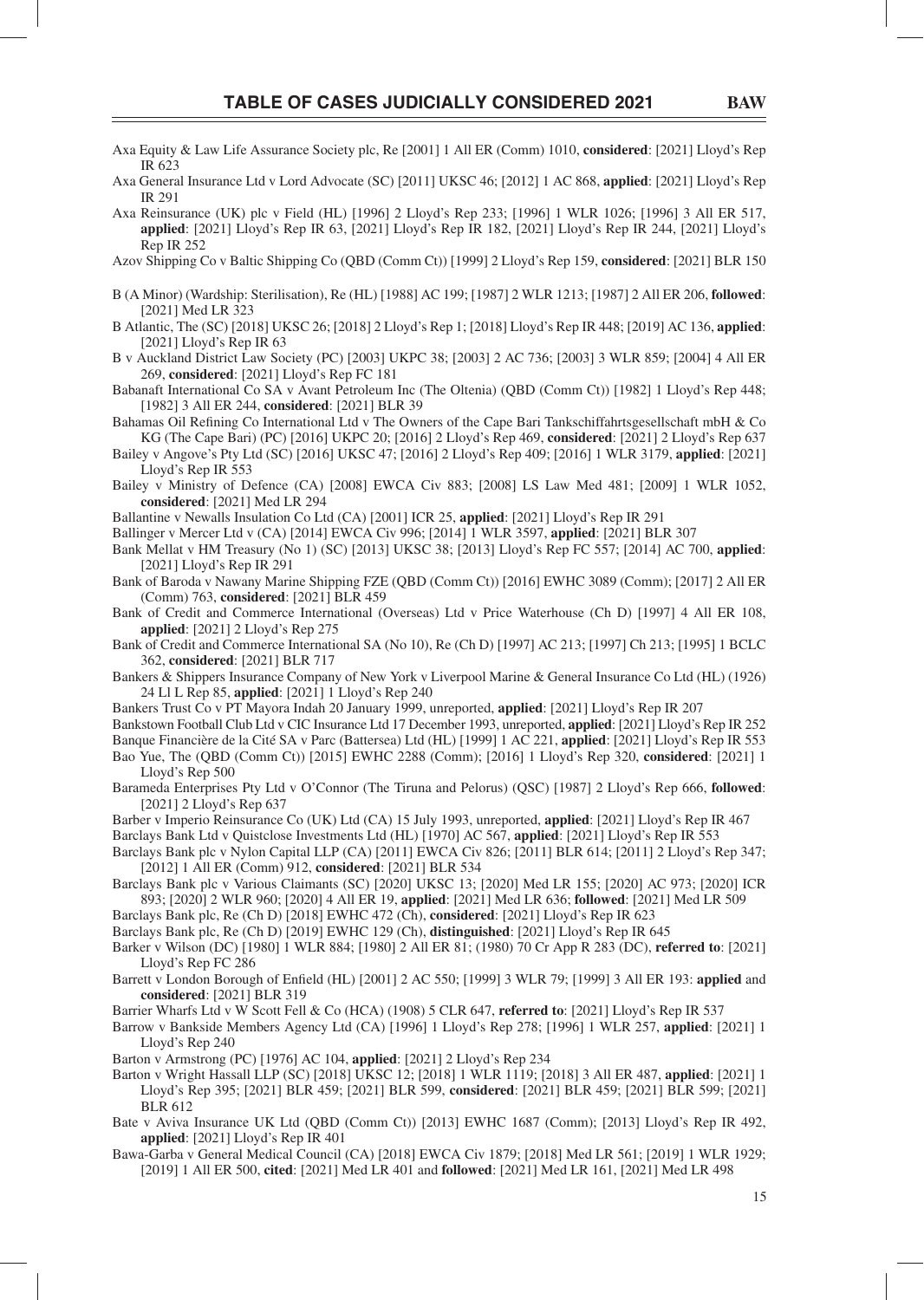BBA v BAZ (SGCA) [2020] SGCA 53; [2020] 2 SLR 453, **applied**: [2021] 2 Lloyd's Rep 527

Becker, Gray & Co v London Assurance Corporation (HL) [1918] AC 101, **applied**: [2021] Lloyd's Rep IR 63

Beckwith v Solicitors Regulation Authority (QBD (Admin)) [2020] EWHC 3231 (Admin), **referred to**: [2021] Lloyd's Rep FC 596

Bedouin, The [1894] P 1, **applied**: [2021] Lloyd's Rep IR 467

Belhaj v Straw (SC) [2017] UKSC 3; [2017] AC 964, **considered** and **explained**: [2021] 2 Lloyd's Rep 275

Benkharbouche v Secretary of State for Foreign and Commonwealth Affairs (SC) [2017] UKSC 62; [2019] AC 777; [2017] 3 WLR 957, **applied**: [2021] 2 Lloyd's Rep 275

Benzon, Re (CA) [1914] 2 Ch 68, **distinguished**: [2021] Lloyd's Rep IR 337

Berkeley Burke SIPP Administration LLP v Charlton (QBD (Comm Ct)) [2017] EWHC 2396 (Comm); [2018] 1 Lloyd's Rep 337, **applied**: [2021] 2 Lloyd's Rep 340

Birla Nifty Pty Ltd v International Mining Industry Underwriters Ltd (WASCA) [2014] WASCA 180; [2015] Lloyd's Rep IR 75, **applied**: [2021] Lloyd's Rep IR 37

Birse Construction Ltd v St David's Ltd (QBD (TCC)) [1999] BLR 194, **applied**: [2021] 1 Lloyd's Rep 511

- Biz, The (QBD (Comm Ct)) [2010] EWHC 2565 (Comm); [2011] 1 Lloyd's Rep 688, **considered**: [2021] 2 Lloyd's Rep 23
- Black Box Control Pty Ltd v Terravision Pty Ltd (WASCA) [2016] WASCA 219, **applied**: [2021] Lloyd's Rep IR 37 Black Sea Commodities Ltd v Lemarc Agromond Pte Ltd (QBD (Comm Ct)) [2021] EWHC 287 (Comm), **referred to**: [2021] 2 Lloyd's Rep 443

Blackfriars, Re (Ch D) [2020] EWHC 845 (Ch), **considered**: [2021] BLR 54

- Blair v Bromley (1847) 2 Ph 354, **considered**: [2021] Lloyd's Rep IR 344
- Blanche v EasyJet Airline Co Ltd (CA) [2019] EWCA Civ 69; [2019] 1 Lloyd's Rep 286, **considered**: [2021] 1 Lloyd's Rep 484
- Blindley Heath Investments Ltd v Bass (CA) [2015] EWCA Civ 1023; [2017] Ch 389, **applied**: [2021] Lloyd's Rep IR 467
- Blomley v Ryan (HCA) (1954) 99 CLR 362, **applied**: [2021] 2 Lloyd's Rep 234
- Bloor v IAG New Zealand Ltd (HC Rotorua) CIV 2004-463-425, 19 March 2010, **referred to**: [2021] Lloyd's Rep IR 426
- Bloxham v Robinson (1996) 7 TCLR 122, **referred to**: [2021] Lloyd's Rep IR 426
- Blue v Ashley (QBD (Comm Ct)) [2017] EWHC 1928 (Comm), **applied**: [2021] 1 Lloyd's Rep 281
- BNP Paribas SA v Anchorage Capital Europe LLP (QBD (Comm Ct)) [2013] EWHC 3073 (Comm), **applied**: [2021] Lloyd's Rep IR 267
- Board of Trade v Hain Steamship Co Ltd (HL) (1929) 34 Ll L Rep 197; [1929] AC 534, **applied**: [2021] Lloyd's Rep IR 63

Board of Trustees of the Tate Gallery v Duffy Construction Ltd (No 2) (QBD (TCC)) [2007] EWHC 912 (TCC); [2008] Lloyd's Rep IR 159, **applied**: [2021] Lloyd's Rep IR 467

Bolam v Friern Hospital Management Committee (QBD) [1957] 1 WLR 582; [1957] 2 All ER 118, **considered**: [2021] Med LR 49 and **followed**: [2021] Med LR 449

Bolitho v City and Hackney Health Authority (HL) [1998] AC 232; [1997] 3 WLR 1151; [1997] 4 All ER 771, **considered**: [2021] Med LR 49

Bolivinter Oil SA v Chase Manhattan Bank (CA) [1984] 1 Lloyd's Rep 251; [1984] 1 WLR 392, **applied**: [2021] 2 Lloyd's Rep 59

Boljevic v Croatia (ECHR) Application No 43492/11 [2017] ECHR 110; ECLI:CE:ECHR:2017:0131 JUD004349211, **distinguished**: [2021] Lloyd's Rep FC 315

Bonalumi v Secretary of State for the Home Department (CA) [1985] 1 QB 675; [1985] 1 All ER 797, **distinguished**: [2021] Lloyd's Rep FC 286

Bonnington Castings Ltd v Wardlaw (HL) [1956] AC 613, **considered**: [2021] Med LR 294

Borealis AB v Geogas Trading SA (QBD (Comm Ct)) [2010] EWHC 2789 (Comm); [2011] 1 Lloyd's Rep 482, **applied**: [2021] Lloyd's Rep IR 467

Borrelli v Ting (PC) [2010] UKPC 21; [2010] Bus LR 1718, **applied**: [2021] 2 Lloyd's Rep 234

Boustany v Pigott (PC) (1995) 69 P & CR 298, **applied**: [2021] 2 Lloyd's Rep 234

Bouygues (UK) Ltd v Dahl-Jensen (UK) Ltd (CA) [2000] EWCA Civ 507; [2000] BLR 522; [2001] 1 All ER (Comm) 1041; 73 Con LR 135, **considered**: [2021] BLR 474, [2021] BLR 717

BP plc v National Union Fire Insurance Co (QBD (Comm Ct)) [2004] EWHC 1132 (Comm), **applied**: [2021] Lloyd's Rep IR 267

- BPE Solicitors v Hughes-Holland (SC) [2017] UKSC 21; [2018] AC 599; [2017] 2 WLR 1029; [2017] 3 All ER 969; 171 Con LR 46; [2017] PNLR 23, **applied**: [2021] Lloyd's Rep FC 432; [2021] Med LR 523, **considered**: [2021] Lloyd's Rep FC 432
- Bradley v Eagle Star Insurance Co Ltd (HL) [1989] 1 Lloyd's Rep 465; [1989] AC 957, **referred to**: [2021] Lloyd's Rep IR 145

Brain v Yorkshire Rider Ltd (Leeds CC) [2007] Lloyd's Rep IR 564, **applied**: [2021] Lloyd's Rep IR 159 Bramall and Ogden v Sheffield City Council (QBD) (1983) 29 BLR 73, considered: [2021] BLR 687

Brauer & Co (Great Britain) Ltd v James Clark (Brush Materials) Ltd (CA) [1952] 2 Lloyd's Rep 147, **referred to**: [2021] 2 Lloyd's Rep 165

Breakingbury v Croad (Cardiff CC) [2021] Med LR 509, **considered**: [2021] Med LR 636

16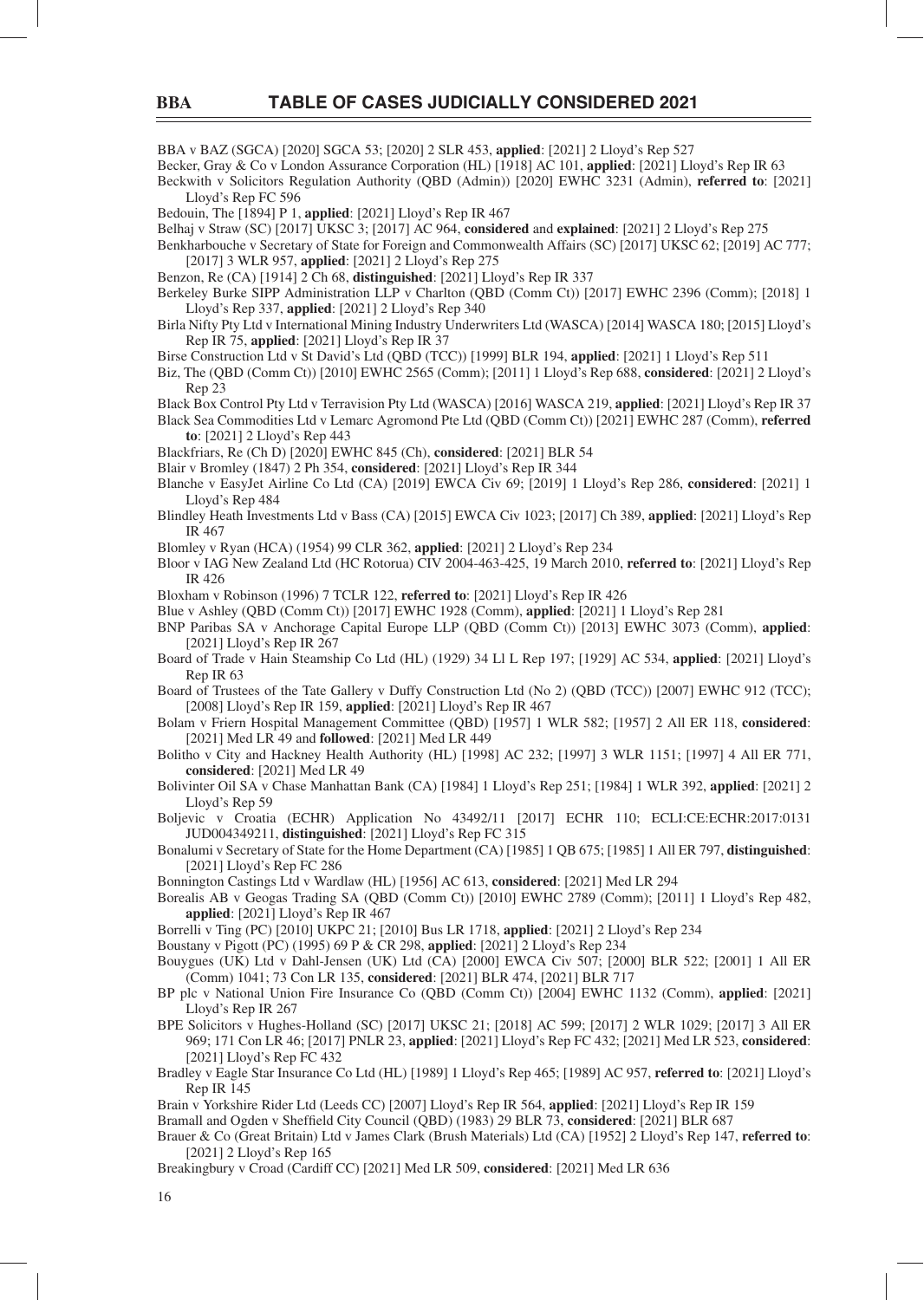- Breffka & Hehnke GmbH & Co KG v Avire Shipping Co Ltd (The Saga Explorer) (QBD (Comm Ct)) [2012] EWHC 3124 (Comm); [2013] 1 Lloyd's Rep 401, **considered**: [2021] 2 Lloyd's Rep 36
- Brennan v Bolt Burdon (CA) [2004] EWCA Civ 1017; [2005] QB 303, **distinguished**: [2021] Lloyd's Rep IR 426 Brennan v Sunderland City Council (UKEAT) [2011] UKEAT 0286\_11\_0205; [2012] ICR 1183, **considered**:
- [2021] Lloyd's Rep IR 145
- Bresco Electrical Services Ltd (In Liquidation) v Michael J Lonsdale (Electrical) Ltd (SC) [2020] UKSC 25; [2020] BLR 497; [2021] 1 All ER 697; [2020] Bus LR 1140, **considered**: [2021] BLR 717
- Brims Construction Ltd v A2M Development Ltd (QBD (TCC)) [2013] EWHC 3262 (TCC), **considered**: [2021] BLR 542
- Brink's-Mat Ltd v Elcombe (CA) [1988] 1 WLR 1350, **applied**: [2021] 1 Lloyd's Rep 79
- Bristol & West Building Society v Mothew (CA) [1998] Ch 1, **considered**: [2021] 1 Lloyd's Rep 465, **distinguished**: [2021] Lloyd's Rep IR 553, **referred to**: [2021] 2 Lloyd's Rep 644
- British Aerospace plc v Dee Howard Co (QBD (Comm Ct)) [1993] 1 Lloyd's Rep 368, **applied**: [2021] Lloyd's Rep IR 195
- British Dominions General Insurance Co Ltd v Duder (CA) [1915] 2 KB 394, **applied**: [2021] Lloyd's Rep IR 645
- British Telecommunications plc v SAE Group Inc (QBD (TCC)) [2009] EWHC 252 (TCC); [2009] BLR 231, **applied**: [2021] 2 Lloyd's Rep 329
- Brooks v MacDonnell (1835) 1 Y & C 500, **applied**: [2021] Lloyd's Rep IR 377
- Brown v InnovatorOne plc (QBD (Comm Ct)) [2021] EWHC 1321 (Comm), **applied**: [2021] Lloyd's Rep IR 553 Browne v Browne (CA) [1981] FLR 291, **applied**: [2021] Lloyd's Rep FC 53
- Browne v Cavendish (Court of Chancery (Ireland)) (1844) 1 Jon & La T 606, **applied**: [2021] Lloyd's Rep IR 553 Bruce v IAG New Zealand Ltd (NZHC) [2018] NZHC 3444, **referred to**: [2021] Lloyd's Rep IR 426
- Buchler and Another (as Joint Liquidators of Leyland DAF Ltd) v Talbot (HL) [2004] UKHL 9; [2004] 2 AC 298; [2004] 2 WLR 582; [2004] 1 All ER 1289, **applied**: [2021] Lloyd's Rep FC 497
- Bulfracht (Cyprus) Ltd v Boneset Shipping Co Ltd (The Pamphilos) (QBD (Comm Ct)) [2002] EWHC 2292 (Comm); [2002] 2 Lloyd's Rep 681, **applied**: [2021] 2 Lloyd's Rep 188
- Bulk Chile, The (CA) [2013] EWCA Civ 184; [2013] 2 Lloyd's Rep 38, **followed**: [2021] 1 Lloyd's Rep 385
- Bundeszentralamt Für Steuern v Heis (Ch D) [2019] EWHC 705 (Ch), **applied**: [2021] 1 Lloyd's Rep 617
- Bupa Australia Pty Ltd v Shaw (VSC) [2013] VSC 507; [2014] Lloyd's Rep IR 151, **applied**: [2021] Lloyd's Rep IR 377
- Burgess v Lejonvarn (CA) [2017] EWCA Civ 254; [2017] BLR 277; 171 Con LR 118; [2017] PNLR 25, **distinguished**: [2021] BLR 391
- Burnand v Rodocanachi Sons & Co (1882) 7 App Cas 333, **applied**: [2021] Lloyd's Rep IR 377
- Butler Machine Tool Co v Ex-Cell-O Corporation (CA) [1979] 1 WLR 401; [1979] 1 All ER 965, **considered**: [2021] BLR 204
- BV Nederlandse Industrie van Eiprodukten v Rembrandt Enterprises Inc (CA) [2019] EWCA Civ 596; [2019] 1 Lloyd's Rep 491; [2020] QB 551, **considered**: [2021] 2 Lloyd's Rep 387
- BXH v BXI (SGCA) [2020] SGCA 28; [2020] Lloyd's Rep Plus 100; [2020] 1 SLR 1043, **applied**: [2021] 1 Lloyd's Rep 607

C v D1 (QBD (Comm Ct)) [2015] EWHC 2126 (Comm), **applied** and **referred to**: [2021] 2 Lloyd's Rep 443

- Cadogan Maritime Inc v Turner Shipping Inc (QBD (Comm Ct)) [2013] EWHC 138 (Comm); [2013] 1 Lloyd's Rep 630, **referred to**: [2021] 1 Lloyd's Rep 581
- Cain v Francis (CA) [2008] EWCA Civ 1451; [2009] LS Law Med 82; [2009] QB 754; [2009] 3 WLR 551; [2009] 2 All ER 579, **considered**: [2021] Med LR 616
- Cairns v Northern Lighthouse Board (CSOH) [2013] CSOH 22, **followed**: [2021] 2 Lloyd's Rep 410
- Caledonian Modular Ltd v Mar City Developments Ltd (QBD (TCC)) [2015] EWHC 1855 (TCC); [2015] BLR 694; 160 Con LR 42, **applied** and **considered**: [2021] BLR 150
- Calico Printers Association Ltd v Barclays Bank Ltd (KBD) (1930) 38 Ll L Rep 105; (1931) 36 Com Cas 71, **referred to**: [2021] Lloyd's Rep IR 553
- Caliendo v Mishcon de Reya (Ch D) [2016] EWHC 150 (Ch), **applied**: [2021] Lloyd's Rep IR 553

Calliope, The (Adm Div) [1970] 1 Lloyd's Rep 84, **considered**: [2021] 2 Lloyd's Rep 70

- Cameron v Liverpool Victoria Insurance Co Ltd (SC) [2019] UKSC 6; [2019] Lloyd's Rep IR 230, **applied**: [2021] 1 Lloyd's Rep 395
- Cameroon Airlines v Transnet Ltd (QBD (Comm Ct)) [2004] EWHC 1829 (Comm), **applied**: [2021] 2 Lloyd's Rep 188 Canberra Pools Pty Ltd v MMI General Insurance Ltd (FCA) [2000] FCA 751; (2000) 98 FCR 296, **applied**: [2021] Lloyd's Rep IR 537
- Canberra Star, The (Adm Div) [1962] 1 Lloyd's Rep 24, **distinguished**: [2021] 1 Lloyd's Rep 299
- Cancer Research UK Ltd v Morris (QBD) [2008] EWHC 2678 (QB), **applied**: [2021] Lloyd's Rep FC 387
- Caparo Industries plc v Dickman (HL) [1990] 2 AC 605; [1990] 1 All ER 568, **followed**: [2021] BLR 391
- Cape Bari, The (PC) [2016] UKPC 20; [2016] 2 Lloyd's Rep 469, **considered**: [2021] 2 Lloyd's Rep 637
- Cardiacos v Cooper Consulting & Construction Services (Australia) Pty Ltd (NSWSC) [2009] NSWSC 938, **applied**: [2021] Lloyd's Rep IR 330
- Caresse Navigation Ltd v Office National de l'Electricite (The Channel Ranger) (QBD (Comm Ct)) [2013] EWHC 3081 (Comm); [2014] 1 Lloyd's Rep 337, **considered**: [2021] 1 Lloyd's Rep 194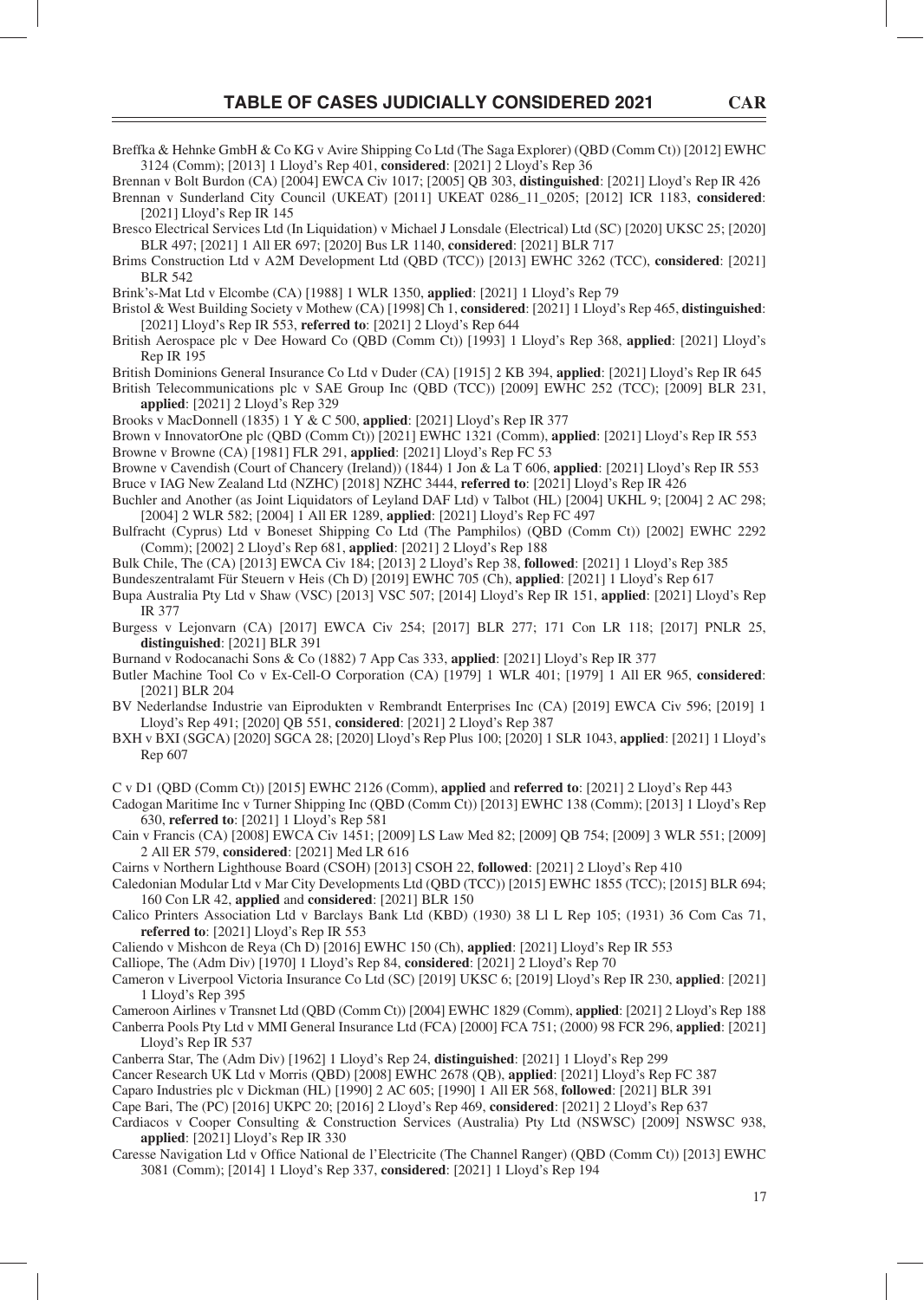Carl Zeiss Stiftung v Rayner & Keeler Ltd (No 2) (HL) [1967] 1 AC 853, **applied**: [2021] 1 Lloyd's Rep 240; [2021] 2 Lloyd's Rep 205; [2021] 2 Lloyd's Rep 443, **referred to**: [2021] 1 Lloyd's Rep 79

Carl Zeiss Stiftung v Rayner & Keeler Ltd (Ch D) (No 3) [1970] Ch 506, **applied**: [2021] 1 Lloyd's Rep 240

Carmarthenshire County Council v Y (QBD (Fam)) [2017] EWFC 36; [2017] 4 WLR 136, **considered**: [2021] Med LR 232

Carpatsky Petroleum Corporation v PJSC Ukrnafta (No 1) (QBD (Comm Ct)) [2018] EWHC 2516 (Comm); [2019] 1 Lloyd's Rep 296, **applied**: [2021] 1 Lloyd's Rep 79

Carpatsky Petroleum Corporation v PJSC Ukrnafta (No 2) (QBD (Comm Ct)) [2020] EWHC 769 (Comm); [2020] 1 Lloyd's Rep 566, **applied**: [2021] 1 Lloyd's Rep 79, [2021] 1 Lloyd's Rep 240

Carter v Boehm (KB) (1766) 3 Burr 1905, **applied**: [2021] Lloyd's Rep IR 467

Cascade Shipping Inc v Eka Jaya Agencies (S) Pte Ltd (The Grace Liberty II) (SGCA) [1993] 1 SLR(R) 187, **not followed:** [2021] 1 Lloyd's Rep 385

Case C-11/11 (CJEU) Air France SA v Folkerts, EU:C:2013:106, **applied**: [2021] 2 Lloyd's Rep 372

Case C-12/11 (CJEU) McDonagh v Ryanair Ltd, EU:C:2013:43; [2013] 1 Lloyd's Rep 440; [2013] 2 All ER (Comm) 735, **considered**: [2021] 1 Lloyd's Rep 484

Case C-126/97 (ECJ) Eco Swiss China Time Ltd v Benetton International NV [1999] ECR I-3055, **distinguished**: [2021] 1 Lloyd's Rep 79; [2021] 2 Lloyd's Rep 559

Case C-159/18 (CJEU) Moens v Ryanair Ltd, EU:C:2019:535; [2019] Bus LR 2041, **considered**: [2021] 1 Lloyd's Rep 484

Case C-168/05 (ECJ) Claro v Cenro Movil Milenium SA [2006] ECR I-10421, **distinguished**: [2021] 1 Lloyd's Rep 79; [2021] 2 Lloyd's Rep 559

Case C-172/91 (ECJ) Sonntag v Waidmann, EU:C:1993:144; [1993] ECR I-1963, **applied**: [2021] 2 Lloyd's Rep 275

Case C-173/07 (ECJ) Emirates Airlines Direktion für Deutschland v Schenkel [2008] ECR I-5237; [2009] 1 Lloyd's Rep 1, **applied**: [2021] 2 Lloyd's Rep 372

Case C-22/11 (CJEU) Finnair Oyj v Lassooy, EU:C:2012:604, **considered**: [2021] 1 Lloyd's Rep 484

Case C-257/14 (CJEU) Van der Lans v Koninklijke Luchtvaart Maatschappij NV, EU:C:2015:618; [2015] 2 Lloyd's Rep 694, **applied**: [2021] 1 Lloyd's Rep 484

Case C-281/02 (ECJ) Owusu v Jackson, EU:C:2005:120; [2005] ECR I-1383; [2005] 1 Lloyd's Rep 452; [2005] QB 801, **applied**: [2021] 1 Lloyd's Rep 511, **referred to**: [2021] 2 Lloyd's Rep 275

Case C-292/05 (ECJ) Lechouritou v Germany [2007] ECR I-1519; [2007] IL Pr 14, **applied**: [2021] 2 Lloyd's Rep 275

- Case C-306/12 (CJEU) Spedition Welter GmbH v Avanssur SA, EU:C:2013:650; [2014] Lloyd's Rep IR 360, **applied**: [2021] Lloyd's Rep IR 226
- Case C-315/15 (CJEU) Pešková v Travel Service AS, EU:C:2017:342; [2017] Bus LR 1134, **considered**: [2021] 1 Lloyd's Rep 484

Case C-325/11 (CJEU) Alder v Orlowska, EU:C:2012:824, **applied**: [2021] Lloyd's Rep IR 226

Case C-344/04 (ECJ) R (International Air Transport Association (IATA) and European Low Fares Airlines Association (ELFAA)) v Department for Transport [2006] ECR I-403; [2006] 2 CMLR 20, **applied**: [2021] 2 Lloyd's Rep 372

Case C-366/10 (CJEU) Air Transport Association of America v Secretary of State for Energy and Climate Change [2013] PTSR 209, **referred to**: [2021] 2 Lloyd's Rep 372

Case C-387/98 (ECJ) Coreck Maritime GmbH v Handelsveem BV [2000] ECR I-9337; [2000] EUECJ C-387/98, **considered**: [2021] BLR 204

Case C-394/14 (CJEU) Siewert v Condor Flugdienst GmbH, **considered**: [2021] 1 Lloyd's Rep 484

Case C-501/17 (CJEU) Germanwings GmbH v Pauels, EU:C:2019:288; [2019] Bus LR 1122, **considered**: [2021] 1 Lloyd's Rep 484

Case C-502/18 (CJEU) CS v České aerolinie as, EU:C:2019:604, **applied**: [2021] 2 Lloyd's Rep 372

Case C-519/13 (CJEU) Alpha Bank Cyprus v Dau Si Senh, EU:C:2015:603, **applied**: [2021] Lloyd's Rep IR 226

Case C-532/18 (CJEU) GN v ZU (as Administrator in the Insolvency of Niki Luftfahrt GmbH), EU:C:2019:1127; [2020] 1 Lloyd's Rep 124, **applied**: [2021] 2 Lloyd's Rep 436

Case C-537/17 (CJEU) Wegener v Royal Air Maroc SA, EU:C:2018:361, **applied**: [2021] 2 Lloyd's Rep 372

Case C-549/07 (ECJ) Wallentin-Hermann v Alitalia-Linee Aeree Italiane SpA [2009] 1 Lloyd's Rep 406; [2009] Bus LR 1016, **applied**: [2021] 1 Lloyd's Rep 484

Case C-640/15 (CJEU) Vilkas, EU:C:2017:39, **applied**: [2021] Lloyd's Rep IR 226

Case C-74/19 (CJEU) LE v Transport Aereos Portugueses SA, EU:C:2020:460; [2020] Bus LR 1503, **considered**: [2021] 1 Lloyd's Rep 484

Case C-832/18 (CJEU) A v Finnair Oyj, EU:C:2020:204; [2020] Bus LR 1002, **applied**: [2021] 1 Lloyd's Rep 484 Castellain v Preston (1883) 11 QBD 380, **applied**: [2021] Lloyd's Rep IR 377

Catholic Child Welfare Society, The and Others v Various Claimants and The Institute of the Brothers of the Christian Schools and Others (SC) [2012] UKSC 56; [2013] 2 AC 1; [2012] 3 WLR 1319; [2013] 1 All ER 670, **followed**: [2021] Med LR 509; **considered**: [2021] Med LR 636

Catlin Syndicate Ltd v AMEC Foster Wheeler USA Corporation (QBD (Comm Ct)) [2020] EWHC 2530 (Comm); [2021] Lloyd's Rep IR 207, **applied**: [2021] Lloyd's Rep IR 267, [2021] Lloyd's Rep IR 601

Catlin Syndicate Ltd v Imperial Palace of Mississippi Inc, 600 F.3d 511 (2010), **applied**: [2021] Lloyd's Rep IR 63 Catlin Syndicate Ltd v Weyerhaeuser Co (QBD (Comm Ct)) [2018] EWHC 3609 (Comm); [2019] Lloyd's Rep IR

427, **applied**: [2021] Lloyd's Rep IR 207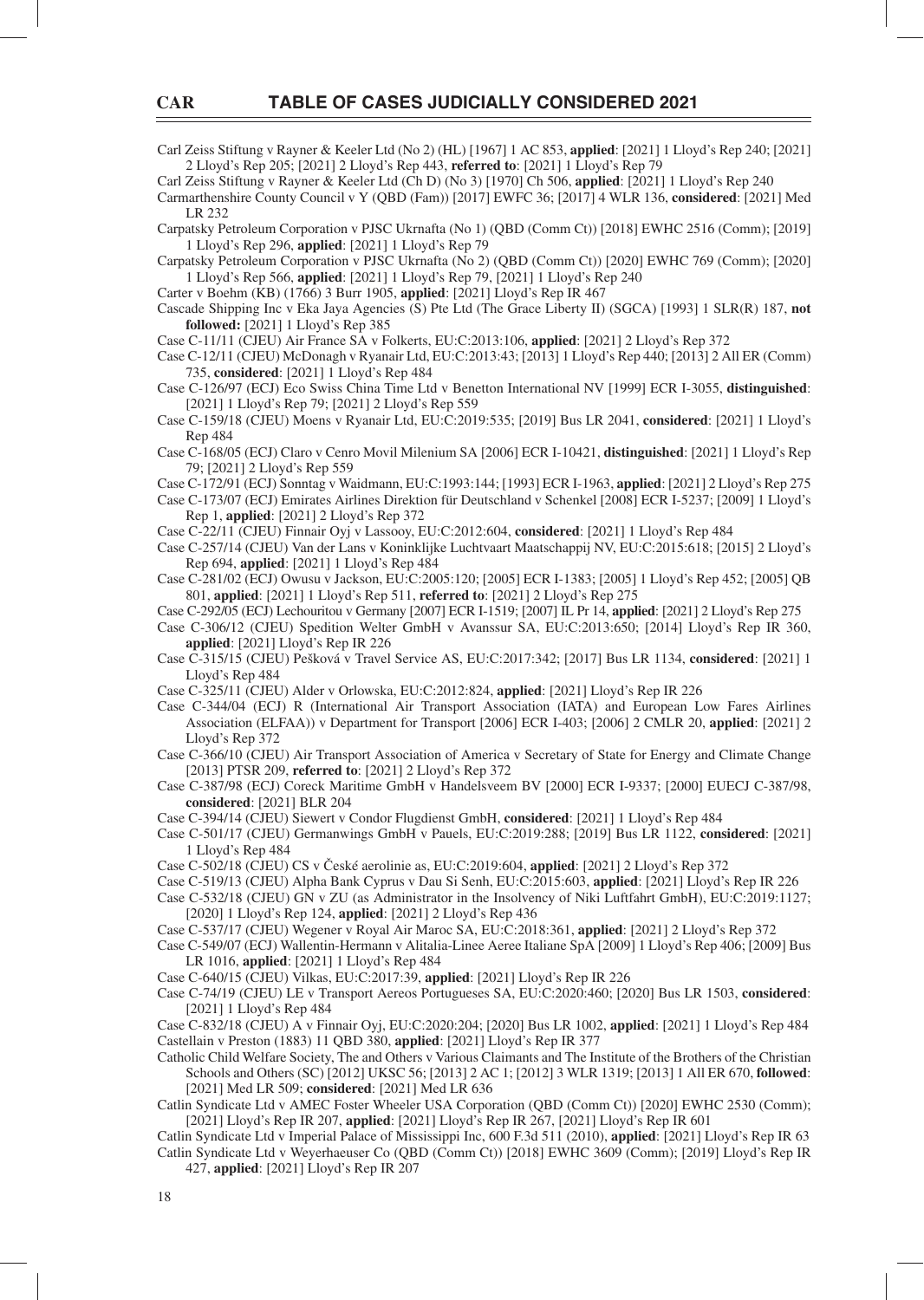- Cave v Robinson Jarvis & Rolf (HL) [2002] UKHL 18; [2003] 1 AC 384, **applied**: [2021] Lloyd's Rep IR 553
- CDV Software Entertainment AG v Gamecock Media Europe Ltd (Ch D) [2009] EWHC 2965 (Ch), **applied**: [2021] 1 Lloyd's Rep 281
- CE Heath Underwriting & Insurance (Australia) Pty Ltd v Edwards Dunlop & Co Ltd (HCA) (1993) 176 CLR 535, **referred to**: [2021] Lloyd's Rep IR 537
- Celtic Bioenergy Ltd v Knowles Ltd (QBD (TCC)) [2017] EWHC 472 (TCC); [2017] 1 Lloyd's Rep 495; [2017] BLR 312, **applied**: [2021] 1 Lloyd's Rep 121
- Cenk Kaptanoglu, The (QBD (Comm Ct)) [2012] EWHC 273 (Comm); [2012] 1 Lloyd's Rep 501, **applied**: [2021] 2 Lloyd's Rep 234
- Centro Latino Americano de Commercio Exterior SA v Owners of the Ship "Kommunar" (The Kommunar) (QBD (Admlty Ct)) [1997] 1 Lloyd's Rep 1, **considered**: [2021] 2 Lloyd's Rep 323
- Certain Underwriters at Lloyd's London v HM Treasury (QBD (Admin Ct)) [2020] EWHC 2189 (Admin), **distinguished**: [2021] 2 Lloyd's Rep 275
- Certain Underwriting Members of Lloyd's of London v Florida, 892 F.3d 501 (2018), **considered**: [2021] 1 Lloyd's Rep 1; [2021] BLR 1; [2021] Lloyd's Rep IR 1
- Cetelem SA v Roust Holdings Ltd (CA) [2005] EWCA Civ 618; [2005] 2 Lloyd's Rep 494; [2005] 1 WLR 3555, **considered**: [2021] 1 Lloyd's Rep 37

CGU Insurance Ltd v Porthouse (HCA) [2008] HCA 30; (2008) 235 CLR 103, **applied**: [2021] Lloyd's Rep IR 37 Chan v Zacharia (HCA) (1984) 154 CLR 178, **referred to**: [2021] 2 Lloyd's Rep 644

- Channel Ranger, The (QBD (Comm Ct)) [2013] EWHC 3081 (Comm); [2014] 1 Lloyd's Rep 337, **considered**: [2021] 1 Lloyd's Rep 194
- Chantiers de L'Atlantique SA v Gaztransport & Technigaz SAS (QBD (Comm Ct)) [2011] EWHC 3383 (Comm), **applied**: [2021] 1 Lloyd's Rep 121
- Chaplin v Hicks (CA) [1911] 2 KB 786, **considered**: [2021] BLR 588
- Charles H Windschuegl Ltd v Alexander Pickering & Co Ltd (KBD) (1950) 84 Ll L Rep 89, **referred to**: [2021] 2 Lloyd's Rep 165
- Charlton v Fisher (CA) [2001] EWCA Civ 112; [2001] Lloyd's Rep IR 387; [2002] QB 578, **referred to**: [2021] Lloyd's Rep IR Plus 37
- Chartbrook Ltd v Persimmon Homes Ltd (HL) [2009] UKHL 38; [2009] BLR 551; [2009] 1 AC 1101; [2009] 3 WLR 267; [2009] 4 All ER 677; 125 Con LR 1, **considered**: [2021] BLR 666, **referred to**: [2021] Lloyd's Rep IR 63
- Charter Reinsurance Co Ltd v Fagan (HL) [1996] 2 Lloyd's Rep 113; [1997] AC 313, **applied**: [2021] Lloyd's Rep IR 645, **referred to**: [2021] Lloyd's Rep IR 63
- Cheshire v Thompson (1919) 24 Com Cas 114; (CA) (1919) 24 Com Cas 198, **distinguished**: [2021] Lloyd's Rep IR 467
- Chief Constable of Greater Manchester Police v Carroll (CA) [2017] EWCA Civ 1992; [2018] 4 WLR 32, **considered**: [2021] Med LR 616

Cho Yang Shipping Co Ltd v Coral (UK) Ltd (CA) [1997] 2 Lloyd's Rep 641, **considered**: [2021] 1 Lloyd's Rep 429

- Citicorp Trustee Company Ltd v Al-Sanea (QBD (Comm Ct)) [2017] EWHC 2845 (Comm), **considered**: [2021] BLR 485
- Citigroup Global Markets Ltd v Amatra Leveraged Feeder Holdings Ltd (QBD (Comm Ct)) [2012] EWHC 1331 (Comm), **applied**: [2021] 1 Lloyd's Rep 617

City Equitable Fire Insurance Co Ltd, Re (CA) [1925] Ch 407, **referred to**: [2021] Lloyd's Rep IR Plus 37

- Clark Boyce v Mouat (PC) [1994] 1 AC 428; [1993] 3 WLR 1021; [1993] 4 All ER 268, **referred to**: [2021] Lloyd's Rep FC 432
- Clark v Malpas (1862) 4 De GF & J 401; 45 ER 1238, **applied**: [2021] 2 Lloyd's Rep 234
- Clarke v Clarke; Insurance Office of Australia Ltd (Vic SC) [1964] VR 773, **applied**: [2021] Lloyd's Rep IR 330
- Claro v Cenro Movil Milenium SA (ECJ) Case C-168/05; [2006] ECR I-10421, **distinguished**: [2021] 1 Lloyd's Rep 79; [2021] 2 Lloyd's Rep 559
- Clifton-Mogg v National Bank of New Zealand Ltd (NZHC) (2001) 10 TCLR 213, **applied**: [2021] Lloyd's Rep IR 426
- Clutterbuck v HSBC plc (Ch D) [2015] EWHC 3233 (Ch); [2016] 1 Costs LR 13, **considered**: [2021] BLR 160

CMA CGM SA v Classica Shipping Co Ltd (The CMA Djakarta) (QBD (Comm Ct)) [2003] 2 Lloyd's Rep 50; (CA) [2004] 1 Lloyd's Rep 460, **considered**: [2021] 2 Lloyd's Rep 307

- CMA Djakarta, The (QBD (Comm Ct)) [2003] 2 Lloyd's Rep 50; (CA) [2004] 1 Lloyd's Rep 460, **considered**: [2021] 2 Lloyd's Rep 307
- Coastal States Trading (UK) Ltd v Mebro Mineraloel-handelsgesellschaft GmbH (QBD (Comm Ct)) [1986] 1 Lloyd's Rep 465, **applied**: [2021] 1 Lloyd's Rep 281
- Coco v A N Clark (Engineers) Ltd (Ch D) [1969] RPC 41, **considered**: [2021] BLR 1, **referred to**: [2021] 1 Lloyd's Rep 1; [2021] Lloyd's Rep IR 1

Codd v Thomsons Tour Operators Ltd (CA) [2000] EWCA Civ 5666, **considered**: [2021] 1 Lloyd's Rep 61

- Colchester Estates (Cardiff) v Carlton Industries plc (Ch D) [1986] Ch 80; [1984] 2 All ER 601, **followed**: [2021] BLR 440
- Colliers International Property Consultants v Colliers Jordan Lee Jafaar Sdn Bhd (QBD (Comm Ct)) [2008] EWHC 1524 (Comm); [2008] 2 Lloyd's Rep 368, **applied**: [2021] 1 Lloyd's Rep 121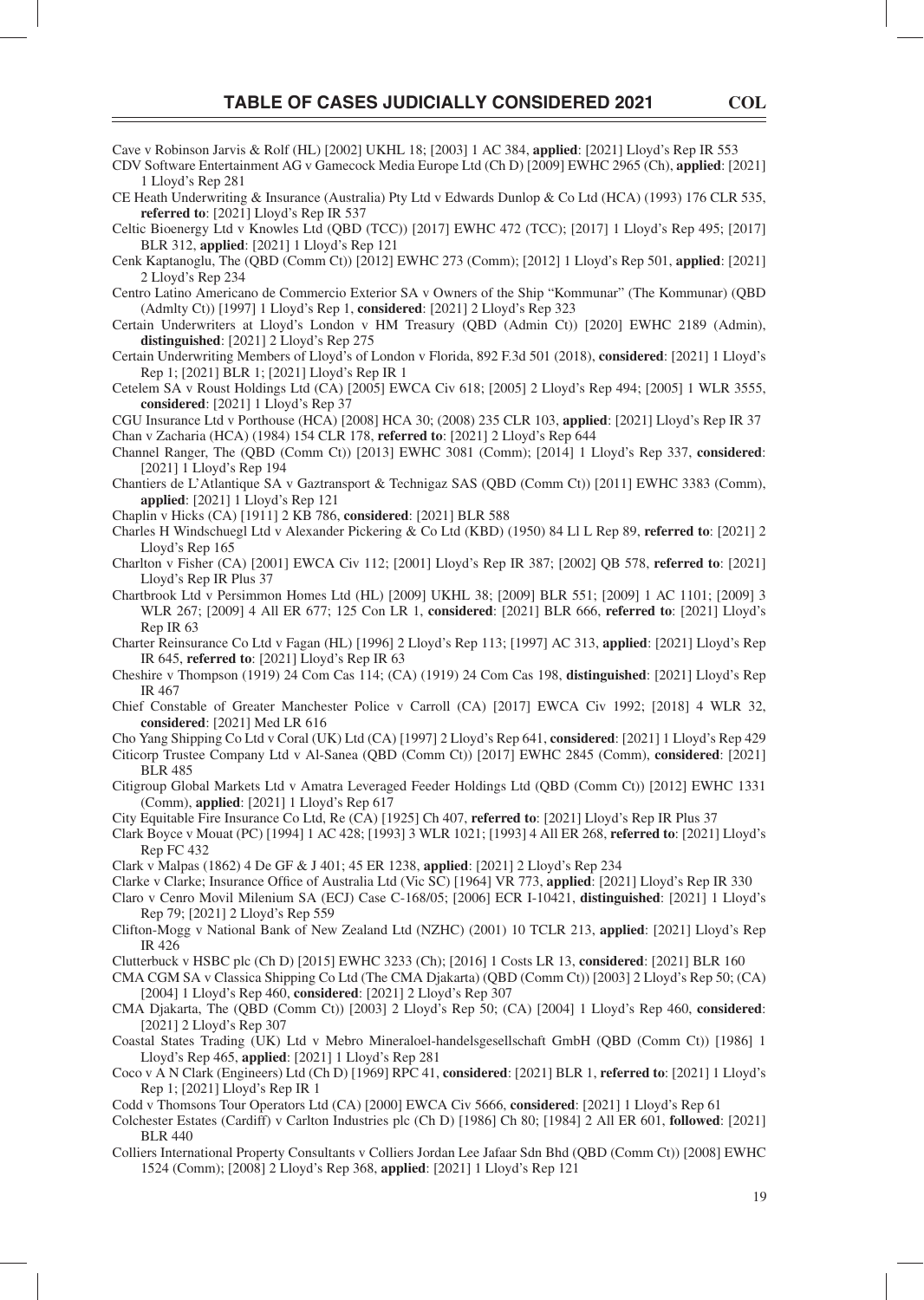Collins v Lawrence (Canterbury CC) [2017] 1 Lloyd's Rep 13, **considered**: [2021] 1 Lloyd's Rep 71, **distinguished**: [2021] 1 Lloyd's Rep 61

Collins v Lawrence (CA) [2017] EWCA Civ 2268; [2018] 1 Lloyd's Rep 603, **considered**: [2021] 1 Lloyd's Rep 71 Comet Group plc v Unika Computer SA [2004] IL Pr 1, **applied**: [2021] Lloyd's Rep IR 207

Commercial First Business Ltd v Pickup and Vernon [2017] CTLC 1, **overruled**: [2021] 2 Lloyd's Rep 644

Commerzbank Aktiengesellschaft v Liquimar Tankers Management Inc (QBD (Comm Ct)) [2017] EWHC 161

(Comm); [2017] 1 Lloyd's Rep 273; [2017] 1 WLR 3497, **considered**: [2021] BLR 204 Commissioners of Customs and Excise v Barclays Bank plc (HL) [2006] UKHL 28; [2006] 2 Lloyd's Rep 327; [2007] 1 AC 181, **considered**: [2021] Lloyd's Rep IR 553

Companhia de Seguros Imperio v Heath (REBX) Ltd (CA) [2001] Lloyd's Rep IR 109; [2000] Lloyd's Rep PN 795; [2001] 1 WLR 112, **applied**: [2021] Lloyd's Rep IR 553

Compania Sud Americana de Vapores SA (CSAV) v Hin-Pro International Logistics Ltd (CA) [2015] EWCA Civ 401; [2015] 2 Lloyd's Rep 1, **applied**: [2021] Lloyd's Rep IR 195, [2021] Lloyd's Rep IR 267

Connaught Restaurants Ltd v Indoor Leisure Ltd (CA) [1994] 1 WLR 501, **considered**: [2021] BLR 717

Conquer v Boot (CA) [1928] 2 KB 336, **applied**: [2021] 1 Lloyd's Rep 240

Container Transport International Inc v Oceanus Mutual Underwriting Association (Bermuda) Ltd (CA) [1984] 1 Lloyd's Rep 476, **applied**: [2021] Lloyd's Rep IR 467

Continental Bank NA v Aeakos Compania Naviera SA (CA) [1994] 1 Lloyd's Rep 505; [1994] 1 WLR 588,

Cook v Lewis [1951] SCR 830, **applied**: [2021] Lloyd's Rep IR 63

Cooke v Gill (1873) LR 8 CP 107, **applied** and **considered**: [2021] BLR 307

Coomber, Re (CA) [1911] 1 Ch 723, **considered**: [2021] 1 Lloyd's Rep 465

Cooper v PRG Powerhouse Ltd (Ch D) [2008] EWHC 498 (Ch); [2008] BCC 588, **applied**: [2021] Lloyd's Rep IR 553

- Cooperative Group Ltd v Birse Developments Ltd (CA) [2013] EWCA Civ 474, **applied** and **considered**: [2021] BLR 307
- Copa Casino, The (QBD (Comm Ct)) [2011] EWHC 301 (Comm); [2011] Lloyd's Rep IR 427, **applied**: [2021] Lloyd's Rep IR 467

Copenhagen Reinsurance Co (UK) Ltd, Re (Ch D) [2016] EWHC 944 (Ch); [2016] Lloyd's Rep IR 683; [2016] Bus LR 741, **applied**: [2021] Lloyd's Rep IR 645

Coral Rose, The (No 3) (CA) [1991] 2 Lloyd's Rep 374; [1991] 1 WLR 917; [1991] 4 All ER 783, **applied**: [2021] Lloyd's Rep FC 53

Coreck Maritime GmbH v Handelsveem BV (ECJ) Case C-387/98 [2000] ECR I-9337; [2000] EUECJ C-387/98, **considered**: [2021] BLR 204

Corumo Holdings Pty Ltd v C Itoh Ltd (NSWCA) (1991) 24 NSWLR 370, **applied**: [2021] 1 Lloyd's Rep 607

Coulthard v Disco Mix Club Ltd [2000] 1 WLR 707, **referred to**: [2021] Lloyd's Rep IR 553

Countrywide Assured Group plc v Marshall (QBD (Comm Ct)) [2002] EWHC 2082 (Comm); [2003] Lloyd's Rep IR 195, **applied**: [2021] Lloyd's Rep IR 182, [2021] Lloyd's Rep IR 244

Cox & Coxon Ltd v Leipst (NZCA) [1999] 2 NZLR 15, **applied**: [2021] Lloyd's Rep IR 426

Cox v Bankside Members Agency Ltd (CA) [1995] 2 Lloyd's Rep 437, **applied**: [2021] Lloyd's Rep IR 182

Cox v Ministry of Justice (SC) [2016] UKSC 10; [2016] AC 660; [2016] 2 WLR 806; [2017] 1 All ER 1, **considered**: [2021] Med LR 636; **followed**: [2021] Med LR 509

Coxe v Employers' Liability Assurance Corporation Ltd [1916] 2 KB 629, **applied**: [2021] Lloyd's Rep IR 63

Crédit Lyonnais SA v Russel Jones & Walker (A Firm) (Ch D) [2003] Lloyd's Rep PN 7, **applied**: [2021] Lloyd's Rep FC 432

Crescendo Management Pty Ltd v Westpac Banking Corporation (NSWCA) (1988) 19 NSWLR 40, **applied**: [2021] 2 Lloyd's Rep 234

Crescent Farm (Sidcup) Sports Ltd v Sterling Offices Ltd [1972] Ch 553, applied: [2021] Lloyd's Rep IR 454

- Criminal Assets Bureau v Murphy and Others (IESC) [2018] IESC 12; [2018] 3 IR 640, **applied**: [2021] Lloyd's Rep FC 365
- Criminal Injuries Compensation Authority v First-tier Tribunal (Social Entitlement Chamber) (Criminal Injuries Compensation) (CA) [2017] EWCA Civ 139; [2017] 4 WLR 60; [2017] PIQR P13, **considered**: [2021] Med LR 220

Crocker v British Coal Corporation (1996) 29 BMLR 159, **considered**: [2021] Med LR 509

CRW Joint Operation v PT Perusahaan Gas Negara (Persero) TBK (CA) [2011] SGCA 33; [2011] 4 SLR 305, **distinguished**: [2021] 2 Lloyd's Rep 527

- Crystal Imports Ltd v Certain Underwriters at Lloyd's of London (NZHC) [2013] NZHC 3513; [2014] Lloyd's Rep IR 379, **applied**: [2021] Lloyd's Rep IR 244
- CS v České aerolinie as (CJEU) Case C-502/18; EU:C:2019:604, **applied**: [2021] 2 Lloyd's Rep 372

CTN Cash and Carry Ltd v Gallaher Ltd (CA) [1994] 4 All ER 714, **considered**: [2021] 2 Lloyd's Rep 234

Cultural Foundation, The v Beazley Furlonge Ltd (QBD (Comm Ct)) [2018] EWHC 1083 (Comm); [2019] Lloyd's Rep IR 12, **applied**: [2021] Lloyd's Rep IR 182

Customs and Excise Commissioners v Barclays Bank plc (HL) [2006] UKHL 28; [2006] 2 Lloyd's Rep 327; [2007] 1 AC 181; [2006] 3 WLR 1; [2006] 4 All ER 256, **followed**: [2021] BLR 391

Czarnikow-Rionda Sugar Trading Inc v Standard Bank London Ltd (QBD (Comm Ct)) [1999] 2 Lloyd's Rep 187, **applied**: [2021] 2 Lloyd's Rep 59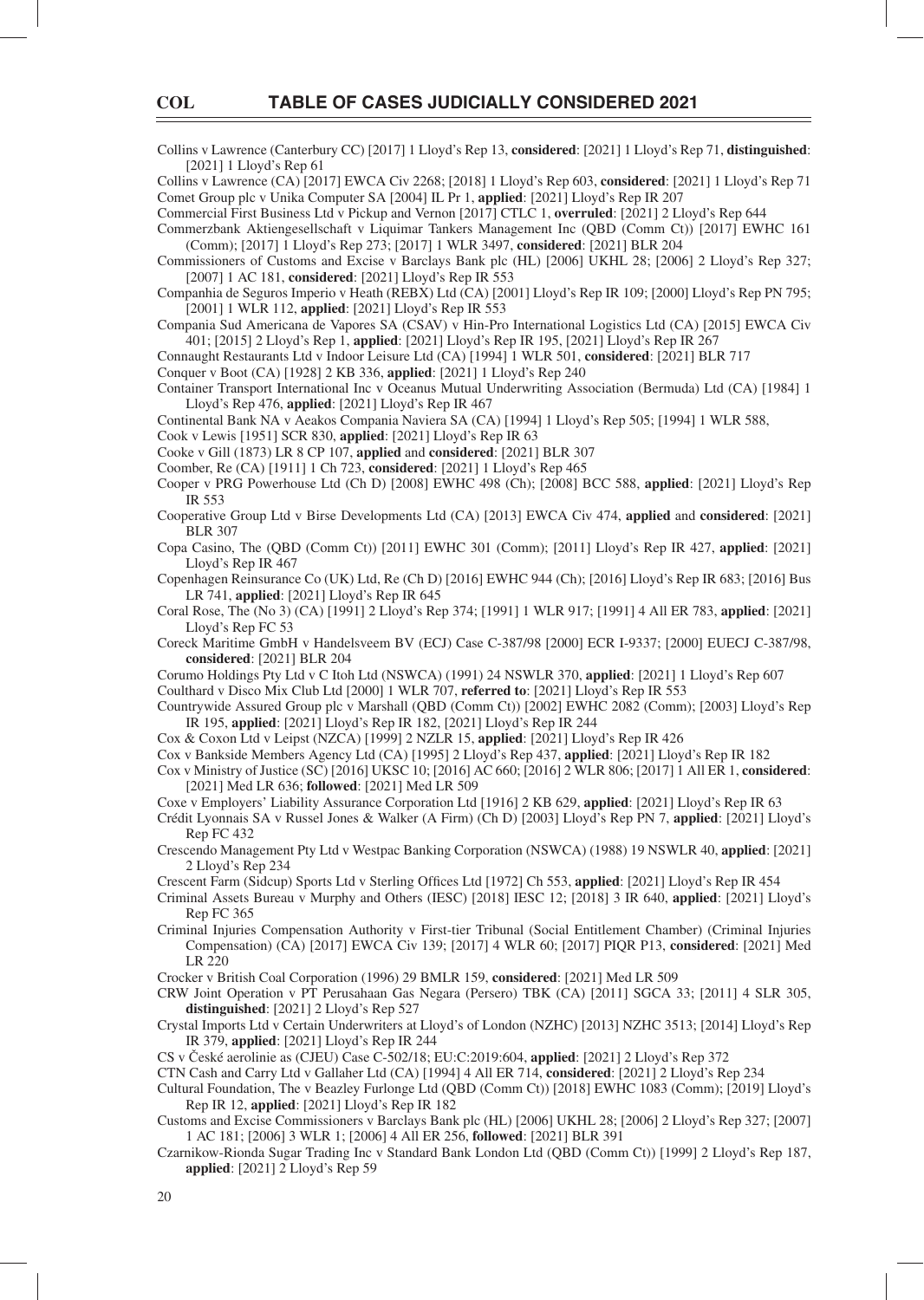Daewoo Shipbuilding & Marine Engineering Co Ltd v Songa Offshore Equinox Ltd (QBD (Comm Ct)) [2018] EWHC 538 (Comm); [2018] 1 Lloyd's Rep 443; [2018] BLR 393, **referred to**: [2021] 1 Lloyd's Rep 121

Daiichi Chuo Kisen Kaisha v Chubb Seguros Brasil SA (The Southern Explorer) (QBD (Comm Ct)) [2020] EWHC 1223 (Comm); [2020] 2 Lloyd's Rep 137, **considered**: [2021] 2 Lloyd's Rep 354

Dallah Real Estate and Tourism Holding Co v Ministry of Religious Affairs, Government of Pakistan (SC) [2010] UKSC 46; [2010] 2 Lloyd's Rep 691; [2011] 1 AC 763, **applied**: [2021] 1 Lloyd's Rep 240, **referred to**: [2021] 2 Lloyd's Rep 443

Dardana Ltd v Yukos Oil Co (CA) [2002] EWCA Civ 543; [2002] 2 Lloyd's Rep 326, **applied**: [2021] 1 Lloyd's Rep 240, [2021] 1 Lloyd's Rep 617

Darlington Futures Ltd v Delco Australia Pty Ltd (HCA) (1986) 161 CLR 500, **applied**: [2021] Lloyd's Rep IR 252 Darnley v Croydon Health Services NHS Trust (SC) [2018] UKSC 50; [2018] Med LR 595; [2019] AC 831; [2018] 3 WLR 1153; [2019] 1 All ER 27, **applied**: [2021] Med LR 79

David Agmashenebeli, The (QBD (Admlty Ct)) [2002] EWHC 104 (Admlty); [2003] 1 Lloyd's Rep 92, **considered**: [2021] 2 Lloyd's Rep 36

David McLean Housing Contractors Ltd v Swansea Housing Association Ltd (QBD (TCC)) [2001] EWHC 830 (TCC); [2002] BLR 125, **considered**: [2021] BLR 474

Davidson v Scottish Ministers (No 2) (HL) [2004] UKHL 34; [2005] 1 SC (HL) 7, **applied**: [2021] 1 Lloyd's Rep 1; [2021] Lloyd's Rep IR 1

Davidson v Scottish Ministers (No 2) (HL) [2004] UKHL 34; 2005 1 SC (HL) 7, **considered**: [2021] BLR 1

Dawson v Thomson Airways Ltd (CA) [2014] EWCA Civ 845; [2014] 2 Lloyd's Rep 399; [2015] 1 WLR 883, **applied**: [2021] 2 Lloyd's Rep 372

DB v DLJ (QBD (Fam Ct)) [2016] EWHC 324 (Fam), **considered**: [2021] 2 Lloyd's Rep 340

DC Merwestone, The (SC) [2016] UKSC 45; [2016] 2 Lloyd's Rep 198, **applied**: [2021] Lloyd's Rep IR 426 DDT Trucks of North America Ltd v DDT Holdings Ltd (QBD (Comm Ct)) [2007] EWHC 1542 (Comm); [2007] 2

Lloyd's Rep 213, **applied**: [2021] 1 Lloyd's Rep 121

De Bussche v Alt (CA) (1878) 8 Ch D 286, **distinguished**: [2021] Lloyd's Rep IR 553

Dean v Allin & Watts (CA) [2001] EWCA Civ 758; [2001] 2 Lloyd's Rep 249; [2001] Lloyd's Rep PN 605; [2001] PNLR 39, **applied**: [2021] Lloyd's Rep IR 553

Decorum Investments Ltd v Atkin (The Elena G) (QBD (Comm Ct)) [2001] 2 Lloyd's Rep 378, **applied**: [2021] Lloyd's Rep IR 467

Delos, The (QBD (Comm Ct)) [2001] 1 Lloyd's Rep 703, **considered**: [2021] 1 Lloyd's Rep 194, [2021] 1 Lloyd's Rep 329 Denev v Sweden (ECHR) (1989) 12 EHRR 391, **applied**: [2021] Lloyd's Rep IR 291

Denton v TH White Ltd (CA) [2014] EWCA Civ 906; [2014] BLR 547; [2014] 1 WLR 3926; [2015] 1 All ER 880; 154 Con LR 1, **applied**: [2021] BLR 459, [2021] BLR 599, **considered**: [2021] BLR 599

Department of Economic Policy and Development of the City of Moscow v Bankers Trust Co (CA) [2004] EWCA Civ 314; [2004] 2 Lloyd's Rep 179; [2004] BLR 229; [2005] QB 207, **applied**: [2021] 1 Lloyd's Rep 1; [2021] Lloyd's Rep IR 1, **considered**: [2021] BLR 1

Department of Trade and Industry v British Aerospace plc [1991] 1 CMLR 165, **applied**: [2021] 1 Lloyd's Rep 617 Derby, The (CA) [1985] 2 Lloyd's Rep 325, **considered**: [2021] 2 Lloyd's Rep 613

Deutsche Bank AG v Highland Crusader Offshore Partners LP (CA) [2009] EWCA Civ 725; [2009] 2 Lloyd's Rep 617, **applied**: [2021] Lloyd's Rep IR 267

Deutsche Schachtbau-und Tiefbohrgesellschaft mbH v Shell International Petroleum Co Ltd (CA) [1987] 2 Lloyd's Rep 246, **applied**: [2021] 1 Lloyd's Rep 79

Diag Human SE v Czech Republic (QBD (Comm Ct)) [2014] EWHC 1639 (Comm); [2014] 2 Lloyd's Rep 283, **applied**: [2021] 1 Lloyd's Rep 617

Digicel (St Lucia) Ltd v Cable & Wireless plc (Ch D) [2008] EWHC 2522 (Ch); [2009] 2 All ER 1094, **referred to**: [2021] Lloyd's Rep FC 329

Dimes v The Proprietors of Grand Junction Canal (HL) (1852) 3 HL Cas 759, **applied**: [2021] 1 Lloyd's Rep 1; [2021] Lloyd's Rep IR 1, **considered**: [2021] BLR 1

Dimond v Lovell (CA) [2000] 1 QB 216; (HL) [2002] 1 AC 384, **applied**: [2021] Lloyd's Rep IR 159

Dimskal Shipping Co SA v International Transport Workers Federation (The Evia Luck) (No 2) (HL) [1992] 1 Lloyd's Rep 115; [1992] 2 AC 152, **applied**: [2021] 2 Lloyd's Rep 234

Diplock, Re (CA) [1948] Ch 465, **applied**: [2021] Lloyd's Rep IR 553

Director of Public Prosecutions v McMahon and Others (IESC) [1986] IR 393, **considered**: [2021] Lloyd's Rep FC 365

Director of the Serious Fraud Office v Airbus SE (Southwark Crown Court) [2020] 1 WLUK 435; [2021] Lloyd's Rep FC 159, **followed**: [2021] Lloyd's Rep FC 42

Director of the Serious Fraud Office v Lexi Holdings plc (In Administration) (CA) [2008] EWCA Crim 1443; [2008] Lloyd's Rep FC 489; [2009] QB 376; [2009] 2 WLR 905; [2009] 1 All ER 586; [2009] 1 Cr App R 23, **applied**: [2021] Lloyd's Rep FC 53

Director of the Serious Fraud Office v X (CA) [2005] EWCA Civ 1564, **applied**: [2021] Lloyd's Rep FC 53

Distillers Co (Bio-Chemicals) (Australia) Pty Ltd v Ajax Insurance Co Ltd (HCA) (1974) 130 CLR 1, **applied**: [2021] Lloyd's Rep IR 244

Dolling-Baker v Merrett (CA) [1990] 1 WLR 1205, **applied**: [2021] 1 Lloyd's Rep 1; [2021] Lloyd's Rep IR 1, **considered**: [2021] BLR 1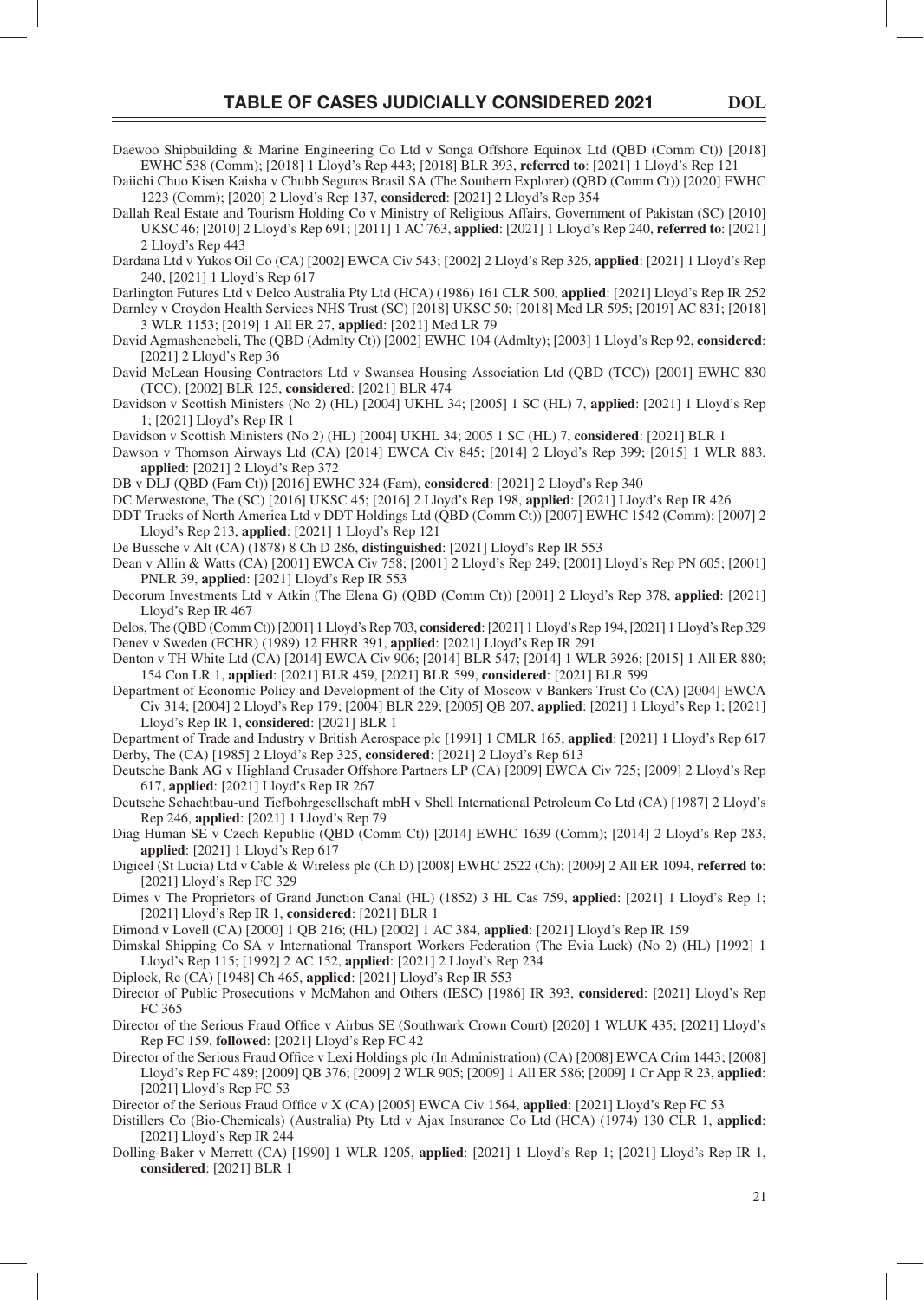Donald Kenyon Ltd, Re [1956] 1 WLR 1397, **referred to**: [2021] 1 Lloyd's Rep 225

Doncaster Pharmaceuticals Group Ltd and Others v Bolton Pharmaceutical Company 100 Ltd, The (CA) [2006] EWCA Civ 661; [2007] FSR 63, **applied** and **considered**: [2021] BLR 319

Donohue v Armco Inc (CA) [2000] 1 Lloyd's Rep 579, **applied**: [2021] Lloyd's Rep IR 601

Donohue v Armco Inc (HL) [2001] UKHL 64; [2002] 1 Lloyd's Rep 425, **applied**: [2021] Lloyd's Rep IR 207; [2021] Lloyd's Rep IR 267; [2021] Lloyd's Rep IR 601

Donovan v Gwentoys (HL) [1990] 1 WLR 472; [1990] 1 All ER 1018, **considered**: [2021] Med LR 509

Dory Acquisitions Designated Activity Company v Frangos (QBD (Comm Ct)) [2020] EWHC 240 (Comm), **considered**: [2021] BLR 459, **distinguished**: [2021] BLR 599

Dowans Holding SA v Tanzania Electric Supply Co Ltd (QBD (Comm Ct)) [2011] EWHC 1957 (Comm); [2011] 2 Lloyd's Rep 475, **applied**: [2021] 1 Lloyd's Rep 617

Droga v Cannon (NSWSC) [2015] NSWSC 1910, **referred to**: [2021] Lloyd's Rep IR 159

Dry Bulk Handy Holding Inc v Fayette International Holdings Ltd (The Bulk Chile) (CA) [2013] EWCA Civ 184; [2013] 2 Lloyd's Rep 38, **followed**: [2021] 1 Lloyd's Rep 385

DSG Retail Ltd v Mastercard Inc (CA) [2020] EWCA Civ 671; [2020] Bus LR 1360, **applied**: [2021] Lloyd's Rep IR 553

Dubai Aluminium Co Ltd v Salaam (HL) [2002] UKHL 48; [2003] 1 Lloyd's Rep 65; [2003] 2 AC 366, **applied**: [2021] Lloyd's Rep IR 344

Dudgeon v United Kingdom (ECHR) (1981) 4 EHRR 149, **applied**: [2021] Lloyd's Rep IR 291

Dunbar v A & B Painters Ltd (QBD) [1985] 2 Lloyd's Rep 616, **considered**: [2021] Lloyd's Rep IR 401

Dunlop Haywards (DHL) Ltd v Erinaceous Commercial Property Services Ltd (CA) [2009] EWCA Civ 354; [2009] Lloyd's Rep IR 464, **applied**: [2021] Lloyd's Rep IR 467

Dunlop Pneumatic Tyre Co Ltd v New Garage and Motor Company Ltd (HL) [1915] AC 79, **followed**: [2021] BLR 340

Dunning v Dunning (NSWSC) [2011] NSWSC 1278, **applied**: [2021] Lloyd's Rep IR 330

Duport Steels Ltd v Sirs (HL) [1980] 1 WLR 142, **referred to**: [2021] Lloyd's Rep IR 145

E D & F Man Liquid Products Ltd v Patel and Another (CA) [2003] EWCA Civ 472, **applied** and **considered**: [2021] BLR 319

E v English Province of Our Lady of Charity and Another (CA) [2012] EWCA Civ 938, [2013] 1 QB 722; [2013] 2 WLR 958; [2012] 4 All ER 1152; [2012] PIQR P19; [2013] Ch 722, **considered**: [2021] Med LR 636

Eastern European Engineering Ltd v Vijay Construction (Pty) Ltd (QBD (Comm Ct)) [2018] EWHC 2713 (Comm); [2019] 1 Lloyd's Rep 1, **distinguished**: [2021] 1 Lloyd's Rep 79

Eastern Saga, The (QBD (Comm Ct)) [1984] 2 Lloyd's Rep 373; [1984] 3 All ER 835, **considered**: [2021] BLR 1, **referred to**: [2021] 1 Lloyd's Rep 1; [2021] Lloyd's Rep IR 1

Easyair Ltd v Opal Telecom Ltd (Ch D) [2009] EWHC 339 (Ch), **applied**: [2021] Lloyd's Rep IR 344, **considered**: [2021] BLR 440

Easybiz Investments v Sinograin (The Biz) (QBD (Comm Ct)) [2010] EWHC 2565 (Comm); [2011] 1 Lloyd's Rep 688, **considered**: [2021] 2 Lloyd's Rep 23

Eco Swiss China Time Ltd v Benetton International NV (ECJ) Case C-126/97; [1999] ECR I-3055, **distinguished**: [2021] 1 Lloyd's Rep 79; [2021] 2 Lloyd's Rep 559

Ecobank Transnational Inc v Tanoh (QBD (Comm Ct)) [2015] EWHC 1874 (Comm), **considered**: [2021] 2 Lloyd's Rep 354

Ecobank Transnational Inc v Tanoh (CA) [2015] EWCA Civ 1309; [2016] 1 Lloyd's Rep 360; [2016] 1 WLR 2231, **applied**: [2021] Lloyd's Rep IR 195, [2021] Lloyd's Rep IR 207, **considered**: [2021] 2 Lloyd's Rep 354

Ecom Agroindustrial Corporation Ltd v Mosharaf Composite Textile Mill Ltd (QBD (Comm Ct)) [2013] EWHC 1276 (Comm); [2013] 2 Lloyd's Rep 196, **considered**: [2021] 2 Lloyd's Rep 354

Edinburgh Castle, The (QBD (Admlty Ct)) [1999] 2 Lloyd's Rep 362, **considered**: [2021] 2 Lloyd's Rep 323

Edward Owen Engineering Ltd v Barclays Bank International Ltd (CA) [1978] 1 Lloyd's Rep 166; [1978] QB 159, **applied**: [2021] 2 Lloyd's Rep 59

Efobi v Royal Mail Group Ltd (SC) [2021] UKSC 33; [2021] 1 WLR 3863, **considered**: [2021] Med LR 681

Egon Oldendorff v Libera Corporation (QBD (Comm Ct)) [1995] 2 Lloyd's Rep 64; [1996] 1 Lloyd's Rep 380, **considered**: [2021] 1 Lloyd's Rep 169, [2021] 1 Lloyd's Rep 177

Electricity Generation Corporation v Woodside Energy Ltd (HCA) [2014] HCA 7; (2014) 251 CLR 640, **applied**: [2021] Lloyd's Rep IR 252

Elektrim SA v Vivendi Universal SA (QBD (Comm Ct)) [2007] EWHC 11 (Comm); [2007] 1 Lloyd's Rep 693; [2007] 1 CLC 16, **applied**: [2021] 1 Lloyd's Rep 121

Elena G, The (QBD (Comm Ct)) [2001] 2 Lloyd's Rep 378, **applied**: [2021] Lloyd's Rep IR 467

Eleni P, The (QBD (Comm Ct)) [2014] EWHC 4202 (Comm); [2015] 1 Lloyd's Rep 461, **applied**: [2021] 2 Lloyd's Rep 23

Ellis & Co v Cross [1915] 2 KB 654, **applied**: [2021] Lloyd's Rep IR 553

Elmes v Hygrade Food Products plc (CA) [2001] EWCA Civ 121; [2001] CP Rep 71, **applied**: [2021] BLR 459 Elu v Floorweald Ltd (QBD) [2020] EWHC 1222 (QB), **applied**: [2021] 1 Lloyd's Rep 121

Emerald Supplies Ltd v British Airways plc (CA) [2010] EWCA Civ 1284; [2011] Ch 345; [2011] 2 WLR 203, **referred to**: [2021] BLR 743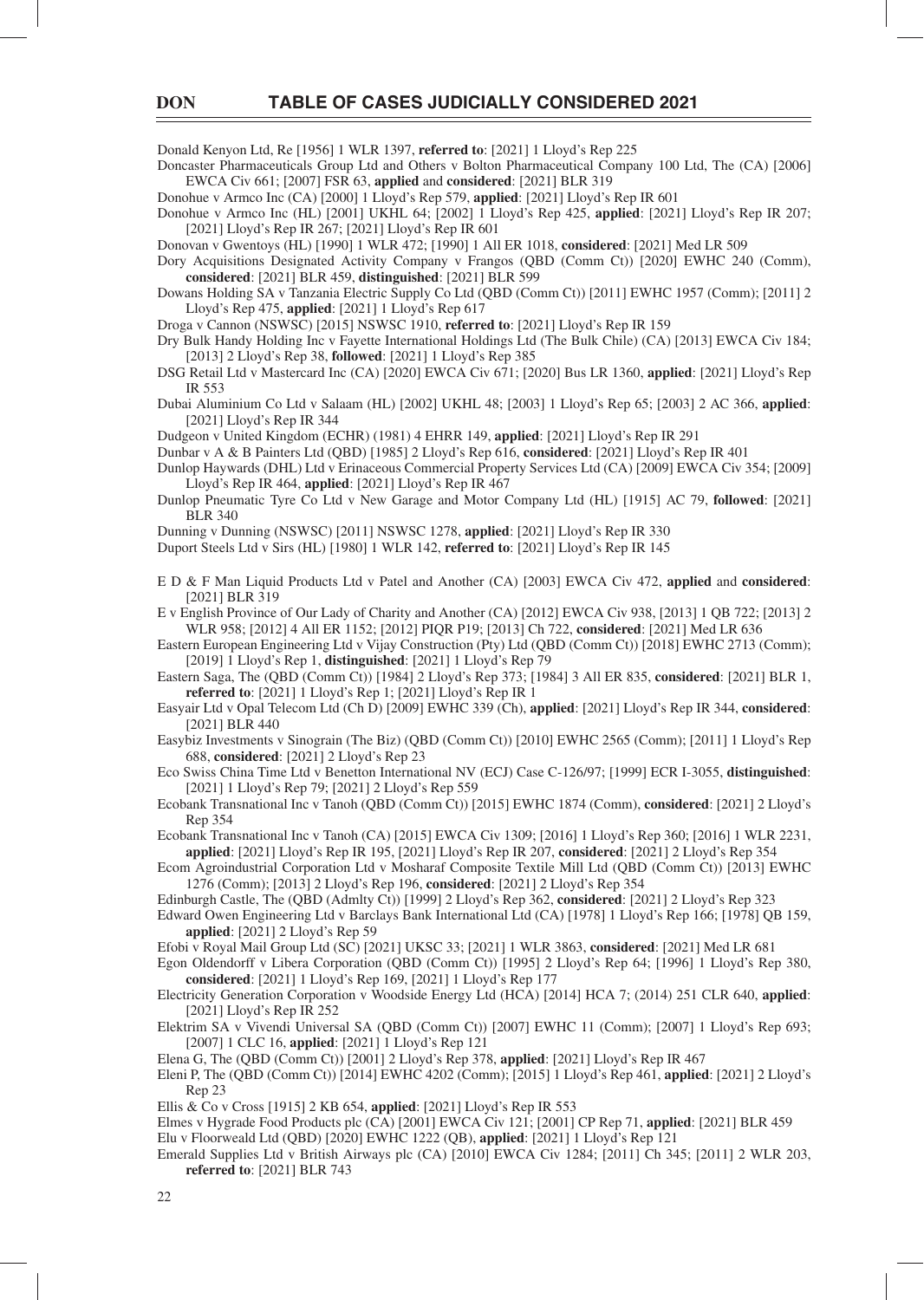- Emirates Airlines Direktion für Deutschland v Schenkel (ECJ) Case C-173/07; [2008] ECR I-5237; [2009] 1 Lloyd's Rep 1, **applied**: [2021] 2 Lloyd's Rep 372
- Emirates Trading Agency LLC v Prime Mineral Exports Private Ltd (QBD (Comm Ct)) [2014] EWHC 2104 (Comm); [2014] 2 Lloyd's Rep 457, **distinguished**: [2021] 2 Lloyd's Rep 340

Emmott v Michael Wilson & Partners Ltd (CA) [2008] EWCA Civ 184; [2008] 1 Lloyd's Rep 616, **applied**: [2021] 1 Lloyd's Rep 1; 2021] Lloyd's Rep IR 1, **considered**: [2021] BLR 1

Emmott v Michael Wilson & Partners Ltd (CA) [2018] EWCA Civ 51; [2018] 1 Lloyd's Rep 299, **applied**: [2021] Lloyd's Rep IR 195, [2021] Lloyd's Rep IR 207, [2021] Lloyd's Rep IR 267

Empirnall Holdings Pty Ltd v Machon Paull Partners Pty Ltd (NSWCA) (1988) 14 NSWLR 523, **applied**: [2021] Lloyd's Rep IR 537

ENE Kos 1 Ltd v Petroleo Brasileiro SA (The Kos) (No 2) (SC) [2012] UKSC 17; [2012] 2 Lloyd's Rep 292; [2012] 2 AC 164, **applied**: [2021] Lloyd's Rep IR 63

Engelhart CTP (US) LLC v Lloyd's Syndicate 1221 for the 2014 Year of Account (QBD (Comm Ct)) [2018] EWHC 900 (Comm); [2018] Lloyd's Rep IR 368, **applied**: [2021] Lloyd's Rep IR 467

Enka Insaat ve Sanayi AS v OOO "Insurance Company Chubb" (SC) [2020] UKSC 38; [2020] 2 Lloyd's Rep 449; [2020] 1 WLR 4117, **applied**: [2021] Lloyd's Rep IR 601, **considered**: [2021] 1 Lloyd's Rep 194, **referred to**: [2021] 2 Lloyd's Rep 329, **referred to**: [2021] Lloyd's Rep IR 467

Enviroflow Management Ltd v Redhill Works (Nottingham) Ltd (OBD (TCC)) [2017] EWHC 2159 (TCC), applied and **considered**: [2021] BLR 150

Environment Agency, The v Barras (QBD (Admin Ct)) [2017] EWHC 548 (Admin), **considered**: [2021] 2 Lloyd's Rep 221

Epsilon Rosa, The (CA) [2003] EWCA Civ 938; [2003] 2 Lloyd's Rep 509, **applied**: [2021] Lloyd's Rep IR 207, [2021] Lloyd's Rep IR 601, **distinguished**: [2021] Lloyd's Rep IR 207

Equitas Insurance Ltd v Municipal Mutual Insurance Ltd (CA) [2019] EWCA Civ 718; [2019] Lloyd's Rep IR 359, **applied**: [2021] Lloyd's Rep IR 291

Equitas Ltd v Allstate Insurance Co (QBD (Comm Ct)) [2008] EWHC 1671 (Comm); [2009] Lloyd's Rep IR 227, **applied**: [2021] 1 Lloyd's Rep 511

Equitas Ltd v Walsham Brothers & Co Ltd (QBD (Comm Ct)) [2013] EWHC 3264 (Comm); [2014] Lloyd's Rep IR 398, **distinguished**: [2021] Lloyd's Rep IR 553

Equuscorp Pty Ltd v Haxton (HCA) [2012] HCA 7; (2012) 246 CLR 498, **distinguished**: [2021] Lloyd's Rep IR 553

Eridania SpA v Rudolf A Oetker (The Fjord Wind) (CA) [2000] 2 Lloyd's Rep 191, **considered**: [2021] 2 Lloyd's Rep 613

Essar Shipping Ltd v Bank of China Ltd (The Kishore) (QBD (Comm Ct)) [2015] EWHC 3266 (Comm); [2016] 1 Lloyd's Rep 427, **considered**: [2021] 2 Lloyd's Rep 354

ETI Euro Telecom International NV v Republic of Bolivia (QBD (Comm Ct)) [2008] EWHC 1689 (Comm); (CA) [2008] EWCA Civ 880; [2008] 2 Lloyd's Rep 421; [2009] 1 WLR 665, **applied**: [2021] 1 Lloyd's Rep 617

EuroEco Fuels (Poland) Ltd v Szczecin and Swinoujscie Seaports Authority SA (CA) [2019] EWCA Civ 1932; [2019] 4 WLR 156, **considered**: [2021] BLR 204

Eurymedon, The (PC) [1974] 1 Lloyd's Rep 534; [1975] AC 154, **considered**: [2021] 2 Lloyd's Rep 109

Evia, The (No 2) (HL) [1982] 2 Lloyd's Rep 307; [1983] 1 AC 736, **considered**: [2021] 1 Lloyd's Rep 150, [2021] Lloyd's Rep IR 127

Evia Luck, The (No 2) (HL) [1992] 1 Lloyd's Rep 115; [1992] 2 AC 152, **applied**: [2021] 2 Lloyd's Rep 234

Exfin Shipping (India) Ltd v Tolani Shipping Co Ltd (QBD (Comm Ct)) [2006] EWHC 1090 (Comm); [2006] 2 Lloyd's Rep 389, **applied**: [2021] 1 Lloyd's Rep 395

EXP v Barker (CA) [2017] EWCA Civ 63, **considered**: [2021] Med LR 350

Eze v Conway (CA) [2019] EWCA Civ 88, **explained** and **referred to**: [2021] 2 Lloyd's Rep 644

F (Mental Patient: Sterilisation), Re (HL) [1990] 2 AC 1; [1989] 2 WLR 1025; [1989] 2 All ER 545, **followed**: [2021] Med LR 323

F C Bradley & Sons Ltd v Federal Steam Navigation Co Ltd (CA) (1926) 24 Ll L Rep 446; (HL) (1927) 27 Ll L Rep 395, **considered**: [2021] 2 Lloyd's Rep 613

Fage UK Ltd v Chobani UK Ltd (CA) [2014] EWCA Civ 5, **considered**: [2021] BLR 259

Fairchild v Glenhaven Funeral Services Ltd (HL) [2002] UKHL 22; [2002] Lloyd's Rep Med 361; [2003] 1 AC 32; [2002] 3 WLR 89; [2002] 3 All ER 305, **considered**: [2021] Med LR 294

Farraj v King's Healthcare NHS Trust (CA) [2009] EWCA Civ 1203; [2010] Med LR 1; [2010] 1 WLR 2139, **considered**: [2021] Med LR 509; **distinguished**: [2021] Med LR 636

Fastrack Contractors Ltd v Morrison Construction Ltd (QBD (TCC)) [2000] EWHC Technology 177; [2000] BLR 168; 75 Con LR 33, **considered**: [2021] BLR 474

Father Thames, The (QBD (Admlty Ct)) [1979] 2 Lloyd's Rep 364, **considered**: [2021] 2 Lloyd's Rep 266

Faya Ltd v Butt (Ch D) [2010] EWHC 3461 (Ch), **applied**: [2021] Lloyd's Rep FC 387

Federal Republic of Nigeria v Royal Dutch Shell plc (QBD (Comm Ct)) [2020] EWHC 1315 (Comm), **considered**: [2021] BLR 204

Felthouse v Bindley (1862) 11 CB(NS) 869, **applied**: [2021] Lloyd's Rep IR 537

Ferrexpo AG v Gilson Investments Ltd (QBD (Comm Ct)) [2012] EWHC 721 (Comm); [2012] 1 Lloyd's Rep 588; [2012] CLC 645, **applied**: [2021] 1 Lloyd's Rep 617, [2021] 2 Lloyd's Rep 275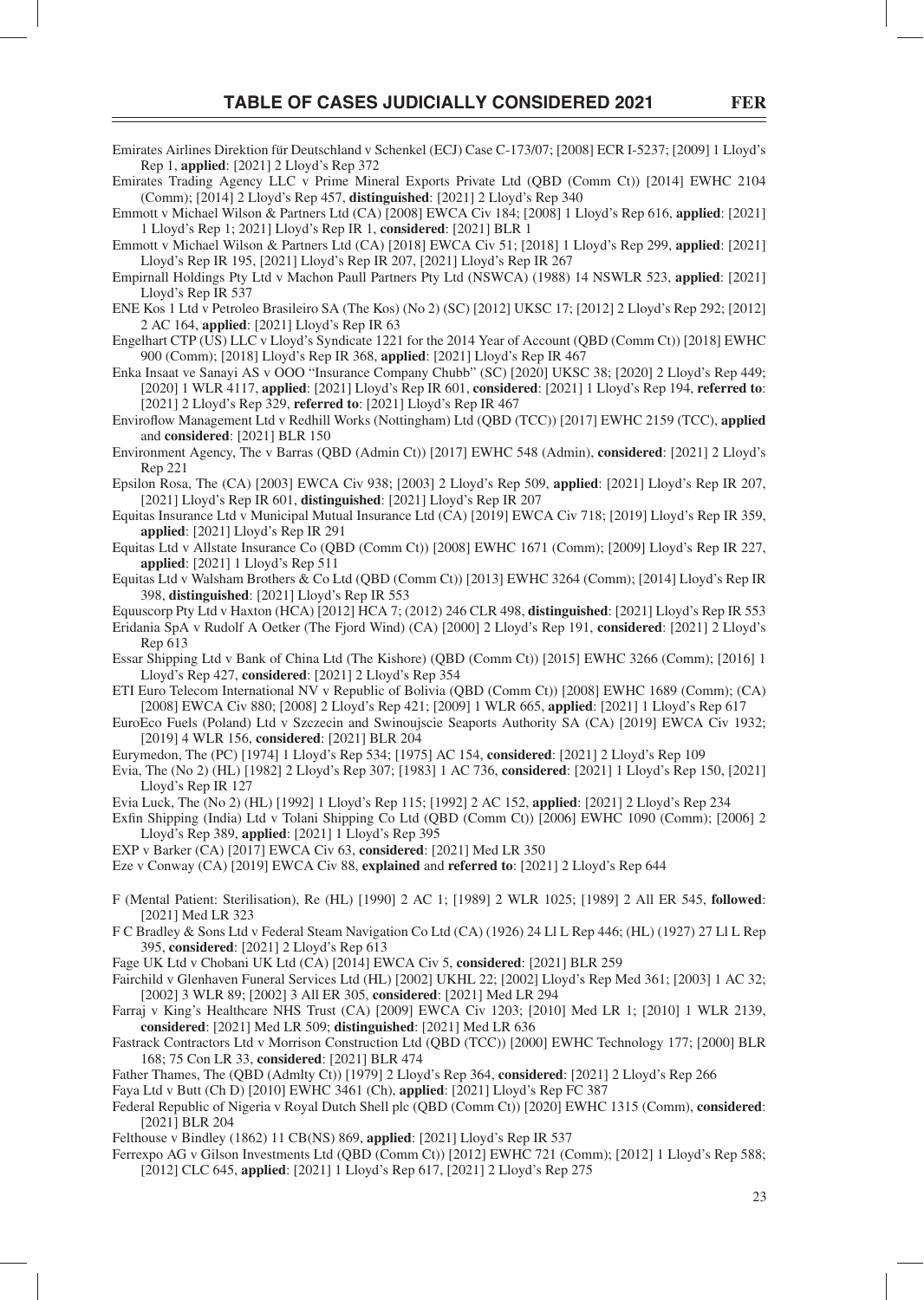Financial Conduct Authority, The v Arch Insurance (UK) Ltd (OBD (Comm Ct)) [2020] EWHC 2448 (Comm); [2020] Lloyd's Rep IR 527, **applied**: [2021] Lloyd's Rep IR Plus 11; [2021] Lloyd's Rep IR 467

Financial Conduct Authority, The v Arch Insurance (UK) Ltd (SC) [2021] UKSC 1; [2021] Lloyd's Rep IR 63, **applied**: [2021] Lloyd's Rep IR 467

Financial Services Authority v Rourke (Ch D) [2001] EWHC 704 (Ch), **applied**: [2021] Lloyd's Rep IR 344

Financial Services Authority v Sinaloa Gold plc (SC) [2013] UKSC 11; [2013] Lloyd's Rep FC 305; [2013] 2 AC 28; [2013] 2 WLR 678; [2013] 2 All ER 339; **followed**: [2021] Lloyd's Rep FC 207

Financial Services Compensation Scheme Ltd v Larnell (Insurances) Ltd (in liquidation) (CA) [2005] EWCA Civ 1408; [2006] Lloyd's Rep IR 448, **distinguished**: [2021] Lloyd's Rep IR 337

Finnair Oyj v Lassooy (CJEU) Case C-22/11; EU:C:2012:604, **considered**: [2021] 1 Lloyd's Rep 484

Finucane, Re (SC) [2019] UKSC 7; [2019] NI 292; [2019] 3 All ER 191, **applied**: [2021] Lloyd's Rep IR 291

Fiona Trust & Holding Corporation v Privalov (CA) [2007] EWCA Civ 20; [2007] 2 Lloyd's Rep 267, **applied**: [2021] 1 Lloyd's Rep 607

Fiona Trust & Holding Corporation v Privalov (HL) [2007] UKHL 40; [2008] 1 Lloyd's Rep 254, **applied**: [2021] 1 Lloyd's Rep 225; [2021] 1 Lloyd's Rep 395; [2021] 1 Lloyd's Rep 607; [2021] 2 Lloyd's Rep 205; [2021] Lloyd's Rep IR 601, **followed**: [2021] BLR 625

Firm PI 1 Ltd v Zurich Australian Insurance Ltd (NZSC) [2014] NZSC 147; [2015] 1 NZLR 432, **applied**: [2021] Lloyd's Rep IR 244

First Choice Holidays & Flights Ltd v Holden (QBD) [2006] EWHC 3775 (QB), **considered**: [2021] 1 Lloyd's Rep 61

First Subsea Ltd v Baltec Ltd (CA) [2017] EWCA Civ 186; [2018] Ch 25, **applied**: [2021] Lloyd's Rep IR 553

Fitzgerald v CBL Insurance Ltd (VSC) [2014] VSC 493, **applied**: [2021] Lloyd's Rep IR 252

Fjord Wind, The (CA) [2000] 2 Lloyd's Rep 191, **considered**: [2021] 2 Lloyd's Rep 613

FNCB Ltd v Barnet Devanney (Harrow) Ltd (CA) [1999] Lloyd's Rep IR 459, **applied**: [2021] Lloyd's Rep IR 467 Foakes v Beer (HL) (1884) 9 App Cas 605, **applied**: [2021] 1 Lloyd's Rep 281

Force India Formula One Team Ltd v Etihad Airways PJSC (CA) [2010] EWCA Civ 1051; [2011] ETMR 10, **considered**: [2021] 2 Lloyd's Rep 109

Forrest v Australian Securities and Investments Commission (HCA) [2012] HCA 39; (2012) 247 CLR 486, **referred to**: [2021] Lloyd's Rep IR 426

- Foskett v McKeown (HL) [2000] UKHL 29; [2000] Lloyd's Rep IR 627; [2001] 1 AC 102, **referred to**: [2021] 2 Lloyd's Rep 601
- Four Seasons Holdings Incorporated v Brownlie (SC) [2017] UKSC 80; [2018] 1 WLR 192; [2018] 2 All ER 91, **considered**: [2021] BLR 204

Fraser v BN Furman (Productions) Ltd (CA) [1967] 2 Lloyd's Rep 1; [1967] 1 WLR 898; [1967] 3 All ER 57, **applied**: [2021] Lloyd's Rep IR 467

Freeman v Cooke (1848) 2 Exch 654, **applied**: [2021] Lloyd's Rep IR 537

Friso, The (QBD (Admlty Ct)) [1980] 1 Lloyd's Rep 469, **considered**: [2021] 2 Lloyd's Rep 613

Frucor Beverages Ltd v Blumberg (NZCA) [2019] NZCA 547; [2020] Lloyd's Rep IR 656, **applied**: [2021] Lloyd's Rep IR 159

Fry v Lane (1888) 40 Ch D 312, **applied**: [2021] 2 Lloyd's Rep 234

FSHC Group Holdings Ltd v Glas Trust Corporation Ltd (CA) [2019] EWCA Civ 1361; [2020] Ch 365, **applied**: [2021] Lloyd's Rep IR 467, [2021] Lloyd's Rep IR 601

Fulham Football Club (1987) Ltd v Richards (CA) [2011] EWCA Civ 855; [2012] Ch 333, **applied**: [2021] 1 Lloyd's Rep 225; [2021] Lloyd's Rep IR 145

Fyffes Group Ltd v Reefer Express Lines Pty Ltd (The Kriti Rex) (QBD (Comm Ct)) [1996] 2 Lloyd's Rep 171, **considered**: [2021] 2 Lloyd's Rep 613

G E Dobell & Co v Rossmore Steamship Co (CA) [1895] 2 QB 408, **considered**: [2021] 2 Lloyd's Rep 613

Gahan v Emirates; Buckley v Emirates (CA) [2017] EWCA Civ 1530; [2018] 1 Lloyd's Rep 341, **applied**: [2021] 2 Lloyd's Rep 372

Galliford Try Infrastructure Ltd (formerly Morrison Construction Ltd and Morrison Construction Services Ltd) v Mott MacDonald Ltd (QBD (TCC)) [2008] EWHC 1570 (TCC); 120 Con LR 1, **followed**: [2021] BLR 391

Gambles v Ocean Marine Insurance Co of Bombay (1876) 1 Ex D 141, **distinguished**: [2021] Lloyd's Rep IR 37

Gannet Shipping Ltd v Eastrade Commodities Inc (QBD (Comm Ct)) [2002] 1 Lloyd's Rep 713, **referred to**: [2021] 1 Lloyd's Rep 581

Gard Marine & Energy Ltd v China National Chartering Co Ltd (The Ocean Victory) (CA) [2015] EWCA Civ 16; [2015] 1 Lloyd's Rep 381; (SC) [2017] UKSC 35; [2017] 1 Lloyd's Rep 521; [2017] 1 WLR 1793, **considered**: [2021] 1 Lloyd's Rep 150; [2021] Lloyd's Rep IR 127

Garnat Trading & Shipping (Singapore) Pte Ltd v Baominh Insurance Corporation (QBD (Comm Ct)) [2010] EWHC 2578 (Comm); [2011] 1 Lloyd's Rep 589; [2011] Lloyd's Rep IR 366; (CA) [2011] EWCA Civ 773; [2011] 2 Lloyd's Rep 492; [2011] Lloyd's Rep IR 667, **applied**: [2021] Lloyd's Rep IR 467

Gasus Dosier-und Fördertechnik GmbH v The Netherlands (ECHR) (1995) 20 EHRR 403, **applied** and **referred to**: [2021] Lloyd's Rep IR 291

Gater Assets Ltd v Nak Naftogaz Ukrainiy (CA) [2007] EWCA Civ 988; [2007] 2 Lloyd's Rep 588, **applied**: [2021] 1 Lloyd's Rep 617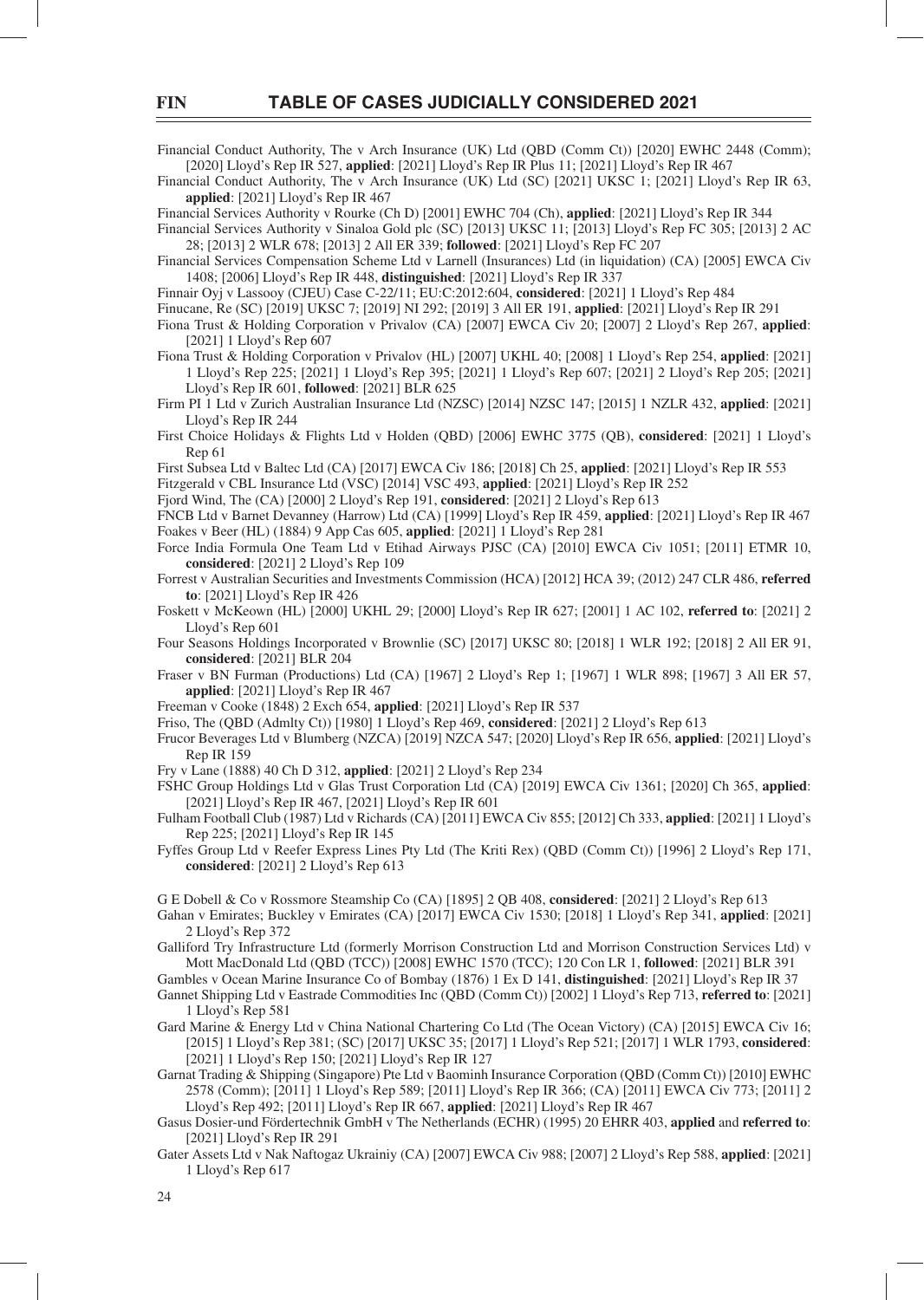Gaunt v Gold Star Insurance Co Ltd (NZHC) [1991] 2 NZLR 341, **referred to**: [2021] Lloyd's Rep IR 426 GB v Home Office (OBD) [2015] EWHC 819 (OB), **considered**: [2021] Med LR 636

General Accident Fire and Life Assurance Corporation v Tanter (The Zephyr) (QBD (Comm Ct)) [1984] 1 Lloyd's Rep 58, **considered**: [2021] 2 Lloyd's Rep 109

General Medical Council v Jagjivan (QBD (Admin)) [2017] EWHC 1247 (Admin); [2017] Med LR 380; [2017] 1 WLR 4438, **followed**: [2021] Med LR 161, [2021] Med LR 498

General Medical Council v Khetyar (QBD (Admin)) [2018] EWHC 813 (Admin), **considered**: [2021] Med LR 161 General Medical Council v Nyamasve (QBD (Admin)) [2018] EWHC 1689 (Admin), **considered**: [2021] Med LR 161

General Medical Council v Stone (QBD (Admin)) [2017] EWHC 2534 (Admin); [2017] 4 WLR 207, **considered**: [2021] Med LR 161

General Rolling Stock Co, Re (CA) (1872) LR 7 Ch App 646, **distinguished**: [2021] Lloyd's Rep IR 337

Generali Italia SpA v Pelagic Fisheries Corporation (QBD (Comm Ct)) [2020] EWHC 1228 (Comm); [2020] Lloyd's Rep IR 466, **applied**: [2021] Lloyd's Rep IR 195

Generator Developments Ltd v LIDL UK GmbH (CA) [2018] EWCA Civ 396, **considered**: [2021] BLR 150

George Mitchell (Chesterhall) Ltd v Finney Lock Seeds Ltd (HL) [1983] 2 AC 803, **considered**: [2021] BLR 440 George Moundreas & Co SA v Navimpex Centrala Navala (QBD (Comm Ct)) [1985] 2 Lloyd's Rep 515, **referred to**: [2021] 2 Lloyd's Rep 601

Germanwings GmbH v Pauels (CJEU) Case C-501/17; EU:C:2019:288; [2019] Bus LR 1122, **considered**: [2021] 1 Lloyd's Rep 484

Gestmin SGPS SA v Credit Suisse (UK) Ltd (QBD (Comm Ct)) [2013] EWHC 3560 (Comm), **applied**: [2021] Lloyd's Rep IR 467, **considered**: [2021] Med LR 232

Geys v Société Générale (SC) [2012] UKSC 63; [2013] 1 AC 523, **referred to**: [2021] Lloyd's Rep IR 63

Ghosh v General Medical Council (PC) [2001] UKPC 29; [2001] Lloyd's Rep Med 433; [2001] 1 WLR 1915, **followed**: [2021] Med LR 401

Gibson v Revenue and Customs Prosecution Office (CA) [2008] EWCA Civ 645; [2008] Lloyd's Rep FC 509; [2009] QB 348; [2009] 2 WLR 471, **followed**: [2021] Lloyd's Rep FC 32

Giles v Thompson (CA) [1993] 3 All ER 321; (HL) [1994] 1 AC 142, **applied**: [2021] Lloyd's Rep IR 159

Gillick v West Norfolk and Wisbech Area Health Authority (HL) [1986] AC 112; [1985] 3 WLR 830; [1985] 3 All ER 402, **applied**: [2021] Med LR 365, **considered**: [2021] Med LR 183, **referred to**: [2021] Med LR 663

Gilroy Sons & Co v W R Price & Co (HL) [1893] AC 56, **considered**: [2021] 2 Lloyd's Rep 613

Gleeson v J Wipple & Co [1977] 1 WLR 510, **applied**: [2021] 2 Lloyd's Rep 443

Glencore International AG v Alpina Insurance Co Ltd (QBD (Comm Ct)) [2003] EWHC 2792 (Comm); [2004] 1 Lloyd's Rep 111, **applied**: [2021] Lloyd's Rep IR 467

Global Display Solutions Ltd v NCR Financial Solutions Group Ltd (QBD (Comm Ct)) [2021] EWHC 1119 (Comm), **applied**: [2021] Lloyd's Rep IR 601

GN v ZU (as Administrator in the Insolvency of Niki Luftfahrt GmbH) (CJEU) Case C-532/18; EU:C:2019:1127; [2020] 1 Lloyd's Rep 124, **applied**: [2021] 2 Lloyd's Rep 436

Godwin v Swindon Borough Council (CA) [2001] EWCA Civ 1478; [2002] 1 WLR 997; [2001] 4 All ER 641, **applied**: [2021] BLR 459

Gold Reserve Inc v Bolivarian Republic of Venezuela (QBD (Comm Ct)) [2016] EWHC 153 (Comm); [2016] 1 Lloyd's Rep 483, **applied**: [2021] 1 Lloyd's Rep 617

Goldcorp Exchange Ltd, Re (PC) [1995] 1 AC 74, **applied**: [2021] Lloyd's Rep IR 553, **referred to**: [2021] 2 Lloyd's Rep 601

Good Challenger Navegante SA v Metalimportexport SA (The Good Challenger) (CA) [2003] EWCA Civ 1668; [2004] 1 Lloyd's Rep 67, **applied**: [2021] 1 Lloyd's Rep 79; [2021] 1 Lloyd's Rep 240; [2021] 2 Lloyd's Rep 205, **referred to**: [2021] 1 Lloyd's Rep 79; [2021] 2 Lloyd's Rep 443

Good Challenger, The (CA) [2003] EWCA Civ 1668; [2004] 1 Lloyd's Rep 67, **applied**: [2021] 1 Lloyd's Rep 79; [2021] 1 Lloyd's Rep 240; [2021] 2 Lloyd's Rep 205, **referred to**: [2021] 1 Lloyd's Rep 79; [2021] 2 Lloyd's Rep 443

Goode v Martin (CA) [2001] EWCA Civ 1899; [2002] 1 WLR 1828; [2002] 1 All ER 620, **applied** and **considered**: [2021] BLR 307

Gothaer Allgemeine Versicherung AG v Samskip GmbH (CJEU) Case C-456/11; [2013] QB 548, **distinguished**: [2021] Lloyd's Rep Plus 3

Gouriet v Union of Post Office Workers (HL) [1978] AC 435, **applied**: [2021] Lloyd's Rep IR 51

GPF GP Sarl v Republic of Poland (QBD (Comm Ct)) [2018] EWHC 409 (Comm); [2018] 1 Lloyd's Rep 410, **applied**: [2021] 1 Lloyd's Rep 617; [2021] 2 Lloyd's Rep 443

Grace Liberty II, The (SGCA) [1993] 1 SLR(R) 187, **not followed:** [2021] 1 Lloyd's Rep 385

Grace Shipping Inc v C F Sharp & Co (Malaya) Pte Ltd (PC) [1987] 1 Lloyd's Rep 207, **applied**: [2021] Lloyd's Rep IR 467

Grains and Industrial Products Trading Pte Ltd v State Bank of India (SGHC) [2019] SGHC 292, **applied**: [2021] 1 Lloyd's Rep 607

Grand Ace 12, The (QBD (Comm Ct)) [2019] EWHC 982 (Comm); [2019] 2 Lloyd's Rep 335, **considered**: [2021] 1 Lloyd's Rep 169, [2021] 1 Lloyd's Rep 194

Grant v Gold Exploration and Development Syndicate Ltd (CA) [1900] 1 QB 233, **applied** and **explained**: [2021] 2 Lloyd's Rep 644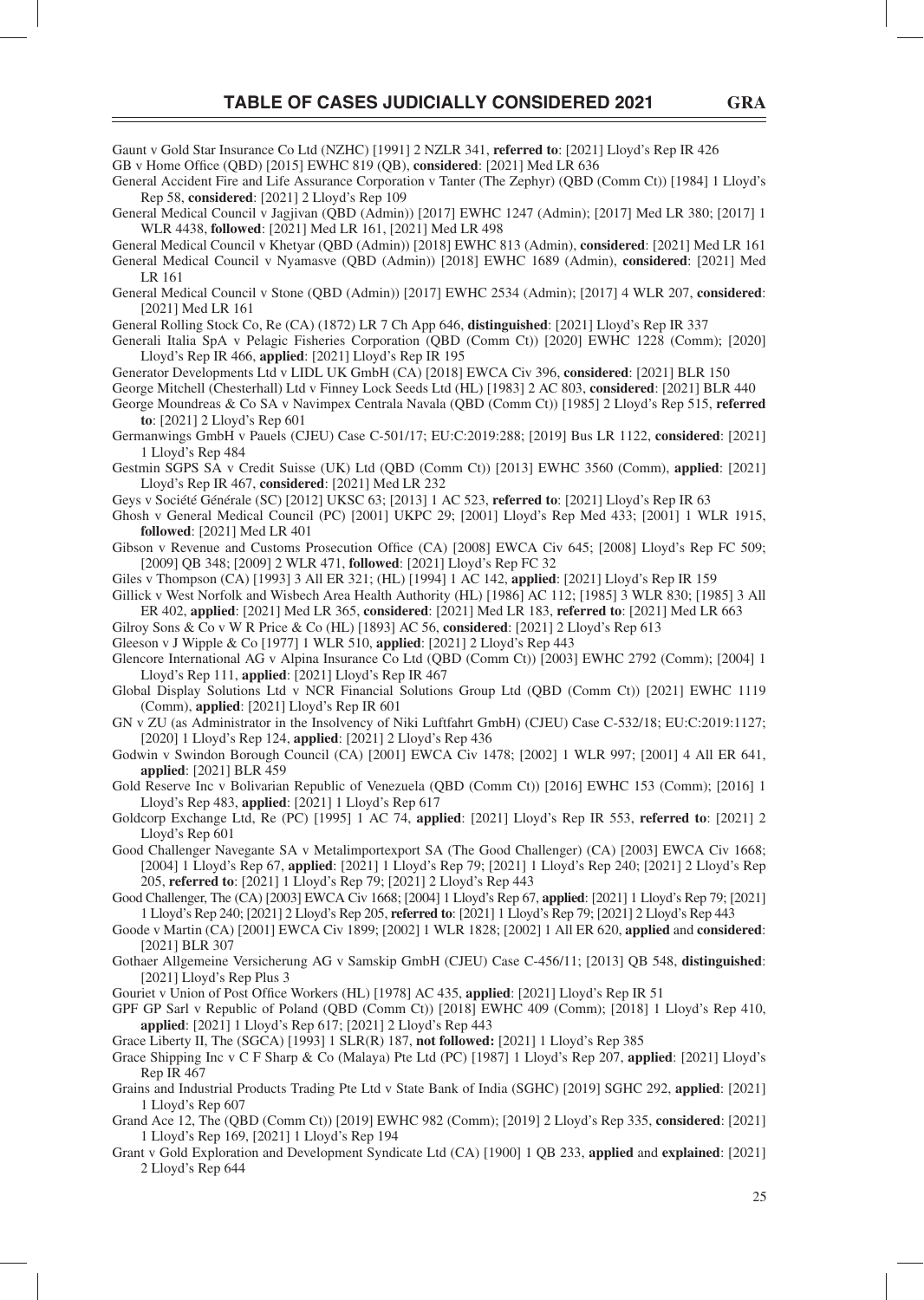Grant v International Insurance Company of Hanover Ltd (CSIH) [2019] CSIH 9, **applied** and **considered**: [2021] Lloyd's Rep IR 233

Granville Technology Group Ltd v Infineon Technologies AG (QBD (Comm Ct)) [2020] EWHC 415 (Comm), **applied**: [2021] Lloyd's Rep IR 553

Great Station Properties SA v UMS Holding Ltd (QBD (Comm Ct)) [2017] EWHC 3330 (Comm), **referred to**: [2021] 1 Lloyd's Rep 617

Gresport Finance Ltd v Battaglia (CA) [2018] EWCA Civ 540, **applied**: [2021] 1 Lloyd's Rep 121; [2021] Lloyd's Rep IR 553

Griffiths v Kerkemeyer (HCA) (1977) 139 CLR 161, **referred to**: [2021] Lloyd's Rep IR 159

Grincelis v House (HCA) [2000] HCA 42; (2000) 201 CLR 321, **referred to**: [2021] Lloyd's Rep IR 159

Groom v Selby (CA) [2001] EWCA Civ 1522; [2002] Lloyd's Rep Med 1; [2002] PIQR P18, **distinguished**: [2021] Med LR 523

Group Josi Re Co SA v Walbrook Insurance Co Ltd (CA) [1996] 1 Lloyd's Rep 345; [1996] 1 WLR 1152, **applied**: [2021] 2 Lloyd's Rep 59

Group Seven Ltd v Notable Services LLP (CA) [2019] EWCA Civ 614; [2019] 3 WLR 1011; [2020] Ch 129, **applied**: [2021] Lloyd's Rep FC 497

Groves v AMP Fire & General Insurance Co (NZ) Ltd (NZCA) [1990] 2 NZLR 408, **applied**: [2021] Lloyd's Rep IR 244

Grovit v De Nederlandsche Bank NV (QBD) [2005] EWHC 2944 (QB); [2006] 1 Lloyd's Rep 636; (CA) [2007] EWCA Civ 953; [2008] 1 WLR 51, **applied**: [2021] 2 Lloyd's Rep 275

- Gruber v AIG Management France SA (QBD (Comm Ct)) [2019] EWHC 1676 (Comm), **applied**: [2021] 1 Lloyd's Rep 240
- Gubarev v Orbis Business Intelligence Ltd (QBD) [2020] EWHC 2167 (QB); [2020] 4 WLR 122, **considered**: [2021] BLR 54
- Guidant LLC v Swiss Re International SE (QBD (Comm Ct)) [2016] EWHC 1201 (Comm), **applied**: [2021] 1 Lloyd's Rep 1; [2021] Lloyd's Rep IR 1

Gulati v MGN Ltd (CA) [2015] EWCA Civ 1291; [2017] QB 149, **applied**: [2021] Lloyd's Rep IR 344

Gulf International Bank BSC v Aldwood (QBD) [2019] EWHC 1666 (QB), **applied**: [2021] 1 Lloyd's Rep 511

Gwembe Valley Development Co Ltd v Koshy (No 3) (CA) [2003] EWCA Civ 1048; [2004] 1 BCLC 131, **applied**: [2021] Lloyd's Rep IR 553

Gye v McIntyre (HCA) [1991] HCA 60; (1991) 171 CLR 609, **considered**: [2021] BLR 717

H L Motorworks v Alwahbi (CA) [1977] RTR 276, **referred to**: [2021] Lloyd's Rep IR 159

- Habas Sinai ve Tibbi Gazlar Isthisal Endustri AS v Sometal SAL (QBD (Comm Ct)) [2010] EWHC 29 (Comm); [2010] 1 Lloyd's Rep 661, **applied**: [2021] Lloyd's Rep IR 207
- Habas Sinai ve Tibbi Gazlar Istihsal Endustrisi AS v VSC Steel Co Ltd (QBD (Comm Ct)) [2013] EWHC 4071 (Comm); [2014] 1 Lloyd's Rep 479, **applied**: [2021] 2 Lloyd's Rep 443

Haley v Haley (CA) [2020] EWCA Civ 1369; [2021] 2 WLR 357, **considered**: [2021] 2 Lloyd's Rep 340

Halki Shipping Corporation v Sopex Oils Ltd (The Halki) (CA) [1998] 1 Lloyd's Rep 465; [1998] 1 WLR 726, **applied**: [2021] 1 Lloyd's Rep 395

Halki, The (CA) [1998] 1 Lloyd's Rep 465; [1998] 1 WLR 726, **applied**: [2021] 1 Lloyd's Rep 395

Halliburton Company v Chubb Bermuda Insurance Ltd (SC) [2020] UKSC 48, [2021] BLR 1; [2021] 1 Lloyd's Rep 1; [2020] 3 WLR 1474, **considered**: [2021] Med LR 350

Halton International Inc v Guernroy Ltd (CA) [2006] EWCA Civ 801, **applied**: [2021] Lloyd's Rep IR 553

Hamlyn v John Houston & Co (CA) [1903] 1 KB 81, **applied**: [2021] Lloyd's Rep IR 344

Hammonds v Barclay (1802) 2 East 227, **considered**: [2021] 2 Lloyd's Rep 365

Hamtun and St John, The (QBD (Admlty Ct)) [1999] 1 Lloyd's Rep 883; [1999] 1 All ER (Comm) 587, **applied**: [2021] 1 Lloyd's Rep 1; [2021] Lloyd's Rep IR 1, **considered**: [2021] BLR 1

Hanak v Green (CA) [1958] 2 QB 9, **considered**: [2021] BLR 717

Hancock Prospecting Pty Ltd v Wright Prospecting Pty Ltd (WASCA) [2012] WASCA 216; (2012) 45 WAR 29, **applied**: [2021] Lloyd's Rep IR 37

Hanjin Shipping Co Ltd v Zenith Chartering Corporation (The Mercedes Envoy) (QBD (Comm Ct)) [1995] 2 Lloyd's Rep 559, **considered**: [2021] 1 Lloyd's Rep 465

Hardy v Motor Insurers' Bureau (CA) [1964] 1 Lloyd's Rep 397; [1964] 2 QB 745, **considered**: [2021] Lloyd's Rep IR 401

Harrington v Victoria Graving Dock Co (1878) LR 3 QBD 549, **applied**: [2021] 2 Lloyd's Rep 644

Harris v Empress Motors (CA) [1984] 1 WLR 212, **considered**: [2021] Med LR 546

Harrison v Bloom Camillin (Ch D) [2001] PNLR 7, **considered**: [2021] BLR 588

Hassneh Insurance Co of Israel v Mew (QBD (Comm Ct)) [1993] 2 Lloyd's Rep 243, **applied**: [2021] 1 Lloyd's Rep 281

Hawkes v County Leasing Asset Management Ltd (CA) [2015] EWCA Civ 1251, **referred to**: [2021] 1 Lloyd's Rep 225

Hawley v Luminar Leisure Ltd (CA) [2006] EWCA Civ 18; [2006] Lloyd's Rep IR 307, **applied**: [2021] Lloyd's Rep IR Plus 37, **considered**: [2021] Lloyd's Rep IR 233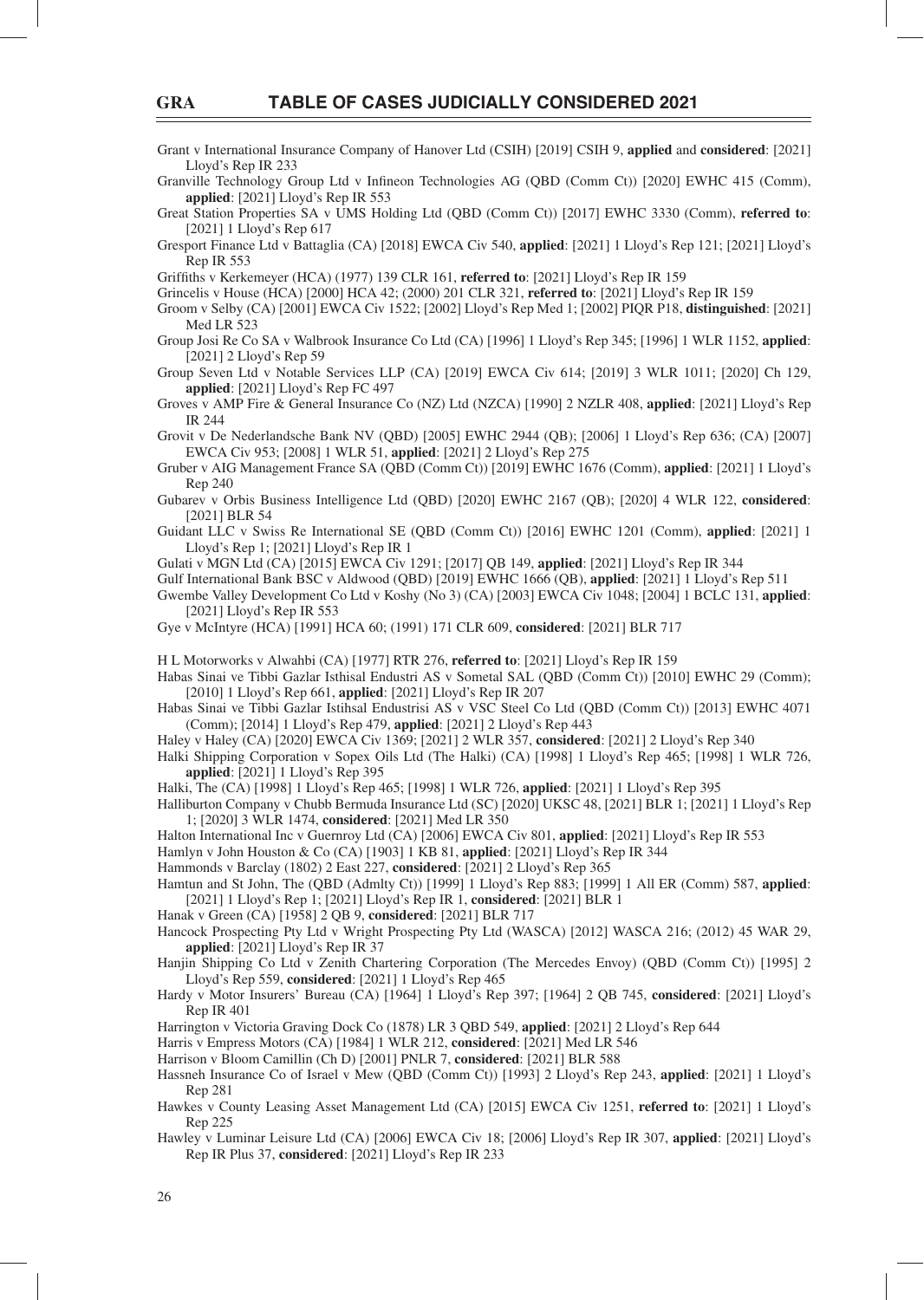Haydon v Lo & Lo (PC) [1997] 1 Lloyd's Rep 336; [1997] 1 WLR 198, **considered**: [2021] Lloyd's Rep IR 344 Hedley Byrne & Co Ltd v Heller & Partners Ltd (HL) [1963] 1 Lloyd's Rep 485; [1964] AC 465, **considered**: [2021] Lloyd's Rep IR 553

Heidberg, The (QBD (Comm Ct)) [1994] 2 Lloyd's Rep 287, **considered**: [2021] 1 Lloyd's Rep 177

Helene Roth, The (QBD (Admlty Ct)) [1980] 1 Lloyd's Rep 477, **distinguished**: [2021] 2 Lloyd's Rep 266

Helow v Secretary of State for the Home Department (HL) [2008] UKHL 62; [2008] 1 WLR 2416, **applied**: [2021] 1 Lloyd's Rep 1; [2021] Lloyd's Rep IR 1, **considered**: [2021] BLR 1

Henderson v Foxworth Investments Ltd (SC) [2014] UKSC 41; [2014] 1 WLR 2600, **followed**: [2021] Med LR 273 Henderson v Henderson (Ch) (1843) 3 Hare 100, **applied**: [2021] 1 Lloyd's Rep 79, [2021] 1 Lloyd's Rep 240 Henderson v Merrett Syndicates Ltd (HL) [1995] 2 AC 145; [1994] 3 WLR 761; [1994] 3 All ER 506, **considered**:

[2021] BLR 319; [2021] Lloyd's Rep IR 553, **followed**: [2021] BLR 391

Hendry v Chartsearch Ltd (CA) [1998] CLC 1382, **considered**: [2021] BLR 666

Heneghan v Manchester Dry Docks Ltd (CA) [2016] EWCA Civ 86; [2016] 1 WLR 2036; [2016] ICR 671, **considered**: [2021] Med LR 294, **referred to**: [2021] Med LR 681

Herbert v Vaughan [1972] 1 WLR 1128, **considered** and **not applied**: [2021] BLR 307

Heron Bros Ltd v Central Bedfordshire Council (QBD (TCC)) [2015] EWHC 604 (TCC), **distinguished**: [2021] BLR 599

Heskell v Continental Express Ltd (KBD) (1949) 83 Ll L Rep 438; [1950] 1 All ER 1033, **applied**: [2021] Lloyd's Rep IR 63

Higgins & Co Lawyers Ltd v Evans (QBD) [2019] EWHC 2809 (QB); [2020] 1 WLR 141, **referred to**: [2021] Lloyd's Rep IR 467

Higgins and Others v ERC Accountants and Business Advisers Ltd and Another (Ch D) [2017] EWHC 2190 (Ch), **considered**: [2021] BLR 612

- HIH Casualty & General Insurance v Insurance Australia Ltd (No 2) (VSC) [2006] VSC 128, **applied**: [2021] Lloyd's Rep IR 252
- HIH Casualty and General Insurance Ltd v New Hampshire Insurance Co (CA) [2001] EWCA Civ 735; [2001] 2 Lloyd's Rep 161; [2001] Lloyd's Rep IR 596, **applied**: [2021] Lloyd's Rep IR 467, **distinguished**: [2021] Lloyd's Rep IR 601

HIH Casualty and General Insurance Ltd v Chase Manhattan Bank (HL) [2003] UKHL 6; [2003] 2 Lloyd's Rep 61; [2003] Lloyd's Rep IR 230, **applied**: [2021] 1 Lloyd's Rep 121; [2021] Lloyd's Rep IR 467

Hillas & Co Ltd v Arcos Ltd (HL) (1932) 43 Ll L Rep 359; [1932] 147 LT 503, **considered**: [2021] 2 Lloyd's Rep 580

Hilton v Barker Booth and Eastwood (HL) [2005] UKHL 8; [2007] Lloyd's Rep PN 1; [2005] 1 WLR 567, **distinguished**: [2021] Lloyd's Rep IR 553

Hilton v Eckersley (1855) 6 E & B 47, **applied**: [2021] 2 Lloyd's Rep 234

Hiscox Dedicated Corporate Member Ltd as Representative of Syndicate 33 at Lloyd's v Weyerhaeuser Co (QBD (Comm Ct)) [2019] EWHC 2671 (Comm); [2020] Lloyd's Rep IR 161, **applied**: [2021] Lloyd's Rep IR 207

Hi-Tech Investments Ltd v World Aviation Systems (Australia) Pty Ltd (NZHC) [2006] NZHC 1228, **applied**: [2021] 1 Lloyd's Rep 607

HM Revenue and Customs v Benchdollar Ltd (Ch D) [2009] EWHC 1310 (Ch), **applied**: [2021] Lloyd's Rep IR 467 Hodgson v Trapp (HL) [1989] AC 807, **applied**: [2021] Lloyd's Rep IR 291

Holland v Lampen-Wolfe (HL) [2000] 1 WLR 1573, **applied**: [2021] 2 Lloyd's Rep 275

Holyoake v Candy (CA) [2017] EWCA Civ 92; [2018] Ch 297; [2017] 3 WLR 1131, **applied**: [2021] 1 Lloyd's Rep 617, **considered**: [2021] Lloyd's Rep FC 387, **referred to**: [2021] 1 Lloyd's Rep 617

Honeywell International Middle East Ltd v Meydan Group LLC (QBD (TCC)) [2014] EWHC 1344 (TCC); [2014] 2 Lloyd's Rep 133, **applied**: [2021] 1 Lloyd's Rep 79, **considered**: [2021] 1 Lloyd's Rep 281

Hongkong Fir Shipping Co Ltd v Kawasaki Kishen Kaisha Ltd (The Hongkong Fir) (CA) [1961] 2 Lloyd's Rep 478; [1962] 2 QB 26, **considered**: [2021] 2 Lloyd's Rep 109

Hongkong Fir, The (CA) [1961] 2 Lloyd's Rep 478; [1962] 2 QB 26, **considered**: [2021] 2 Lloyd's Rep 109

Hooley Hill Rubber & Chemical Co Ltd v Royal Insurance Co Ltd (CA) (1919) 1 Ll L Rep 3; [1920] 1 KB 257, **applied**: [2021] Lloyd's Rep IR 182

Hounga v Allen (SC) [2014] UKSC 47; [2014] 1 WLR 2889, **considered**: [2021] Lloyd's Rep IR 401

Hovenden & Sons v Millhof (1900) 83 LT 41, **applied**: [2021] 2 Lloyd's Rep 644

Howard Smith & Co Ltd v Varawa (HCA) (1907) 5 CLR 68, **referred to**: [2021] Lloyd's Rep IR 537

Howglen Ltd, Re (Ch D) [2001] 1 All ER 376, **referred to**: [2021] Lloyd's Rep FC 286

Howlett v Davies (CA) [2017] EWCA Civ 1696; [2018] 1 WLR 948; [2018] PIQR Q3, **applied**: [2021] Med LR 384 Hughes and Others v Richards (t/a Colin Richards and Co) (CA) [2004] EWCA Civ 266, **applied** and **considered**: [2021] BLR 319

Hughes-Holland v BPE Solicitors (SC) [2017] UKSC 21; [2018] AC 599; [2017] 2 WLR 1029; [2017] 3 All ER 969; 171 Con LR 46, **applied** and **considered**: [2021] BLR 189

Hutten-Czapska v Poland (ECHR) (2007) 45 EHRR 4, **applied**: [2021] Lloyd's Rep IR 291

Hutton Construction Ltd v Wilson Properties (London) Ltd (QBD (TCC)) [2017] EWHC 517 (TCC); [2017] BLR 344; 171 Con LR 228, **applied** and **considered**: [2021] BLR 150

Hospital Products Ltd v United States Surgical Corporation (HCA) (1984) 156 CLR 41, **referred to**: [2021] 2 Lloyd's Rep 644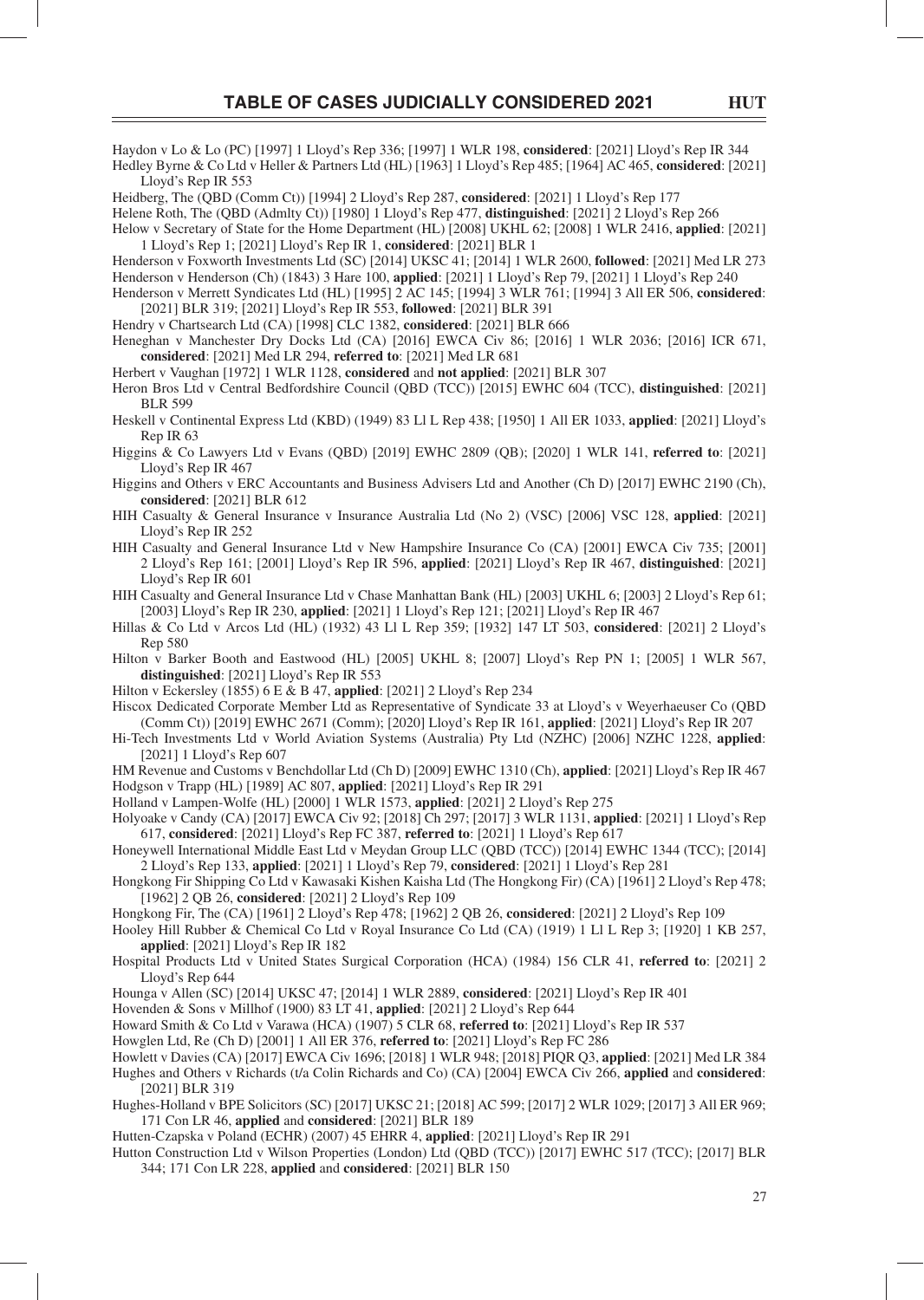Huyton SA v Peter Cremer GmbH & Co (QBD (Comm Ct)) [1999] 1 Lloyd's Rep 620, **applied**: [2021] 2 Lloyd's Rep 234

Hyde v Nygate (Ch D) [2019] EWHC 1516 (Ch), **considered**: [2021] BLR 307

I Congreso del Partido, The (HL) [1981] 2 Lloyd's Rep 367; [1983] AC 244, **applied**: [2021] 2 Lloyd's Rep 275

ICI Australia Operations Pty Ltd v Workcover Authority of New South Wales (NSWCA) [2004] NSWCA 55; (2004) 60 NSWLR 18, **referred to**: [2021] Lloyd's Rep IR 377

- ICI Chemicals & Polymers Ltd v TTE Training Ltd (CA) [2007] EWCA Civ 725, **applied** and **considered**: [2021] BLR 319
- Idea Shopping Direct Ltd and Others v Visa Europe and Others (Ch D) [2020] EWHC 3399 (Ch), **applied**: [2021] BLR 459
- IF P&C Insurance Ltd v Silversea Cruises Ltd (The Silver Cloud) (QBD (Comm Ct)) [2003] EWHC 473 (Comm); [2004] Lloyd's Rep IR 217 (CA) [2004] EWCA Civ 769; [2004] Lloyd's Rep IR 696, **applied**: [2021] Lloyd's Rep IR 63

Igor, The (Adm Div) [1956] 2 Lloyd's Rep 271, **distinguished**: [2021] 2 Lloyd's Rep 266

Ikarian Reefer, The (QBD (Comm Ct)) [1993] 2 Lloyd's Rep 68, **applied** and **considered**: [2021] BLR 500

- Iliffe and Another v Feltham Construction Ltd and Others (CA) [2015] EWCA Civ 715, **applied** and **considered**: [2021] BLR 319
- Imerman v Tchenguiz (QBD) [2009] EWHC 2902 (QB); [2010] Lloyd's Rep PN 221, **considered**: [2021] Lloyd's Rep FC 181

Immacolata Concezione, The (1883) 9 PD 37, **considered**: [2021] 2 Lloyd's Rep 365

- Imperial Chemical Industries Ltd v Merit Merrell Technology Ltd (QBD (TCC)) [2017] EWHC 1763 (TCC); [2018] EWHC 1577 (TCC); 178 Con LR 89, **applied**: [2021] BLR 500, **considered**: [2021] BLR 126, [2021] BLR 500
- Independent Trustee Services Ltd v GP Noble Trustees Ltd (CA) [2012] EWCA Civ 195; [2013] Ch 91, **referred to**: [2021] 2 Lloyd's Rep 601

Indian Endurance, The (No 2) (HL) [1998] 1 Lloyd's Rep 1; [1998] AC 878, **applied**: [2021] Lloyd's Rep IR 467 Indian Grace, The (No 2) (HL) [1998] 1 Lloyd's Rep 1; [1998] AC 878, **applied**: [2021] Lloyd's Rep IR 467 Industries & General Mortgage Co Ltd v Lewis [1949] 2 All ER 573, **referred to**: [2021] 2 Lloyd's Rep 644 Inland Revenue Commissioners v Hinchy [1960] AC 748, **referred to**: [2021] Lloyd's Rep IR 145

- Inntrepreneur Pub Co Ltd v East Crown Ltd (Ch D) [2000] 2 Lloyd's Rep 611, **applied**: [2021] 1 Lloyd's Rep 281 Insurance Corporation of British Columbia v Teck Metals Ltd (BC SC) [2020] BCJ No 295, **applied**: [2021] Lloyd's Rep IR 377
- Insurance Corporation of the Channel Islands v The Royal Hotel Ltd (QBD (Comm Ct)) [1998] Lloyd's Rep IR 151, **applied**: [2021] 2 Lloyd's Rep 443; [2021] Lloyd's Rep IR 467
- Integral Petroleum SA v SCU Finanz AG (QBD (Comm Ct)) [2014] EWHC 702 (Comm), **considered**: [2021] BLR 459
- Integrated Computer Services Pty Ltd v Digital Equipment Corporation (Australia) Pty Ltd (1988) 5 BPR 11,110, **applied**: [2021] Lloyd's Rep IR 537
- Integrated Container Service Inc v British Traders Insurance Co Ltd (CA) [1984] 1 Lloyd's Rep 154, **applied**: [2021] Lloyd's Rep IR 467

Interfoto Picture Library Ltd v Stiletto Visual Programmes Ltd (CA) [1989] QB 433, **applied**: [2021] 2 Lloyd's Rep 234

- International Association of Machinists and Aerospace Workers (IAMAW) v Organisation of the Petroleum Exporting Countries (OPEC) 477 F.Supp 553 (CD Cal, 1979), **applied**: [2021] 2 Lloyd's Rep 275
- International Energy Group Ltd v Zurich Insurance plc UK Branch (SC) [2015] UKSC 33; [2015] Lloyd's Rep IR 598; [2016] AC 509, **applied**: [2021] Lloyd's Rep IR 63
- Internet Broadcasting Corporation (t/a Nettv) and Others v MAR LLC (t/a Marhedge) (Ch D) [2009] EWHC 844 (Ch); [2009] 2 Lloyd's Rep 295, **considered**: [2021] BLR 440
- Investment Trust Companies v Revenue and Customs Commissioners (SC) [2017] UKSC 29; [2018] AC 275, **applied**: [2021] Lloyd's Rep IR 553
- Investors Compensation Scheme Ltd v West Bromwich Building Society (HL) [1998] 1 WLR 896, **considered**: [2021] BLR 666, **referred to**: [2021] Lloyd's Rep IR 63
- Involnert Management Inc v Aprilgrange Ltd (QBD (Comm Ct)) [2015] EWHC 2225 (Comm); [2015] 2 Lloyd's Rep 289; [2015] Lloyd's Rep IR 661, **applied**: [2021] Lloyd's Rep IR 467

IPCO (Nigeria) Ltd v Nigerian National Petroleum Corporation (QBD (Comm Ct)) [2005] EWHC 726 (Comm); [2005] 2 Lloyd's Rep 326, **applied**: [2021] 1 Lloyd's Rep 79, [2021] 1 Lloyd's Rep 617

Iron Trades Mutual Insurance Co Ltd v Companhia de Seguros Imperio (QBD (Comm Ct)) (1991) 1 Re LR 213, **applied**: [2021] Lloyd's Rep IR 467

Ivey v Genting Casinos (UK) Ltd (t/a Crockfords) (SC) [2017] UKSC 67; [2017] Lloyd's Rep FC 561; [2018] AC 391; [2017] 3 WLR 1212; [2018] 2 All ER 406; [2018] 1 Cr App R 12, **applied**: [2021] Lloyd's Rep FC 497, **considered**: [2021] Med LR 350, **referred to**: [2021] Lloyd's Rep FC 143

J (Lebanon) v K (Kuwait) (QBD (Comm Ct)) [2019] EWHC 899 (Comm), **applied**: [2021] 1 Lloyd's Rep 617

J A Pye (Oxford) Ltd v United Kingdom (ECHR) (2008) 46 EHRR 45, **considered**: [2021] Lloyd's Rep IR 291

J H Rayner (Mincing Lane) Ltd v Department of Trade and Industry (HL) [1990] 2 AC 418; [1989] Ch 72, **applied**: [2021] 1 Lloyd's Rep 617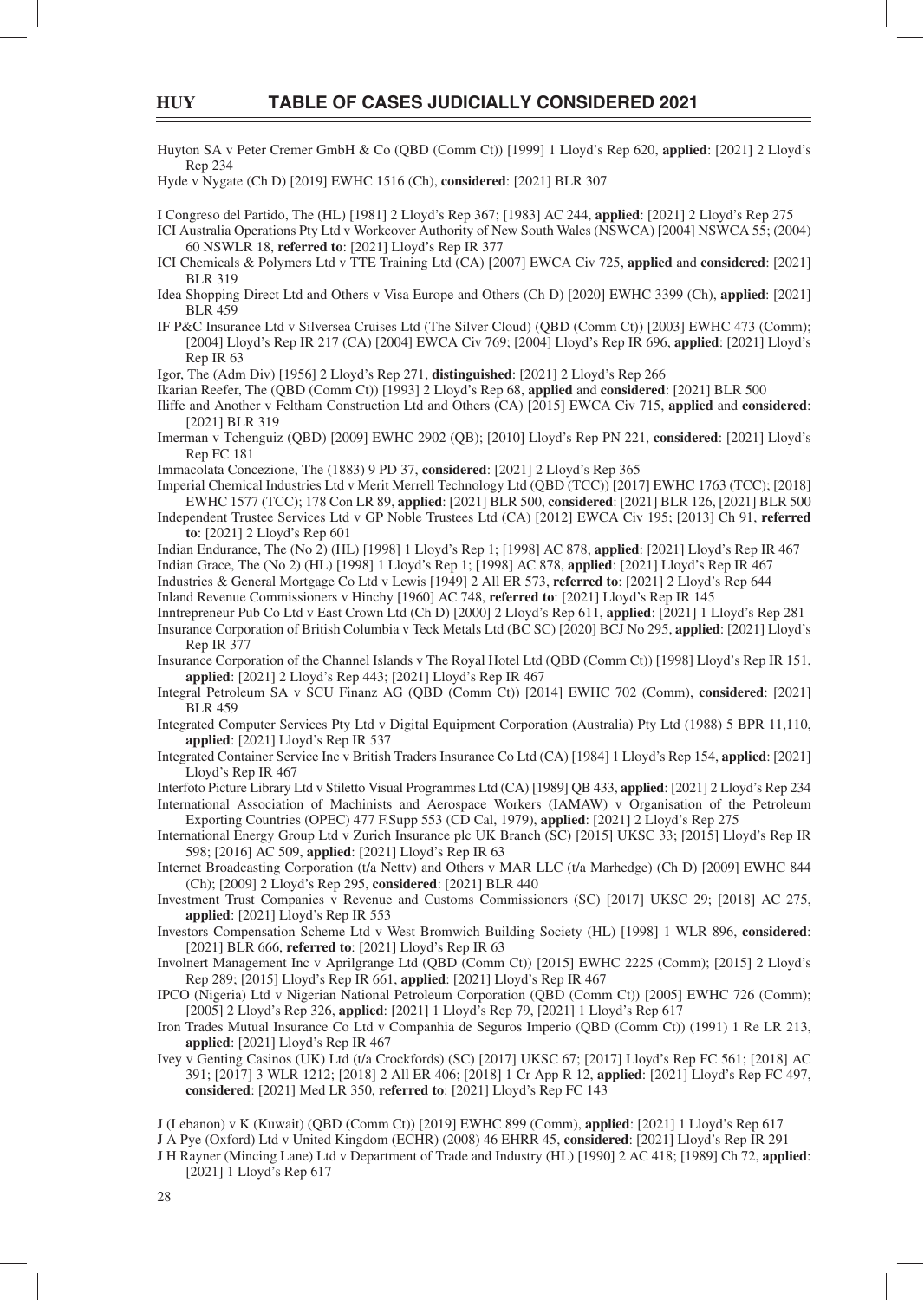James v United Kingdom (ECHR) (1986) 8 EHRR 123, **applied**: [2021] Lloyd's Rep IR 291

Jamp Pharma Corporation v Unichem Laboratories Ltd (QBD (Comm Ct)) [2021] EWHC 1712 (Comm), **applied**: [2021] Lloyd's Rep IR 601

Jani-King (GB) Ltd v Pula Enterprises Ltd (QBD) [2007] EWHC 2433 (QB), **applied**: [2021] Lloyd's Rep IR 467 Jascon 5, The (QBD (Comm Ct)) [2005] EWHC 2359 (Comm); [2006] Lloyd's Rep Plus 61, **applied**: [2021] Lloyd's Rep IR 467

Jay Bola, The (CA) [1997] 2 Lloyd's Rep 279, **applied**: [2021] Lloyd's Rep IR 207, [2021] Lloyd's Rep IR 267

- Jeffries International Ltd v Landsbanki Islands LF (QBD (Comm Ct)) [2009] EWHC 894 (Comm), **applied**: [2021] 1 Lloyd's Rep 511
- Jennings v TUI UK Ltd (t/a Thomson Cruises) (QBD (Admlty Ct)) [2018] EWHC 82 (Admlty); [2021] 1 Lloyd's Rep 61, **considered**: [2021] 1 Lloyd's Rep 71

Jet2.com Ltd v Huzar (CA) [2014] EWCA Civ 791; [2014] 2 Lloyd's Rep 368, **applied**: [2021] 1 Lloyd's Rep 484

- Jindal Iron and Steel Co Ltd v Islamic Solidarity Shipping Co Jordan Inc (The Jordan II) (CA) [2003] EWCA Civ 144; [2003] 2 Lloyd's Rep 87; (HL) [2004] UKHL 49; [2005] 1 Lloyd's Rep 57, **considered**: [2021] 1 Lloyd's Rep 500
- JJ Lloyd Instruments Ltd v Northern Star Insurance Co Ltd (The Miss Jay Jay) (CA) [1987] 1 Lloyd's Rep 32, **applied**: [2021] Lloyd's Rep IR 63

Joddrell v Peaktone Ltd (CA) [2012] EWCA Civ 1035; [2013] 1 WLR 784, **referred to**: [2021] 1 Lloyd's Rep 225 John Edwards & Co v Motor Union Insurance Co Ltd (KBD) (1922) 11 Ll L Rep 170; [1922] 2 KB 249, **applied**: [2021] Lloyd's Rep IR 377

Johnson v Bingley Dyson and Finney (A Firm) (QBD) [1997] PNLR 392, **applied** and **considered**: [2021] Lloyd's Rep FC 432

Johnson v Gore Wood & Co (HL) [2002] 2 AC 1, **applied**: [2021] 1 Lloyd's Rep 79; [2021] 1 Lloyd's Rep 240; [2021] 2 Lloyd's Rep 443

Johnson v Johnson (HCA) (2000) 201 CLR 488, **applied**: [2021] 1 Lloyd's Rep 1; [2021] Lloyd's Rep IR 1, **considered**: [2021] BLR 1

Johnson v Ministry of Defence (CA) [2012] EWCA Civ 1505, **considered**: [2021] Med LR 616

Johnston v NEI International Combustion Ltd; Rothwell v Chemical and Insulating Co Ltd (HL) [2007] UKHL 39; [2008] LS Law Med 1; [2008] 1 AC 281, **referred to**: [2021] Lloyd's Rep IR 291

Joint Stock Company "Aeroflot Russian Airlines" v Berezovsky (CA) [2013] EWCA Civ 784; [2013] 2 Lloyd's Rep 242, **applied**: [2021] 1 Lloyd's Rep 511; [2021] 2 Lloyd's Rep 205

Joker, The (QBD (Comm Ct)) [2019] EWHC 3541 (Comm); [2021] 1 Lloyd's Rep 169, **considered**: [2021] 1 Lloyd's Rep 194, **followed**: [2021] 1 Lloyd's Rep 177, **referred to**: [2021] 1 Lloyd's Rep 371

Jones v Kernott (SC) [2011] UKSC 53; [2012] 1 AC 776; [2011] 3 WLR 1121; [2012] 1 All ER 1265, **mentioned**: [2021] Lloyd's Rep FC 32

Jones v Ministry of Interior of the Kingdom of Saudi Arabia (HL) [2006] UKHL 26; [2007] 1 AC 270, **applied**: [2021] 2 Lloyd's Rep 275

Jones v Petty Ray Geophysical Geosource, 722 F.Supp 343 (SD Tex, 1989), **applied**: [2021] 2 Lloyd's Rep 275

Jones v Sunworld Ltd (QBD) [2003] EWHC 591 (QB), **considered**: [2021] 1 Lloyd's Rep 61

Jordan II, The (CA) [2003] EWCA Civ 144; [2003] 2 Lloyd's Rep 87; (HL) [2004] UKHL 49; [2005] 1 Lloyd's Rep 57, **considered**: [2021] 1 Lloyd's Rep 500

Joseph v McMillan (HC Wellington) A347/82, 18 May 1984; (NZCA) (1987) 4 ANZ Ins Cas 60-822, **referred to**: [2021] Lloyd's Rep IR 426

JRL, ex parte CJL, Re (HCA) (1986) 161 CLR 342, **applied**: [2021] 1 Lloyd's Rep 1; [2021] Lloyd's Rep IR 1

JSC Commercial Privatbank v Kolomoisky (CA) [2019] EWCA Civ 1708; [2020] 2 Lloyd's Rep 269; [2020] 2 WLR 993; [2020] 2 All ER 319; [2020] Ch 783, **considered**: [2021] BLR 204

JSC Zestafoni G Nikoladze Ferroalloy Plant v Ronly Holdings Ltd (QBD (Comm Ct)) [2004] EWHC 245 (Comm); [2004] 2 Lloyd's Rep 335, **applied**: [2021] 1 Lloyd's Rep 240; [2021] 2 Lloyd's Rep 443

- Jumbo King Ltd v Faithful Properties Ltd (HKCFA) (1999) 2 HKCFAR 279, **applied**: [2021] Lloyd's Rep IR 63
- K/S A/S Seateam & Co v Iraq National Oil Co (The Sevonia Team) (QBD (Comm Ct)) [1983] 2 Lloyd's Rep 640, **considered**: [2021] 1 Lloyd's Rep 177

Kaefer Aislamientos SA De CV v AMS Drilling Mexico SA de CV (CA) [2019] EWCA Civ 10; [2019] 2 Lloyd's Rep 128; [2019] 1 WLR 3514; [2019] 3 All ER 979, **considered**: [2021] BLR 204

Kallang Shipping SA Panama v Axa Assurances Senegal (The Kallang) (No 2) (QBD (Comm Ct)) [2008] EWHC 2761 (Comm); [2009] 1 Lloyd's Rep 124, **applied**: [2021] 1 Lloyd's Rep 371, **considered**: [2021] 1 Lloyd's Rep 177

Kallang, The (No 2) (QBD (Comm Ct)) [2008] EWHC 2761 (Comm); [2009] 1 Lloyd's Rep 124, **applied**: [2021] 1 Lloyd's Rep 371, **considered**: [2021] 1 Lloyd's Rep 177

Kammins Ballrooms Co Ltd v Zenith Investments (Torquay) Ltd (HL) [1971] AC 850, **applied**: [2021] 2 Lloyd's Rep 443

Kanchenjunga, The (HL) [1990] 1 Lloyd's Rep 391, **unreported**: [2021] Lloyd's Rep IR 467

Kapitan Sakharov, The (CA) [2000] 2 Lloyd's Rep 255, **distinguished**: [2021] 2 Lloyd's Rep 613

Kaufman v Gerson (KBD) [1904] 1 KB 591, **applied**: [2021] 2 Lloyd's Rep 234

Kaur v CTP Coil Ltd (CA) [2001] CP Rep 34, **applied**: [2021] BLR 459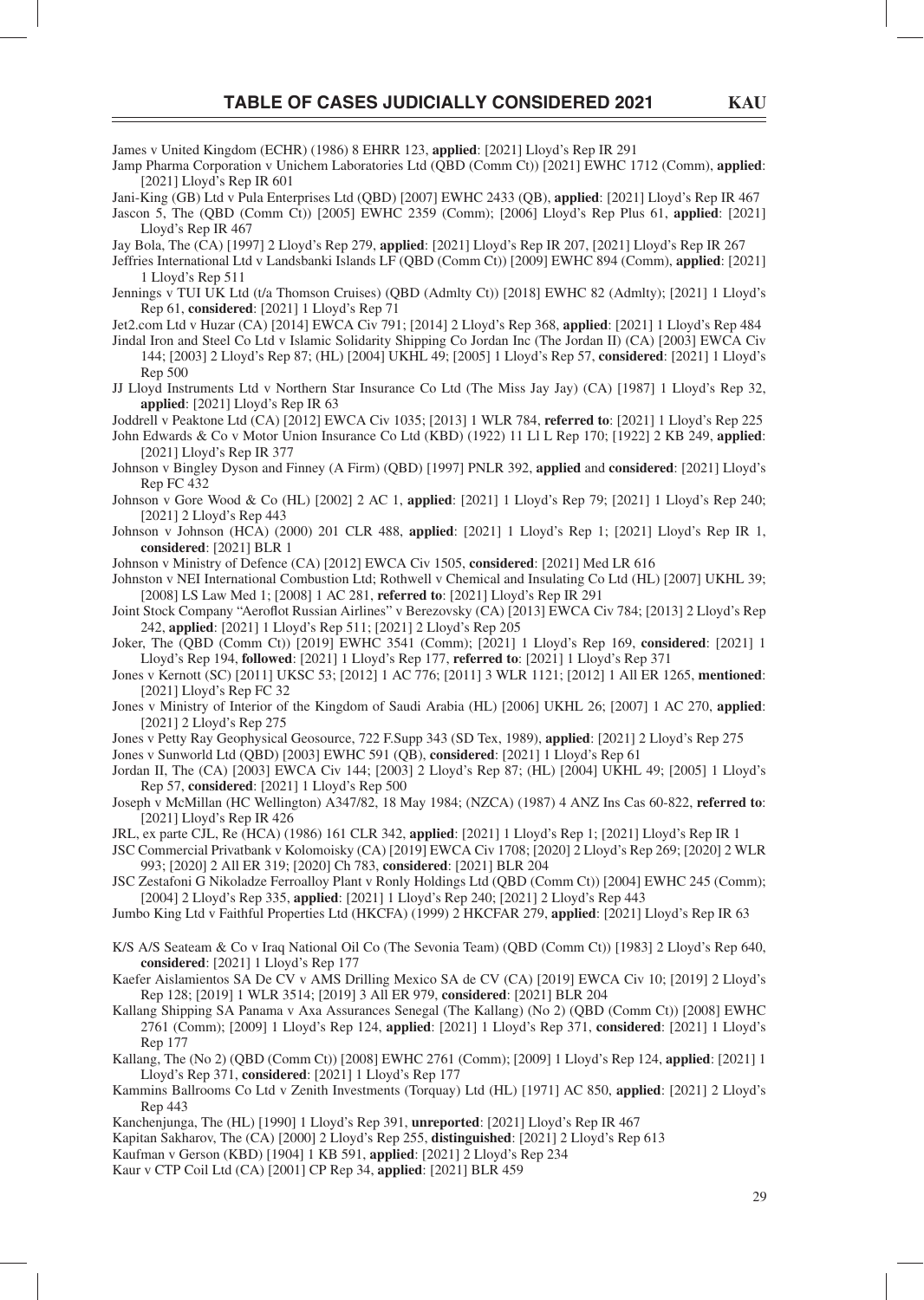Kazakhstan Kagazy plc v Arip (CA) [2014] EWCA Civ 381; [2014] Lloyd's Rep FC Plus 35; [2014] 1 CLC 451, **applied**: [2021] 1 Lloyd's Rep 121, **referred to**: [2021] 2 Lloyd's Rep 505

Keech v Sandford (1726) Sel Cas Ch 61, **referred to**: [2021] 2 Lloyd's Rep 644

Keefe v The Isle of Man Steam Packet Co Ltd (CA) [2010] EWCA Civ 683, **applied**: [2021] Lloyd's Rep IR 344 Kennedy v Cordia (Services) LLP (Scotland) (SC) [2016] UKSC 6; 2016 SLT 209; 2016 SCLR 203; [2016] 1 WLR 597, **considered**: [2021] Med LR 350

Kenyon Son & Craven Ltd v Baxter, Hoare & Co Ltd (QBD) [1971] 1 Lloyd's Rep 232, **referred to**: [2021] Lloyd's Rep IR Plus 37

Khairule v North West Strategic Health Authority (QBD) [2008] EWHC 1537 (QB), **followed**: [2021] Med LR 509 Khan v General Medical Council (QBD (Admin)) [2015] EWHC 301 (Admin), **considered**: [2021] Med LR 161

Khan v General Pharmaceutical Council (SC) [2016] UKSC 64; [2017] Med LR 49; [2017] 1 WLR 169; [2017] 3 All ER 873, **followed**: [2021] Med LR 401

Khedive, The (HL) (1882) 7 App Cas 795, **considered**: [2021] 2 Lloyd's Rep 549

Kimathi and Others v Foreign and Commonwealth Office (OBD) [2018] EWHC 2066 (OB), **considered**: [2021] Med LR 232

King Felix Sunday Bebor Berebon v Shell Petroleum Development Company of Nigeria Ltd (QBD (TCC)) [2017] EWHC 1579 (TCC), **applied**: [2021] 1 Lloyd's Rep 617

King v Victoria Insurance Co Ltd (PC) [1896] AC 250, **applied**: [2021] Lloyd's Rep IR 377

Kingscroft Insurance Co Ltd v Nissan Fire & Marine Insurance Co Ltd (No 2) (QBD (Comm Ct)) [1999] Lloyd's Rep IR 603, **considered**: [2021] 2 Lloyd's Rep 109

Kingston v Chicago & North Western Railway Co 191 Wis 610, 211 NW 913 (1927), **applied**: [2021] Lloyd's Rep IR 63

Kishore, The (QBD (Comm Ct)) [2015] EWHC 3266 (Comm); [2016] 1 Lloyd's Rep 427, **considered**: [2021] 2 Lloyd's Rep 354

Kissam v Link (CA) (1896) 1 QB 574, **cited** and **followed**: [2021] Lloyd's Rep FC 286

Kitchen v Royal Air Force Association (CA) [1958] 1 WLR 563; [1958] 2 All ER 241, **considered**: [2021] BLR 588

Klöckner Pentaplast GmbH & Co KG v Advance Technology (HK) Co Ltd (HKCFI) [2011] HKCFI 458; [2011] 4 HKLRD 262, **applied**: [2021] 1 Lloyd's Rep 329

Kodros Shipping Corporation v Empresa Cubana de Fletes (The Evia) (No 2) (HL) [1982] 2 Lloyd's Rep 307; [1983] 1 AC 736, **considered**: [2021] 1 Lloyd's Rep 150; [2021] Lloyd's Rep IR 127

Kogan v Martin (CA) [2019] EWCA Civ 1645, **applied**: [2021] Lloyd's Rep IR 467

Kommunar, The (QBD (Admlty Ct)) [1997] 1 Lloyd's Rep 1, **considered**: [2021] 2 Lloyd's Rep 323

Konamaneni v Rolls-Royce Industrial Power (India) Ltd (Ch D) [2002] 1 WLR 1269; [2002] 1 All ER (Comm) 532; [2002] IL Pr 40, **applied**: [2021] Lloyd's Rep IR 207

Konigsberg, Re (CA) [1989] 1 WLR 1257, **applied**: [2021] Lloyd's Rep IR 454

Konkola Copper Mines plc v U&M Mining Zambia Ltd (QBD (Comm Ct)) [2014] EWHC 2210 (Comm), **applied**: [2021] 2 Lloyd's Rep 443

Koompahtoo Local Aboriginal Land Council v Sanpine Pty Ltd (HCA) [2007] HCA 61; (2007) 233 CLR 115, **applied**: [2021] 1 Lloyd's Rep 337

Kos, The (No 2) (SC) [2012] UKSC 17; [2012] 2 Lloyd's Rep 292; [2012] 2 AC 164, **applied**: [2021] Lloyd's Rep IR 63

Kriti Rex, The (QBD (Comm Ct)) [1996] 2 Lloyd's Rep 171, **considered**: [2021] 2 Lloyd's Rep 613

Krüsemann v TUIfly GmbH (CJEU) Joined Cases C-195/17, C-197/17 to C-203/17, C-226/17, C-228/17, C-254/17, C-274/17, C-275/17, C-278/17 to C-286/17 and C-290/17 to C-292/17; EU:C:2018:258; [2018] Bus LR 1191, **considered**: [2021] 1 Lloyd's Rep 484

Kuenyehia v International Hospitals Group Ltd (CA) [2006] EWCA Civ 21, **applied**: [2021] 1 Lloyd's Rep 395

Kulemesin v HKSAR (HKCFA) [2013] HKCFA 14; [2013] 2 Lloyd's Rep 367; (2013) 16 HKCFAR 195, **distinguished**: [2021] 1 Lloyd's Rep 299

Kuwait Airways Corporation v Iraqi Airways Co (CA) [1995] 1 Lloyd's Rep 25, **applied**: [2021] 1 Lloyd's Rep 617 Kuwait Airways Corporation v Iraqi Airways Co (HL) [1995] 2 Lloyd's Rep 317; [1995] 1 WLR 1147, **applied**: [2021] 2 Lloyd's Rep 275

Kuwait Airways Corporation v Iraqi Airways Co (Nos 4 and 5) (HL) [2002] UKHL 19; [2002] 2 AC 883, **applied**: [2021] Lloyd's Rep IR 63

Kuwait Airways Corporation v Kuwait Insurance Co SAK (QBD (Comm Ct)) [1996] 1 Lloyd's Rep 664, **applied**: [2021] Lloyd's Rep IR 63

KXL v Murphy (QBD) [2016] EWHC 3102 (QB), **referred to**: [2021] 2 Lloyd's Rep 505

Kyle Bay Ltd v Underwriters Subscribing to Policy No 019057/08/01 (CA) [2007] EWCA Civ 57; [2007] Lloyd's Rep IR 460, **referred to**: [2021] Lloyd's Rep IR 426

L Brown & Sons Ltd v Crosby Homes (North West) Ltd (QBD (TCC)) [2008] EWHC 817 (TCC); [2008] BLR 366, **applied** and **referred to**: [2021] 1 Lloyd's Rep 121

L R Avionics Technologies Ltd v The Federal Republic of Nigeria (QBD (Comm Ct)) [2016] EWHC 1761 (Comm); [2016] Lloyd's Rep Plus 60, **considered**: [2021] 2 Lloyd's Rep 1

L'Estrange v F Graucob Ltd (CA) [1934] 2 KB 394, **applied**: [2021] Lloyd's Rep IR 601, **referred to**: [2021] Lloyd's Rep IR 467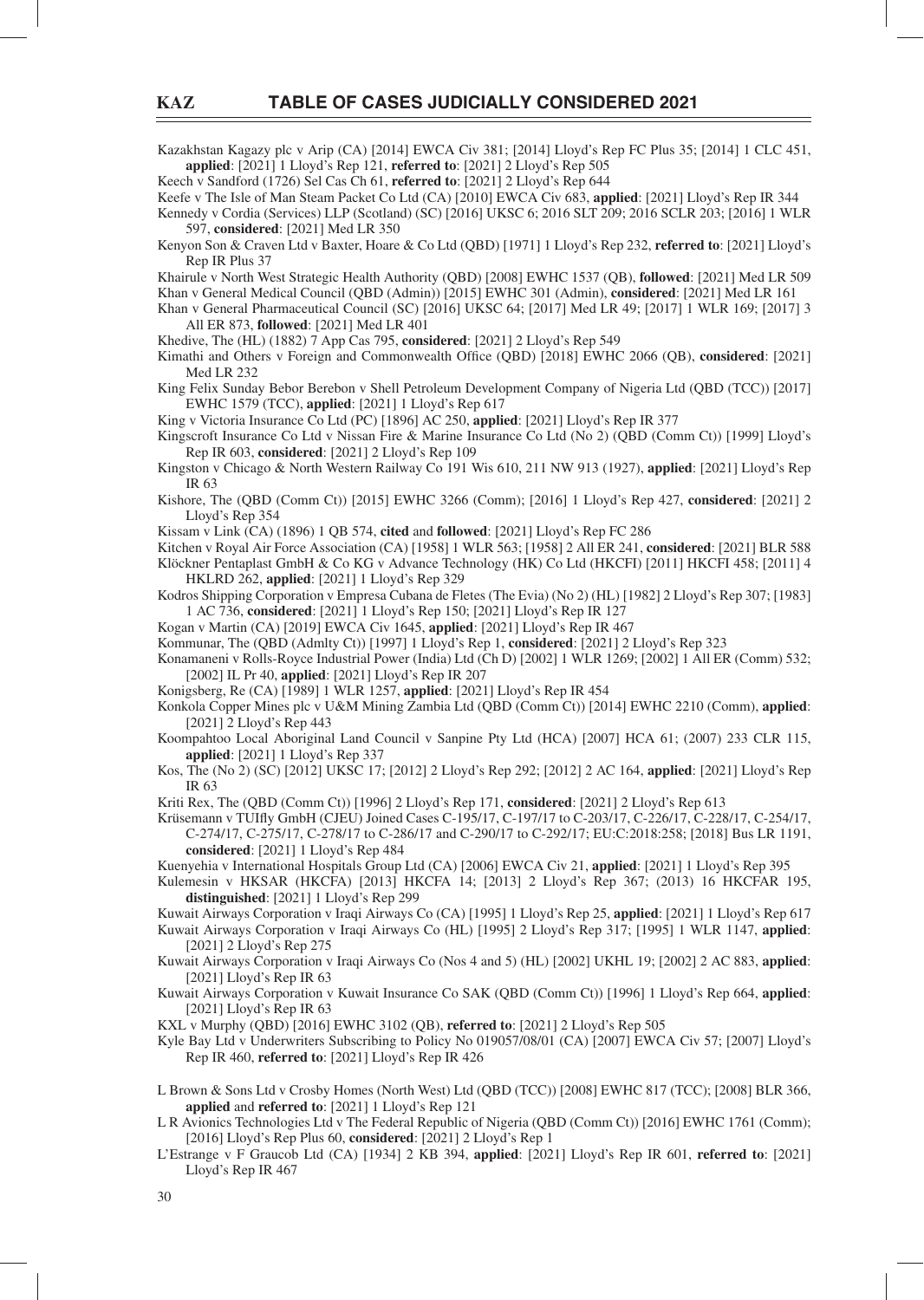- La Société pour la Recherche, la Production, le Transport, la Transformation et la Commercialisation des Hydrocarbures SpA (Sonatrach) v Statoil Natural Gas LLC (QBD (Comm Ct)) [2014] EWHC 875 (Comm); [2014] 2 Lloyd's Rep 252, **applied**: [2021] 1 Lloyd's Rep 581
- Lachaux v Lachaux (QBD (Fam)) [2017] EWHC 385 (Fam); [2017] 4 WLR 57, **considered**: [2021] Med LR 232 Ladd v Marshall (CA) [1954] EWCA Civ 1; [1954] 1 WLR 1489; [1954] 3 All ER 745, **followed**: [2021] Med LR 593
- Lagden v O'Connor (HL) [2003] UKHL 64; [2004] Lloyd's Rep IR 315; [2004] 1 AC 1067, **applied**: [2021] Lloyd's Rep IR 159
- Lam v Brennan and Borough of Torbay (CA) [1997] EWCA Civ 2247; [1997] PIQR P488, **considered**: [2021] BLR 319

Lamesa Investments Ltd v Cynergy Bank Ltd (CA) [2020] EWCA Civ 821, **considered**: [2021] BLR 440

- Larissa, The (QBD (Comm Ct)) [1983] 2 Lloyd's Rep 325, **considered**: [2021] 2 Lloyd's Rep 109
- Larsen Oil and Gas Pte Ltd v Petroprod Ltd (SGCA) [2011] SGCA 21; [2011] 3 SLR 414, **applied**: [2021] 1 Lloyd's Rep 225
- Laughton v Shalaby (CA) [2014] EWCA Civ 1450; [2015] PIQR P6, **considered**: [2021] BLR 126
- Law Debenture Trust Corporation plc v Elektrim Finance BV (Ch D) [2005] EWHC 1412 (Ch); [2005] 2 Lloyd's Rep 755, **applied**: [2021] 2 Lloyd's Rep 329
- Law Society, The v Sephton & Co (CA) [2004] EWCA Civ 1627; [2005] 1 QB 1013, **applied**: [2021] Lloyd's Rep IR 553
- Lawrence v NCL (Bahamas) Ltd (The Norwegian Jade) [2016] EWHC (Admlty); [2018] Lloyd's Rep Plus 27, **considered**: [2021] 1 Lloyd's Rep 61
- Lazard Brothers & Co v Midland Bank Ltd (HL) (1932) 44 Ll L Rep 159; [1933] AC 289, **applied**: [2021] 1 Lloyd's Rep 240
- LE v Transport Aereos Portugueses SA (CJEU) Case C-74/19; EU:C:2020:460; [2020] Bus LR 1503, **considered**: [2021] 1 Lloyd's Rep 484
- Lechouritou v Germany (ECJ) Case C-292/05; [2007] ECR I-1519; [2007] IL Pr 14, **applied**: [2021] 2 Lloyd's Rep 275
- Ledingham v Ontario Hospital Services Commission (SC Can) (1974) 46 DLR (3d) 699, **applied**: [2021] Lloyd's Rep IR 377
- Leidos Inc v The Hellenic Republic (QBD (Comm Ct)) [2019] EWHC 2738 (Comm); [2020] 1 Lloyd's Rep 37, **applied**: [2021] 1 Lloyd's Rep 79
- Lemenda Trading Co Ltd v African Middle East Petroleum Co Ltd (QBD (Comm Ct)) [1998] 1 Lloyd's Rep 361; [1988] QB 448, **applied**: [2021] 1 Lloyd's Rep 79
- Lesotho Highlands Development Authority v Impregilo SpA (HL) [2005] UKHL 43; [2005] 2 Lloyd's Rep 310; [2006] 1 AC 221, **applied**: [2021] 1 Lloyd's Rep 581; [2021] 2 Lloyd's Rep 188
- Letang v Cooper (CA) [1964] 2 Lloyd's Rep 339; [1965] 1 QB 232; [1964] 3 WLR 573; [1964] 2 All ER 929, **applied** and **considered**: [2021] BLR 307
- Leyland Shipping Co Ltd v Norwich Union Fire Insurance Society (HL) [1918] AC 350, **applied**: [2021] Lloyd's Rep IR 63, [2021] Lloyd's Rep IR 244
- Libyan Investment Authority v King (CA) [2020] EWCA Civ 1690, **applied** and **considered**: [2021] BLR 307

Lignell v Samuelson & Co Ltd (KBD) (1921) 9 Ll L Rep 361, **considered**: [2021] 1 Lloyd's Rep 177

- Limit (No 3) Ltd v PDV Insurance Co (CA) [2005] EWCA Civ 383; [2005] Lloyd's Rep IR 552, **applied**: [2021] 1 Lloyd's Rep 395
- Linden Gardens Trust Ltd v Lenesta Sludge Disposals Ltd and Others; St Martins Property Corporation Ltd v Sir Robert McAlpine (HL) [1994] 1 AC 85; [1993] 3 All ER 417, **applied**: [2021] BLR 666
- Lipton v BA City Flyer Ltd (CA) [2021] EWCA Civ 454; [2021] 1 Lloyd's Rep 484, **applied**: [2021] 2 Lloyd's Rep 372
- Liquidator of West Mercia Safetywear Ltd v Dodd (CA) (1988) 4 BCC 30, **applied**: [2021] Lloyd's Rep FC 497
- Liverpool Women's Hospital NHS Foundation Trust v Ronayne (CA) [2015] EWCA Civ 588, **applied**: [2021] Med LR 577
- Lloyd v Google LLC (CA) [2019] EWCA Civ 1599; [2020] QB 747; [2020] 2 WLR 484; [2020] 2 All ER 676, **referred to**: [2021] BLR 743
- Lloyds Bank plc v Rogers (CA) [1996] EWCA Civ 1277; The Times, 24 March 1997; **applied** and **considered**: [2021] BLR 307
- Lloyds TSB General Insurance Holdings Ltd v Lloyds Bank Group Insurance Co Ltd (HL) [2003] UKHL 48; [2003] Lloyd's Rep IR 623; [2003] 4 All ER 43, **applied**: [2021] Lloyd's Rep IR 182, [2021] Lloyd's Rep IR 344, [2021] Lloyd's Rep IR 410
- Locabail (UK) Ltd v Bayfield Properties Ltd (CA) [2000] QB 451; [2000] 2 WLR 870; [2000] 1 All ER 65, **applied**: [2021] 1 Lloyd's Rep 1; [2021] Lloyd's Rep IR 1, **considered**: [2021] BLR 1; [2021] Med LR 350
- Logicrose Ltd v Southend United Football Club Ltd (Ch D) [1988] 1 WLR 1256, **applied** and **referred to**: [2021] 2 Lloyd's Rep 644
- Lombard North Central plc v GATX Corporation (QBD (Comm Ct)) [2012] EWHC 1067 (Comm); [2012] 1 Lloyd's Rep 662; [2013] Bus LR 68, **applied**: [2021] 1 Lloyd's Rep 511
- London Life Association Ltd, Re, 21 February 1989, unreported, **considered**: [2021] Lloyd's Rep IR 623
- London Organising Committee of the Olympic and Paralympic Games v Sinfield (OBD) [2018] EWHC 51 (OB), **applied**: [2021] Med LR 384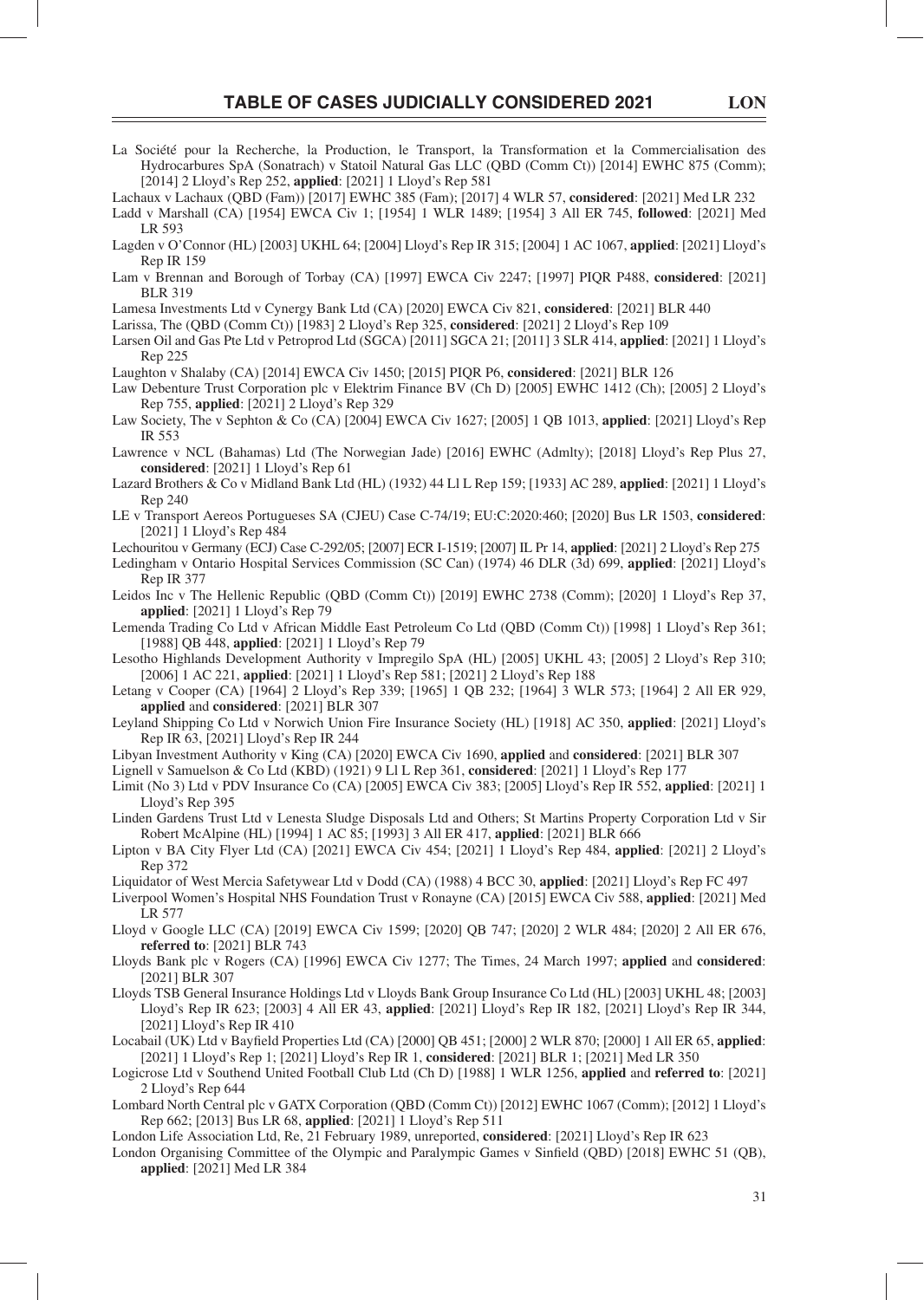Lougheed v On The Beach Ltd (CA) [2014] EWCA Civ 1538, **considered**: [2021] 1 Lloyd's Rep 61

Lubbe v Cape plc (HL) [2000] 1 WLR 1545; [2000] 4 All ER 268, **considered** and **followed**: [2021] BLR 237

- Lukoil Asia Pacific Pte Ltd v Ocean Tankers (Pte) Ltd (The Ocean Neptune) (QBD (Comm Ct)) [2018] EWHC 163 (Comm); [2018] 1 Lloyd's Rep 654, **referred to**: [2021] 2 Lloyd's Rep 329
- Mabanaft International Ltd v Erg Petroli SPA (The Yellow Star) (Central London County Court Business List) [2000] 2 Lloyd's Rep 637, **considered**: [2021] BLR 39

Macob Civil Engineering Ltd v Morrison Construction Ltd (QBD (TCC)) [1999] EWHC 254 (TCC); [1999] BLR 93; (1999) 64 Con LR 1, **considered**: [2021] BLR 717

- MAD Atelier International BV v Manes (QBD (Comm Ct)) [2020] EWHC 1014 (Comm); [2020] 1 WLR 4762, **applied**: [2021] 1 Lloyd's Rep 240, **referred to**: [2021] 2 Lloyd's Rep 443
- Madoff Securities International Ltd v Raven (QBD (Comm Ct)) [2011] EWHC 3102 (Comm), **applied** and **referred to**: [2021] 1 Lloyd's Rep 617
- Mahesan v Malaysia Government Officers' Cooperative Housing Society Ltd (PC) [1979] AC 374, applied: [2021] 2 Lloyd's Rep 644

Malhotra v Dhawan (CA) (1997) 8 Med LR 319, **applied**: [2021] Lloyd's Rep IR 553

- Mamidoil-Jetoil Greek Petroleum Co SA v Okta Crude Oil Refinery AD (CA) [2001] EWCA Civ 406; [2001] 2 Lloyd's Rep 76, **considered**: [2021] 2 Lloyd's Rep 580
- Manifest Shipping Company Ltd v Uni-Polaris Shipping Company Ltd (HL) [2001] 1 Lloyd's Rep 389; [2001] Lloyd's Rep IR 247; [2003] 1 AC 469; [2001] 2 WLR 170; [2001] 1 All ER 743, **applied**: [2021] Lloyd's Rep FC 497
- Mann v Lexington Insurance Co (CA) [2001] 1 Lloyd's Rep 1, **applied**: [2021] Lloyd's Rep IR 63
- Mannai Investment Co Ltd v Eagle Star Life Assurance Co Ltd (HL) [1997] AC 749, **applied**: [2021] 2 Lloyd's Rep 234
- Margaretta Ltd, Re (Ch D) [2005] EWHC 582 (Ch); [2005] BCC 506, **applied**: [2021] Lloyd's Rep IR 553
- Maria K, The (CA) [2002] EWCA Civ 1147; [2003] 2 CLC 1, **applied**: [2021] 1 Lloyd's Rep 121

Mariana, The (QBD (Comm Ct)) [2005] EWHC 219 (Comm); [2005] 1 Lloyd's Rep 640, **applied**: [2021] 1 Lloyd's Rep 121; [2021] 2 Lloyd's Rep 443

- Marks & Spencer plc v BNP Paribas Securities Services Trust Co (Jersey) Ltd (SC) [2015] UKSC 72; [2016] AC 742, **applied**: [2021] 2 Lloyd's Rep 397; [2021] Lloyd's Rep IR 267, **considered**: [2021] 2 Lloyd's Rep 580, and **referred to**: [2021] 2 Lloyd's Rep 59
- Marlborough District Council v Altimarloch Joint Venture Ltd (NZSC) [2012] NZSC 11; [2012] 2 NZLR 726, **applied**: [2021] Lloyd's Rep IR 426
- Martin v Thompson Tour Operations Ltd [1999] CLY 3831, **considered**: [2021] 1 Lloyd's Rep 61
- Martrade Shipping & Transport GmbH v United Enterprises Corporation (The Wisdom C) (QBD (Comm Ct)) [2014] EWHC 1884 (Comm); [2014] 2 Lloyd's Rep 198, **distinguished**: [2021] 2 Lloyd's Rep 410
- Mashate v Kaguta (QBD) [2011] EWHC 3111 (QB); (CA) [2012] EWCA Civ 1168, **distinguished**: [2021] 2 Lloyd's Rep 275
- Mastercard Inc v Deutsche Bahn AG (CA) [2017] EWCA Civ 272, **applied** and **considered**: [2021] BLR 307
- Masterman-Lister Brutton & Co (CA) [2002] EWCA Civ 1889; [2003] Lloyd's Rep Med 244; [2003] 1 WLR 1511; [2003] 3 All ER 162, **considered**: [2021] Med LR 616
- Mastermelt Ltd v Siegfried Evionnaz SA (QBD) [2020] EWHC 927 (QB), **considered**: [2021] BLR 204
- Maxine Footwear Co Ltd v Canadian Government Merchant Marine Ltd (PC) [1959] 2 Lloyd's Rep 105; [1959] AC 589, **considered**: [2021] 2 Lloyd's Rep 613
- May and Butcher Ltd v The King (HL) [1934] 2 KB 17, **referred to**: [2021] 2 Lloyd's Rep 443
- McBride v UK Insurance Ltd (CA) [2017] EWCA Civ 144; [2017] Lloyd's Rep IR 352, **applied**: [2021] Lloyd's Rep IR 159
- McCann v Switzerland Insurance Australia Ltd (HCA) [2000] HCA 65; (2000) 203 CLR 579, **applied**: [2021] Lloyd's Rep IR 37, [2021] Lloyd's Rep IR 252
- McCarthy v St Paul International Insurance Co Ltd (FCAFC) [2007] FCAFC 28; (2007) 156 FCR 402, **applied**: [2021] Lloyd's Rep IR 63
- McCaughey, Re (SC) [2011] UKSC 20; [2012] 1 AC 725, **applied**: [2021] Lloyd's Rep IR 291
- McDonagh v Ryanair Ltd (CJEU) Case C-12/11; EU:C:2013:43; [2013] 1 Lloyd's Rep 440; [2013] 2 All ER (Comm) 735, **considered**: [2021] 1 Lloyd's Rep 484
- McE v Prison Service of Northern Ireland (HL) [2009] UKHL 15; [2009] 1 AC 908; [2009] 2 WLR 782; [2009] 2 Cr App R 1, **considered**: [2021] Lloyd's Rep FC 181
- McFadden v Blue Star Line [1905] 1 KB 697, **considered**: [2021] 2 Lloyd's Rep 613
- McKay v Essex Area Health Authority (QBD) [1982] 2 All ER 771, **considered**: [2021] Med LR 220
- McKerr, Re (HL) [2004] UKHL 12; [2004] Lloyd's Rep Med 263; [2004] 1 WLR 807, **referred to**: [2021] Lloyd's Rep IR 291
- McMinn v McMinn (QBD) [2006] EWHC 827 (QB); [2006] Lloyd's Rep IR 802, **considered**: [2021] Lloyd's Rep IR 121
- McWilliam v Norton Finance (UK) Ltd (CA) [2015] EWCA Civ 186, **explained**: [2021] 2 Lloyd's Rep 644
- MDC Ltd v NV Zeevaart Maatshappij "Beursstraat" (QBD (Comm Ct)) [1962] 1 Lloyd's Rep 180, **considered**: [2021] 2 Lloyd's Rep 613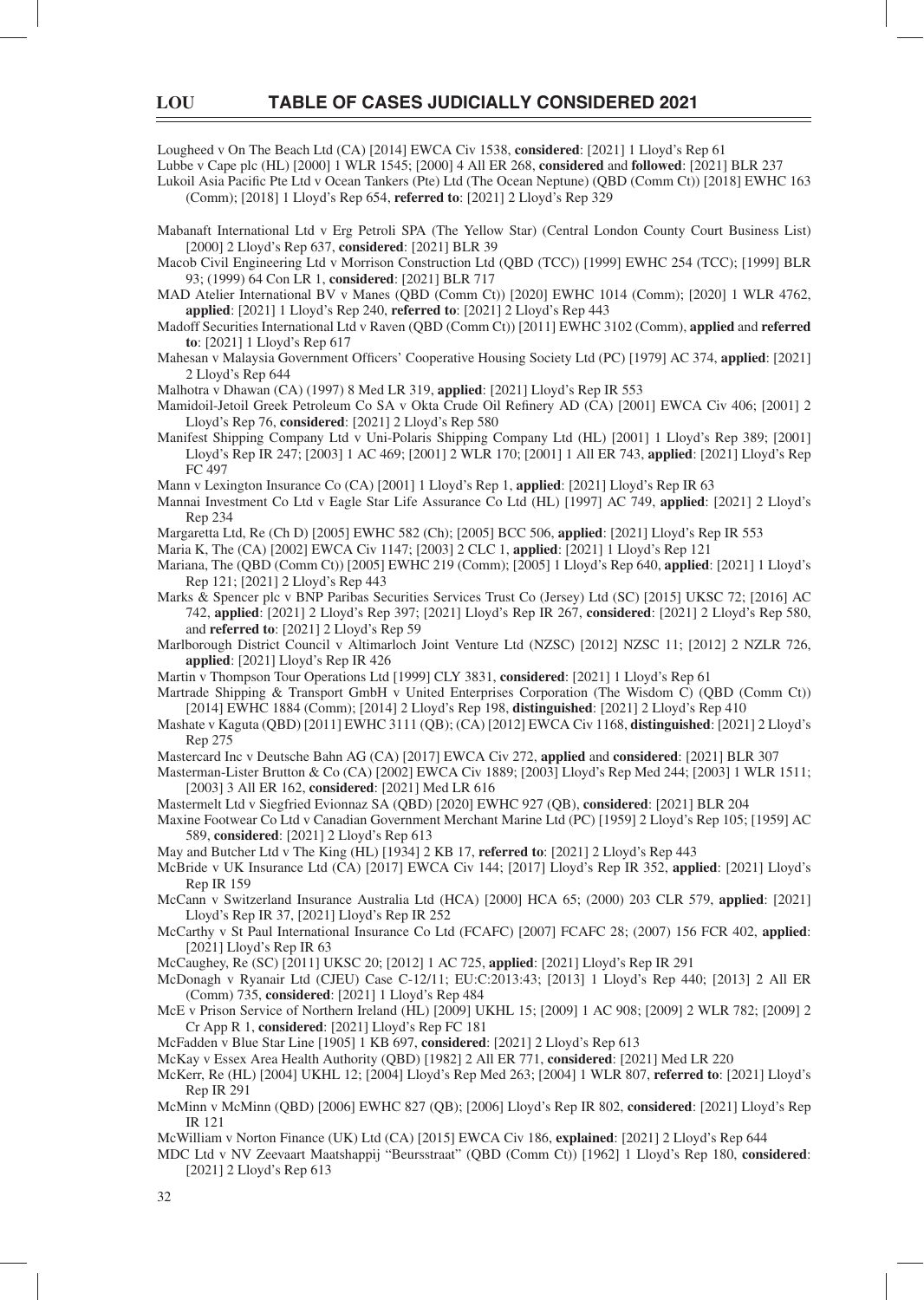Meadowside Buildings Development Ltd (In Liquidation) v 12–18 Hill Street Management Co Ltd (QBD TCC)) [2019] EWHC 2651 (TCC); [2020] Bus LR 917; 186 Con LR 148, **considered**: [2021] BLR 717

Meates v Attorney-General [1983] NZLR 308, **referred to**: [2021] Lloyd's Rep IR 537 Medsted Associates Ltd v Canaccord Genuity Wealth (International) Ltd (CA) [2019] EWCA Civ 83; [2019] 1 WLR

4481, **considered**: [2021] 1 Lloyd's Rep 465, **explained**: [2021] 2 Lloyd's Rep 644

Meehan's Application, Re (NICA) [2003] NICA 34, **followed**: [2021] Med LR 161 Melinda Holdings SA v Hellenic Mutual War Risks Association (Bermuda) Ltd (The Silva) (QBD (Comm Ct))

[2011] EWHC 181 (Comm); [2011] 2 Lloyd's Rep 141, **applied**: [2021] Lloyd's Rep IR 467

Mellacher v Austria (ECHR) (1990) 12 EHRR 391, **applied**: [2021] Lloyd's Rep IR 291

Mercedes Envoy, The (QBD (Comm Ct)) [1995] 2 Lloyd's Rep 559, **considered**: [2021] 1 Lloyd's Rep 465

Messagemate Australia Pty Ltd v National Credit Insurance Brokers (Pty Ltd) [2002] SASC 327; (2002) 12 ANZ Ins Cas 61-546, **applied**: [2021] Lloyd's Rep IR 467

MetLife Insurance Ltd v RGA Reinsurance Company of Australia Ltd (NSWCA) [2017] NSWCA 56; [2018] Lloyd's Rep IR 24, **applied**: [2021] Lloyd's Rep IR 252

Michael Wilson & Partners Ltd v Sinclair (CA) [2017] EWCA Civ 3; [2017] 1 Lloyd's Rep 136, **applied**: [2021] 2 Lloyd's Rep 601

Midland Bank Trust Co Ltd v Hett Stubbs and Kemp (A Firm) (Ch D) [1979] 1 Ch 384; [1978] 3 WLR 167, [1978] 3 All ER 571, **applied**: [2021] Lloyd's Rep FC 432

Midland Mainline Ltd v Eagle Star Insurance Co Ltd (CA) [2004] EWCA Civ 1042; [2004] 2 Lloyd's Rep 604, **applied**: [2021] Lloyd's Rep IR 63

Milebush Properties Ltd v Tameside Metropolitan Borough Council (CA) [2011] EWCA Civ 270, **applied**: [2021] Lloyd's Rep IR 51

Millhouse Capital UK Ltd v Sibir Energy plc (Re OJSC ANK Yugraneft) (Ch D) [2008] EWHC 2614 (Ch); [2010] BCC 475, **applied**: [2021] Lloyd's Rep IR 207

Minet v Morgan (CA) (1873) LR 8 Ch App 361, **applied**: [2021] Lloyd's Rep IR 454

Ministry of Defence v AB (CA) [2010] EWCA Civ 1317, **referred to**: [2021] Med LR 681

Ministry of Trade of the Republic of Iraq v Tsavliris Salvage (International) Ltd (The Altair) (QBD (Comm Ct)) [2008] EWHC 612 (Comm); [2008] 2 Lloyd's Rep 90, **considered**: [2021] 2 Lloyd's Rep 1

Minkin v Landsberg (trading as Barnet Family Law) (CA) [2015] EWCA Civ 1152; [2016] 1 WLR 1489, **applied**: [2021] Lloyd's Rep FC 432

Minmetals Germany GmbH v Ferco Steel Ltd (QBD (Comm Ct)) [1999] 1 All ER (Comm) 315; [1999] CLC 647, **applied**: [2021] 1 Lloyd's Rep 79

MIOM 1 Ltd v Sea Echo ENE (No 2) (QBD (Admlty Ct)) [2011] EWHC 2715 (Admlty); [2012] 1 Lloyd's Rep 140, **not followed**: [2021] 2 Lloyd's Rep 549

Miramar Maritime Corporation v Holborn Oil Trading Ltd (The Miramar) (HL) [1984] 2 Lloyd's Rep 129; [1984] 1 AC 676, **considered**: [2021] 1 Lloyd's Rep 150; [2021] Lloyd's Rep IR 127

Miramar, The (HL) [1984] 2 Lloyd's Rep 129; [1984] 1 AC 676, **considered**: [2021] 1 Lloyd's Rep 150; [2021] Lloyd's Rep IR 127

Miss Jay Jay, The (CA) [1987] 1 Lloyd's Rep 32, **applied**: [2021] Lloyd's Rep IR 63

Mitchell v Laing (CSIH) 1998 SC 342, **applied**: [2021] Lloyd's Rep IR 291

Mitchell v Watkinson (CA) [2014] EWCA Civ 1472, **applied**: [2021] Lloyd's Rep IR 467

Moens v Ryanair Ltd (CJEU) Case C-159/18; EU:C:2019:535; [2019] Bus LR 2041, **considered**: [2021] 1 Lloyd's Rep 484

Mogul Steamship Co Ltd v McGregor, Gow & Co (HL) [1892] AC 25, **applied**: [2021] 2 Lloyd's Rep 234

Monde Petroleum SA v Westernzagros Ltd (QBD (Comm Ct)) [2015] EWHC 67 (Comm), **distinguished**: [2021] BLR 625

Monica S, The (Adm Div) [1967] 2 Lloyd's Rep 113, **distinguished**: [2021] 2 Lloyd's Rep 266

Montan, The (CA) [1985] 1 Lloyd's Rep 189; [1985] 1 WLR 625, **applied**: [2021] 1 Lloyd's Rep 581

Montgomery v Lanarkshire Health Board (SC) [2015] UKSC 11; [2015] Med LR 149; [2015] 1 AC 1430; [2015] AC 1430; 2015 SLT 189; [2015] 2 WLR 768; [2015] 2 All ER 1031, **followed**: [2021] Med LR 449

Moore Large & Co Ltd v Hermes Credit and Guarantee plc (QBD (Comm Ct)) [2003] EWHC 26 (Comm); [2003] 1 Lloyd's Rep 163; [2003] Lloyd's Rep IR 315, **applied**: [2021] Lloyd's Rep IR 467

Moore v Knight [1891] 1 Ch 547, **considered**: [2021] Lloyd's Rep IR 344

Morrell v Wootten (1852) 16 Beav 197, **applied**: [2021] Lloyd's Rep IR 553

Morris v Harris (HL) [1927] AC 252, **referred to**: [2021] 1 Lloyd's Rep 225

Morris-Garner v One Step (Support) Ltd (SC) [2018] UKSC 20; [2018] 1 Lloyd's Rep 495, **applied**: [2021] Lloyd's Rep IR 344

MOS Beverages Pty Ltd v Insurance Australia Ltd (FCA) [2020] FCA 1716, **referred to**: [2021] Lloyd's Rep IR 377

Motor Oil Hellas (Corinth) Refineries SA v Shipping Corporation of India (The Kanchenjunga) (HL) [1990] 1 Lloyd's Rep 391, **unreported**: [2021] Lloyd's Rep IR 467

Mouat v Clark Boyce (NZCA) [1992] 2 NZLR 559, **referred to**: [2021] Lloyd's Rep IR 426

Mount Bruce Mining Pty Ltd v Wright Prospecting Pty Ltd (HCA) [2015] HCA 37; (2015) 256 CLR 104, **applied**: [2021] Lloyd's Rep IR 37, [2021] Lloyd's Rep IR 252

MRG (Japan) Ltd v Engelhard Metals Japan Ltd (QBD (Comm Ct)) [2003] EWHC 3418 (Comm); [2004] 1 Lloyd's Rep 731, **applied**: [2021] Lloyd's Rep IR 207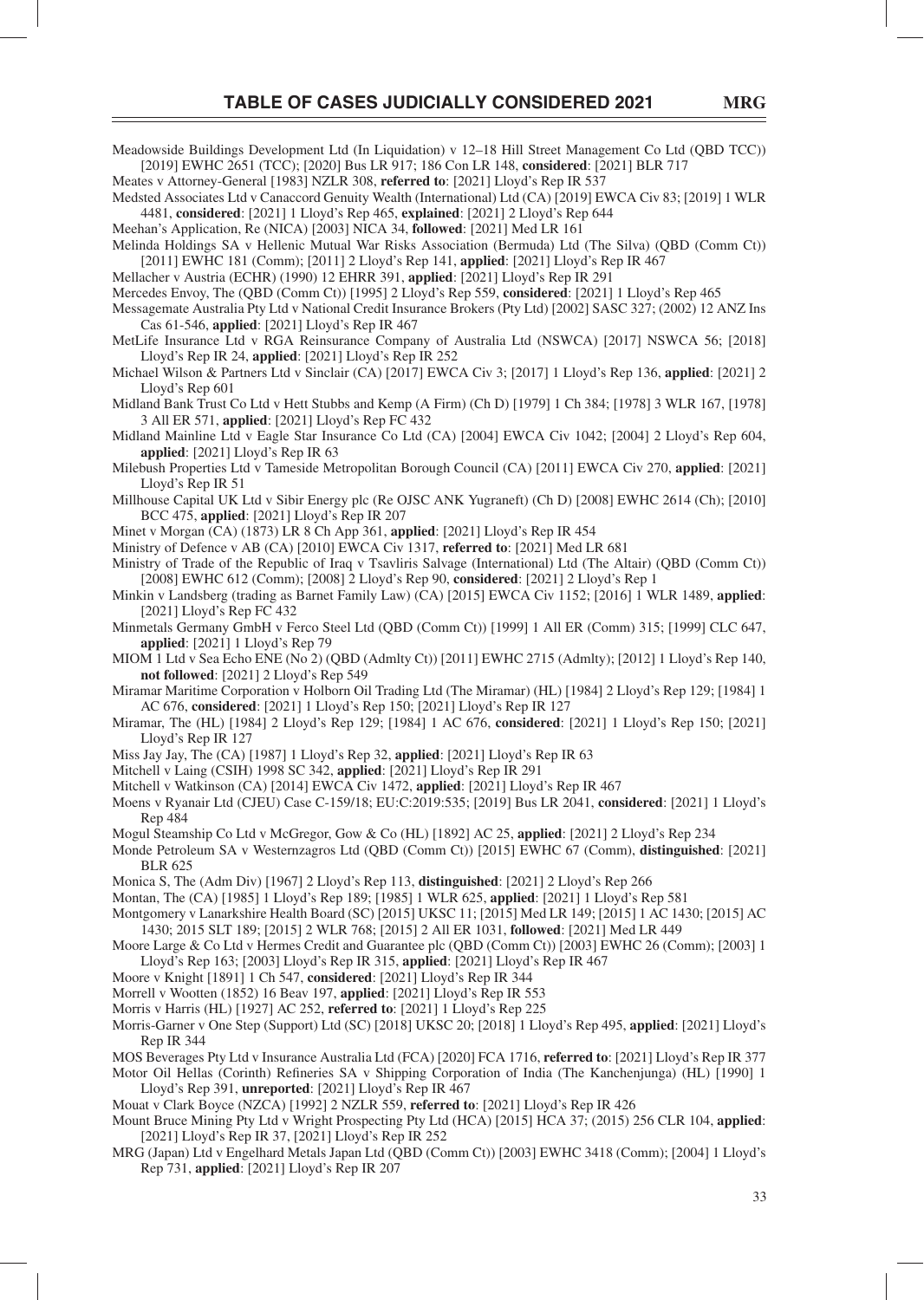MS Fashions Ltd v Bank of Credit and Commerce International SA (In Liquidation) (CA) [1993] Ch 425; [1993] 3 WLR 220; [1993] 3 All ER 769, **considered**: [2021] BLR 717

MSC Mediterranean Shipping Co SA v Cottonex Anstalt (CA) [2016] EWCA Civ 789; [2016] 2 Lloyd's Rep 494, **applied**: [2021] 2 Lloyd's Rep 234

MT Realisations Ltd, Re (Ch D) [2003] EWHC 2895 (Ch); [2004] 1 WLR 1678; [2004] 1 All ER 577, **considered**: [2021] BLR 717

Multiplex Constructions (UK) Ltd v Honeywell Control Systems Ltd (QBD (TCC)) [2007] EWHC 447 (TCC); [2007] BLR 195; (2007) 111 Con LR 78, **considered**: [2021] 1 Lloyd's Rep 413

Muncaster Castle, The (HL) [1961] 1 Lloyd's Rep 57; [1961] AC 807, **applied**: [2021] 2 Lloyd's Rep 613

Municipal Mutual Insurance Ltd v Sea Insurance Co Ltd (CA) [1998] Lloyd's Rep IR 421, **applied**: [2021] Lloyd's Rep IR 182

- Municipio de Mariana v BHP Group plc (QBD (TCC)) [2020] EWHC 2930 (TCC), **considered**: [2021] BLR 204, [2021] BLR 485
- Mutual Energy Ltd v Starr Underwriting Agents Ltd (QBD (TCC)) [2016] EWHC 590 (TCC); [2016] Lloyd's Rep IR 550; [2016] BLR 312, **applied**: [2021] Lloyd's Rep IR 467

Mutual Finance Ltd v John Wetton and Sons Ltd [1937] 2 KB 389, **applied**: [2021] 2 Lloyd's Rep 234

Mutual Shipping Corporation v Bayshore Shipping Co (The Montan) (CA) [1985] 1 Lloyd's Rep 189; [1985] 1 WLR 625, **applied**: [2021] 1 Lloyd's Rep 581

- MW High Tech Projects UK Ltd v Biffa Waste Services Ltd (QBD (TCC)) [2015] EWHC 949 (TCC), **distinguished**: [2021] 2 Lloyd's Rep 59
- Nagusina Naviera v Allied Maritime Inc (The Maria K) (CA) [2002] EWCA Civ 1147; [2003] 2 CLC 1, **applied**: [2021] 1 Lloyd's Rep 121

Nai Genova, The (CA) [1984] 1 Lloyd's Rep 353, **applied**: [2021] Lloyd's Rep IR 467

Nai Matteini, The (QBD (Comm Ct)) [1988] 1 Lloyd's Rep 452, **considered**: [2021] 1 Lloyd's Rep 177

Nai Superba, The (CA) [1984] 1 Lloyd's Rep 353, **applied**: [2021] Lloyd's Rep IR 467

Nancy, The (QBD (Comm Ct)) [2013] EWHC 2116 (Comm); [2014] 1 Lloyd's Rep 14; [2014] Lloyd's Rep IR 112, **considered**: [2021] 2 Lloyd's Rep 307

Nash v Eli Lilly & Co (CA) [1993] 1 WLR 782; [1993] 4 All ER 383, **considered**: [2021] Med LR 616

- National and Provincial Building Society v United Kingdom (ECHR) (1998) 25 EHRR 127, **referred to**: [2021] Lloyd's Rep IR 291
- National Assembly for Wales v Condron (CA) [2006] EWCA Civ 1573, **applied**: [2021] 1 Lloyd's Rep 1; [2021] Lloyd's Rep IR 1

National Crime Agency v Hussain and Others (QBD (Admin)) [2020] EWHC 432 (Admin); [2020] 1 WLR 2145, **followed**: [2021] Lloyd's Rep FC 207

- National Crime Agency v Robb (Ch D) [2014] EWHC 4384 (Ch); [2015] Lloyd's Rep FC 161; [2015] Ch 520, **referred to**: [2021] 2 Lloyd's Rep 601
- National Joint Stock Company Naftogaz of Ukraine v Public Joint Stock Company Gazprom (QBD (Comm Ct)) [2019] EWHC 658 (Comm); [2019] 2 Lloyd's Rep 20, **applied**: [2021] 1 Lloyd's Rep 617
- National Justice Compania Naviera SA v Prudential Assurance Co Ltd (The Ikarian Reefer) (QBD (Comm Ct)) [1993] 2 Lloyd's Rep 68, **applied** and **considered**: [2021] BLR 500
- National Oilwell (UK) Ltd v Davy Offshore Ltd (QBD (Comm Ct)) [1993] 2 Lloyd's Rep 582, **applied**: [2021] Lloyd's Rep IR 467
- National Shipping Company of Saudi Arabia v BP Oil Supply Co (The Abqaiq) (CA) [2012] 1 Lloyd's Rep 18, **considered**: [2021] BLR 39
- National Westminster Bank Ltd v Halesowen Presswork and Assemblies Ltd (HL) [1972] AC 785; [1972] 1 Lloyd's Rep 101; [1972] 2 WLR 455; [1972] 1 All ER 641, **considered**: [2021] BLR 717

National Westminster Bank plc v Morgan (HL) [1985] AC 686, **applied**: [2021] 2 Lloyd's Rep 234

Naviera Mogor SA v Société Metallurgique de Normandie (The Nogar Marin) (CA) [1988] 1 Lloyd's Rep 412, **considered**: [2021] 2 Lloyd's Rep 36

Navigazione Alta Italia SpA v Svenska Petroleum AB (The Nai Matteini) (QBD (Comm Ct)) [1988] 1 Lloyd's Rep 452, **considered**: [2021] 1 Lloyd's Rep 177

Navrom v Callitsis Ship Management SA (The Radauti) (QBD (Comm Ct)) [1987] 2 Lloyd's Rep 276, **referred to**: [2021] Lloyd's Rep IR 467

NDH Properties Ltd v Lupton Fawcett (Ch D) [2020] EWHC 3056 (Ch), **applied**: [2021] Lloyd's Rep IR 553

Nea Agrex SA v Baltic Shipping Co Ltd (The Agios Lazaros) (CA) [1976] 2 Lloyd's Rep 47, **applied**: [2021] 2 Lloyd's Rep 23

Nelmes v NRAM Ltd (CA) [2016] EWCA Civ 491, **applied**: [2021] 2 Lloyd's Rep 644

Nelson v Deutsche Lufthansa AG (CJEU) Joined Cases C-581/10 and C-629/10; [2013] 1 Lloyd's Rep 49; [2013] 1 All ER (Comm) 385, **applied**: [2021] 2 Lloyd's Rep 372

Nestor Maritime SA v Sea Anchor Shipping Co Ltd (QBD (Comm Ct)) [2012] EWHC 996 (Comm); [2012] 2 Lloyd's Rep 144, **applied**: [2021] 1 Lloyd's Rep 121

New Age Alzarooni 2 Ltd v Range Energy Natural Resources Inc (QBD (Comm Ct)) [2014] EWHC 4358 (Comm), **referred to**: [2021] 1 Lloyd's Rep 581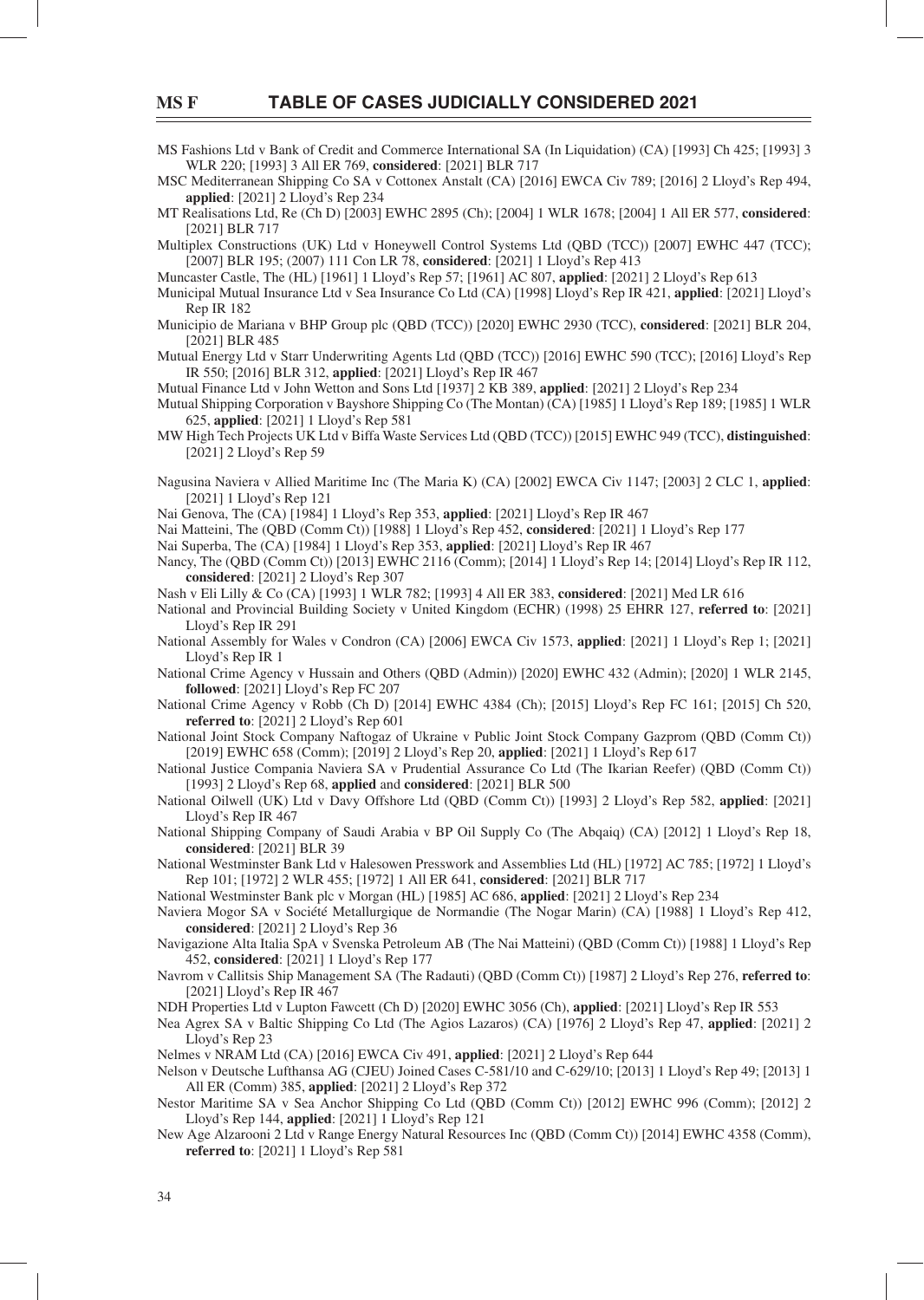- New Zealand Forest Products Ltd v New Zealand Insurance Co Ltd (PC) [1997] 1 WLR 1237; [1997] 3 NZLR 1, **applied**: [2021] Lloyd's Rep IR 63
- New Zealand Motor Bodies Ltd v Emslie (NZHC) [1985] 2 NZLR 569, **applied**: [2021] Lloyd's Rep IR 426
- New Zealand Shipping Co Ltd v A M Satterthwaite & Co Ltd (The Eurymedon) (PC) [1974] 1 Lloyd's Rep 534; [1975] AC 154, **considered**: [2021] 2 Lloyd's Rep 109

New, Prance & Garrard's Trustee v Hunting [1897] 2 QB 19, **applied**: [2021] Lloyd's Rep IR 553

Newell v Goldenberg (QBD) [1995] 6 Med LR 371, 374, **considered**: [2021] Med LR 681

Nicholas-Pillai v General Medical Council (QBD (Admin)) [2009] EWHC 1048 (Admin), **considered**: [2021] Med LR 161

Nogar Marin, The (CA) [1988] 1 Lloyd's Rep 412, **considered**: [2021] 2 Lloyd's Rep 36

- Nomura International plc v Granada Group Ltd (QBD (Comm Ct)) [2007] EWHC 642 (Comm), **distinguished**: [2021] BLR 126
- Nori Holdings Ltd v Public Joint-Stock Company Bank Otkritie Financial Corporation (QBD (Comm Ct)) [2018] EWHC 1343 (Comm); [2018] 2 Lloyd's Rep 80, **applied**: [2021] 1 Lloyd's Rep 225
- Norris, In re (HL) [2001] UKHL 34, [2001] 1 WLR 1388; [2001] 3 All ER 961, **considered**: [2021] Lloyd's Rep FC 11
- North West Anglia NHS Foundation Trust v Gregg (CA) [2019] EWCA Civ 387; [2019] Med LR 226; [2019] ICR 1279; [2019] IRLR 570, **distinguished**: [2021] Med LR 720
- Northern Ireland Human Rights Commission for Judicial Review (Northern Ireland), Re (SC) [2018] UKSC 27; [2018] NI 228; [2019] 1 All ER 173, **applied**: [2021] Lloyd's Rep IR 291
- Northern Shipping Co v Deutsche Seereederei GmbH (The Kapitan Sakharov) (CA) [2000] 2 Lloyd's Rep 255, **distinguished**: [2021] 2 Lloyd's Rep 613

Norwegian Jade, The [2016] EWHC (Admlty); [2018] Lloyd's Rep Plus 27, **considered**: [2021] 1 Lloyd's Rep 61

- Novoship (UK) Ltd v Mikhaylyuk (QBD (Comm Ct)) [2012] EWHC 3586 (Comm), **applied**: [2021] 2 Lloyd's Rep 644
- NV Bureau Wijsmuller v "Tojo Maru" (Owners) (The Tojo Maru) (Adm Div) [1969] 1 Lloyd's Rep 133; (CA) [1969] 2 Lloyd's Rep 193, **considered**: [2021] 2 Lloyd's Rep 549
- O'Brien v Chief Constable of South Wales Police (HL) [2005] UKHL 26; [2005] 2 AC 534; [2005] 2 WLR 1038; [2005] 2 All ER 931, **considered**: [2021] BLR 126
- O'Neill v FSS Trustee Corporation (NSWSC) [2015] NSWSC 1248, **applied**: [2021] Lloyd's Rep IR 252
- OBG Ltd v Allan (HL) [2007] UKHL 21; [2008] AC 1, **applied**: [2021] 2 Lloyd's Rep 234
- Obrascon Huarte Lain SA v Qatar Foundation for Education, Science and Community Development (QBD (Comm Ct)) [2019] EWHC 2539 (Comm); [2019] 2 Lloyd's Rep 559, **applied**: [2021] 1 Lloyd's Rep 593
- Ocean Frost, The (CA) [1985] 1 Lloyd's Rep 1, **applied**: [2021] Lloyd's Rep IR 467
- Ocean Neptune, The (QBD (Comm Ct)) [2018] EWHC 163 (Comm); [2018] 1 Lloyd's Rep 654, **referred to**: [2021] 2 Lloyd's Rep 329

Ocean Victory, The (CA) [2015] EWCA Civ 16; [2015] 1 Lloyd's Rep 381; (SC) [2017] UKSC 35; [2017] 1 Lloyd's Rep 521; [2017] 1 WLR 1793, **considered**: [2021] 1 Lloyd's Rep 150; [2021] Lloyd's Rep IR 127

- Officer L, Re (HL) [2007] UKHL 36; [2007] 1 WLR 2135; [2007] 4 All ER 965, considered: [2021] Med LR 161 Ohpen Operations UK Ltd v Invesco Fund Managers Ltd (QBD (TCC)) [2019] EWHC 2246 (TCC); [2019] BLR 576, **distinguished**: [2021] 2 Lloyd's Rep 340
- Oil & Natural Gas Corporation Ltd v SAW Pipes Ltd (SC India) AIR 2003 SC 2629; [2003] All India Rep 2629, **not followed**: [2021] 2 Lloyd's Rep 527 and **referred to**: [2021] 2 Lloyd's Rep 559
- Olden v Crown Prosecution Service (CA) [2010] EWCA Civ 961, **considered**: [2021] Lloyd's Rep FC 11
- Oltenia, The (QBD (Comm Ct)) [1982] 1 Lloyd's Rep 448; [1982] 3 All ER 244, **considered**: [2021] BLR 39
- Onley v Catlin Syndicate Ltd as the Underwriting Member of Lloyd's Syndicate 2003 (FCAFC) [2018] FCAFC 119, **applied**: [2021] Lloyd's Rep IR 37
- Oriental Dragon, The, HCAJ 162/2012, High Court of Hong Kong, unreported, **distinguished**: [2021] 2 Lloyd's Rep 323
- Orient-Express Hotels Ltd v Assucurazioni Generali SpA (QBD (Comm Ct)) [2010] EWHC 1186 (Comm); [2010] Lloyd's Rep IR 531, **overruled**: [2021] Lloyd's Rep IR 63
- Ouais Group Engineering and Contracting v Saipem SpA (QBD (Comm Ct)) [2013] EWHC 990 (Comm), **applied**  and **considered**: [2021] 2 Lloyd's Rep 59

Owen v Martin (CA) [1992] PIQR Q151, **considered**: [2021] Med LR 546

- Owusu v Jackson (ECJ) Case C-281/02; EU:C:2005:120; [2005] ECR I-1383; [2005] 1 Lloyd's Rep 452; [2005] QB 801, **applied**: [2021] 1 Lloyd's Rep 511, **referred to**: [2021] 2 Lloyd's Rep 275
- Oxford Shipping Co Ltd v Nippon Yusen Kaisha (The Eastern Saga) (QBD (Comm Ct)) [1984] 2 Lloyd's Rep 373; [1984] 3 All ER 835, **considered**: [2021] BLR 1, **referred to**: [2021] 1 Lloyd's Rep 1; [2021] Lloyd's Rep IR 1
- P v Q (QBD (Comm Ct)) [2018] EWHC 1399 (Comm); [2018] 2 Lloyd's Rep 452, **applied**: [2021] 1 Lloyd's Rep 395
- P&P Property Ltd v Owen White & Catlin LLP and Another (CA) [2018] EWCA Civ 1082; [2018] Lloyd's Rep FC 445; [2018] 3 WLR 1244; [2018] 4 All ER 277, **considered** and **distinguished**: [2021] Lloyd's Rep FC 432

35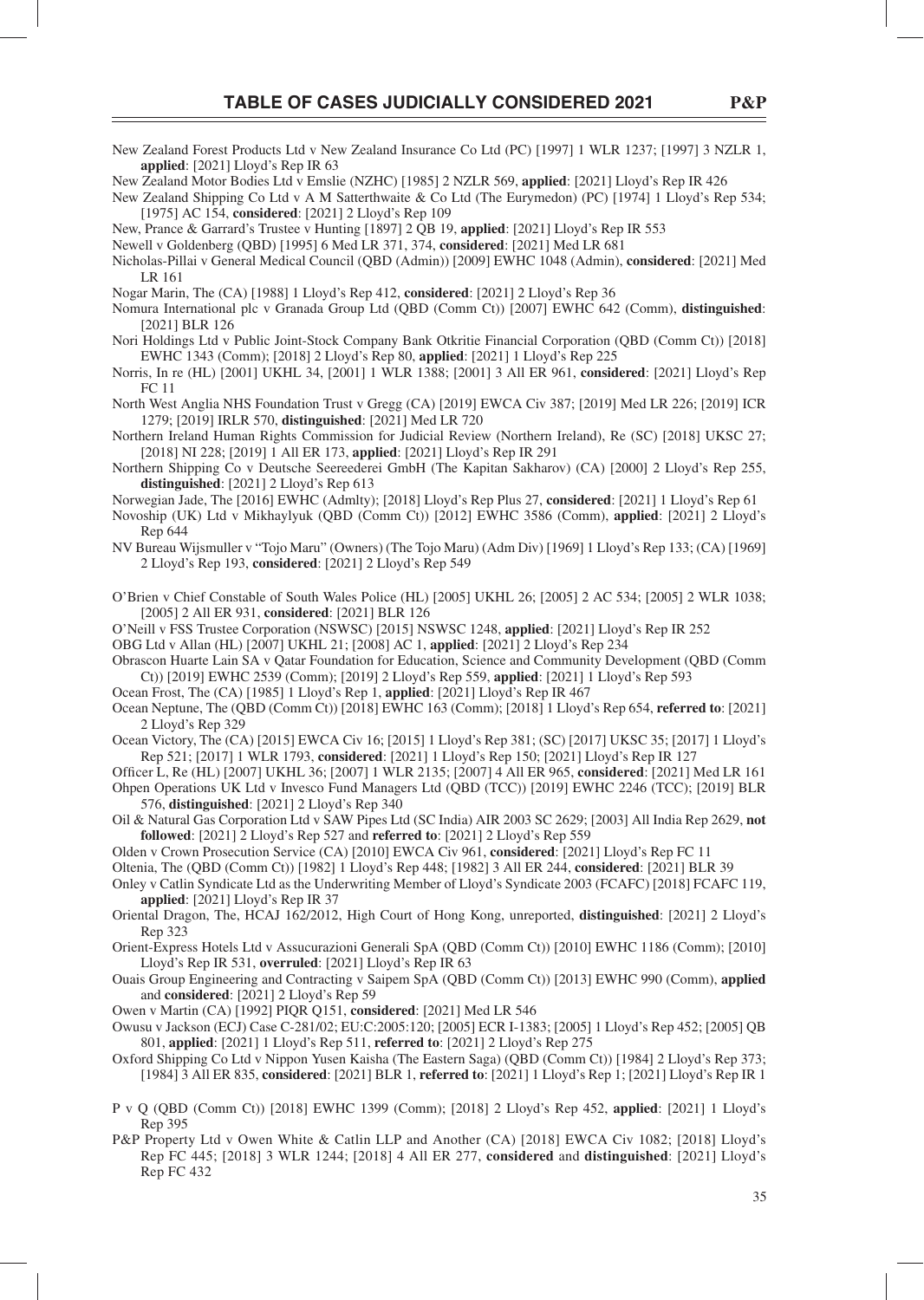P'Auer AG v Polybuild Technologies International Pty Ltd (VSCA) [2015] VSCA 42, **applied**: [2021] Lloyd's Rep IR 537

Pacific Molasses Co v Entre Rios Compania Naviera SA (The San Nicholas) (CA) [1976] 1 Lloyd's Rep 8, **considered**: [2021] 1 Lloyd's Rep 177

Pagnan SpA v Tradax Ocean Transportation SA (QBD (Comm Ct)) [1986] 2 Lloyd's Rep 646, **referred to**: [2021] Lloyd's Rep IR 63

Pagnan SpA v Tradax Ocean Transportation SA (CA) [1987] 2 Lloyd's Rep 342, **considered**: [2021] 1 Lloyd's Rep 258, **referred to**: [2021] Lloyd's Rep IR 63

Pamphilos, The (QBD (Comm Ct)) [2002] EWHC 2292 (Comm); [2002] 2 Lloyd's Rep 681, **applied**: [2021] 2 Lloyd's Rep 188

Pan Atlantic Insurance Co Ltd v Pine Top Insurance Co Ltd (HL) [1994] 2 Lloyd's Rep 427; [1995] 1 AC 501, **applied**: [2021] Lloyd's Rep IR 401, [2021] Lloyd's Rep IR 467

Pan Ocean Co Ltd v China-Base Group Co Ltd (The Grand Ace 12) (QBD (Comm Ct)) [2019] EWHC 982 (Comm); [2019] 2 Lloyd's Rep 335, **considered**: [2021] 1 Lloyd's Rep 169, [2021] 1 Lloyd's Rep 194

Panama and South Pacific Telegraph Co v India Rubber, Gutta Percha, and Telegraph Works Co (1875) LR 10 Ch App 515, **applied**: [2021] 2 Lloyd's Rep 644

Pangood Ltd v Barclay Brown & Co Ltd (CA) [1999] Lloyd's Rep IR 405; [1999] Lloyd's Rep PN 237, **considered**: [2021] Lloyd's Rep IR 553

Pantelli Associates Ltd v Corporate City Developments Number Two Ltd (QBD (TCC)) [2010] EWHC 3189 (TCC); [2011] PNLR 12, **considered**: [2021] BLR 126

PAO Tatneft v Ukraine (Ch D) [2019] EWHC 3740 (Ch), **applied**: [2021] 1 Lloyd's Rep 1; [2021] Lloyd's Rep IR 1, **considered**: [2021] BLR 1

PAO Tatneft v Ukraine (QBD (Comm Ct)) [2020] EWHC 3161 (Comm); [2021] 1 Lloyd's Rep 240, **applied**: [2021] 1 Lloyd's Rep 617

Paragon Finance plc v D B Thakerar & Co (CA) [1999] 1 All ER 400, **applied**: [2021] BLR 307; [2021] Lloyd's Rep IR 553, **considered**: [2021] BLR 307

Parker v National Farmers Union Mutual Insurance Society (QBD (Comm Ct)) [2012] EWHC 2156 (Comm); [2013] Lloyd's Rep IR 253, **applied**: [2021] Lloyd's Rep IR 401

Parkinson v St James and Seacroft University Hospital NHS Trust (CA) [2001] EWCA Civ 530; [2001] Lloyd's Rep Med 309; [2002] QB 266; [2001] 3 WLR 376; [2001] 3 All ER 97; [2001] PNLR 43; [2001] PIQR Q12, **distinguished**: [2021] Med LR 523

Parkwood Leisure Ltd v Laing O'Rourke Wales and West Ltd (QBD (TCC)) [2013] EWHC 2665 (TCC); [2013] BLR 589, **considered**: [2021] BLR 705

Parry-Jones v The Law Society (CA) [1969] 1 Ch 1, **considered**: [2021] Lloyd's Rep FC 181

Partenreederei M/S Heidberg v Grosvenor Grain and Feed Co Ltd (The Heidberg) (QBD (Comm Ct)) [1994] 2 Lloyd's Rep 287, **considered**: [2021] 1 Lloyd's Rep 177

Patel v Mirza (SC) [2016] UKSC 42; [2016] 2 Lloyd's Rep 300; [2016] Lloyd's Rep FC 435, **considered**: [2021] 2 Lloyd's Rep 542

- Patrick v Royal London Mutual Insurance Society (CA) [2006] EWCA Civ 421; [2007] Lloyd's Rep IR 85, **applied**: [2021] Lloyd's Rep IR Plus 37, **considered**: [2021] Lloyd's Rep IR Plus 37; [2021] Lloyd's Rep IR 233
- Pattni v First Leicester Buses Ltd (CA) [2011] EWCA Civ 1384; [2012] Lloyd's Rep IR 577; [2012] RTR 17, **applied**: [2021] Lloyd's Rep IR 159

Paul Smith Ltd v H & S International Holding Inc (QBD (Comm Ct)) [1991] 2 Lloyd's Rep 127, **applied**: [2021] 1 Lloyd's Rep 607

Pavledes v Hadjisavva (Ch D) [2013] EWHC 124 (Ch), **applied**: [2021] Lloyd's Rep IR 51

PC Harrington Contractors Ltd v Systech International Ltd (CA) [2012] EWCA Civ 1371; [2013] BLR 1; [2013] Bus LR 970, **considered**: [2021] BLR 542

PCL v Y Regional Government of X (QBD (Comm Ct)) [2015] EWHC 68 (Comm); [2015] 1 Lloyd's Rep 483; [2015] 1 WLR 3948, **applied**: [2021] 2 Lloyd's Rep 275

Peach Grey & Co v Sommers [1995] ICR 549, **applied**: [2021] Lloyd's Rep IR 145

Pearl Petroleum Co Ltd v Kurdistan Regional Government of Iraq (QBD (Comm Ct)) [2015] EWHC 3361 (Comm); [2016] 1 Lloyd's Rep 441; [2016] 4 WLR 2, **applied** and **doubted**: [2021] 2 Lloyd's Rep 275

Peer International Corporation v Termidor Music Publishers Ltd (Ch D) [2005] EWHC 1048 (Ch), **considered**: [2021] BLR 54

Pelorus, The (QSC) [1987] 2 Lloyd's Rep 666, **followed**: [2021] 2 Lloyd's Rep 637

People (Attorney General), The v O'Brien (IESC) [1965] IR 142, **applied**: [2021] Lloyd's Rep FC 365

Perry v Raleys Solicitors (SC) [2019] UKSC 5; [2020] AC 352; [2019] 2 WLR 636; [2019] 2 All ER 937, **considered**: [2021] BLR 588

Personal Management Solutions Ltd v Gee 7 Group Ltd (Ch D) [2016] EWHC 891 (Ch), **considered**: [2021] BLR 612 Pešková v Travel Service AS (CJEU) Case C-315/15; EU:C:2017:342; [2017] Bus LR 1134, **considered**: [2021] 1 Lloyd's Rep 484

Peter der Grosse, The (1875) 1 PD 414, **considered**: [2021] 2 Lloyd's Rep 36

Peterson Farms Inc v C&M Farming Ltd (QBD) [2003] EWHC 2298 (QB); [2004] 1 Lloyd's Rep 614, **applied**: [2021] 1 Lloyd's Rep 617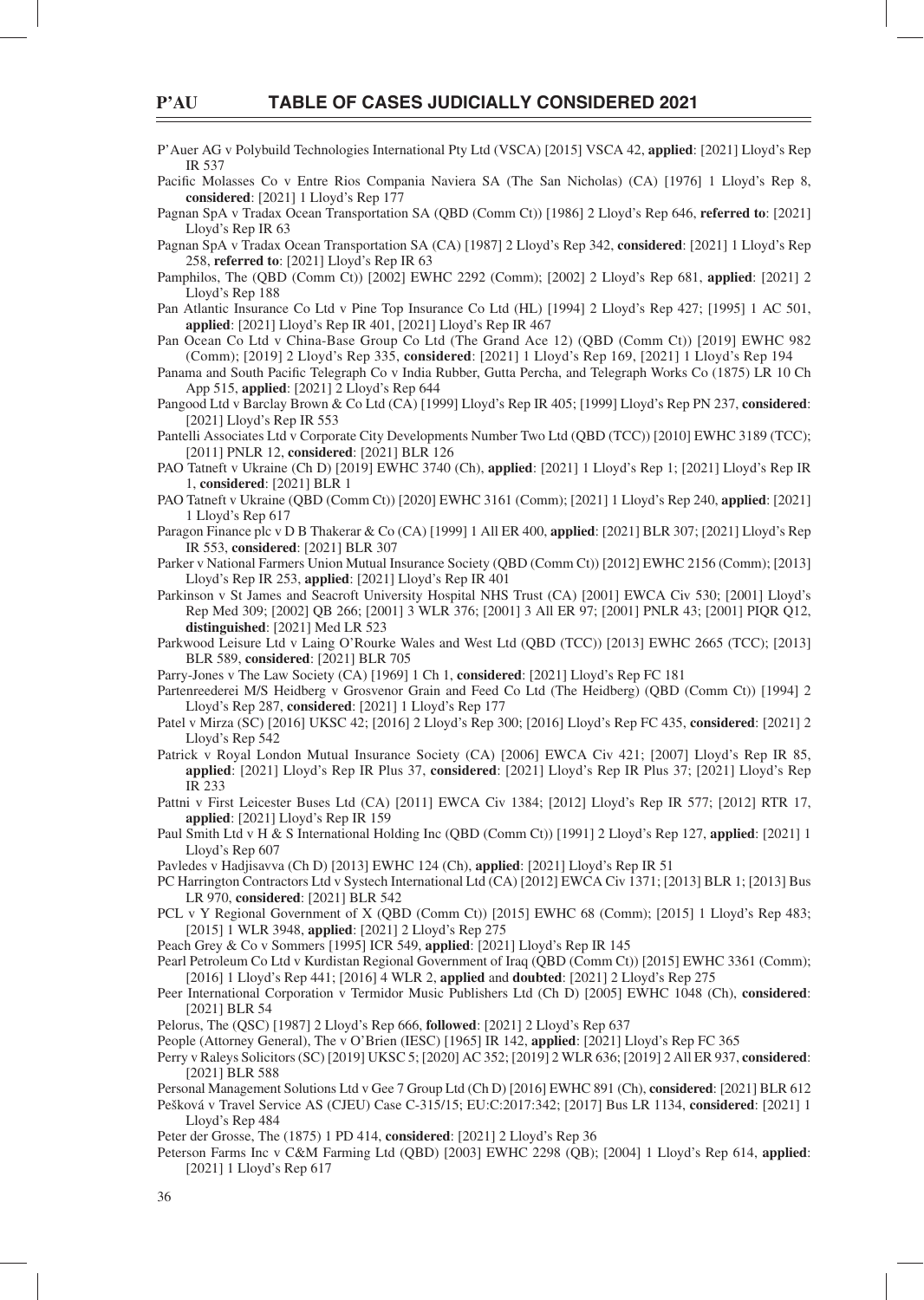Petro Ranger, The (QBD (Comm Ct)) [2001] 2 Lloyd's Rep 348, **applied**: [2021] 2 Lloyd's Rep 188

- Petrochemical Industries Co (KSC) v Dow Chemical Co (QBD (Comm Ct)) [2012] EWHC 2739 (Comm); [2012] 2 Lloyd's Rep 691, **applied**: [2021] 2 Lloyd's Rep 188
- Petroships Pte Ltd v Petec Trading and Investment Corporation (The Petro Ranger) (QBD (Comm Ct)) [2001] 2 Lloyd's Rep 348, **applied**: [2021] 2 Lloyd's Rep 188
- Peyman v Lanjani (CA) [1985] 1 Ch 457, **applied**: [2021] Lloyd's Rep IR 467, **considered**: [2021] 1 Lloyd's Rep 240, **referred to**: [2021] 2 Lloyd's Rep 443
- Philips v Ward (CA) [1956] 1 WLR 471; [1956] 1 All ER 874, **followed**: [2021] BLR 189
- Phipps v General Medical Council (CA) [2006] EWCA Civ 397; [2006] Lloyd's Rep Med 345, **followed**: [2021] Med LR 273
- Photo Production Ltd v Securicor Transport Ltd (HL) [1980] AC 827; [1980] 1 All ER 556, **considered** and **followed**: [2021] BLR 440

Pickering, Re (1883) 25 Ch D 247, **applied**: [2021] Lloyd's Rep IR 454

- Piepenbrock v Associated Newspapers Ltd and Others (QBD) [2020] EWHC 1708 (QB), **applied**: [2021] BLR 459, [2021] BLR 612
- PJSC Aeroflot Russian Airlines v Leeds (Trustees of the estate of Boris Berezovsky) (Ch D) [2018] EWHC 1735 (Ch); [2018] 4 Costs LR 775, **considered**: [2021] BLR 160
- Playboy Club London Ltd v Banca Nazionale del Lavoro SpA (CA) [2018] EWCA Civ 2025, **applied**: [2021] 1 Lloyd's Rep 79
- Pocket Kings Ltd v Safenames Ltd (Ch D) [2009] EWHC 2529 (Ch); [2010] Ch 438, **considered**: [2021] 2 Lloyd's Rep 275
- Pomiechowski v District Council of Legnica, Poland (SC) [2012] UKSC 20; [2012] 1 WLR 1604; [2012] 4 All ER 667, **distinguished**: [2021] BLR 599
- Poole Borough Council v GN and Another (SC) [2019] UKSC 25; [2020] AC 780; [2019] 2 WLR 1478; [2019] 4 All ER 581, **considered**: [2021] BLR 319

Port Caledonia and The Anna, The (PDA) [1903] P 184, **applied**: [2021] 2 Lloyd's Rep 234

- Porter v Magill (HL) [2001] UKHL 67; [2002] AC 357; [2002] 2 WLR 37; [2002] 1 All ER 465, **applied**: [2021] 1 Lloyd's Rep 1; [2021] Lloyd's Rep IR 1, **considered**: [2021] BLR 1; [2021] Med LR 350
- Post Office v Norwich Union Fire Insurance Society Ltd (CA) [1967] 1 Lloyd's Rep 216; [1967] 2 QB 363, applied and **considered**: [2021] Lloyd's Rep IR 51, **referred to**: [2021] Lloyd's Rep IR 145
- Pourghazi v Kamyab (Ch D) [2019] EWHC 1300 (Ch), **applied**: [2021] 1 Lloyd's Rep 281
- Powell & Thomas v Evan Jones & Co (CA) [1905] 1 KB 11, **distinguished**: [2021] Lloyd's Rep IR 553
- Powell v Streatham Manor Nursing Home (HL) [1935] AC 243, **applied**: [2021] Lloyd's Rep IR 467
- PRA Electrical Pty Ltd v Perseverance Exploration Pty Ltd (VSCA) [2007] VSCA 310; (2007) 20 VR 487, **referred to**: [2021] Lloyd's Rep IR 537
- Prattley Enterprises Ltd v Vero Insurance New Zealand Ltd (NZHC) [2015] NZHC 1444, **distinguished** and **referred to**: [2021] Lloyd's Rep IR 426
- Prentis Donegan & Partners Ltd v Leeds & Leeds Co Inc (QBD (Comm Ct)) [1998] 2 Lloyd's Rep 326, **applied**: [2021] Lloyd's Rep IR 553
- Prest v Petrodel Resources Ltd (SC) [2013] UKSC 34; [2013] 2 AC 415; [2013] 3 WLR 1; [2013] 4 All ER 673, **followed**: [2021] Lloyd's Rep FC 74
- Prestige, The (QBD (Comm Ct)) [2013] EWHC 2840 (Comm); [2014] 1 Lloyd's Rep 137, **applied**: [2021] 2 Lloyd's Rep 329
- Prestige, The (No 4) (QBD (Comm Ct)) [2020] EWHC 1920 (Comm); [2020] 2 Lloyd's Rep 356, **applied**: [2021] 1 Lloyd's Rep 511
- Prifti v Musini Sociedad Anonima de Seguros y Reaseguros (No 2) (QBD (Comm Ct)) [2005] EWHC 832 (Comm); [2006] Lloyd's Rep IR 221, **applied**: [2021] 1 Lloyd's Rep 617
- Primera Maritime (Hellas) Ltd v Jiangsu Eastern Heavy Industry Co Ltd (QBD (Comm Ct)) [2013] EWHC 3066 (Comm); [2014] 1 Lloyd's Rep 255, **applied**: [2021] 2 Lloyd's Rep 188
- Primetrade AG v Ythan Ltd (The Ythan) (QBD (Comm Ct)) [2005] EWHC 2399 (Comm); [2006] 1 Lloyd's Rep 457, **applied**: [2021] 1 Lloyd's Rep 240; [2021] 2 Lloyd's Rep 443
- Professional Standards Authority v General Pharmaceutical Council and Onwughalu (QBD (Admin)) [2014] EWHC 2521 (Admin), **considered**: [2021] Med LR 161
- Professional Standards Authority v Health and Care Professions Council and Doree (CA) [2017] EWCA Civ 319, **followed**: [2021] Med LR 161
- Progress Bulk Carriers Ltd v Tube City IMS LLC (The Cenk Kaptanoglu) (QBD (Comm Ct)) [2012] EWHC 273 (Comm); [2012] 1 Lloyd's Rep 501, **applied**: [2021] 2 Lloyd's Rep 234

Promontoria (Oak) Ltd v Emanuel (Ch D) [2020] EWHC 104 (Ch), **applied**: [2021] Med LR 546

Propend Finance Pty Ltd v Sing (CA) (1997) 111 ILR 611, **applied**: [2021] 2 Lloyd's Rep 275

- Property Alliance Group Ltd v Royal Bank of Scotland plc (Ch D) [2015] EWHC 3187 (Ch); [2016] 1 WLR 992, **considered**: [2021] Lloyd's Rep FC 181
- Protasco Bhd v PT Anglo Slavic Utama (High Court Kuala Lumpur) [2019] 9 MLJ 417, **considered**, **not followed**  and **referred to**: [2021] Lloyd's Rep FC 286
- Provincial Insurance Australia Pty Ltd v Consolidated Wood Products Pty Ltd (NSWSC) (1991) 25 NSWLR 541; (1991) 6 ANZ Ins Cas 61-066, **applied**: [2021] Lloyd's Rep IR 252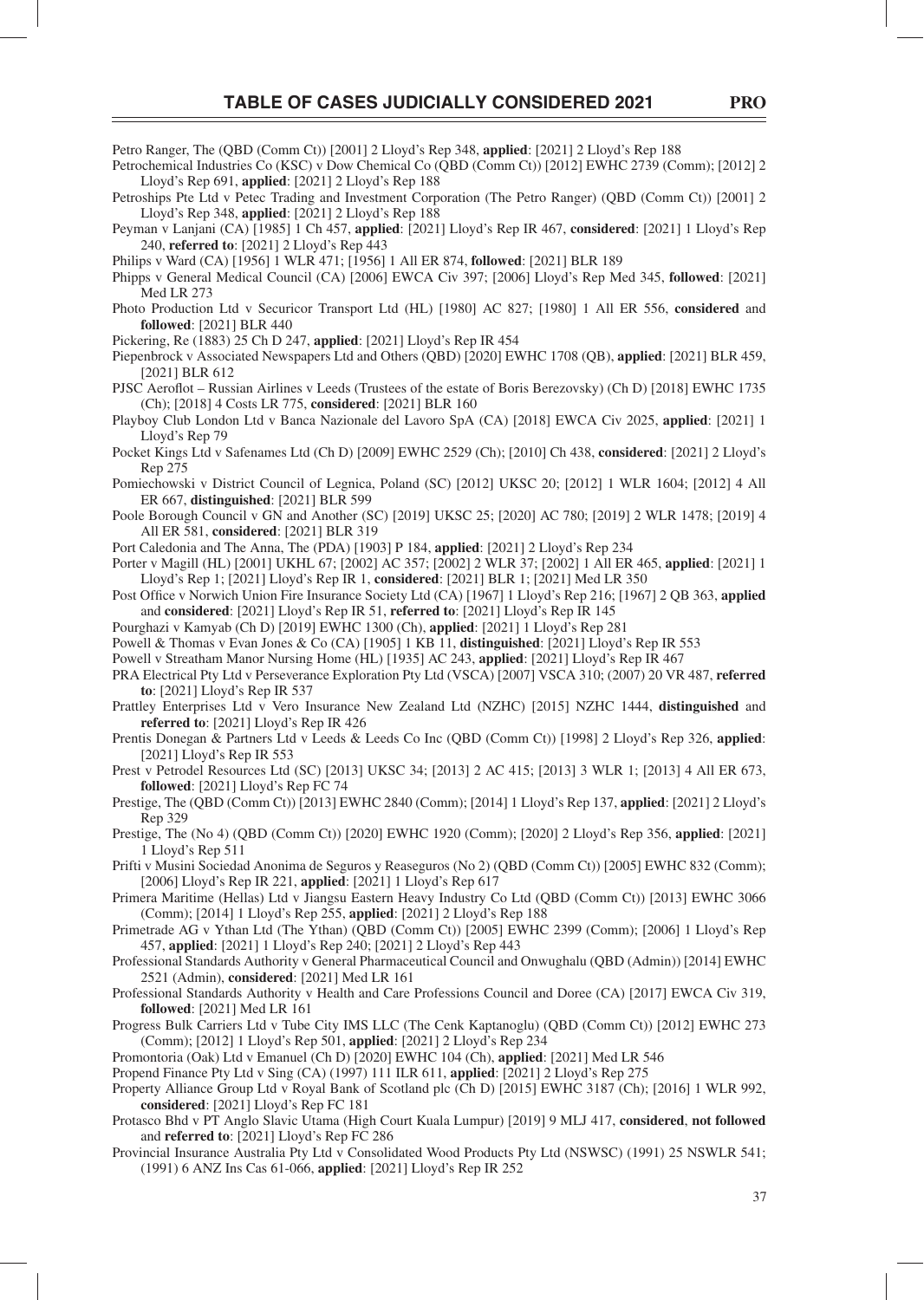Prudential LMI Commercial Insurance Co v Colleton Enterprises Inc, 976 F.2d 727 (1992), **applied**: [2021] Lloyd's Rep IR 63

PT Asuransi Jasa Indonesia (Persero) v Dexia Bank SA (SGCA) [2006] SGCA 41; [2007] 1 SLR(R) 597, **applied**: [2021] 2 Lloyd's Rep 527, [2021] 2 Lloyd's Rep 559

Purslow v Baily (KB) (1704) 2 Ld Raym 1039, **applied**: [2021] 1 Lloyd's Rep 281

Q's Estate, Re (QBD (Comm Ct)) [1999] 1 Lloyd's Rep 931, **referred to**: [2021] 1 Lloyd's Rep 371

Qingdao Huiquan Shipping Co v Shanghai Dong He Xin Industry Group Co Ltd (QBD (Comm Ct)) [2018] EWHC 3009 (Comm); [2019] 1 Lloyd's Rep 520, **considered**: [2021] 2 Lloyd's Rep 354

Quest, The (QBD (Comm Ct)) [2014] EWHC 2654 (Comm); [2014] 2 Lloyd's Rep 600, **applied**: [2021] 2 Lloyd's Rep 23 Quintano v B W Rose Pty Ltd (NSWSC) [2008] NSWSC 793, **applied**: [2021] Lloyd's Rep IR 252

Qureshi v Nickerson (BC CA) (1991) 77 DLR (4th) 1, **distinguished**: [2021] Lloyd's Rep IR 377

R (A Minor) (Wardship: Consent to Treatment), In re (CA) [1992] Fam 11, **applied**: [2021] Med LR 183

- R (Al-Skeini) v Secretary of State for Defence (HL) [2007] UKHL 26; [2008] 1 AC 153; [2007] 3 WLR 33; [2007] 3 All ER 685, **followed**: [2021] Lloyd's Rep FC 229
- R (Campaign to End All Animal Experiments (t/a the British Union for the Abolition of Vivisection)) v Secretary of State for the Home Department (CA) [2008] EWCA Civ 417, **distinguished**: [2021] Med LR 259
- R (Condron) v National Assembly for Wales (CA) [2006] EWCA Civ 1573, **considered**: [2021] BLR 1
- R (Cotter (A Child)) v National Institute for Health and Care Excellence (NICE) (QBD (Admin)) [2020] EWHC 435 (Admin), **applied**: [2021] Med LR 259
- R (Countryside Alliance) v Her Majesty's Attorney General (HL) [2007] UKHL 52; [2008] 1 AC 719, **applied**: [2021] Lloyd's Rep IR 291
- R (D (A Minor)) v Camberwell Green Youth Court (HL) [2005] UKHL 4; [2005] 1 WLR 393; [2005] 1 All ER 999; [2005] 2 Cr App R 1, **applied**: [2021] Lloyd's Rep FC 403
- R (D2M Solutions Ltd) v Secretary of State for Communities and Local Government (QBD (Admin)) [2017] EWHC 3409 (Admin); [2017] WLR(D) 859, **considered**: [2021] BLR 319
- R (Dutta) v General Medical Council (QBD (Admin)) [2020] EWHC 1974 (Admin); [2020] Med LR 426, **considered**: [2021] Med LR 232
- R (Factortame) v Secretary of State for Transport (No 8) (CA) [2002] EWCA Civ 932; [2003] BLR 1; [2003] QB 381; [2002] 3 WLR 1104; [2002] 4 All ER 97, **considered**: [2021] Med LR 350
- R (Government of the United States of America) v Bow Street Magistrates' Court (QBD (Admin)) [2006] EWHC 2256 (Admin); [2007] 1 WLR 1157, **referred to**: [2021] Lloyd's Rep FC 286
- R (Hart) v Blackfriars Crown Court and HMRC (QBD (Admin)) [2017] EWHC 3091 (Admin), **applied**: [2021] Lloyd's Rep FC 143
- R (International Air Transport Association (IATA) and European Low Fares Airlines Association (ELFAA)) v Department for Transport (ECJ) Case C-344/04 [2006] ECR I-403; [2006] 2 CMLR 20, **applied**: [2021] 2 Lloyd's Rep 372
- R (London Borough of Brent) v Hussain (CA) [2014] EWCA Crim 2344; [2015] Lloyd's Rep FC 102, **cited with approval**: [2021] Lloyd's Rep FC 197
- R (Lumsdon) v Legal Services Board (CA) [2014] EWCA Civ 1276, **considered**: [2021] Lloyd's Rep FC 181
- R (Morgan Grenfell & Co Ltd) v Special Commissioner of Income Tax (HL) [2002] UKHL 21; [2003] 1 AC 563; [2002] 2 WLR 1299; [2002] 3 All ER 1, **considered**: [2021] Lloyd's Rep FC 181
- R (Newcastle United Football Club Ltd) v HMRC and Leeds Crown Court (QBD (Admin)) [2017] EWHC 2402 (Admin); [2017] Lloyd's Rep FC 604; [2017] 4 WLR 187, **applied**: [2021] Lloyd's Rep FC 143
- R (Omar) v Secretary of State for Foreign and Commonwealth Affairs (CA) [2013] EWCA Civ 118; [2014] QB 112; [2013] 3 WLR 439; [2013] 3 All ER 95, **referred to**: [2021] Lloyd's Rep FC 286
- R (on the application of AL) v Serious Fraud Office (QBD (Admin)) [2018] EWHC 856 (Admin); [2018] Lloyd's Rep FC 485; [2018] 1 WLR 4557; [2018] 2 Cr App R 13, **applied**: [2021] Lloyd's Rep FC 403
- R (on the application of Kibris Turk Hava Yollari) v Secretary of State for Transport (QBD (Admin Ct)) [2009] EWHC 1918 (Admin), **referred to**: [2021] 2 Lloyd's Rep 372
- R (Quintavalle) v Secretary of State for Health (HL) [2003] UKHL 13; [2003] 2 AC 687; [2003] 2 WLR 692, **referred to**: [2021] Lloyd's Rep IR 145
- R (Rusbridger) v Her Majesty's Attorney General (HL) [2003] UKHL 38; [2004] 1 AC 357, **applied**: [2021] Lloyd's Rep IR 291
- R (S) v Waltham Forest Youth Court (QBD (Admin)) [2004] EWHC 715 (Admin); [2004] 2 Cr App R 21, **considered**: [2021] Lloyd's Rep FC 403
- R (Spurrier) v Secretary of State for Transport (QBD (Admin)) [2019] EWHC 528 (Admin); [2019] EMLR 2016, **considered**: [2021] BLR 54
- R (Virgin Media Ltd) v Zinga (CA) [2014] EWCA Crim 52, [2014] 1 WLR 2228; [2014] 3 All ER 90; [2014] 1 Cr App R 27, **applied**: [2021] Lloyd's Rep FC 11
- R v Andrews (CA) [2020] EWCA Crim 1055; [2020] Lloyd's Rep FC 557, **referred to**: [2021] Lloyd's Rep FC 277, **cited** and **followed**: [2021] Lloyd's Rep FC 315
- R v Barton and Booth (CA) [2020] EWCA Crim 575; [2020] Lloyd's Rep FC 368; [2020] 3 WLR 1333; [2020] 2 Cr App R 7, **followed**: [2021] Lloyd's Rep FC 88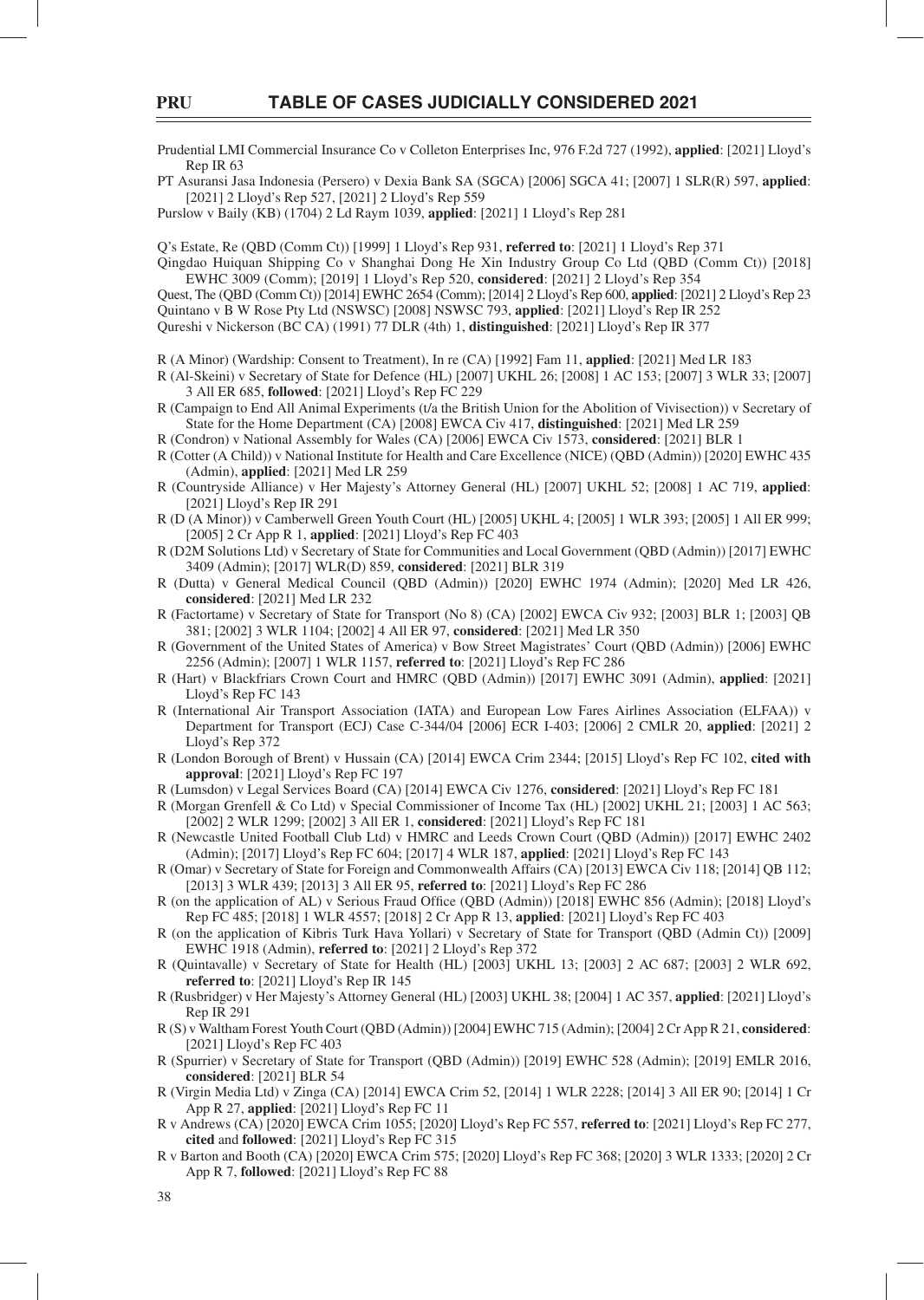- R v Baybasin and Others (CA) [2013] EWCA Crim 2357; [2014] 1 WLR 2112; [2014] 1 Cr App R 19, **applied**: [2021] Lloyd's Rep FC 88
- R v Bow Street Metropolitan Stipendiary Magistrates, ex parte Pinochet Ugarte (No 2) (HL) [2000] 1 AC 119; [1999] 2 WLR 272; [1999] 1 All ER 577, **considered**: [2021] Med LR 350
- R v Buckman (CA) [1997] 1 Cr App R(S) 324, **mentioned**: [2021] Lloyd's Rep FC 32
- R v Clowes (No 2) (CA) [1994] 2 All ER 316, **applied**: [2021] Lloyd's Rep IR 553
- R v Cox and Railton (QBD) (1884) 14 QBD 153, **considered**: [2021] Lloyd's Rep FC 181
- R v Derby Magistrates' Court, ex parte B (HL) [1996] 1 AC 487; [1995] 3 WLR 681; [1995] 4 All ER 526; [1996] 1 Cr App R 385, **considered**: [2021] Lloyd's Rep FC 181
- R v Diggin (CA) (1980) 72 Cr App R 204, **considered**: [2021] Lloyd's Rep IR 121
- R v Evangelou (CA) [2019] EWCA Crim 1414, **cited with approval**: [2021] Lloyd's Rep FC 197
- R v Gough (HL) [1993] AC 646, **applied**: [2021] 1 Lloyd's Rep 1; [2021] Lloyd's Rep IR 1, **considered**: [2021] BLR 1
- R v H (HL) [2004] UKHL 3; [2004] 2 AC 134; [2004] 2 WLR 335; [2004] 1 All ER 1269; [2004] 2 Cr App R 10, **considered**: [2021] Lloyd's Rep FC 403
- R v Hilton (SC) [2020] UKSC 29; [2020] Lloyd's Rep FC 339; [2020] 1 WLR 2945, **noted**: [2021] Lloyd's Rep FC 74
- R v JGE Commercials Ltd (CA) [2015] EWCA Crim 1048, **followed**: [2021] Lloyd's Rep FC 315
- R v Kansal (No 2) (HL) [2001] UKHL 62; [2002] 2 AC 69, **applied**: [2021] Lloyd's Rep IR 291
- R v Lambert (HL) [2001] UKHL 37; [2002] 2 AC 545, **applied**: [2021] Lloyd's Rep IR 291
- R v Luckhurst (CA) [2020] EWCA Crim 1579; [2021] Lloyd's Rep FC 53; [2021] 1 WLR 1807, **mentioned**: [2021] Lloyd's Rep FC 387
- R v Marlborough Street Magistrates' Court, ex parte Simpson (DC) (1980) 70 Cr App R 291, **referred to**: [2021] Lloyd's Rep FC 286
- R v Maxwell (SC) [2010] UKSC 48, [2011] 1 WLR 1837; [2011] 2 Cr App R 31, **referred to**: [2021] Lloyd's Rep FC 529
- R v Panayi (CA) [2019] EWCA Crim 413; [2019] 4 WLR 85; [2019] 2 Cr App R (S) 21, **distinguished**: [2021] Lloyd's Rep FC 197
- R v Pouladian-Kari (CA) [2013] EWCA Crim 158, **distinguished**: [2021] Lloyd's Rep FC 88
- R v Rashid (Yahya) (CA) [2017] EWCA Crim 2; [2017] 1 WLR 2449; [2017] 1 Cr App R 25, **applied**: [2021] Lloyd's Rep FC 88
- R v Reid (CA) [2019] EWCA Crim 690, **mentioned**: [2021] Lloyd's Rep FC 32 R v Rezvi (HL) [2002] UKHL 1; [2003] 1 AC 1099; [2002] 1 All ER 801; [2002] 2 Cr App R 2, **applied**: [2021] Lloyd's Rep FC 11
- R v Rimmington (HL) [2005] UKHL 63; [2006] 1 AC 459; [2005] 3 WLR 982; [2006] 2 All ER 257; [2006] 1 Cr App R 17, **followed**: [2021] Lloyd's Rep FC 88
- R v Shabir (CA) [2008] EWCA Crim 1809; [2009] Lloyd's Rep FC 53; [2009] 2 Cr App R (S) 84, **cited with approval**: [2021] Lloyd's Rep FC 197
- R v Spencer (HL) [1985] QB 771; [1987] AC 128; [1986] 3 WLR 348; [1986] 2 All ER 928; 83 Cr App Rep 277, **distinguished**: [2021] Lloyd's Rep FC 88
- R v Sussex Justices, ex parte McCarthy (KBD) [1924] 1 KB 256, **considered**: [2021] Med LR 350
- R v Taylor (CA) [1950] 2 KB 368, **distinguished**: [2021] Lloyd's Rep FC 88
- R v Thompson and Others (CA) [2010] EWCA Crim 1623; [2011] 1 WLR 200; [2011] 2 All ER 83; [2010] 2 Cr App R 27, **applied**: [2021] Lloyd's Rep FC 88
- R v Ukpabio (CA) [2007] EWCA Crim 2108; [2008] 1 WLR 728; [2008] 1 Cr App R 6, **applied**: [2021] Lloyd's Rep FC 403
- R v V (QBD (Comm Ct)) [2008] EWHC 1531 (Comm); [2009] 1 Lloyd's Rep 97, **applied**: [2021] 1 Lloyd's Rep 79
- R v Waya (SC) [2012] UKSC 51; [2013] Lloyd's Rep FC 187; [2013] 1 AC 294; [2012] 3 WLR 1188; [2013] 1 All ER 889; [2013] 2 Cr App R (S) 20, **cited** and **followed**: [2021] Lloyd's Rep FC 315
- Radauti, The (QBD (Comm Ct)) [1987] 2 Lloyd's Rep 276, **referred to**: [2021] Lloyd's Rep IR 467
- Raiffeisen Zentralbank Osterreich AG v Royal Bank of Scotland (QBD (Comm Ct)) [2010] EWHC 1392 (Comm); [2011] 1 Lloyd's Rep 123, **applied**: [2021] Lloyd's Rep IR 467
- Rainy Sky SA v Kookmin Bank (SC) [2011] UKSC 50; [2012] 1 Lloyd's Rep 34; [2012] BLR 132; [2011] 1 WLR 2900, **applied**: [2021] Lloyd's Rep IR 467, **considered**: [2021] BLR 440; [2021] BLR 666, **referred to**: [2021] Lloyd's Rep IR 63
- Rals International Pte Ltd v Cassa di Risparmio di Parma e Piacenza SpA (SGCA) [2016] SGCA 53; [2016] 5 SLR 455, **applied**: [2021] 1 Lloyd's Rep 607
- Ramdhean v Agedo and Another, 28 January 2020, unreported, **considered**: [2021] Med LR 636
- Ramdhean v The Forum Dental Practice Ltd, 28 January 2020, unreported, **considered**: [2021] Med LR 509
- Ransley v Chubb Insurance Company of Australia Ltd (NSWSC) [2015] NSWSC 1350, **applied**: [2021] Lloyd's Rep IR 252
- Raqeeb v Barts NHS Foundation Trust and Others (QBD (Fam)) [2019] EWHC 2530 (Fam); [2019] Med LR 581; [2020] 3 All ER 663, **considered**: [2021] Med LR 593; **distinguished**: [2021] Med LR 323
- Ras Al Khaimah Investment Authority v Bestfort Development LLP (CA) [2017] EWCA Civ 1014; [2018] 1 WLR 1099, **applied** and **referred to**: [2021] 1 Lloyd's Rep 617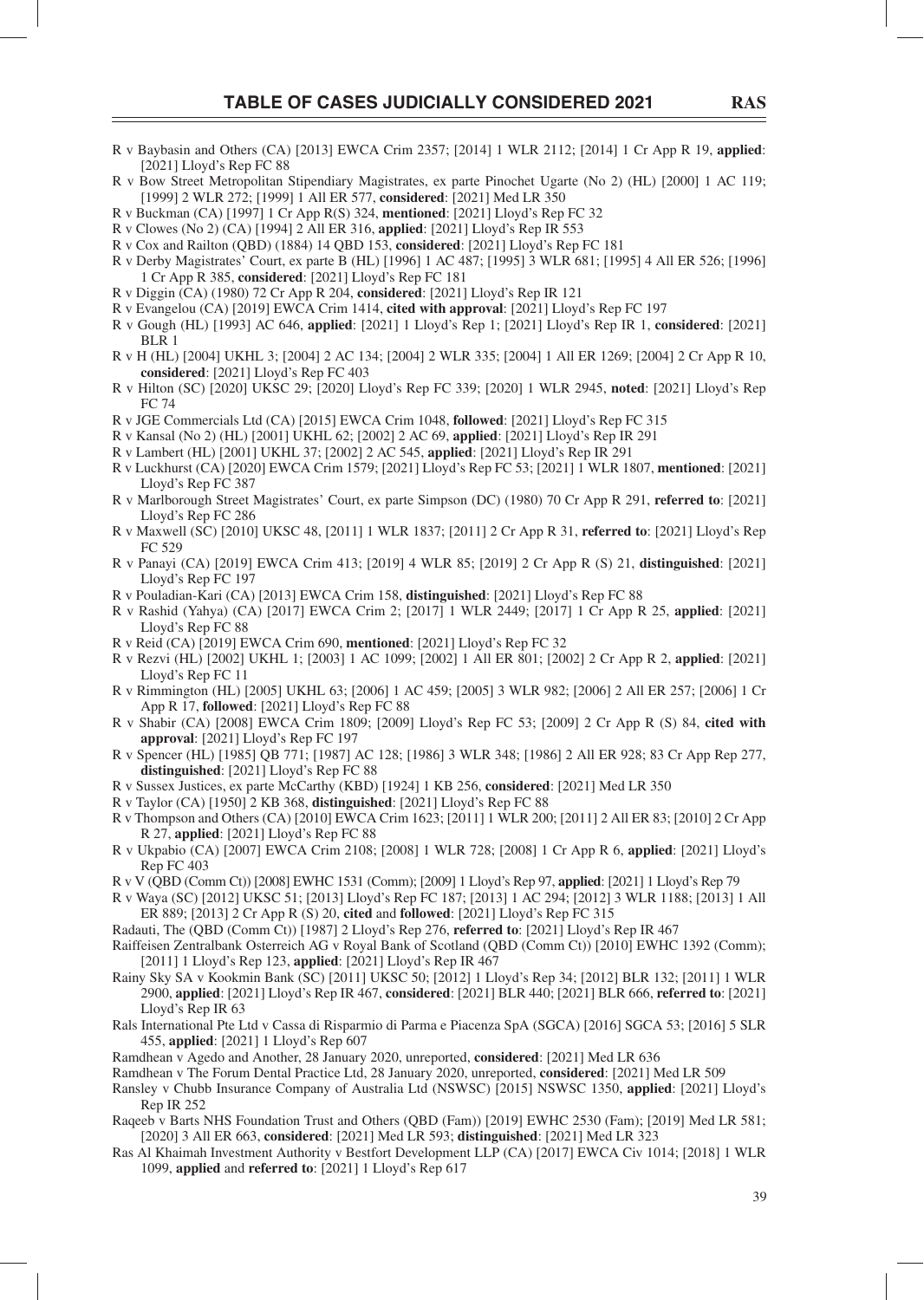RBRG Trading (UK) Ltd v Sinocore International Co Ltd (CA) [2018] EWCA Civ 838; [2018] 2 Lloyd's Rep 133, **applied**: [2021] 1 Lloyd's Rep 79; [2021] 2 Lloyd's Rep 559

RBS Rights Issue Litigation (Ch D) [2015] EWHC 3433 (Ch), **considered**: [2021] Med LR 350

Reading v Attorney General (CA) [1949] 2 KB 232; (HL) [1951] AC 507, **explained**: [2021] 2 Lloyd's Rep 644

Recovery of Medical Costs for Asbestos Diseases (Wales) Bill, Re (SC) [2015] UKSC 3; [2015] Lloyd's Rep IR 474, **applied**: [2021] Lloyd's Rep IR 291

Red Eagle Corporation v Ellis (NZSC) [2010] NZSC 20; [2010] 2 NZLR 492, **applied**: [2021] Lloyd's Rep IR 426 Redman v Zurich Insurance plc (QBD) [2017] EWHC 1919 (QB); [2018] Lloyd's Rep IR 45, **applied**: [2021]

Lloyd's Rep IR 51 Regent Leisuretime Ltd v NatWest Finance Ltd (CA) [2003] EWCA Civ 391; [2003] BCC 587, **referred to**: [2021]

1 Lloyd's Rep 225

Regreen Asset Holdings Pty Ltd v Castricum Brothers Australia Pty Ltd (VSCA) [2015] VSCA 286, **referred to**: [2021] Lloyd's Rep IR 537

Reichhold Norway ASA v Goldman Sachs International (CA) [1999] 2 Lloyd's Rep 567; [2000] 1 WLR 173, **applied**: [2021] 1 Lloyd's Rep 511, [2021] 1 Lloyd's Rep 617, **considered**: [2021] 2 Lloyd's Rep 340

Reischer v Borwick (CA) [1894] 2 QB 548, **applied**: [2021] Lloyd's Rep IR 63; Lloyd's Rep IR 467

Relfo Ltd v Varsani (CA) [2014] EWCA Civ 360; [2015] 1 BCLC 14, **distinguished**: [2021] Lloyd's Rep IR 553 Reliance Industries Ltd v The Union of India (QBD (Comm Ct)) [2018] EWHC 822 (Comm); [2018] 1 Lloyd's Rep 562, **applied**: [2021] 1 Lloyd's Rep 593; [2021] 2 Lloyd's Rep 188

Renton Gibbs & Co Ltd v Neville & Co (CA) [1900] 2 QB 181, **considered** and **not applied**: [2021] BLR 307

Republic of India v India Steamship Co Ltd (The Indian Endurance and The Indian Grace) (No 2) (HL) [1998] 1 Lloyd's Rep 1; [1998] AC 878, **applied**: [2021] Lloyd's Rep IR 467

Republic of Kazakhstan v World Wide Minerals Ltd (QBD (Comm Ct)) [2020] EWHC 3068 (Comm); [2021] 1 Lloyd's Rep 593, **applied**: [2021] 2 Lloyd's Rep 188

- Republic of Mozambique v Credit Suisse International (QBD (Comm Ct)) [2020] EWHC 2012 (Comm), **applied**: [2021] 1 Lloyd's Rep 511
- Republic of Mozambique v Credit Suisse International (CA) [2021] EWCA Civ 329, **applied**: [2021] 2 Lloyd's Rep 205

Ridgway Empire Ltd v Grant (NZCA) [2019] NZCA 134; (2019) 20 NZCPR 236; (NZSC) [2019] NZSC 85, **applied**: [2021] Lloyd's Rep IR 426

Riverstone Meat Co Pty Ltd v Lancashire Shipping Co Ltd (The Muncaster Castle) (HL) [1961] 1 Lloyd's Rep 57; [1961] AC 807, **applied**: [2021] 2 Lloyd's Rep 613

Roberts v Ministry of Defence (QBD) [2020] EWHC 994 (QB), **referred to**: [2021] 2 Lloyd's Rep 505

Roberts v Royal Bank of Scotland plc (QBD (Comm Ct)) [2020] EWHC 3141 (Comm), **applied**: [2021] Lloyd's Rep IR 553

Robinson v Chief Constable of West Yorkshire Police (SC) [2018] UKSC 4; [2018] AC 736; [2018] 2 WLR 595; [2018] 2 All ER 1041, **considered**: [2021] BLR 319

Robinson v PE Jones (Contractors) Ltd (CA) [2011] EWCA Civ 9; [2011] BLR 206; [2012] QB 44; [2011] 3 WLR 815; 134 Con LR 26, **considered**: [2021] BLR 666

Rock Advertising Ltd v MWB Business Exchange Centres Ltd (SC) [2018] UKSC 24; [2018] BLR 479; [2019] AC 119, **applied**: [2021] 1 Lloyd's Rep 281

Rolls-Royce plc v Unite the Union (CA) [2009] EWCA Civ 387; [2010] 1 WLR 318, **applied**: [2021] Lloyd's Rep IR 51

Ross River Ltd v Cambridge City Football Club Ltd (Ch D) [2007] EWHC 2115 (Ch); [2008] 1 All ER (Comm) 1028, **applied**: [2021] 2 Lloyd's Rep 644

Ross T Smyth & Co Ltd v T D Bailey, Son & Co (HL) (1940) 164 LT 102, **considered**: [2021] 1 Lloyd's Rep 240 Rowley v Dunlop (Ch D) [2014] EWHC 1995 (Ch), **considered**: [2021] Med LR 350

Royal and Sun Alliance Insurance plc, Re (Ch D) [2008] EWHC 3436 (Ch), **considered**: [2021] Lloyd's Rep IR 623

Royal Bank of Scotland NV v TT International Ltd (SGCA) [2015] SGCA 50; [2015] 5 SLR 1104, **applied**: [2021] 2 Lloyd's Rep 527

Royal Bank of Scotland plc v Etridge (No 2) (HL) [2001] UKHL 44; [2002] 1 Lloyd's Rep 343; [2002] 2 AC 773; [2001] 3 WLR 1021; [2001] 4 All ER 449, **applied**: [2021] 2 Lloyd's Rep 234; [2021] Lloyd's Rep FC 432, **considered**: [2021] Lloyd's Rep FC 432

Royal Botanic Gardens and Domain Trust v South Sydney City Council (HCA) [2002] HCA 5; (2002) 240 CLR 45, **applied**: [2021] Lloyd's Rep IR 37

Royal Brompton Hospital NHS Trust v Hammond (No 5) (CA) [2001] EWCA Civ 550; [2001] Lloyd's Rep PN 526; [2001] BLR 297, **applied**: [2021] Lloyd's Rep IR 121; [2021] BLR 319, **considered**: [2021] BLR 319

Royal Brunei Airlines Sdn Bhd v Tan (PC) [1995] 2 AC 378; [1995] 3 All ER 97, **applied**: [2021] Lloyd's Rep FC 497

Royal Greek Government v Minister of Transport (KBD) (1949) 83 Ll L Rep 228, **applied**: [2021] Lloyd's Rep IR 467 RSM Production Corporation v Fridman, 643 F.Supp 2d. 382 (SDNY, 2009), **applied**: [2021] 2 Lloyd's Rep 275 RTS Flexible Systems Ltd v Molkerei Alois Muller GmbH & Co KG (SC) [2010] UKSC 14; [2010] BLR 337;

[2010] 1 WLR 753; [2010] 3 All ER 1; 129 Con LR 1, **applied** and **followed**: [2021] BLR 150

Rupasinghe v West Hertfordshire Hospital NHS Trust (QBD) [2016] EWHC 2848 (QB), **applied**: [2021] Med LR 546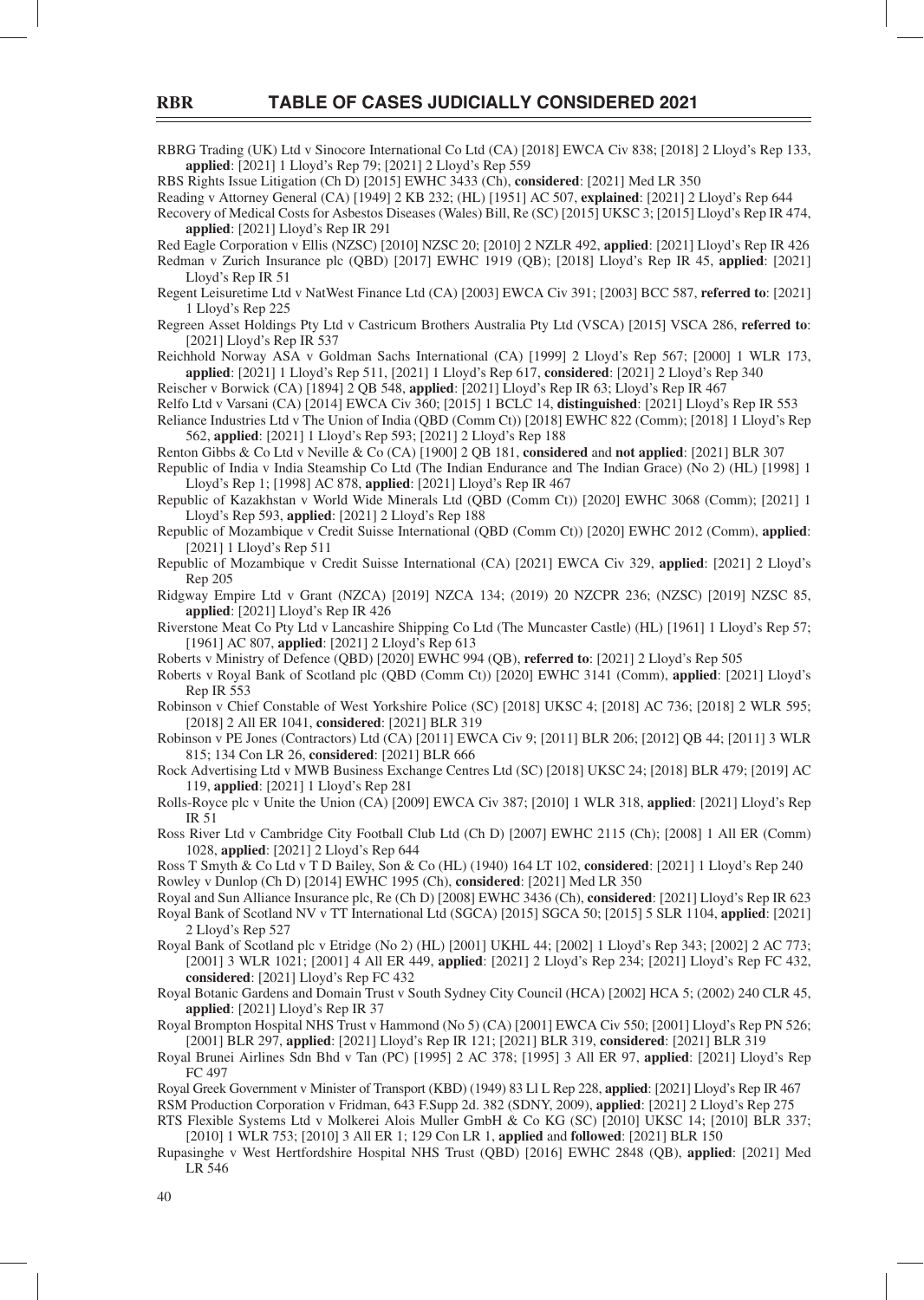- Russell v Russell (1880) 14 Ch D 471, **considered**: [2021] BLR 1, **referred to**: [2021] 1 Lloyd's Rep 1; [2021] Lloyd's Rep IR 1
- Rustal Trading Ltd v Gill & Duffus SA (QBD (Comm Ct)) [2000] 1 Lloyd's Rep 14, **applied**: [2021] 2 Lloyd's Rep 443

Ruta, The (QBD (Admlty Ct)) [2000] 1 Lloyd's Rep 359, **considered**: [2021] 2 Lloyd's Rep 365

- Sabah Shipyard (Pakistan) Ltd v Islamic Republic of Pakistan (CA) [2002] EWCA Civ 1643; [2003] 2 Lloyd's Rep 571, **considered**: [2021] 2 Lloyd's Rep 354
- Saga Explorer, The (QBD (Comm Ct)) [2012] EWHC 3124 (Comm); [2013] 1 Lloyd's Rep 401, **considered**: [2021] 2 Lloyd's Rep 36
- Salam Air SAOC v Latam Airlines Group SA (QBD (Comm Ct)) [2020] EWHC 2414 (Comm), **applied**: [2021] 2 Lloyd's Rep 59
- Salford Estates (No 2) Ltd v Altomart Ltd (CA) [2014] EWCA Civ 1575; [2015] 1 Ch 589; [2015] 3 WLR 491, **applied**: [2021] 1 Lloyd's Rep 225
- Sam Purpose AS v Transnav Purpose Navigation Ltd (The Sam Purpose) (QBD (Comm Ct)) [2017] EWHC 719 (Comm); [2017] 2 Lloyd's Rep 50, **applied**: [2021] 1 Lloyd's Rep 371
- Sam Purpose, The (QBD (Comm Ct)) [2017] EWHC 719 (Comm); [2017] 2 Lloyd's Rep 50, **applied**: [2021] 1 Lloyd's Rep 371
- San Nicholas, The (CA) [1976] 1 Lloyd's Rep 8, **considered**: [2021] 1 Lloyd's Rep 177
- Sang Stone Hamoon Jonoub Co Ltd v Baoyue Shipping Co Ltd (The Bao Yue) (QBD (Comm Ct)) [2015] EWHC 2288 (Comm); [2016] 1 Lloyd's Rep 320, **considered**: [2021] 1 Lloyd's Rep 500
- Sanghvi v Cathay Pacific Airways (Ch D) [2012] 1 Lloyd's Rep 46, applied: [2021] 2 Lloyd's Rep 372
- Sans Souci Ltd v VRL Services Ltd (PC) [2012] UKPC 6, **applied**: [2021] 1 Lloyd's Rep 581
- Sansom v Metcalfe Hambleton and Co (CA) [1998] PNLR 542, **considered**: [2021] BLR 126
- SAS Institute Inc v World Programming Ltd (QBD (Comm Ct)) [2018] EWHC 3452 (Comm), **distinguished**: [2021] 1 Lloyd's Rep 79
- Sastry and Okpara v General Medical Council (CA) [2021] EWCA Civ 623; [2021] Med LR 401, **followed**: [2021] Med LR 498
- Saulle v Nouvet (QBD) [2007] EWHC 2902 (QB), **considered**: [2021] Med LR 616
- Savina, The (QBD (Admlty Ct)) [1974] 2 Lloyd's Rep 317; (CA) [1975] 2 Lloyd's Rep 141; (HL) [1976] 2 Lloyd's Rep 123, **considered**: [2021] 1 Lloyd's Rep 299
- Sayseng v Kellogg Superannuation Pty Ltd (NSWSC) [2007] NSWSC 857; (2007) 213 FLR 174, **applied**: [2021] Lloyd's Rep IR 252
- Scandinavian Trading Tanker Co AB v Flota Petrolera Ecuatoriana (The Scaptrade) (CA) [1983] 1 Lloyd's Rep 146; [1983] QB 529, **referred to**: [2021] 1 Lloyd's Rep 281
- Scaptrade, The (CA) [1983] 1 Lloyd's Rep 146; [1983] QB 529, **referred to**: [2021] 1 Lloyd's Rep 281
- Schiffahrtsgesellschaft Detlev von Appen GmbH v Voest Alpine Intertrading GmbH (The Jay Bola) (CA) [1997] 2 Lloyd's Rep 279, **applied**: [2021] Lloyd's Rep IR 207, [2021] Lloyd's Rep IR 267
- Schneider v Leigh (CA) [1955] 2 QB 195, **applied**: [2021] Lloyd's Rep IR 454
- SCOR SE v Barclays Bank plc (QBD (Comm Ct)) [2020] EWHC 133 (Comm), **considered**: [2021] BLR 204
- Scottish Equitable plc and Rothesay Life plc, Re (Ch D) [2017] EWHC 1439 (Ch), **applied** and **considered**: [2021] Lloyd's Rep IR 623
- Sea Glory Maritime Co v Al Sagr National Insurance Co (The M/V Nancy) (QBD (Comm Ct)) [2013] EWHC 2116 (Comm); [2014] 1 Lloyd's Rep 14; [2014] Lloyd's Rep IR 112, **considered**: [2021] 2 Lloyd's Rep 307
- Sea Powerful II Special Maritime Enterprises (ENE) v Bank of China Ltd (HKCFI) [2016] HKCFI 39; [2016] 2 HKC 566; [2016] 1 HKLRD 1032, **applied**: [2021] 1 Lloyd's Rep 329
- Sea Success Maritime Inc v African Maritime Carriers Ltd (QBD (Comm Ct)) [2005] EWHC 1542 (Comm); [2005] 2 Lloyd's Rep 692, **considered**: [2021] 2 Lloyd's Rep 36
- Secretary of State for Defence v Turner Estate Solutions Ltd (QBD (TCC)) [2015] EWHC 1150 (TCC), **applied**: [2021] Lloyd's Rep IR 467
- Secretary of State for the Home Department v Raytheon Systems Ltd (No 2) (QBD (TCC)) [2015] EWHC 311 (TCC); [2015] 1 Lloyd's Rep 493, **applied**: [2021] 1 Lloyd's Rep 593; [2021] 2 Lloyd's Rep 188
- Sedco Inc, Re, 543 F.Supp 561 (SD Tex, 1982), **applied**: [2021] 2 Lloyd's Rep 275
- Seeley International Pty Ltd v Electra Air Conditioning BV (FCA) [2008] FCA 29, **applied**: [2021] 1 Lloyd's Rep 607
- Selectmove Ltd, Re (CA) [1995] 1 WLR 474, **applied**: [2021] 1 Lloyd's Rep 281
- Senator Lines GmbH v 15 Member States of the European Union (ECHR) (2004) 39 EHRR SE3, **applied**: [2021] Lloyd's Rep IR 291
- Seniority Shipping Corporation SA v City Seed Crushing Industries Ltd (The Joker) (QBD (Comm Ct)) [2019] EWHC 3541 (Comm); [2021] 1 Lloyd's Rep 169, **considered**: [2021] 1 Lloyd's Rep 194, **followed**: [2021] 1 Lloyd's Rep 177, **referred to**: [2021] 1 Lloyd's Rep 371
- Sennar (No 2), The (HL) [1985] 1 Lloyd's Rep 521; [1985] 1 WLR 490, **applied**: [2021] 2 Lloyd's Rep 443 Serco Ltd v Lawson (HL) [2006] ICR 250; [2006] 1 All ER 823, **considered**: [2021] BLR 54
- Seringapatam, The (1848) 3 Wm Rob 38, **distinguished**: [2021] 2 Lloyd's Rep 549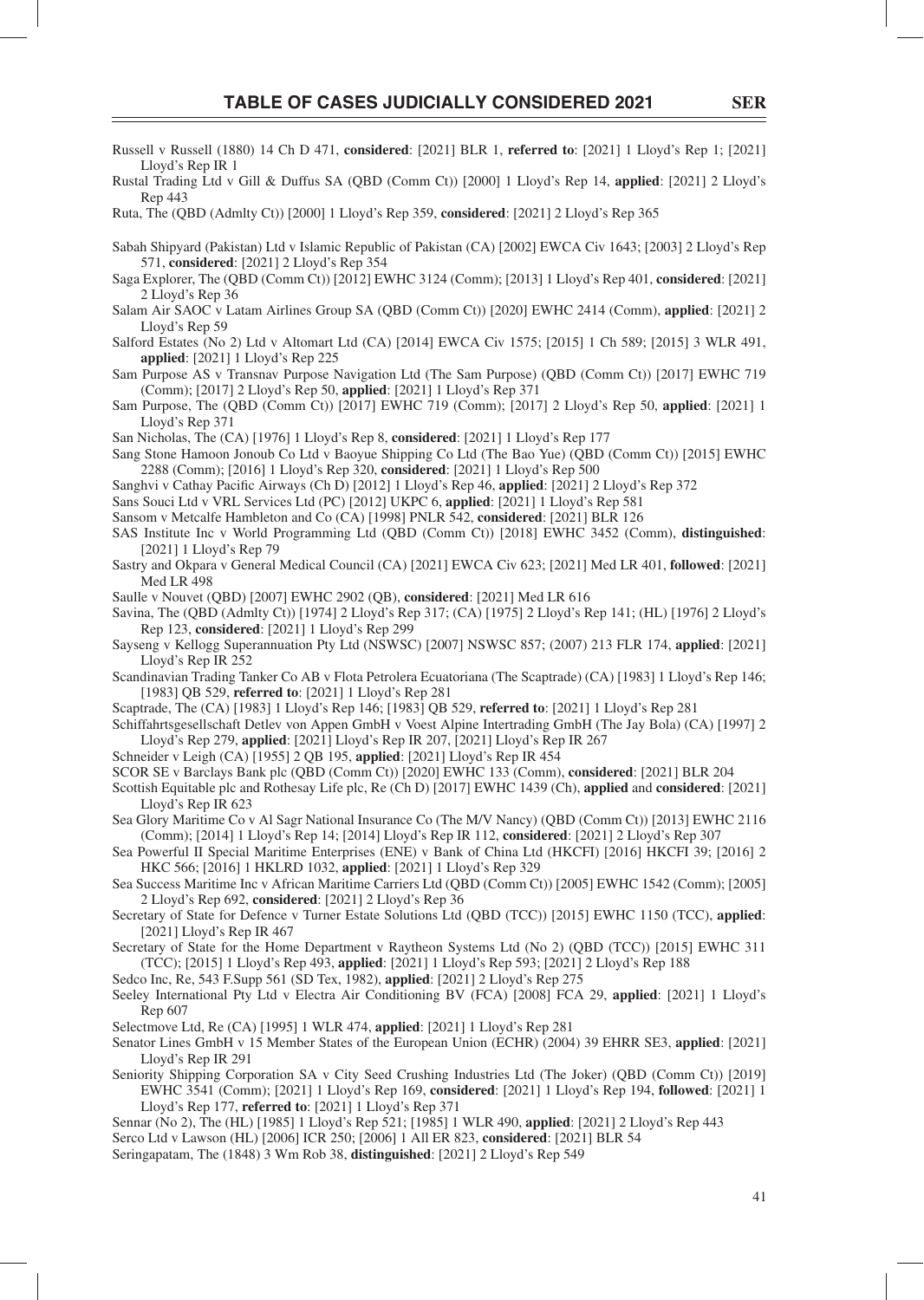Serious Fraud Office v Tesco Stores Ltd (Southwark Crown Court) [2019] Lloyd's Rep FC 283, applied: [2021] Lloyd's Rep FC 159

Serious Organised Crime Agency v Azam (CA) [2013] EWCA Civ 970; [2013] Lloyd's Rep FC 513; [2013] 1 WLR 3800; [2014] 1 All ER 206, **applied** and **followed**: [2021] Lloyd's Rep FC 53

Serious Organised Crime Agency v Perry (SC) [2012] UKSC 35; [2013] Lloyd's Rep FC 59; [2013] 1 AC 182; [2012] 3 WLR 379; [2012] 4 All ER 795; [2013] 1 Cr App R 61, **followed**: [2021] Lloyd's Rep FC 229

SerVaas Inc v Rafidain Bank (SC) [2012] UKSC 40; [2012] 2 Lloyd's Rep 577, considered: [2021] 2 Lloyd's Rep 1 Sevonia Team, The (QBD (Comm Ct)) [1983] 2 Lloyd's Rep 640, **considered**: [2021] 1 Lloyd's Rep 177

Shanghai Tunnel Engineering Co Ltd v Econ-NCC Joint Venture (SGHC) [2010] SGHC 253; [2011] 1 SLR 217, **referred to**: [2021] 2 Lloyd's Rep 527

Shimizu (UK) Ltd v Westminster City Council (HL) [1997] 1 WLR 168; [1997] 1 All ER 481, **followed**: [2021] BLR 259

Shipowners' Mutual Protection and Indemnity Association (Luxembourg) v Containerships Denizcilik Nakliyat ve Ticaret AS (The Yusuf Cepnioglu) (CA) [2016] EWCA Civ 386; [2016] 1 Lloyd's Rep 641, **considered**: [2021] 1 Lloyd's Rep 194

Shipway v Broadwood (CA) [1899] 1 QB 369, **applied**: [2021] 2 Lloyd's Rep 644

Shlosberg v Avonwick Holdings Ltd (CA) [2016] EWCA Civ 1138; [2017] 2 WLR 1075, **applied**: [2021] Lloyd's Rep IR 454

Showa Oil Tanker Co Ltd of Japan v Maravan SA of Caracas (The Larissa) (QBD (Comm Ct)) [1983] 2 Lloyd's Rep 325, **considered**: [2021] 2 Lloyd's Rep 109

Sienkiewicz v Grief (UK) Ltd (SC) [2011] UKSC 10; [2011] 2 AC 229; [2011] 2 WLR 523, **considered**: [2021] Med LR 294

Siewert v Condor Flugdienst GmbH (CJEU) Case C-394/14, **considered**: [2021] 1 Lloyd's Rep 484

Šilih v Slovenia (ECHR) (2009) 49 EHRR 37, **referred to**: [2021] Lloyd's Rep IR 291

Silva, The (QBD (Comm Ct)) [2011] EWHC 181 (Comm); [2011] 2 Lloyd's Rep 141, **applied**: [2021] Lloyd's Rep IR 467

Silver Cloud, The (QBD (Comm Ct)) [2003] EWHC 473 (Comm); [2004] Lloyd's Rep IR 217 (CA) [2004] EWCA Civ 769; [2004] Lloyd's Rep IR 696, **applied**: [2021] Lloyd's Rep IR 63

Silver v Ocean Steamship Co Ltd (CA) (1929) 35 Ll L Rep 49; [1930] 1 KB 416, **considered**: [2021] 2 Lloyd's Rep 36 Simetra Global Assets Ltd v Ikon Finance Ltd (CA) [2019] EWCA Civ 1413; [2019] 4 WLR 112, **applied**: [2021] Lloyd's Rep IR 467

Simpson and Co v Thomson (HL) (1877) 3 App Cas 279, **applied**: [2021] Lloyd's Rep IR 377

Singularis Holdings Ltd (In Liquidation) v Daiwa Capital Markets Europe Ltd (CA) [2018] EWCA Civ 84; [2018] 1 Lloyd's Rep 472; [2018] 1 WLR 2777; [2018] 4 All ER 204, **applied**: [2021] Lloyd's Rep FC 497

Siporex Trade SA v Comdel Commodities Ltd (QBD (Comm Ct)) [1986] 2 Lloyd's Rep 428, **applied**: [2021] 1 Lloyd's Rep 79

Sirius International Insurance Co v FAI General Insurance Ltd (CA) [2003] EWCA Civ 470; [2004] Lloyd's Rep IR 47, **distinguished**: [2021] 2 Lloyd's Rep 59

Sirius International Insurance Co v FAI General Insurance Ltd (HL) [2004] UKHL 54; [2005] 1 Lloyd's Rep 461; [2005] Lloyd's Rep IR 294, **applied**: [2021] 1 Lloyd's Rep 281

Skier Star, The (QBD (Comm Ct)) [2008] EWHC 213 (Comm); [2008] 1 Lloyd's Rep 652, **considered**: [2021] 2 Lloyd's Rep 354

Smith v Henniker-Major & Co (CA) [2002] EWCA Civ 762; [2003] Ch 182; [2002] 3 WLR 1848, **applied** and **considered**: [2021] BLR 307

Smith v Trowsdale (1854) 3 E & B 83, **applied**: [2021] 1 Lloyd's Rep 281

Smith v White Knight Laundry Ltd (CA) [2002] 1 WLR 616, **applied**: [2021] Lloyd's Rep IR 337

Société Anonyme d'Intermediaries Luxembourgeois (SAIL) v Farex Gie (CA) [1995] LRLR 116, **considered**: [2021] 2 Lloyd's Rep 109

Société Nationale Industrielle Aérospatiale v Lee Kui Jak (PC) [1987] AC 871, **applied**: [2021] Lloyd's Rep IR 207, [2021] Lloyd's Rep IR 267

Society of Lloyd's, Re (Ch D) [2020] EWHC 1388 (Ch); [2021] Lloyd's Rep IR 283, **referred to**: [2021] Lloyd's Rep IR 645

Sodzawiczny v Ruhan (QBD (Comm Ct)) [2018] EWHC 1908 (Comm); [2018] 2 Lloyd's Rep 280, **applied**: [2021] 1 Lloyd's Rep 511; [2021] 2 Lloyd's Rep 205

Sofer v Swissindependent Trustees SA (CA) [2020] EWCA Civ 699, **distinguished**: [2021] Lloyd's Rep FC 497

Sofi v Prudential Assurance Co Ltd (CA) [1993] 2 Lloyd's Rep 559, **applied**: [2021] Lloyd's Rep IR 467

Soh Beng Tee & Co Pte Ltd v Fairmount Development Pte Ltd (SGCA) [2007] SGCA 28; [2007] 3 SLR(R) 86, **referred to**: [2021] 2 Lloyd's Rep 527

Sohio Supply Co v Gatoil (USA) Inc (CA) [1989] 1 Lloyd's Rep 588, **applied**: [2021] Lloyd's Rep IR 195

Soleh Boneh International Ltd v Government of the Republic of Uganda (CA) [1993] 2 Lloyd's Rep 208, **applied**: [2021] 1 Lloyd's Rep 617

Soleimany v Soleimany (CA) [1999] QB 785, **applied**: [2021] 1 Lloyd's Rep 79; [2021] 2 Lloyd's Rep 559 Sonntag v Waidmann (ECJ) Case C-172/91; EU:C:1993:144; [1993] ECR I-1963, **applied**: [2021] 2 Lloyd's Rep 275 South Australia Asset Management Corporation v York Montague Ltd (HL) [1996] UKHL 10; (1997) 80 BLR 1;

[1997] AC 191; [1996] 5 Bank LR 211; [1996] 3 WLR 87; [1996] 3 All ER 365; 50 Con LR 153, **applied**: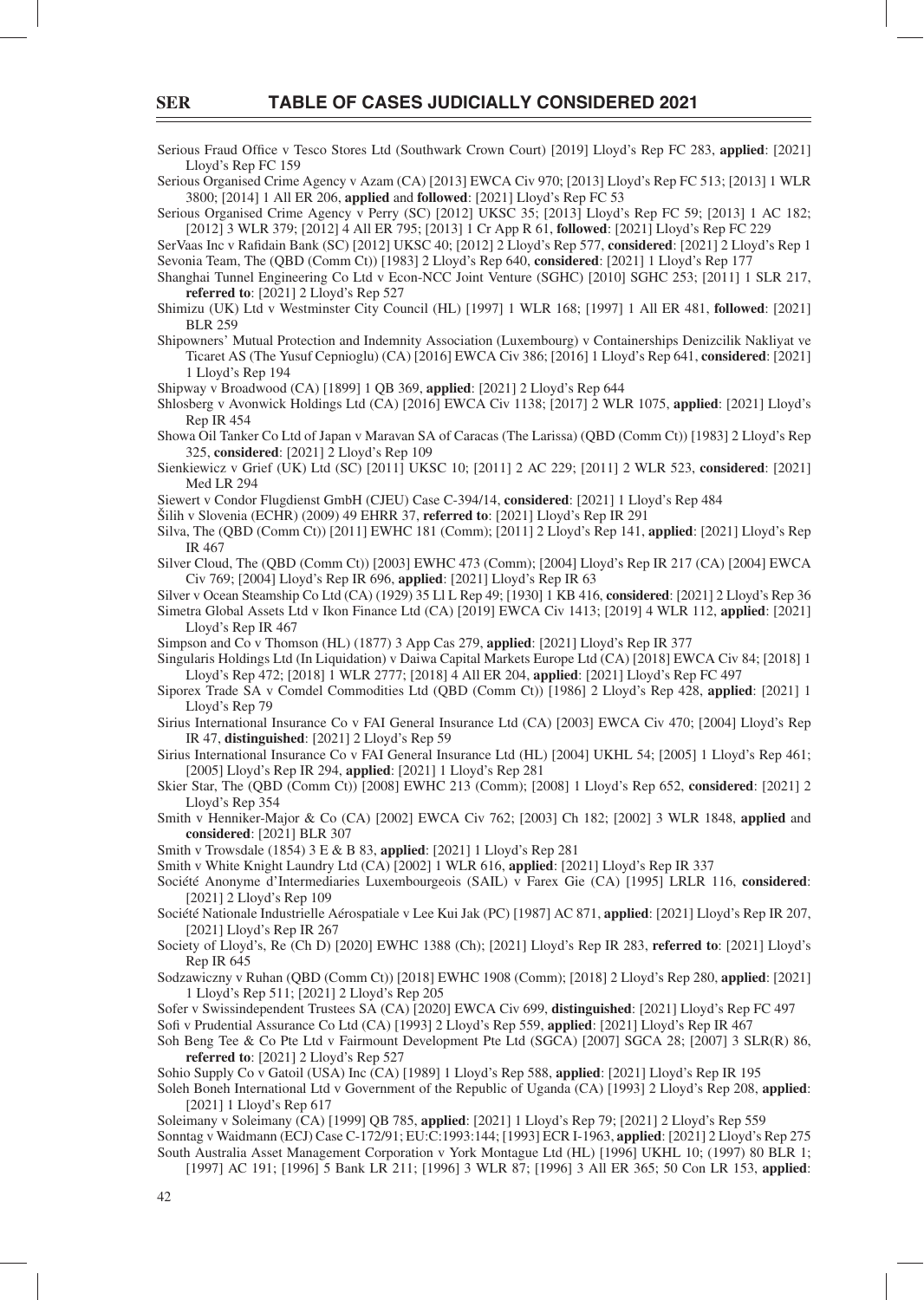[2021] Med LR 523, **considered**: [2021] BLR 189, **followed**: [2021] BLR 391, **referred to**: [2021] Lloyd's Rep FC 432

- Southall v General Medical Council (CA) [2010] EWCA Civ 407; [2010] Med LR 235, **followed**: [2021] Med LR 273
- Southern Explorer, The (QBD (Comm Ct)) [2020] EWHC 1223 (Comm); [2020] 2 Lloyd's Rep 137, **considered**: [2021] 2 Lloyd's Rep 354
- Sovarex SA v Romero Alvarez SA (QBD (Comm Ct) [2011] EWHC 1661 (Comm); [2011] 2 Lloyd's Rep 320, **considered**: [2021] 1 Lloyd's Rep 281
- Spedition Welter GmbH v Avanssur SA (CJEU) Case C-306/12; EU:C:2013:650; [2014] Lloyd's Rep IR 360, **applied**: [2021] Lloyd's Rep IR 226
- Spence v Crawford (HL) [1939] 3 All ER 271, **referred to**: [2021] 2 Lloyd's Rep 601
- Spiliada Maritime Corporation v Cansulex Ltd (The Spiliada) (HL) [1987] 1 Lloyd's Rep 1; [1987] AC 460, **applied**: [2021] 1 Lloyd's Rep 395; [2021] 2 Lloyd's Rep 275, **considered**: [2021] Lloyd's Rep Plus 51
- Spiliada, The (HL) [1987] 1 Lloyd's Rep 1; [1987] AC 460, **applied**: [2021] 1 Lloyd's Rep 395; [2021] 2 Lloyd's Rep 275, **considered**: [2021] Lloyd's Rep Plus 51
- Spiros C, The (CA) [2000] 2 Lloyd's Rep 319, **followed**: [2021] 1 Lloyd's Rep 385
- Spriggs v Wessington Court School Ltd (QBD) [2004] EWHC 1432 (QB); [2005] Lloyd's Rep IR 474, **applied**: [2021] Lloyd's Rep IR 467
- Spring v Guardian Assurance plc (HL) [1994] UKHL 7; [1995] 2 AC 296; [1994] 3 WLR 354; [1994] 3 All ER 129, **considered**: [2021] BLR 319

Springwell Navigation Corporation v JP Morgan Chase Bank (CA) [2010] EWCA Civ 1221; [2011] Lloyd's Rep Plus 75, **referred to**: [2021] Lloyd's Rep IR 467

- St Vincent European General Partner v Robinson (QBD (Comm Ct)) [2017] EWHC 3267 (Comm), **applied**: [2021] 1 Lloyd's Rep 617
- Stack v Dowden (HL) [2007] UKHL 17; [2007] 2 AC 432; [2007] 2 WLR 831; [2007] 2 All ER 929, **followed**: [2021] Lloyd's Rep FC 74 and **mentioned**: [2021] Lloyd's Rep FC 32
- Standard Chartered Bank (Hong Kong) Ltd v Independent Power Tanzania Ltd (CA) [2016] EWCA Civ 411; [2016] 2 Lloyd's Rep 25; [2016] 2 All ER (Comm) 740, **applied**: [2021] 2 Lloyd's Rep 443
- Standard Life Assurance Ltd v Ace European Group (QBD (Comm Ct)) [2012] EWHC 104 (Comm); [2012] Lloyd's Rep IR 655, **applied**: [2021] Lloyd's Rep IR 182
- Standard Life Assurance Ltd v Oak Dedicated Ltd (QBD (Comm Ct)) [2008] EWHC 222 (Comm); [2008] Lloyd's Rep IR 552; [2008] All ER (Comm) 916, **applied**: [2021] Lloyd's Rep IR 467
- Stanford International Bank Ltd, Re (CA) [2010] EWCA Civ 137; [2010] Lloyd's Rep FC 357; [2011] 1 Ch 33; [2010] 3 WLR 941, **explained**: [2021] Lloyd's Rep FC 387
- Starbev GP Ltd v Interbrew Central European Holdings BV (QBD (Comm Ct)) [2014] EWHC 1311 (Comm), **considered**: [2021] 1 Lloyd's Rep 451
- State Government Insurance Office (Qld) v Brisbane Stevedoring Pty Ltd (HCA) (1969) 123 CLR 228, applied: [2021] Lloyd's Rep IR 377
- State of Netherlands v Youell (CA) [1998] 1 Lloyd's Rep 236, **applied**: [2021] Lloyd's Rep IR 467
- Stati v Kazakhstan (QBD (Comm Ct)) [2015] EWHC 2542 (Comm), **applied**: [2021] 1 Lloyd's Rep 617
- Stati v Republic of Kazakhstan (QBD (Comm Ct)) [2017] EWHC 1348 (Comm); [2017] 2 Lloyd's Rep 201, **applied**: [2021] 1 Lloyd's Rep 79
- Steel v State Line Steamship Co (HL) (1877) 3 App Cas 72, **considered**: [2021] 2 Lloyd's Rep 613
- Steele v Mooney (CA) [2005] EWCA Civ 96; [2005] 1 WLR 2819; [2005] 2 All ER 256, **applied**: [2021] BLR 459 Steele, Ford and Newton v Crown Prosecution Service, sub nom Holden & Co v Crown Prosecution Service
- (No 2) (HL) [1994] 1 AC 22; [1993] 2 WLR 934; [1993] 2 All ER 769, **distinguished**: [2021] Lloyd's Rep FC 11 Stein v Blake (CA) [1996] AC 243; [1998] 1 All ER 724; [1998] 1 BCLC 573, **considered**: [2021] BLR 717
- Sterling v Northern Ireland Environment Agency (NIQB) [2014] NIQB 8, **considered**: [2021] BLR 319
- Stevens v Equity Syndicate Management Ltd (CA) [2015] EWCA Civ 93; [2015] Lloyd's Rep IR 503; [2015] 4 All ER 458, **applied**: [2021] Lloyd's Rep IR 159
- Stevens v United Kingdom (ECHR) Application No 28918/95; [1999] EHRLR 126, **referred to**: [2021] Lloyd's Rep IR 291
- Stockman Interhold SA v Arricano Real Estate plc (QBD (Comm Ct)) [2017] EWHC 2909 (Comm); [2018] 1 Lloyd's Rep 135, **applied**: [2021] 1 Lloyd's Rep 121
- Stuart v Guardian Royal Exchange Assurance of New Zealand Ltd (1988) 5 ANZ Ins Cas 75,724, **referred to**: [2021] Lloyd's Rep IR 426
- Stubbs v The Queen (PC) [2018] UKPC 30; [2019] AC 868, **considered**: [2021] BLR 1
- Sturgeon v Condor Flugdienst GmbH; Böck v Air France SA (CJEU) Joined Cases C-402/07 and C-432/07 [2009] ECR I-10923; [2010] 1 Lloyd's Rep 522, **applied**: [2021] 1 Lloyd's Rep 484; [2021] 2 Lloyd's Rep 372
- Suisse Atlantique Societe d'Armement Maritime SA v NV Rotterdamsche Kolen Centrale (HL) [1967] 1 AC 361; [1966] 2 All ER 61, **considered**: [2021] BLR 440
- Sumal and Sons (Properties) Ltd v London Borough of Newham (CA) [2012] EWCA Crim 1840; [2012] Lloyd's Rep FC 692; [2013] 1 WLR 2078, **approved**: [2021] Lloyd's Rep FC 197
- Sumukan Ltd v Commonwealth Secretariat (CA) [2007] EWCA Civ 1148; [2008] 1 Lloyd's Rep 40, **applied**: [2021] 1 Lloyd's Rep 121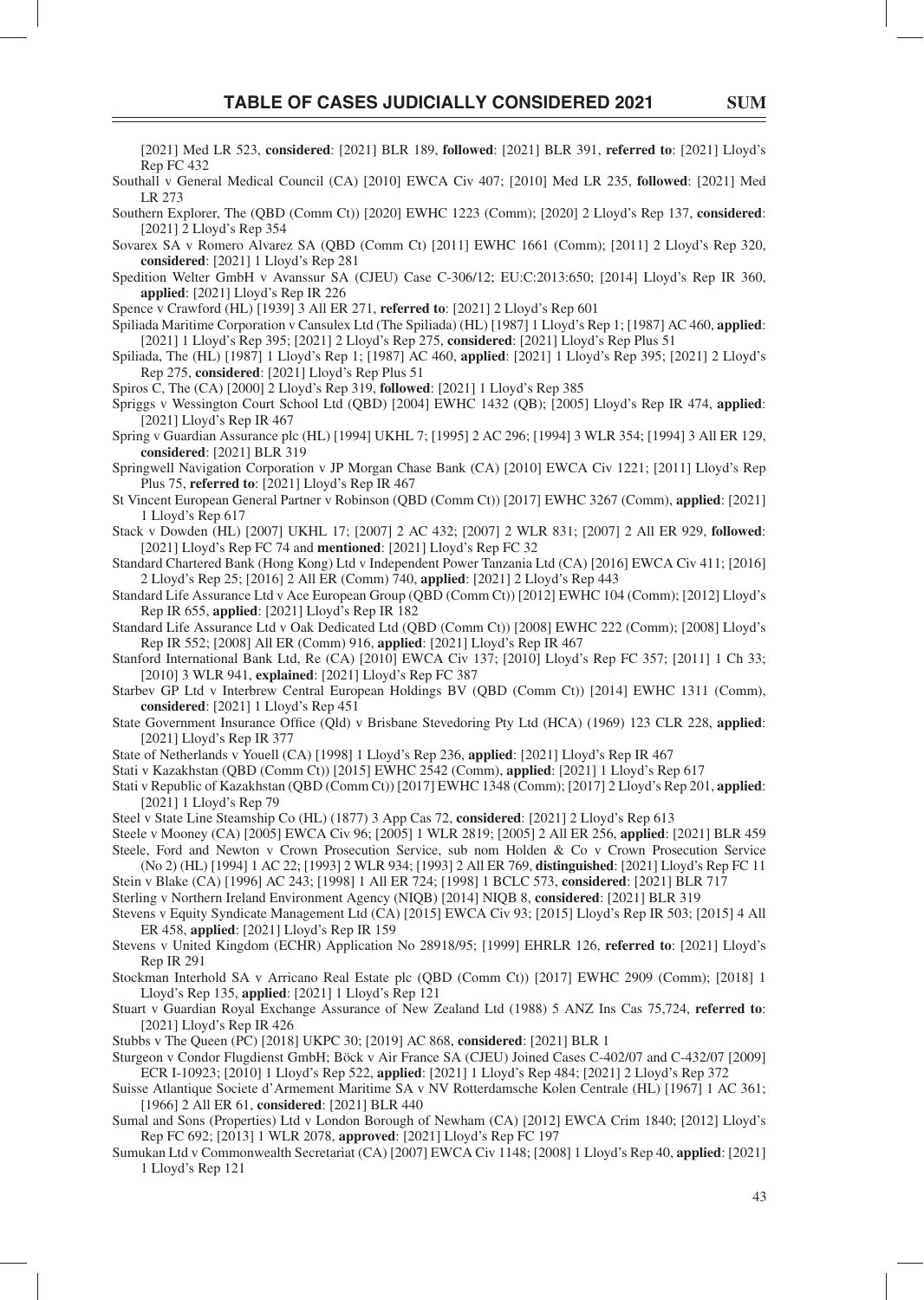Sun Life Assurance Co of Canada v Lincoln National Life Insurance Co (CA) [2004] EWCA Civ 1660; [2005] 1 Lloyd's Rep 606, **applied**: [2021] 2 Lloyd's Rep 601

Super Max Offshore Holdings v Malhotra (QBD (Comm Ct)) [2020] EWHC 1023 (Comm), **referred to**: [2021] 1 Lloyd's Rep 79

Surface Technology plc v Young (Ch D) [2002] FSR 25, **applied**: [2021] Lloyd's Rep IR 454

Svenska Petroleum Exploration AB v Government of the Republic of Lithuania (No 2) (CA) [2006] EWCA Civ 1529; [2007] 1 Lloyd's Rep 193; [2007] QB 886, **applied**: [2021] 2 Lloyd's Rep 275

SW v UK (ECHR) Application No 33755/06 [2008] ECHR 1530; 21 EHRR 363, **followed**: [2021] Lloyd's Rep FC 88

Swain v Hillman and Another (CA) [2001] 1 All ER 91; [2000] PIQR 51, **applied** and **considered**: [2021] BLR 319

Swain v The Law Society (HL) [1983] 1 AC 598, **referred to**: [2021] Lloyd's Rep IR 344, [2021] Lloyd's Rep IR 410

Swallowfalls Ltd v Monaco Yachting & Technologies SAM (CA) [2014] EWCA Civ 186; [2014] 2 Lloyd's Rep 50, **applied**: [2021] Lloyd's Rep IR 467

Swiss Bank Corporation v Brink's-Mat Ltd (QBD (Comm Ct)) [1986] 2 Lloyd's Rep 79, **referred to**: [2021] Lloyd's Rep IR Plus 37

Swissbourgh Diamond Mines (Pty) Ltd v Kingdom of Lesotho (SGCA) [2018] SGCA 81; [2019] 1 SLR 263, **applied**: [2021] 2 Lloyd's Rep 527

Swynson Ltd v Lowick Rose LLP (SC) [2017] UKSC 32; [2018] AC 313, **considered**: [2021] 2 Lloyd's Rep 387

T (Wardship: Medical Treatment), Re (CA) [1997] 8 Med LR 166; [1997] 1 WLR 242; [1997] 1 All ER 906; [1997] 1 FLR 502, **distinguished**: [2021] Med LR 323

T W Thomas & Co Ltd v Portsea Steamship Co Ltd (HL) [1912] AC 1, **considered**: [2021] 1 Lloyd's Rep 150; [2021] 1 Lloyd's Rep 329; [2021] Lloyd's Rep IR 127

Takhar v Gracefield Developments Ltd (SC) [2019] UKSC 13; [2020] AC 450, **applied**: [2021] 1 Lloyd's Rep 121 Talbot Underwriting Ltd v Nausch Hogan & Murray (The Jascon 5) (QBD (Comm Ct)) [2005] EWHC 2359 (Comm); [2006] Lloyd's Rep Plus 61, **applied**: [2021] Lloyd's Rep IR 467

Taylor v Allon (QBD (Div Ct)) [1965] 1 Lloyd's Rep 155; [1966] 1 QB 304, **applied**: [2021] Lloyd's Rep IR 537 Taylor v Asteron Life Ltd (NZCA) [2020] NZCA 354, **applied**: [2021] Lloyd's Rep IR 426

Taylor v Lancashire County Council (CA) [2005] EWCA Civ 284, **applied**: [2021] Lloyd's Rep IR 291

Taylor v Rive Droite Music Ltd (CA) [2005] EWCA Civ 1300, **referred to**: [2021] Lloyd's Rep IR 63

Taylor Woodrow Holdings Ltd v Barnes & Elliott Ltd (QBD (TCC)) [2004] EWHC 3319 (TCC), **considered**: [2021] BLR 687

Team Y&R Holdings Hong Kong Ltd v Ghossoub (QBD (Comm Ct)) [2017] EWHC 2401 (Comm), **considered**: [2021] 2 Lloyd's Rep 354

Techni-Chemicals Products Co Ltd v South British Insurance Co Ltd (NZSC) [1977] 1 NZLR 311, **applied**: [2021] Lloyd's Rep IR 244

Teekay Tankers Ltd v STX Offshore & Shipping Co (QBD (Comm Ct)) [2014] EWHC 3612 (Comm); [2015] Lloyd's Rep Plus 17, **applied**: [2021] 1 Lloyd's Rep 395

Tekdata Interconnections Ltd v Amphenol Ltd (CA) [2009] EWCA Civ 1209; [2010] 1 Lloyd's Rep 357; [2009] CLC 866, **considered**: [2021] BLR 204

Tektrol Ltd v International Insurance Co of Hanover Ltd (CA) [2005] EWCA Civ 845; [2005] 2 Lloyd's Rep 701; [2006] Lloyd's Rep IR 38, **applied**: [2021] Lloyd's Rep IR 467

Tele2 International Card Co SA v Post Office Ltd (CA) [2009] EWCA Civ 9, applied: [2021] 1 Lloyd's Rep 281

Tempe Recreation Reserve Trust v Sydney Water Corporation (NSWCA) [2014] NSWCA 437; (2014) 88 NSWLR 449, **applied**: [2021] Lloyd's Rep IR 252

Tergeste, The (PDA) [1903] P 26, **considered**: [2021] 2 Lloyd's Rep 365

Terna Bahrain Holding Company WLL v Al Shamsi (QBD (Comm Ct)) [2012] EWHC 3283 (Comm); [2013] 1 Lloyd's Rep 86, **applied**: [2021] 1 Lloyd's Rep 121, [2021] 1 Lloyd's Rep 581, [2021] 1 Lloyd's Rep 593

Terre Neuve Sarl v Yewdale Ltd (QBD (Comm Ct)) [2020] EWHC 772 (Comm), **applied**: [2021] 2 Lloyd's Rep 205 Tesco Stores Ltd v Mastercard Inc (Ch D) [2015] EWHC 1145 (Ch), **considered** and **followed**: [2021] BLR 237 Tetronics (International) Ltd v HSBC Bank plc (QBD (TCC)) [2018] EWHC 201 (TCC), **applied**: [2021] 2 Lloyd's Rep 59

The Financial Conduct Authority v Arch Insurance (UK) Ltd (QBD (Comm Ct)) [2020] EWHC 2448 (Comm); [2020] Lloyd's Rep IR 527, **applied**: [2021] Lloyd's Rep IR Plus 11; [2021] Lloyd's Rep IR 467

The Financial Conduct Authority v Arch Insurance (UK) Ltd (SC) [2021] UKSC 1; [2021] Lloyd's Rep IR 63, **applied**: [2021] Lloyd's Rep IR 467

The London Steam Ship Owners Mutual Insurance Association Ltd v Kingdom of Spain (The Prestige) (QBD (Comm Ct)) [2013] EWHC 2840 (Comm); [2014] 1 Lloyd's Rep 137, **applied**: [2021] 2 Lloyd's Rep 329

The London Steam-ship Owners' Mutual Insurance Association Ltd v The Kingdom of Spain (The Prestige) (No 4) (QBD (Comm Ct)) [2020] EWHC 1920 (Comm); [2020] 2 Lloyd's Rep 356, **applied**: [2021] 1 Lloyd's Rep 511 Themehelp Ltd v West (CA) [1996] QB 84, **doubted**: [2021] 2 Lloyd's Rep 59

Thomas-Fredric's (Construction) Ltd v Keith Wilson (CA) [2004] BLR 23, **considered**: [2021] BLR 542 Thomson v Minister of Natural Revenue (Can SC) [1946] SCR 209, **applied**: [2021] Lloyd's Rep IR 330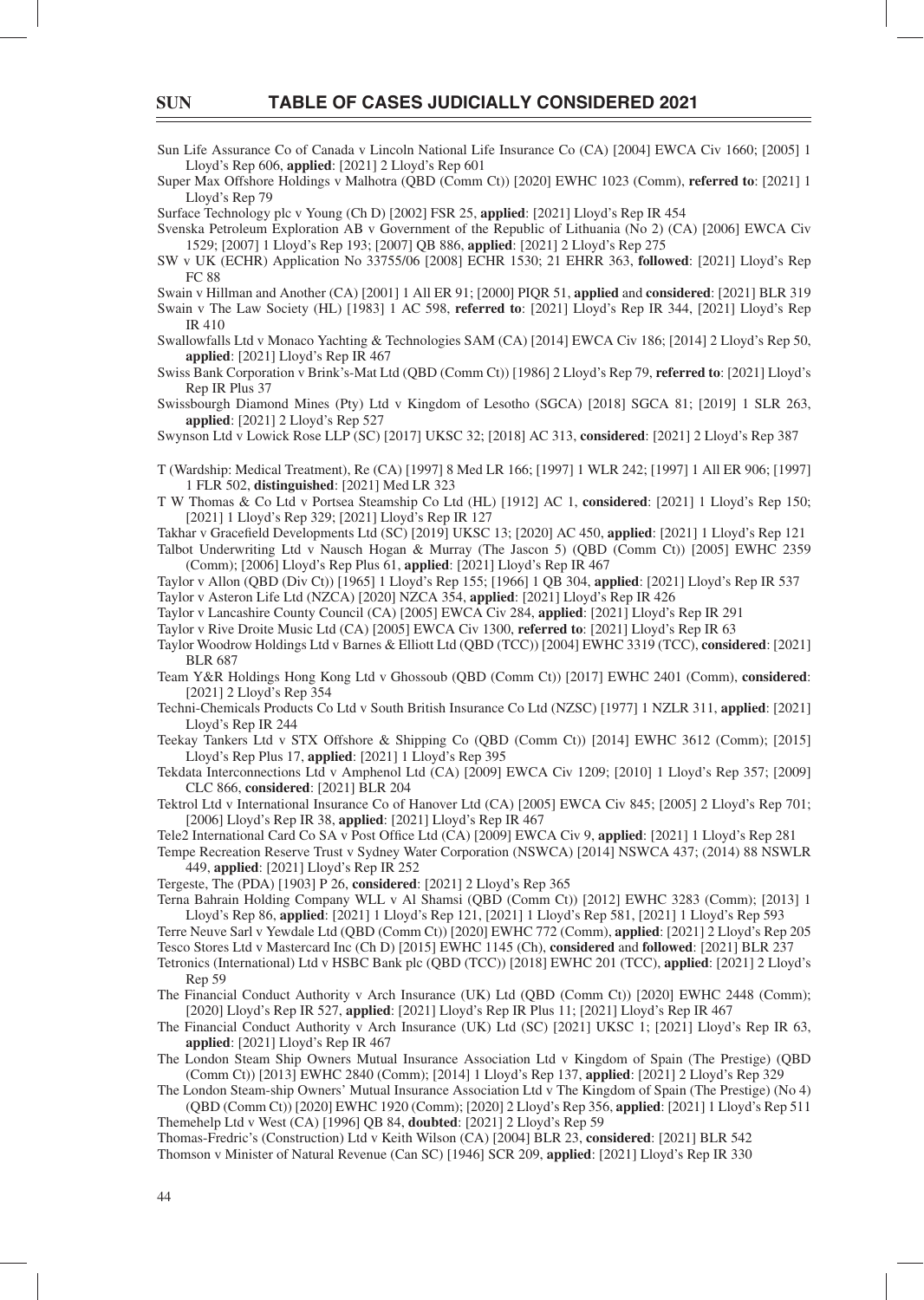[2001] Lloyd's Rep Bank 125; [2003] 2 AC 1; [2001] 2 All ER 513, **applied**: [2021] BLR 237 Three Rivers District Council v Governor and Company of the Bank of England (No 6) (HL) [2004] UKHL 48,

[2005] 1 AC 61; [2004] 3 WLR 1274; [2005] 4 All ER 948, **considered**: [2021] Lloyd's Rep FC 181 Three Rivers District Council v The Governor and Company of the Bank of England (QBD (Comm Ct)) [2006] EWHC 816 (Comm), **applied**: [2021] BLR 160

Thyssen Canada Ltd v Mariana Maritime SA (The Mariana) (QBD (Comm Ct)) [2005] EWHC 219 (Comm); [2005] 1 Lloyd's Rep 640, **applied**: [2021] 1 Lloyd's Rep 121; [2021] 2 Lloyd's Rep 443

Tidman v Reading Borough Council (QBD) [1994] 3 PLR 72 (QB), **considered**: [2021] BLR 319

Times Trading Corporation v National Bank of Fujairah (Dubai Branch) (The Archagelos Gabriel) (QBD (Comm Ct)) [2020] EWHC 1078 (Comm); [2020] 2 Lloyd's Rep 317, **applied**: [2021] Lloyd's Rep IR 207

Tiruna, The (QSC) [1987] 2 Lloyd's Rep 666, **followed**: [2021] 2 Lloyd's Rep 637

Tito v Waddell (No 2) (CA) [1977] Ch 106, **referred to**: [2021] 1 Lloyd's Rep 1; [2021] Lloyd's Rep IR 1

Tojo Maru, The (Adm Div) [1969] 1 Lloyd's Rep 133; (CA) [1969] 2 Lloyd's Rep 193, **considered**: [2021] 2 Lloyd's Rep 549

Tomolugen Holdings Ltd v Silica Investors Ltd (SGCA) [2015] SGCA 57; [2016] 1 SLR 373, **applied**: [2021] 1 Lloyd's Rep 225; [2021] 1 Lloyd's Rep 607; [2021] 2 Lloyd's Rep 205, **not followed**: [2021] 2 Lloyd's Rep 205

Toomey v Eagle Star Insurance Co Ltd (No 2) (QBD (Comm Ct)) [1995] 2 Lloyd's Rep 88, **applied**: [2021] Lloyd's Rep IR 467

Torepo, The (QBD (Admlty Ct)) [2002] EWHC 1481 (Admlty); [2002] 2 Lloyd's Rep 535, **disapproved**: [2021] 2 Lloyd's Rep 613

Total Graphics Ltd v AGF Insurance Ltd (QBD (Comm Ct)) [1997] 1 Lloyd's Rep 599, **considered**: [2021] Lloyd's Rep IR 401

Toth v Jarman (CA) [2006] EWCA Civ 1028; [2006] 4 All ER 1276, **considered**: [2021] Med LR 350

Towler v Wills (QBD (Comm Ct)) [2010] EWHC 1209 (Comm), **considered**: [2021] BLR 126

Towuaghantse v General Medical Council (QBD (Admin)) [2021] EWHC 681 (Admin), **considered**: [2021] Med LR 350

Toyota Tsusho Sugar Trading Ltd v Prolat Srl (QBD (Comm Ct)) [2014] EWHC 3649 (Comm); [2015] 1 Lloyd's Rep 344, **applied**: [2021] 2 Lloyd's Rep 329

Tradigrain SA v King Diamond Shipping SA (The Spiros C) (CA) [2000] 2 Lloyd's Rep 319, **followed**: [2021] 1 Lloyd's Rep 385

Transgrain Shipping BV v Deiulemar Shipping SpA (The Eleni P) (QBD (Comm Ct)) [2014] EWHC 4202 (Comm); [2015] 1 Lloyd's Rep 461, **applied**: [2021] 2 Lloyd's Rep 23

Transocean Offshore International Ventures Ltd v Burgundy Global Exploration Corporation (SGHC) [2010] SGHC 31; [2010] 2 SLR 821, **applied**: [2021] 1 Lloyd's Rep 607

Travelers Casualty and Surety Co v Certain Underwriters at Lloyd's of London 760 NE.2d 319 (NY 2001), **applied**: [2021] Lloyd's Rep IR 244

Travis Coal Restructured Holdings LLC v Essar Global Fund Ltd (QBD (Comm Ct)) [2014] EWHC 2510 (Comm), **applied**: [2021] 1 Lloyd's Rep 617

Turner v Grovit (CA) [2000] 1 QB 345, **applied**: [2021] Lloyd's Rep IR 145

Twin Benefits Ltd v Barker (Ch D) [2017] EWHC 177 (Ch); [2017] 4 WLR 42, **applied**: [2021] Lloyd's Rep IR 454 Twinsectra Ltd v Yardley (HL) [2002] UKHL 12; [2002] 2 AC 164; [2002] 2 WLR 802, **applied**: [2021] Lloyd's Rep IR 553

Tyman's Ltd v Craven [1952] 2 QB 100, **referred to**: [2021] 1 Lloyd's Rep 225

UBS AG (London Branch) v Kommunale Wasserwerke Leipzig GmbH (CA) [2017] EWCA Civ 1567; [2017] 2 Lloyd's Rep 621, **explained**: [2021] 2 Lloyd's Rep 644

UCP plc v Nectrus Ltd (QBD (Comm Ct)) [2018] EWHC 380 (Comm); [2018] 1 WLR 3409, **considered**: [2021] BLR 485

United City Merchants (Investments) Ltd v Royal Bank of Canada (HL) [1982] 2 Lloyd's Rep 1; [1983] 1 AC 168, **applied**: [2021] 2 Lloyd's Rep 59

United States Government v Montgomery (HL) [2001] UKHL 3; [2001] 1 WLR 196; [2001] 1 All ER 815, **considered**: [2021] Lloyd's Rep FC 11

Universe Sentinel, The (HL) [1982] 1 Lloyd's Rep 537; [1983] AC 366, **applied**: [2021] 2 Lloyd's Rep 234

Universe Tankships Inc of Monrovia v International Transport Workers Federation (The Universe Sentinel) (HL) [1982] 1 Lloyd's Rep 537; [1983] AC 366, **applied**: [2021] 2 Lloyd's Rep 234

Unwired Planet International Ltd v Huawei Technologies (UK) Co Ltd (SC) [2020] UKSC 37; [2020] Bus LR 2422, **applied**: [2021] 1 Lloyd's Rep 617

UTB LLC v Sheffi eld United Ltd (Ch D) [2019] EWHC 914 (Ch); [2019] 3 All ER 698, **referred to**: [2021] Lloyd's Rep FC 329

Van der Lans v Koninklijke Luchtvaart Maatschappij NV (CJEU) Case C-257/14; EU:C:2015:618; [2015] 2 Lloyd's Rep 694, **applied**: [2021] 1 Lloyd's Rep 484

Van Gervan v Fenton (HCA) (1992) 175 CLR 327, **referred to**: [2021] Lloyd's Rep IR 159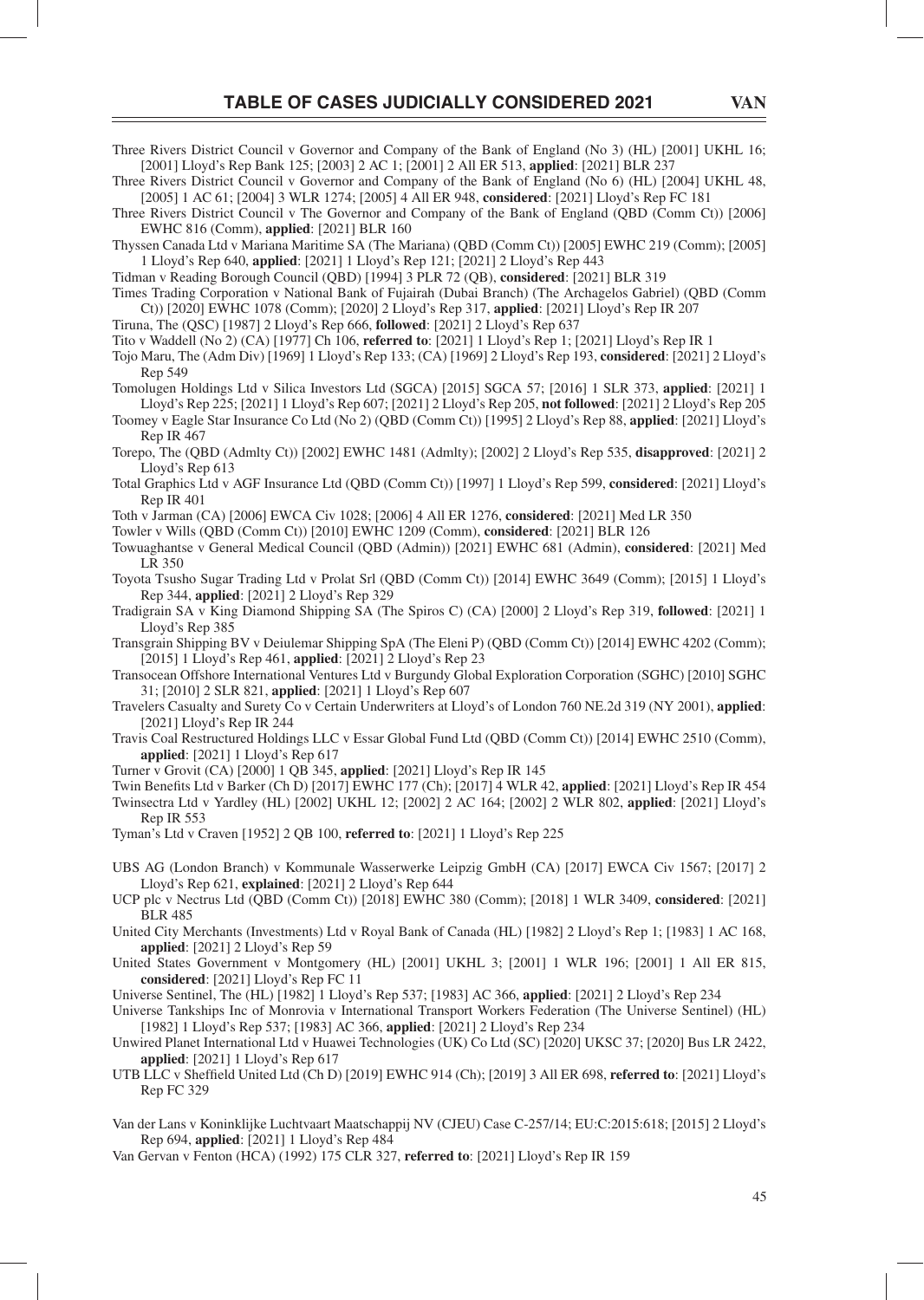Vedanta Resources plc v Lungowe (SC) [2019] UKSC 20; [2019] BLR 327; [2019] 2 Lloyd's Rep 399; [2020] AC 1045; [2019] 2 WLR 1051; [2019] 3 All ER 1013, **considered** and **followed**: [2021] BLR 237

Vee Networks Ltd v Econet Wireless International Ltd (QBD (TCC)) [2004] EWHC 2909 (Comm); [2005] 1 Lloyd's Rep 192, **applied**: [2021] 2 Lloyd's Rep 188

Velos Group Ltd v Harbour Insurance Services Ltd (Central London CC) [1997] 2 Lloyd's Rep 461, **distinguished**: [2021] Lloyd's Rep IR 553

Ventouris v Mountain (CA) [1991] 1 WLR 607; [1991] 3 All ER 472, **considered**: [2021] Lloyd's Rep FC 181

Verity Shipping SA v NV Norexa (The Skier Star) (QBD (Comm Ct)) [2008] EWHC 213 (Comm); [2008] 1 Lloyd's Rep 652, **considered**: [2021] 2 Lloyd's Rep 354

Versloot Dredging BV v HDI Gerling Industrie Versicherung AG (The DC Merwestone) (SC) [2016] UKSC 45; [2016] 2 Lloyd's Rep 198, **applied**: [2021] Lloyd's Rep IR 426

- Viagogo AG v Competition and Markets Authority (Ch D) [2019] EWHC 1706 (Ch), **applied**: [2021] 1 Lloyd's Rep 281
- Vidler v UNISON (EAT) [1999] ICR 746, **applied**: [2021] Lloyd's Rep IR 145
- Vilkas (CJEU) Case C-640/15; EU:C:2017:39, **applied**: [2021] Lloyd's Rep IR 226

Vinos v Marks & Spencer plc (CA) [2001] 3 All ER 784, **applied**: [2021] BLR 459

- Virgin Atlantic Airways Ltd v Zodiac Seats UK Ltd (SC) [2013] UKSC 46; [2014] AC 160, **applied**: [2021] 1 Lloyd's Rep 79, [2021] 1 Lloyd's Rep 240
- Viscous Global Investment Ltd v Palladium Navigation Corporation (The Quest) (QBD (Comm Ct)) [2014] EWHC 2654 (Comm); [2014] 2 Lloyd's Rep 600, **applied**: [2021] 2 Lloyd's Rep 23
- Voinet v Barrett (CA) (1885) 55 LJQB 39, **considered**: [2021] 1 Lloyd's Rep 169
- Von Joel v Hornsey (1895) 2 Ch 774, **applied**: [2021] Lloyd's Rep IR 207
- Vroon BV v Foster's Brewing Group Ltd (VSC) [1994] 2 VR 32, **applied**: [2021] Lloyd's Rep IR 537
- VTB Capital plc v Nutritek International Corporation (CA) [2012] EWCA Civ 808; [2012] 2 Lloyd's Rep 313, **referred to**: [2021] 1 Lloyd's Rep 617
- VTB Commodities Trading DAC v JSC Antipinsky Refinery (QBD (Comm Ct)) [2019] EWHC 3292 (Comm); [2020] 1 Lloyd's Rep 332, **applied**: [2021] 2 Lloyd's Rep 329
- W (A Minor) (Medical Treatment: Court's Jurisdiction), In re (CA) [1993] Fam 64; [1992] 3 WLR 758; [1992] 4 All ER 627, **applied**: [2021] Med LR 183
- W, Re (NIQB) [2004] NIQB 67, **considered**: [2021] Med LR 161
- Wabbits Pty Ltd v Godfrey (NSWSC) [2009] NSWSC 1299, **referred to**: [2021] Lloyd's Rep IR 377
- Wallentin-Hermann v Alitalia-Linee Aeree Italiane SpA (ECJ) Case C-549/07 [2009] 1 Lloyd's Rep 406; [2009] Bus LR 1016, **applied**: [2021] 1 Lloyd's Rep 484
- Walter Lily & Co Ltd v Mackay (QBD (TCC)) [2012] EWHC 1773 (TCC); [2012] BLR 503, **considered**: [2021] BLR 126
- Walton v National Employers' Mutual General Insurance Association Ltd (NSWSC) [1974] 2 Lloyd's Rep 385; [1973] 2 NSWLR 73, **applied**: [2021] Lloyd's Rep IR 252
- Ward v Savill (CA) [2021] EWCA Civ 1378, **applied**: [2021] 2 Lloyd's Rep 601
- Wasa International (UK) Insurance Co Ltd v Wasa International Insurance Co Ltd (Ch D) [2002] EWHC 2698 (Ch); [2003] 1 All ER (Comm) 696, **applied**: [2021] Lloyd's Rep IR 645
- Wasa International Insurance Co Ltd v Lexington Insurance Co (HL) [2009] UKHL 40; [2009] 2 Lloyd's Rep 508; [2009] Lloyd's Rep IR 675; [2010] 1 AC 180, **applied**: [2021] Lloyd's Rep IR 645
- Watson Norie Ltd v Shaw (CA) [1967] 1 Lloyd's Rep 515, **applied**: [2021] Lloyd's Rep IR 159

Watts v Morrow (CA) [1991] 1 WLR 1421; [1991] 4 All ER 937, **followed**: [2021] BLR 189

- Wave, The (QBD (Comm Ct)) [1981] 1 Lloyd's Rep 521, **considered**: [2021] 2 Lloyd's Rep 109
- Wayne Tank and Pump Co Ltd v Employers Liability Assurance Corporation Ltd (CA) [1973] 2 Lloyd's Rep 237; [1974] QB 57, **applied**: [2021] Lloyd's Rep IR 63
- Wealands v CLC Contractors Ltd (CA) [1999] 2 Lloyd's Rep 739, **applied**: [2021] 1 Lloyd's Rep 225
- Wee Soon Kim Anthony v UBS AG (SGCA) [2003] SGCA 5; [2003] 5 LRC 171, **referred to**: [2021] Lloyd's Rep FC 286
- Wegener v Royal Air Maroc SA (CJEU) Case C-537/17; EU:C:2018:361, **applied**: [2021] 2 Lloyd's Rep 372
- Weir Services Australia Pty Ltd v AXA Corporate Solutions Assurance (NSWCA) [2018] NSWCA 100; [2018] Lloyd's Rep IR 666, **applied**: [2021] Lloyd's Rep IR 252
- Weldon Plant Ltd v Commission for the New Towns (QBD (TCC)) [2000] BLR 496; [2001] 1 All ER (Comm) 264, **applied**: [2021] 2 Lloyd's Rep 188, **distinguished**: [2021] 1 Lloyd's Rep 593
- Welex AG v Rosa Maritime Ltd (The Epsilon Rosa) (CA) [2003] EWCA Civ 938; [2003] 2 Lloyd's Rep 509, **applied**: [2021] Lloyd's Rep IR 207, [2021] Lloyd's Rep IR 601, **distinguished**: [2021] Lloyd's Rep IR 207
- Wellesley Partners LLP v Withers LLP (CA) [2015] EWCA Civ 1146; [2016] Ch 529, **applied**: [2021] Lloyd's Rep IR 467
- Wellington Insurance Co Ltd v Armac Diving Services Ltd (1987) 38 DLR (4th) 462, **applied** and **distinguished**: [2021] Lloyd's Rep IR 377
- Welsh Ambulance Services NHS Trust v Williams (CA) [2008] EWCA Civ 81, **applied**: [2021] Med LR 546
- West Wake Price & Co v Ching (QBD) [1956] 2 Lloyd's Rep 618; [1957] 1 WLR 45, **applied**: [2021] Lloyd's Rep IR 63, **considered**: [2021] Lloyd's Rep IR 344, **distinguished**: [2021] Lloyd's Rep IR 182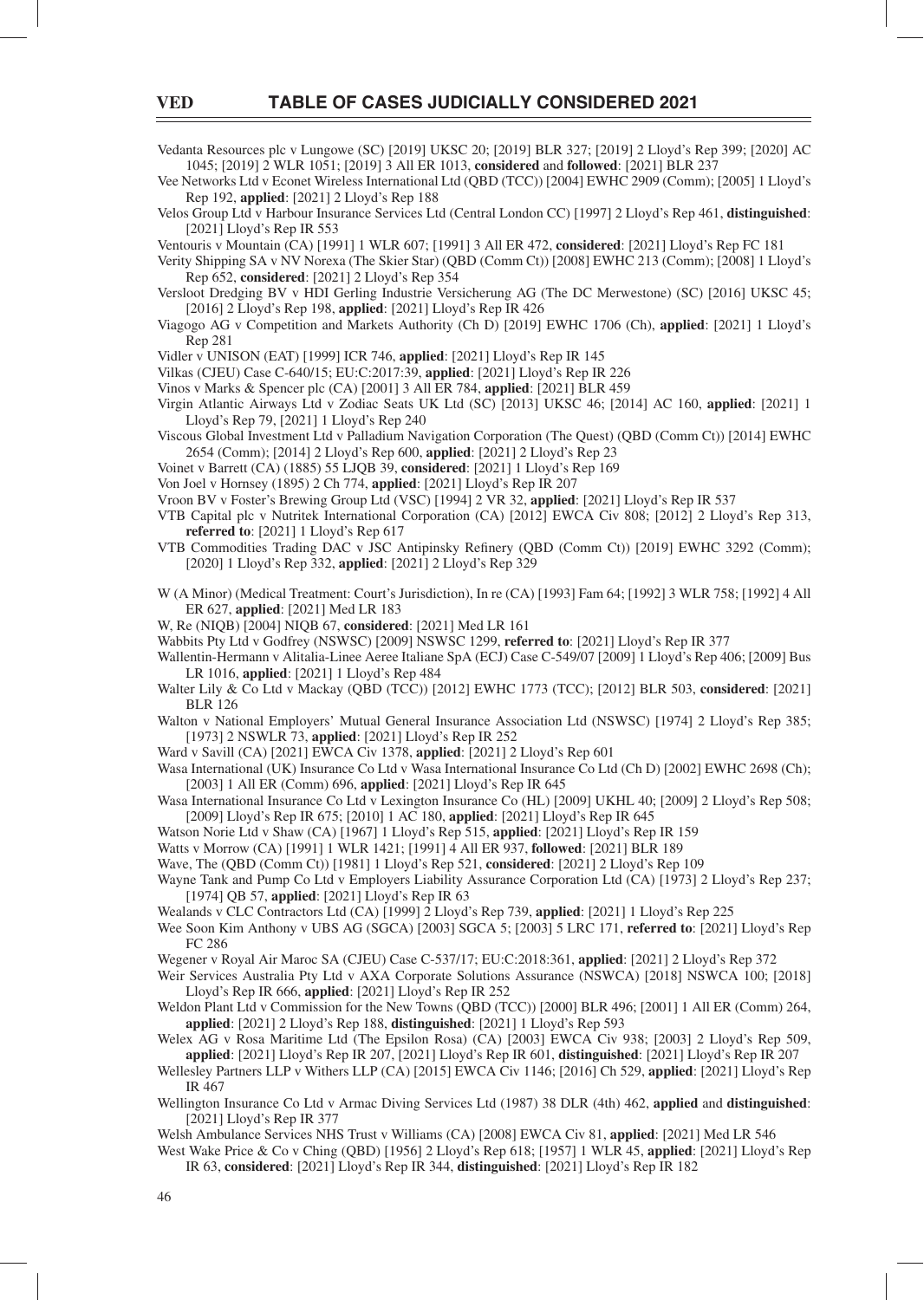Westacre Investments Inc v Jugoimport-SDPR Holding Co Ltd (QBD (Comm Ct)) [1998] 2 Lloyd's Rep 111; [1999] QB 740, **applied:** [2021] 1 Lloyd's Rep 79; [2021] 2 Lloyd's Rep 559, **distinguished**: [2021] 1 Lloyd's Rep 79, **referred to**: [2021] 1 Lloyd's Rep 121

Westacre Investments Inc v Jugoimport-SDPR Holding Co Ltd (CA) [1999] 2 Lloyd's Rep 65; [2000] QB 288, **applied:** [2021] 1 Lloyd's Rep 79; [2021] 2 Lloyd's Rep 559, **distinguished**: [2021] 1 Lloyd's Rep 79

Westinghouse Electric Corporation Uranium Contract Litigation MDL Docket No 235 (Nos 1 and 2), In re (HL) [1978] AC 547; [1978] 2 WLR 81; [1978] 1 All ER 434, **referred to**: [2021] Lloyd's Rep FC 286

Weston v Dayman (CA) [2006] EWCA Civ 1165, **applied**: [2021] 1 Lloyd's Rep 281

- White v Jones (HL) [1995] 2 AC 207; [1995] 2 WLR 187; [1995] 1 All ER 691, **considered**: [2021] Lloyd's Rep IR 553, **followed**: [2021] BLR 391
- Wilkie v Gordian Runoff Ltd (HCA) [2005] HCA 17; (2005) 221 CLR 522, **applied**: [2021] Lloyd's Rep IR 37, [2021] Lloyd's Rep IR 252

Williams v Bayley (HL) (1866) LR 1 HL 200, **applied**: [2021] 2 Lloyd's Rep 234

- Williams v Central Bank of Nigeria (SC) [2014] UKSC 10; [2014] AC 1189; [2014] 2 WLR 355, **applied**: [2021] Lloyd's Rep IR 553
- Williams v State of New York, 18 NY 2d 481 (NY 1966), **considered**: [2021] Med LR 220
- Williams v The Bermuda Hospitals Board (PC) [2016] UKPC 4; [2016] Med LR 65; [2016] AC 888; [2016] 2 WLR 774, **considered**: [2021] Med LR 294
- Williams v Williams (CA) [1988] 1 QB 161, **referred to**: [2021] Lloyd's Rep FC 286

Wilsher v Essex Area Health Authority (HL) [1987] QB 730; [1988] 1 AC 1074, **applied**: [2021] Med LR 79

- Wilson v Best Travel Ltd [1993] 1 All ER 353, **considered**: [2021] 1 Lloyd's Rep 61
- Wilson v First County Trust Ltd (No 2) (HL) [2003] UKHL 40; [2004] 1 AC 816, **applied**: [2021] Lloyd's Rep IR 291
- Wilson v Hurstanger Ltd (CA) [2007] EWCA Civ 299; [2007] 1 WLR 2351, **applied**: [2021] 2 Lloyd's Rep 644, **distinguished**: [2021] 1 Lloyd's Rep 465, **explained**: [2021] 2 Lloyd's Rep 644
- Wimbledon Construction Co 2000 Ltd v Vago (QBD (TCC)) [2005] EWHC 1086 (TCC); [2005] BLR 374; 101 Con LR 99, **considered**: [2021] BLR 717
- Windsurf Pty Ltd v HIH Casualty & General Insurance Ltd (QCA) [1999] QCA 360; (1999) ANZ Ins Cas 61-447, **applied**: [2021] Lloyd's Rep IR 252
- Winterthur Swiss Insurance Co v AG (Manchester) Ltd (In Liquidation) (QBD (Comm Ct)) [2006] EWHC 839 (Comm), **applied**: [2021] Lloyd's Rep IR 454
- Wisdom C, The (QBD (Comm Ct)) [2014] EWHC 1884 (Comm); [2014] 2 Lloyd's Rep 198, **distinguished**: [2021] 2 Lloyd's Rep 410
- Wisniewski (A Minor) v Central Manchester Health Authority (CA) [1998] Lloyd's Rep Med 223; [1998] PIQR P324, **considered**: [2021] Med LR 681
- Witney Town Council v Beam Construction (Cheltenham) Ltd (QBD (TCC)) [2011] EWHC 2332 (TCC); [2011] BLR 707; 139 ConLR 1, **considered**: [2021] BLR 474
- Wong v Maroubra Automotive Refinishers Pty Ltd (NSWSC) [2015] NSWSC 222, referred to: [2021] Lloyd's Rep IR 159
- Wood v Capita Insurance Services Ltd (SC) [2017] UKSC 24; [2018] Lloyd's Rep Plus 13; [2017] AC 1173; [2017] 2 WLR 1095; [2017] 4 All ER 615; 171 Con LR 1, **applied**: [2021] Lloyd's Rep IR 63; [2021] Lloyd's Rep IR 467, **considered**: [2021] BLR 440
- Woodland v Essex County Council (CA) [2012] EWCA Civ 239; [2012] Med LR 419; [2014] AC 537; [2013] 3 WLR 853, **considered**: [2021] Med LR 509
- Woodland v Swimming Teachers Association and Others Essex County Council (SC) [2013] UKSC 66; [2014] 1 AC 537; [2013] 3 WLR 1227; [2014] 1 All ER 482, **applied**: [2021] Med LR 636
- Woodlawn Capital Pty Ltd v Motor Vehicles Insurance Ltd (NSWCA) [2016] NSWCA 28; (2016) 111 ACSR 377, **applied**: [2021] Lloyd's Rep IR 252
- Woodstock Shipping Co v Kyma Compania Naviera SA (The Wave) (QBD (Comm Ct)) [1981] 1 Lloyd's Rep 521, **considered**: [2021] 2 Lloyd's Rep 109
- Woolcorp Pty Ltd v Rodger Constructions Pty Ltd (VSCA) [2017] VSCA 21, **applied**: [2021] Lloyd's Rep IR 537 Woolfall & Rimmer Ltd v Moyle (CA) (1941) 71 Ll L Rep 15, **applied**: [2021] Lloyd's Rep IR 467
- Wuhan Guoyu Logistics Group Co Ltd v Emporiki Bank of Greece SA (CA) [2012] EWCA Civ 1629; [2014] 1 Lloyd's Rep 266, **considered**: [2021] 2 Lloyd's Rep 51
- Wyatt v Portsmouth Hospital NHS Trust (CA) [2005] EWCA Civ 1181; [2005] Lloyd's Rep Med 474; [2005] 1 WLR 3995; [2006] 1 FLR 554, **considered**: [2021] Med LR 593, **followed**: [2021] Med LR 323
- X v E (QBD (Comm Ct)) [2013] EWHC 2733 (Comm), **applied**: [2021] 1 Lloyd's Rep 617
- X v Y (QBD (Comm Ct)) [2013] EWHC 1104 (Comm); [2013] 2 Lloyd's Rep 230, **applied**: [2021] 1 Lloyd's Rep 617
- Xstrata Coal Queensland Pty Ltd v Benxi Iron & Steel (Group) International Economic & Trading Co Ltd (QBD (Comm Ct)) [2020] EWHC 324 (Comm); [2020] 1 Lloyd's Rep 436, **applied**: [2021] 1 Lloyd's Rep 581
- XY, LLC v Jessie Zhu, HCMP 869/2014, 13 November 2015, **distinguished**: [2021] Lloyd's Rep FC 286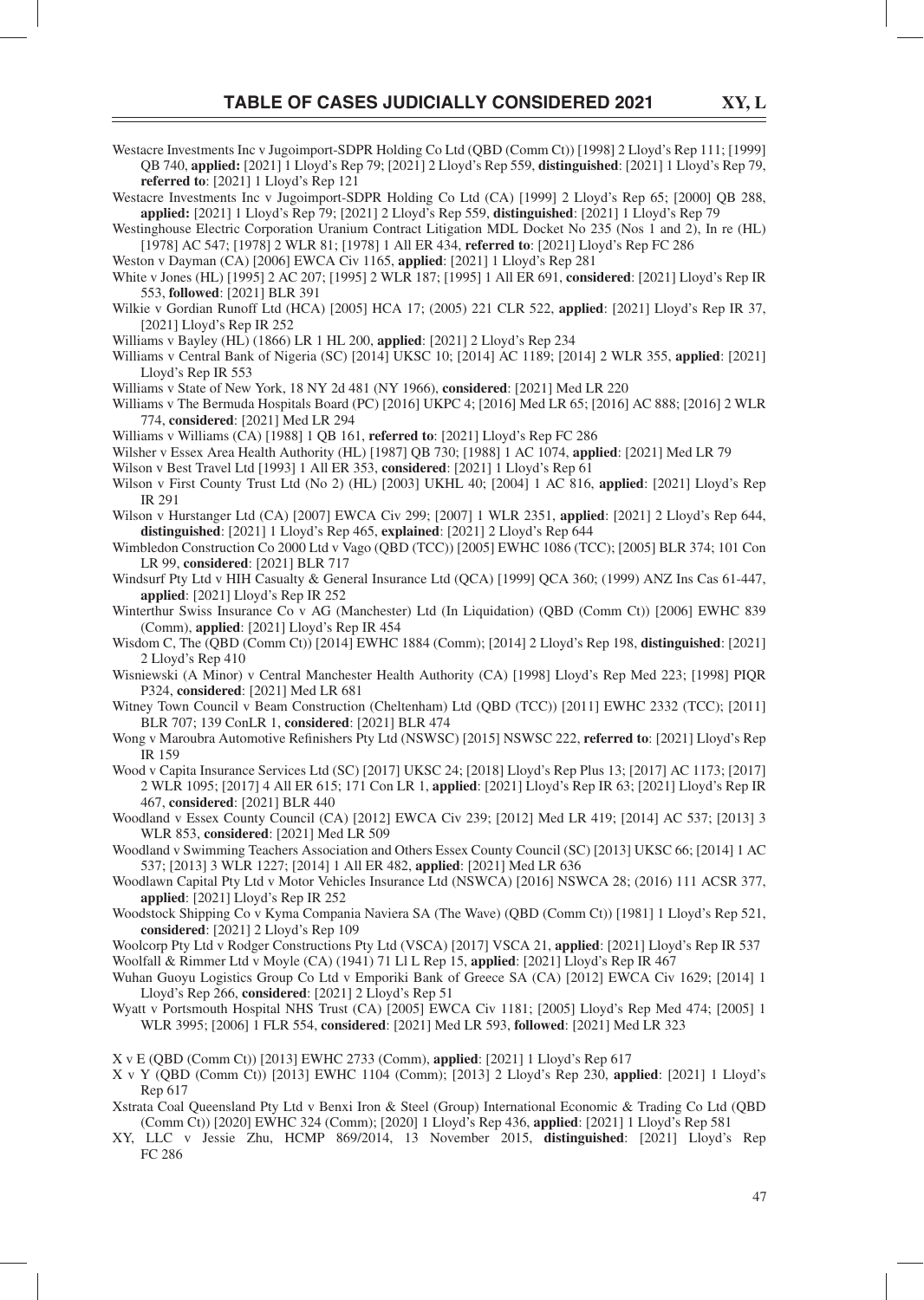Yates v Great Ormond Street Hospital for Children NHS Foundation Trust (CA) [2017] EWCA Civ 410; [2017] Med LR 417; [2018] 4 WLR 5; [2018] 1 All ER 569, **followed**: [2021] Med LR 323

Yellow Star, The (Central London County Court Business List) [2000] 2 Lloyd's Rep 637, **considered**: [2021] BLR 39

Yorkshire Dale Steamship Co Ltd v Minister of War Transport (HL) (1942) 73 Ll L Rep 1; [1942] AC 691, **applied**: [2021] Lloyd's Rep IR 63, [2021] Lloyd's Rep IR 244

Yorkshire Water Services Ltd v Sun Alliance & London Insurance plc (CA) [1997] 2 Lloyd's Rep 21; [1997] CLC 213, **referred to**: [2021] Lloyd's Rep IR Plus 37

Youell v Bland Welch & Co Ltd (CA) [1992] 2 Lloyd's Rep 127, **distinguished**: [2021] Lloyd's Rep IR 601

Young v Bristol Aeroplane Co Ltd (CA) (1945) 78 Ll L Rep 6; [1944] KB 718; [1944] 2 All ER 293, **considered**: [2021] Lloyd's Rep FC 403, **distinguished**: [2021] Lloyd's Rep FC 88

Ythan, The (QBD (Comm Ct)) [2005] EWHC 2399 (Comm); [2006] 1 Lloyd's Rep 457, **applied**: [2021] 1 Lloyd's Rep 240; [2021] 2 Lloyd's Rep 443

Yukos Capital Sarl v OJSC Rosneft Oil Co (QBD (Comm Ct)) [2014] EWHC 2188 (Comm); [2014] 2 Lloyd's Rep 435, **applied**: [2021] 1 Lloyd's Rep 240

Yukos Capital Sarl v OJSC Rosneft Oil Co (CA) [2012] EWCA Civ 855; [2012] 2 Lloyd's Rep 208, **applied**: [2021] 1 Lloyd's Rep 79

Yusuf Cepnioglu, The (CA) [2016] EWCA Civ 386; [2016] 1 Lloyd's Rep 641, **considered**: [2021] 1 Lloyd's Rep 194

Zephyr, The (QBD (Comm Ct)) [1984] 1 Lloyd's Rep 58, **considered**: [2021] 2 Lloyd's Rep 109

Zermalt Holdings SA v Nu-Life Upholstery Repairs Ltd (CA) [1985] 2 EGLR 14, **applied**: [2021] 2 Lloyd's Rep 188 Zhoushan Jinhaiwan Shipyard Co Ltd v Golden Exquisite Inc (QBD (Comm Ct)) [2014] EWHC 4050 (Comm); [2015] 1 Lloyd's Rep 283, **considered**: [2021] 1 Lloyd's Rep 413

Zhu v Treasurer of New South Wales (HCA) [2004] HCA 56; (2004) 218 CLR 530, **applied**: [2021] Lloyd's Rep IR 37

Zuberi v Lexlaw Ltd (CA) [2021] EWCA Civ 16, **considered**: [2021] BLR 259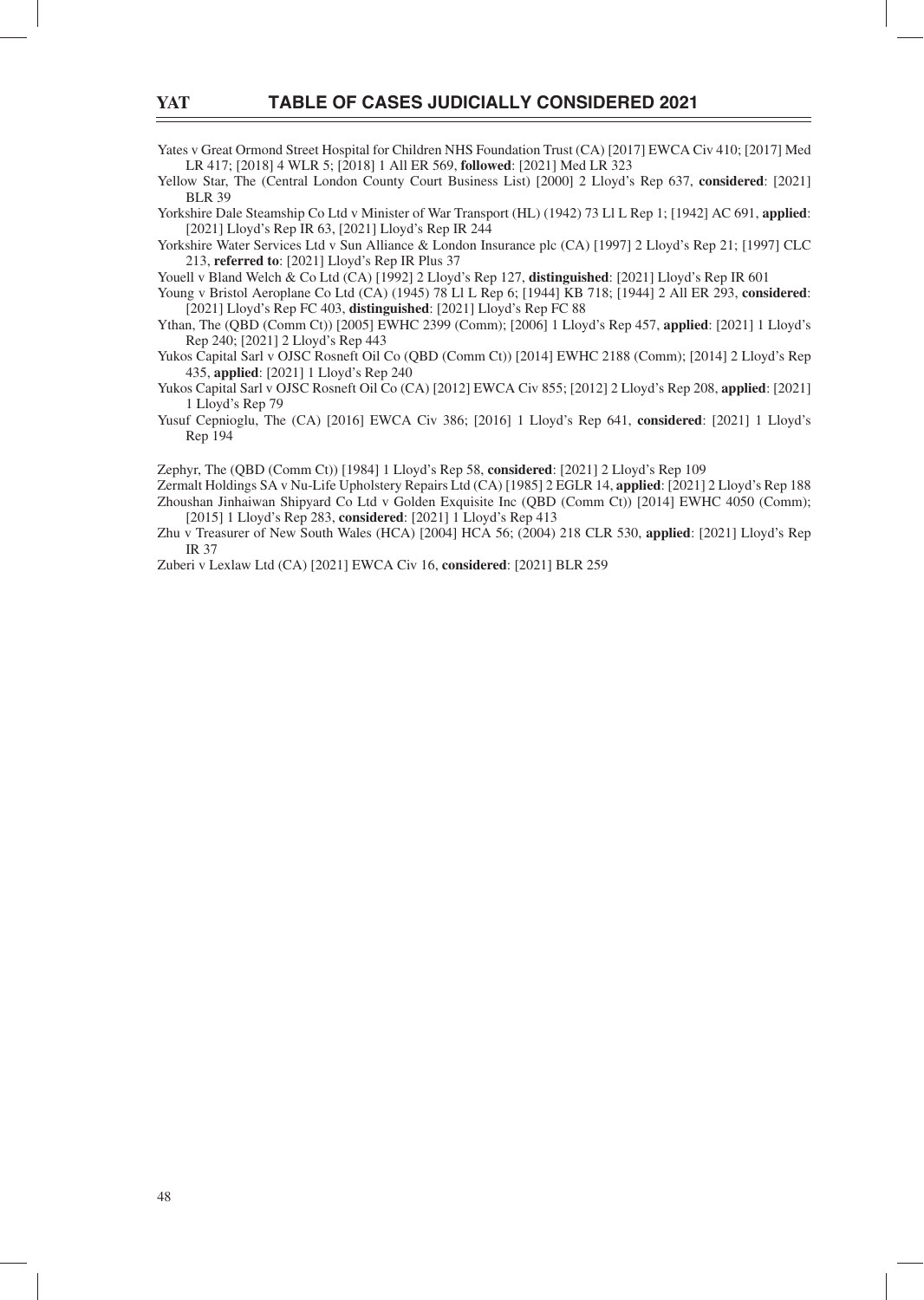#### **TABLE OF STATUTES**

| 1677 |                                 |                                                                                              |
|------|---------------------------------|----------------------------------------------------------------------------------------------|
|      |                                 |                                                                                              |
| 1689 |                                 |                                                                                              |
|      |                                 |                                                                                              |
| 1696 |                                 |                                                                                              |
| 1705 |                                 |                                                                                              |
| 1728 |                                 |                                                                                              |
| 1734 |                                 |                                                                                              |
| 1832 |                                 |                                                                                              |
| 1838 | Judgments Act                   |                                                                                              |
|      |                                 |                                                                                              |
| 1839 |                                 |                                                                                              |
| 1846 |                                 |                                                                                              |
|      |                                 |                                                                                              |
| 1858 |                                 | Chancery Amendment Act (Lord Cairns' Act) [2021] 2 Lloyd's Rep 109, [2021] 2 Lloyd's Rep 387 |
| 1859 |                                 |                                                                                              |
|      |                                 |                                                                                              |
| 1861 | <b>Admiralty Court Act</b>      |                                                                                              |
|      |                                 |                                                                                              |
|      |                                 |                                                                                              |
|      |                                 |                                                                                              |
|      |                                 |                                                                                              |
| 1870 |                                 |                                                                                              |
| 1873 |                                 |                                                                                              |
|      |                                 |                                                                                              |
|      |                                 |                                                                                              |
|      |                                 |                                                                                              |
|      |                                 |                                                                                              |
| 1875 |                                 |                                                                                              |
|      | Supreme Court of Judicature Act |                                                                                              |
|      |                                 |                                                                                              |
| 1878 |                                 |                                                                                              |
| 1879 |                                 |                                                                                              |
|      |                                 |                                                                                              |
|      |                                 |                                                                                              |
|      |                                 |                                                                                              |
|      |                                 |                                                                                              |
| 1883 |                                 |                                                                                              |
| 1890 |                                 |                                                                                              |
|      |                                 |                                                                                              |
|      |                                 |                                                                                              |
|      |                                 |                                                                                              |
|      |                                 |                                                                                              |
|      |                                 |                                                                                              |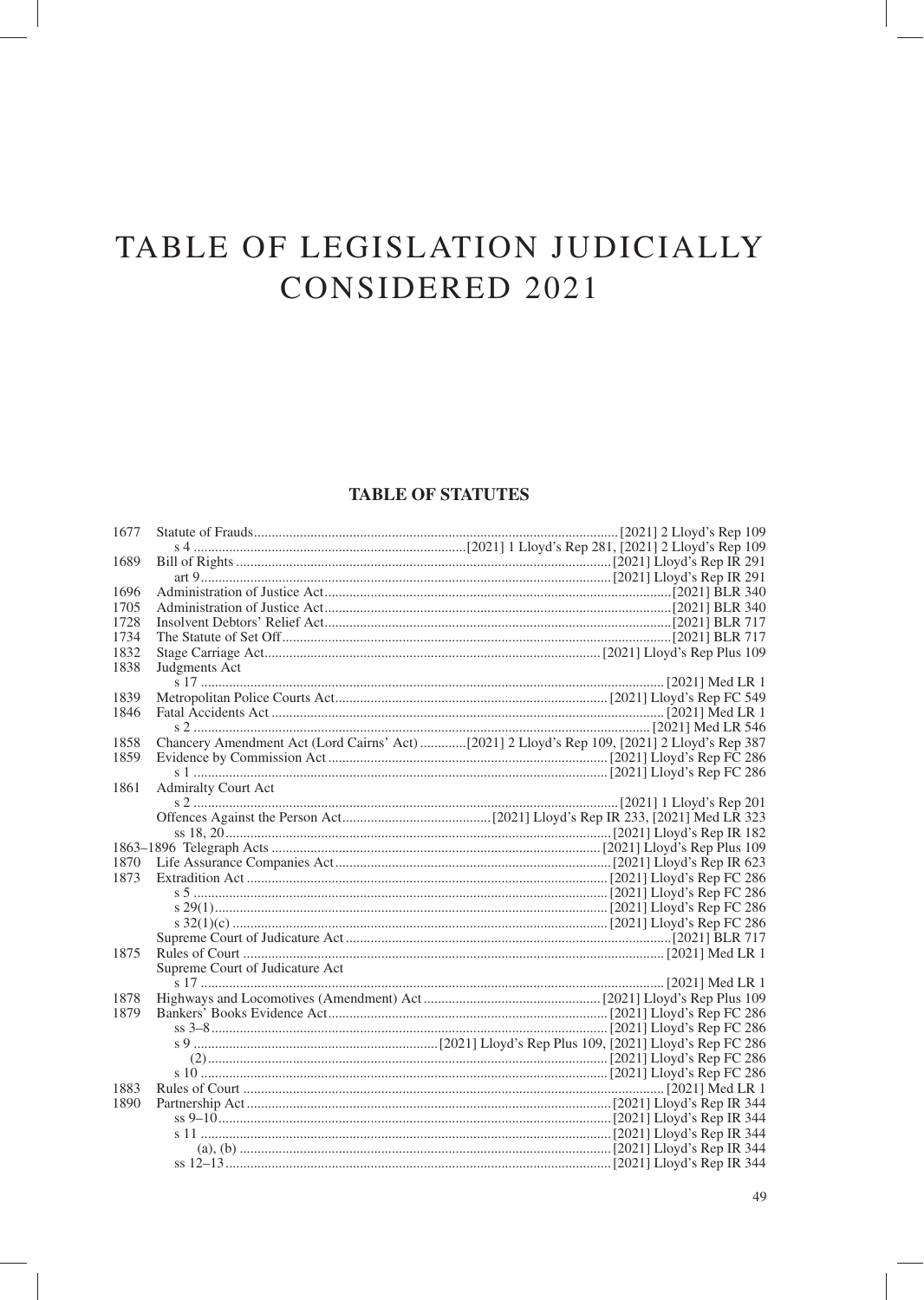| 1893 | Sale of Goods Act                        |                                                       |  |                               |
|------|------------------------------------------|-------------------------------------------------------|--|-------------------------------|
|      |                                          |                                                       |  |                               |
| 1894 |                                          |                                                       |  |                               |
|      |                                          |                                                       |  |                               |
|      |                                          |                                                       |  |                               |
| 1897 |                                          |                                                       |  |                               |
|      |                                          |                                                       |  |                               |
| 1900 |                                          |                                                       |  |                               |
|      |                                          |                                                       |  |                               |
| 1906 |                                          |                                                       |  |                               |
|      |                                          |                                                       |  |                               |
|      |                                          |                                                       |  |                               |
|      |                                          |                                                       |  |                               |
|      |                                          |                                                       |  |                               |
|      |                                          |                                                       |  |                               |
|      |                                          |                                                       |  |                               |
|      |                                          |                                                       |  |                               |
|      |                                          |                                                       |  |                               |
| 1909 |                                          |                                                       |  |                               |
|      |                                          |                                                       |  |                               |
| 1920 |                                          |                                                       |  |                               |
| 1925 |                                          |                                                       |  |                               |
|      |                                          |                                                       |  |                               |
|      |                                          |                                                       |  |                               |
|      |                                          |                                                       |  |                               |
|      |                                          |                                                       |  |                               |
|      |                                          |                                                       |  |                               |
|      |                                          |                                                       |  |                               |
|      |                                          |                                                       |  |                               |
|      | <b>Trustee Act</b>                       |                                                       |  |                               |
| 1930 |                                          |                                                       |  |                               |
|      |                                          |                                                       |  |                               |
|      |                                          | [2021] Lloyd's Rep IR 51, [2021] Lloyd's Rep IR 145,  |  |                               |
|      |                                          | [2021] Lloyd's Rep IR 337, [2021] Lloyd's Rep IR 344, |  |                               |
|      |                                          | [2021] Lloyd's Rep IR 401, [2021] Lloyd's Rep IR 410, |  |                               |
|      |                                          |                                                       |  | [2021] Lloyd's Rep IR Plus 37 |
|      |                                          |                                                       |  |                               |
|      |                                          |                                                       |  |                               |
|      |                                          |                                                       |  |                               |
|      |                                          |                                                       |  |                               |
| 1932 |                                          |                                                       |  |                               |
|      |                                          |                                                       |  |                               |
| 1933 |                                          |                                                       |  |                               |
|      |                                          |                                                       |  |                               |
|      | Administration of Justice (Scotland) Act |                                                       |  |                               |
|      |                                          |                                                       |  |                               |
|      |                                          |                                                       |  |                               |
|      |                                          |                                                       |  |                               |
| 1934 |                                          |                                                       |  |                               |
|      |                                          | [2021] Med LR 465, [2021] Med LR 546                  |  |                               |
|      |                                          |                                                       |  |                               |
| 1935 |                                          |                                                       |  |                               |
|      |                                          |                                                       |  |                               |
|      |                                          |                                                       |  |                               |
| 1939 | Limitation Act                           |                                                       |  |                               |
|      |                                          |                                                       |  |                               |
| 1944 | <b>Education Act</b>                     |                                                       |  |                               |
|      |                                          |                                                       |  |                               |
| 1945 | Law Reform (Contributory Negligence) Act |                                                       |  |                               |
|      |                                          |                                                       |  |                               |
| 1946 | <b>Statutory Instruments Act</b>         |                                                       |  |                               |
|      |                                          |                                                       |  |                               |
| 1948 | Companies Act                            |                                                       |  |                               |
|      | Law Reform (Personal Injuries) Act       |                                                       |  |                               |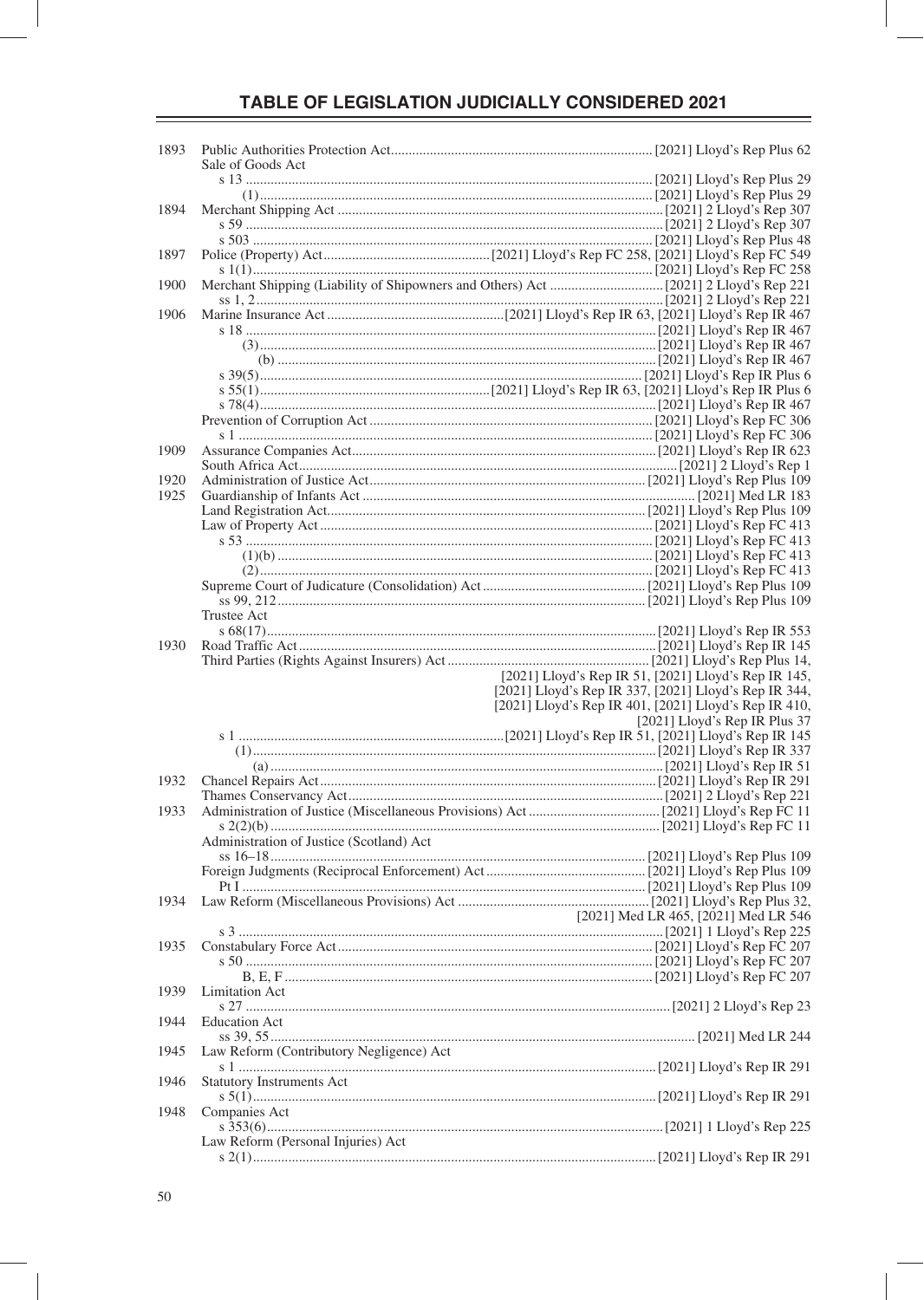| 1950         | Arbitration Act                                      |                                                      |
|--------------|------------------------------------------------------|------------------------------------------------------|
|              |                                                      |                                                      |
|              |                                                      |                                                      |
|              |                                                      |                                                      |
| 1952         | Prison Act                                           |                                                      |
|              |                                                      |                                                      |
| 1953         |                                                      |                                                      |
|              |                                                      |                                                      |
|              |                                                      |                                                      |
| 1954<br>1956 |                                                      |                                                      |
| 1957         | Homicide Act                                         |                                                      |
|              |                                                      |                                                      |
|              |                                                      |                                                      |
|              |                                                      |                                                      |
|              |                                                      |                                                      |
|              |                                                      |                                                      |
| 1958         | Merchant Shipping Act                                |                                                      |
|              |                                                      |                                                      |
| 1959         |                                                      |                                                      |
| 1961         | Suicide Act                                          |                                                      |
|              |                                                      |                                                      |
| 1962         | Northern Ireland Act                                 |                                                      |
|              |                                                      |                                                      |
| 1964         |                                                      |                                                      |
|              |                                                      |                                                      |
|              |                                                      |                                                      |
| 1965         |                                                      |                                                      |
|              |                                                      |                                                      |
|              |                                                      |                                                      |
|              |                                                      |                                                      |
|              |                                                      |                                                      |
|              |                                                      |                                                      |
|              |                                                      |                                                      |
|              |                                                      |                                                      |
| 1967         |                                                      |                                                      |
|              |                                                      |                                                      |
|              |                                                      |                                                      |
|              |                                                      |                                                      |
| 1968         |                                                      |                                                      |
|              |                                                      |                                                      |
|              |                                                      |                                                      |
|              |                                                      |                                                      |
|              |                                                      |                                                      |
|              |                                                      |                                                      |
|              |                                                      |                                                      |
|              |                                                      |                                                      |
|              |                                                      |                                                      |
|              |                                                      |                                                      |
|              |                                                      |                                                      |
|              |                                                      |                                                      |
|              |                                                      |                                                      |
|              |                                                      |                                                      |
|              |                                                      |                                                      |
|              | Law Reform (Miscellaneous Provisions) (Scotland) Act |                                                      |
|              |                                                      |                                                      |
|              |                                                      |                                                      |
|              |                                                      |                                                      |
|              |                                                      |                                                      |
|              |                                                      |                                                      |
|              |                                                      |                                                      |
|              |                                                      |                                                      |
|              |                                                      |                                                      |
|              |                                                      | [2021] Lloyd's Rep FC 529, [2021] Lloyd's Rep FC 549 |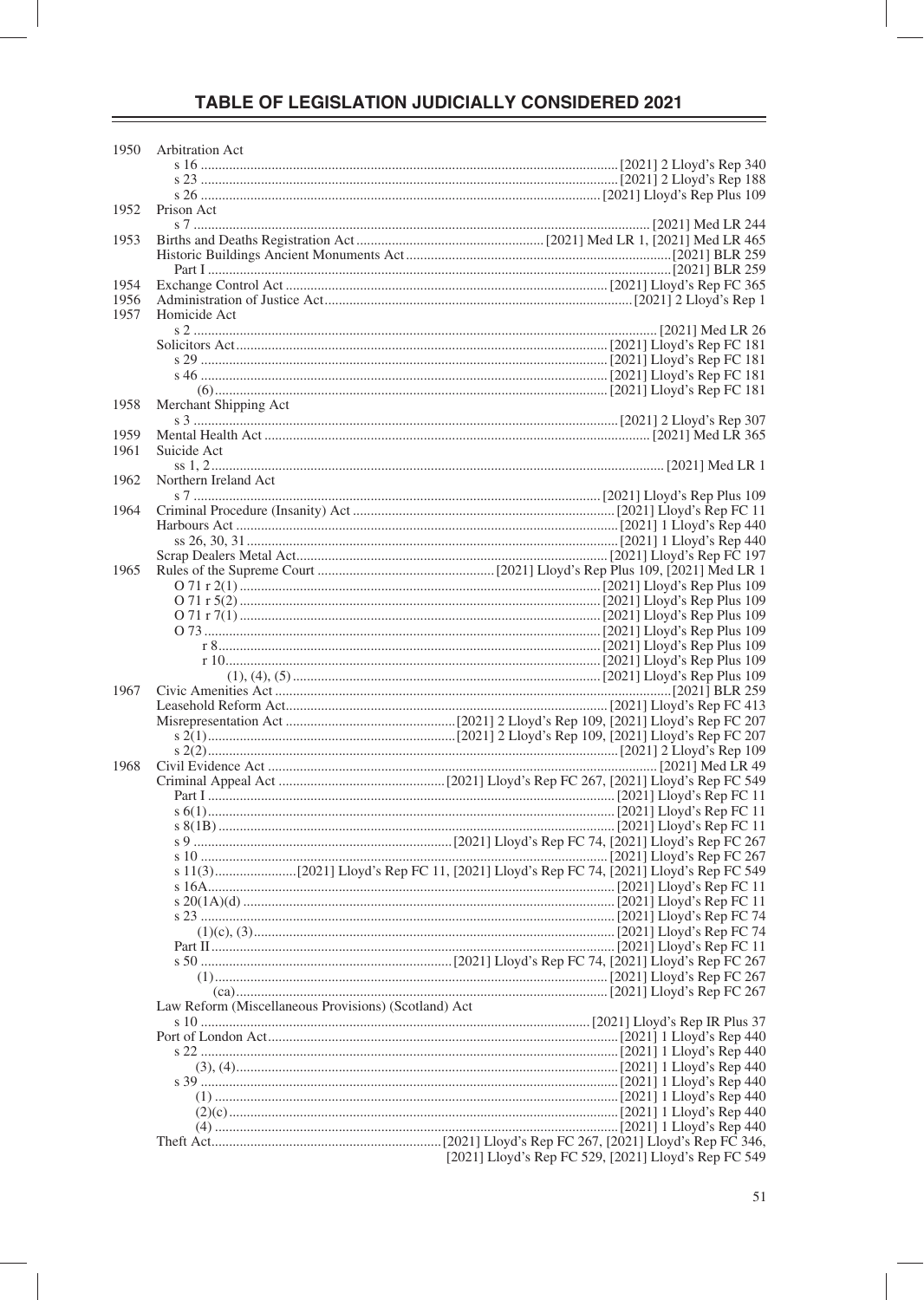| 1969 | Administration of Justice Act                  |  |
|------|------------------------------------------------|--|
|      |                                                |  |
|      |                                                |  |
|      |                                                |  |
|      |                                                |  |
|      |                                                |  |
|      |                                                |  |
|      |                                                |  |
|      |                                                |  |
|      |                                                |  |
|      | Family Law Reform Act                          |  |
|      |                                                |  |
|      |                                                |  |
|      |                                                |  |
| 1970 |                                                |  |
|      |                                                |  |
|      |                                                |  |
|      |                                                |  |
|      |                                                |  |
|      |                                                |  |
|      |                                                |  |
|      |                                                |  |
|      |                                                |  |
|      |                                                |  |
|      |                                                |  |
|      |                                                |  |
|      |                                                |  |
| 1971 |                                                |  |
|      |                                                |  |
|      |                                                |  |
|      |                                                |  |
|      |                                                |  |
|      |                                                |  |
|      |                                                |  |
|      |                                                |  |
|      |                                                |  |
|      |                                                |  |
|      |                                                |  |
|      |                                                |  |
| 1972 | Civil Evidence Act                             |  |
|      |                                                |  |
|      |                                                |  |
|      |                                                |  |
|      |                                                |  |
|      |                                                |  |
|      |                                                |  |
|      |                                                |  |
| 1973 | Insurance Companies Amendment Act              |  |
|      |                                                |  |
|      |                                                |  |
|      |                                                |  |
|      |                                                |  |
|      |                                                |  |
| 1974 |                                                |  |
|      |                                                |  |
|      |                                                |  |
|      |                                                |  |
|      |                                                |  |
|      |                                                |  |
|      |                                                |  |
|      |                                                |  |
|      |                                                |  |
|      |                                                |  |
|      |                                                |  |
| 1975 |                                                |  |
|      |                                                |  |
|      |                                                |  |
|      |                                                |  |
|      |                                                |  |
|      | Sex Discrimination Act                         |  |
|      |                                                |  |
|      | Social Security (Consequential Provisions) Act |  |
|      |                                                |  |
|      |                                                |  |
| 1976 | Congenital Disabilities (Civil Liability) Act  |  |
|      |                                                |  |
|      |                                                |  |
|      |                                                |  |
|      |                                                |  |
|      |                                                |  |
|      |                                                |  |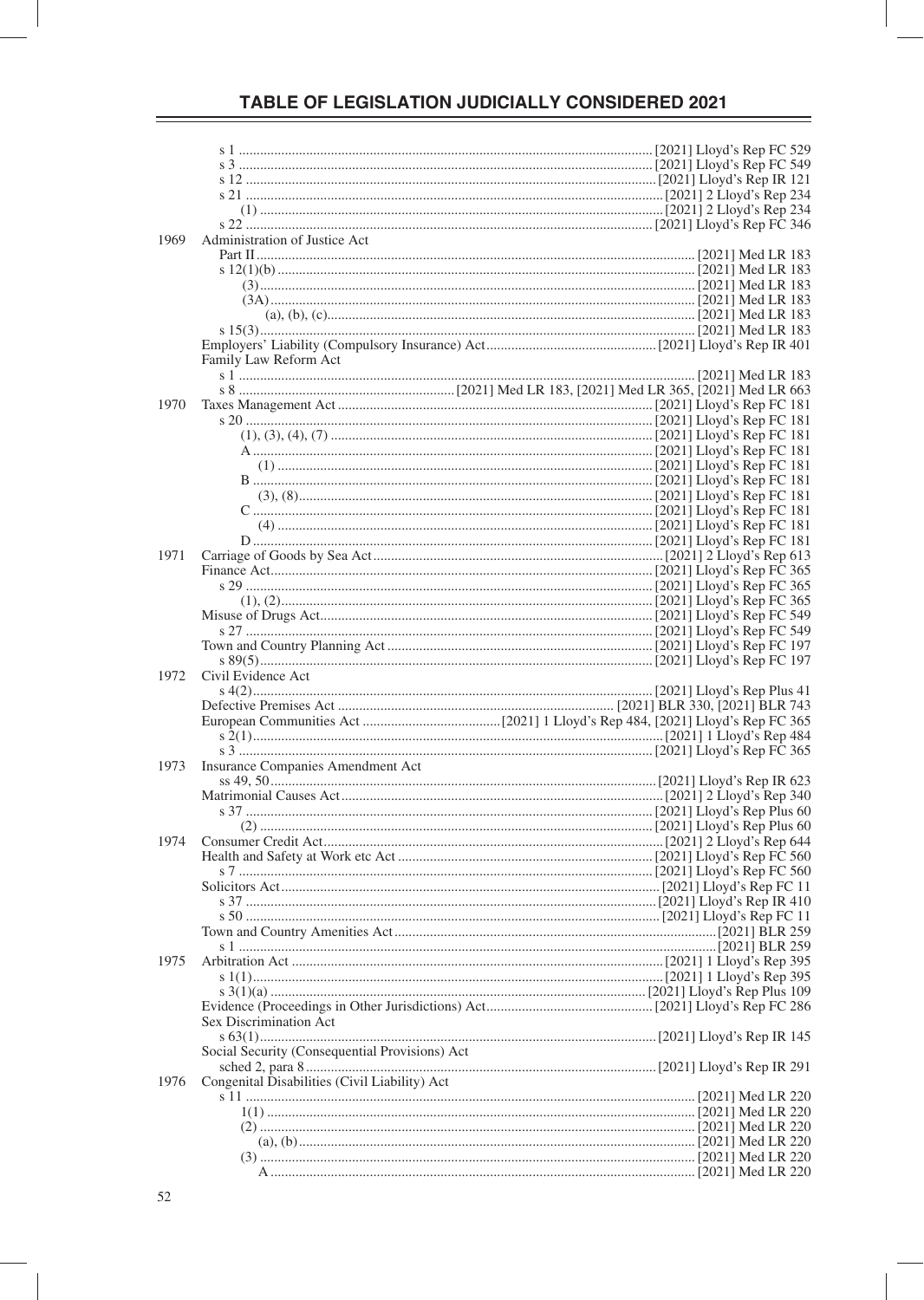|      | Law Reform (Miscellaneous Provisions) Act |                                                                                                                           |
|------|-------------------------------------------|---------------------------------------------------------------------------------------------------------------------------|
| 1977 | Criminal Justice Act                      |                                                                                                                           |
|      |                                           |                                                                                                                           |
|      |                                           |                                                                                                                           |
|      | NHS Act                                   |                                                                                                                           |
|      |                                           |                                                                                                                           |
|      |                                           |                                                                                                                           |
|      |                                           |                                                                                                                           |
|      |                                           |                                                                                                                           |
|      |                                           |                                                                                                                           |
|      |                                           |                                                                                                                           |
|      |                                           |                                                                                                                           |
|      |                                           | [2021] BLR 542, [2021] BLR 555 [2021] BLR 542, [2021] BLR 545 [2021] BLR 555 [2021] BLR 555 [2021] BLR 555 [2021] BLR 542 |
|      |                                           |                                                                                                                           |
|      |                                           |                                                                                                                           |
|      |                                           |                                                                                                                           |
| 1978 |                                           |                                                                                                                           |
|      |                                           | [2021] Lloyd's Rep FC 277, [2021] Lloyd's Rep IR 145                                                                      |
|      | Interpretation Act                        |                                                                                                                           |
|      | Judicature (Northern Ireland) Act         |                                                                                                                           |
|      |                                           |                                                                                                                           |
|      |                                           |                                                                                                                           |
|      |                                           | [2021] 2 Lloyd's Rep 1, [2021] Lloyd's Rep Plus 109                                                                       |
|      |                                           |                                                                                                                           |
|      |                                           | [2021] 2 Lloyd's Rep 275, [2021] Lloyd's Rep Plus 109                                                                     |
|      |                                           |                                                                                                                           |
|      |                                           |                                                                                                                           |
|      |                                           |                                                                                                                           |
|      |                                           |                                                                                                                           |
|      |                                           |                                                                                                                           |
|      |                                           |                                                                                                                           |
|      |                                           |                                                                                                                           |
|      |                                           |                                                                                                                           |
|      |                                           | [2021] 2 Lloyd's Rep 1, [2021] Lloyd's Rep Plus 109                                                                       |
|      |                                           |                                                                                                                           |
|      |                                           |                                                                                                                           |
|      |                                           |                                                                                                                           |
|      |                                           |                                                                                                                           |
|      |                                           |                                                                                                                           |
|      |                                           |                                                                                                                           |
|      |                                           |                                                                                                                           |
|      |                                           |                                                                                                                           |
|      |                                           |                                                                                                                           |
|      |                                           |                                                                                                                           |
|      |                                           |                                                                                                                           |
|      |                                           |                                                                                                                           |
|      |                                           |                                                                                                                           |
|      |                                           |                                                                                                                           |
|      |                                           |                                                                                                                           |
|      |                                           |                                                                                                                           |
|      |                                           |                                                                                                                           |
|      |                                           |                                                                                                                           |
|      |                                           |                                                                                                                           |
|      |                                           |                                                                                                                           |
|      |                                           |                                                                                                                           |
|      |                                           |                                                                                                                           |
|      |                                           |                                                                                                                           |
|      |                                           |                                                                                                                           |
|      |                                           |                                                                                                                           |
|      |                                           |                                                                                                                           |
|      |                                           |                                                                                                                           |
|      |                                           |                                                                                                                           |
|      |                                           |                                                                                                                           |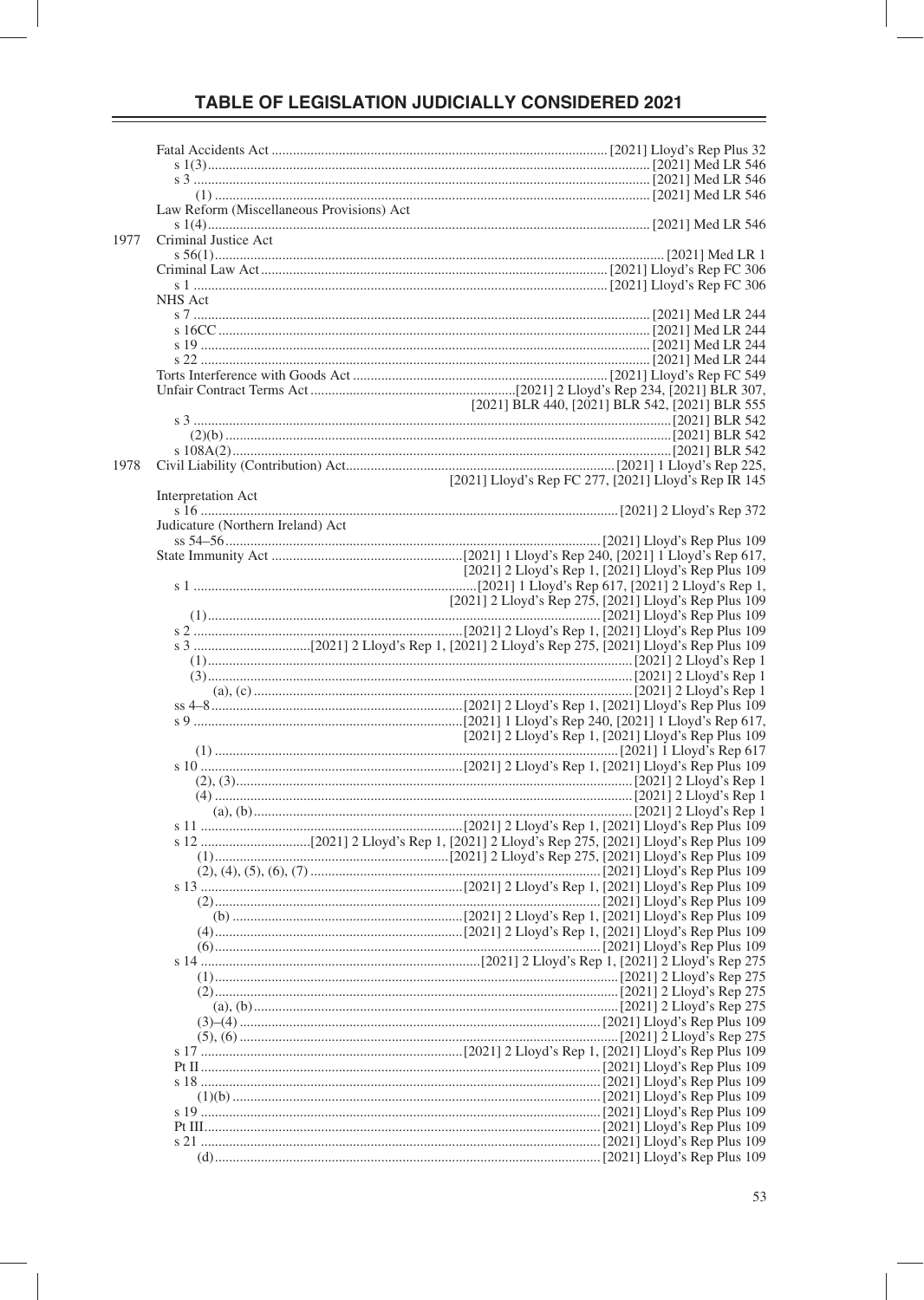| 1979 | Arbitration Act            |                                                                                 |
|------|----------------------------|---------------------------------------------------------------------------------|
|      |                            |                                                                                 |
|      |                            |                                                                                 |
|      |                            |                                                                                 |
|      | Hydrocarbon Oil Duties Act |                                                                                 |
|      |                            |                                                                                 |
|      |                            |                                                                                 |
|      |                            |                                                                                 |
|      |                            |                                                                                 |
|      |                            |                                                                                 |
|      |                            |                                                                                 |
|      |                            |                                                                                 |
| 1980 | Children Act               |                                                                                 |
|      |                            |                                                                                 |
|      |                            |                                                                                 |
|      |                            |                                                                                 |
|      |                            |                                                                                 |
|      |                            |                                                                                 |
|      |                            |                                                                                 |
|      |                            |                                                                                 |
|      |                            | [2021] BLR 717, [2021] Lloyd's Rep FC 258, [2021] Lloyd's Rep FC 529,           |
|      |                            | [2021] Lloyd's Rep IR 337, [2021] Lloyd's Rep IR 344, [2021] Lloyd's Rep IR 553 |
|      |                            |                                                                                 |
|      |                            |                                                                                 |
|      |                            |                                                                                 |
|      |                            |                                                                                 |
|      |                            | [2021] Med LR 509, [2021] Med LR 616                                            |
|      |                            |                                                                                 |
|      |                            |                                                                                 |
|      |                            |                                                                                 |
|      |                            |                                                                                 |
|      |                            | [2021] Med LR 150, [2021] Med LR 509, [2021] Med LR 616                         |
|      |                            |                                                                                 |
|      |                            |                                                                                 |
|      |                            |                                                                                 |
|      |                            |                                                                                 |
|      |                            |                                                                                 |
|      |                            |                                                                                 |
|      |                            |                                                                                 |
|      |                            |                                                                                 |
|      |                            |                                                                                 |
|      |                            |                                                                                 |
|      |                            |                                                                                 |
|      |                            |                                                                                 |
|      |                            |                                                                                 |
|      |                            | [2021] Lloyd's Rep IR 344, [2021] Lloyd's Rep IR 553, [2021] Med LR 150         |
|      |                            |                                                                                 |
|      |                            |                                                                                 |
|      |                            |                                                                                 |
|      |                            |                                                                                 |
|      |                            |                                                                                 |
|      |                            |                                                                                 |
|      |                            |                                                                                 |
|      |                            |                                                                                 |
|      |                            | [2021] Med LR 509, [2021] Med LR 616                                            |
|      |                            |                                                                                 |
|      |                            |                                                                                 |
|      |                            |                                                                                 |
|      |                            |                                                                                 |
|      |                            |                                                                                 |
|      |                            |                                                                                 |
|      |                            |                                                                                 |
|      |                            |                                                                                 |
|      |                            |                                                                                 |
|      |                            |                                                                                 |
|      |                            |                                                                                 |
|      |                            |                                                                                 |
|      |                            |                                                                                 |
|      |                            |                                                                                 |
|      |                            |                                                                                 |
|      |                            |                                                                                 |
|      |                            |                                                                                 |
|      |                            |                                                                                 |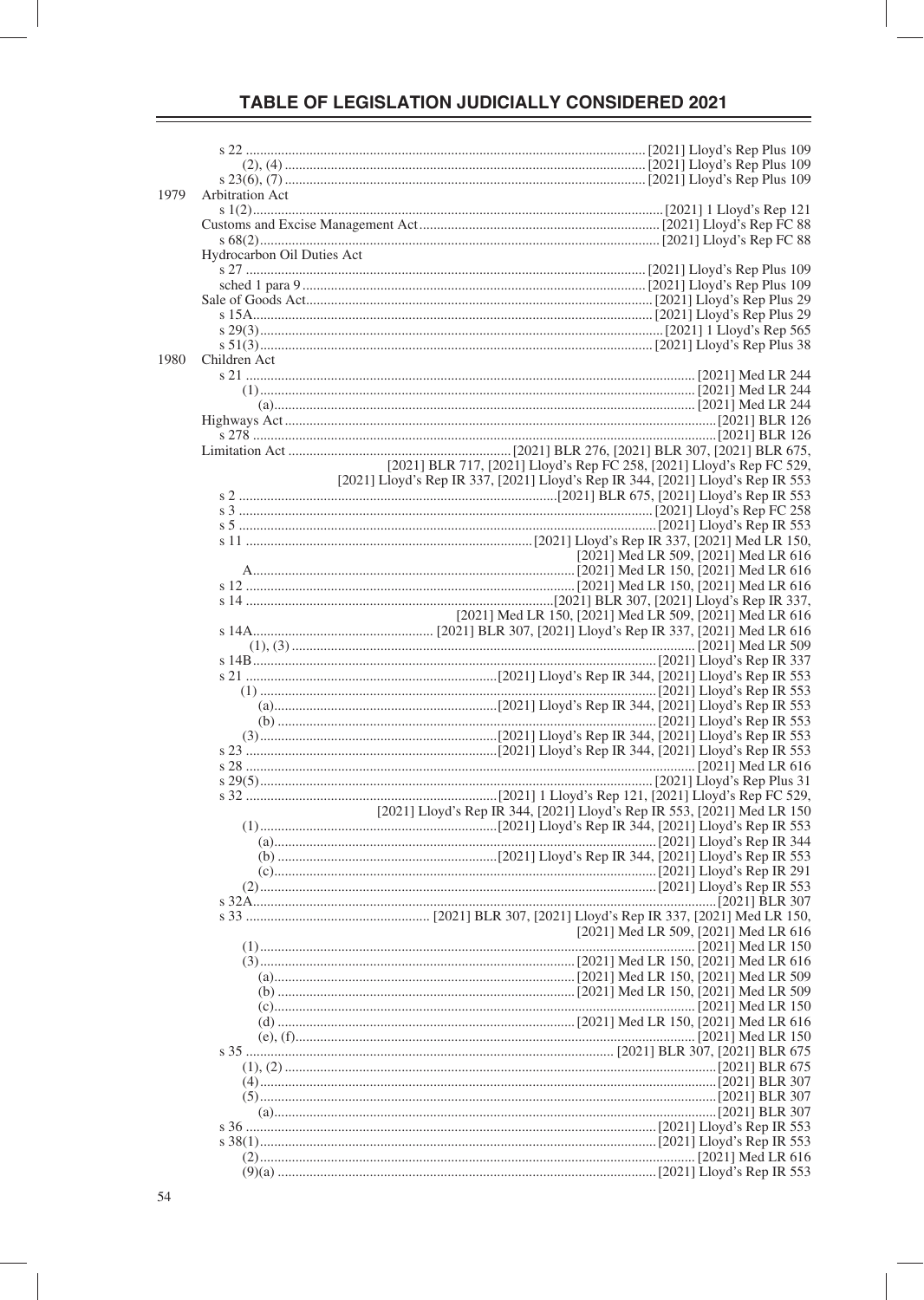| 1981 |                               |                                                                                 |
|------|-------------------------------|---------------------------------------------------------------------------------|
|      |                               |                                                                                 |
|      |                               |                                                                                 |
|      |                               |                                                                                 |
|      |                               | [2021] BLR 126, [2021] BLR 459, [2021] BLR 474,                                 |
|      |                               |                                                                                 |
|      |                               | [2021] Lloyd's Rep FC 11, [2021] Med LR 593                                     |
|      |                               |                                                                                 |
|      |                               |                                                                                 |
|      |                               |                                                                                 |
|      |                               |                                                                                 |
|      |                               |                                                                                 |
|      |                               |                                                                                 |
|      |                               |                                                                                 |
|      |                               |                                                                                 |
|      |                               |                                                                                 |
|      |                               |                                                                                 |
|      |                               |                                                                                 |
|      |                               |                                                                                 |
|      |                               |                                                                                 |
|      |                               |                                                                                 |
|      |                               |                                                                                 |
|      |                               |                                                                                 |
|      |                               | [2021] 2 Lloyd's Rep 354, [2021] BLR 459, [2021] Lloyd's Rep IR 195,            |
|      |                               |                                                                                 |
|      |                               | [2021] Lloyd's Rep IR 207, [2021] Lloyd's Rep IR 267, [2021] Lloyd's Rep IR 601 |
|      |                               |                                                                                 |
|      |                               |                                                                                 |
|      |                               | [2021] 2 Lloyd's Rep 354, [2021] Lloyd's Rep IR 195, [2021] Lloyd's Rep IR 207  |
|      |                               |                                                                                 |
|      |                               |                                                                                 |
|      |                               |                                                                                 |
|      |                               |                                                                                 |
|      |                               |                                                                                 |
|      |                               |                                                                                 |
|      |                               |                                                                                 |
|      |                               |                                                                                 |
|      |                               |                                                                                 |
|      |                               |                                                                                 |
|      |                               |                                                                                 |
|      |                               |                                                                                 |
|      |                               |                                                                                 |
| 1982 | Administration of Justice Act |                                                                                 |
|      |                               |                                                                                 |
|      |                               |                                                                                 |
|      | Civil Aviation Act            |                                                                                 |
|      |                               |                                                                                 |
|      |                               |                                                                                 |
|      |                               |                                                                                 |
|      |                               |                                                                                 |
|      |                               |                                                                                 |
|      |                               |                                                                                 |
|      |                               |                                                                                 |
|      |                               |                                                                                 |
|      |                               |                                                                                 |
|      |                               |                                                                                 |
|      |                               |                                                                                 |
|      |                               |                                                                                 |
|      |                               |                                                                                 |
|      |                               |                                                                                 |
|      |                               |                                                                                 |
|      |                               |                                                                                 |
|      |                               |                                                                                 |
|      | Insurance Companies Act       |                                                                                 |
|      |                               |                                                                                 |
|      |                               |                                                                                 |
|      |                               |                                                                                 |
|      |                               |                                                                                 |
| 1983 |                               |                                                                                 |
|      |                               |                                                                                 |
|      |                               |                                                                                 |
|      |                               |                                                                                 |
|      |                               |                                                                                 |
|      |                               |                                                                                 |
|      |                               |                                                                                 |
|      |                               |                                                                                 |
|      |                               |                                                                                 |
|      |                               |                                                                                 |
|      |                               |                                                                                 |
|      |                               |                                                                                 |
|      |                               |                                                                                 |
|      |                               |                                                                                 |
|      |                               |                                                                                 |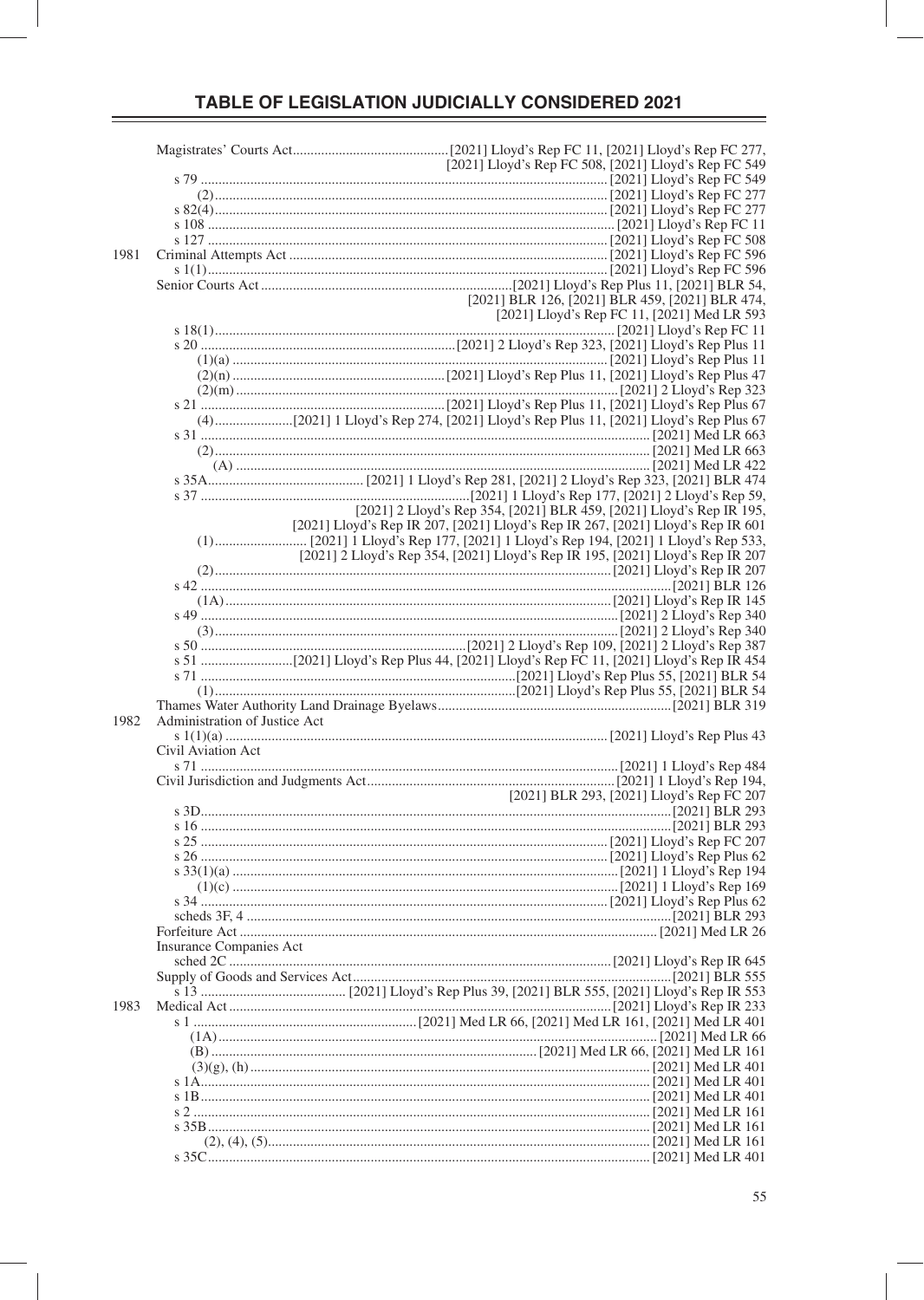|      |                                | [2021] Med LR 273, [2021] Med LR 401, [2021] Med LR 498 |  |
|------|--------------------------------|---------------------------------------------------------|--|
|      |                                |                                                         |  |
|      |                                |                                                         |  |
|      |                                |                                                         |  |
|      |                                |                                                         |  |
|      |                                |                                                         |  |
|      |                                |                                                         |  |
|      |                                |                                                         |  |
|      |                                |                                                         |  |
|      |                                |                                                         |  |
|      |                                |                                                         |  |
|      |                                |                                                         |  |
|      |                                |                                                         |  |
|      |                                |                                                         |  |
|      |                                |                                                         |  |
|      |                                |                                                         |  |
|      |                                |                                                         |  |
|      |                                |                                                         |  |
|      |                                |                                                         |  |
|      |                                |                                                         |  |
|      |                                |                                                         |  |
|      |                                |                                                         |  |
| 1984 | Dentists Act                   |                                                         |  |
|      |                                |                                                         |  |
|      | Foreign Limitation Periods Act |                                                         |  |
|      |                                |                                                         |  |
|      |                                |                                                         |  |
|      |                                | [2021] Lloyd's Rep FC 403, [2021] Lloyd's Rep FC 549    |  |
|      |                                |                                                         |  |
|      |                                |                                                         |  |
|      |                                |                                                         |  |
|      |                                |                                                         |  |
|      |                                |                                                         |  |
|      |                                |                                                         |  |
|      |                                |                                                         |  |
|      |                                |                                                         |  |
|      |                                |                                                         |  |
|      |                                |                                                         |  |
|      |                                |                                                         |  |
| 1984 |                                |                                                         |  |
|      |                                |                                                         |  |
| 1985 |                                |                                                         |  |
|      |                                |                                                         |  |
|      |                                |                                                         |  |
|      |                                |                                                         |  |
|      |                                |                                                         |  |
|      |                                |                                                         |  |
|      |                                |                                                         |  |
|      |                                |                                                         |  |
|      |                                |                                                         |  |
|      |                                |                                                         |  |
|      |                                |                                                         |  |
|      |                                |                                                         |  |
|      |                                | [2021] Lloyd's Rep FC 88, [2021] Lloyd's Rep FC 529     |  |
|      |                                |                                                         |  |
|      |                                |                                                         |  |
|      |                                |                                                         |  |
|      |                                |                                                         |  |
|      |                                |                                                         |  |
|      |                                |                                                         |  |
|      |                                |                                                         |  |
|      |                                |                                                         |  |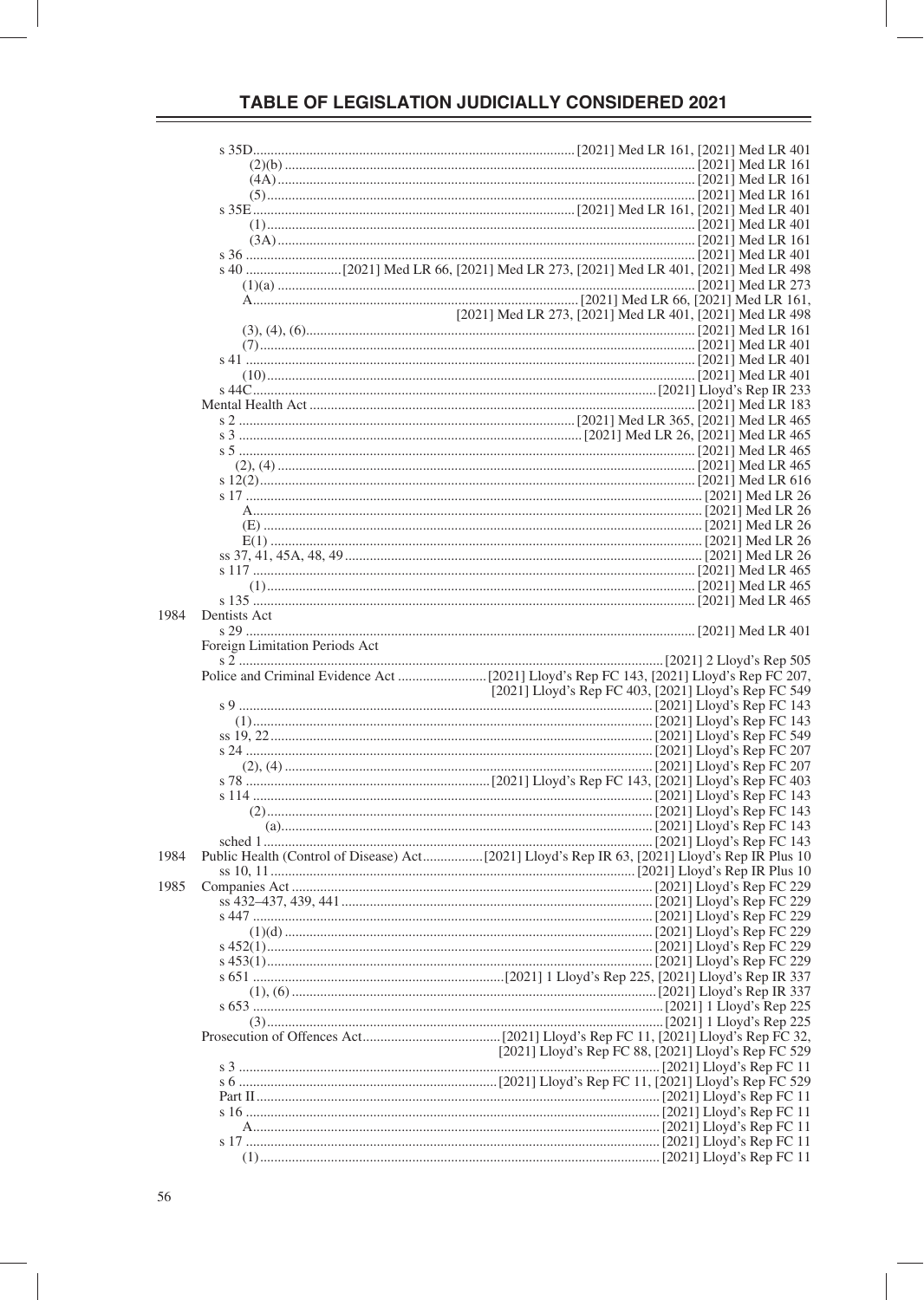| 1986 |                  |                                                                      |                           |
|------|------------------|----------------------------------------------------------------------|---------------------------|
|      |                  |                                                                      |                           |
|      |                  |                                                                      |                           |
|      |                  |                                                                      |                           |
|      |                  | [2021] BLR 717, [2021] Lloyd's Rep FC 229, [2021] Lloyd's Rep FC 497 |                           |
|      |                  |                                                                      |                           |
|      |                  |                                                                      |                           |
|      |                  |                                                                      |                           |
|      |                  |                                                                      |                           |
|      |                  |                                                                      |                           |
|      |                  |                                                                      |                           |
|      |                  |                                                                      |                           |
|      |                  |                                                                      |                           |
|      |                  |                                                                      |                           |
|      |                  |                                                                      |                           |
|      |                  |                                                                      |                           |
|      |                  |                                                                      |                           |
| 1987 |                  |                                                                      |                           |
|      |                  |                                                                      | [2021] Lloyd's Rep FC 229 |
|      |                  |                                                                      |                           |
|      |                  |                                                                      |                           |
|      |                  |                                                                      |                           |
|      |                  |                                                                      |                           |
|      |                  |                                                                      |                           |
|      |                  |                                                                      |                           |
|      |                  |                                                                      |                           |
| 1988 |                  |                                                                      |                           |
|      |                  |                                                                      |                           |
|      |                  |                                                                      |                           |
|      |                  |                                                                      |                           |
|      |                  |                                                                      |                           |
|      |                  |                                                                      |                           |
|      |                  |                                                                      |                           |
|      |                  |                                                                      |                           |
|      | Coroners Act     |                                                                      |                           |
|      |                  |                                                                      |                           |
|      |                  |                                                                      |                           |
|      |                  |                                                                      |                           |
|      |                  |                                                                      |                           |
|      |                  |                                                                      |                           |
|      |                  |                                                                      |                           |
|      |                  |                                                                      |                           |
|      |                  |                                                                      |                           |
|      |                  |                                                                      |                           |
|      |                  |                                                                      |                           |
|      |                  |                                                                      |                           |
|      |                  |                                                                      |                           |
|      |                  |                                                                      |                           |
|      |                  |                                                                      |                           |
|      |                  |                                                                      |                           |
|      |                  |                                                                      |                           |
|      |                  |                                                                      |                           |
|      |                  |                                                                      |                           |
|      |                  |                                                                      |                           |
|      |                  |                                                                      |                           |
|      | Human Rights Act |                                                                      |                           |
|      |                  |                                                                      |                           |
|      |                  |                                                                      |                           |
|      |                  |                                                                      |                           |
|      |                  |                                                                      |                           |
|      |                  |                                                                      |                           |
|      |                  |                                                                      |                           |
|      |                  |                                                                      |                           |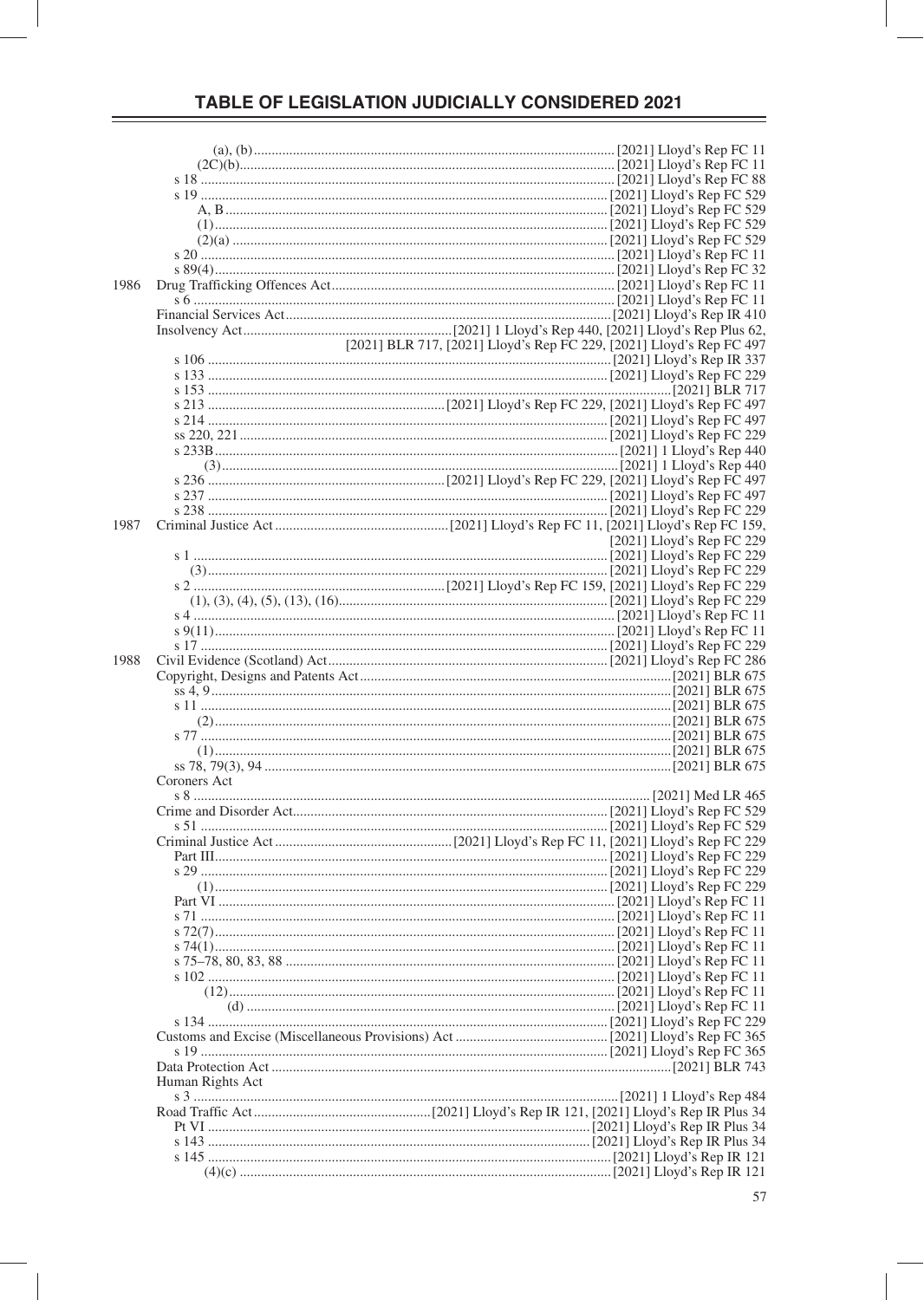| 1989 |                                                |  |  |
|------|------------------------------------------------|--|--|
|      |                                                |  |  |
|      |                                                |  |  |
|      |                                                |  |  |
|      |                                                |  |  |
|      |                                                |  |  |
|      |                                                |  |  |
|      |                                                |  |  |
|      |                                                |  |  |
|      |                                                |  |  |
|      |                                                |  |  |
|      |                                                |  |  |
|      |                                                |  |  |
|      |                                                |  |  |
|      | Law of Property (Miscellaneous Provisions) Act |  |  |
|      |                                                |  |  |
|      |                                                |  |  |
|      |                                                |  |  |
|      |                                                |  |  |
| 1990 |                                                |  |  |
|      |                                                |  |  |
|      |                                                |  |  |
|      |                                                |  |  |
|      |                                                |  |  |
|      |                                                |  |  |
|      |                                                |  |  |
|      |                                                |  |  |
|      |                                                |  |  |
|      |                                                |  |  |
|      |                                                |  |  |
|      |                                                |  |  |
|      |                                                |  |  |
|      |                                                |  |  |
|      |                                                |  |  |
|      |                                                |  |  |
|      |                                                |  |  |
|      |                                                |  |  |
|      |                                                |  |  |
|      |                                                |  |  |
|      |                                                |  |  |
|      |                                                |  |  |
|      |                                                |  |  |
|      |                                                |  |  |
|      |                                                |  |  |
|      |                                                |  |  |
|      |                                                |  |  |
|      |                                                |  |  |
|      |                                                |  |  |
|      |                                                |  |  |
|      |                                                |  |  |
|      |                                                |  |  |
|      |                                                |  |  |
|      |                                                |  |  |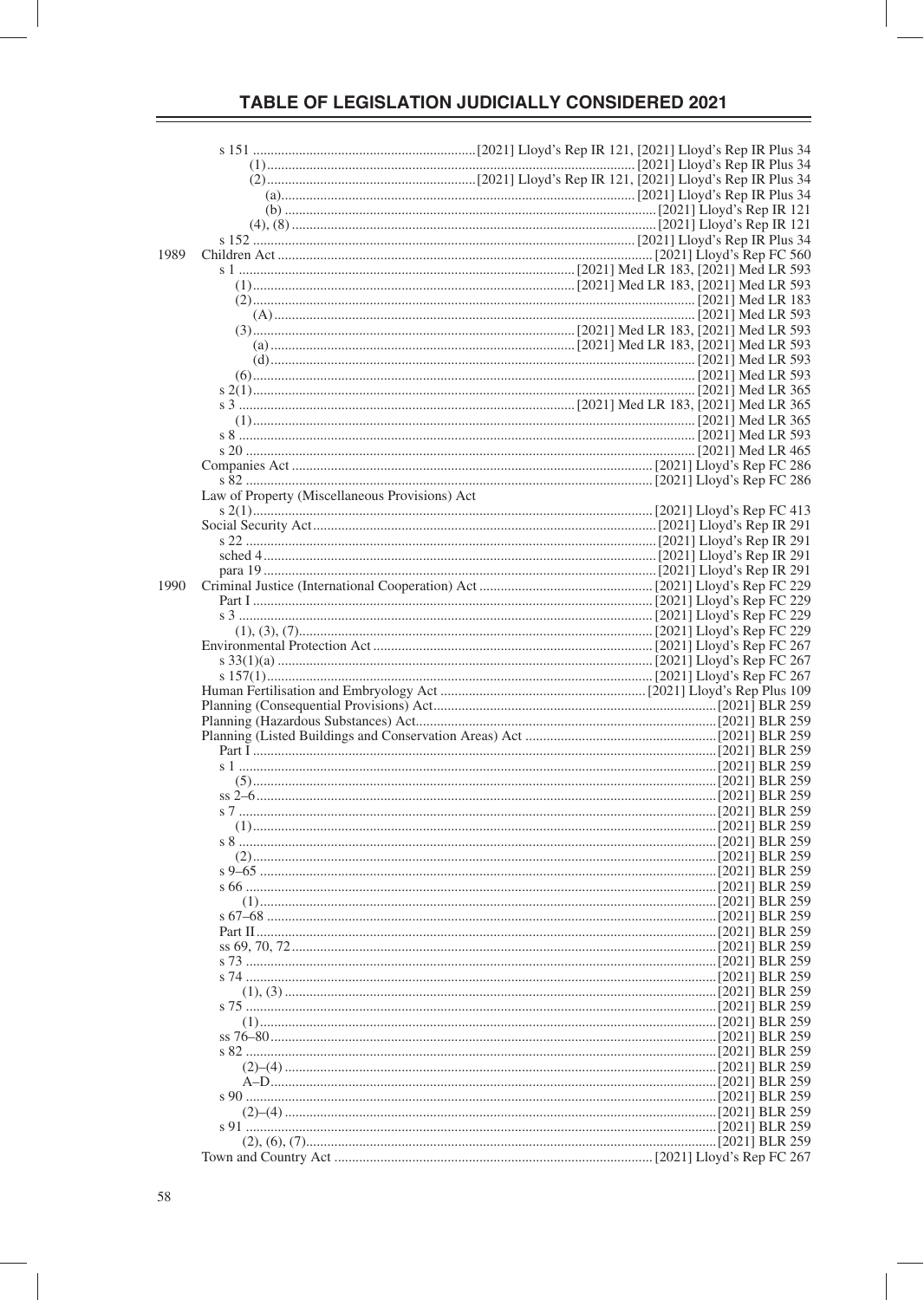|      | [2021] Lloyd's Rep FC 197, [2021] Lloyd's Rep FC 508, [2021] Lloyd's Rep FC 520 |  |
|------|---------------------------------------------------------------------------------|--|
|      |                                                                                 |  |
|      |                                                                                 |  |
|      |                                                                                 |  |
|      |                                                                                 |  |
|      |                                                                                 |  |
|      |                                                                                 |  |
|      |                                                                                 |  |
|      |                                                                                 |  |
|      |                                                                                 |  |
|      |                                                                                 |  |
|      |                                                                                 |  |
|      |                                                                                 |  |
|      |                                                                                 |  |
|      |                                                                                 |  |
|      |                                                                                 |  |
| 1991 |                                                                                 |  |
|      |                                                                                 |  |
|      |                                                                                 |  |
|      |                                                                                 |  |
|      |                                                                                 |  |
|      |                                                                                 |  |
| 1992 | Carriage of Goods by Sea Act (COGSA)                                            |  |
|      |                                                                                 |  |
|      |                                                                                 |  |
|      | Social Security Administration Act                                              |  |
|      |                                                                                 |  |
|      |                                                                                 |  |
|      |                                                                                 |  |
|      |                                                                                 |  |
|      |                                                                                 |  |
|      |                                                                                 |  |
| 1993 |                                                                                 |  |
|      |                                                                                 |  |
|      |                                                                                 |  |
|      |                                                                                 |  |
|      |                                                                                 |  |
|      |                                                                                 |  |
|      |                                                                                 |  |
|      |                                                                                 |  |
|      |                                                                                 |  |
| 1994 |                                                                                 |  |
|      |                                                                                 |  |
|      |                                                                                 |  |
|      |                                                                                 |  |
|      |                                                                                 |  |
|      |                                                                                 |  |
|      |                                                                                 |  |
|      |                                                                                 |  |
|      |                                                                                 |  |
|      |                                                                                 |  |
|      |                                                                                 |  |
|      |                                                                                 |  |
| 1995 |                                                                                 |  |
|      |                                                                                 |  |
|      |                                                                                 |  |
|      |                                                                                 |  |
|      |                                                                                 |  |
|      |                                                                                 |  |
|      |                                                                                 |  |
|      |                                                                                 |  |
|      |                                                                                 |  |
|      |                                                                                 |  |
|      |                                                                                 |  |
|      |                                                                                 |  |
|      |                                                                                 |  |
|      |                                                                                 |  |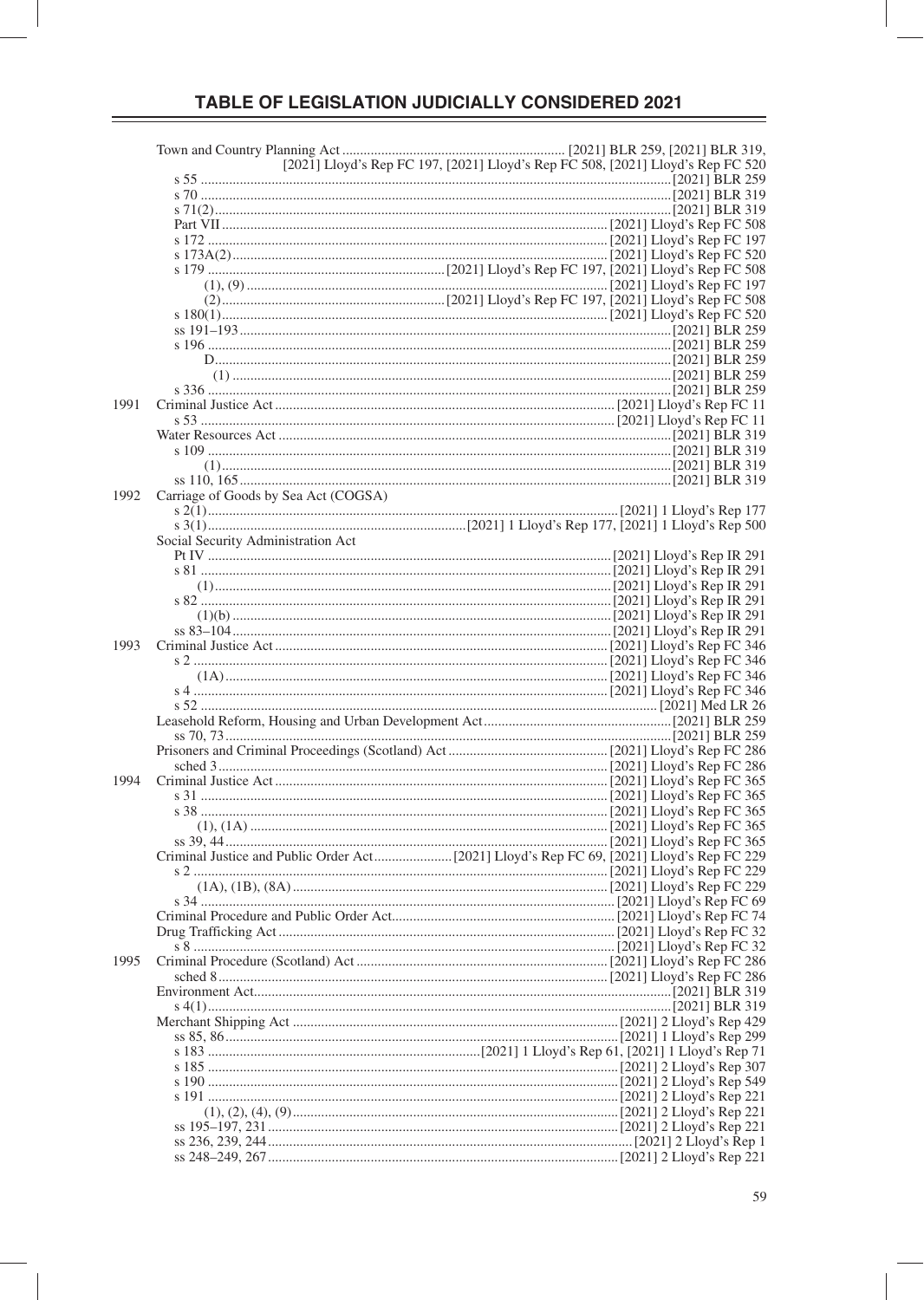| 1996 |                                                                                                 |
|------|-------------------------------------------------------------------------------------------------|
|      | [2021] 1 Lloyd's Rep 225, [2021] 1 Lloyd's Rep 395, [2021] 1 Lloyd's Rep 581,                   |
|      | [2021] 1 Lloyd's Rep 61, [2021] 2 Lloyd's Rep 188, [2021] 2 Lloyd's Rep 340,                    |
|      | [2021] 2 Lloyd's Rep 397, [2021] 2 Lloyd's Rep 443, [2021] Lloyd's Rep Plus 71,                 |
|      | [2021] Lloyd's Rep Plus 109, [2021] Lloyd's Rep Plus 110, [2021] BLR 1,                         |
|      | [2021] BLR 217, [2021] BLR 542, [2021] BLR 625, [2021] Lloyd's Rep IR 1,                        |
|      | [2021] Lloyd's Rep IR 63, [2021] Lloyd's Rep IR 601, [2021] Lloyd's Rep IR Plus 6               |
|      | Part I  [2021] 1 Lloyd's Rep 1, [2021] 2 Lloyd's Rep 340, [2021] BLR 1, [2021] Lloyd's Rep IR 1 |
|      |                                                                                                 |
|      | [2021] 1 Lloyd's Rep 225, [2021] 1 Lloyd's Rep 565,                                             |
|      | [2021] Lloyd's Rep Plus 71, [2021] BLR 1, [2021] Lloyd's Rep IR 1                               |
|      |                                                                                                 |
|      |                                                                                                 |
|      |                                                                                                 |
|      |                                                                                                 |
|      |                                                                                                 |
|      |                                                                                                 |
|      |                                                                                                 |
|      |                                                                                                 |
|      |                                                                                                 |
|      |                                                                                                 |
|      |                                                                                                 |
|      | [2021] 1 Lloyd's Rep 511, [2021] 1 Lloyd's Rep 607,                                             |
|      | [2021] 2 Lloyd's Rep 205, [2021] 2 Lloyd's Rep 340, [2021] 2 Lloyd's Rep 443,                   |
|      | [2021] Lloyd's Rep Plus 14, [2021] BLR 625, [2021] Lloyd's Rep IR 145                           |
|      |                                                                                                 |
|      | [2021] 2 Lloyd's Rep 205, [2021] 2 Lloyd's Rep 329                                              |
|      |                                                                                                 |
|      |                                                                                                 |
|      |                                                                                                 |
|      |                                                                                                 |
|      |                                                                                                 |
|      |                                                                                                 |
|      |                                                                                                 |
|      | [2021] BLR 1, [2021] Lloyd's Rep IR 1                                                           |
|      |                                                                                                 |
|      |                                                                                                 |
|      |                                                                                                 |
|      | s 29  [2021] 1 Lloyd's Rep 1, [2021] 2 Lloyd's Rep 340, [2021] BLR 1, [2021] Lloyd's Rep IR 1   |
|      |                                                                                                 |
|      |                                                                                                 |
|      |                                                                                                 |
|      |                                                                                                 |
|      |                                                                                                 |
|      |                                                                                                 |
|      |                                                                                                 |
|      |                                                                                                 |
|      |                                                                                                 |
|      | [2021] 2 Lloyd's Rep 188, [2021] 2 Lloyd's Rep 340,                                             |
|      | [2021] BLR 1, [2021] Lloyd's Rep IR 1                                                           |
|      |                                                                                                 |
|      |                                                                                                 |
|      |                                                                                                 |
|      |                                                                                                 |
|      |                                                                                                 |
|      |                                                                                                 |
|      |                                                                                                 |
|      |                                                                                                 |
|      |                                                                                                 |
|      |                                                                                                 |
|      |                                                                                                 |
|      |                                                                                                 |
|      | [2021] 2 Lloyd's Rep 340, [2021] 2 Lloyd's Rep 387,                                             |
|      | [2021] Lloyd's Rep Plus 84, [2021] BLR 542                                                      |
|      |                                                                                                 |
|      |                                                                                                 |
|      | [2021] 1 Lloyd's Rep 429, [2021] 1 Lloyd's Rep 617, [2021] 2 Lloyd's Rep 1,                     |
|      | [2021] 2 Lloyd's Rep 23, [2021] 2 Lloyd's Rep 329, [2021] 2 Lloyd's Rep 340,                    |
|      |                                                                                                 |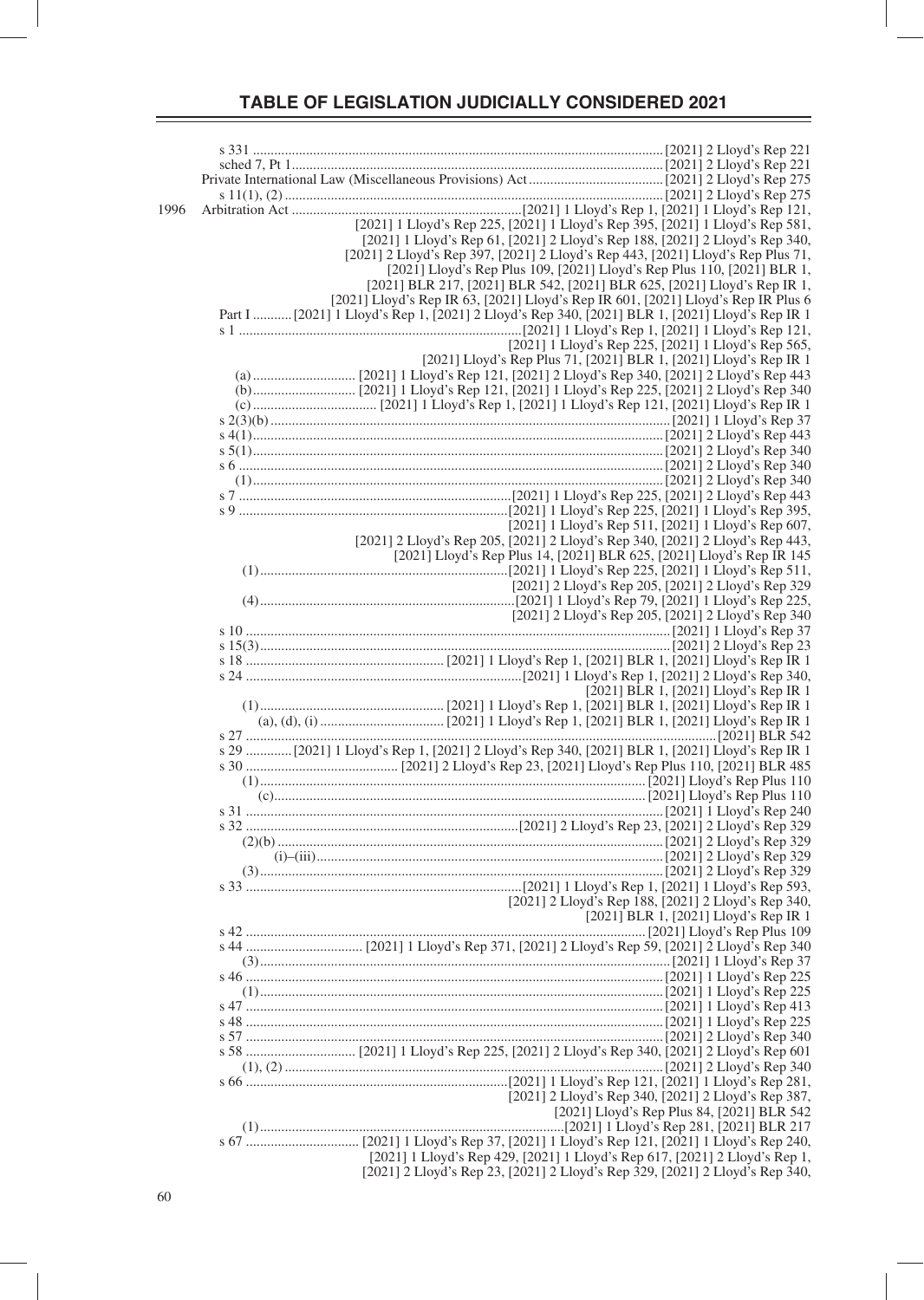|                       | [2021] 2 Lloyd's Rep 443, [2021] 2 Lloyd's Rep 601, [2021] Lloyd's Rep Plus 71,                                                                              |
|-----------------------|--------------------------------------------------------------------------------------------------------------------------------------------------------------|
|                       | [2021] Lloyd's Rep Plus 110, [2021] BLR 542                                                                                                                  |
|                       |                                                                                                                                                              |
|                       |                                                                                                                                                              |
|                       |                                                                                                                                                              |
|                       | [2021] 1 Lloyd's Rep 593, [2021] 2 Lloyd's Rep 188, [2021] 2 Lloyd's Rep 340,                                                                                |
|                       | [2021] 2 Lloyd's Rep 443, [2021] 2 Lloyd's Rep 601, [2021] Lloyd's Rep Plus 71,<br>[2021] BLR 1, [2021] BLR 542, [2021] Lloyd's Rep IR 1                     |
|                       |                                                                                                                                                              |
|                       |                                                                                                                                                              |
|                       |                                                                                                                                                              |
|                       |                                                                                                                                                              |
|                       |                                                                                                                                                              |
|                       |                                                                                                                                                              |
|                       |                                                                                                                                                              |
|                       |                                                                                                                                                              |
|                       |                                                                                                                                                              |
|                       | [2021] 1 Lloyd's Rep 225, [2021] 1 Lloyd's Rep 413, [2021] 1 Lloyd's Rep 465,                                                                                |
|                       | [2021] 1 Lloyd's Rep 500, [2021] 1 Lloyd's Rep 565, [2021] 2 Lloyd's Rep 23,<br>[2021] 2 Lloyd's Rep 36, [2021] 2 Lloyd's Rep 340, [2021] 2 Lloyd's Rep 387, |
|                       | [2021] 2 Lloyd's Rep 397, [2021] 2 Lloyd's Rep 580, [2021] 2 Lloyd's Rep 601,                                                                                |
|                       | [2021] Lloyd's Rep IR 63, [2021] Lloyd's Rep IR 127                                                                                                          |
|                       |                                                                                                                                                              |
|                       |                                                                                                                                                              |
|                       |                                                                                                                                                              |
|                       |                                                                                                                                                              |
|                       |                                                                                                                                                              |
|                       |                                                                                                                                                              |
|                       |                                                                                                                                                              |
|                       |                                                                                                                                                              |
|                       |                                                                                                                                                              |
|                       |                                                                                                                                                              |
|                       |                                                                                                                                                              |
|                       | [2021] 2 Lloyd's Rep 329, [2021] Lloyd's Rep Plus 71                                                                                                         |
|                       |                                                                                                                                                              |
|                       | [2021] 2 Lloyd's Rep 443, [2021] Lloyd's Rep Plus 71                                                                                                         |
|                       |                                                                                                                                                              |
|                       |                                                                                                                                                              |
|                       |                                                                                                                                                              |
|                       |                                                                                                                                                              |
|                       |                                                                                                                                                              |
|                       |                                                                                                                                                              |
|                       | [2021] Lloyd's Rep Plus 109, [2021] Lloyd's Rep Plus 111, [2021] BLR 217                                                                                     |
|                       |                                                                                                                                                              |
|                       | [2021] Lloyd's Rep Plus 109, [2021] BLR 217                                                                                                                  |
|                       |                                                                                                                                                              |
|                       |                                                                                                                                                              |
|                       | [2021] 1 Lloyd's Rep 617, [2021] 2 Lloyd's Rep 559                                                                                                           |
|                       | 12021   2 Lioya s Kep 517, [2021]   2 Lioya s Kep 517, [2021]<br>2021] 1 Lioya's Kep 79 [[2021] 1 Lioya's Rep 79.                                            |
|                       |                                                                                                                                                              |
|                       |                                                                                                                                                              |
|                       |                                                                                                                                                              |
|                       |                                                                                                                                                              |
|                       |                                                                                                                                                              |
|                       |                                                                                                                                                              |
|                       |                                                                                                                                                              |
|                       |                                                                                                                                                              |
| Employment Rights Act |                                                                                                                                                              |
|                       |                                                                                                                                                              |
|                       |                                                                                                                                                              |
|                       |                                                                                                                                                              |
|                       |                                                                                                                                                              |
|                       |                                                                                                                                                              |
|                       |                                                                                                                                                              |
|                       |                                                                                                                                                              |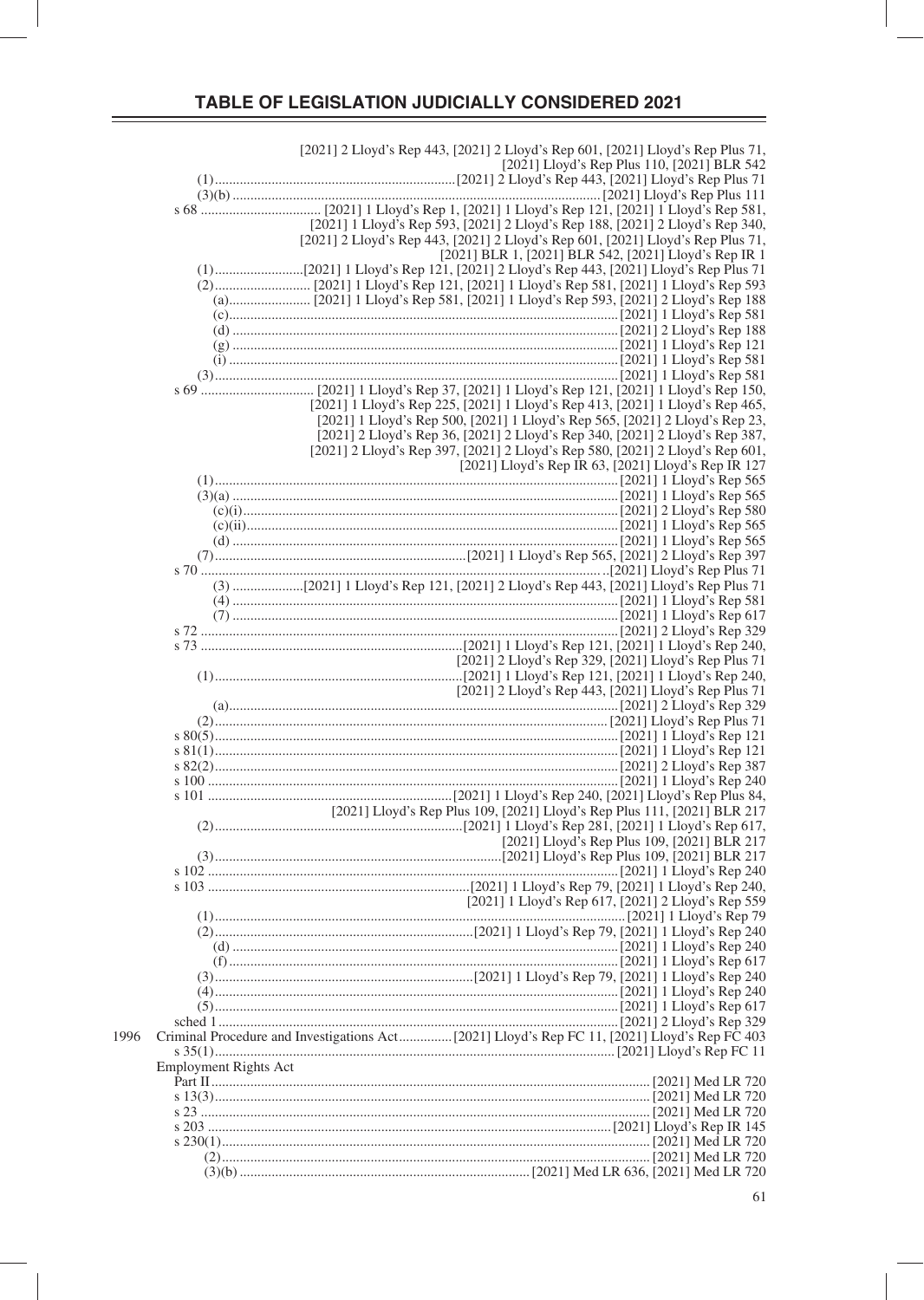|      |                            |                                                         | [2021] BLR 474, [2021] BLR 625, [2021] BLR 649,       |  |  |
|------|----------------------------|---------------------------------------------------------|-------------------------------------------------------|--|--|
|      |                            |                                                         | [2021] BLR 705, [2021] BLR 717, [2021] BLR 764        |  |  |
|      |                            |                                                         |                                                       |  |  |
|      |                            |                                                         |                                                       |  |  |
|      |                            |                                                         |                                                       |  |  |
|      |                            |                                                         |                                                       |  |  |
|      |                            |                                                         |                                                       |  |  |
|      |                            |                                                         |                                                       |  |  |
|      |                            |                                                         |                                                       |  |  |
|      |                            |                                                         |                                                       |  |  |
|      |                            |                                                         |                                                       |  |  |
|      |                            |                                                         |                                                       |  |  |
|      |                            |                                                         |                                                       |  |  |
|      |                            |                                                         |                                                       |  |  |
| 1997 |                            |                                                         |                                                       |  |  |
|      |                            |                                                         |                                                       |  |  |
|      |                            |                                                         |                                                       |  |  |
|      |                            |                                                         |                                                       |  |  |
|      |                            |                                                         |                                                       |  |  |
|      |                            |                                                         |                                                       |  |  |
|      |                            |                                                         |                                                       |  |  |
|      |                            |                                                         |                                                       |  |  |
|      |                            |                                                         |                                                       |  |  |
|      |                            |                                                         |                                                       |  |  |
|      |                            |                                                         |                                                       |  |  |
|      |                            |                                                         |                                                       |  |  |
| 1998 |                            |                                                         |                                                       |  |  |
|      |                            |                                                         |                                                       |  |  |
|      |                            |                                                         |                                                       |  |  |
|      |                            |                                                         | [2021] Lloyd's Rep FC 88, [2021] Lloyd's Rep FC 181,  |  |  |
|      |                            |                                                         | [2021] Lloyd's Rep FC 229, [2021] Lloyd's Rep IR 291, |  |  |
|      |                            | [2021] Med LR 183, [2021] Med LR 365, [2021] Med LR 663 |                                                       |  |  |
|      |                            |                                                         | [2021] Lloyd's Rep IR 291, [2021] Med LR 161          |  |  |
|      |                            |                                                         |                                                       |  |  |
|      |                            |                                                         |                                                       |  |  |
|      |                            |                                                         |                                                       |  |  |
|      |                            |                                                         |                                                       |  |  |
|      |                            |                                                         |                                                       |  |  |
|      |                            |                                                         |                                                       |  |  |
|      |                            |                                                         |                                                       |  |  |
|      |                            |                                                         |                                                       |  |  |
|      |                            |                                                         |                                                       |  |  |
|      |                            |                                                         |                                                       |  |  |
|      |                            |                                                         |                                                       |  |  |
|      |                            |                                                         |                                                       |  |  |
|      |                            |                                                         |                                                       |  |  |
|      |                            |                                                         |                                                       |  |  |
| 1999 |                            |                                                         |                                                       |  |  |
| 1999 |                            |                                                         |                                                       |  |  |
|      | s 1                        |                                                         | [2021] BLR 391, [2021] Lloyd's Rep IR 195             |  |  |
|      | Criminal Justice Act       |                                                         |                                                       |  |  |
|      |                            |                                                         |                                                       |  |  |
|      | Health Care Act            |                                                         |                                                       |  |  |
|      |                            |                                                         |                                                       |  |  |
|      | Immigration and Asylum Act |                                                         |                                                       |  |  |
|      |                            |                                                         |                                                       |  |  |
|      |                            |                                                         |                                                       |  |  |
|      |                            |                                                         |                                                       |  |  |
|      |                            |                                                         |                                                       |  |  |
|      |                            |                                                         |                                                       |  |  |
| 2000 |                            |                                                         |                                                       |  |  |
|      |                            |                                                         | [2021] Lloyd's Rep FC 596, [2021] Lloyd's Rep IR 401, |  |  |
|      |                            |                                                         | [2021] Lloyd's Rep IR 623, [2021] Lloyd's Rep IR 645  |  |  |
|      |                            |                                                         |                                                       |  |  |
|      |                            |                                                         |                                                       |  |  |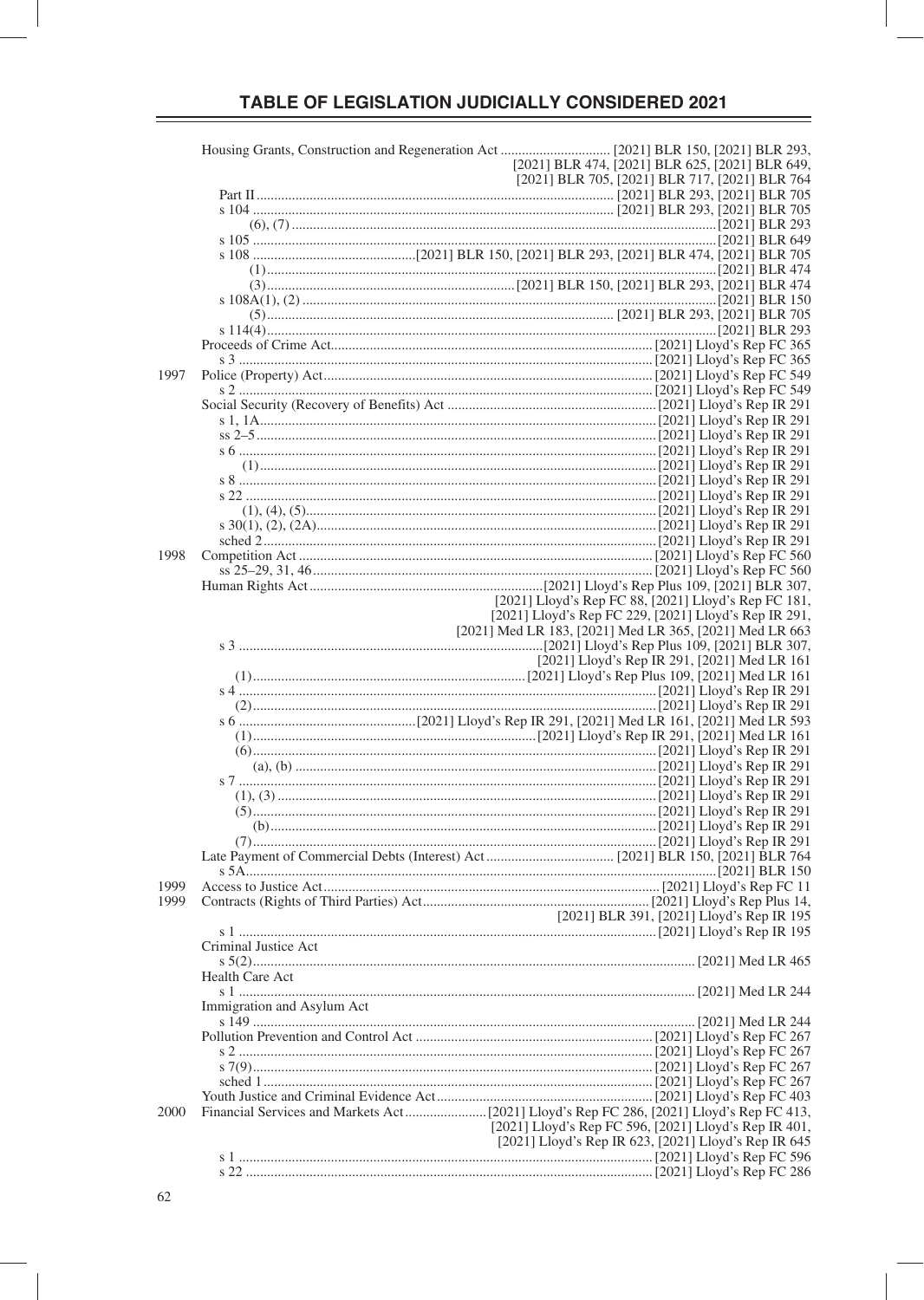|                            | Powers of Criminal Courts (Sentencing) Act[2021] Lloyd's Rep FC 11, [2021] Lloyd's Rep FC 413                                                                        |
|----------------------------|----------------------------------------------------------------------------------------------------------------------------------------------------------------------|
|                            |                                                                                                                                                                      |
|                            |                                                                                                                                                                      |
|                            |                                                                                                                                                                      |
|                            |                                                                                                                                                                      |
|                            |                                                                                                                                                                      |
|                            |                                                                                                                                                                      |
|                            |                                                                                                                                                                      |
|                            |                                                                                                                                                                      |
|                            |                                                                                                                                                                      |
|                            |                                                                                                                                                                      |
|                            |                                                                                                                                                                      |
| Health and Social Care Act |                                                                                                                                                                      |
|                            |                                                                                                                                                                      |
|                            |                                                                                                                                                                      |
|                            |                                                                                                                                                                      |
| <b>Education Act</b>       |                                                                                                                                                                      |
|                            |                                                                                                                                                                      |
|                            |                                                                                                                                                                      |
|                            |                                                                                                                                                                      |
|                            |                                                                                                                                                                      |
|                            | [2021] Lloyd's Rep FC 32, [2021] Lloyd's Rep FC 53, [2021] Lloyd's Rep FC 197,                                                                                       |
|                            | [2021] Lloyd's Rep FC 207, [2021] Lloyd's Rep FC 229, [2021] Lloyd's Rep FC 244,                                                                                     |
|                            |                                                                                                                                                                      |
|                            |                                                                                                                                                                      |
|                            | [2021] Lloyd's Rep FC 258, [2021] Lloyd's Rep FC 267, [2021] Lloyd's Rep FC 277,<br>[2021] Lloyd's Rep FC 315, [2021] Lloyd's Rep FC 346, [2021] Lloyd's Rep FC 365, |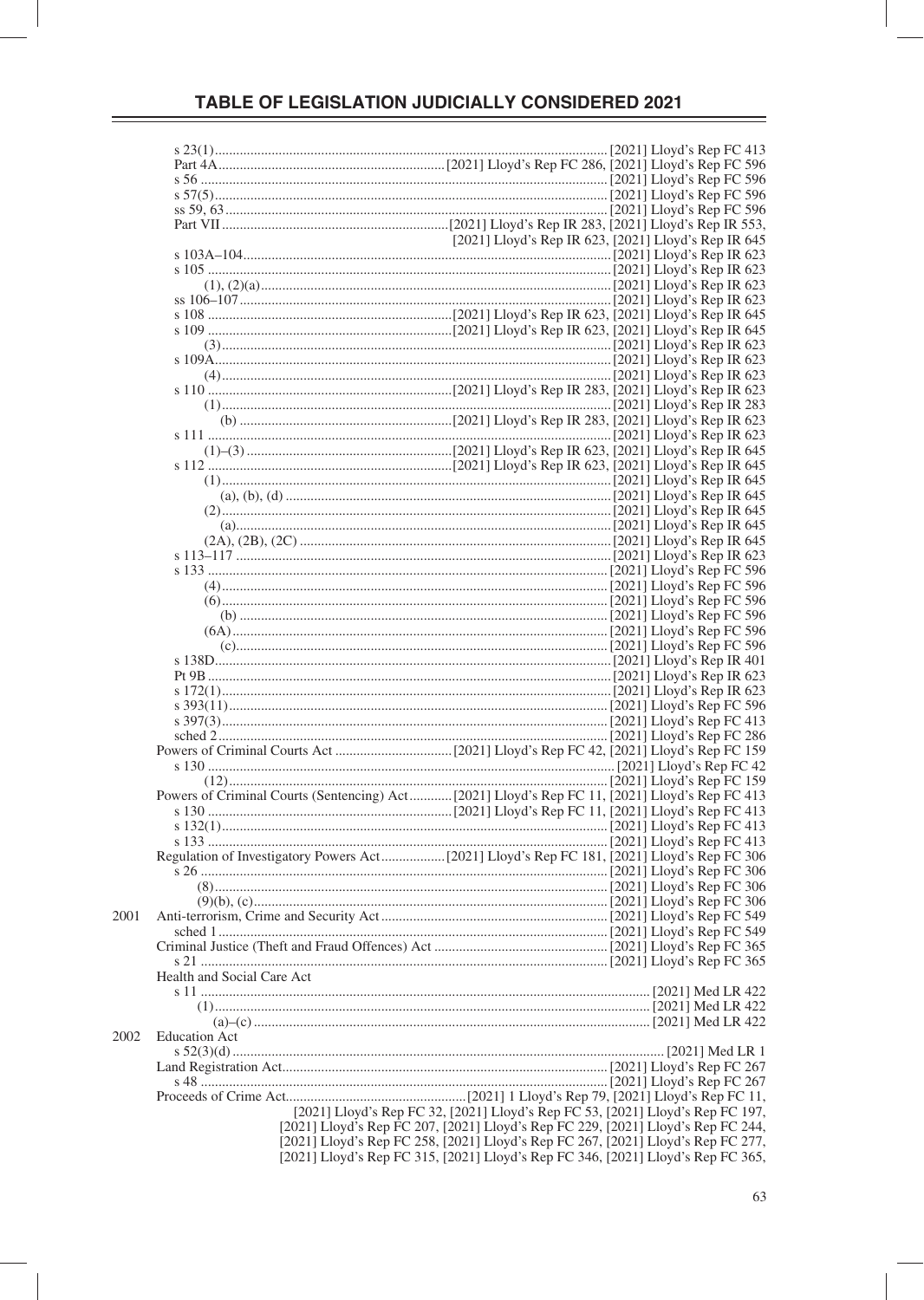| [2021] Lloyd's Rep FC 387, [2021] Lloyd's Rep FC 397, [2021] Lloyd's Rep FC 403,                                                                                                                                |  |  |                                                       |
|-----------------------------------------------------------------------------------------------------------------------------------------------------------------------------------------------------------------|--|--|-------------------------------------------------------|
| [2021] Lloyd's Rep FC 413, [2021] Lloyd's Rep FC 455, [2021] Lloyd's Rep FC 497,                                                                                                                                |  |  |                                                       |
|                                                                                                                                                                                                                 |  |  |                                                       |
|                                                                                                                                                                                                                 |  |  | [2021] Lloyd's Rep FC 508, [2021] Lloyd's Rep FC 520, |
|                                                                                                                                                                                                                 |  |  |                                                       |
|                                                                                                                                                                                                                 |  |  | [2021] Lloyd's Rep FC 529, [2021] Lloyd's Rep FC 549  |
|                                                                                                                                                                                                                 |  |  |                                                       |
|                                                                                                                                                                                                                 |  |  | [2021] Lloyd's Rep FC 74, [2021] Lloyd's Rep FC 229,  |
|                                                                                                                                                                                                                 |  |  |                                                       |
|                                                                                                                                                                                                                 |  |  | [2021] Lloyd's Rep FC 258, [2021] Lloyd's Rep FC 267, |
|                                                                                                                                                                                                                 |  |  | [2021] Lloyd's Rep FC 315, [2021] Lloyd's Rep FC 455  |
|                                                                                                                                                                                                                 |  |  |                                                       |
|                                                                                                                                                                                                                 |  |  |                                                       |
|                                                                                                                                                                                                                 |  |  | [2021] Lloyd's Rep FC 277, [2021] Lloyd's Rep FC 315, |
|                                                                                                                                                                                                                 |  |  |                                                       |
|                                                                                                                                                                                                                 |  |  | [2021] Lloyd's Rep FC 397, [2021] Lloyd's Rep FC 413, |
|                                                                                                                                                                                                                 |  |  | [2021] Lloyd's Rep FC 508, [2021] Lloyd's Rep FC 520  |
|                                                                                                                                                                                                                 |  |  |                                                       |
|                                                                                                                                                                                                                 |  |  |                                                       |
|                                                                                                                                                                                                                 |  |  |                                                       |
|                                                                                                                                                                                                                 |  |  | [2021] Lloyd's Rep FC 315, [2021] Lloyd's Rep FC 508, |
|                                                                                                                                                                                                                 |  |  |                                                       |
|                                                                                                                                                                                                                 |  |  | [2021] Lloyd's Rep FC $520$                           |
|                                                                                                                                                                                                                 |  |  |                                                       |
|                                                                                                                                                                                                                 |  |  |                                                       |
|                                                                                                                                                                                                                 |  |  |                                                       |
|                                                                                                                                                                                                                 |  |  |                                                       |
|                                                                                                                                                                                                                 |  |  |                                                       |
|                                                                                                                                                                                                                 |  |  |                                                       |
|                                                                                                                                                                                                                 |  |  |                                                       |
|                                                                                                                                                                                                                 |  |  |                                                       |
|                                                                                                                                                                                                                 |  |  |                                                       |
|                                                                                                                                                                                                                 |  |  |                                                       |
|                                                                                                                                                                                                                 |  |  |                                                       |
|                                                                                                                                                                                                                 |  |  |                                                       |
| [2021] Lloyd's Rep FC 315, [2021] Lloyd's Rep (2021] Lloyd's Rep (2021)<br>[2021] Lloyd's Rep FC 315, [2021] Lloyd's Rep FC 315                                                                                 |  |  |                                                       |
|                                                                                                                                                                                                                 |  |  |                                                       |
|                                                                                                                                                                                                                 |  |  |                                                       |
|                                                                                                                                                                                                                 |  |  |                                                       |
|                                                                                                                                                                                                                 |  |  |                                                       |
|                                                                                                                                                                                                                 |  |  |                                                       |
|                                                                                                                                                                                                                 |  |  |                                                       |
|                                                                                                                                                                                                                 |  |  |                                                       |
|                                                                                                                                                                                                                 |  |  |                                                       |
|                                                                                                                                                                                                                 |  |  |                                                       |
|                                                                                                                                                                                                                 |  |  |                                                       |
|                                                                                                                                                                                                                 |  |  |                                                       |
|                                                                                                                                                                                                                 |  |  |                                                       |
|                                                                                                                                                                                                                 |  |  | [2021] Lloyd's Rep FC 315, [2021] Lloyd's Rep FC 549  |
|                                                                                                                                                                                                                 |  |  |                                                       |
| 2021] Lloyd's Rep FC 315, [2021] Lloyd's Rep 15 [2021] Lloyd's Rep FC 315, [2021] Lloyd's Rep FC 549<br>[2021] Lloyd's Rep FC 32, [2021] Lloyd's Rep FC 53, [2021] Lloyd's Rep FC 53, [2021] Lloyd's Rep FC 53, |  |  |                                                       |
| [2021] Lloyd's Rep FC 74, [2021] Lloyd's Rep FC 267, [2021] Lloyd's Rep FC 413                                                                                                                                  |  |  |                                                       |
|                                                                                                                                                                                                                 |  |  |                                                       |
|                                                                                                                                                                                                                 |  |  |                                                       |
|                                                                                                                                                                                                                 |  |  |                                                       |
|                                                                                                                                                                                                                 |  |  |                                                       |
|                                                                                                                                                                                                                 |  |  |                                                       |
|                                                                                                                                                                                                                 |  |  |                                                       |
|                                                                                                                                                                                                                 |  |  |                                                       |
|                                                                                                                                                                                                                 |  |  |                                                       |
|                                                                                                                                                                                                                 |  |  |                                                       |
|                                                                                                                                                                                                                 |  |  |                                                       |
|                                                                                                                                                                                                                 |  |  |                                                       |
|                                                                                                                                                                                                                 |  |  |                                                       |
|                                                                                                                                                                                                                 |  |  |                                                       |
|                                                                                                                                                                                                                 |  |  |                                                       |
|                                                                                                                                                                                                                 |  |  |                                                       |
|                                                                                                                                                                                                                 |  |  |                                                       |
|                                                                                                                                                                                                                 |  |  |                                                       |
|                                                                                                                                                                                                                 |  |  |                                                       |
|                                                                                                                                                                                                                 |  |  |                                                       |
|                                                                                                                                                                                                                 |  |  |                                                       |
|                                                                                                                                                                                                                 |  |  |                                                       |
|                                                                                                                                                                                                                 |  |  |                                                       |
|                                                                                                                                                                                                                 |  |  | [2021] Lloyd's Rep FC 267, [2021] Lloyd's Rep FC 413, |
|                                                                                                                                                                                                                 |  |  |                                                       |
|                                                                                                                                                                                                                 |  |  | [2021] Lloyd's Rep FC 508, [2021] Lloyd's Rep FC 520  |
|                                                                                                                                                                                                                 |  |  |                                                       |
|                                                                                                                                                                                                                 |  |  |                                                       |
|                                                                                                                                                                                                                 |  |  |                                                       |
|                                                                                                                                                                                                                 |  |  |                                                       |
|                                                                                                                                                                                                                 |  |  |                                                       |
|                                                                                                                                                                                                                 |  |  | [2021] Lloyd's Rep FC 267, [2021] Lloyd's Rep FC 413  |
|                                                                                                                                                                                                                 |  |  |                                                       |
|                                                                                                                                                                                                                 |  |  |                                                       |
|                                                                                                                                                                                                                 |  |  |                                                       |
|                                                                                                                                                                                                                 |  |  |                                                       |
| (7)     [2021] Lloyd's Rep FC 74, [2021] Lloyd's Rep FC 267, [2021] Lloyd's Rep FC 413                                                                                                                          |  |  |                                                       |
|                                                                                                                                                                                                                 |  |  |                                                       |
|                                                                                                                                                                                                                 |  |  |                                                       |
|                                                                                                                                                                                                                 |  |  |                                                       |
|                                                                                                                                                                                                                 |  |  |                                                       |
|                                                                                                                                                                                                                 |  |  |                                                       |
|                                                                                                                                                                                                                 |  |  |                                                       |
|                                                                                                                                                                                                                 |  |  |                                                       |
|                                                                                                                                                                                                                 |  |  |                                                       |
|                                                                                                                                                                                                                 |  |  |                                                       |
|                                                                                                                                                                                                                 |  |  |                                                       |
|                                                                                                                                                                                                                 |  |  |                                                       |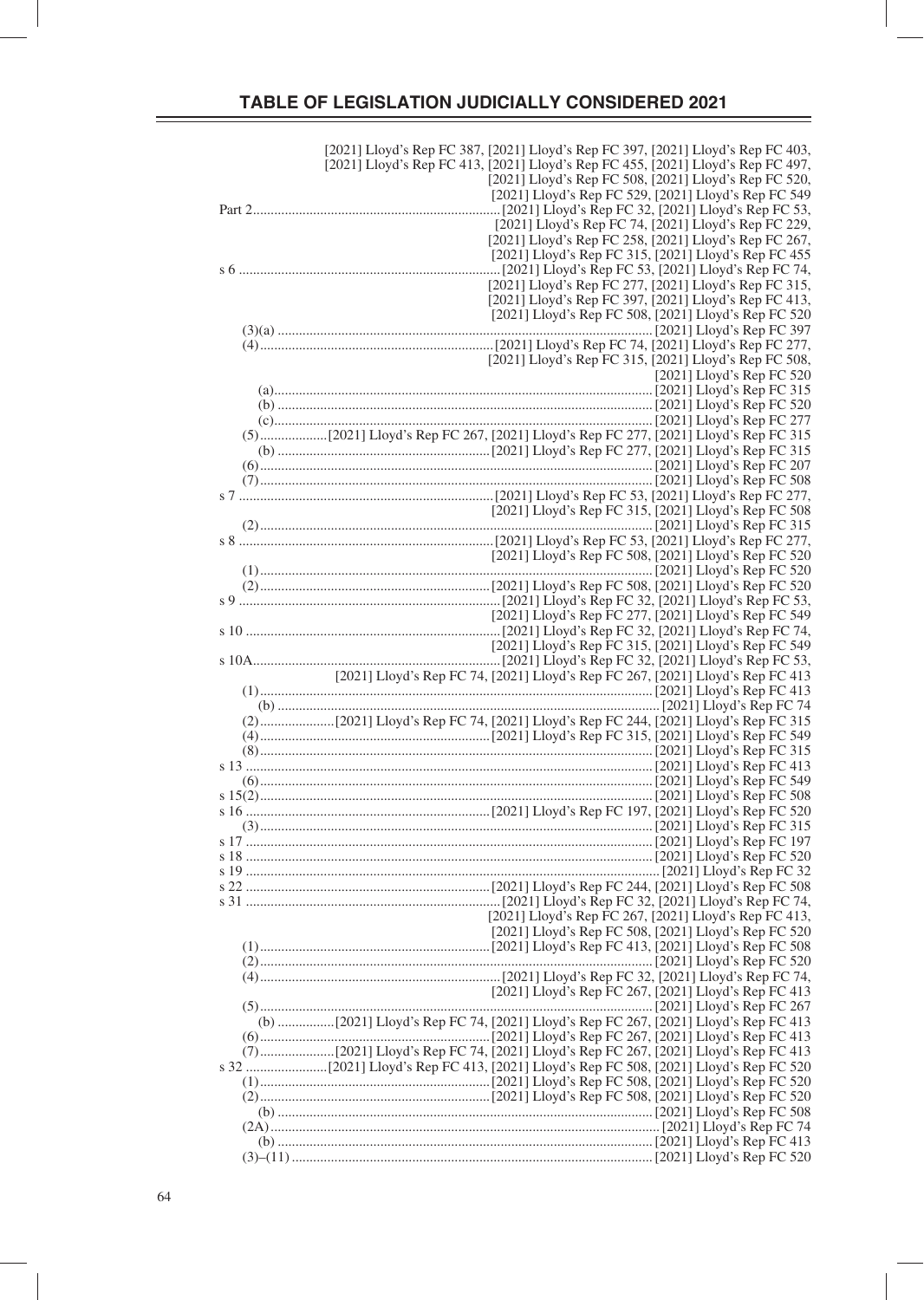| [2021] Lloyd's Rep FC 267, [2021] Lloyd's Rep FC 277, |
|-------------------------------------------------------|
| [2021] Lloyd's Rep FC 315, [2021] Lloyd's Rep FC 508, |
| [ $2021$ ] Lloyd's Rep FC 520                         |
|                                                       |
| [2021] Lloyd's Rep FC 267, [2021] Lloyd's Rep FC 315, |
| [2021] Lloyd's Rep FC 508, [2021] Lloyd's Rep FC 520  |
|                                                       |
|                                                       |
| [2021] Lloyd's Rep FC 267, [2021] Lloyd's Rep FC 508  |
|                                                       |
|                                                       |
|                                                       |
|                                                       |
|                                                       |
|                                                       |
|                                                       |
|                                                       |
|                                                       |
|                                                       |
|                                                       |
|                                                       |
|                                                       |
|                                                       |
|                                                       |
|                                                       |
|                                                       |
|                                                       |
|                                                       |
|                                                       |
|                                                       |
|                                                       |
|                                                       |
|                                                       |
|                                                       |
| [2021] Lloyd's Rep FC 315, [2021] Lloyd's Rep FC 455  |
|                                                       |
|                                                       |
|                                                       |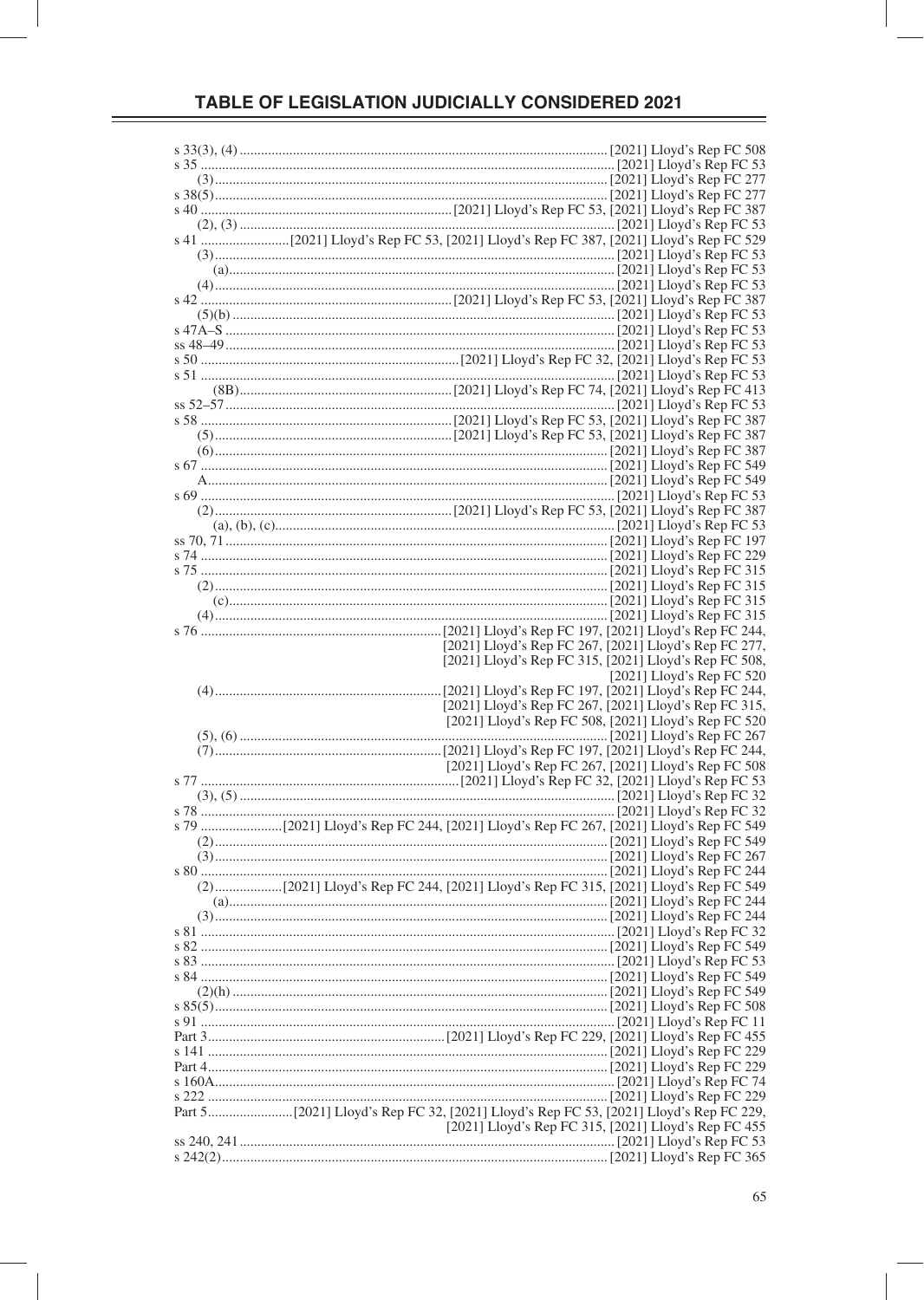|  | [2021] Lloyd's Rep FC 403, [2021] Lloyd's Rep FC 529 |  |  |
|--|------------------------------------------------------|--|--|
|  |                                                      |  |  |
|  |                                                      |  |  |
|  |                                                      |  |  |
|  |                                                      |  |  |
|  |                                                      |  |  |
|  |                                                      |  |  |
|  |                                                      |  |  |
|  |                                                      |  |  |
|  |                                                      |  |  |
|  |                                                      |  |  |
|  |                                                      |  |  |
|  |                                                      |  |  |
|  |                                                      |  |  |
|  |                                                      |  |  |
|  |                                                      |  |  |
|  |                                                      |  |  |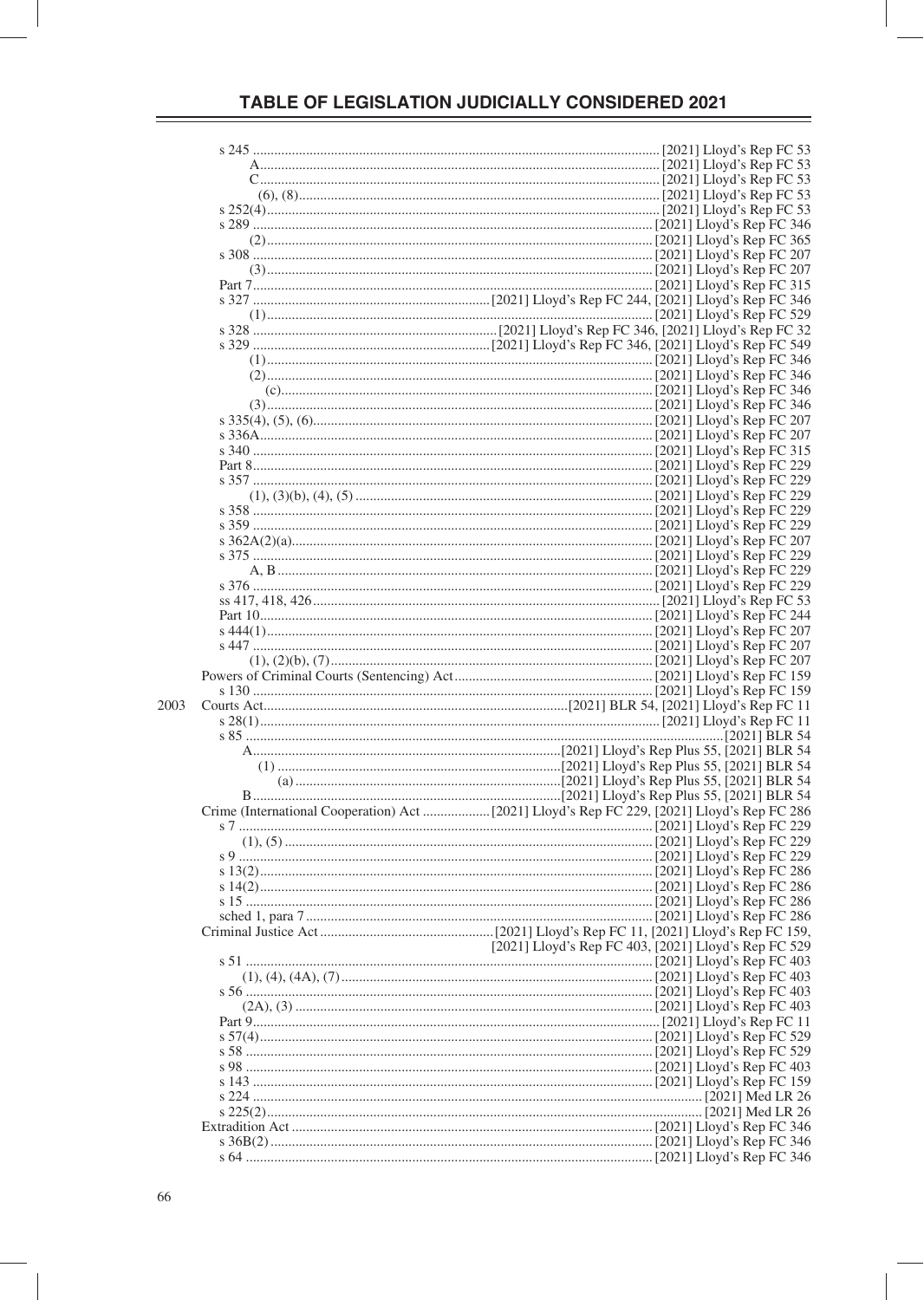| 2004 |                                                                     |
|------|---------------------------------------------------------------------|
|      |                                                                     |
|      |                                                                     |
|      |                                                                     |
|      |                                                                     |
| 2005 |                                                                     |
|      |                                                                     |
|      |                                                                     |
|      |                                                                     |
|      |                                                                     |
|      |                                                                     |
|      |                                                                     |
|      |                                                                     |
|      |                                                                     |
|      |                                                                     |
|      |                                                                     |
|      |                                                                     |
|      |                                                                     |
|      |                                                                     |
|      |                                                                     |
|      |                                                                     |
|      |                                                                     |
|      |                                                                     |
|      |                                                                     |
|      |                                                                     |
|      |                                                                     |
|      |                                                                     |
|      |                                                                     |
| 2006 |                                                                     |
|      | [2021] BLR 1, [2021] Lloyd's Rep FC 181, [2021] Lloyd's Rep FC 229, |
|      | [2021] Lloyd's Rep FC 403, [2021] Lloyd's Rep IR 337                |
|      |                                                                     |
|      |                                                                     |
|      |                                                                     |
|      |                                                                     |
|      |                                                                     |
|      |                                                                     |
|      |                                                                     |
|      |                                                                     |
|      |                                                                     |
|      |                                                                     |
|      |                                                                     |
|      |                                                                     |
|      |                                                                     |
|      |                                                                     |
|      |                                                                     |
|      |                                                                     |
|      |                                                                     |
|      |                                                                     |
|      |                                                                     |
|      |                                                                     |
|      |                                                                     |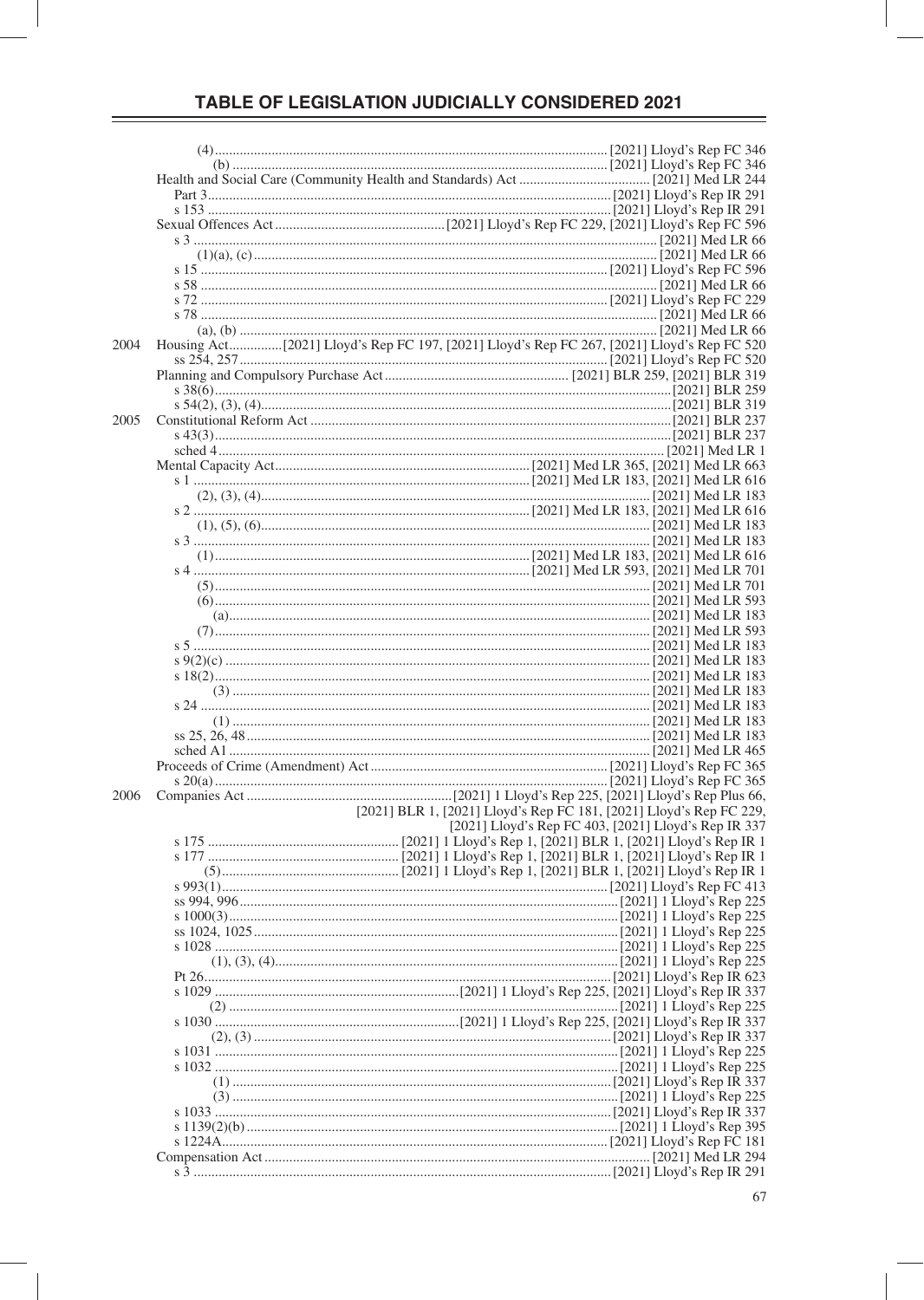|      |                                                       |                                                                                 |  | [2021] Lloyd's Rep FC 403, [2021] Lloyd's Rep FC 529 |  |  |  |
|------|-------------------------------------------------------|---------------------------------------------------------------------------------|--|------------------------------------------------------|--|--|--|
|      |                                                       |                                                                                 |  |                                                      |  |  |  |
|      | Government of Wales Act                               |                                                                                 |  |                                                      |  |  |  |
|      |                                                       |                                                                                 |  |                                                      |  |  |  |
|      |                                                       |                                                                                 |  |                                                      |  |  |  |
|      | National Health Service Act                           |                                                                                 |  |                                                      |  |  |  |
|      |                                                       |                                                                                 |  |                                                      |  |  |  |
|      |                                                       |                                                                                 |  |                                                      |  |  |  |
|      |                                                       |                                                                                 |  |                                                      |  |  |  |
|      |                                                       |                                                                                 |  |                                                      |  |  |  |
|      |                                                       |                                                                                 |  |                                                      |  |  |  |
|      |                                                       |                                                                                 |  |                                                      |  |  |  |
|      |                                                       |                                                                                 |  |                                                      |  |  |  |
|      |                                                       |                                                                                 |  |                                                      |  |  |  |
|      |                                                       |                                                                                 |  |                                                      |  |  |  |
|      |                                                       |                                                                                 |  |                                                      |  |  |  |
|      |                                                       |                                                                                 |  |                                                      |  |  |  |
|      |                                                       |                                                                                 |  |                                                      |  |  |  |
|      | NHS Act                                               |                                                                                 |  |                                                      |  |  |  |
|      |                                                       |                                                                                 |  |                                                      |  |  |  |
|      |                                                       |                                                                                 |  |                                                      |  |  |  |
|      |                                                       |                                                                                 |  |                                                      |  |  |  |
|      |                                                       |                                                                                 |  |                                                      |  |  |  |
|      |                                                       |                                                                                 |  |                                                      |  |  |  |
|      |                                                       |                                                                                 |  |                                                      |  |  |  |
|      |                                                       |                                                                                 |  |                                                      |  |  |  |
|      |                                                       |                                                                                 |  |                                                      |  |  |  |
|      |                                                       |                                                                                 |  |                                                      |  |  |  |
|      |                                                       |                                                                                 |  |                                                      |  |  |  |
|      |                                                       |                                                                                 |  |                                                      |  |  |  |
|      |                                                       |                                                                                 |  |                                                      |  |  |  |
| 2007 |                                                       |                                                                                 |  |                                                      |  |  |  |
|      | Local Government and Public Involvement in Health Act |                                                                                 |  |                                                      |  |  |  |
|      |                                                       |                                                                                 |  |                                                      |  |  |  |
|      | Mental Health Act                                     |                                                                                 |  |                                                      |  |  |  |
|      |                                                       |                                                                                 |  |                                                      |  |  |  |
|      |                                                       |                                                                                 |  |                                                      |  |  |  |
| 2008 |                                                       |                                                                                 |  |                                                      |  |  |  |
|      |                                                       |                                                                                 |  |                                                      |  |  |  |
| 2009 |                                                       |                                                                                 |  |                                                      |  |  |  |
|      |                                                       |                                                                                 |  |                                                      |  |  |  |
|      |                                                       |                                                                                 |  |                                                      |  |  |  |
|      |                                                       |                                                                                 |  |                                                      |  |  |  |
|      |                                                       |                                                                                 |  |                                                      |  |  |  |
|      |                                                       |                                                                                 |  |                                                      |  |  |  |
|      |                                                       |                                                                                 |  |                                                      |  |  |  |
|      |                                                       |                                                                                 |  |                                                      |  |  |  |
|      | Health Act                                            |                                                                                 |  |                                                      |  |  |  |
| 2010 |                                                       |                                                                                 |  |                                                      |  |  |  |
|      |                                                       |                                                                                 |  |                                                      |  |  |  |
|      |                                                       |                                                                                 |  |                                                      |  |  |  |
|      |                                                       | [2021] Lloyd's Rep FC 159, [2021] Lloyd's Rep FC 229, [2021] Lloyd's Rep FC 497 |  |                                                      |  |  |  |
|      |                                                       |                                                                                 |  |                                                      |  |  |  |
|      |                                                       |                                                                                 |  |                                                      |  |  |  |
|      |                                                       |                                                                                 |  |                                                      |  |  |  |
|      |                                                       |                                                                                 |  |                                                      |  |  |  |
|      |                                                       |                                                                                 |  |                                                      |  |  |  |
|      |                                                       |                                                                                 |  |                                                      |  |  |  |
|      |                                                       |                                                                                 |  |                                                      |  |  |  |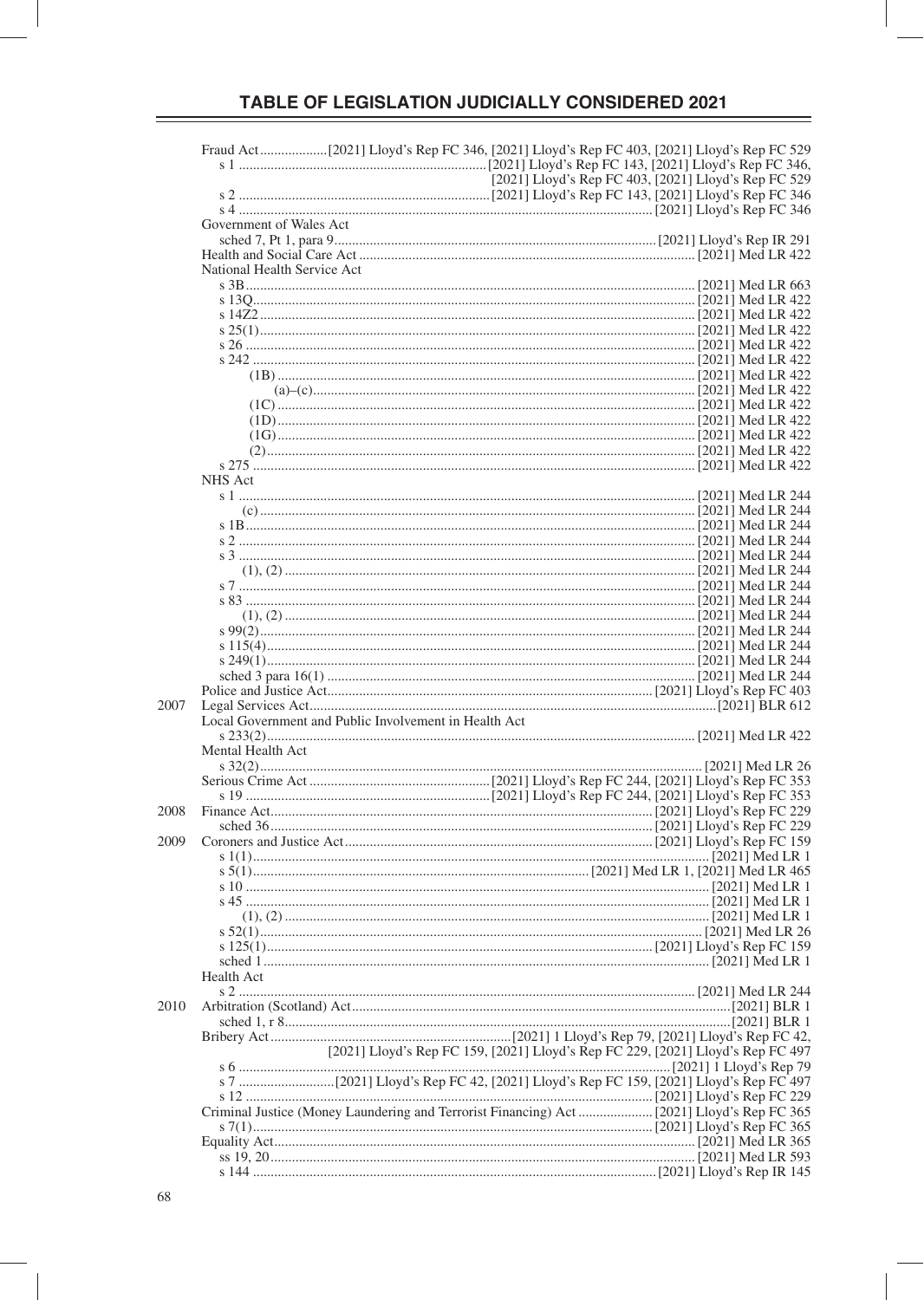|      |                                                                                                    | [2021] Lloyd's Rep IR 233, [2021] Lloyd's Rep IR 337, [2021] Lloyd's Rep IR Plus 37 |                                 |
|------|----------------------------------------------------------------------------------------------------|-------------------------------------------------------------------------------------|---------------------------------|
|      |                                                                                                    |                                                                                     |                                 |
|      |                                                                                                    | [2021] Lloyd's Rep IR 233, [2021] Lloyd's Rep IR Plus 37                            |                                 |
|      |                                                                                                    |                                                                                     |                                 |
|      |                                                                                                    |                                                                                     |                                 |
|      |                                                                                                    |                                                                                     |                                 |
|      |                                                                                                    |                                                                                     |                                 |
|      |                                                                                                    |                                                                                     | [2021] Lloyd's Rep IR Plus $37$ |
|      |                                                                                                    |                                                                                     |                                 |
|      |                                                                                                    |                                                                                     |                                 |
| 2012 |                                                                                                    |                                                                                     |                                 |
|      |                                                                                                    |                                                                                     |                                 |
|      |                                                                                                    |                                                                                     |                                 |
|      |                                                                                                    |                                                                                     |                                 |
|      |                                                                                                    |                                                                                     |                                 |
|      |                                                                                                    |                                                                                     |                                 |
|      |                                                                                                    |                                                                                     |                                 |
|      |                                                                                                    |                                                                                     |                                 |
|      |                                                                                                    |                                                                                     |                                 |
|      |                                                                                                    |                                                                                     |                                 |
|      |                                                                                                    |                                                                                     |                                 |
| 2013 |                                                                                                    |                                                                                     |                                 |
|      |                                                                                                    | [2021] Lloyd's Rep FC 229, [2021] Lloyd's Rep FC 353                                |                                 |
|      |                                                                                                    |                                                                                     |                                 |
|      |                                                                                                    |                                                                                     |                                 |
|      |                                                                                                    |                                                                                     |                                 |
|      |                                                                                                    |                                                                                     |                                 |
|      |                                                                                                    |                                                                                     |                                 |
|      |                                                                                                    |                                                                                     |                                 |
| 2014 |                                                                                                    |                                                                                     |                                 |
| 2015 |                                                                                                    |                                                                                     |                                 |
|      |                                                                                                    |                                                                                     |                                 |
|      |                                                                                                    |                                                                                     |                                 |
|      |                                                                                                    |                                                                                     |                                 |
|      |                                                                                                    |                                                                                     |                                 |
|      |                                                                                                    |                                                                                     |                                 |
|      |                                                                                                    |                                                                                     |                                 |
|      | Criminal Justice and Courts Act                                                                    |                                                                                     |                                 |
|      |                                                                                                    |                                                                                     |                                 |
|      |                                                                                                    |                                                                                     |                                 |
|      |                                                                                                    |                                                                                     |                                 |
|      |                                                                                                    |                                                                                     |                                 |
|      |                                                                                                    |                                                                                     |                                 |
|      |                                                                                                    |                                                                                     |                                 |
|      |                                                                                                    |                                                                                     |                                 |
|      |                                                                                                    |                                                                                     |                                 |
|      |                                                                                                    |                                                                                     |                                 |
|      |                                                                                                    |                                                                                     |                                 |
|      |                                                                                                    |                                                                                     |                                 |
|      |                                                                                                    |                                                                                     |                                 |
|      |                                                                                                    |                                                                                     |                                 |
|      |                                                                                                    |                                                                                     |                                 |
|      | Serious Crime Act  [2021] Lloyd's Rep FC 267, [2021] Lloyd's Rep FC 277, [2021] Lloyd's Rep FC 413 |                                                                                     |                                 |
|      |                                                                                                    |                                                                                     |                                 |
|      |                                                                                                    |                                                                                     |                                 |
| 2017 |                                                                                                    |                                                                                     |                                 |
|      |                                                                                                    |                                                                                     |                                 |
|      |                                                                                                    |                                                                                     |                                 |
| 2018 |                                                                                                    |                                                                                     |                                 |
|      |                                                                                                    |                                                                                     |                                 |
|      |                                                                                                    |                                                                                     |                                 |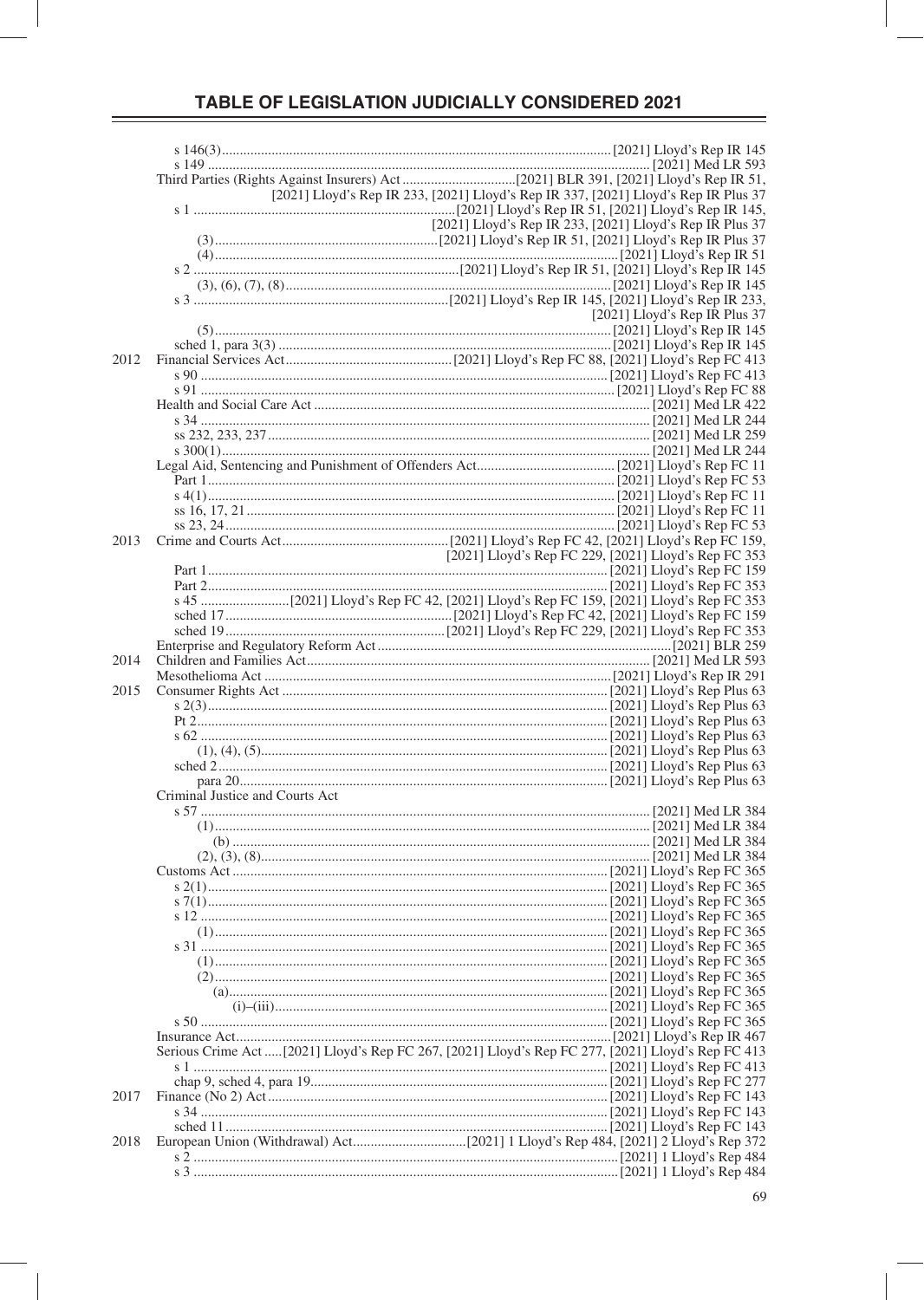| 2020 |  |                              |
|------|--|------------------------------|
|      |  | [ $2021$ ] Lloyd's Rep IR 63 |
|      |  |                              |
|      |  |                              |
|      |  |                              |
|      |  |                              |
|      |  |                              |
|      |  |                              |
|      |  |                              |
|      |  |                              |
|      |  |                              |
|      |  |                              |
|      |  |                              |
|      |  |                              |
|      |  |                              |
|      |  |                              |
|      |  |                              |

#### **STATUTORY INSTRUMENTS**

| 1977 | Town and Country Planning General Development Order (SI 1977 No 289) [2021] BLR 259         |                           |
|------|---------------------------------------------------------------------------------------------|---------------------------|
|      |                                                                                             |                           |
| 1978 | Judicature (Northern Ireland) Act 1978 (Commencement No 2) Order                            |                           |
|      |                                                                                             |                           |
|      | State Immunity Act 1978 (Commencement) Order (SI 1978 No 1572)  [2021] Lloyd's Rep Plus 109 |                           |
| 1979 |                                                                                             |                           |
| 1980 |                                                                                             |                           |
| 1981 |                                                                                             |                           |
| 1984 | Coroners Rules (SI 1984 No 552)                                                             |                           |
|      |                                                                                             |                           |
| 1985 |                                                                                             |                           |
| 1986 |                                                                                             |                           |
|      |                                                                                             | [2021] Lloyd's Rep FC 529 |
|      |                                                                                             |                           |
|      |                                                                                             |                           |
|      |                                                                                             |                           |
|      |                                                                                             |                           |
| 1987 |                                                                                             |                           |
|      |                                                                                             |                           |
| 1991 | Criminal Justice (International Cooperation) Act 1990 (Designation of Prosecuting           |                           |
|      |                                                                                             |                           |
|      |                                                                                             |                           |
|      |                                                                                             |                           |
| 1992 | European Communities (Customs) (No 2) Regulations 1992 (SI 1992                             |                           |
|      |                                                                                             |                           |
|      |                                                                                             |                           |
|      | Package Travel, Package Holidays and Package Tours Regulations                              |                           |
|      |                                                                                             |                           |
|      |                                                                                             |                           |
|      |                                                                                             |                           |
|      |                                                                                             |                           |
| 1993 |                                                                                             |                           |
| 1994 | Employment Tribunals Extension of Jurisdiction (England and Wales) Order                    |                           |
|      |                                                                                             |                           |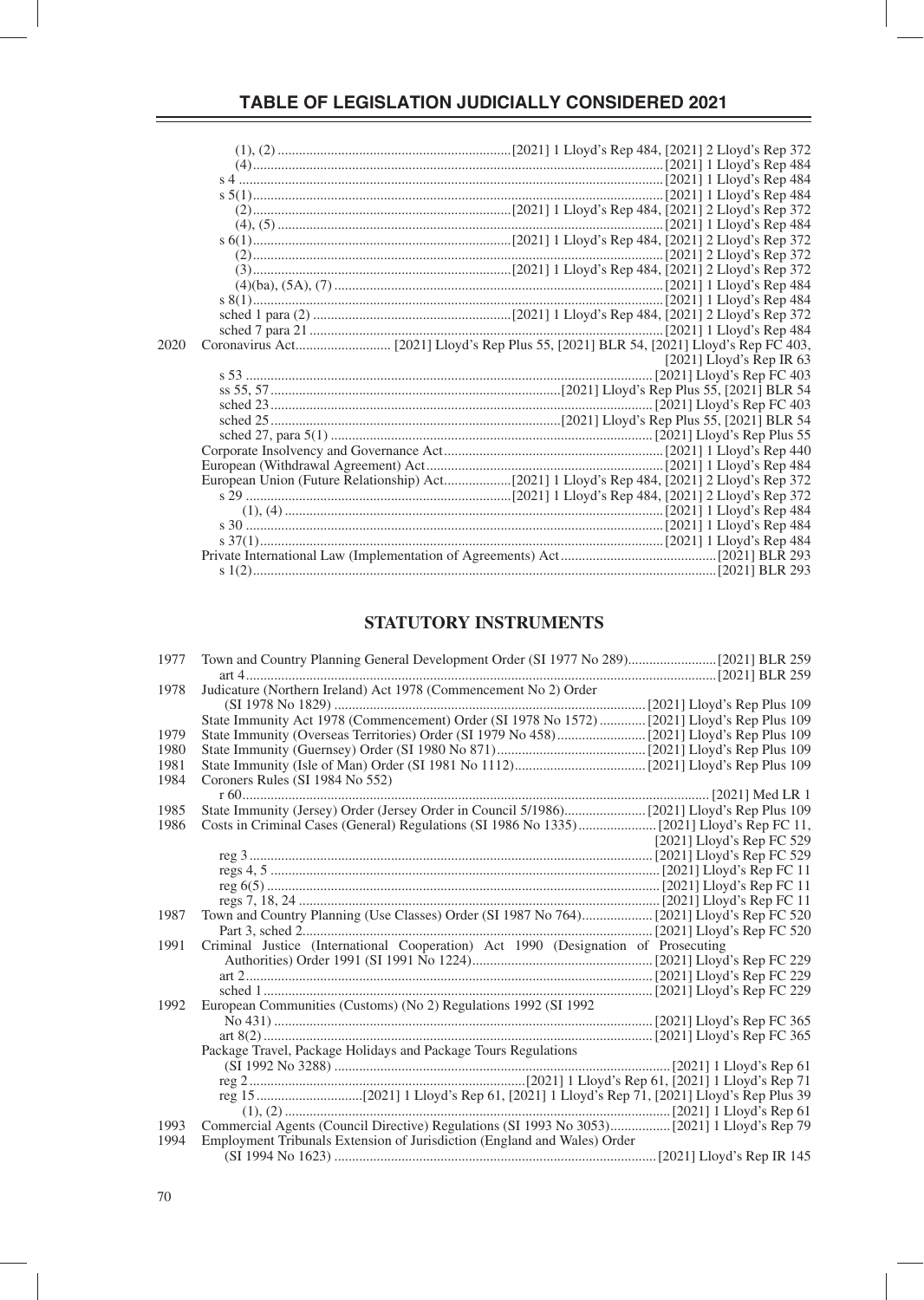|      | Industrial Tribunals Extension of Jurisdiction (Scotland) Order                                      |  |
|------|------------------------------------------------------------------------------------------------------|--|
| 1995 | Town and Country Planning (General Permitted Development) Order 1995 (SI 1995                        |  |
|      |                                                                                                      |  |
|      |                                                                                                      |  |
|      |                                                                                                      |  |
|      | Town and Country Planning (General Development Procedure) Order (SI 1995 No 419)[2021] BLR 319       |  |
|      |                                                                                                      |  |
|      |                                                                                                      |  |
| 1996 | Merchant Shipping (Distress Signals and Prevention of Collisions) Regulations (SI 1996               |  |
| 1998 | Employers' Liability (Compulsory Insurance) Regulations (SI 1998 No 2573)  [2021] Lloyd's Rep IR 401 |  |
|      |                                                                                                      |  |
|      | Scheme for Construction Contracts (England and Wales) Regulations (SI 1998 No 649)                   |  |
|      |                                                                                                      |  |
| 1999 |                                                                                                      |  |
|      | Prison Rules (SI 1999 No 728)                                                                        |  |
|      |                                                                                                      |  |
| 2000 |                                                                                                      |  |
|      |                                                                                                      |  |
|      |                                                                                                      |  |
| 2001 | Criminal Defence Service (General) (No 2) Regulations (SI 2001 No 1437)  [2021] Lloyd's Rep FC 11    |  |
|      | Detention Centre Rules (SI 2001 No 238)                                                              |  |
|      |                                                                                                      |  |
|      | Financial Services and Markets Act 2000 (Control of Business Transfers) (Requirements on             |  |
|      |                                                                                                      |  |
|      |                                                                                                      |  |
|      |                                                                                                      |  |
|      |                                                                                                      |  |
|      | Financial Services and Markets Act 2000 (Control of Transfers of Business Done at Lloyd's)           |  |
|      |                                                                                                      |  |
|      |                                                                                                      |  |
| 2002 |                                                                                                      |  |
|      | National Health Service (Functions of Strategic Health Authorities and Primary Care Trusts           |  |
|      | and Administration Arrangements) (England) Regulations (SI 2002 No 2375)                             |  |
| 2003 | Proceeds of Crime Act 2002 (Appeals under Part 2) Order (SI 2003 No 82) [2021] Lloyd's Rep FC 74,    |  |
|      |                                                                                                      |  |
| 2004 | Crime (International Co-operation) Act 2003 (Designation of Prosecuting Authorities) Order           |  |
|      |                                                                                                      |  |
|      | General Medical Council (Fitness to Practise) Rules (SI 2004 No 2608) (as amended)                   |  |
|      |                                                                                                      |  |
|      | General Medical Council (Fitness to Practise) Rules Order of Council (SI 2004 No 2608)               |  |
|      |                                                                                                      |  |
| 2005 |                                                                                                      |  |
|      | National Health Service (General Dental Services Contracts) Regulations (SI 2005                     |  |
|      | Proceeds of Crime Act 2002 (External Requests and Orders) Order (SI 2005                             |  |
|      |                                                                                                      |  |
|      |                                                                                                      |  |
|      |                                                                                                      |  |
|      |                                                                                                      |  |
|      |                                                                                                      |  |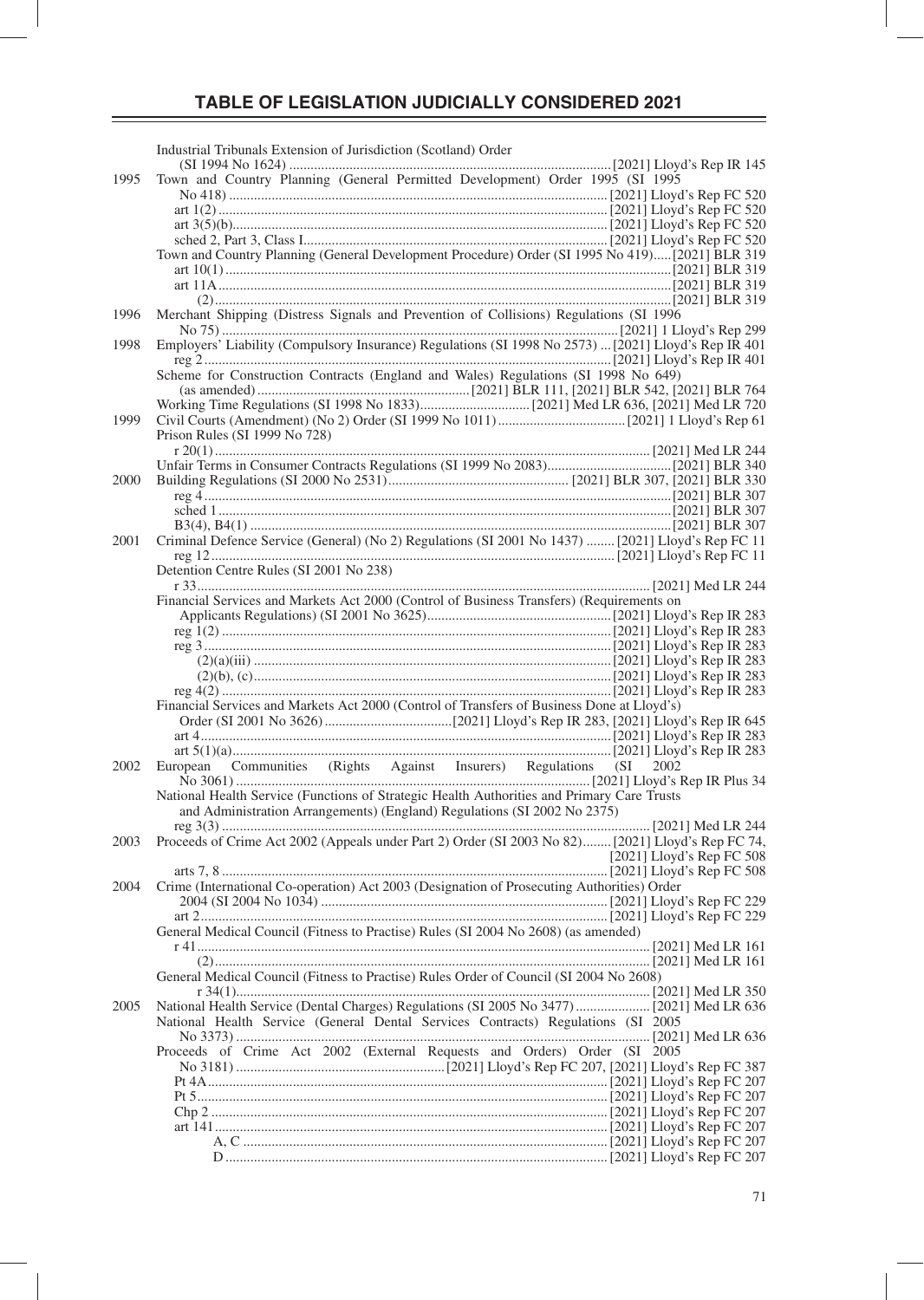| 2006 | Licensing of Houses in Multiple Occupation (Prescribed Descriptions) (England) Order           |  |
|------|------------------------------------------------------------------------------------------------|--|
|      |                                                                                                |  |
| 2007 |                                                                                                |  |
|      |                                                                                                |  |
|      |                                                                                                |  |
|      |                                                                                                |  |
|      |                                                                                                |  |
|      |                                                                                                |  |
| 2008 | Social Security (Recovery of Benefits) (Lump Sum Payments) Regulations (SI 2008 No 1596)       |  |
|      |                                                                                                |  |
| 2009 | Overseas Companies Regulations (SI 2009 No 1801)                                               |  |
|      |                                                                                                |  |
|      |                                                                                                |  |
| 2010 |                                                                                                |  |
|      |                                                                                                |  |
|      |                                                                                                |  |
|      | Environmental Permitting (England and Wales) Regulations 2010 (SI 2010                         |  |
|      |                                                                                                |  |
|      |                                                                                                |  |
|      |                                                                                                |  |
|      |                                                                                                |  |
|      |                                                                                                |  |
|      |                                                                                                |  |
|      |                                                                                                |  |
|      |                                                                                                |  |
|      |                                                                                                |  |
|      |                                                                                                |  |
|      |                                                                                                |  |
|      |                                                                                                |  |
|      |                                                                                                |  |
|      |                                                                                                |  |
|      |                                                                                                |  |
|      |                                                                                                |  |
|      | Health Protection (Notification) (Wales) Regulations (SI 2010 No 1546)[2021] Lloyd's Rep IR 63 |  |
|      | Pharmacy Order (SI 2010 No 231)                                                                |  |
|      |                                                                                                |  |
| 2012 | National Health Service Commissioning Board and Clinical Commissioning Groups                  |  |
|      | (Responsibilities and Standing Rules) Regulations (SI 2012 No 2296)                            |  |
|      |                                                                                                |  |
| 2013 | Coroners (Inquests) Rules (SI 2013 No 1616)                                                    |  |
|      |                                                                                                |  |
|      |                                                                                                |  |
|      |                                                                                                |  |
|      |                                                                                                |  |
|      |                                                                                                |  |
|      | Health and Social Care Information Centre (Functions) Regulations (SI 2013 No 259)             |  |
|      |                                                                                                |  |
|      |                                                                                                |  |
|      | National Institute for Health and Care Excellence (Constitution and Functions) and the Health  |  |
|      | and Social Care Information Centre (Functions) Regulations (SI 2013 No 259) [2021] Med LR 259  |  |
|      | Proceeds of Crime Act 2002 (External Requests and Orders) (Amendment) Order (SI 2013           |  |
|      |                                                                                                |  |
| 2014 | Merchant Shipping (International Safety Management (ISM) Code) Regulations (SI 2014 No         |  |
|      |                                                                                                |  |
| 2015 |                                                                                                |  |
|      | General Medical Council (Fitness to Practise and Over-arching Objective) and the Professional  |  |
|      | Standards Authority for Health and Social Care (References to Court) Order (SI 2015 No 794)    |  |
|      |                                                                                                |  |
|      | Personal Injuries (NHS Charges) (Amounts) Regulations (SI 2015 No 295)                         |  |
|      |                                                                                                |  |
|      |                                                                                                |  |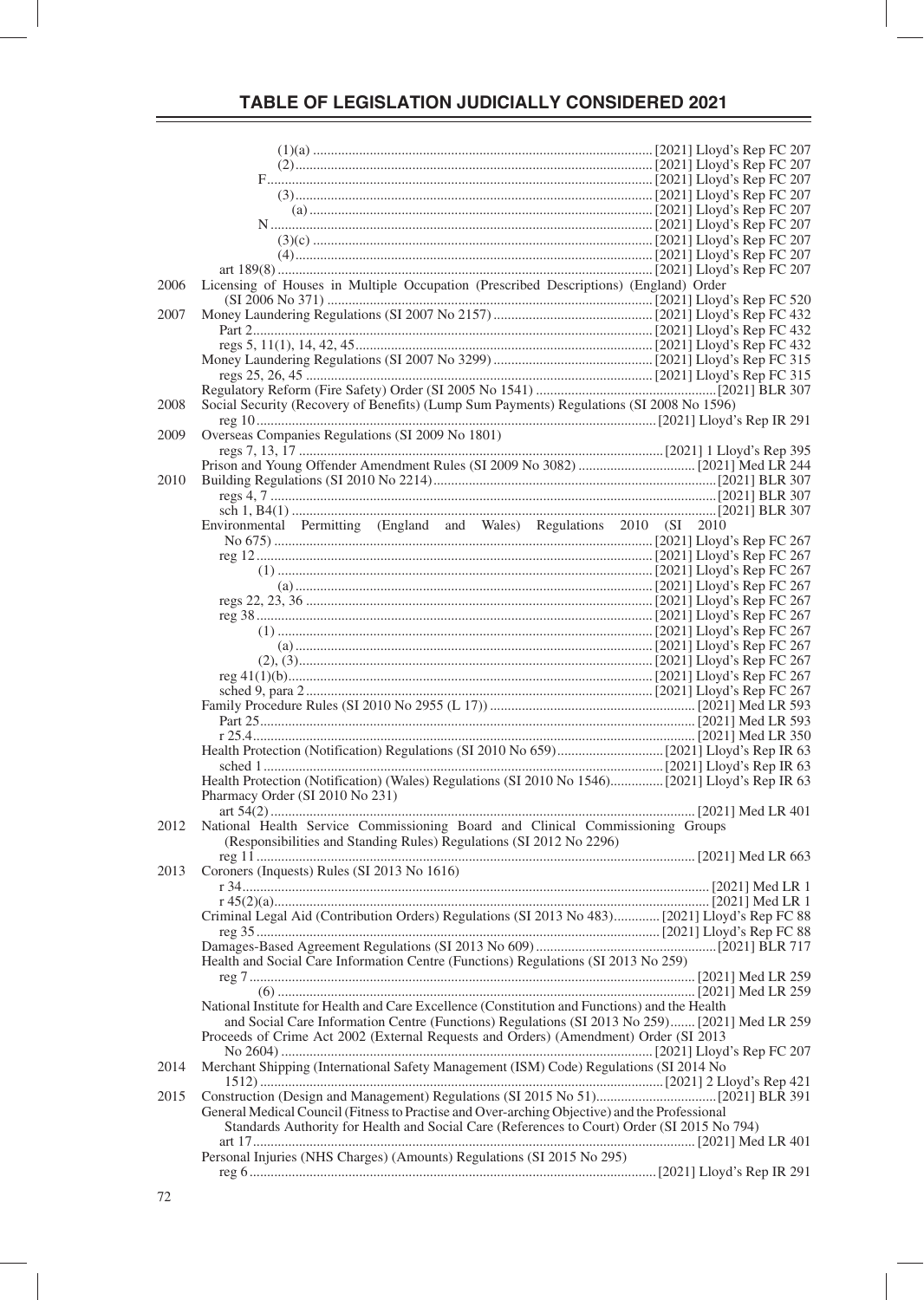| 2016 |                                                                                    |
|------|------------------------------------------------------------------------------------|
|      | Justice (2015 Act) (Commencement No 9) Order (Northern Ireland) Regulations 2016   |
|      |                                                                                    |
|      | Statutory Auditors and Third Country Auditors Regulations 2016 (SI 2016            |
|      |                                                                                    |
|      |                                                                                    |
|      |                                                                                    |
|      |                                                                                    |
| 2017 | <b>Court of Protection Rules</b>                                                   |
| 2018 |                                                                                    |
|      | European Union (Insurance Distribution) Regulations (SI 2018 No 229)               |
|      |                                                                                    |
|      |                                                                                    |
|      |                                                                                    |
| 2019 | Air Passenger Rights and Air Travel Organisers' Licensing (Amendment) (EU Exit)    |
|      |                                                                                    |
|      |                                                                                    |
|      | Challenges to Validity of EU Instruments (EU Exit) Regulations (SI 2019            |
|      |                                                                                    |
|      |                                                                                    |
|      | Financial Services and Markets Act 2000 (Amendment) (EU Exit) Regulations (SI 2019 |
|      |                                                                                    |
|      | Legal Officers (Annual Fees) Order (SI 2019 No 1187)                               |
|      |                                                                                    |
| 2020 | Criminal Procedure Rules (SI 2020 No 759)                                          |
|      |                                                                                    |
|      |                                                                                    |
|      |                                                                                    |
|      |                                                                                    |
|      |                                                                                    |
|      |                                                                                    |
|      |                                                                                    |
|      |                                                                                    |
|      |                                                                                    |
|      |                                                                                    |
|      |                                                                                    |
|      |                                                                                    |
|      |                                                                                    |
|      |                                                                                    |
|      |                                                                                    |
|      |                                                                                    |
|      |                                                                                    |
|      |                                                                                    |
|      |                                                                                    |
|      |                                                                                    |
|      |                                                                                    |
|      |                                                                                    |
|      |                                                                                    |
|      |                                                                                    |
|      |                                                                                    |
|      |                                                                                    |
|      |                                                                                    |
|      |                                                                                    |
|      |                                                                                    |
|      |                                                                                    |
| 2020 | European Union (Withdrawal) Act 2018 (Relevant Court) (Retained EU Case Law)       |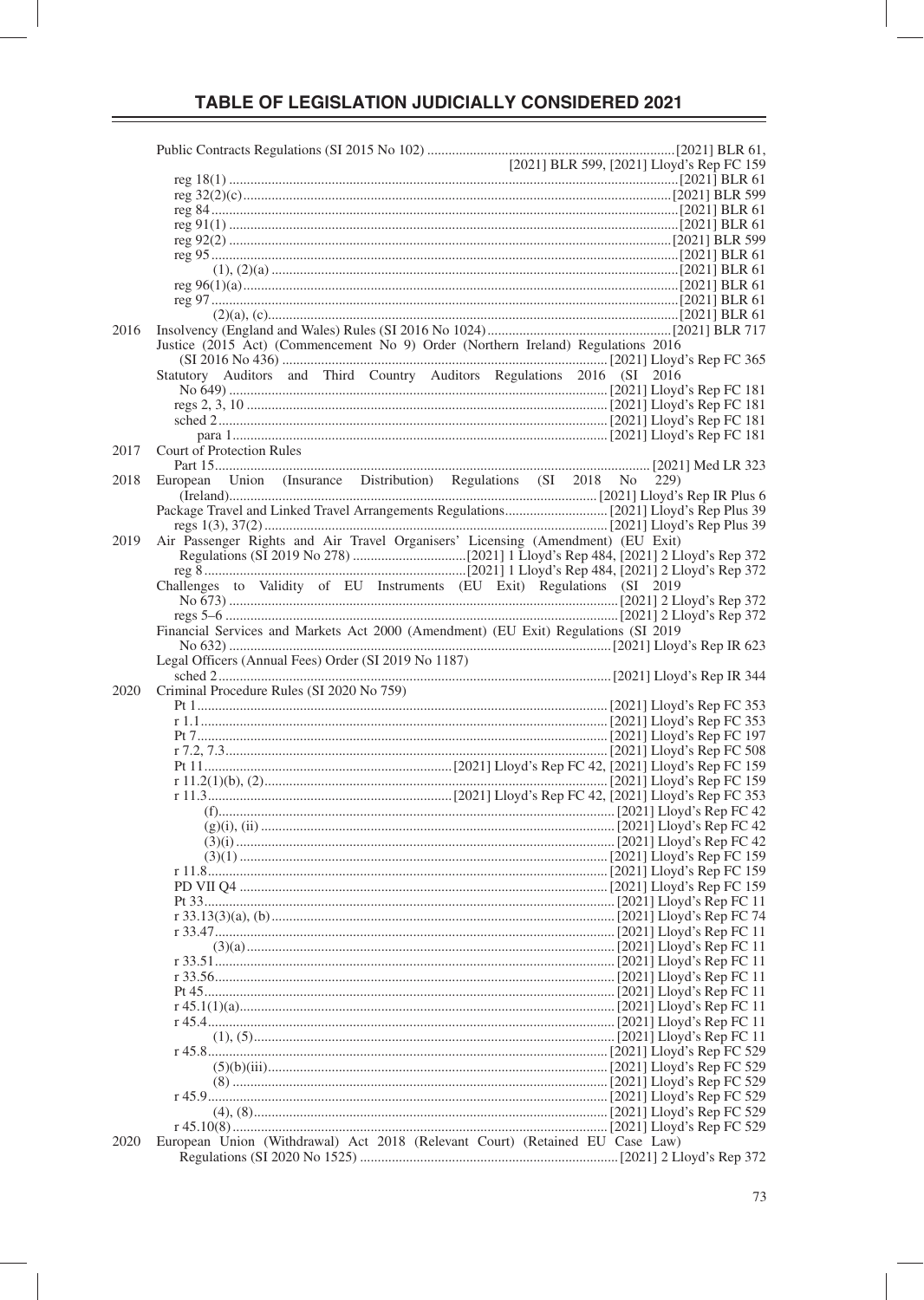| Health Protection (Coronavirus, Business Closure) (England) Regulations (SI 2020    |  |
|-------------------------------------------------------------------------------------|--|
|                                                                                     |  |
|                                                                                     |  |
|                                                                                     |  |
|                                                                                     |  |
|                                                                                     |  |
|                                                                                     |  |
| Health Protection (Coronavirus, Restrictions) (England) Regulations (SI 2020        |  |
|                                                                                     |  |
|                                                                                     |  |
|                                                                                     |  |
|                                                                                     |  |
|                                                                                     |  |
|                                                                                     |  |
|                                                                                     |  |
|                                                                                     |  |
|                                                                                     |  |
|                                                                                     |  |
|                                                                                     |  |
| Health Protection (Coronavirus, Restrictions) (No 2) (England) Regulations (SI 2020 |  |
|                                                                                     |  |
|                                                                                     |  |

#### **CIVIL PROCEDURE RULES**

|  | [2021] 1 Lloyd's Rep 617, [2021] 2 Lloyd's Rep 205, [2021] Lloyd's Rep Plus 59,    |
|--|------------------------------------------------------------------------------------|
|  | [2021] Lloyd's Rep Plus 109, [2021] Lloyd's Rep Plus 112, [2021] Lloyd's Rep IR 1, |
|  | [2021] Lloyd's Rep IR 145, [2021] Lloyd's Rep IR 207                               |
|  |                                                                                    |
|  | [2021] BLR 78, [2021] BLR 217, [2021] BLR 237, [2021] BLR 459,                     |
|  | [2021] BLR 500, [2021] Med LR 350                                                  |
|  |                                                                                    |
|  |                                                                                    |
|  |                                                                                    |
|  |                                                                                    |
|  |                                                                                    |
|  |                                                                                    |
|  |                                                                                    |
|  |                                                                                    |
|  |                                                                                    |
|  |                                                                                    |
|  |                                                                                    |
|  | [2021] BLR 319, [2021] BLR 459, [2021] BLR 519, [2021] BLR 599,                    |
|  | [2021] BLR 666, [2021] BLR 675                                                     |
|  |                                                                                    |
|  |                                                                                    |
|  |                                                                                    |
|  |                                                                                    |
|  |                                                                                    |
|  |                                                                                    |
|  |                                                                                    |
|  | [2021] Lloyd's Rep Plus 28, [2021] BLR 319, [2021] BLR 330,                        |
|  | [2021] BLR 666, [2021] BLR 675, [2021] Lloyd's Rep IR 121                          |
|  |                                                                                    |
|  | [2021] BLR 330, [2021] BLR 666, [2021] BLR 675                                     |
|  |                                                                                    |
|  | [2021] Lloyd's Rep Plus 32, [2021] Lloyd's Rep Plus 47, [2021] BLR 126,            |
|  | [2021] BLR 307, [2021] BLR 319, [2021] BLR 330,                                    |
|  | [2021] BLR 675, [2021] Lloyd's Rep IR 121                                          |
|  |                                                                                    |
|  |                                                                                    |
|  |                                                                                    |
|  |                                                                                    |
|  |                                                                                    |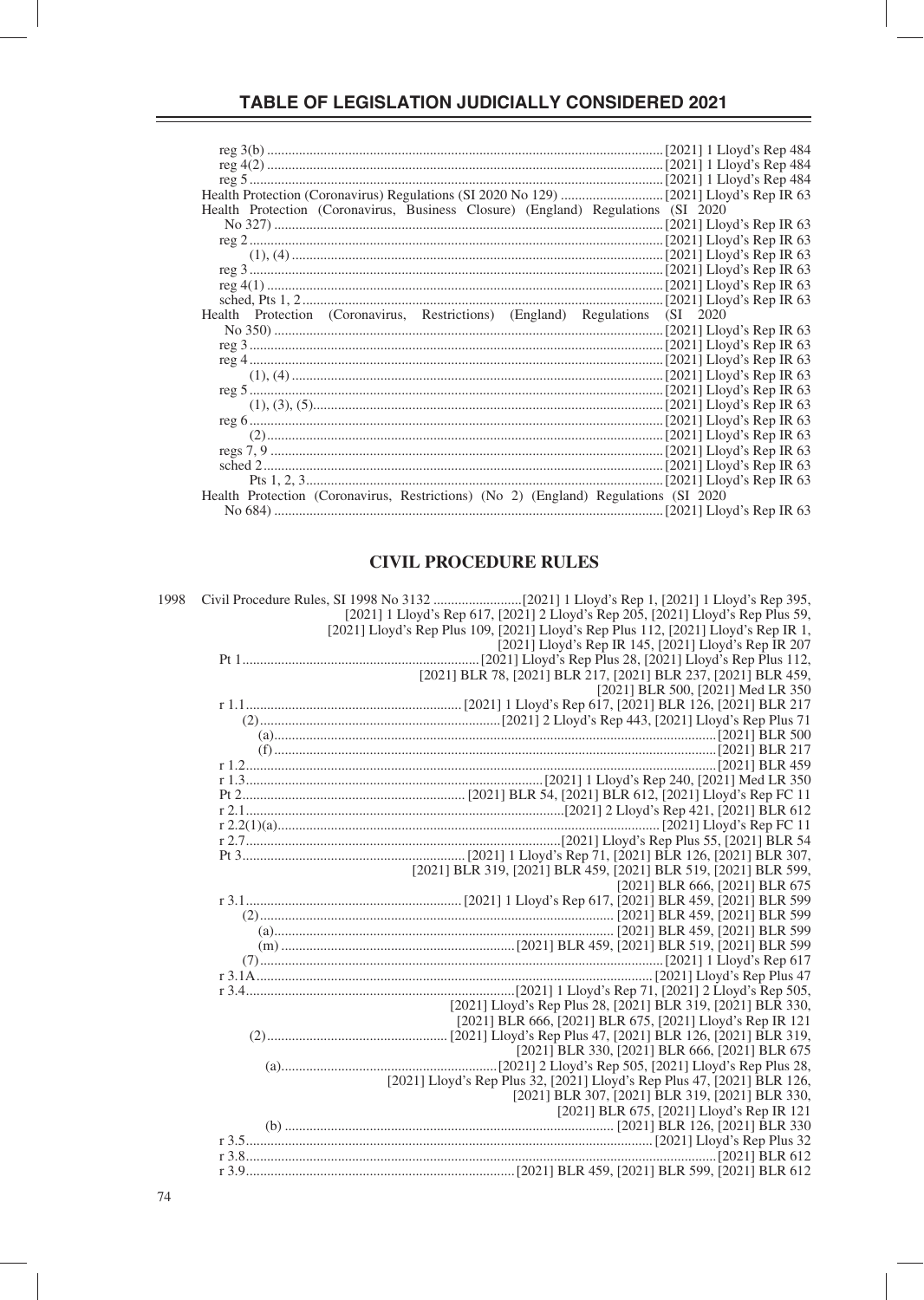| [2021] BLR 459, [2021] BLR 485, [2021] BLR 599, [2021] BLR 612                                |
|-----------------------------------------------------------------------------------------------|
|                                                                                               |
|                                                                                               |
|                                                                                               |
|                                                                                               |
|                                                                                               |
|                                                                                               |
|                                                                                               |
|                                                                                               |
|                                                                                               |
|                                                                                               |
|                                                                                               |
|                                                                                               |
|                                                                                               |
|                                                                                               |
|                                                                                               |
|                                                                                               |
|                                                                                               |
|                                                                                               |
|                                                                                               |
|                                                                                               |
|                                                                                               |
|                                                                                               |
|                                                                                               |
|                                                                                               |
| r 6.15  [2021] 1 Lloyd's Rep 395, [2021] Lloyd's Rep Plus 112, [2021] BLR 599, [2021] BLR 612 |
|                                                                                               |
| (2)  [2021] 1 Lloyd's Rep 395, [2021] Lloyd's Rep Plus 28, [2021] BLR 459, [2021] BLR 612     |
|                                                                                               |
|                                                                                               |
| [2021] BLR 459, [2021] BLR 599, [2021] BLR 612                                                |
|                                                                                               |
|                                                                                               |
|                                                                                               |
|                                                                                               |
|                                                                                               |
|                                                                                               |
|                                                                                               |
|                                                                                               |
| r 6.36[2021] 1 Lloyd's Rep 177, [2021] Lloyd's Rep Plus 109, [2021] Lloyd's Rep IR 195        |
|                                                                                               |
|                                                                                               |
|                                                                                               |
|                                                                                               |
|                                                                                               |
|                                                                                               |
|                                                                                               |
|                                                                                               |
|                                                                                               |
|                                                                                               |
|                                                                                               |
|                                                                                               |
|                                                                                               |
|                                                                                               |
|                                                                                               |
|                                                                                               |
|                                                                                               |
|                                                                                               |
|                                                                                               |
|                                                                                               |
|                                                                                               |
|                                                                                               |
|                                                                                               |
|                                                                                               |
| r 7.6. [2021] BLR 599, [2021] 12. [2021] 12. [2021] BLR 459, [2021] BLR 599, [2021] BLR 612   |
|                                                                                               |
|                                                                                               |
|                                                                                               |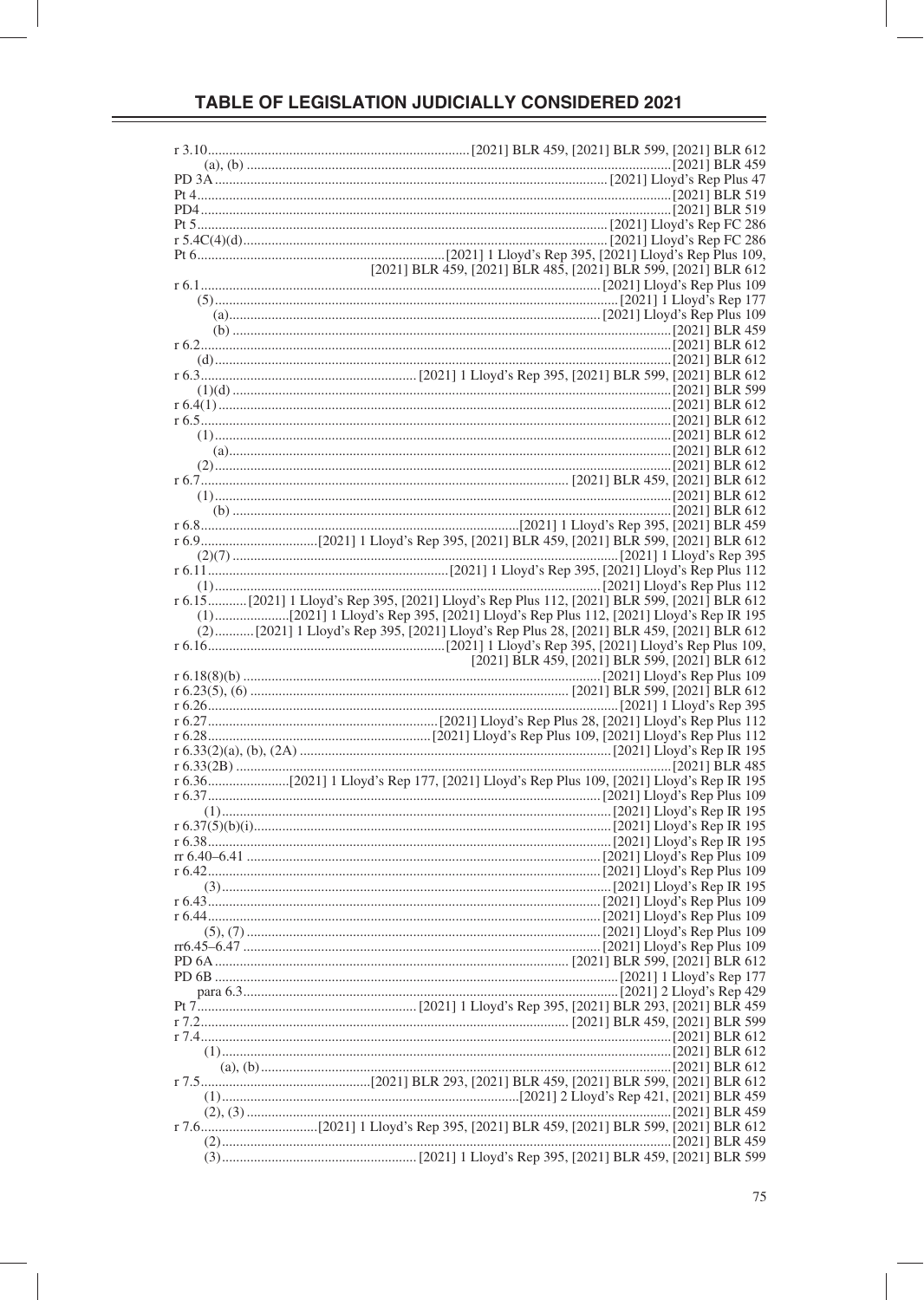| [2021] BLR 150, [2021] Lloyd's Rep IR 601                                             |
|---------------------------------------------------------------------------------------|
|                                                                                       |
|                                                                                       |
|                                                                                       |
|                                                                                       |
|                                                                                       |
|                                                                                       |
|                                                                                       |
| [2021] Lloyd's Rep Plus 11, [2021] BLR 431,                                           |
| [2021] BLR 485, [2021] Med LR 401                                                     |
|                                                                                       |
|                                                                                       |
|                                                                                       |
|                                                                                       |
|                                                                                       |
|                                                                                       |
|                                                                                       |
|                                                                                       |
|                                                                                       |
|                                                                                       |
|                                                                                       |
|                                                                                       |
|                                                                                       |
|                                                                                       |
|                                                                                       |
| Pt 16. \ 2021] BLR 675 [2021] BLR 307, [2021] BLR 519, [2021] BLR 599, [2021] BLR 675 |
|                                                                                       |
|                                                                                       |
|                                                                                       |
|                                                                                       |
|                                                                                       |
|                                                                                       |
|                                                                                       |
|                                                                                       |
|                                                                                       |
| [2021] BLR 307, [2021] BLR 675                                                        |
|                                                                                       |
|                                                                                       |
|                                                                                       |
|                                                                                       |
|                                                                                       |
|                                                                                       |
|                                                                                       |
|                                                                                       |
|                                                                                       |
|                                                                                       |
|                                                                                       |
|                                                                                       |
|                                                                                       |
|                                                                                       |
|                                                                                       |
|                                                                                       |
|                                                                                       |
|                                                                                       |
|                                                                                       |
|                                                                                       |
|                                                                                       |
|                                                                                       |
|                                                                                       |
| [2021] Lloyd's Rep Plus 63, [2021] Lloyd's Rep IR 467                                 |
|                                                                                       |
|                                                                                       |
|                                                                                       |
|                                                                                       |
| [2021] Lloyd's Rep Plus 28, [2021] Lloyd's Rep Plus 112,                              |
| [2021] BLR 61, [2021] BLR 126, [2021] BLR 150, [2021] BLR 319,                        |
|                                                                                       |
| [2021] Lloyd's Rep IR 121, [2021] Lloyd's Rep IR 207, [2021] Lloyd's Rep IR 344       |
|                                                                                       |
|                                                                                       |
|                                                                                       |
| [2021] Lloyd's Rep Plus 32, [2021] Lloyd's Rep Plus 112, [2021] BLR 61,               |
| [2021] BLR 126, [2021] BLR 319, [2021] BLR 330,                                       |
| [2021] Lloyd's Rep IR 121, [2021] Lloyd's Rep IR 344                                  |
|                                                                                       |
|                                                                                       |
|                                                                                       |
|                                                                                       |
|                                                                                       |
|                                                                                       |
|                                                                                       |
|                                                                                       |
|                                                                                       |
|                                                                                       |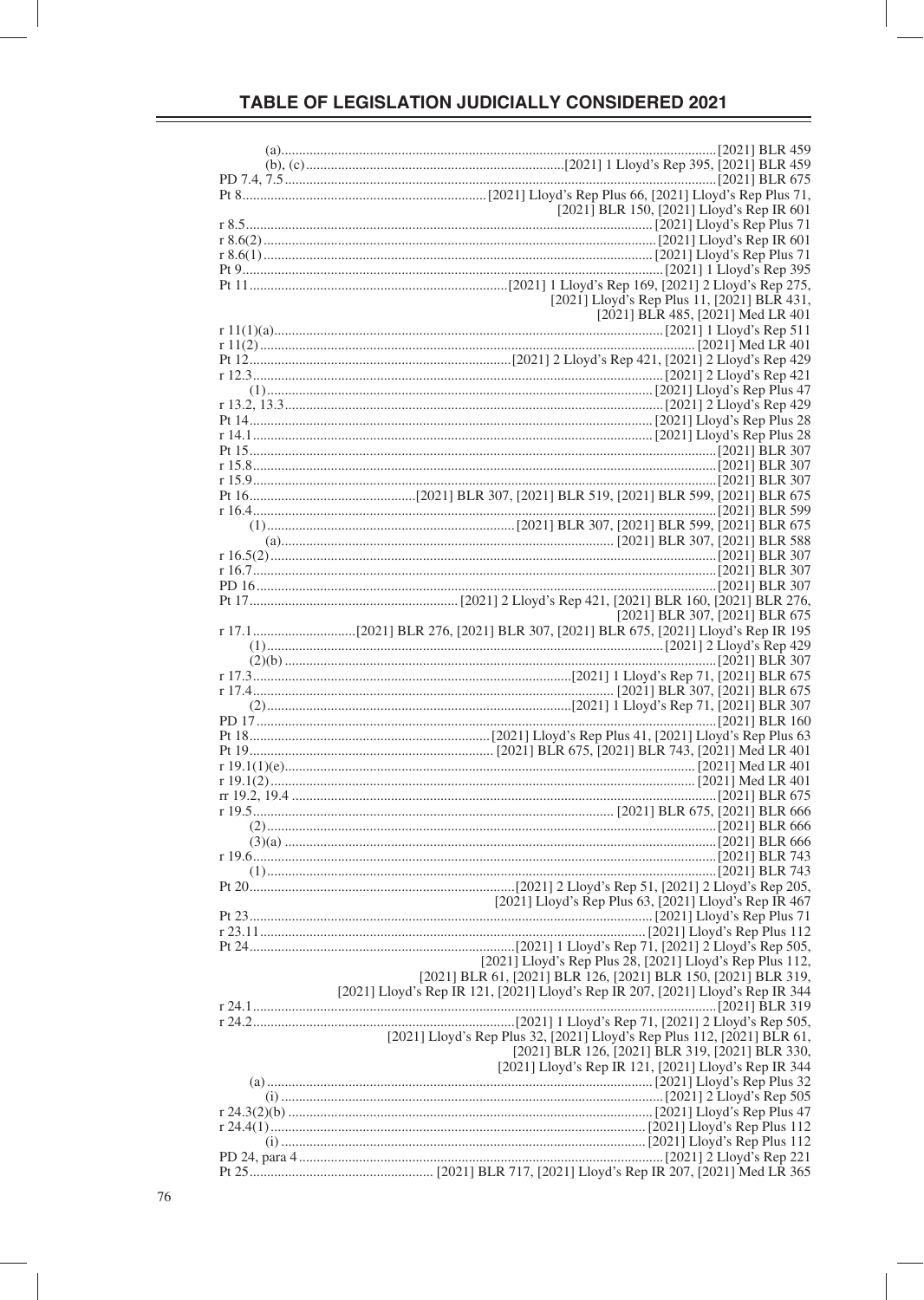| [2021] BLR 519, [2021] Lloyd's Rep FC 560, [2021] Med LR 79, |
|--------------------------------------------------------------|
| [2021] Med LR 350, [2021] Med LR 449, [2021] Med LR 546      |
|                                                              |
|                                                              |
|                                                              |
|                                                              |
|                                                              |
|                                                              |
|                                                              |
|                                                              |
|                                                              |
|                                                              |
|                                                              |
|                                                              |
|                                                              |
|                                                              |
|                                                              |
|                                                              |
|                                                              |
|                                                              |
|                                                              |
|                                                              |
|                                                              |
|                                                              |
|                                                              |
|                                                              |
|                                                              |
|                                                              |
|                                                              |
| [2021] BLR 500, [2021] Lloyd's Rep FC 529                    |
|                                                              |
|                                                              |
|                                                              |
|                                                              |
|                                                              |
|                                                              |
|                                                              |
|                                                              |
|                                                              |
|                                                              |
|                                                              |
|                                                              |
|                                                              |
|                                                              |
|                                                              |
|                                                              |
|                                                              |
|                                                              |
|                                                              |
|                                                              |
|                                                              |
|                                                              |
|                                                              |
|                                                              |
|                                                              |
|                                                              |
|                                                              |
|                                                              |
|                                                              |
|                                                              |
|                                                              |
|                                                              |
|                                                              |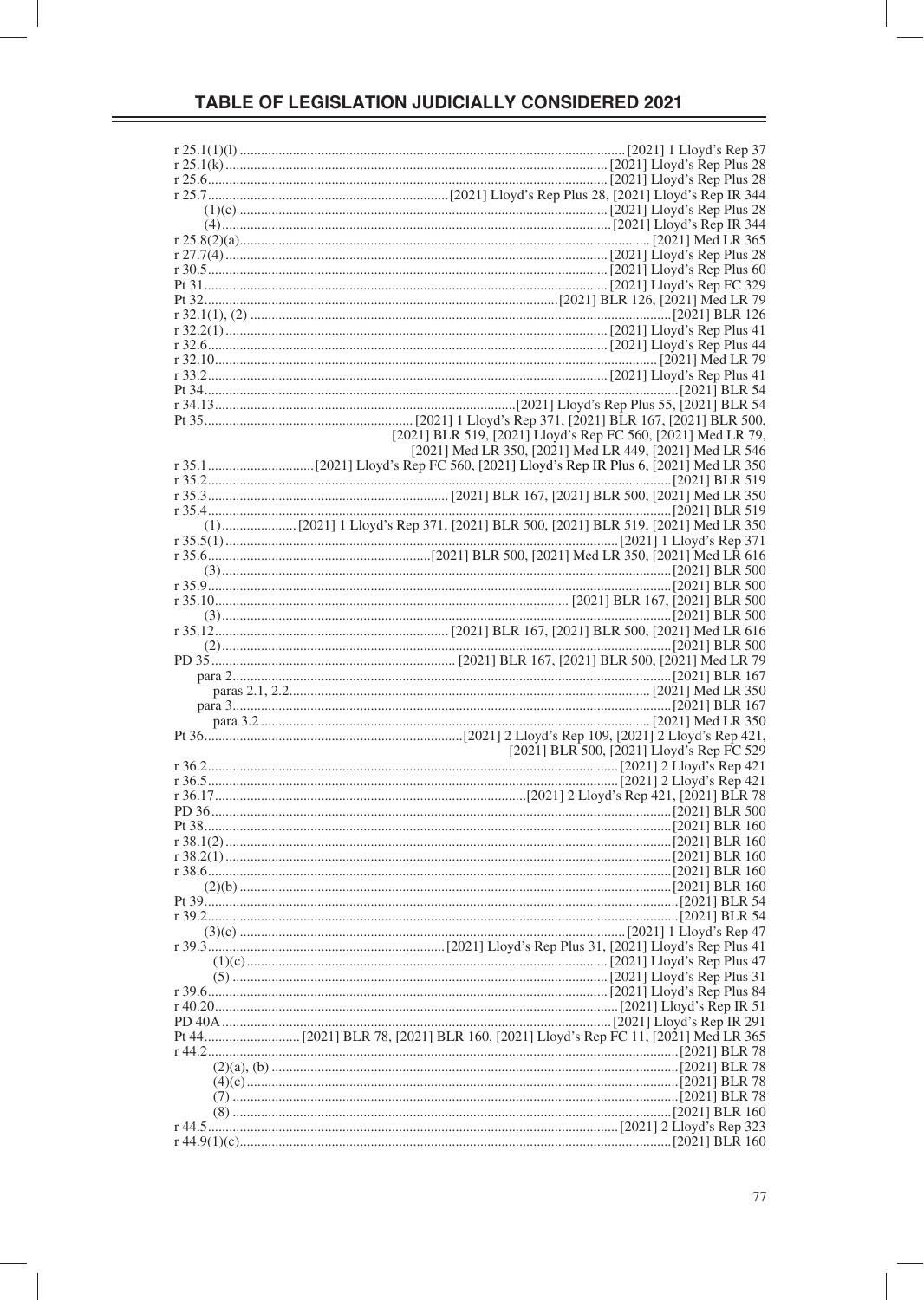| [2021] Med LR 66, [2021] Med LR 161, [2021] Med LR 273, |
|---------------------------------------------------------|
| [2021] Med LR 401, [2021] Med LR 498                    |
|                                                         |
|                                                         |
|                                                         |
| [2021] Med LR 401, [2021] Med LR 498                    |
|                                                         |
|                                                         |
|                                                         |
|                                                         |
|                                                         |
|                                                         |
|                                                         |
|                                                         |
|                                                         |
|                                                         |
|                                                         |
|                                                         |
|                                                         |
|                                                         |
|                                                         |
|                                                         |
|                                                         |
|                                                         |
|                                                         |
|                                                         |
|                                                         |
|                                                         |
|                                                         |
|                                                         |
|                                                         |
|                                                         |
|                                                         |
|                                                         |
|                                                         |
|                                                         |
|                                                         |
|                                                         |
|                                                         |
|                                                         |
|                                                         |
|                                                         |
|                                                         |
|                                                         |
|                                                         |
|                                                         |
|                                                         |
|                                                         |
|                                                         |
|                                                         |
|                                                         |
|                                                         |
|                                                         |
|                                                         |
|                                                         |
|                                                         |
|                                                         |
|                                                         |
|                                                         |
|                                                         |
|                                                         |
|                                                         |
|                                                         |
|                                                         |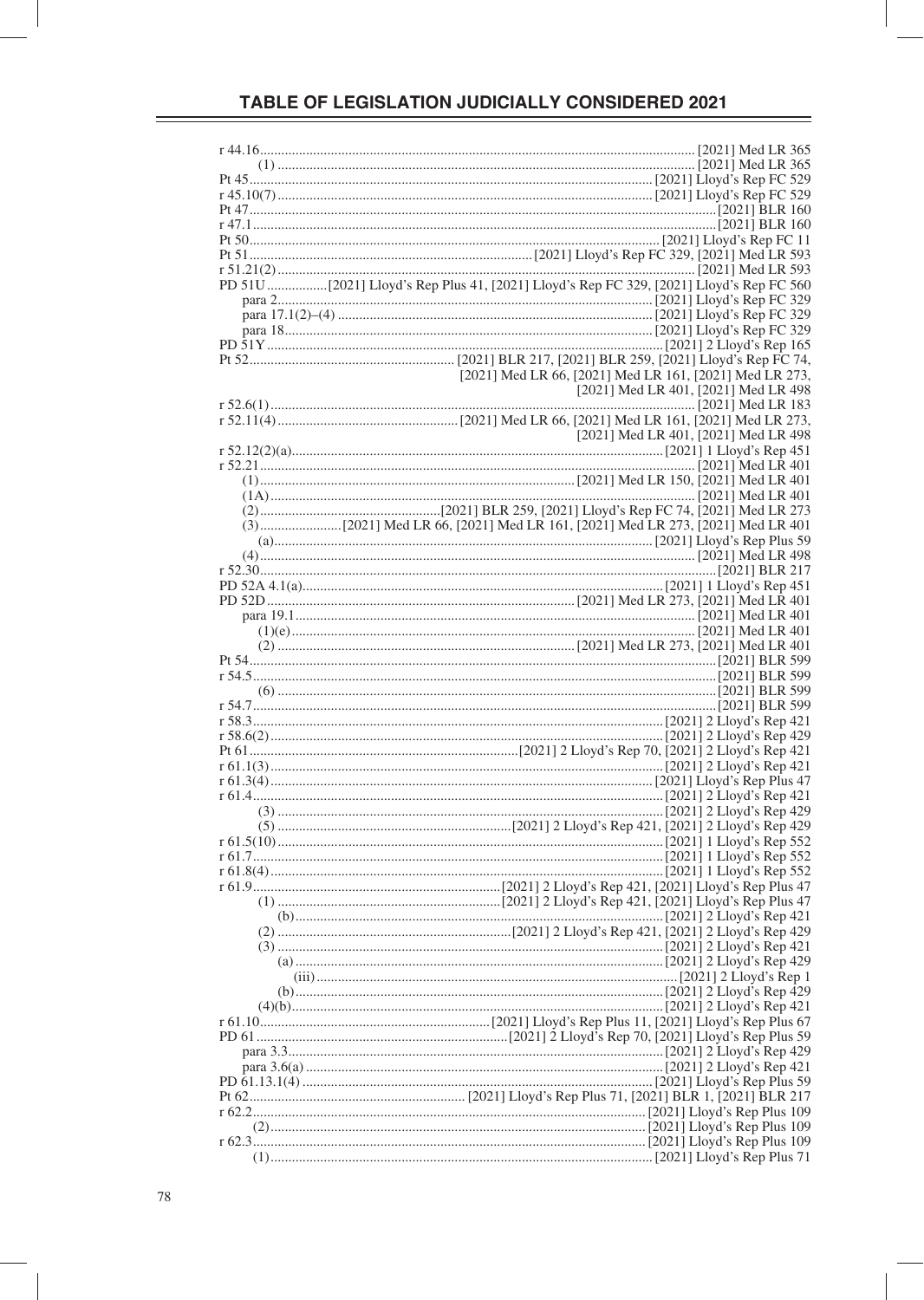#### **MISCELLANEOUS**

# Australia<br>1900  $\degree$ Co

|      | 1900 Constitution                   |  |
|------|-------------------------------------|--|
|      |                                     |  |
| 1908 |                                     |  |
| 1909 |                                     |  |
|      |                                     |  |
|      |                                     |  |
|      |                                     |  |
|      |                                     |  |
|      |                                     |  |
|      |                                     |  |
|      |                                     |  |
|      |                                     |  |
|      |                                     |  |
|      |                                     |  |
|      |                                     |  |
|      |                                     |  |
|      |                                     |  |
|      |                                     |  |
|      |                                     |  |
|      |                                     |  |
|      |                                     |  |
|      |                                     |  |
|      |                                     |  |
| 1912 | Navigation Act                      |  |
|      |                                     |  |
|      |                                     |  |
|      |                                     |  |
|      |                                     |  |
| 1951 |                                     |  |
| 1970 | Local Court (Civil Claims) Act      |  |
|      |                                     |  |
|      | Supreme Court Act (NSW)             |  |
|      |                                     |  |
| 1972 | Misrepresentation Act (SA)          |  |
|      |                                     |  |
| 1973 | Trusts Act (Qld)                    |  |
|      |                                     |  |
| 1974 | International Arbitration Act (Cth) |  |
|      |                                     |  |
|      |                                     |  |
|      |                                     |  |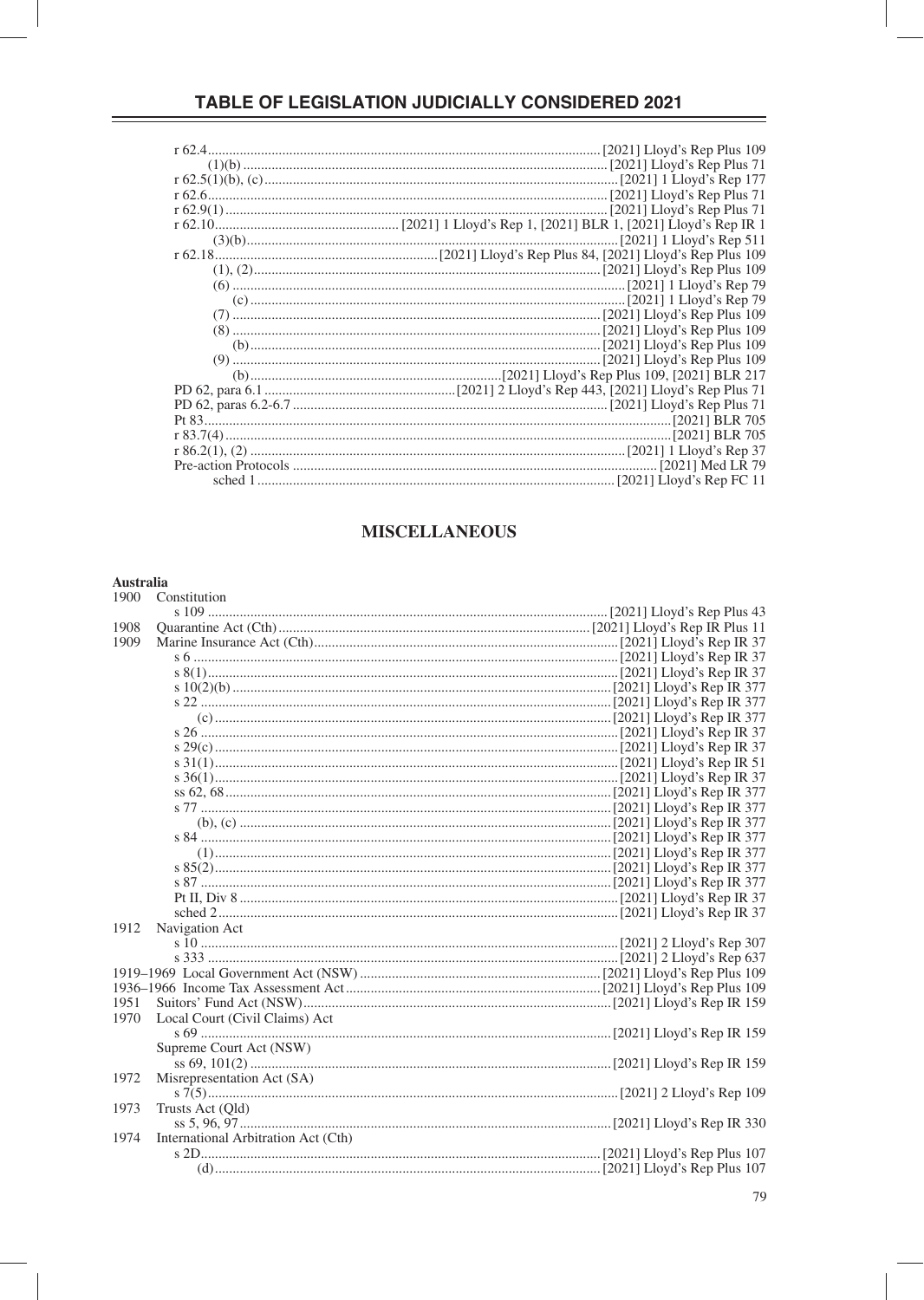|      | Trade Practices Act (Cth)                           |  |  |
|------|-----------------------------------------------------|--|--|
|      |                                                     |  |  |
| 1984 | Insurance Contracts Act (Cth)                       |  |  |
|      |                                                     |  |  |
|      |                                                     |  |  |
|      |                                                     |  |  |
|      |                                                     |  |  |
|      |                                                     |  |  |
| 1985 | Foreign States Immunities Act                       |  |  |
|      |                                                     |  |  |
|      |                                                     |  |  |
|      |                                                     |  |  |
|      |                                                     |  |  |
|      |                                                     |  |  |
|      |                                                     |  |  |
|      |                                                     |  |  |
|      |                                                     |  |  |
|      |                                                     |  |  |
| 1987 | Interpretation Act (NSW)                            |  |  |
|      |                                                     |  |  |
|      |                                                     |  |  |
| 1988 |                                                     |  |  |
|      |                                                     |  |  |
|      |                                                     |  |  |
|      | <b>Admiralty Rules (Cth)</b>                        |  |  |
|      |                                                     |  |  |
|      |                                                     |  |  |
|      |                                                     |  |  |
|      |                                                     |  |  |
|      |                                                     |  |  |
|      |                                                     |  |  |
|      |                                                     |  |  |
|      |                                                     |  |  |
|      |                                                     |  |  |
|      |                                                     |  |  |
| 1991 |                                                     |  |  |
|      |                                                     |  |  |
| 1995 | Evidence Act (Cth)                                  |  |  |
|      |                                                     |  |  |
| 1999 | A New Tax System (Goods and Services Tax) Act (Cth) |  |  |
|      |                                                     |  |  |
| 2002 | Civil Liability Act (NSW)                           |  |  |
|      |                                                     |  |  |
|      |                                                     |  |  |
|      |                                                     |  |  |
|      |                                                     |  |  |
|      |                                                     |  |  |
|      |                                                     |  |  |
|      |                                                     |  |  |
|      |                                                     |  |  |
|      |                                                     |  |  |
| 2005 | Civil Procedure Act (NSW)                           |  |  |
|      |                                                     |  |  |
|      |                                                     |  |  |
|      |                                                     |  |  |
|      |                                                     |  |  |
| 2007 | Local Court Act (NSW)                               |  |  |
|      |                                                     |  |  |
|      |                                                     |  |  |
| 2010 | Competition and Consumer Act (Cth)                  |  |  |
|      |                                                     |  |  |
|      | sched 2 (the Australian Consumer Law)               |  |  |
|      |                                                     |  |  |
|      |                                                     |  |  |
|      |                                                     |  |  |
|      |                                                     |  |  |
|      |                                                     |  |  |
|      |                                                     |  |  |
|      |                                                     |  |  |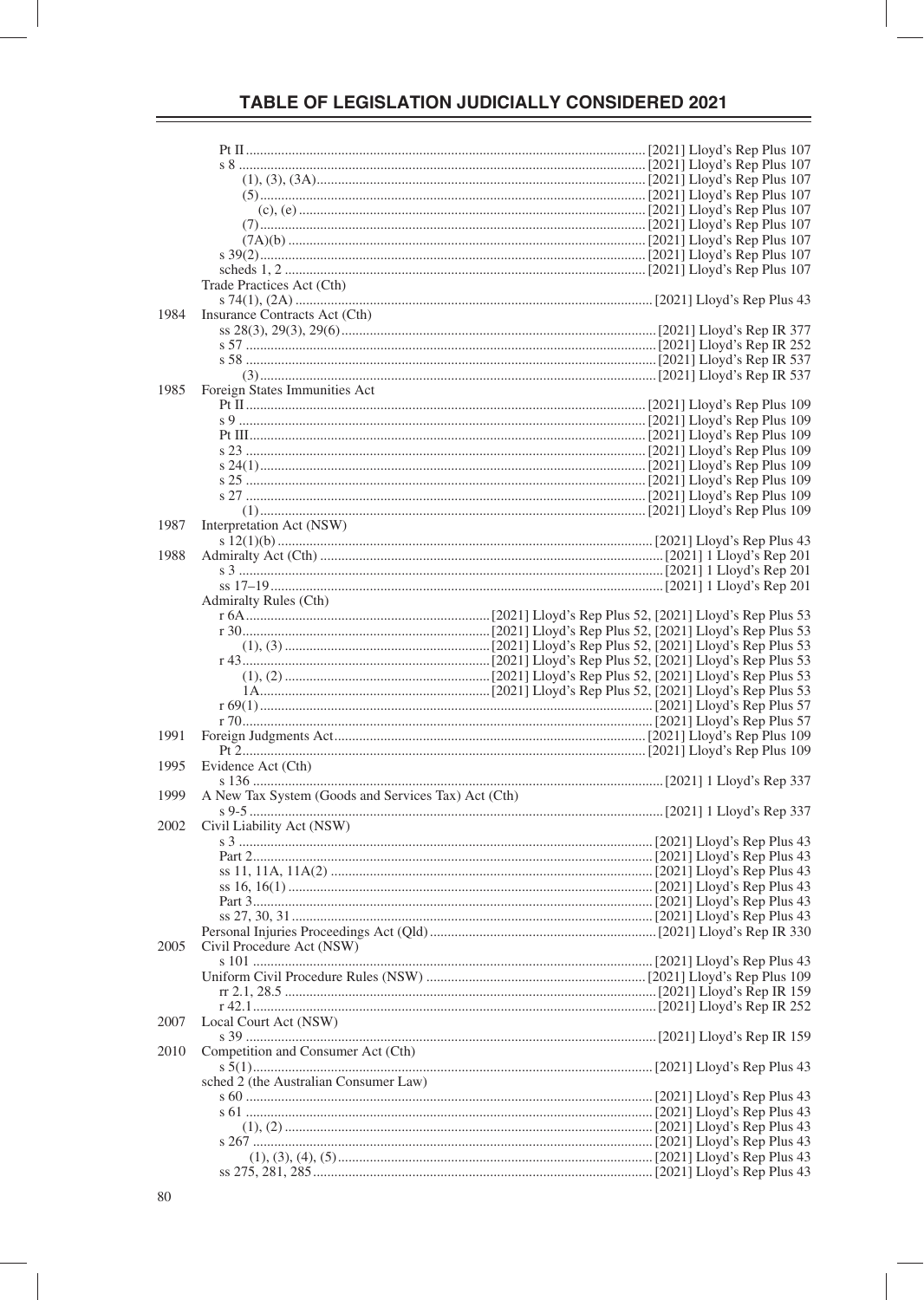| 2011              |                                                                                            |                                                      |
|-------------------|--------------------------------------------------------------------------------------------|------------------------------------------------------|
|                   |                                                                                            |                                                      |
|                   |                                                                                            |                                                      |
|                   |                                                                                            |                                                      |
|                   |                                                                                            |                                                      |
|                   |                                                                                            |                                                      |
| 2015              |                                                                                            |                                                      |
| 2018              | Civil Law and Justice Legislation Amendment Act (Cth)                                      |                                                      |
|                   |                                                                                            |                                                      |
|                   |                                                                                            |                                                      |
| Austria           |                                                                                            |                                                      |
| 2006              | Arbitration Act                                                                            |                                                      |
|                   |                                                                                            |                                                      |
|                   |                                                                                            |                                                      |
| <b>Bahamas</b>    |                                                                                            |                                                      |
| 1993              |                                                                                            |                                                      |
| 2006              |                                                                                            |                                                      |
|                   |                                                                                            |                                                      |
|                   |                                                                                            |                                                      |
|                   |                                                                                            |                                                      |
| 2009              | Arbitration Act                                                                            |                                                      |
|                   |                                                                                            |                                                      |
|                   |                                                                                            |                                                      |
|                   |                                                                                            |                                                      |
|                   |                                                                                            |                                                      |
|                   |                                                                                            |                                                      |
|                   |                                                                                            |                                                      |
|                   |                                                                                            |                                                      |
|                   |                                                                                            |                                                      |
|                   |                                                                                            |                                                      |
| <b>Bangladesh</b> |                                                                                            |                                                      |
| 1855              |                                                                                            |                                                      |
|                   |                                                                                            |                                                      |
| 1908              |                                                                                            |                                                      |
|                   |                                                                                            |                                                      |
|                   |                                                                                            |                                                      |
| <b>Belgium</b>    |                                                                                            |                                                      |
|                   | Judicial Code                                                                              |                                                      |
|                   |                                                                                            |                                                      |
|                   |                                                                                            |                                                      |
|                   |                                                                                            |                                                      |
|                   |                                                                                            |                                                      |
| <b>Bulgaria</b>   |                                                                                            |                                                      |
| 2005              |                                                                                            |                                                      |
|                   |                                                                                            |                                                      |
|                   |                                                                                            |                                                      |
|                   |                                                                                            |                                                      |
|                   |                                                                                            |                                                      |
|                   |                                                                                            |                                                      |
|                   |                                                                                            |                                                      |
|                   |                                                                                            |                                                      |
|                   |                                                                                            |                                                      |
| 2012              |                                                                                            |                                                      |
|                   |                                                                                            |                                                      |
|                   |                                                                                            |                                                      |
|                   |                                                                                            | [2021] Lloyd's Rep FC 258, [2021] Lloyd's Rep FC 455 |
|                   |                                                                                            |                                                      |
|                   |                                                                                            |                                                      |
|                   |                                                                                            |                                                      |
|                   |                                                                                            |                                                      |
|                   |                                                                                            |                                                      |
|                   |                                                                                            |                                                      |
|                   |                                                                                            |                                                      |
|                   |                                                                                            |                                                      |
|                   |                                                                                            |                                                      |
|                   |                                                                                            |                                                      |
|                   |                                                                                            |                                                      |
|                   |                                                                                            |                                                      |
|                   |                                                                                            |                                                      |
|                   |                                                                                            |                                                      |
|                   |                                                                                            |                                                      |
|                   | Law on combating corruption and on the confiscation of illegally obtained assets (Zakon za |                                                      |
|                   | protivodeystvie na korupsiata i zaotnemane na nezakonno pridobitoto imushestvo) DV         |                                                      |
|                   |                                                                                            |                                                      |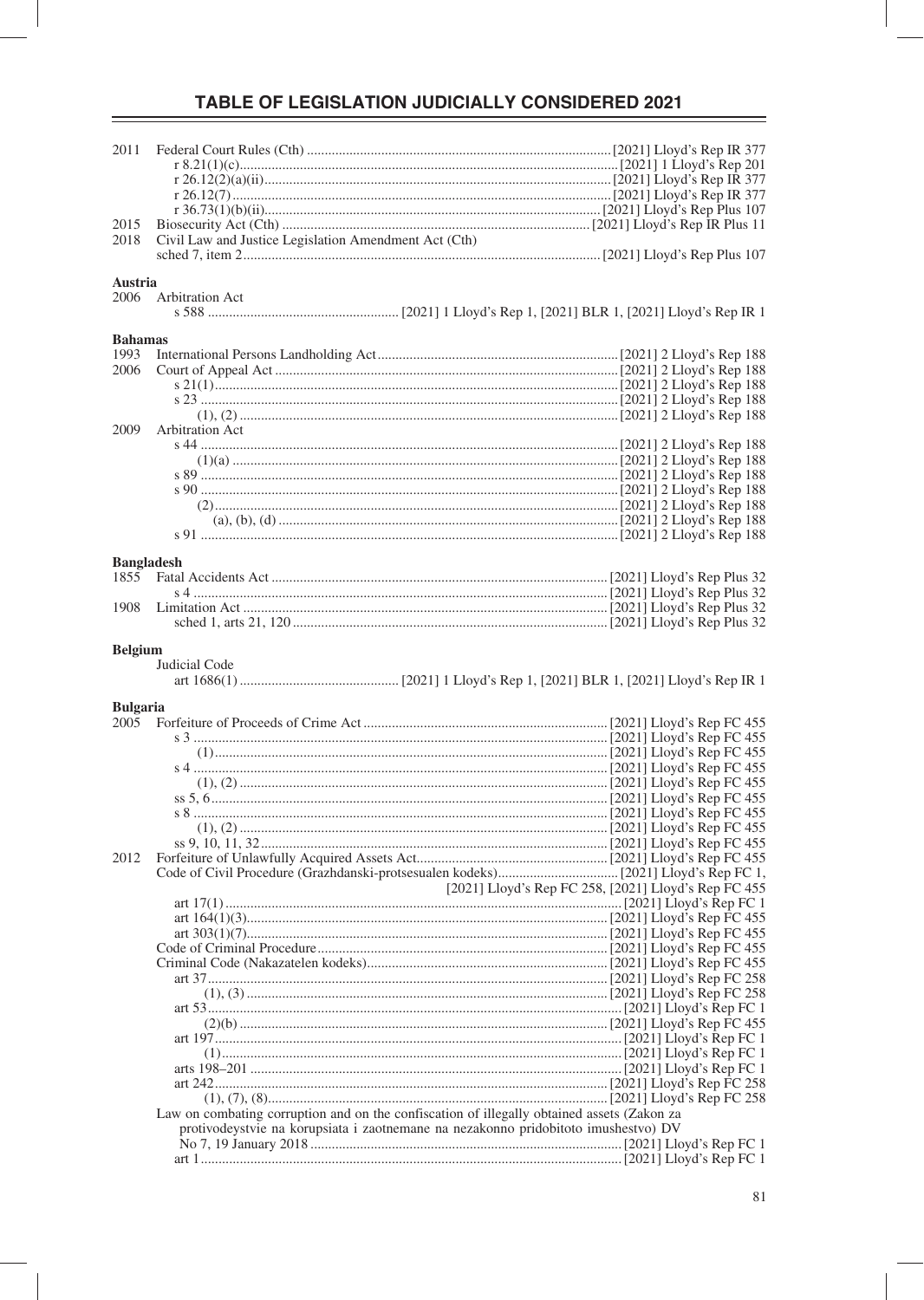Law on confiscation in favour of the state of illegally obtained assets (Zakon za otnemane v polza na darzhavata na nezakono pridobito imushtestvo) DV No 38, 18 May 2012 ......... [2021] Lloyd's Rep FC 1 arts 2(1), 5(1), 21, 21(2), 22(1), 22(8), 64–67, 71, 75(1), 76(2), 80 ..................... [2021] Lloyd's Rep FC 1

#### **Canada**

| 1979          | Insurance (Marine) Act, RSBC, c 203                    |                                            |
|---------------|--------------------------------------------------------|--------------------------------------------|
| 1982          | <b>State Immunity Act</b>                              |                                            |
|               |                                                        |                                            |
|               |                                                        |                                            |
| 1985          | Commercial Arbitration Act (RSC 1985, c 17 (2nd Supp)) |                                            |
|               |                                                        |                                            |
| 2001          | Marine Liability Act                                   |                                            |
|               |                                                        |                                            |
|               |                                                        |                                            |
|               |                                                        |                                            |
|               |                                                        |                                            |
|               |                                                        |                                            |
| 2019          |                                                        |                                            |
|               | Supreme Court Civil Rules                              |                                            |
|               | Charter of Rights and Freedoms                         |                                            |
|               |                                                        |                                            |
|               | Child and Family Services Act                          |                                            |
|               |                                                        |                                            |
|               |                                                        |                                            |
|               |                                                        |                                            |
|               | Commercial Arbitration Act, RSC 1985                   |                                            |
|               |                                                        |                                            |
| China         |                                                        |                                            |
|               | Civil Procedural Law                                   |                                            |
|               |                                                        |                                            |
|               | Maritime Code                                          |                                            |
|               |                                                        |                                            |
| Croatia       |                                                        |                                            |
|               |                                                        |                                            |
|               |                                                        |                                            |
|               |                                                        |                                            |
|               |                                                        |                                            |
| Dubai         |                                                        |                                            |
|               | <b>Commercial Transactions Law</b>                     |                                            |
|               |                                                        |                                            |
| <b>France</b> |                                                        |                                            |
|               |                                                        |                                            |
|               |                                                        |                                            |
|               |                                                        |                                            |
| Germany       |                                                        |                                            |
|               | Code of Civil Procedure (Zivilprozessordnung)          |                                            |
|               |                                                        |                                            |
|               |                                                        |                                            |
| Greece        | Civil Code                                             |                                            |
|               |                                                        |                                            |
|               | Criminal Code                                          |                                            |
|               |                                                        |                                            |
|               |                                                        |                                            |
|               | <b>Hong Kong SAR</b>                                   |                                            |
|               |                                                        |                                            |
|               |                                                        | [2021] Lloyd's Rep Plus 108, [2021] BLR 39 |
|               |                                                        |                                            |
|               |                                                        |                                            |
|               |                                                        |                                            |
|               |                                                        |                                            |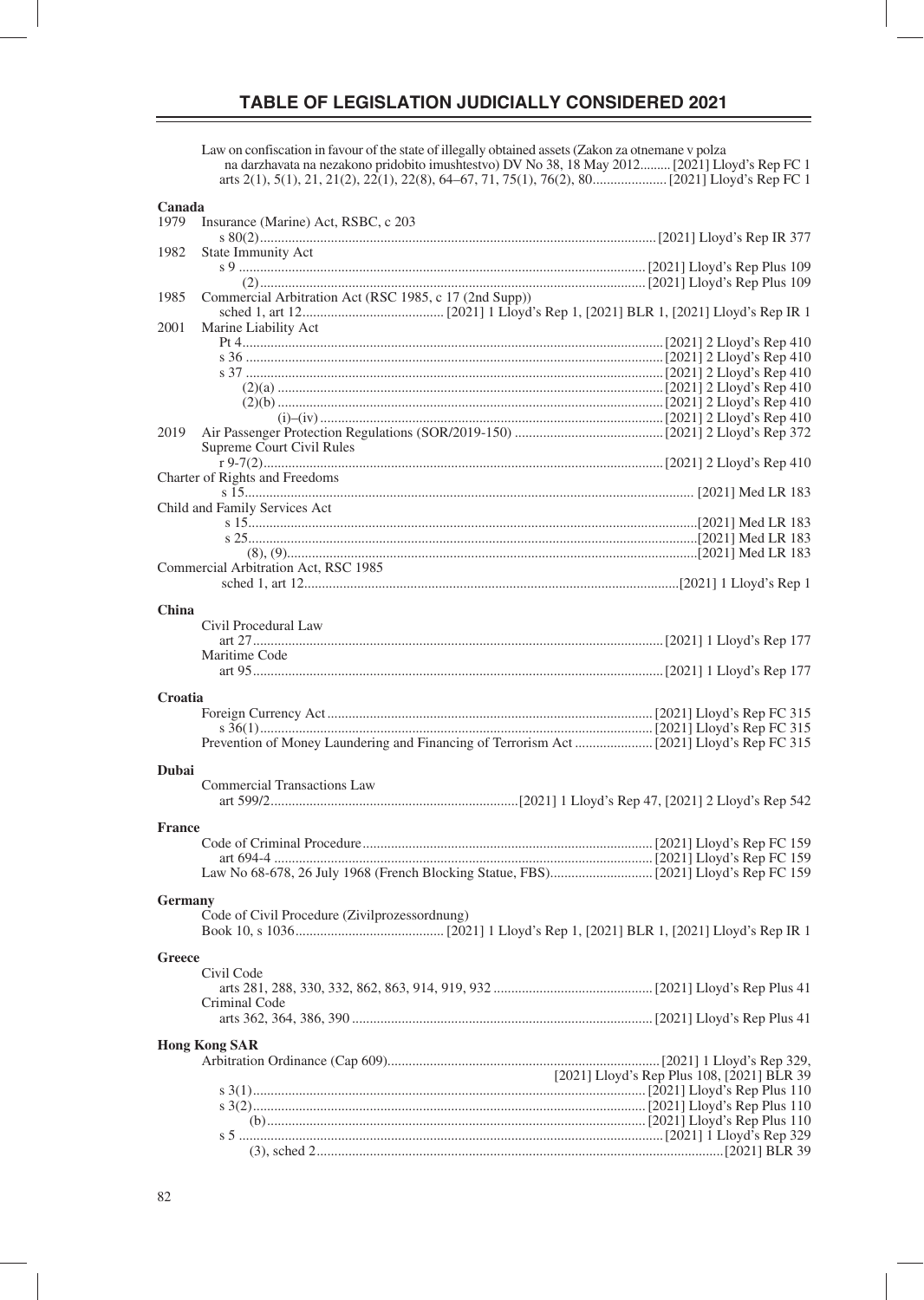|       | Companies Ordinance                                                                                     |  |
|-------|---------------------------------------------------------------------------------------------------------|--|
|       |                                                                                                         |  |
|       |                                                                                                         |  |
|       |                                                                                                         |  |
|       | Merchant Shipping (Limitation of Shipowners Liability) Ordinance, Cap 434 [2021] 2 Lloyd's Rep 637      |  |
|       |                                                                                                         |  |
|       |                                                                                                         |  |
|       |                                                                                                         |  |
|       |                                                                                                         |  |
|       |                                                                                                         |  |
|       |                                                                                                         |  |
|       | Rules of the High Court (Cap 4)                                                                         |  |
|       |                                                                                                         |  |
|       |                                                                                                         |  |
|       |                                                                                                         |  |
|       |                                                                                                         |  |
|       |                                                                                                         |  |
|       | Shipping and Port Control Ordinance, Cap 313                                                            |  |
|       |                                                                                                         |  |
|       |                                                                                                         |  |
| India |                                                                                                         |  |
| 1881  |                                                                                                         |  |
| 1890  |                                                                                                         |  |
| 1891  |                                                                                                         |  |
| 1908  |                                                                                                         |  |
| 1947  |                                                                                                         |  |
| 1953  |                                                                                                         |  |
| 1956  |                                                                                                         |  |
|       |                                                                                                         |  |
|       |                                                                                                         |  |
|       |                                                                                                         |  |
|       |                                                                                                         |  |
|       |                                                                                                         |  |
|       |                                                                                                         |  |
| 1958  | Merchant Shipping Act                                                                                   |  |
|       |                                                                                                         |  |
|       |                                                                                                         |  |
| 1963  | Major Port Trusts Act                                                                                   |  |
|       |                                                                                                         |  |
| 1980  |                                                                                                         |  |
| 1985  |                                                                                                         |  |
|       |                                                                                                         |  |
|       |                                                                                                         |  |
| 1992  | Special Court (Trial of Offences Relating to Transactions in Securities) Act [2021] Lloyd's Rep Plus 62 |  |
|       |                                                                                                         |  |
| 1993  |                                                                                                         |  |
|       |                                                                                                         |  |
|       |                                                                                                         |  |
| 2002  | Securitisation and Reconstruction of Financial Assets and Enforcement of Security                       |  |
|       |                                                                                                         |  |
| 2016  | Insolvency and Bankruptcy Board of India (Liquidation Process) Regulations                              |  |
|       |                                                                                                         |  |
|       |                                                                                                         |  |
|       |                                                                                                         |  |
|       |                                                                                                         |  |
|       |                                                                                                         |  |
|       |                                                                                                         |  |
|       |                                                                                                         |  |
|       |                                                                                                         |  |
|       |                                                                                                         |  |
|       |                                                                                                         |  |
|       |                                                                                                         |  |
|       |                                                                                                         |  |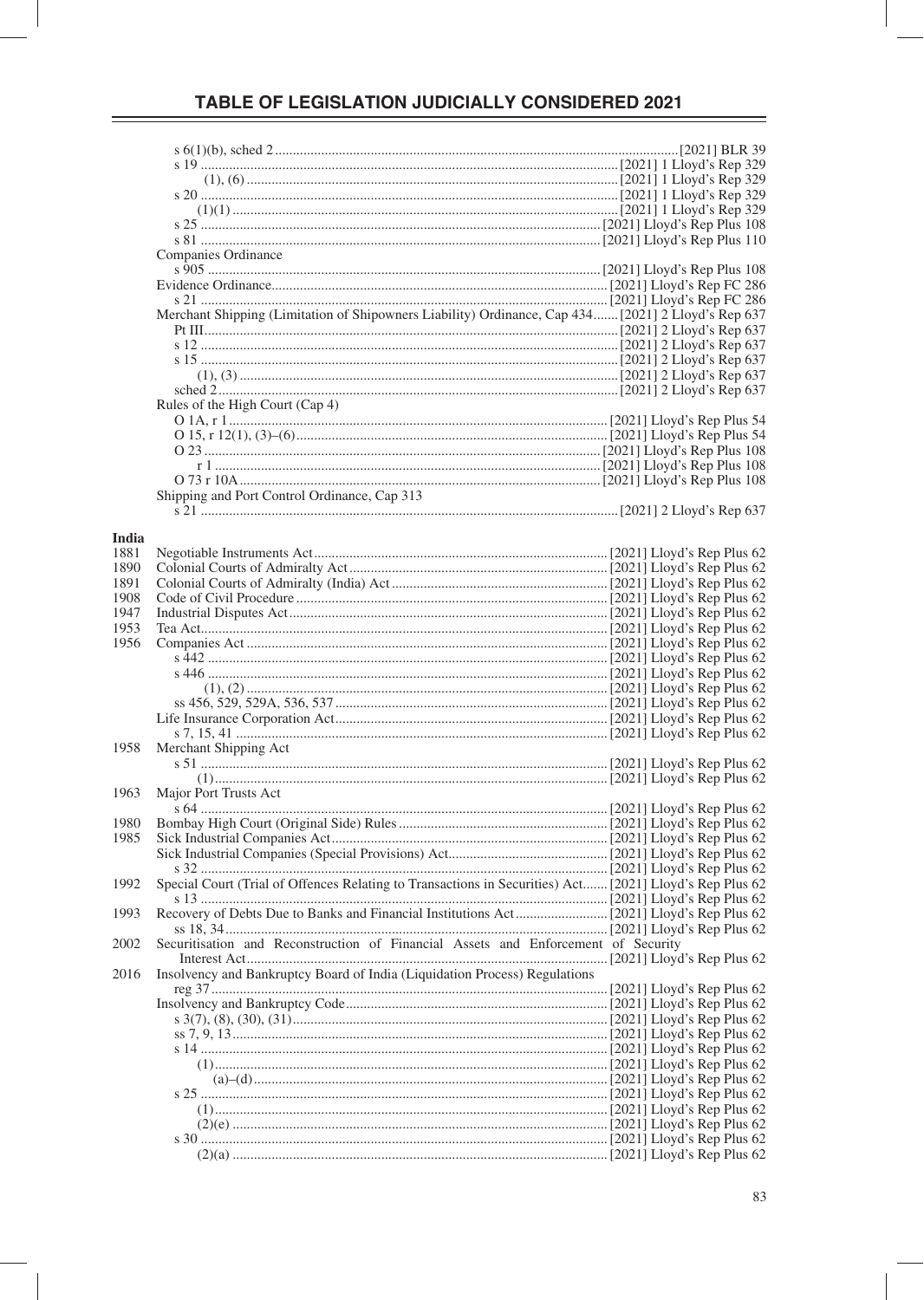| 2017           |                                                                                                    |  |
|----------------|----------------------------------------------------------------------------------------------------|--|
|                |                                                                                                    |  |
|                |                                                                                                    |  |
|                |                                                                                                    |  |
|                |                                                                                                    |  |
|                |                                                                                                    |  |
|                |                                                                                                    |  |
|                |                                                                                                    |  |
|                |                                                                                                    |  |
|                |                                                                                                    |  |
|                |                                                                                                    |  |
| Iraq           |                                                                                                    |  |
|                | Civil Code No 40 of 1951                                                                           |  |
|                |                                                                                                    |  |
|                |                                                                                                    |  |
|                |                                                                                                    |  |
|                |                                                                                                    |  |
|                |                                                                                                    |  |
|                |                                                                                                    |  |
|                |                                                                                                    |  |
|                |                                                                                                    |  |
|                |                                                                                                    |  |
|                |                                                                                                    |  |
|                |                                                                                                    |  |
|                |                                                                                                    |  |
|                |                                                                                                    |  |
|                |                                                                                                    |  |
|                |                                                                                                    |  |
|                |                                                                                                    |  |
|                | Penal Code                                                                                         |  |
|                |                                                                                                    |  |
|                |                                                                                                    |  |
| <b>Ireland</b> |                                                                                                    |  |
| 1947           |                                                                                                    |  |
|                |                                                                                                    |  |
| 1963           |                                                                                                    |  |
| 1967           | Income Tax Act                                                                                     |  |
|                |                                                                                                    |  |
| 1981           |                                                                                                    |  |
| 1995           |                                                                                                    |  |
|                |                                                                                                    |  |
|                |                                                                                                    |  |
| 2000           | Planning and Development Act                                                                       |  |
|                |                                                                                                    |  |
| 2018           | European Union (Insurance Distribution) Regulations (SI 2018 No 229)  [2021] Lloyd's Rep IR Plus 6 |  |
|                |                                                                                                    |  |
|                |                                                                                                    |  |
|                |                                                                                                    |  |
|                |                                                                                                    |  |
|                |                                                                                                    |  |
| 2020           | Health (Preservation and Protection and Other Emergency Measures in the Public Interest)           |  |
|                |                                                                                                    |  |
|                |                                                                                                    |  |
|                |                                                                                                    |  |
|                | Commission Implementing Regulation (EU) 2017/1469 of 11 August 2017 laying down a standardised     |  |
|                |                                                                                                    |  |
|                |                                                                                                    |  |
|                |                                                                                                    |  |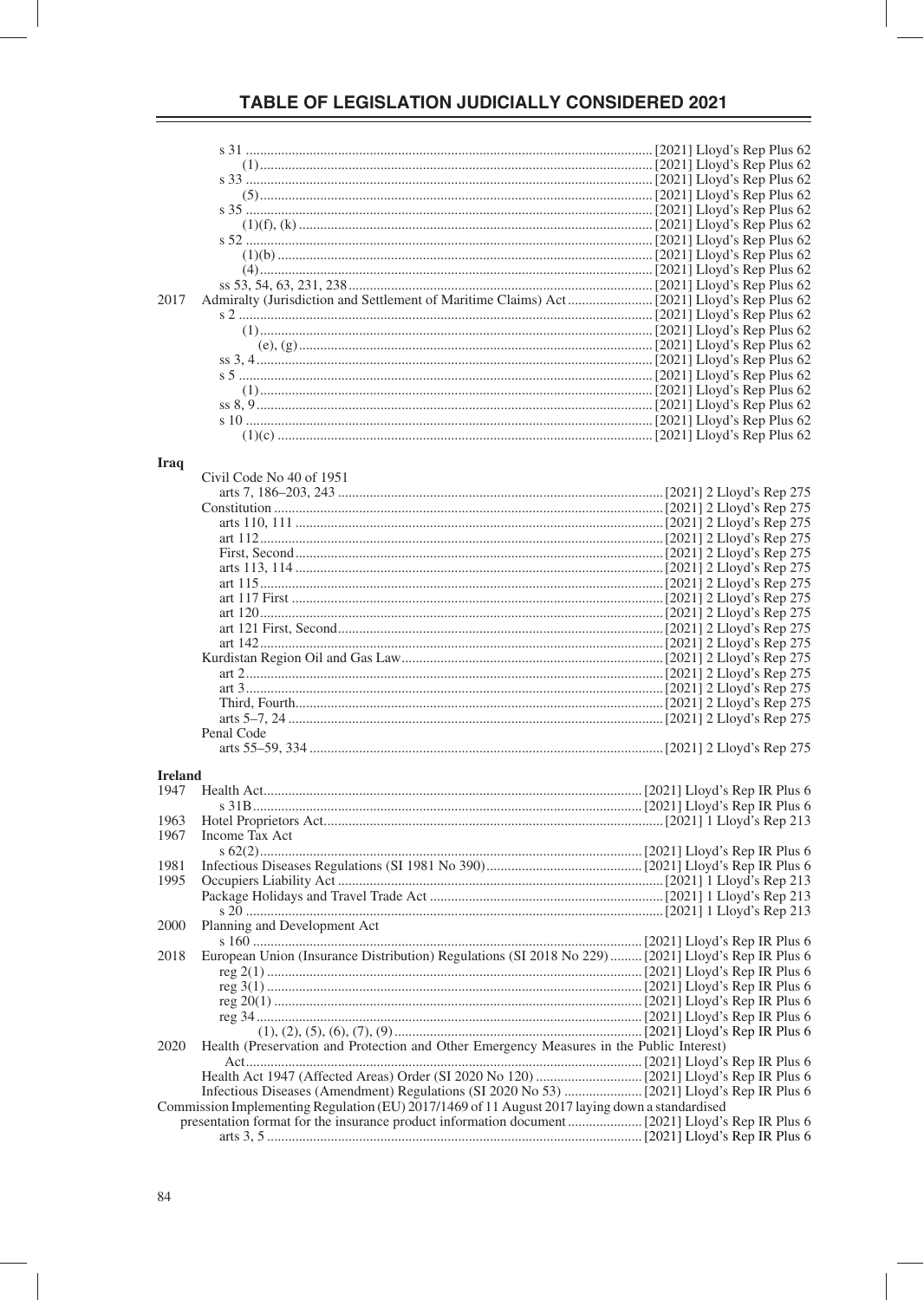| Rules of the Superior Courts                                                                                                                                                         |                           |
|--------------------------------------------------------------------------------------------------------------------------------------------------------------------------------------|---------------------------|
|                                                                                                                                                                                      |                           |
| <b>Italy</b>                                                                                                                                                                         |                           |
|                                                                                                                                                                                      |                           |
| Code of Navigation                                                                                                                                                                   |                           |
|                                                                                                                                                                                      |                           |
| Consolidated text of provisions on financial intermediation in implementation of                                                                                                     |                           |
| articles 8 and 21 of Law No 52 (Testo unico delle disposizioni in materia di<br>intermediazione finanziaria, ai sensi degli articoli 8 e 21 della legge n 52), 6 February            |                           |
|                                                                                                                                                                                      |                           |
|                                                                                                                                                                                      |                           |
|                                                                                                                                                                                      |                           |
|                                                                                                                                                                                      |                           |
| Law No 62, provisions aimed at discharging the obligations derived from Italy's membership                                                                                           |                           |
| of the European Community, Community law of 2004 (Legge n 62 - Disposizioni per                                                                                                      |                           |
| l'adempimento di obblighi derivanti dall'appartenenza dell'Italia alle Comunità europee,                                                                                             |                           |
| Legge comunitaria 2004), 18 April 2005 (GURI No 96, 27 April 2005, Ordinary                                                                                                          |                           |
|                                                                                                                                                                                      |                           |
|                                                                                                                                                                                      |                           |
| Law No 87 laying down provisions on the Constitution and the functioning of the<br>Constitutional Court (Legge n 87 – Norme sulla costituzione e sul funzionamento della             |                           |
| Corte costituzionale), 11 March 1953 (GURI No 62, 14 March 1953) [2021] Lloyd's Rep FC 123                                                                                           |                           |
|                                                                                                                                                                                      |                           |
| Legislative Decree No 58 consolidating all provisions in the field of financial intermediation,                                                                                      |                           |
| within the meaning of articles 8 and 21 of the Law, 6 February 1996, No 52 (Decreto                                                                                                  |                           |
| legislativo n 58 – Testo unico delle disposizioni in materia di intermediazione finanziaria,<br>ai sensi degli articoli 8 e 21 della legge 6 febbraio 1996, n 52), 24 February 1998, |                           |
|                                                                                                                                                                                      |                           |
|                                                                                                                                                                                      | [2021] Lloyd's Rep FC 123 |
|                                                                                                                                                                                      |                           |
|                                                                                                                                                                                      |                           |
|                                                                                                                                                                                      |                           |
|                                                                                                                                                                                      |                           |
|                                                                                                                                                                                      |                           |
|                                                                                                                                                                                      |                           |
| Legislative Decree No 129 of 2017 (Decreto legislativo n 129 del 2017)  [2021] Lloyd's Rep FC 109                                                                                    |                           |
|                                                                                                                                                                                      |                           |
| <b>Jamaica</b>                                                                                                                                                                       |                           |
|                                                                                                                                                                                      |                           |
| <b>Jersey</b>                                                                                                                                                                        |                           |
| 1999                                                                                                                                                                                 |                           |
|                                                                                                                                                                                      |                           |
|                                                                                                                                                                                      |                           |
|                                                                                                                                                                                      |                           |
|                                                                                                                                                                                      |                           |
|                                                                                                                                                                                      |                           |
| 2008                                                                                                                                                                                 |                           |
|                                                                                                                                                                                      |                           |
|                                                                                                                                                                                      |                           |
|                                                                                                                                                                                      |                           |
|                                                                                                                                                                                      |                           |
|                                                                                                                                                                                      |                           |
|                                                                                                                                                                                      |                           |
|                                                                                                                                                                                      |                           |
|                                                                                                                                                                                      |                           |
|                                                                                                                                                                                      |                           |
|                                                                                                                                                                                      |                           |
| <b>Malaysia</b>                                                                                                                                                                      |                           |
|                                                                                                                                                                                      |                           |
|                                                                                                                                                                                      |                           |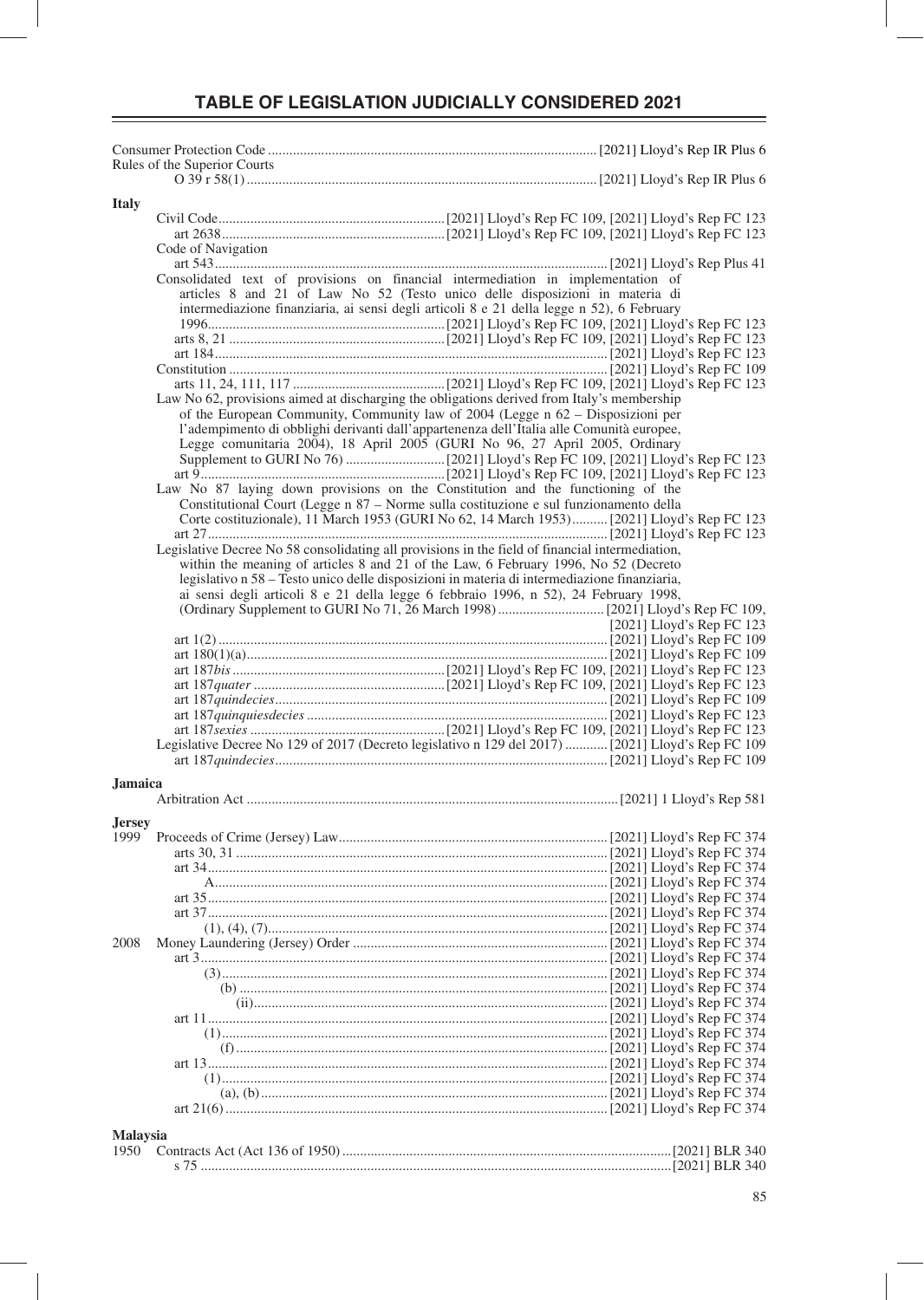| 1967             |                                        |  |
|------------------|----------------------------------------|--|
|                  |                                        |  |
|                  |                                        |  |
|                  |                                        |  |
| <b>Mauritius</b> |                                        |  |
| 1974             | Interpretation and General Clauses Act |  |
| 2006             |                                        |  |
|                  |                                        |  |
|                  |                                        |  |
|                  |                                        |  |
|                  |                                        |  |
|                  |                                        |  |
| 2008             |                                        |  |
|                  |                                        |  |
|                  |                                        |  |
|                  |                                        |  |
|                  |                                        |  |
|                  |                                        |  |
|                  |                                        |  |
|                  |                                        |  |
|                  |                                        |  |
|                  |                                        |  |
|                  |                                        |  |
|                  |                                        |  |
|                  |                                        |  |
|                  |                                        |  |
|                  |                                        |  |
|                  |                                        |  |
|                  |                                        |  |
| 2009             |                                        |  |
|                  |                                        |  |
|                  |                                        |  |
|                  |                                        |  |
|                  |                                        |  |
|                  |                                        |  |
|                  |                                        |  |
| Civil Code       |                                        |  |
|                  |                                        |  |
|                  |                                        |  |
|                  | <b>Netherlands</b> , The               |  |
|                  | Code of Civil Procedure                |  |
|                  |                                        |  |
|                  |                                        |  |
|                  |                                        |  |
|                  |                                        |  |
|                  | Judiciary (Organisation) Act           |  |
|                  |                                        |  |
|                  |                                        |  |
|                  | <b>New Zealand</b>                     |  |
| 1908             | Marine Insurance Act                   |  |
|                  |                                        |  |
| 1956             |                                        |  |
| 1973             |                                        |  |
|                  |                                        |  |
| 1979             |                                        |  |
| 1982             |                                        |  |
| 1986             |                                        |  |
|                  |                                        |  |
|                  |                                        |  |
|                  |                                        |  |
| 1993             |                                        |  |
|                  |                                        |  |
| 1994             |                                        |  |
|                  |                                        |  |
|                  |                                        |  |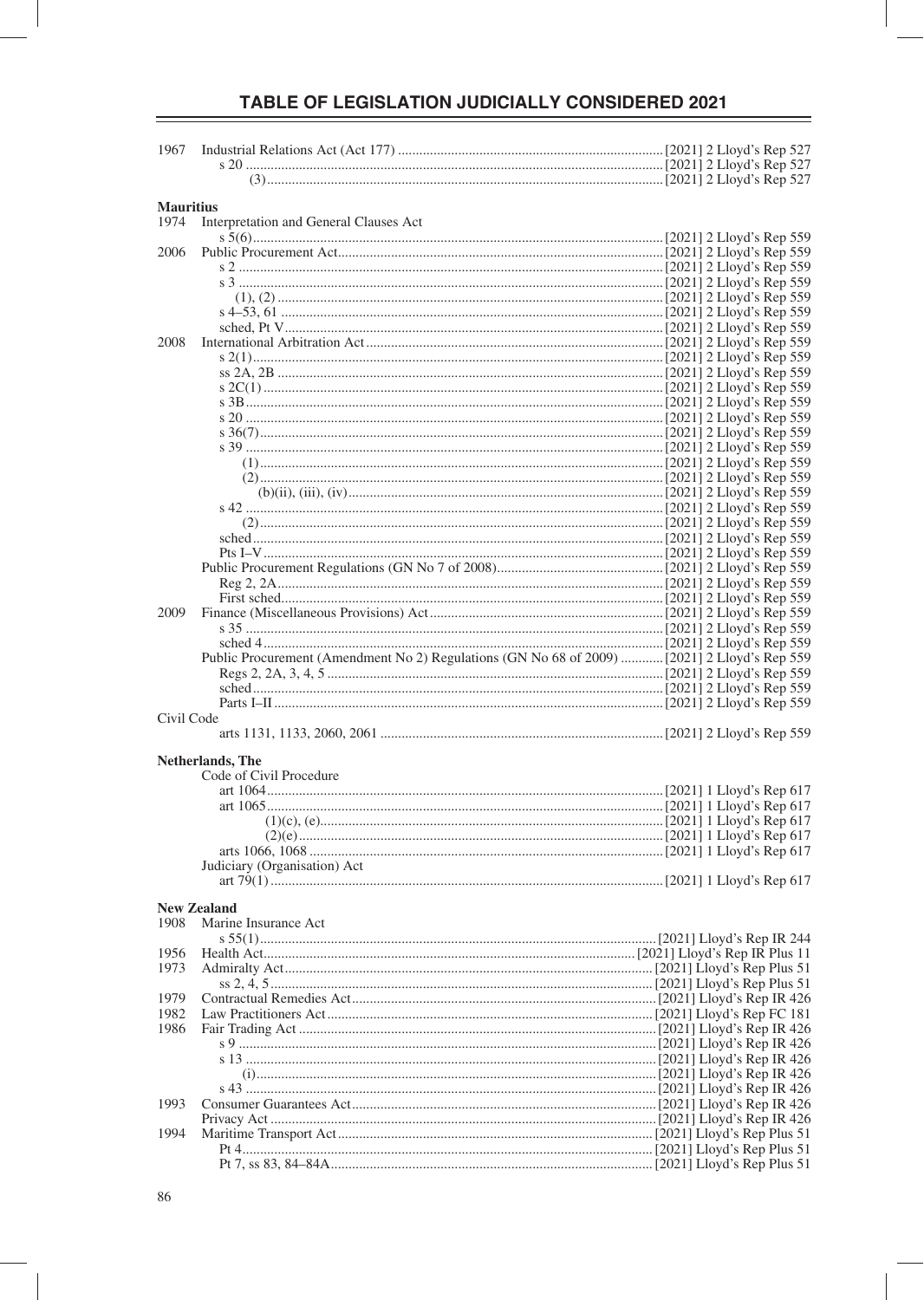| 1999          | Interpretation Act                                                                       |  |
|---------------|------------------------------------------------------------------------------------------|--|
|               |                                                                                          |  |
| 2016          | <b>High Court Rules</b>                                                                  |  |
|               |                                                                                          |  |
|               |                                                                                          |  |
|               |                                                                                          |  |
|               |                                                                                          |  |
|               |                                                                                          |  |
| 2017          |                                                                                          |  |
|               |                                                                                          |  |
|               |                                                                                          |  |
|               |                                                                                          |  |
|               |                                                                                          |  |
|               |                                                                                          |  |
|               |                                                                                          |  |
|               |                                                                                          |  |
|               | New Zealand Maritime Rules                                                               |  |
|               |                                                                                          |  |
|               |                                                                                          |  |
| Nigeria       |                                                                                          |  |
| 1991          | <b>Admiralty Jurisdiction Act</b>                                                        |  |
|               |                                                                                          |  |
| 2000          | Corrupt Practices and Other                                                              |  |
| 2004          |                                                                                          |  |
|               | Companies and Allied Matters Act                                                         |  |
|               |                                                                                          |  |
|               |                                                                                          |  |
|               |                                                                                          |  |
|               |                                                                                          |  |
|               |                                                                                          |  |
| Pakistan      |                                                                                          |  |
| 1872          |                                                                                          |  |
|               |                                                                                          |  |
| 1882          |                                                                                          |  |
| 1908          |                                                                                          |  |
| 1948          | Mineral Development Act                                                                  |  |
|               |                                                                                          |  |
| 1981          | <b>State Immunity Ordinance</b>                                                          |  |
|               |                                                                                          |  |
| 2011          | Recognition and Enforcement (Arbitration Agreements and Foreign Arbitral Awards) Act     |  |
|               |                                                                                          |  |
| Constitution  |                                                                                          |  |
|               |                                                                                          |  |
|               |                                                                                          |  |
| <b>Poland</b> |                                                                                          |  |
|               | Code of Civil Procedure (ustawa Kodeks postępowania cywilnego) of 17 November 1964       |  |
|               |                                                                                          |  |
|               |                                                                                          |  |
|               |                                                                                          |  |
|               | Law on the Business of Insurance and Reinsurance (ustawa o działalności ubezpieczeniowej |  |
|               | i reasekuracyjnej) of 11 September 2015                                                  |  |
|               |                                                                                          |  |
|               |                                                                                          |  |
| Qatar         |                                                                                          |  |
|               | Civil and Commercial Arbitration Law (Law No 2 of 2017)                                  |  |
|               |                                                                                          |  |
|               |                                                                                          |  |
|               |                                                                                          |  |
|               |                                                                                          |  |
|               | <b>Russian Federation</b>                                                                |  |
|               | Civil Code                                                                               |  |
|               |                                                                                          |  |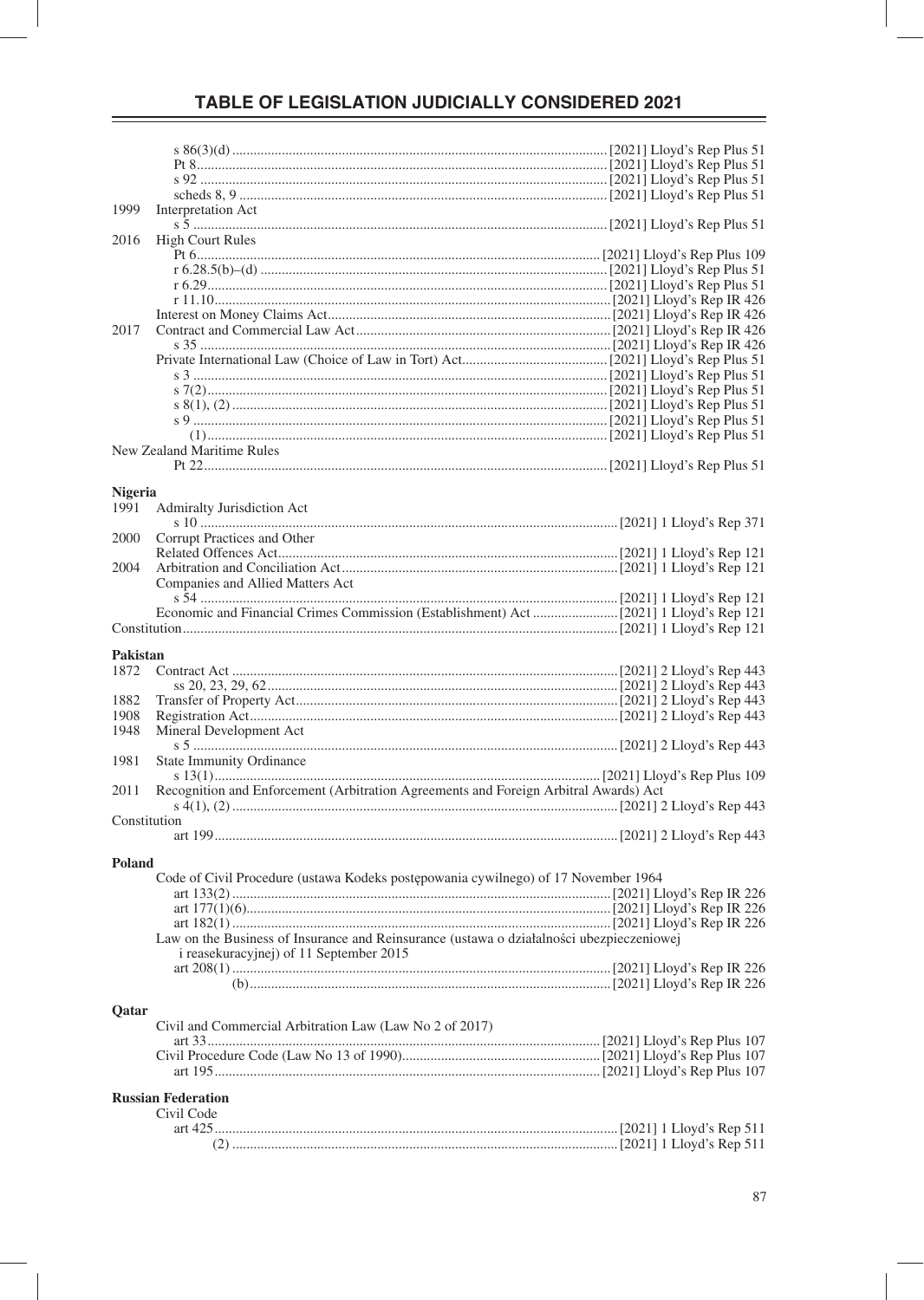|                  | Federal Law No 297-F3 on jurisdictional immunities of a foreign state and the property of a |  |
|------------------|---------------------------------------------------------------------------------------------|--|
|                  |                                                                                             |  |
|                  |                                                                                             |  |
|                  |                                                                                             |  |
| <b>Scotland</b>  |                                                                                             |  |
| 1993             | Sheriff Court Ordinary Cause Rules                                                          |  |
|                  |                                                                                             |  |
| 2010             |                                                                                             |  |
|                  |                                                                                             |  |
|                  | Rules of Court                                                                              |  |
|                  |                                                                                             |  |
|                  |                                                                                             |  |
| <b>Singapore</b> |                                                                                             |  |
|                  | Bills of Lading Act (Cap 384, 1994 Rev Ed))                                                 |  |
|                  | Building Maintenance and Strata Management Act (Cap 30C, 2008 Rev Ed)                       |  |
|                  |                                                                                             |  |
|                  | Civil Law Act (Cap 43, 1999 Rev Ed)                                                         |  |
|                  |                                                                                             |  |
|                  |                                                                                             |  |
|                  | Companies Act (Cap 50, 2006 Rev Ed)                                                         |  |
|                  |                                                                                             |  |
|                  |                                                                                             |  |
|                  |                                                                                             |  |
|                  |                                                                                             |  |
|                  |                                                                                             |  |
|                  |                                                                                             |  |
|                  |                                                                                             |  |
|                  | Covid-19 (Temporary Measures) Act 2020 (Act 14 of 2020)                                     |  |
|                  |                                                                                             |  |
|                  |                                                                                             |  |
|                  |                                                                                             |  |
|                  |                                                                                             |  |
|                  | Insolvency, Restructuring and Dissolution Act 2018 (Act 40 of 2018)                         |  |
|                  |                                                                                             |  |
|                  |                                                                                             |  |
|                  |                                                                                             |  |
|                  |                                                                                             |  |
|                  |                                                                                             |  |
|                  |                                                                                             |  |
|                  |                                                                                             |  |
|                  |                                                                                             |  |
|                  |                                                                                             |  |
|                  |                                                                                             |  |
|                  |                                                                                             |  |
|                  |                                                                                             |  |
|                  |                                                                                             |  |
|                  |                                                                                             |  |
|                  |                                                                                             |  |
|                  |                                                                                             |  |
|                  |                                                                                             |  |
|                  | Interpretation Act (Cap 1, 2002 Rev Ed)                                                     |  |
|                  |                                                                                             |  |
|                  | Maritime Conventions Act 1911 (Cap IA3, 2004 Rev Ed)                                        |  |
|                  |                                                                                             |  |
|                  |                                                                                             |  |
|                  |                                                                                             |  |
|                  | Merchant Shipping Act (Cap 179, 1996 Rev Ed)                                                |  |
|                  |                                                                                             |  |
|                  |                                                                                             |  |
|                  | Minister for Finance (Incorporation) Act (Cap 183, 2014 Rev Ed)                             |  |
|                  |                                                                                             |  |
|                  |                                                                                             |  |
|                  |                                                                                             |  |
|                  |                                                                                             |  |
|                  |                                                                                             |  |
|                  |                                                                                             |  |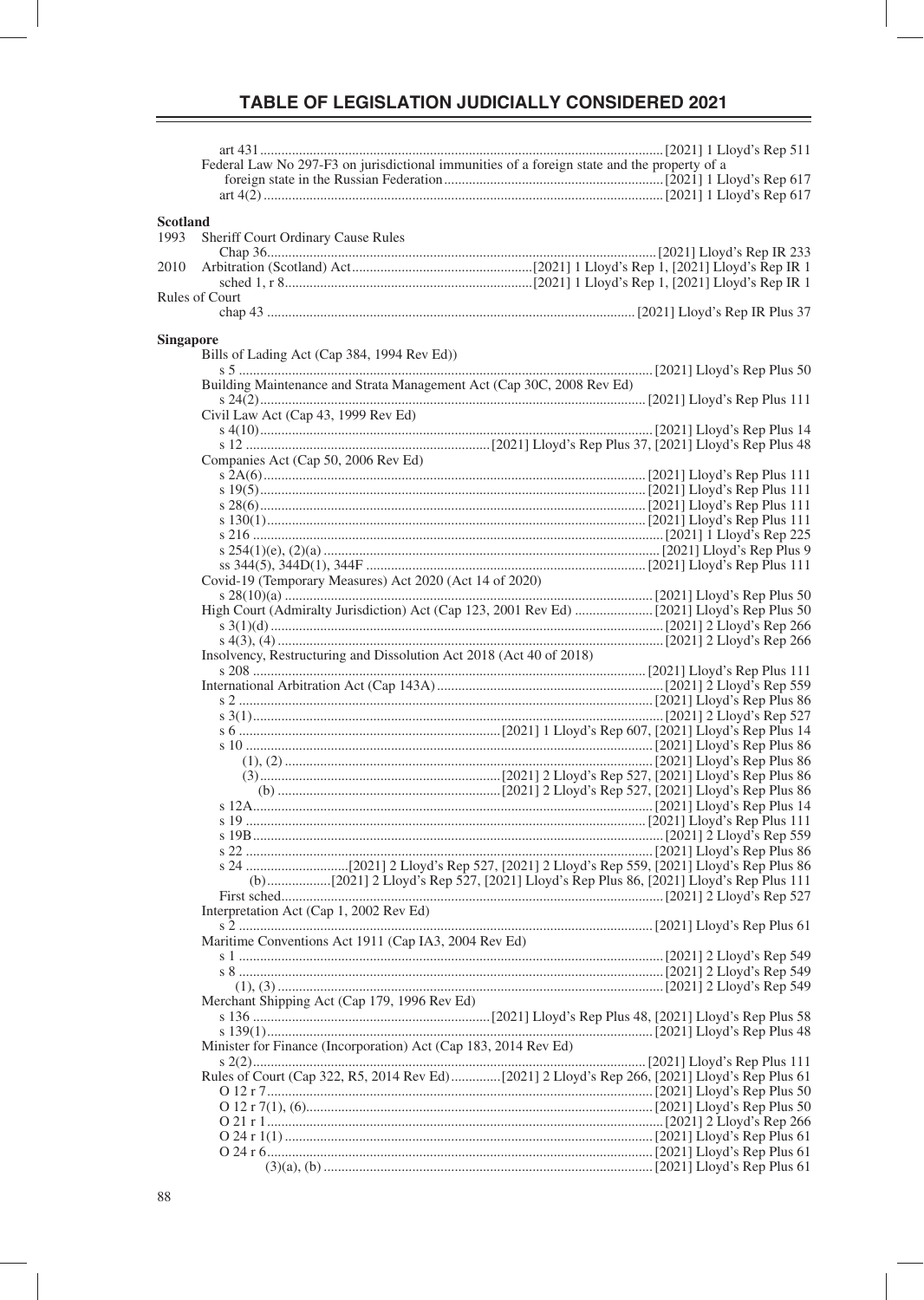|                     | State Immunity Act 1979                  |  |
|---------------------|------------------------------------------|--|
|                     |                                          |  |
|                     |                                          |  |
|                     |                                          |  |
|                     |                                          |  |
|                     |                                          |  |
|                     |                                          |  |
|                     |                                          |  |
|                     |                                          |  |
|                     |                                          |  |
|                     | <b>Supreme Court Practice Directions</b> |  |
|                     |                                          |  |
|                     |                                          |  |
| <b>South Africa</b> |                                          |  |
| 1930                |                                          |  |
| 1941                |                                          |  |
| 1959                |                                          |  |
| 1977                |                                          |  |
|                     |                                          |  |
| 1981                | Foreign States Immunities Act            |  |
|                     |                                          |  |
| 1987                |                                          |  |
| 2002                |                                          |  |
|                     |                                          |  |
|                     |                                          |  |
|                     | $s\,23(8)$ .                             |  |
|                     |                                          |  |
|                     |                                          |  |
| 2003                |                                          |  |
|                     |                                          |  |
|                     |                                          |  |
|                     |                                          |  |
|                     |                                          |  |
|                     |                                          |  |
|                     |                                          |  |
|                     |                                          |  |
|                     |                                          |  |
| 2008                |                                          |  |
| 2013                | Superior Courts Act 10                   |  |
|                     |                                          |  |
|                     |                                          |  |
| 2014                |                                          |  |
|                     |                                          |  |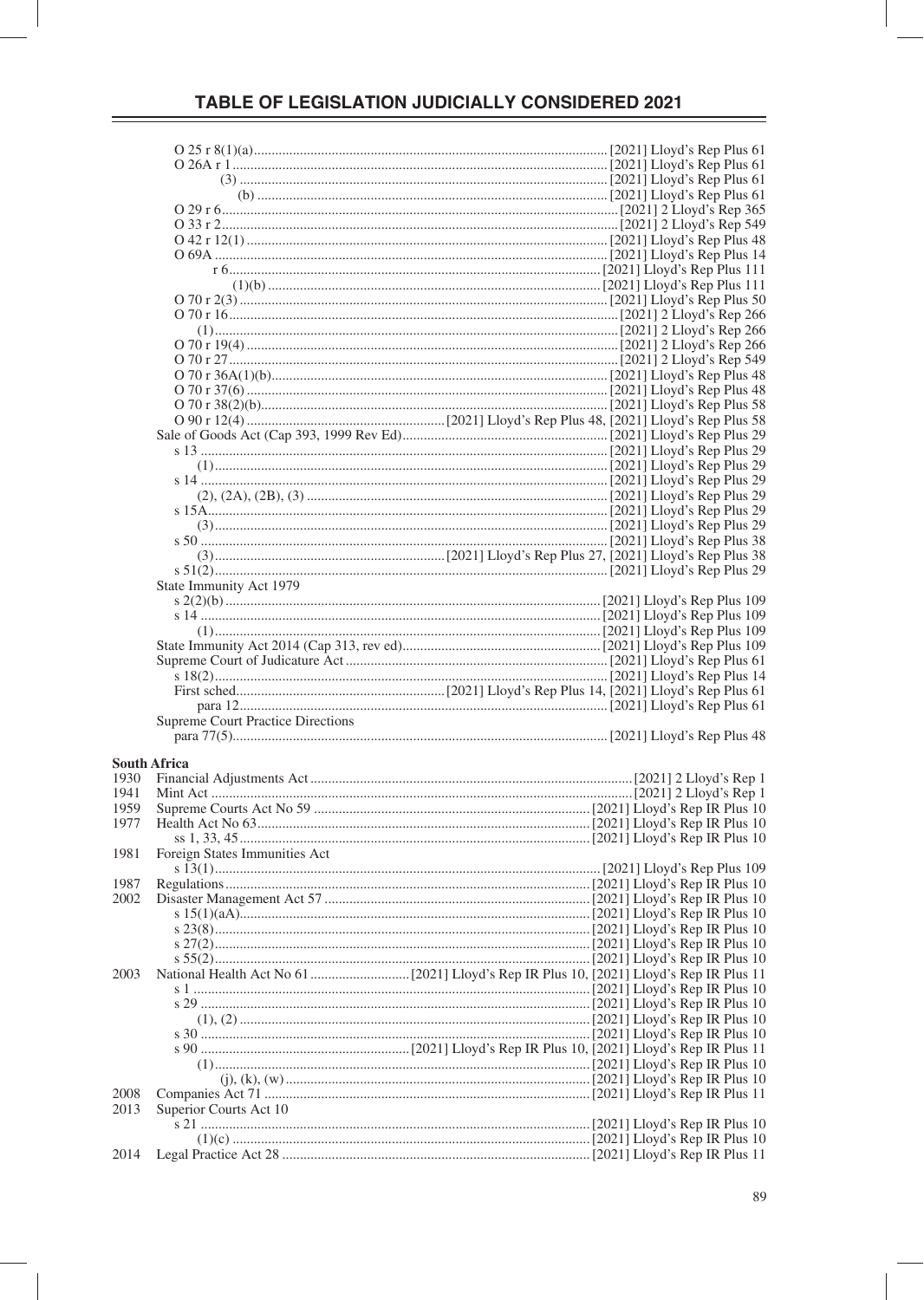| Constitution                                                                                     |  |  |  |
|--------------------------------------------------------------------------------------------------|--|--|--|
|                                                                                                  |  |  |  |
|                                                                                                  |  |  |  |
|                                                                                                  |  |  |  |
| GNR 2438, 30 October 1987 (Regulations relating to communicable diseases and the notification of |  |  |  |
|                                                                                                  |  |  |  |
| GN 1434 in GG 41330, 15 December 2017 (Regulations relating to the Surveillance and the Control  |  |  |  |
|                                                                                                  |  |  |  |
|                                                                                                  |  |  |  |
|                                                                                                  |  |  |  |
|                                                                                                  |  |  |  |
|                                                                                                  |  |  |  |
|                                                                                                  |  |  |  |
|                                                                                                  |  |  |  |
|                                                                                                  |  |  |  |
| GN 318, 18 March 2020 (Regulations issued in terms of section 27(2) of the Disaster Management   |  |  |  |
|                                                                                                  |  |  |  |
|                                                                                                  |  |  |  |
|                                                                                                  |  |  |  |
|                                                                                                  |  |  |  |
| GN 398, 25 March 2020 (Regulations issued in terms of section 27(2) of the Disaster Management   |  |  |  |
| Act 2002, as amended)                                                                            |  |  |  |
|                                                                                                  |  |  |  |
|                                                                                                  |  |  |  |
|                                                                                                  |  |  |  |
|                                                                                                  |  |  |  |
|                                                                                                  |  |  |  |
|                                                                                                  |  |  |  |
| GN 465, 16 April 2020 (Regulations issued in terms of section 27(2) of the Disaster Management   |  |  |  |
| Act 2002, as amended)                                                                            |  |  |  |
|                                                                                                  |  |  |  |
| GN 480, 29 April 2020 (Regulations issued in terms of section 27(2) of the Disaster Management   |  |  |  |
| Act 2002, as amended)                                                                            |  |  |  |
|                                                                                                  |  |  |  |
|                                                                                                  |  |  |  |
|                                                                                                  |  |  |  |
|                                                                                                  |  |  |  |
|                                                                                                  |  |  |  |
|                                                                                                  |  |  |  |
|                                                                                                  |  |  |  |
|                                                                                                  |  |  |  |
|                                                                                                  |  |  |  |
|                                                                                                  |  |  |  |
|                                                                                                  |  |  |  |
| Uniform Rules of Court                                                                           |  |  |  |
|                                                                                                  |  |  |  |
|                                                                                                  |  |  |  |
| <b>Spain</b>                                                                                     |  |  |  |
| General Law of Social Security                                                                   |  |  |  |
|                                                                                                  |  |  |  |
| Order FOM/2185/2008                                                                              |  |  |  |
|                                                                                                  |  |  |  |
| Social Security General Law                                                                      |  |  |  |
|                                                                                                  |  |  |  |
|                                                                                                  |  |  |  |
| <b>Sweden</b>                                                                                    |  |  |  |
| 1999<br>Arbitration Act                                                                          |  |  |  |
|                                                                                                  |  |  |  |
| <b>Switzerland</b>                                                                               |  |  |  |
| Federal Private International Law Act                                                            |  |  |  |
|                                                                                                  |  |  |  |
| Rules of International Arbitration                                                               |  |  |  |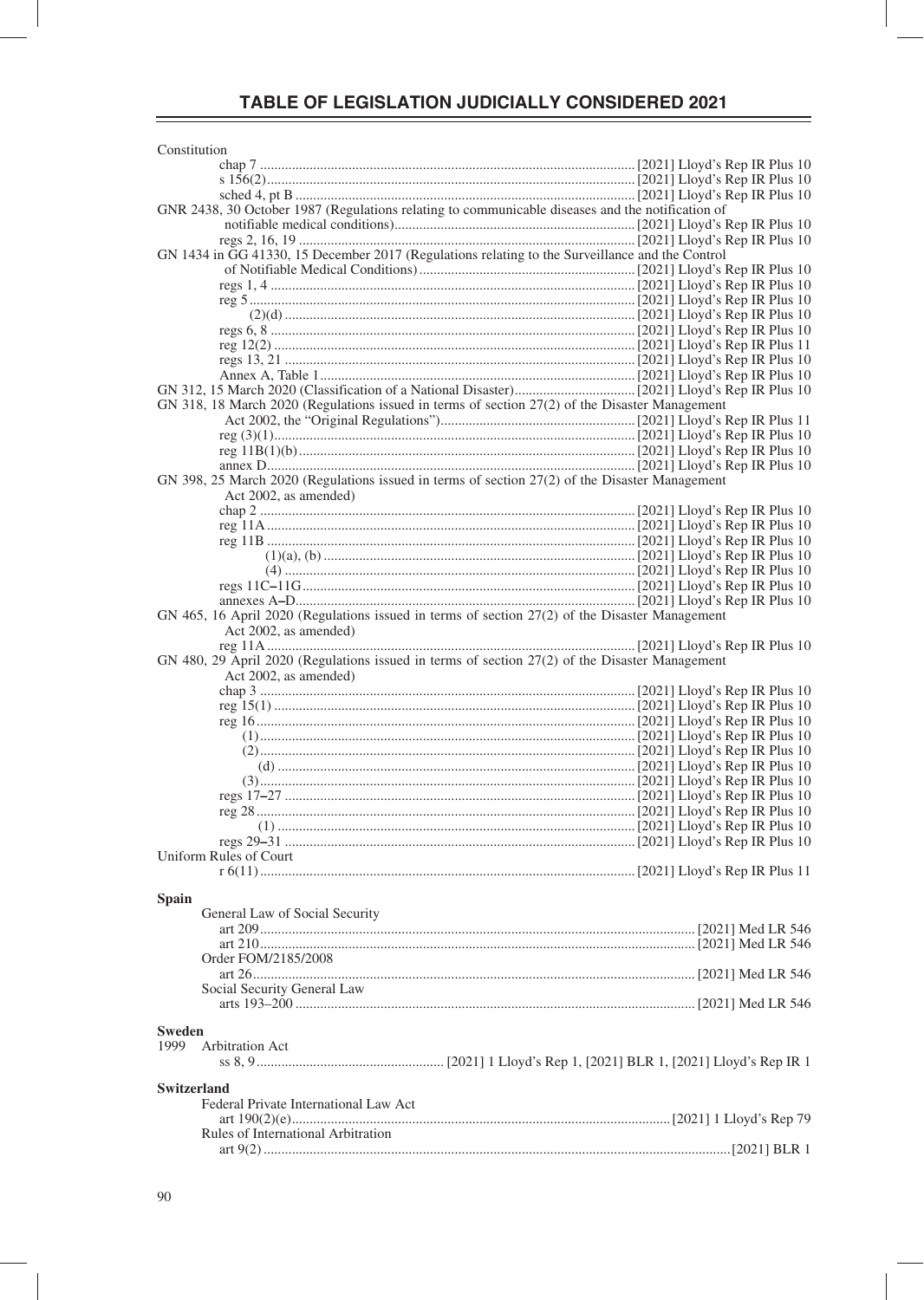|  | kraine |  |
|--|--------|--|

|                      | Commercial Procedure Code                    |  |  |
|----------------------|----------------------------------------------|--|--|
|                      |                                              |  |  |
|                      |                                              |  |  |
|                      |                                              |  |  |
|                      |                                              |  |  |
|                      | Law on Business Entities 1991                |  |  |
|                      |                                              |  |  |
|                      |                                              |  |  |
|                      |                                              |  |  |
|                      | Law on Foreign Investments                   |  |  |
|                      |                                              |  |  |
|                      | Law on Property 1991                         |  |  |
|                      |                                              |  |  |
|                      |                                              |  |  |
|                      | Law on Securities and Stock Exchange 1991    |  |  |
|                      |                                              |  |  |
|                      |                                              |  |  |
|                      |                                              |  |  |
|                      |                                              |  |  |
|                      | <b>United Arab Emirates</b>                  |  |  |
| 1981                 | Federal Law No 26 on Commercial Maritime Law |  |  |
|                      |                                              |  |  |
| 1992                 | Federal Law No 11 on Civil Procedure         |  |  |
|                      |                                              |  |  |
|                      |                                              |  |  |
| 2008                 | DIFC Arbitration Law No 1                    |  |  |
|                      |                                              |  |  |
| 2018                 | Cabinet Decision No 57                       |  |  |
|                      |                                              |  |  |
|                      |                                              |  |  |
|                      |                                              |  |  |
|                      |                                              |  |  |
|                      |                                              |  |  |
| <b>United States</b> |                                              |  |  |
| 1893                 |                                              |  |  |
|                      |                                              |  |  |
| 1976                 | Foreign Sovereign Immunities Act             |  |  |
|                      |                                              |  |  |
|                      |                                              |  |  |
| 2016                 | <b>Florida Statutes</b>                      |  |  |
|                      |                                              |  |  |
| 2020                 | <b>Florida Statutes</b>                      |  |  |
|                      |                                              |  |  |
|                      |                                              |  |  |
|                      |                                              |  |  |
|                      |                                              |  |  |
|                      |                                              |  |  |
|                      |                                              |  |  |
|                      | <b>Bankruptcy Code</b>                       |  |  |
|                      |                                              |  |  |
|                      |                                              |  |  |
|                      |                                              |  |  |
|                      |                                              |  |  |
|                      |                                              |  |  |
|                      |                                              |  |  |
|                      |                                              |  |  |
|                      |                                              |  |  |
|                      |                                              |  |  |
|                      |                                              |  |  |
|                      | <b>Uniform Commercial Code</b>               |  |  |
|                      |                                              |  |  |
|                      | <b>United States Code</b>                    |  |  |
|                      |                                              |  |  |
|                      |                                              |  |  |
|                      |                                              |  |  |
|                      |                                              |  |  |
|                      |                                              |  |  |
|                      |                                              |  |  |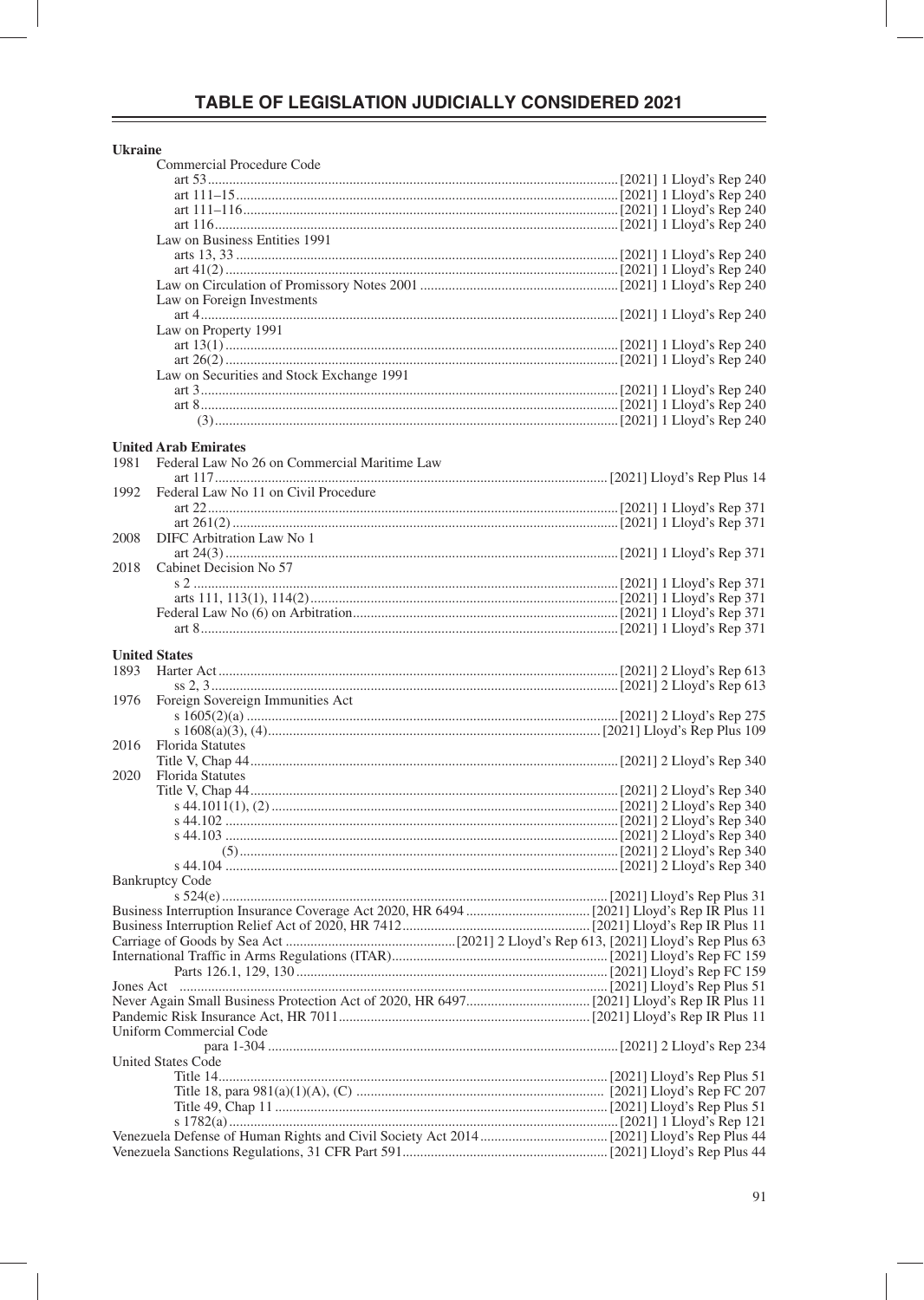#### **EUROPEAN LEGISLATION**

| [2021] Lloyd's Rep FC 109, [2021] Lloyd's Rep FC 123,<br>[2021] Lloyd's Rep FC 109, [2021] Lloyd's Rep FC 123, |
|----------------------------------------------------------------------------------------------------------------|
| [2021] Lloyd's Rep FC 258, [2021] 1 Lloyd's Rep 484                                                            |
|                                                                                                                |
|                                                                                                                |
|                                                                                                                |
|                                                                                                                |
|                                                                                                                |
|                                                                                                                |
|                                                                                                                |
|                                                                                                                |
|                                                                                                                |
|                                                                                                                |
| Decision 2001/539/EC of 5 April 2001 on the conclusion by the European Community of the                        |
| Convention for the Unification of Certain Rules for International Carriage by Air (the                         |
|                                                                                                                |
| Directive 90/314/EEC of 13 June 1990 on package travel, package holidays and package                           |
|                                                                                                                |
|                                                                                                                |
|                                                                                                                |
| Directive 93/13/EEC of 5 April 1993 on unfair terms in consumer contracts  [2021] 1 Lloyd's Rep 79,            |
| [2021] Lloyd's Rep Plus $63$                                                                                   |
| Directive 2000/26/EC of 16 May 2000 on the approximation of the laws of the member states                      |
| relating to insurance against civil liability in respect of the use of motor vehicles and                      |
| amending Council Directives 73/239/EEC and 88/357/EEC (Fourth Motor Insurance                                  |
|                                                                                                                |
| Directive 2003/6/EC of 28 January 2003 on insider dealing and market manipulation (market                      |
|                                                                                                                |
|                                                                                                                |
|                                                                                                                |
|                                                                                                                |
|                                                                                                                |
|                                                                                                                |
|                                                                                                                |
|                                                                                                                |
|                                                                                                                |
|                                                                                                                |
|                                                                                                                |
|                                                                                                                |
|                                                                                                                |
| Directive 2005/60/EC of 26 October 2005 on the prevention of the use of the financial system                   |
|                                                                                                                |
|                                                                                                                |
|                                                                                                                |
|                                                                                                                |
|                                                                                                                |
|                                                                                                                |
|                                                                                                                |
| Directive 2009/138/EC of 25 November 2009 on the taking-up and pursuit of the business of                      |
|                                                                                                                |
| [2021] Lloyd's Rep IR Plus $6$                                                                                 |
|                                                                                                                |
|                                                                                                                |
|                                                                                                                |
|                                                                                                                |
|                                                                                                                |
|                                                                                                                |
|                                                                                                                |
|                                                                                                                |
|                                                                                                                |
|                                                                                                                |
|                                                                                                                |
| Directive 2011/36/EU of 5 April 2011 on preventing and combating trafficking in human                          |
| beings and protecting its victims, and replacing Council Framework Decision 2002/629/                          |
|                                                                                                                |
| Directive 2011/83/EU of 25 October 2011 on consumer rights, amending Council Directive                         |
| 93/13/EEC and Directive 1999/44/EC and repealing Council Directive 85/577/EEC and                              |
|                                                                                                                |
|                                                                                                                |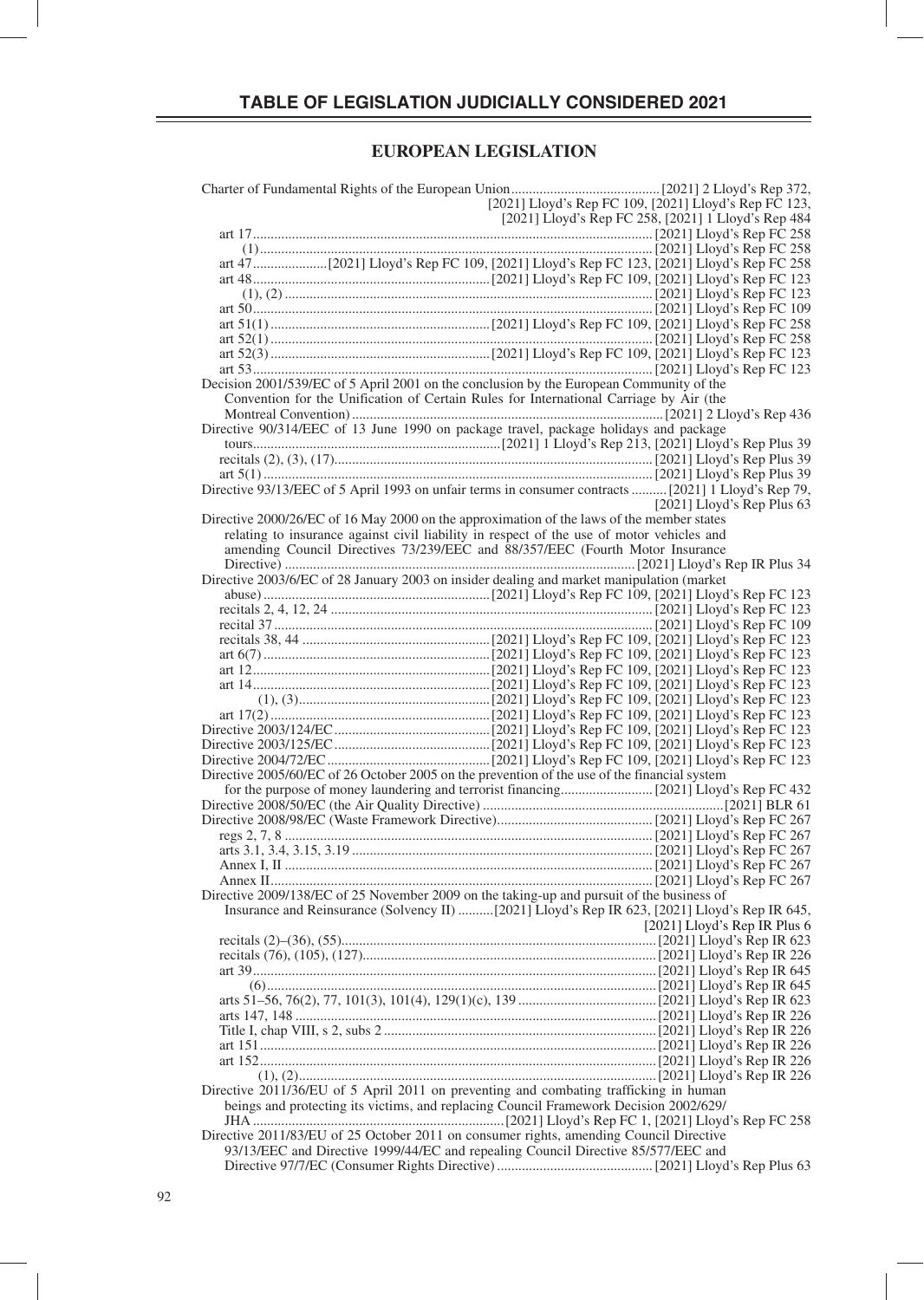| Directive 2011/93/EU of 13 December 2011 on combating the sexual abuse and sexual                                                                                                      |
|----------------------------------------------------------------------------------------------------------------------------------------------------------------------------------------|
| exploitation of children and child pornography, and replacing Council Framework                                                                                                        |
| Directive 2012/13/EU of 22 May 2012 on the right to information in criminal                                                                                                            |
| Directive 2013/40/EU of 12 August 2013 on attacks against information systems and                                                                                                      |
| [2021] Lloyd's Rep FC 258                                                                                                                                                              |
| Directive 2013/48/EU of 22 October 2013 on the right of access to a lawyer in criminal                                                                                                 |
| proceedings and in European arrest warrant proceedings, and on the right to have a third<br>party informed upon deprivation of liberty and to communicate with third persons and       |
|                                                                                                                                                                                        |
| Directive 2014/42/EU of 3 April 2014 on the freezing and confiscation of instrumentalities                                                                                             |
| and proceeds of crime in the European Union [2021] Lloyd's Rep FC 1, [2021] Lloyd's Rep FC 258,                                                                                        |
| [2021] Lloyd's Rep FC 455                                                                                                                                                              |
|                                                                                                                                                                                        |
|                                                                                                                                                                                        |
|                                                                                                                                                                                        |
|                                                                                                                                                                                        |
|                                                                                                                                                                                        |
|                                                                                                                                                                                        |
|                                                                                                                                                                                        |
|                                                                                                                                                                                        |
|                                                                                                                                                                                        |
|                                                                                                                                                                                        |
|                                                                                                                                                                                        |
|                                                                                                                                                                                        |
|                                                                                                                                                                                        |
|                                                                                                                                                                                        |
|                                                                                                                                                                                        |
|                                                                                                                                                                                        |
| Directive 2015/849/EU of the European Parliament and of the Council of 20 May 2015 on                                                                                                  |
| the prevention of the use of the financial system for the purposes of money laundering or                                                                                              |
| terrorist financing, amending Regulation (EU) No 648/2012 of the European Parliament                                                                                                   |
| and of the Council, and repealing Directive 2005/60/EC of the European Parliament                                                                                                      |
| and of the Council and Commission Directive 2006/70/EC (the Fourth Anti-Money                                                                                                          |
| Directive (EU) 2015/2302 of 25 November 2015 on package travel and linked travel                                                                                                       |
| arrangements, amending Regulation (EC) No 2006/2004 and Directive 2011/83/EU of                                                                                                        |
| the European Parliament and of the Council and repealing Council Directive 90/314/                                                                                                     |
| Directive 2016/97/EU of 20 January 2016 on insurance distribution (Insurance Distribution                                                                                              |
|                                                                                                                                                                                        |
| Directive 2016/343/EU of 9 March 2016 on strengthening certain aspects of the                                                                                                          |
| presumption of innocence and the right to be present at one's trial in criminal                                                                                                        |
|                                                                                                                                                                                        |
|                                                                                                                                                                                        |
| Directive (EU) 2018/843 of the European Parliament and of the Council of 30 May 2018                                                                                                   |
| amending Directive (EU) 2015/849 on the prevention of the use of the financial system                                                                                                  |
| for the purposes of money laundering or terrorist financing, and amending Directives<br>2009/138/EC and 2013/36/EU (the Fifth Anti-Money Laundering Directive) [2021] 1 Lloyd's Rep 79 |
|                                                                                                                                                                                        |
|                                                                                                                                                                                        |
|                                                                                                                                                                                        |
|                                                                                                                                                                                        |
|                                                                                                                                                                                        |
|                                                                                                                                                                                        |
|                                                                                                                                                                                        |
|                                                                                                                                                                                        |
| Framework Decision 2000/383/JHA of 29 May 2000 on increasing protection by criminal<br>penalties and other sanctions against counterfeiting in connection with the introduction of     |
|                                                                                                                                                                                        |
|                                                                                                                                                                                        |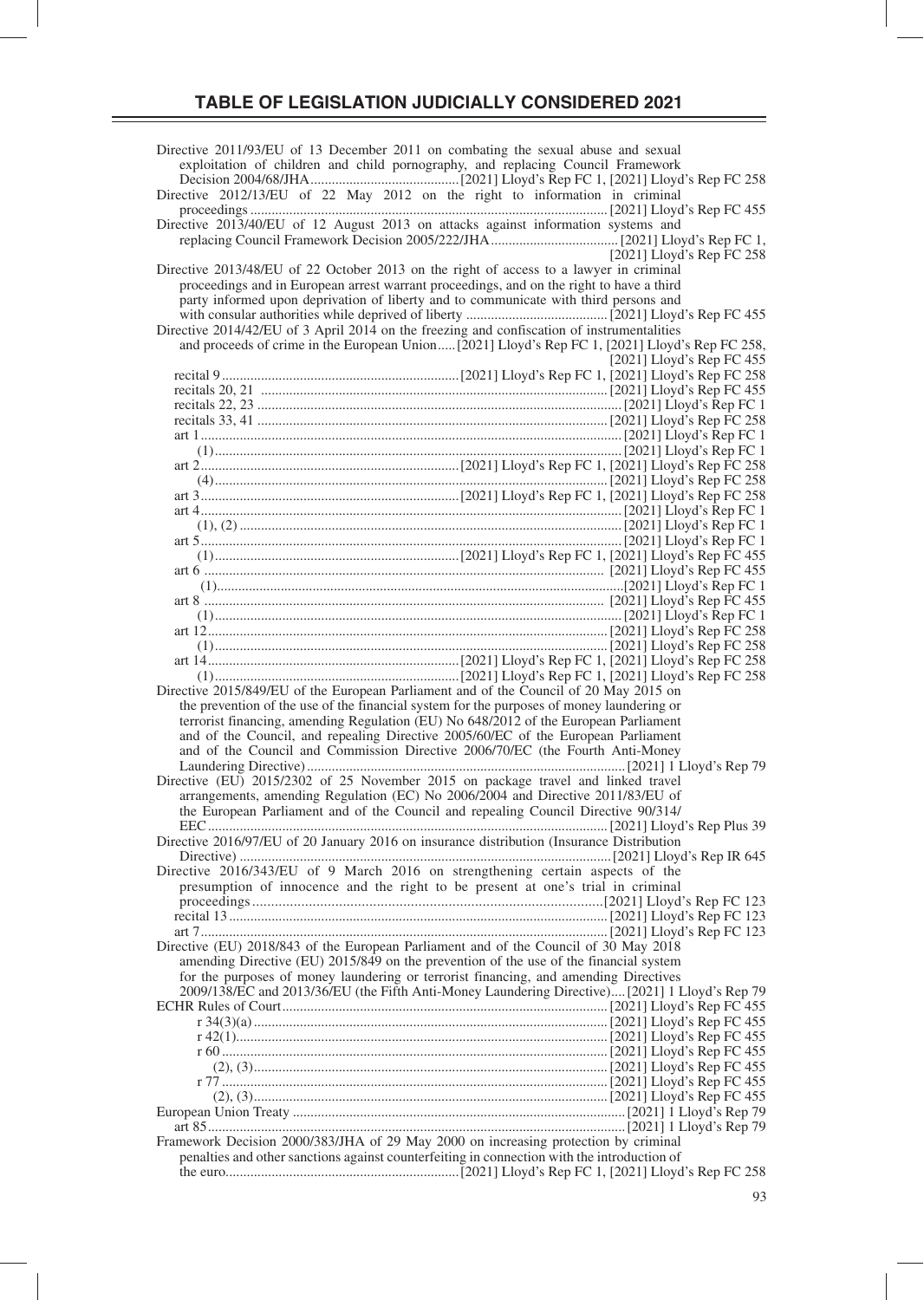Framework Decision 2001/413/JHA of 28 May 2001 combating fraud and counterfeiting of non-cash means of payment ..................................[2021] Lloyd's Rep FC 1, [2021] Lloyd's Rep FC 258 Framework Decision 2001/500/JHA of 26 June 2001 on money laundering, the identification, tracing, freezing, seizing and confiscation of instrumentalities and the proceeds of crime .................................................................[2021] Lloyd's Rep FC 1, [2021] Lloyd's Rep FC 258 arts 1, 3, 4 ......................................................................................................... [2021] Lloyd's Rep FC 258 Framework Decision 2002/475/JHA of 13 June 2002 on combating terrorism ....... [2021] Lloyd's Rep FC 1, [2021] Lloyd's Rep FC 258 Framework Decision 2003/568 JHA of 22 July 2003 on combating corruption in the private sector .........................................................................[2021] 1 Lloyd's Rep 79, [2021] Lloyd's Rep FC 1, [2021] Lloyd's Rep FC 258 recital (9) ...............................................................................................................[2021] 1 Lloyd's Rep 79 Framework Decision 2004/757/JHA of 25 October 2004 laying down minimum provisions on the constituent elements of criminal acts and penalties in the field of illicit drug trafficking ..............................................................[2021] Lloyd's Rep FC 1, [2021] Lloyd's Rep FC 258 Framework Decision 2005/212/JHA on Confiscation of Crime-Related Proceeds, Instrumentalities and Property, 24 February 2005 ............................................. [2021] Lloyd's Rep FC 1, [2021] Lloyd's Rep FC 258, [2021] Lloyd's Rep FC 455 رزه براس و عند العربي و عند العربي و العربي العربي و العربي العربي العربي العربي العربي العربي و recital 1<br>[ 2021] Lloyd's Rep FC 1 recital 3 ............................................................................................................. [2021] Lloyd's Rep FC 258 recital 5 ................................................................................................................. [2021] Lloyd's Rep FC 1 recital 9 ............................................................................................................. [2021] Lloyd's Rep FC 258 recital 10 ............................................................................................................... [2021] Lloyd's Rep FC 1 art 1 .........................................................................[2021] Lloyd's Rep FC 1, [2021] Lloyd's Rep FC 258 art 2 .........................................................................[2021] Lloyd's Rep FC 1, [2021] Lloyd's Rep FC 258 (1) ...................................................................[2021] Lloyd's Rep FC 1, [2021] Lloyd's Rep FC 258 (2) ................................................................................................................. [2021] Lloyd's Rep FC 1 arts 3, 4, 5 ...............................................................[2021] Lloyd's Rep FC 1, [2021] Lloyd's Rep FC 258 art 6(1) .................................................................................................................. [2021] Lloyd's Rep FC 1 Framework Decision 2006/783/JHA of 6 October 2006 on the application of the principle of mutual recognition to confiscation orders ........................................................... [2021] Lloyd's Rep FC 1 recital 8 ................................................................................................................. [2021] Lloyd's Rep FC 1 Framework Decision 2008/841/JHA of 24 October 2008 on the fight against organised crime .....................................................................[2021] Lloyd's Rep FC 1, [2021] Lloyd's Rep FC 258 Joint Action 98/699/JHA of 3 December 1998 adopted by the Council on the basis of article K.3 of the Treaty on European Union, on money laundering, the identification, tracing, freezing, seizing and confiscation of instrumentalities and the proceeds from crime .....................................................................................................[2021] Lloyd's Rep FC 258 Regulation (EEC) No 295/91 of 4 February 1991 establishing common rules for a deniedboarding compensation system in scheduled air transport ................................[2021] 2 Lloyd's Rep 372 Regulation (EEC) No 3925/91 .............................................................................. [2021] Lloyd's Rep FC 365 art 1 ................................................................................................................... [2021] Lloyd's Rep FC 365 .1, .2............................................................................................................ [2021] Lloyd's Rep FC 365 arts 3, 4, 5, 8a ................................................................................................... [2021] Lloyd's Rep FC 365 Regulation (EEC) No 1823/92 .............................................................................. [2021] Lloyd's Rep FC 365 Regulation (EC) No 2027/97 of 9 October 1997 on air carrier liability in the event of accidents .............................................................................................................[2021] 2 Lloyd's Rep 436 art 2(2) .................................................................................................................[2021] 2 Lloyd's Rep 436 art 3(1) .................................................................................................................[2021] 2 Lloyd's Rep 436 Regulation (EC) No 44/2001 of 22 December 2000 on jurisdiction and the recognition and enforcement of judgments in civil and commercial matters (Brussels I Regulation) ............................................................[2021] 1 Lloyd's Rep 511, [2021] Lloyd's Rep Plus 3, [2021] Lloyd's Rep Plus 63, [2021] Lloyd's Rep Plus 66, [2021] BLR 485 arts 21, 22 ...........................................................................................................................[2021] BLR 485 art 23 ................................................................................................................. [2021] Lloyd's Rep Plus 66 (1) ............................................................................................................... [2021] Lloyd's Rep Plus 66 Regulation (EC) No 889/2002 of the European Parliament and of the Council of 13 May 2002 amending Council Regulation (EC) No 2027/97 on air carrier liability in the event of accidents .............................................................................................................[2021] 2 Lloyd's Rep 436 Regulation (EC) No 261/2004 of 11 February 2004 establishing common rules on compensation and assistance to passengers in the event of denied boarding and of cancellation or long delay of flights, and repealing Regulation (EEC) No 295/91 ............................[2021] 1 Lloyd's Rep 484, [2021] 2 Lloyd's Rep 372 recitals (1)–(4) .....................................................................................................[2021] 2 Lloyd's Rep 372 recitals (14), (15) .................................................................................................[2021] 1 Lloyd's Rep 484 art 1 ......................................................................................................................[2021] 2 Lloyd's Rep 372 art 2 ......................................................................................................................[2021] 2 Lloyd's Rep 372 (h) ..................................................................................................................[2021] 2 Lloyd's Rep 372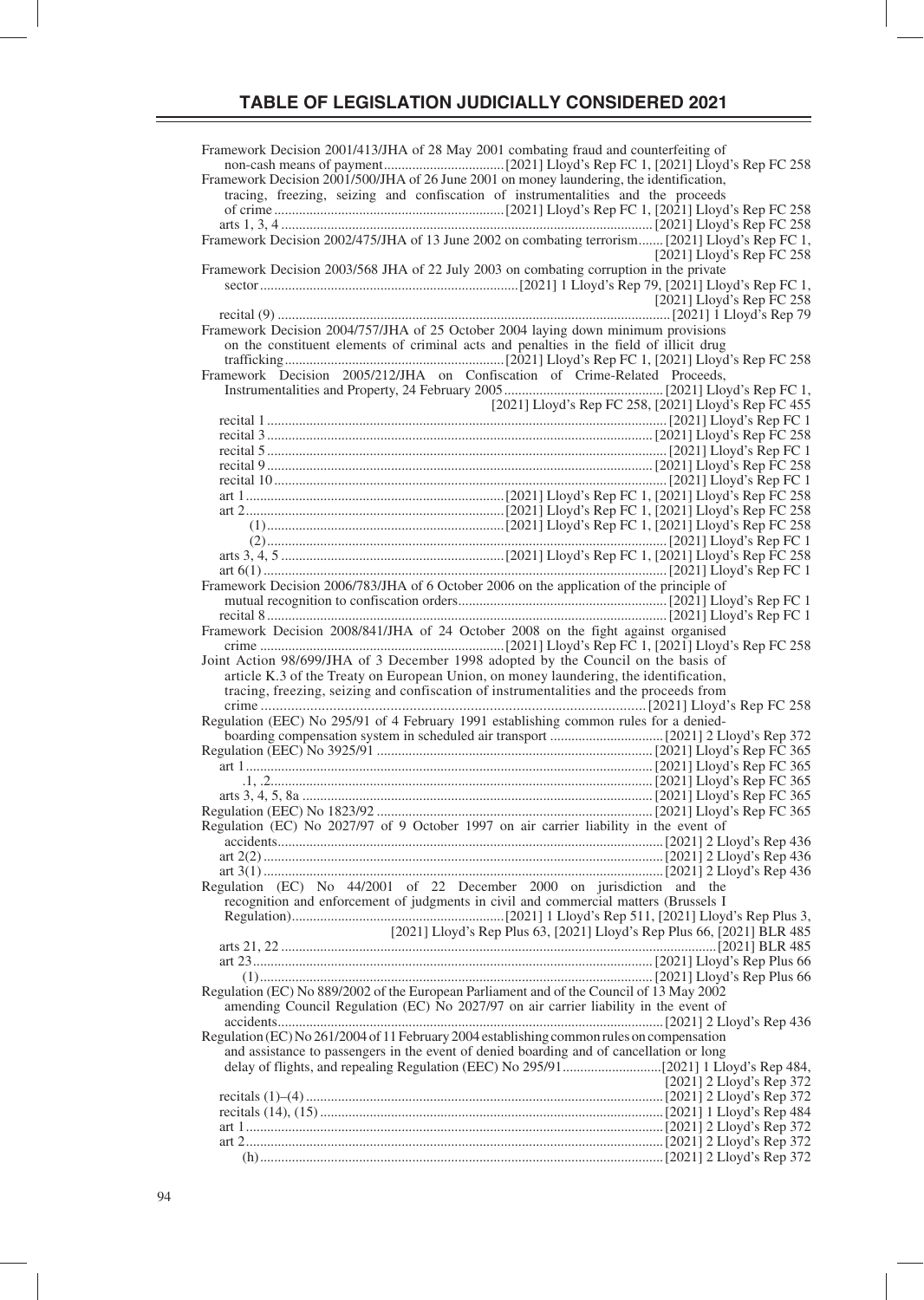|          | Regulation (EC) No 1393/2007 of 13 November 2007 on the service in the member                             |
|----------|-----------------------------------------------------------------------------------------------------------|
|          | states of judicial and extrajudicial documents in civil or commercial matters (service                    |
|          | of documents), and repealing Council Regulation (EC) No 1348/2000 (the Service                            |
|          |                                                                                                           |
|          |                                                                                                           |
|          |                                                                                                           |
|          |                                                                                                           |
|          | Regulation (EC) No 864/2007 of 11 July 2007 on the law applicable to non-contractual                      |
|          |                                                                                                           |
|          |                                                                                                           |
|          |                                                                                                           |
|          |                                                                                                           |
|          |                                                                                                           |
|          |                                                                                                           |
|          |                                                                                                           |
|          | Regulation (EC) No 216/2008 of 20 February 2008 on common rules in the field of civil                     |
|          | aviation and establishing a European Aviation Safety Agency, and repealing Directive                      |
|          | 91/670/EEC, Regulation (EC) No 1592/2002 and Directive 2004/36/EC [2021] 2 Lloyd's Rep 436                |
|          |                                                                                                           |
| Annex IV |                                                                                                           |
|          |                                                                                                           |
|          |                                                                                                           |
|          | Regulation (EC) No 593/2008 of the European Parliament and of the Council of 17 June 2008                 |
|          |                                                                                                           |
|          |                                                                                                           |
|          | [2021] Lloyd's Rep Plus $63$                                                                              |
|          |                                                                                                           |
|          |                                                                                                           |
|          |                                                                                                           |
|          |                                                                                                           |
|          |                                                                                                           |
|          |                                                                                                           |
|          |                                                                                                           |
|          | (1), (2)  [2021] 1 Lloyd's Rep 169, [2021] 1 Lloyd's Rep 177, [2021] 1 Lloyd's Rep 194                    |
|          |                                                                                                           |
|          | Regulation (EC) No 1108/2009 of 21 October 2009 amending Regulation (EC) No 216/2008                      |
|          | in the field of aerodromes, air traffic management and air navigation services and                        |
|          |                                                                                                           |
|          | Regulation (EU) No 1215/2012 of 12 December 2012 on jurisdiction and the recognition                      |
|          | and enforcement of judgments in civil and commercial matters (Brussels Regulation                         |
|          |                                                                                                           |
|          | [2021] Lloyd's Rep Plus 3, [2021] Lloyd's Rep Plus 63, [2021] Lloyd's Rep Plus 66,                        |
|          |                                                                                                           |
|          | 2021] BLR 203, [2021] BLR 293, [2021] BLR 204, [2021] BLR 293, [2021] BLR 485<br>[2021] I Lloyd's Rep 511 |
|          |                                                                                                           |
|          |                                                                                                           |
|          |                                                                                                           |
|          |                                                                                                           |
|          |                                                                                                           |
|          |                                                                                                           |
|          |                                                                                                           |
|          |                                                                                                           |
|          |                                                                                                           |
|          |                                                                                                           |
|          |                                                                                                           |
|          |                                                                                                           |
|          |                                                                                                           |
|          |                                                                                                           |
|          |                                                                                                           |
|          | [2021] Lloyd's Rep Plus 66, [2021] BLR 485                                                                |
|          |                                                                                                           |
|          |                                                                                                           |
|          |                                                                                                           |
|          |                                                                                                           |
|          |                                                                                                           |
|          |                                                                                                           |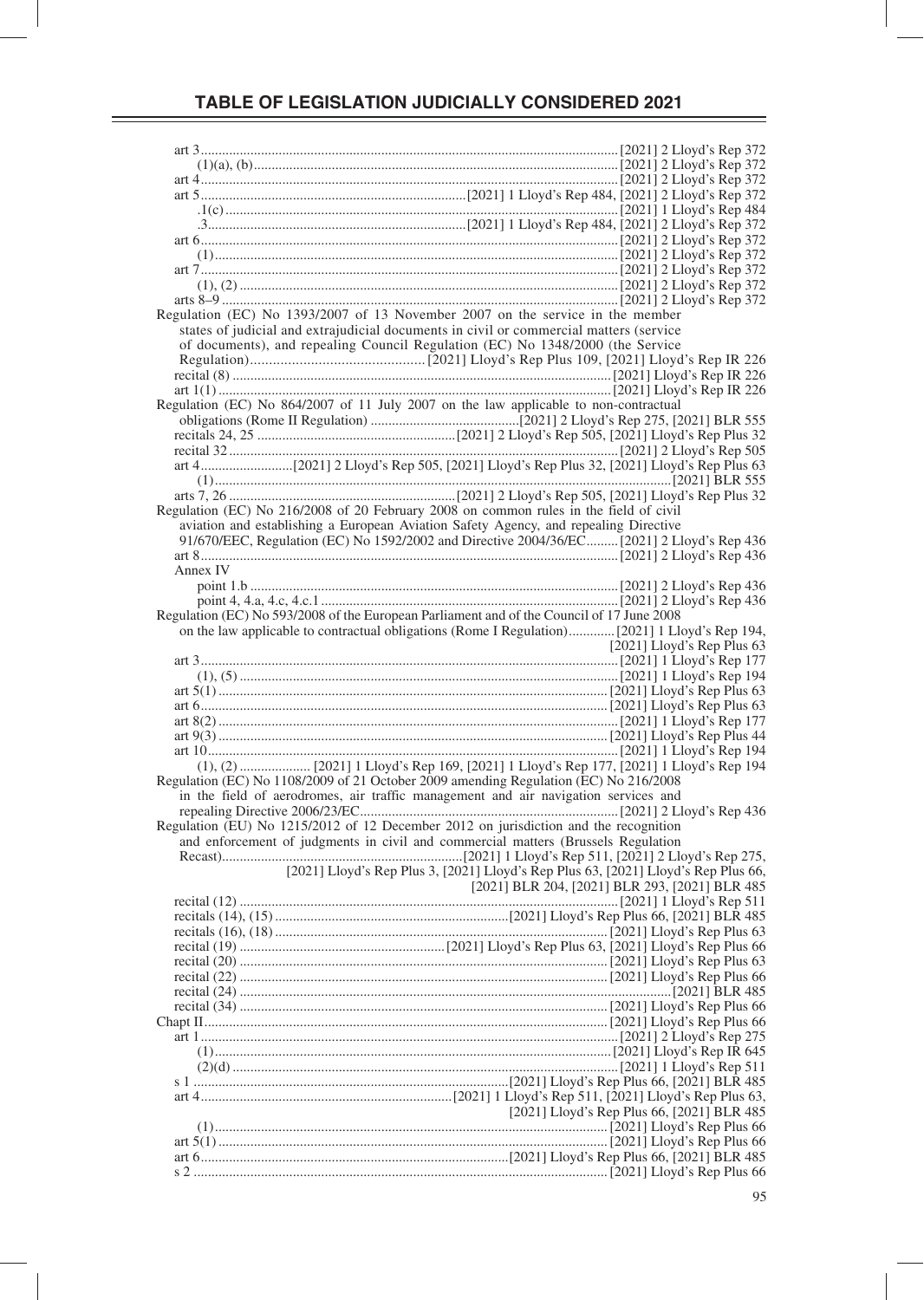| [2021] Lloyd's Rep Plus 66, [2021] Lloyd's Rep Plus 112, [2021] BLR 204,<br>[2021] BLR 485, [2021] Lloyd's Rep IR 195 |
|-----------------------------------------------------------------------------------------------------------------------|
|                                                                                                                       |
|                                                                                                                       |
|                                                                                                                       |
|                                                                                                                       |
|                                                                                                                       |
|                                                                                                                       |
|                                                                                                                       |
|                                                                                                                       |
|                                                                                                                       |
|                                                                                                                       |
|                                                                                                                       |
|                                                                                                                       |
|                                                                                                                       |
|                                                                                                                       |
|                                                                                                                       |
|                                                                                                                       |
|                                                                                                                       |
|                                                                                                                       |
|                                                                                                                       |
|                                                                                                                       |
| Regulation (EU) 537/2014 on specific requirements regarding statutory audit of public                                 |
|                                                                                                                       |
| Regulation (EU) No 596/2014 of 16 April 2014 on market abuse (market abuse                                            |
|                                                                                                                       |
| [ $2021$ ] Lloyd's Rep FC 159                                                                                         |
|                                                                                                                       |
|                                                                                                                       |
|                                                                                                                       |
|                                                                                                                       |
|                                                                                                                       |
|                                                                                                                       |
|                                                                                                                       |
|                                                                                                                       |
|                                                                                                                       |
|                                                                                                                       |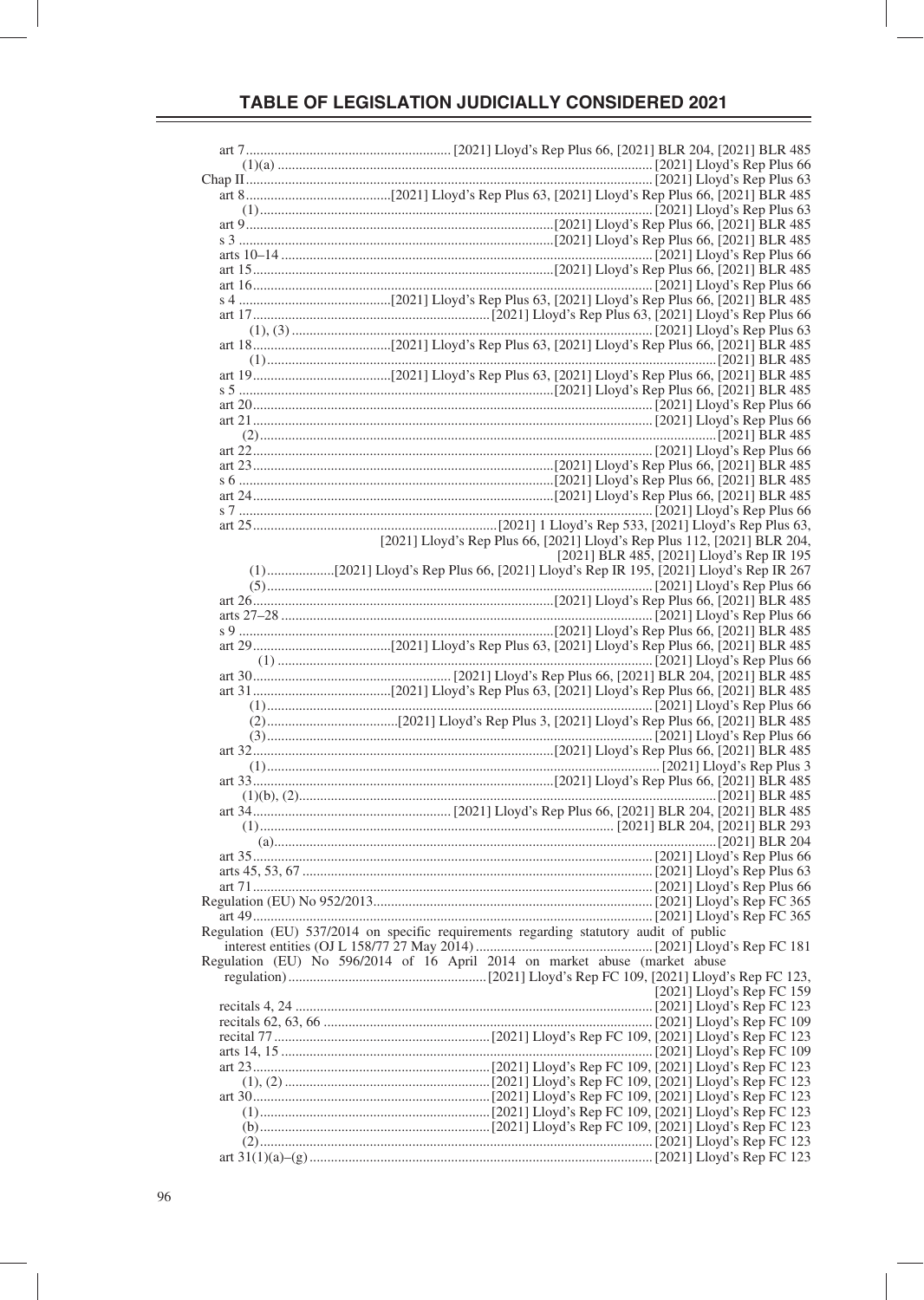| Regulation (EU) 2018/1139 of the European Parliament and of the Council of 4 July 2018 on<br>common rules in the field of civil aviation and establishing a European Union Aviation |
|-------------------------------------------------------------------------------------------------------------------------------------------------------------------------------------|
|                                                                                                                                                                                     |
| Safety Agency, and amending Regulations (EC) No 2111/2005, (EC) No 1008/2008,                                                                                                       |
| (EU) No 996/2010, (EU) No 376/2014 and Directives 2014/30/EU and 2014/53/EU of the<br>European Parliament and of the Council, and repealing Regulations (EC) No 552/2004            |
|                                                                                                                                                                                     |
| and (EC) No 216/2008 of the European Parliament and of the Council and Council                                                                                                      |
|                                                                                                                                                                                     |
|                                                                                                                                                                                     |
|                                                                                                                                                                                     |
| [2021] 1 Lloyd's Rep 484                                                                                                                                                            |
|                                                                                                                                                                                     |
|                                                                                                                                                                                     |
|                                                                                                                                                                                     |
|                                                                                                                                                                                     |
|                                                                                                                                                                                     |
|                                                                                                                                                                                     |
|                                                                                                                                                                                     |
|                                                                                                                                                                                     |
|                                                                                                                                                                                     |
| Treaty on European Union on the fight against corruption involving officials of the European                                                                                        |
|                                                                                                                                                                                     |
|                                                                                                                                                                                     |
| Treaty on the Functioning of the European Union  [2021] 2 Lloyd's Rep 372, [2021] Lloyd's Rep FC 1,                                                                                 |
| [2021] Lloyd's Rep FC 123, [2021] Lloyd's Rep FC 560                                                                                                                                |
|                                                                                                                                                                                     |
|                                                                                                                                                                                     |
|                                                                                                                                                                                     |
|                                                                                                                                                                                     |

# **TABLE OF CONVENTIONS**

| 1924 | Convention on Limitation of Liability for Maritime Claims (Limitation                            |  |  |  |                                                                                                     |
|------|--------------------------------------------------------------------------------------------------|--|--|--|-----------------------------------------------------------------------------------------------------|
|      |                                                                                                  |  |  |  |                                                                                                     |
|      |                                                                                                  |  |  |  |                                                                                                     |
|      | International Convention for the unification of certain rules of law relating to bills of lading |  |  |  |                                                                                                     |
|      |                                                                                                  |  |  |  |                                                                                                     |
|      |                                                                                                  |  |  |  |                                                                                                     |
|      |                                                                                                  |  |  |  |                                                                                                     |
|      |                                                                                                  |  |  |  |                                                                                                     |
|      |                                                                                                  |  |  |  |                                                                                                     |
|      |                                                                                                  |  |  |  |                                                                                                     |
|      |                                                                                                  |  |  |  |                                                                                                     |
|      |                                                                                                  |  |  |  |                                                                                                     |
|      |                                                                                                  |  |  |  |                                                                                                     |
|      |                                                                                                  |  |  |  |                                                                                                     |
|      |                                                                                                  |  |  |  |                                                                                                     |
|      |                                                                                                  |  |  |  |                                                                                                     |
| 1926 | Brussels Convention for the unification of certain rules concerning the immunity of state-       |  |  |  |                                                                                                     |
|      |                                                                                                  |  |  |  |                                                                                                     |
|      |                                                                                                  |  |  |  |                                                                                                     |
|      |                                                                                                  |  |  |  |                                                                                                     |
| 1927 |                                                                                                  |  |  |  | Convention on the execution of foreign arbitral awards (Geneva Convention)  [2021] 1 Lloyd's Rep 79 |
| 1944 | Convention on International Civil Aviation (Chicago Convention)                                  |  |  |  |                                                                                                     |
|      |                                                                                                  |  |  |  |                                                                                                     |
| 1950 |                                                                                                  |  |  |  |                                                                                                     |
|      |                                                                                                  |  |  |  | [2021] Lloyd's Rep FC 11, [2021] Lloyd's Rep FC 53, [2021] Lloyd's Rep FC 74,                       |
|      |                                                                                                  |  |  |  | [2021] Lloyd's Rep FC 88, [2021] Lloyd's Rep FC 69, [2021] Lloyd's Rep FC 109,                      |
|      |                                                                                                  |  |  |  | [2021] Lloyd's Rep FC 123, [2021] Lloyd's Rep FC 159, [2021] Lloyd's Rep FC 181,                    |
|      |                                                                                                  |  |  |  | [2021] Lloyd's Rep FC 258, [2021] Lloyd's Rep FC 277, [2021] Lloyd's Rep FC 306,                    |
|      |                                                                                                  |  |  |  | [2021] Lloyd's Rep FC 315, [2021] Lloyd's Rep FC 397, [2021] Lloyd's Rep FC 403,                    |
|      |                                                                                                  |  |  |  | [2021] Lloyd's Rep FC 413, [2021] Lloyd's Rep FC 455, [2021] Lloyd's Rep FC 596                     |
|      |                                                                                                  |  |  |  |                                                                                                     |
|      |                                                                                                  |  |  |  | [2021] Med LR 183, [2021] Med LR 323, [2021] Med LR 365,                                            |
|      |                                                                                                  |  |  |  | [2021] Med LR 465, [2021] Med LR 701                                                                |
|      |                                                                                                  |  |  |  |                                                                                                     |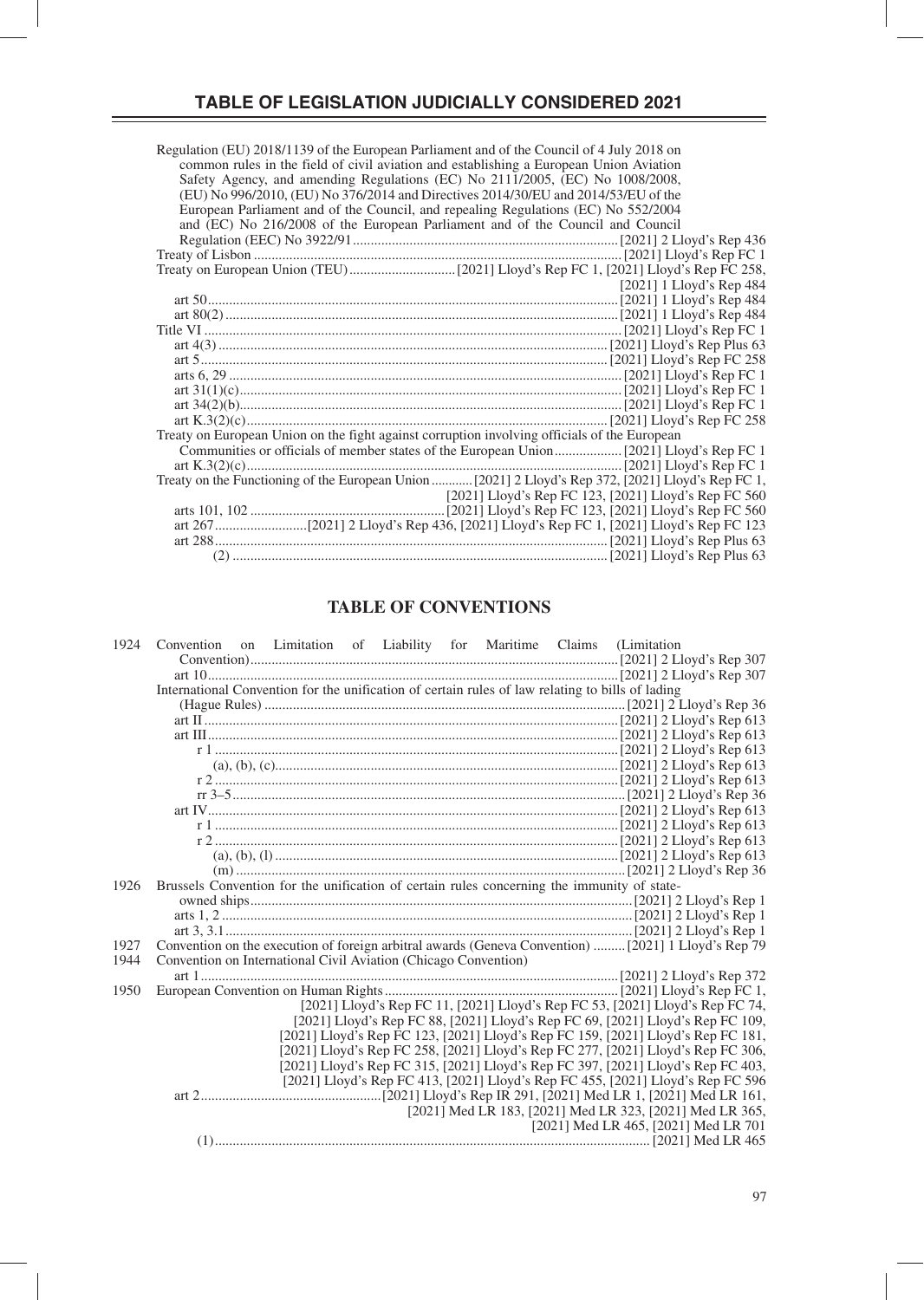|      | art 3[2021] Lloyd's Rep FC 159, [2021] Med LR 183, [2021] Med LR 465, [2021] Med LR 701        |                              |
|------|------------------------------------------------------------------------------------------------|------------------------------|
|      |                                                                                                |                              |
|      |                                                                                                |                              |
|      |                                                                                                |                              |
|      | [2021] Lloyd's Rep FC 53, [2021] Lloyd's Rep FC 74, [2021] Lloyd's Rep FC 69,                  |                              |
|      | [2021] Lloyd's Rep FC 109, [2021] Lloyd's Rep FC 123, [2021] Lloyd's Rep FC 306,               |                              |
|      | [2021] Lloyd's Rep FC 403, [2021] Lloyd's Rep FC 455, [2021] Lloyd's Rep FC 560,               |                              |
|      | [2021] Lloyd's Rep IR 291, [2021] Med LR 161, [2021] Med LR 183, [2021] Med LR 509             |                              |
|      | [2021] Lloyd's Rep FC 455, [2021] Med LR 161, [2021] Med LR 183                                |                              |
|      |                                                                                                |                              |
|      | [2021] Lloyd's Rep FC 455, [2021] Med LR 183                                                   |                              |
|      |                                                                                                |                              |
|      |                                                                                                |                              |
|      | [2021] Med LR 161, [2021] Med LR 183, [2021] Med LR 323,                                       |                              |
|      | [2021] Med LR 365, [2021] Med LR 465, [2021] Med LR 593, [2021] Med LR 701                     |                              |
|      |                                                                                                |                              |
|      |                                                                                                |                              |
|      |                                                                                                |                              |
|      |                                                                                                |                              |
|      |                                                                                                |                              |
|      |                                                                                                |                              |
|      |                                                                                                |                              |
|      |                                                                                                |                              |
|      |                                                                                                |                              |
|      |                                                                                                |                              |
|      |                                                                                                |                              |
|      |                                                                                                |                              |
|      |                                                                                                |                              |
|      |                                                                                                |                              |
|      | [2021] Lloyd's Rep FC 277, [2021] Lloyd's Rep FC 315, [2021] Lloyd's Rep FC 397,               |                              |
|      | [2021] Lloyd's Rep FC 413, [2021] Lloyd's Rep FC 455, [2021] Lloyd's Rep IR 291                |                              |
|      |                                                                                                |                              |
| 1952 |                                                                                                |                              |
|      |                                                                                                | [2021] Lloyd's Rep Plus $62$ |
|      |                                                                                                |                              |
| 1956 | Convention on the Contract for the International Carriage of Goods by Road                     |                              |
| 1957 | Convention for the unification of certain rules relating to the limitation of the liability of |                              |
|      |                                                                                                |                              |
|      |                                                                                                |                              |
|      |                                                                                                |                              |
|      |                                                                                                |                              |
| 1958 | Convention on the Recognition and Enforcement of Foreign Arbitral Awards (New York             |                              |
|      | [2021] 1 Lloyd's Rep 371, [2021] 1 Lloyd's Rep 617, [2021] 2 Lloyd's Rep 559,                  |                              |
|      | [2021] Lloyd's Rep Plus 107, [2021] Lloyd's Rep Plus 109                                       |                              |
|      |                                                                                                |                              |
|      |                                                                                                |                              |
|      |                                                                                                |                              |
|      |                                                                                                |                              |
|      |                                                                                                |                              |
|      |                                                                                                |                              |
|      |                                                                                                |                              |
|      |                                                                                                |                              |
| 1959 |                                                                                                |                              |
| 1961 | Vienna Convention on Diplomatic Relations                                                      |                              |
| 1965 | Hague Convention on the service abroad of judicial and extrajudicial documents in civil or     |                              |
|      |                                                                                                |                              |
| 1968 | Brussels Convention on Jurisdiction and the Enforcement of Judgments in Civil and              |                              |
|      | Commercial Matters [2021] Lloyd's Rep Plus 63, [2021] Lloyd's Rep Plus 66, [2021] BLR 485      |                              |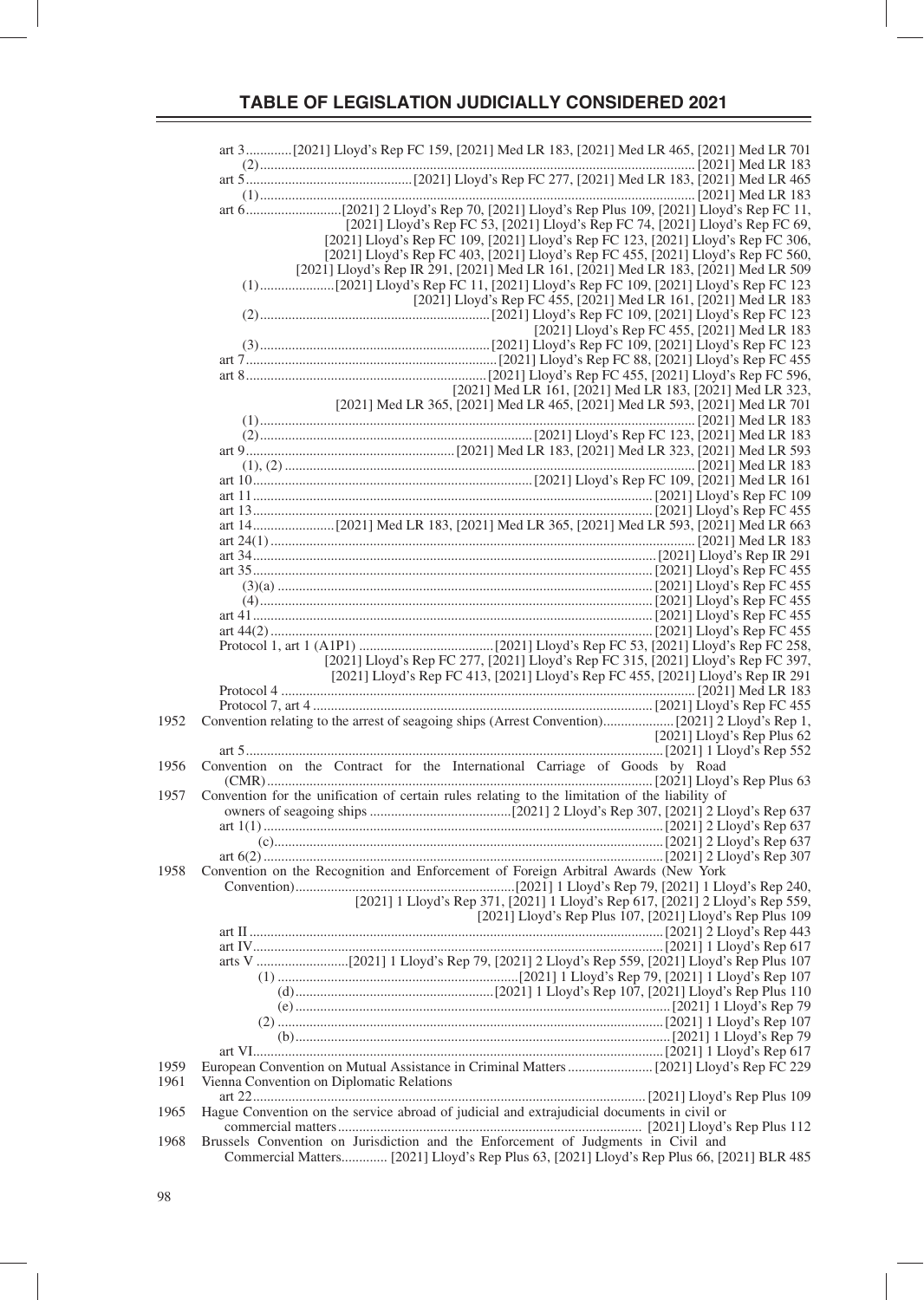|      | Hague-Visby Rules (The Hague Rules as Amended by the Brussels Protocol) [2021] 2 Lloyd's Rep 613, |                                                        |
|------|---------------------------------------------------------------------------------------------------|--------------------------------------------------------|
|      |                                                                                                   | $[2021]$ Lloyd's Rep Plus 63                           |
|      |                                                                                                   |                                                        |
|      |                                                                                                   |                                                        |
|      |                                                                                                   |                                                        |
| 1969 |                                                                                                   |                                                        |
|      |                                                                                                   |                                                        |
|      |                                                                                                   |                                                        |
|      |                                                                                                   |                                                        |
| 1972 |                                                                                                   |                                                        |
|      |                                                                                                   |                                                        |
|      |                                                                                                   |                                                        |
|      |                                                                                                   |                                                        |
| 1972 | International Regulations for Preventing Collisions at Sea (Collision                             |                                                        |
|      |                                                                                                   |                                                        |
|      |                                                                                                   |                                                        |
|      |                                                                                                   |                                                        |
|      |                                                                                                   |                                                        |
|      |                                                                                                   |                                                        |
|      |                                                                                                   |                                                        |
|      |                                                                                                   |                                                        |
|      |                                                                                                   |                                                        |
|      |                                                                                                   |                                                        |
|      |                                                                                                   |                                                        |
|      |                                                                                                   |                                                        |
|      |                                                                                                   |                                                        |
|      |                                                                                                   |                                                        |
|      |                                                                                                   |                                                        |
|      |                                                                                                   |                                                        |
|      |                                                                                                   |                                                        |
|      |                                                                                                   |                                                        |
|      |                                                                                                   |                                                        |
|      |                                                                                                   |                                                        |
|      |                                                                                                   |                                                        |
|      |                                                                                                   |                                                        |
|      |                                                                                                   |                                                        |
|      |                                                                                                   |                                                        |
|      |                                                                                                   |                                                        |
|      |                                                                                                   |                                                        |
|      |                                                                                                   |                                                        |
|      |                                                                                                   |                                                        |
|      |                                                                                                   |                                                        |
|      | Convention relating to the Carriage of Passengers and their Luggage by Sea (Athens                |                                                        |
| 1974 |                                                                                                   |                                                        |
|      |                                                                                                   |                                                        |
|      | [2021] 1 Lloyd's Rep 71, [2021] 2 Lloyd's Rep 410, [2021] Lloyd's Rep Plus 63                     |                                                        |
|      |                                                                                                   |                                                        |
|      |                                                                                                   |                                                        |
|      |                                                                                                   |                                                        |
|      |                                                                                                   |                                                        |
|      |                                                                                                   |                                                        |
|      |                                                                                                   |                                                        |
|      |                                                                                                   |                                                        |
|      |                                                                                                   |                                                        |
|      |                                                                                                   |                                                        |
| 1974 |                                                                                                   |                                                        |
| 1976 |                                                                                                   |                                                        |
|      |                                                                                                   | [2021] 2 Lloyd's Rep 307, [2021] 2 Lloyd's Rep 637,    |
|      |                                                                                                   | [2021] Lloyd's Rep Plus 48, [2021] Lloyd's Rep Plus 51 |
|      |                                                                                                   |                                                        |
|      |                                                                                                   |                                                        |
|      |                                                                                                   |                                                        |
|      |                                                                                                   |                                                        |
|      |                                                                                                   |                                                        |
|      |                                                                                                   |                                                        |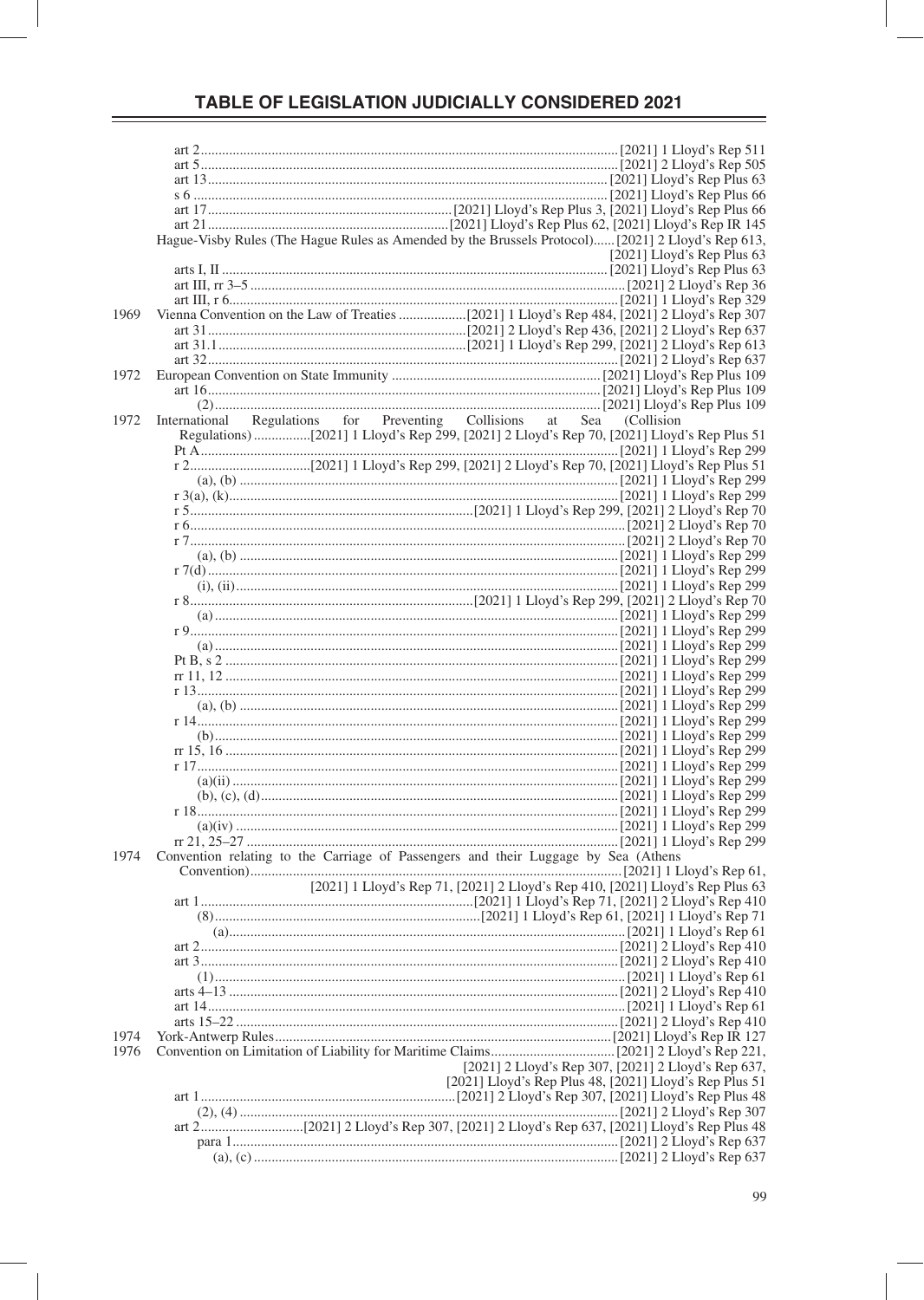| 1980 | Convention on the Law Applicable to Contractual Obligations (Rome                                |  |  |  |                          |  |
|------|--------------------------------------------------------------------------------------------------|--|--|--|--------------------------|--|
|      |                                                                                                  |  |  |  |                          |  |
|      |                                                                                                  |  |  |  |                          |  |
|      |                                                                                                  |  |  |  |                          |  |
| 1983 |                                                                                                  |  |  |  |                          |  |
| 1985 |                                                                                                  |  |  |  |                          |  |
|      | [2021] Lloyd's Rep Plus 107, [2021] BLR 1                                                        |  |  |  |                          |  |
|      |                                                                                                  |  |  |  |                          |  |
|      |                                                                                                  |  |  |  |                          |  |
|      |                                                                                                  |  |  |  |                          |  |
|      |                                                                                                  |  |  |  |                          |  |
|      |                                                                                                  |  |  |  |                          |  |
|      |                                                                                                  |  |  |  |                          |  |
|      |                                                                                                  |  |  |  |                          |  |
|      |                                                                                                  |  |  |  |                          |  |
|      |                                                                                                  |  |  |  |                          |  |
|      |                                                                                                  |  |  |  |                          |  |
|      |                                                                                                  |  |  |  |                          |  |
|      |                                                                                                  |  |  |  |                          |  |
|      |                                                                                                  |  |  |  |                          |  |
|      |                                                                                                  |  |  |  |                          |  |
|      |                                                                                                  |  |  |  |                          |  |
| 1986 | Commonwealth Scheme relating to Mutual Assistance in Criminal Matters (the Harare                |  |  |  |                          |  |
|      |                                                                                                  |  |  |  |                          |  |
| 1988 |                                                                                                  |  |  |  |                          |  |
| 1989 | Convention on the Control of Transboundary Movements of Hazardous Wastes and their               |  |  |  |                          |  |
|      |                                                                                                  |  |  |  |                          |  |
|      | International Convention on Salvage                                                              |  |  |  |                          |  |
|      |                                                                                                  |  |  |  |                          |  |
| 1990 | Protocol to amend the Athens Convention relating to the Carriage of Passengers and their         |  |  |  |                          |  |
| 1993 |                                                                                                  |  |  |  |                          |  |
| 1994 |                                                                                                  |  |  |  |                          |  |
| 1996 | Protocol to the Convention on Limitation of Liability for Maritime Claims                        |  |  |  |                          |  |
|      |                                                                                                  |  |  |  |                          |  |
| 1997 | Organisation for Economic Cooperation and Development Convention on Combating                    |  |  |  |                          |  |
|      | Bribery of Foreign Public Officials in International Business Transactions (the OECD             |  |  |  |                          |  |
|      |                                                                                                  |  |  |  |                          |  |
|      |                                                                                                  |  |  |  |                          |  |
|      | 1999 Convention for the Unification of Certain Rules for International Carriage by Air (Montreal |  |  |  |                          |  |
|      |                                                                                                  |  |  |  |                          |  |
|      |                                                                                                  |  |  |  | [2021] 2 Lloyd's Rep 436 |  |
|      |                                                                                                  |  |  |  |                          |  |
|      |                                                                                                  |  |  |  |                          |  |
|      |                                                                                                  |  |  |  |                          |  |
|      |                                                                                                  |  |  |  |                          |  |
| 2004 | United Nations Convention on Jurisdictional Immunities of States and their                       |  |  |  |                          |  |
|      |                                                                                                  |  |  |  |                          |  |
| 2005 |                                                                                                  |  |  |  |                          |  |
|      |                                                                                                  |  |  |  |                          |  |
|      |                                                                                                  |  |  |  |                          |  |
|      |                                                                                                  |  |  |  |                          |  |
|      |                                                                                                  |  |  |  |                          |  |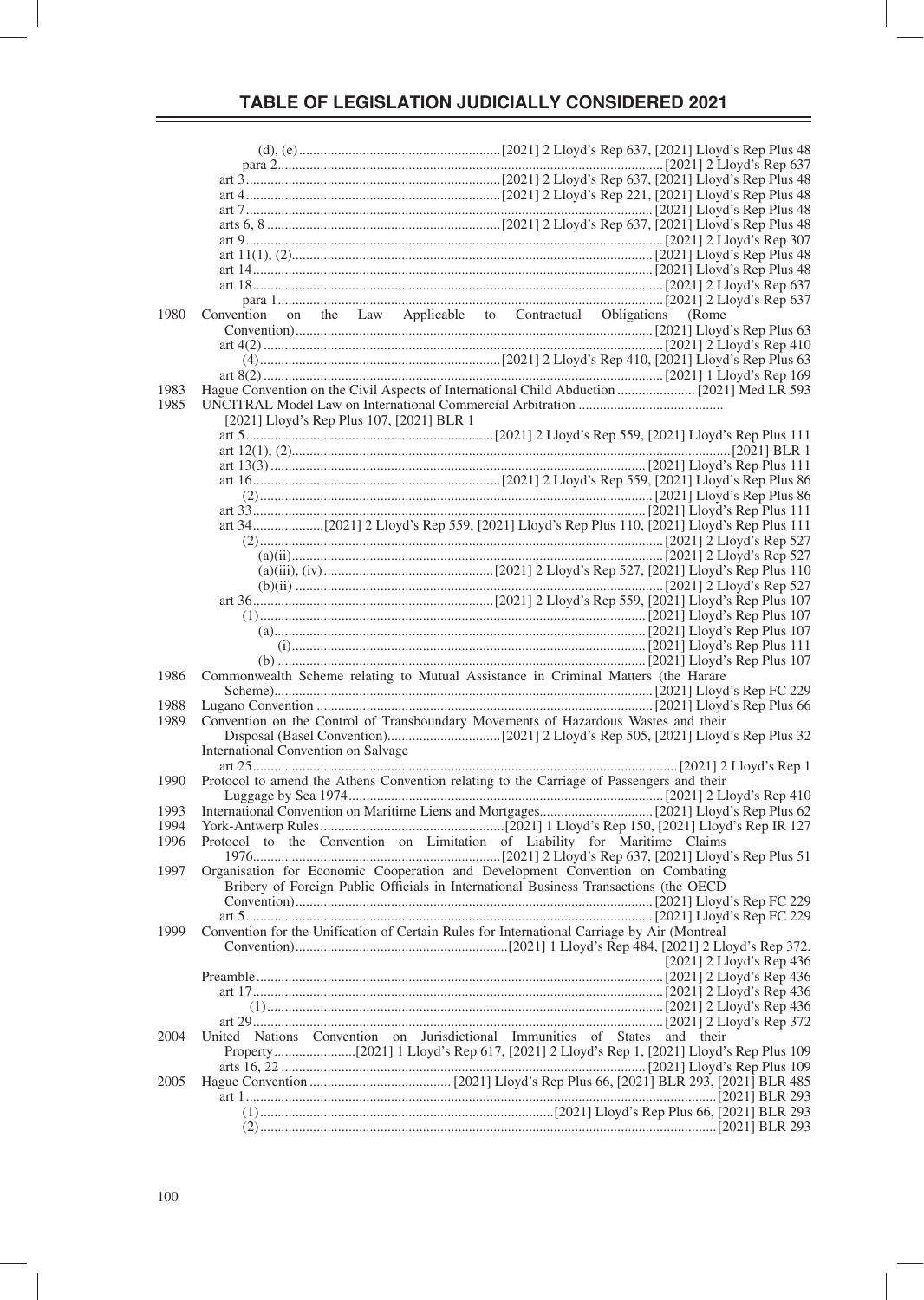| 2006 |                                                                                          |                                                        |
|------|------------------------------------------------------------------------------------------|--------------------------------------------------------|
| 2007 | Convention on jurisdiction and the recognition and enforcement of judgments in civil and |                                                        |
|      |                                                                                          |                                                        |
|      |                                                                                          | [2021] Lloyd's Rep Plus 63, [2021] Lloyd's Rep Plus 66 |
|      |                                                                                          |                                                        |
|      |                                                                                          |                                                        |
|      |                                                                                          |                                                        |
|      |                                                                                          |                                                        |
|      |                                                                                          |                                                        |
|      |                                                                                          |                                                        |
|      |                                                                                          |                                                        |
|      |                                                                                          |                                                        |
| 2014 |                                                                                          |                                                        |
|      |                                                                                          |                                                        |
|      |                                                                                          |                                                        |
| 2017 | <b>ICC</b> Arbitration Rules                                                             |                                                        |
|      |                                                                                          |                                                        |
|      |                                                                                          |                                                        |
|      |                                                                                          |                                                        |
|      |                                                                                          |                                                        |
|      | Convention on Human Rights and Dignity of the Human Being with regard to the Application |                                                        |
|      | of Biology and Medicine                                                                  |                                                        |
|      |                                                                                          |                                                        |
|      |                                                                                          |                                                        |
|      |                                                                                          | [2021] Lloyd's Rep FC 123                              |
|      |                                                                                          |                                                        |
|      | United Nations Convention on Contracts for the International Sale of Goods (CISG) (UN    |                                                        |
|      |                                                                                          |                                                        |
|      |                                                                                          |                                                        |
|      |                                                                                          |                                                        |
|      |                                                                                          |                                                        |
|      |                                                                                          |                                                        |